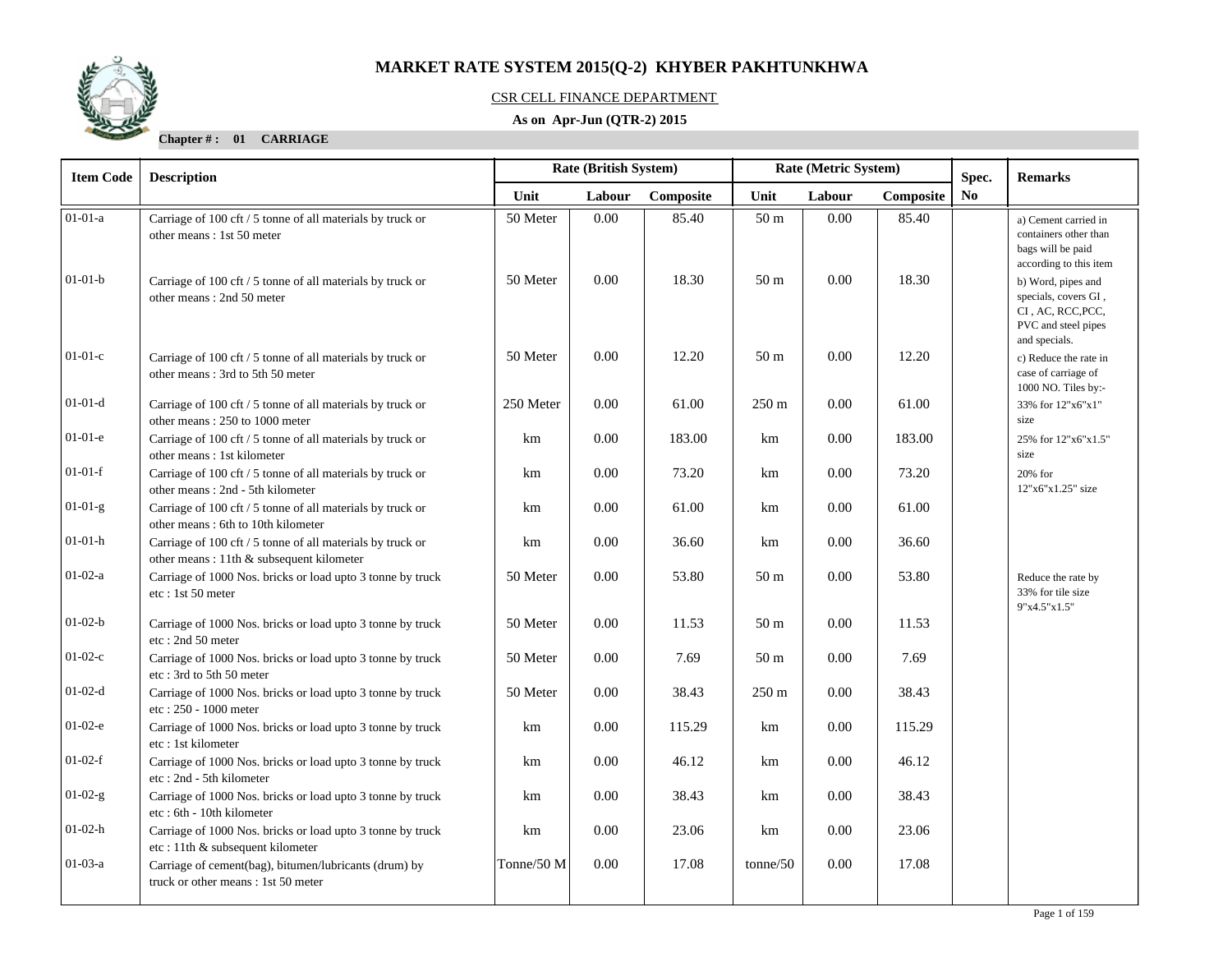

### CSR CELL FINANCE DEPARTMENT

### **As on Apr-Jun (QTR-2) 2015**

**Chapter # : 01 CARRIAGE**

| <b>Item Code</b> | Rate (British System)<br>Rate (Metric System)<br><b>Description</b>                                |              | Spec.  | <b>Remarks</b> |                 |        |           |                |                                                                                                  |
|------------------|----------------------------------------------------------------------------------------------------|--------------|--------|----------------|-----------------|--------|-----------|----------------|--------------------------------------------------------------------------------------------------|
|                  |                                                                                                    | Unit         | Labour | Composite      | Unit            | Labour | Composite | N <sub>0</sub> |                                                                                                  |
| $01-03-b$        | Carriage of cement (bag) bitumen/lubricant (drum) by truck<br>or other means: 2nd 50 meter         | Tonne/50 M   | 0.00   | 3.66           | tonne/50        | 0.00   | 3.66      |                |                                                                                                  |
| $01-03-c$        | Carriage of cement (bag), bitumen/lubricant (drum) by<br>truck or other means: 3rd to 5th 50 meter | Tonne/50 M   | 0.00   | 2.44           | tonne/50        | 0.00   | 2.44      |                |                                                                                                  |
| $01-03-d$        | Carriage of cement(bag), bitumen/lubricant (drum) by truck<br>or other means: 250 to 1000 meter    | Tonne/250 M  | 0.00   | 12.20          | t/250m          | 0.00   | 12.20     |                |                                                                                                  |
| $01-03-e$        | Carriage of cement(bags), bitumen/lubricant (drum) by<br>truck or other means: 1st kilometer       | Tonne/ $1 K$ | 0.00   | 36.60          | tonne/km        | 0.00   | 36.60     |                |                                                                                                  |
| $01-03-f$        | Carriage of cement(bag), bitumen/lubricant (drum) by truck<br>or other means: 2nd - 5th kilometer  | Tonne/ $1 K$ | 0.00   | 14.64          | tonne/km        | 0.00   | 14.64     |                |                                                                                                  |
| $01-03-g$        | Carriage of cement(bag), bitumen/lubricant (drum) by truck<br>or other means: 6th - 10th kilometer | Tonne/ $1 K$ | 0.00   | 12.20          | tonne/km        | 0.00   | 12.20     |                |                                                                                                  |
| 01-03-h          | Carriage of cement(bag), bitumen/lubricant (drum) by truck<br>or other means: 11th & subsequent km | Tonne/ $1 K$ | 0.00   | 7.32           | tonne/km        | 0.00   | 7.32      |                |                                                                                                  |
| $01 - 04 - a$    | Carriage of 100cft of sarkanda, pilchi, frash etc by road or<br>boat: 1st 50 meter                 | 50 Meter     | 0.00   | 51.24          | 50 <sub>m</sub> | 0.00   | 51.24     |                |                                                                                                  |
| $01-04-b$        | Carriage of 100cft of sarkanda, pilchi, frash etc by road or<br>boat: 2nd 50 meter                 | 50 Meter     | 0.00   | 10.98          | 50 <sub>m</sub> | 0.00   | 10.98     |                |                                                                                                  |
| $01-04-c$        | Carriage of 100cft of sarkanda, pichi, frash etc by road or<br>boat: 3rd to 5th kilometer          | 50 Meter     | 0.00   | 7.32           | 50 <sub>m</sub> | 0.00   | 7.32      |                |                                                                                                  |
| $01 - 04 - d$    | Carriage of 100cft of sarkanda, pilchi, frash etc by road or<br>boat: 250 to 1000 meter            | 250 Meter    | 0.00   | 36.60          | $250 \text{ m}$ | 0.00   | 36.60     |                |                                                                                                  |
| $01-04-e$        | Carriage of 100cft of sarkanda, pichi, frash etc by road or<br>boat: 1st kilometer                 | km           | 0.00   | 109.80         | km              | 0.00   | 109.80    |                |                                                                                                  |
| $01-04-f$        | Carriage of 100cft of sarkanda, pilchi, frash etc by road or<br>boat: 2nd - 5th kilometer          | km           | 0.00   | 43.92          | km              | 0.00   | 43.92     |                |                                                                                                  |
| $01-04-g$        | Carriage of 100cft of sarkanda, pilchi, frash etc by road or<br>boat: 6th - 10th kilometer         | km           | 0.00   | 36.60          | km              | 0.00   | 36.60     |                |                                                                                                  |
| 01-04-h          | Carriage of 100cft of sarkanda, pilchi, frash etc by road or<br>boat: 11th & subsequent kilometer  | km           | 0.00   | 21.96          | km              | 0.00   | 21.96     |                |                                                                                                  |
| $01-05-a$        | Carriage of small consignments upto 250kg 1st 50 meter                                             | 50 Meter     | 0.00   | 4.27           | 50 <sub>m</sub> | 0.00   | 4.27      |                | For consignment<br>weighing over 250<br>kg, the rate shall be<br>increased on pro-rate<br>basis. |
| $01 - 05 - b$    | Carriage of small consigmnments upto 250 kg 2nd 50<br>meter                                        | 50 Meter     | 0.00   | 0.92           | 50 <sub>m</sub> | 0.00   | 0.92      |                |                                                                                                  |
| $01-05-c$        | Carriage of small consignments upto 250 kg 3rd to 5th 50<br>meters                                 | 50 Meter     | 0.00   | 0.61           | 50 <sub>m</sub> | 0.00   | 0.61      |                |                                                                                                  |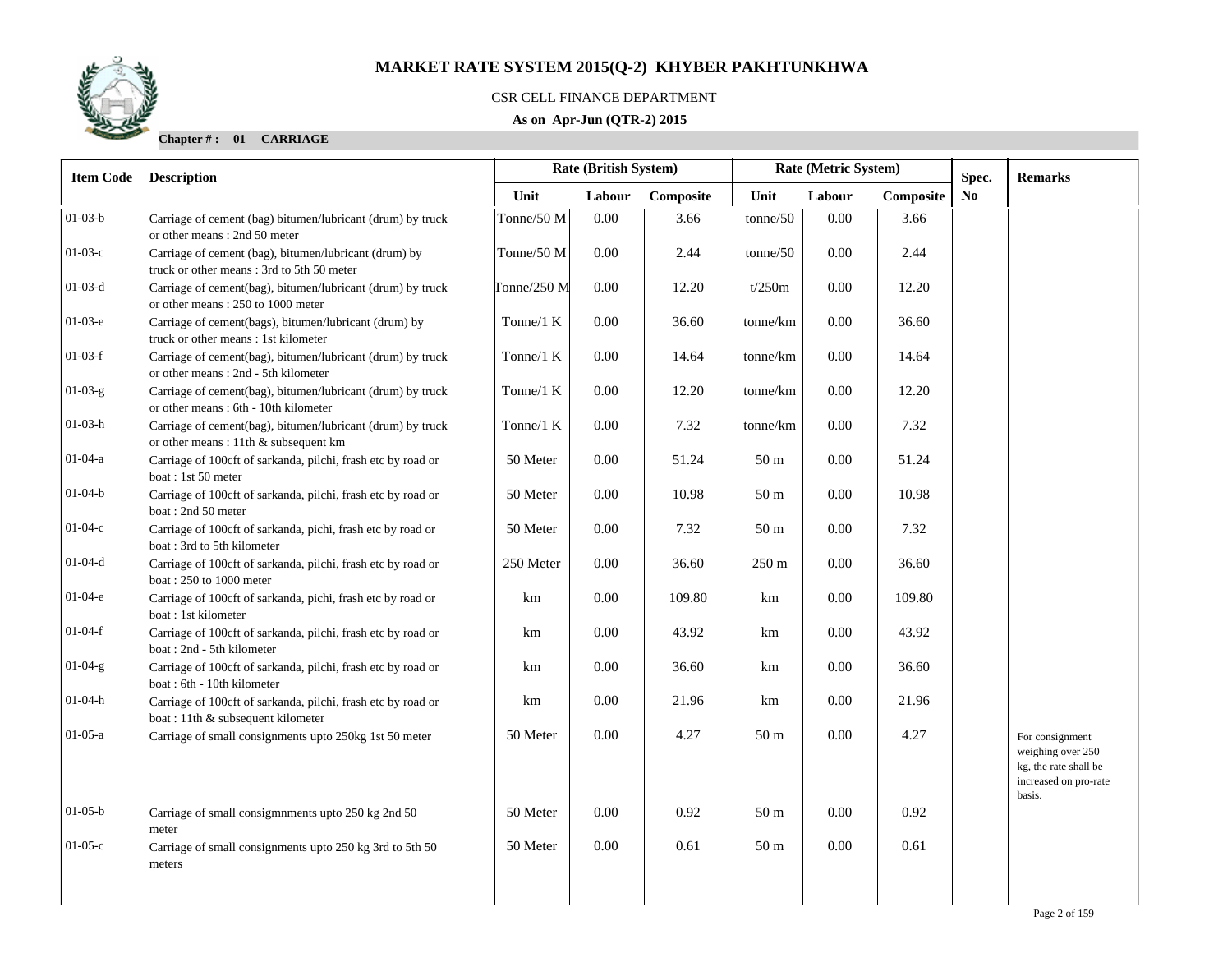

### CSR CELL FINANCE DEPARTMENT

### **As on Apr-Jun (QTR-2) 2015**

**Chapter # : 01 CARRIAGE**

| <b>Item Code</b>       | <b>Description</b>                                                                            |             | <b>Rate (British System)</b> |                    |             | Rate (Metric System) | Spec.              | <b>Remarks</b> |                                                                                                                                                                                                                                                                                                |
|------------------------|-----------------------------------------------------------------------------------------------|-------------|------------------------------|--------------------|-------------|----------------------|--------------------|----------------|------------------------------------------------------------------------------------------------------------------------------------------------------------------------------------------------------------------------------------------------------------------------------------------------|
|                        |                                                                                               | Unit        | Labour                       | Composite          | Unit        | Labour               | Composite          | N <sub>0</sub> |                                                                                                                                                                                                                                                                                                |
| $01-05-d$              | Carriage of small consignments upto 250 kg 250 - 1000<br>meter                                | 250 Meter   | 0.00                         | 3.05               | 250 m       | 0.00                 | 3.05               |                |                                                                                                                                                                                                                                                                                                |
| $01-05-e$              | Carriage of small consignments upto 250 kg 1st kilometer                                      | km          | 0.00                         | 9.15               | km          | 0.00                 | 9.15               |                |                                                                                                                                                                                                                                                                                                |
| $01-05-f$              | Carriage of small consignments upto 250 kg 2nd to 5th<br>kilometer                            | km          | $0.00\,$                     | 3.66               | km          | 0.00                 | 3.66               |                |                                                                                                                                                                                                                                                                                                |
| $01-05-g$              | Carriage of small consignments upto 250 kg 6th to 10th<br>kilometer                           | km          | $0.00\,$                     | 3.05               | km          | $0.00\,$             | 3.05               |                |                                                                                                                                                                                                                                                                                                |
| $01-05-h$              | Carriage of small consignments upto 250 kg 11th &<br>subsequent kilometer                     | km          | $0.00\,$                     | 1.83               | km          | $0.00\,$             | 1.83               |                |                                                                                                                                                                                                                                                                                                |
| $01-06-a$              | Carriage of consignments (odd job) Coolie load                                                | km          | 62.00                        | 62.50              | km          | 62.00                | 62.50              |                |                                                                                                                                                                                                                                                                                                |
| $01 - 06 - b$          | Carriage of consignments (odd job) Donkey load                                                | km          | 0.00                         | 36.60              | km          | 0.00                 | 36.60              |                |                                                                                                                                                                                                                                                                                                |
| $01-06-c$              | Carriage of consignments (odd job) Cart Load                                                  | km          | 0.00                         | 32.03              | km          | 0.00                 | 32.03              |                |                                                                                                                                                                                                                                                                                                |
| $01-06-d$              | Carriage of consignments (odd job) Camel load                                                 | km          | 0.00                         | 73.20              | km          | 0.00                 | 73.20              |                |                                                                                                                                                                                                                                                                                                |
| $01-07-a$              | Hire Charges of Truck                                                                         | Day         | 0.00                         | 9,429.95           | Day         | 0.00                 | 9,429.95           |                | a) This item shall be<br>allowed with prior<br>concurrence of<br>Superintending<br>Engineer b) The rate<br>includes pay of driver<br>and cleaner only. The<br>cost of repairs shall<br>be borne by the owner<br>and the cost of POL,<br>loading/unloading<br>shall be paid by the<br>borrower. |
| $01-07-b$<br>$01-07-c$ | Hire charges of Tractor with trolley                                                          | Day         | 0.00                         | 9,430.60           | Day         | 0.00                 | 9,430.60           |                |                                                                                                                                                                                                                                                                                                |
| $01-08-a$              | Hire charges of Tractor without trolley<br>Hand shunting loaded railway wagons Upto 500 meter | Day<br>Each | 0.00<br>930.00               | 6,188.08<br>937.50 | Day<br>Each | 0.00<br>930.00       | 6,188.08<br>937.50 |                |                                                                                                                                                                                                                                                                                                |
| $01-08-b$              | Hand shunting loaded railway wagons Upto 1 kilometer                                          | Each        | 1,395.00                     | 1,406.25           | Each        | 1,395.00             | 1,406.25           |                |                                                                                                                                                                                                                                                                                                |
| $01-08-c$              | Hand shunting loaded railway wagons Upto 2 kilometer                                          | Each        | 1,705.00                     | 1,718.75           | Each        | 1,705.00             | 1,718.75           |                |                                                                                                                                                                                                                                                                                                |
| $01-08-d$              | Hand shunting loaded railway wagons 3rd & subsequent<br>kilometer                             | Each        | 775.00                       | 781.25             | Each        | 775.00               | 781.25             |                |                                                                                                                                                                                                                                                                                                |
| $01-09-a$              | Hand shunting empty railway wagons Upto 500 meter                                             | Each        | 465.00                       | 468.75             | Each        | 465.00               | 468.75             |                |                                                                                                                                                                                                                                                                                                |
| $01-09-b$              | Hand shunting empty railway wagons Upto 1 kilometer                                           | Each        | 697.50                       | 703.13             | Each        | 697.50               | 703.13             |                |                                                                                                                                                                                                                                                                                                |
| $01-09-c$              | Hand shunting empty railway wagons Upto 2 kilometer                                           | Each        | 852.50                       | 859.38             | Each        | 852.50               | 859.38             |                |                                                                                                                                                                                                                                                                                                |
| $01-09-d$              | Hand shunting empty railway wagons 3rd & subsequent<br>kilometer                              | Each        | 387.50                       | 390.63             | Each        | 387.50               | 390.63             |                |                                                                                                                                                                                                                                                                                                |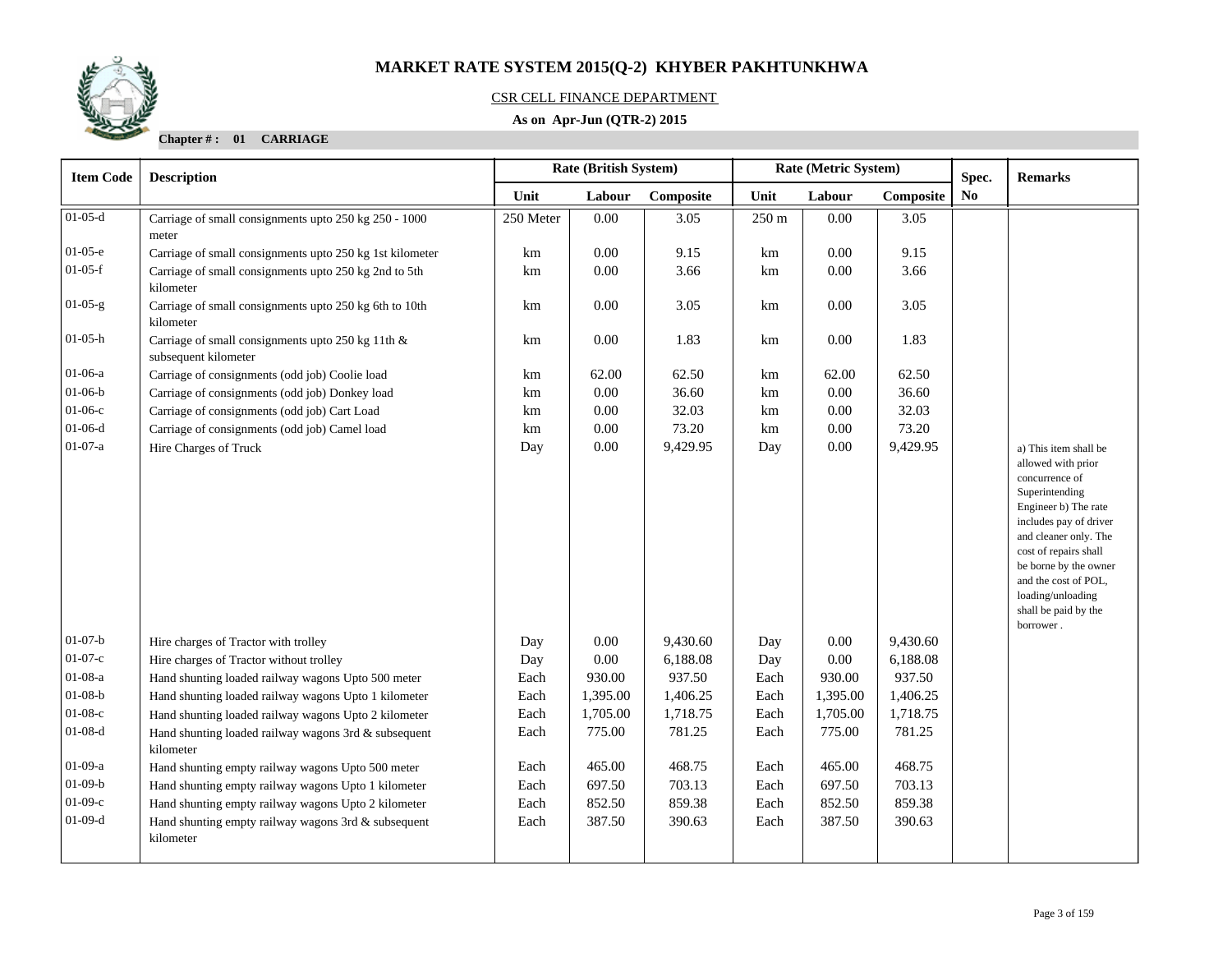

#### CSR CELL FINANCE DEPARTMENT

### **As on Apr-Jun (QTR-2) 2015**

#### **Chapter # : 02 LOADING, UNLOADING AND STACKING**

| <b>Item Code</b> | <b>Description</b>                                                                                       | Rate (British System)<br>Rate (Metric System) |          |          |                          |                |          | Spec. | <b>Remarks</b>                                        |
|------------------|----------------------------------------------------------------------------------------------------------|-----------------------------------------------|----------|----------|--------------------------|----------------|----------|-------|-------------------------------------------------------|
|                  |                                                                                                          | Unit<br>Composite<br>Unit<br>Labour<br>Labour |          |          | Composite                | N <sub>0</sub> |          |       |                                                       |
| $02 - 01$        | Load into or unload from railway wagons within 50m<br>shingle, sand, ballast, tiles, etc, laid & stacked | $100$ cft                                     | 620.00   | 625.00   | m <sub>3</sub>           | 218.95         | 220.72   |       |                                                       |
| $02-02-a$        | Load into or unload from railway wagons within 50m laid<br>& stacked: Bricks 10" size                    | 1000 No.                                      | 775.00   | 781.25   | 1000 No.                 | 775.00         | 781.25   |       |                                                       |
| $02-02-b$        | Load into or unload from railway wagons within 50m laid<br>& stacked : Bricks 9" or smaller size         | 1000 No.                                      | 620.00   | 625.00   | 1000 No.                 | 620.00         | 625.00   |       |                                                       |
| 02-03            | Load into or unload from railway wagons, cement in bags<br>and stacking within 50m.                      | 100 No.                                       | 775.00   | 781.25   | 100 No.                  | 775.00         | 781.25   |       |                                                       |
| $02 - 04$        | Load into or unload from railway wagons, empty cement<br>bags and stacking                               | 1000 No.                                      | 694.40   | 700.00   | 1000 No.                 | 694.40         | 700.00   |       |                                                       |
| $02 - 05$        | Load into or unload from railway wagons and stacking<br>white lime in bags                               | tonne                                         | 155.00   | 156.25   | tonne                    | 155.00         | 156.25   |       |                                                       |
| 02-06            | Load into or unload from railway wagons structural steel,<br>RS joists, rails, rail fastenings etc       | tonne                                         | 372.00   | 375.00   | tonne                    | 372.00         | 375.00   |       |                                                       |
| 02-07            | Load into or unload from 45 gallon drums full, into or from<br>railway wagons, lead upto 50m             | Each                                          | 49.60    | 50.00    | Each                     | 49.60          | 50.00    |       |                                                       |
| 02-08            | Loading or unloading packages of all sorts upto 50 kg.                                                   | Each                                          | 43.40    | 43.75    | Each                     | 43.40          | 43.75    |       | Except cement in Jute<br>or paper bags                |
| $02-09-a$        | Load or unload sleepers other than wooden, incl stacking,<br>lead upto 50 m : Broad gauge                | 100 No.                                       | 1,550.00 | 1,562.50 | 100 No.                  | 1,550.00       | 1,562.50 |       |                                                       |
| $02-09-b$        | Load or unload sleepers other than wooden, including<br>stacking, lead upto 50 m : Metre gauge &         | $\overline{\phantom{a}}$                      |          |          | $\overline{\phantom{a}}$ |                |          |       | <b>DELETED</b>                                        |
| $02 - 10$        | Load or unload timber logs or shuttering into or from<br>railway wagons, including stacking within 50m   | tonne                                         | 204.60   | 206.25   | tonne                    | 204.60         | 206.25   |       |                                                       |
| $02 - 11$        | Loading or unloading bhoosa in railway wagons lead upto<br>50 m.                                         | tonne                                         | 465.00   | 468.75   | tonne                    | 465.00         | 468.75   |       |                                                       |
| $02 - 12$        | Load or unload timber scrap or wooden plugs into or from<br>railway wagons & stacking within 50m         | tonne                                         | 310.00   | 312.50   | tonne                    | 310.00         | 312.50   |       |                                                       |
| $02 - 13$        | Load or unload pitching stone/spawl from railway wagons<br>of any guage including clearing 1.5m away     | $100$ cft                                     | 229.40   | 231.25   | m <sub>3</sub>           | 81.01          | 81.67    |       |                                                       |
| $02 - 14$        | Loading or unloading building stone including clearing<br>away 1.5m from rails                           | $100$ cft                                     | 297.60   | 300.00   | m <sub>3</sub>           | 105.10         | 105.94   |       |                                                       |
| $02 - 15 - a$    | Unloading oil, bitumen or tar etc : Crude Oil (to be pumped<br>from tank wagon into tank)                | 1000 ltr                                      | 186.00   | 187.50   | $1000\,\mathrm{ltr}$     | 186.00         | 187.50   |       | The rate include<br>checking and<br>weighing the tins |
| $02 - 15 - b$    | Unloading oil, bitumen or tar etc Crude oil (drained by<br>gravity)                                      | 1000 ltr                                      | 186.00   | 187.50   | 1000 ltr                 | 186.00         | 187.50   |       |                                                       |
| $02 - 15 - c$    | Unloading oil, bitumen or tar etc Crude oil materials from<br>railway wagons                             | Ton                                           | 35.34    | 35.63    | Ton                      | 35.34          | 35.63    |       |                                                       |
|                  |                                                                                                          |                                               |          |          |                          |                |          |       |                                                       |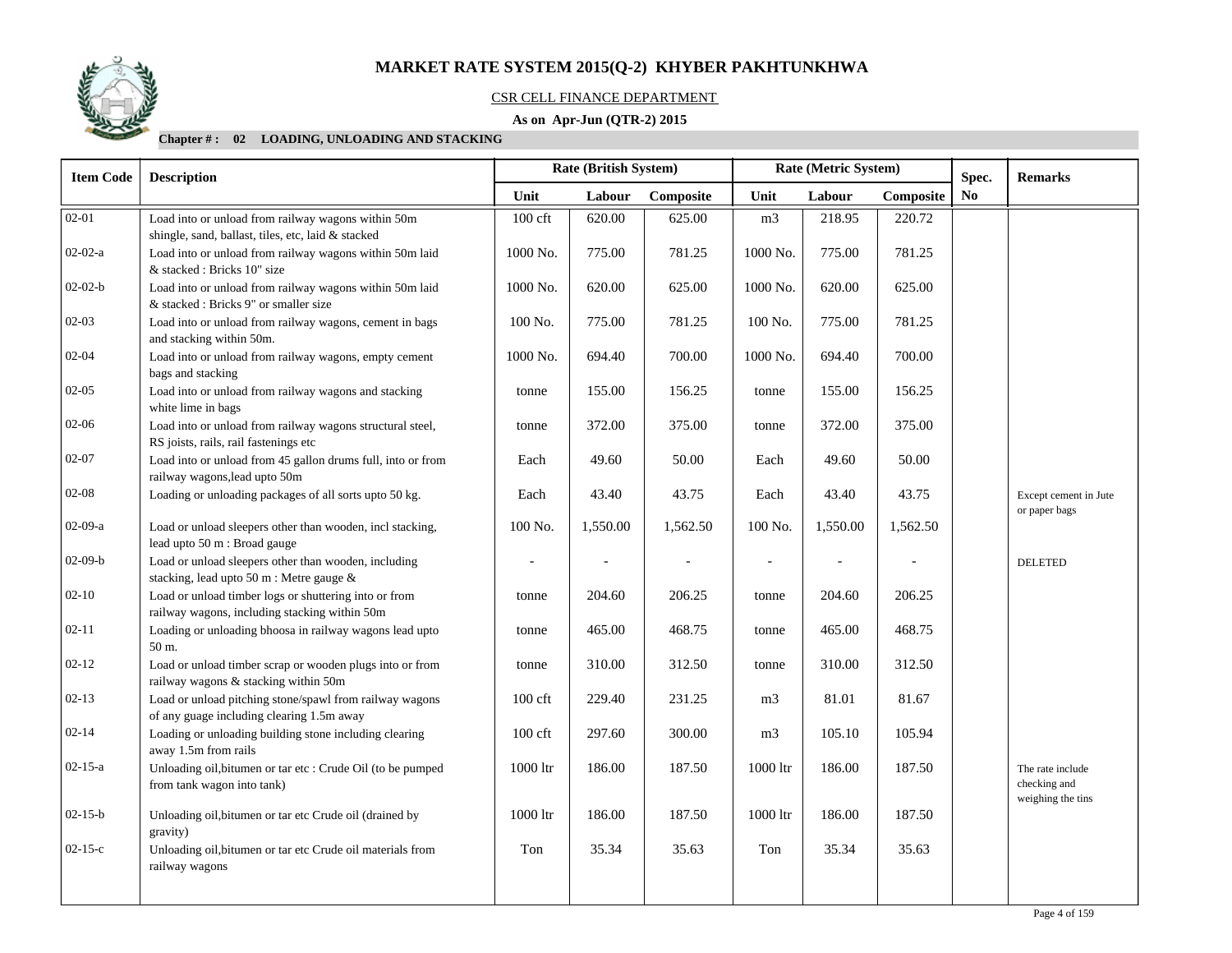

### CSR CELL FINANCE DEPARTMENT

### **As on Apr-Jun (QTR-2) 2015**

#### **Chapter # : 02 LOADING, UNLOADING AND STACKING**

| <b>Item Code</b> | <b>Description</b>                                                                                        | <b>Rate (British System)</b> |          |           | Rate (Metric System) |          | Spec.     | <b>Remarks</b> |                |
|------------------|-----------------------------------------------------------------------------------------------------------|------------------------------|----------|-----------|----------------------|----------|-----------|----------------|----------------|
|                  |                                                                                                           | Unit                         | Labour   | Composite | Unit                 | Labour   | Composite | N <sub>0</sub> |                |
| $02-15-d$        | Unloading oil, bitumen or tar etc : Fuel Oil from tank into<br>empty drums including stacking within 50 m |                              |          |           |                      |          |           |                | <b>DELETED</b> |
| $02-15-e$        | Unloading oil, bitumen or tar etc Petrol (2 gallon tin)                                                   |                              |          |           |                      |          |           |                | <b>DELETED</b> |
| $02-15-f$        | Unloading oil, bitumen or tar etc Kerosine oil (4 gallon tin)                                             | 100 No.                      | 775.00   | 781.25    | 100 No.              | 775.00   | 781.25    |                |                |
| $02 - 15 - g$    | Unloading oil, bitumen or tar etc Tar & Bitumen in drums<br>with carriage upto 1 km                       | 100 No.                      | 0.00     | 213.50    | 100 No.              | 0.00     | 213.50    |                |                |
| $02 - 16 - a$    | Removing and stacking within 50m. lead Stone, spawl,<br>brick bats, shingle, sand, lime etc               | $100$ cft                    | 310.00   | 312.50    | m <sub>3</sub>       | 109.48   | 110.36    |                |                |
| $02 - 16 - b$    | Removing and stacking within 50m. lead Bricks                                                             | 1000 No.                     | 899.00   | 906.25    | 1000 No.             | 899.00   | 906.25    |                |                |
| $02 - 16 - c$    | Removing and stacking within 50m. lead Broad gauge<br>wooden sleepers                                     | 100 No.                      | 496.00   | 500.00    | 100 No.              | 496.00   | 500.00    |                |                |
| $02-16-d$        | Removing and stacking within 50m. lead Metre gauge or<br>narrow guage wooden sleepers                     | 100 No.                      | 283.34   | 285.63    | 100 No.              | 283.34   | 285.63    |                |                |
| $02-16-e$        | Removing and stacking within 50m. lead Rails, girders,<br>pipes, cement etc.                              | tonne                        | 142.60   | 143.75    | tonne                | 142.60   | 143.75    |                |                |
| $02-16-f$        | Removing and stacking within 50m. lead Bridge and<br>crossing timbers, etc.                               | 100 No.                      | 1,655.40 | 1,668.75  | 100 No.              | 1,655.40 | 1,668.75  |                |                |
| $02 - 17$        | Load into wagons girders, rails, MS bars, pipes etc.<br>including 50m lead & stacking inside wagons       | tonne                        | 396.80   | 400.00    | tonne                | 396.80   | 400.00    |                |                |
| $02 - 18$        | Unload from wagons girders, rails, MS bars, girder etc.<br>including 50m lead but excluding stacking      | tonne                        | 155.00   | 156.25    | tonne                | 155.00   | 156.25    |                |                |
| $02-19$          | Load into wagons wooden baord guage sleepers including<br>50m lead & stacking                             | 100 No.                      | 1,240.00 | 1,250.00  | 100 No.              | 1,240.00 | 1,250.00  |                |                |
| $02 - 20$        | Unload wooden broad gauge sleepers from wagons<br>including 50m lead and stacking                         | 100 No.                      | 620.00   | 625.00    | 100 No.              | 620.00   | 625.00    |                |                |
| $02 - 21$        | Loading metre gauge or narrow guage wooden sleepers<br>including 50m lead & stack inside wagons           | 100 No.                      | 682.00   | 687.50    | 100 No.              | 682.00   | 687.50    |                |                |
| $02 - 22$        | Unloading metre gauge or narrow guage wooden sleepers<br>including 50m lead but excluding stacking        | 100 No.                      | 328.60   | 331.25    | 100 No.              | 328.60   | 331.25    |                |                |
| $02 - 23$        | Loading bridge and crossing timber including 50m lead $\&$<br>stacking                                    | 100 No.                      | 620.00   | 625.00    | 100 No.              | 620.00   | 625.00    |                |                |
| $02 - 24$        | Unloading bridge and crossing timbers including 50m lead<br>but excluding stacking                        | 100 No.                      | 310.00   | 312.50    | 100 No.              | 310.00   | 312.50    |                |                |
| $02 - 25$        | Load or unload bitumen, asphalt, tar in drums, into or from<br>railway wagons, lead upto 50m              | tonne                        | 310.00   | 312.50    | tonne                | 310.00   | 312.50    |                |                |
|                  |                                                                                                           |                              |          |           |                      |          |           |                |                |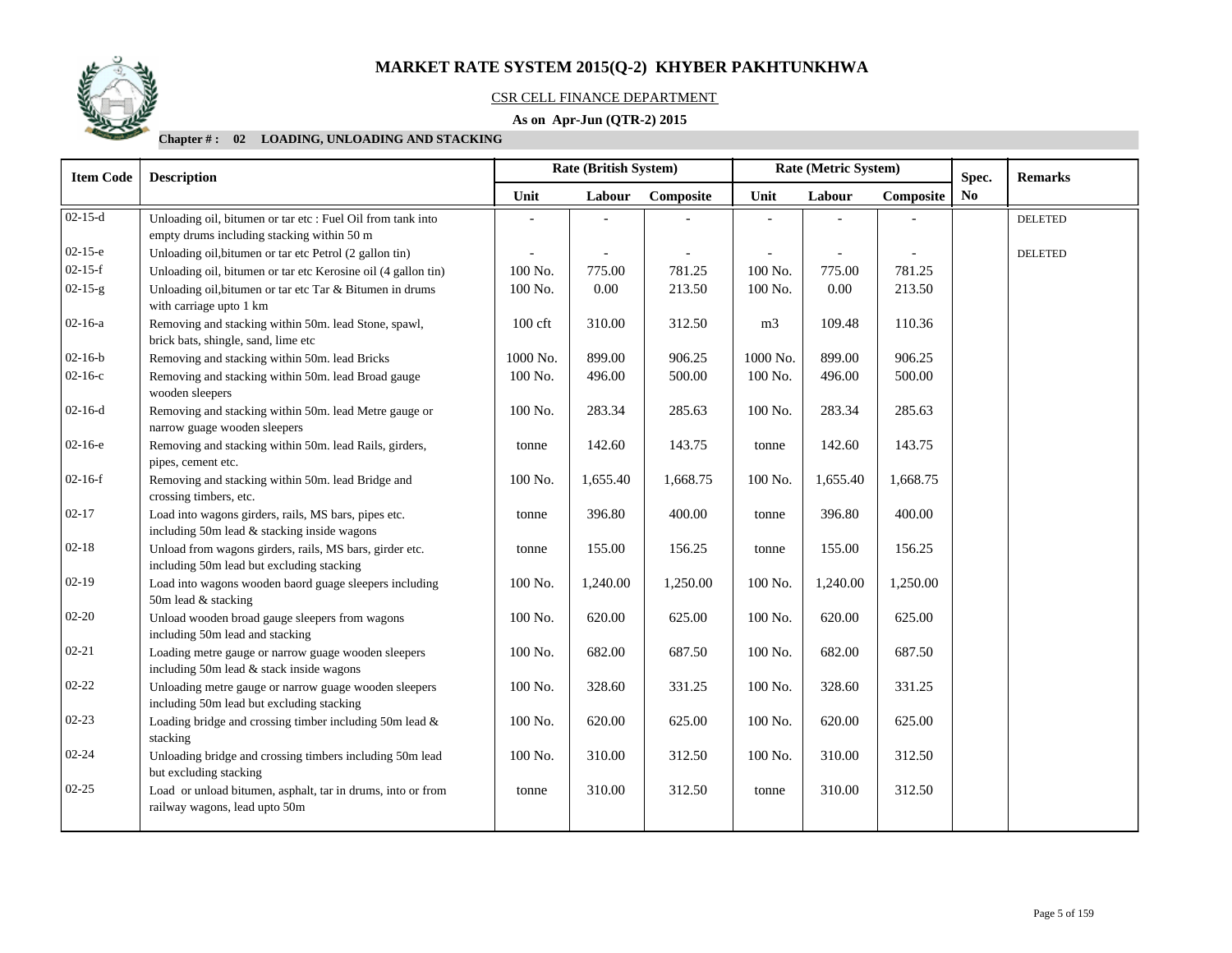

#### CSR CELL FINANCE DEPARTMENT

### **As on Apr-Jun (QTR-2) 2015**

| <b>Item Code</b> | <b>Description</b>                                                                                                                                                       |          | Rate (British System) |           |                | Rate (Metric System) |           | Spec.          | <b>Remarks</b>                                                                                                                                                                                                                                                                                      |
|------------------|--------------------------------------------------------------------------------------------------------------------------------------------------------------------------|----------|-----------------------|-----------|----------------|----------------------|-----------|----------------|-----------------------------------------------------------------------------------------------------------------------------------------------------------------------------------------------------------------------------------------------------------------------------------------------------|
|                  |                                                                                                                                                                          | Unit     | Labour                | Composite | Unit           | Labour               | Composite | N <sub>0</sub> |                                                                                                                                                                                                                                                                                                     |
| $03-01-a$        | Earth excavation undressed upto single throw of kassi<br>phaorah or shovel etc : in ashes, sand, soft soil or silt<br>clearance                                          | 1000 Cft | 2,325.00              | 2,343.75  | m <sub>3</sub> | 82.11                | 82.77     |                |                                                                                                                                                                                                                                                                                                     |
| $03-01-b$        | Earth excavation undressed upto single throw of kassi<br>phaorah or shove etc : in ordinary soil,                                                                        | 1000 Cft | 2,790.00              | 2,812.50  | m <sub>3</sub> | 98.53                | 99.32     |                |                                                                                                                                                                                                                                                                                                     |
| $03-02$          | Earth excavation in ashes, sand & soft soil or silt clearance,<br>undressed lead upto 25m.                                                                               | 1000 Cft | 3,410.00              | 3,437.50  | m <sub>3</sub> | 120.42               | 121.39    |                |                                                                                                                                                                                                                                                                                                     |
| $03-03-a$        | Bed clearance and dressing slopes of drains including<br>removing of weeds and roots etc. Excavated material<br>undressed within 25m                                     | 1000 Cft | 4,340.00              | 4,375.00  | m <sub>3</sub> | 153.27               | 154.50    |                | The rate is aplicable<br>where the earth of the<br>bed to be removed is<br>of the type of<br>ordinary soil. When it<br>is silt or soft soil, it<br>will be paid per item<br>No 03-01-a, 03-01-b<br>or 03-02 above,<br>whichever is<br>applicable. The XEN<br>will specify drains of<br>each categor |
| $03-03-b$        | Bed clearance and dressing slopes of drains including<br>removing of weeds and roots etc. Excavated material<br>dressed within 25m lead                                  | 1000 Cft | 4,798.80              | 4,837.50  | m <sub>3</sub> | 169.47               | 170.83    |                |                                                                                                                                                                                                                                                                                                     |
| $03-04-a$        | Borrowpit excavation undressed lead upto 50m in Ordinary<br>soil                                                                                                         | 1000 Cft | 4,340.00              | 4,375.00  | m <sub>3</sub> | 153.27               | 154.50    |                |                                                                                                                                                                                                                                                                                                     |
| $03-04-b$        | Borrowpit excavation undressed lead upto 50m in Hard soil                                                                                                                | 1000 Cft | 5,332.00              | 5,375.00  | m <sub>3</sub> | 188.30               | 189.82    |                |                                                                                                                                                                                                                                                                                                     |
| $03-04-c$        | Borrowpit excavation undressed lead upto 50m in<br>shingle/gravel formation                                                                                              | 1000 Cft | 10,540.00             | 10,625.00 | m <sub>3</sub> | 372.22               | 375.22    |                |                                                                                                                                                                                                                                                                                                     |
| 03-05-a          | Embankment formation in ordinary soil & compaction by<br>mechanical means at optimum moistures content to 95% to<br>100% max. modified. AASHTO dry density (borrow area) | 1000 Cft | 1,283.40              | 11,122.07 | m <sub>3</sub> | 45.32                | 392.77    |                | The rate includes hire<br>charges of machinery,<br>cost of fuel,<br>lubricants, pay of<br>driver and cleaner.<br>The rate also includes<br>clearing and grubbing<br>where necessary.                                                                                                                |
| $03-05-b$        | Embankment formation in ordinary soil & compaction by<br>mechanical means at optimum moistures content to 90%<br>max. modified AASHTO dry density (borrow area)          | 1000 Cft | 1,267.28              | 11,008.22 | m <sub>3</sub> | 44.75                | 388.75    |                |                                                                                                                                                                                                                                                                                                     |
| $03-05-c$        | Embankment formation in ordinary soil & compaction by<br>mechanical means at optimum moistures content to 85%<br>max. modified AASHTO dry density (borrow area)          | 1000 Cft | 1,251.16              | 10,894.37 | m <sub>3</sub> | 44.18                | 384.73    |                |                                                                                                                                                                                                                                                                                                     |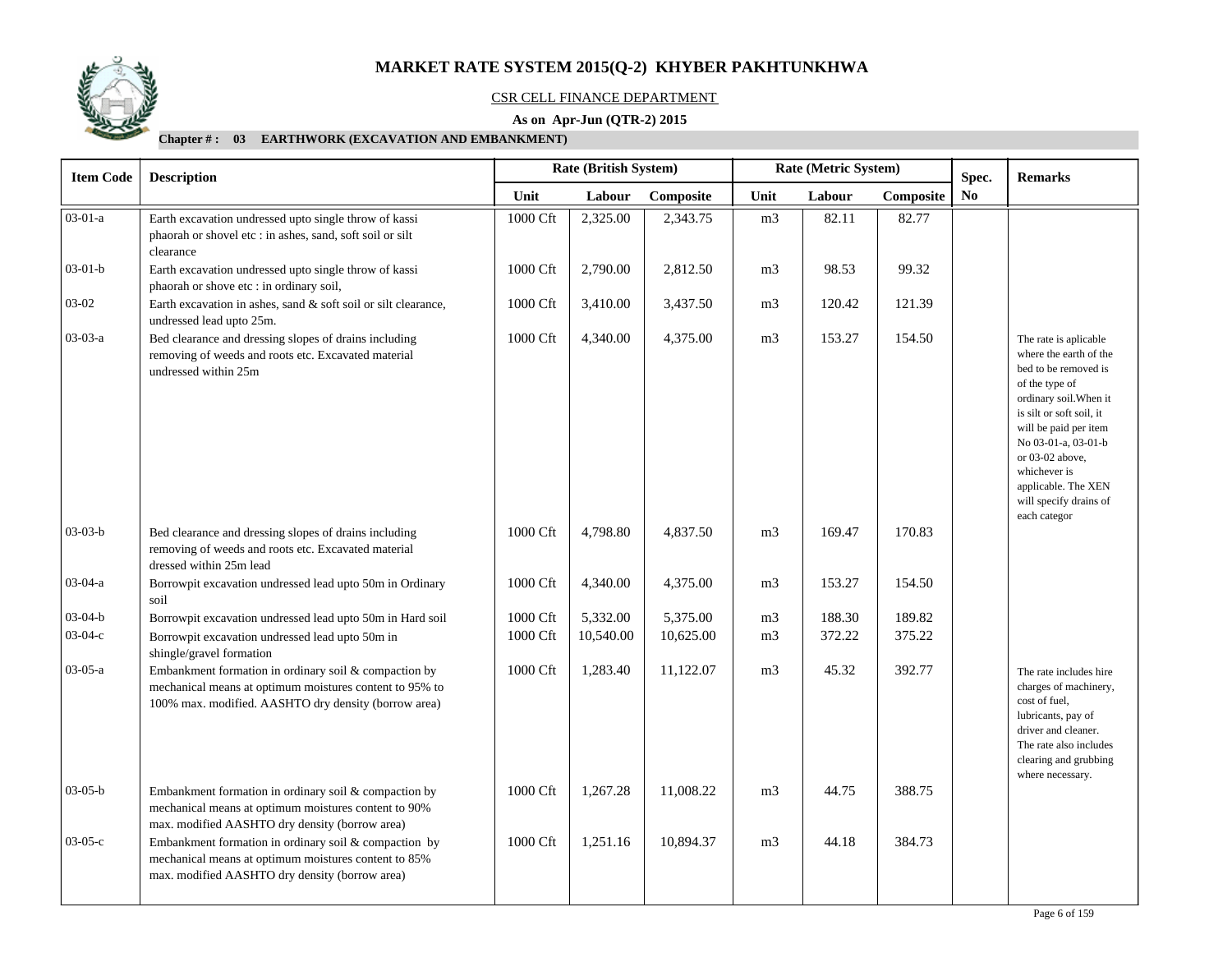

#### CSR CELL FINANCE DEPARTMENT

### **As on Apr-Jun (QTR-2) 2015**

| <b>Item Code</b> | <b>Description</b>                                                                                         | Rate (British System) |           |           |                | Rate (Metric System) |           | Spec. | <b>Remarks</b>                                                   |
|------------------|------------------------------------------------------------------------------------------------------------|-----------------------|-----------|-----------|----------------|----------------------|-----------|-------|------------------------------------------------------------------|
|                  |                                                                                                            | Unit                  | Labour    | Composite | Unit           | Labour               | Composite | No    |                                                                  |
| 03-06-a          | Earth fill in lawns including dressing & compaction with<br>earth available from cutting/excavation        | 1000 Cft              | 2,976.00  | 3,000.00  | m <sub>3</sub> | 105.10               | 105.94    |       |                                                                  |
| $03-06-b$        | Earth fill in lawns including dressing & compaction with<br>suitable earth borrowed.                       | 1000 Cft              | 5,518.00  | 5,562.50  | m <sub>3</sub> | 194.87               | 196.44    |       |                                                                  |
| $03-07-a$        | Earth excavation in open cut upto 1.5m depth for drains etc<br>& disposal : in Ordinary Soil               | 1000 Cft              | 4,588.00  | 4,625.00  | m <sub>3</sub> | 162.02               | 163.33    |       |                                                                  |
| $03-07-b$        | Earth excavation in open cut upto 1.5m depth for drains etc<br>& disposal : in Hard Soil                   | 1000 Cft              | 5,735.00  | 5,781.25  | m <sub>3</sub> | 202.53               | 204.16    |       |                                                                  |
| $03-07-c$        | Earth excavation in open cut upto 1.5m depth for drains etc<br>& disposal : in Very hard Soil              | 1000 Cft              | 5,964.40  | 6,012.50  | m <sub>3</sub> | 210.63               | 212.33    |       |                                                                  |
| $03-07-d$        | Earth excavation in open cut upto 1.5m depth for drains etc<br>& disposal : in Gravel & shingle            | 1000 Cft              | 6,652.60  | 6,706.25  | m <sub>3</sub> | 234.93               | 236.83    |       |                                                                  |
| 03-08-a          | Earth excavation in open cut 1.5m - 3m depth for<br>S.W.Drains etc & disposal : in Ordinary Soil           | 1000 Cft              | 6,200.00  | 6,250.00  | m <sub>3</sub> | 218.95               | 220.72    |       |                                                                  |
| $03-08-b$        | Earth excavation in open cut 1.5m - 3m depth for<br>S.W.Drains etc & disposal : in Hard Soil               | $1000\,\mathrm{Cft}$  | 7,006.00  | 7,062.50  | m <sub>3</sub> | 247.41               | 249.41    |       |                                                                  |
| $03-08-c$        | Earth excavation in open cut 1.5m - 3m depth for<br>S.W.Drains etc & disposal : in Very Hard Soil          | 1000 Cft              | 8,060.00  | 8,125.00  | m <sub>3</sub> | 284.64               | 286.93    |       |                                                                  |
| $03-08-d$        | Earth excavation in open cut 1.5m - 3m depth for drains etc<br>& disposal : in Gravel & shingle            | 1000 Cft              | 13,888.00 | 14,000.00 | m <sub>3</sub> | 490.45               | 494.41    |       |                                                                  |
| 03-09-a          | Excavation in shingle or gravel formation & rock not<br>requiring blast, undressed, 50m lead : Dry         | 1000 Cft              | 11,780.00 | 11,875.00 | m <sub>3</sub> | 416.01               | 419.36    |       |                                                                  |
| $03-09-b$        | Excavation in shingle or gravel formation & rock not<br>requiring blast, undressed, 50m lead : Wet         | 1000 Cft              | 13,640.00 | 13,750.00 | m <sub>3</sub> | 481.69               | 485.58    |       |                                                                  |
| $03-09-c$        | Excavation in shingle or gravel formation & rock not req.<br>blast, undressed, 50m lead : in Flowing Water | 1000 Cft              | 17,360.00 | 17,500.00 | m <sub>3</sub> | 613.06               | 618.01    |       |                                                                  |
| $03 - 10 - a$    | Earth excavation in irrigation channels/drains & disposal<br>upto 25m. & dressing : in Ordinary Soil       | 1000 Cft              | 5,084.00  | 5,125.00  | m <sub>3</sub> | 179.54               | 180.99    |       |                                                                  |
| $03-10-b$        | Earth excavation in irrigation channels/drains & disposal<br>upto 25m. & dressing : in Hard Soil           | $1000\,\mathrm{Cft}$  | 6,076.00  | 6,125.00  | m <sub>3</sub> | 214.57               | 216.30    |       |                                                                  |
| $03-10-c$        | Earth excavation in irrigation channels/drains & disposal<br>upto 25m. & dressing : in Very Hard Soil      | 1000 Cft              | 7,130.00  | 7,187.50  | m <sub>3</sub> | 251.79               | 253.82    |       |                                                                  |
| $03-10-d$        | Earth excavation in irrigation channels/drains & disposal<br>upto 25m. & dressing : in Shingle/Gravel      | 1000 Cft              | 13,268.00 | 13,375.00 | m <sub>3</sub> | 468.56               | 472.33    |       |                                                                  |
| $03 - 11 - a$    | Rock Excavation, dressing & disposal up to 50m Soft<br>Rock, slate, shale, schist or lateriate             | 1000 Cft              | 17,112.00 | 17,250.00 | m <sub>3</sub> | 604.31               | 609.18    |       | Tools and plants shall<br>be the liability of the<br>contractor. |
| $03-11-b$        | Rock Excavation, dressing & disposal up to 50m Medium<br>hard rock, requiring occasional blasting          | 1000 Cft              | 19,176.60 | 20,063.25 | m <sub>3</sub> | 677.22               | 708.53    |       |                                                                  |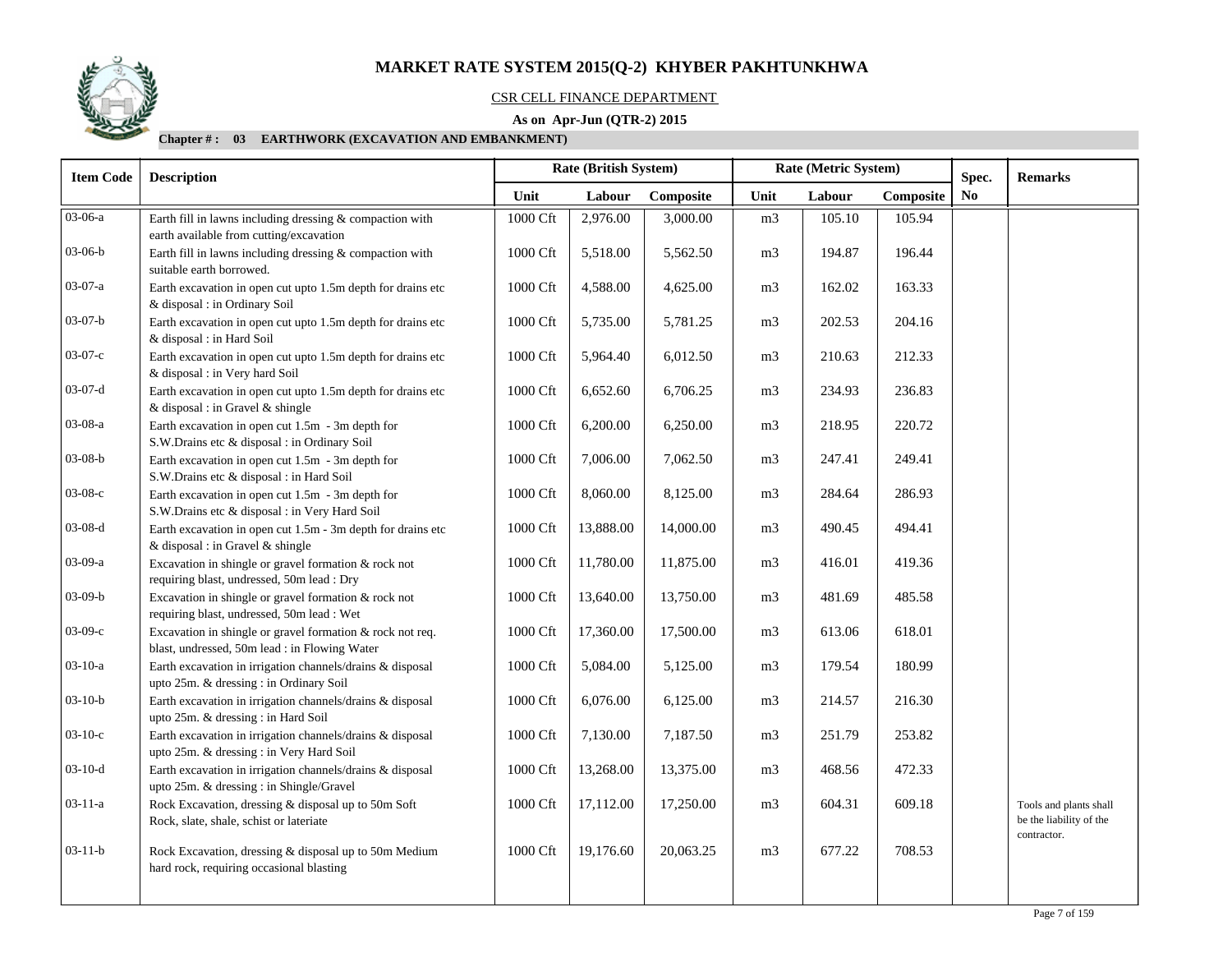

#### CSR CELL FINANCE DEPARTMENT

### **As on Apr-Jun (QTR-2) 2015**

| <b>Item Code</b> | <b>Description</b>                                                                                              |                      | Rate (British System) |           |                | Rate (Metric System) | Spec.     | <b>Remarks</b> |                                                                                                              |
|------------------|-----------------------------------------------------------------------------------------------------------------|----------------------|-----------------------|-----------|----------------|----------------------|-----------|----------------|--------------------------------------------------------------------------------------------------------------|
|                  |                                                                                                                 | Unit                 | Labour                | Composite | Unit           | Labour               | Composite | N <sub>0</sub> |                                                                                                              |
| $03 - 12 - a$    | Excavation in hard rock requiring blasting and disposal<br>upto 25m & dressing : Grade I                        | 1000 Cft             | 14,074.00             | 14,919.50 | m <sub>3</sub> | 497.02               | 526.88    |                | a) Tools and plants<br>required shall be the<br>liabilities of the<br>contractor.                            |
| $03-12-b$        | Excavation in hard rock requiring blasting and disposal<br>upto 25m & dressing : Grade II                       | 1000 Cft             | 15,438.00             | 16,782.50 | m <sub>3</sub> | 545.19               | 592.67    |                | b) Reduce the rate by<br>8 % if the excavated<br>section is not dressed<br>or levelled to design<br>section. |
| $03-12-c$        | Excavation in hard rock requiring blasting and disposal<br>upto 25m & dressing : Grade III                      | $1000\,\mathrm{Cft}$ | 18,693.00             | 20,307.75 | m <sub>3</sub> | 660.14               | 717.16    |                |                                                                                                              |
| $03-12-d$        | Excavation in hard rock requiring blasting and disposal<br>upto 25m & dressing : Grade IV                       | 1000 Cft             | 20,925.00             | 22,801.75 | m <sub>3</sub> | 738.96               | 805.24    |                |                                                                                                              |
| $03-12-e$        | Excavation in hard rock requiring blasting and disposal<br>upto 25m & dressing : Grade V                        | 1000 Cft             | 23,250.00             | 25,389.50 | m <sub>3</sub> | 821.07               | 896.62    |                |                                                                                                              |
| $03-12-f$        | Excavation in hard rock requiring blasting and disposal<br>upto 25m & dressing : Grade VI                       | 1000 Cft             | 25,048.00             | 27,446.00 | m <sub>3</sub> | 884.56               | 969.25    |                |                                                                                                              |
| $03-13-a$        | Excavation in hard rock requiring blasting but blasting<br>prohibited, dispose & dress within 25 m : Grade I    | 1000 Cft             | 28,148.00             | 28,375.00 | m <sub>3</sub> | 994.04               | 1,002.05  |                | a) Tools and plants<br>required shall be the<br>liabilities of the<br>contractor.                            |
| $03 - 13 - b$    | Excavation in hard rock requiring blasting where blasting<br>prohibited, dispose & dress within 25 m : Grade II | 1000 Cft             | 30,876.00             | 31,125.00 | m <sub>3</sub> | 1,090.38             | 1,099.17  |                | b) Reduce the rate by<br>8 % if the excavated<br>section is not dressed<br>or levelled to design<br>section. |
| $03-13-c$        | Excavation in hard rock requiring blasting where blasting<br>prohibited, dispose & dress within 25 m: Grade III | 1000 Cft             | 37,386.00             | 37,687.50 | m <sub>3</sub> | 1,320.28             | 1,330.92  |                |                                                                                                              |
| $03-13-d$        | Excavation in hard rock requiring blasting where blasting<br>prohibited, dispose & dress within 25 m: Grade IV  | 1000 Cft             | 41,850.00             | 42,187.50 | m <sub>3</sub> | 1,477.92             | 1,489.84  |                |                                                                                                              |
| $03-13-e$        | Excavation in hard rock requiring blasting where blasting<br>prohibited, dispose & dress within 25 m: Grade V   | 1000 Cft             | 46,500.00             | 46,875.00 | m <sub>3</sub> | 1,642.13             | 1,655.38  |                |                                                                                                              |
| $03-13-f$        | Excavation in hard rock requiring blasting where blasting<br>prohibited, dispose & dress within 25 m: Grade VI  | $1000\,\mathrm{Cft}$ | 50,096.00             | 50,500.00 | m <sub>3</sub> | 1,769.13             | 1,783.39  |                |                                                                                                              |
| $03 - 14 - a$    | Rehandling of earthwork Lead upto a single throw of kassi,<br>shovel, phaorah                                   | 1000 Cft             | 1,550.00              | 1,562.50  | m <sub>3</sub> | 54.74                | 55.18     |                |                                                                                                              |
| $03 - 14 - b$    | Rehandling of earthwork upto a lead of 25 m.                                                                    | 1000 Cft             | 2,170.00              | 2,187.50  | m <sub>3</sub> | 76.63                | 77.25     |                |                                                                                                              |
| $03-15$          | Rehandling of gravel work or excavated rock, lead upto<br>25m.                                                  | 1000 Cft             | 6,200.00              | 6,250.00  | m <sub>3</sub> | 218.95               | 220.72    |                |                                                                                                              |
| $03 - 16 - a$    | Filling, watering and ramming earth under floor with<br>surplus earth from foundation, etc                      | 1000 Cft             | 3,224.00              | 3,250.00  | m <sub>3</sub> | 113.85               | 114.77    |                |                                                                                                              |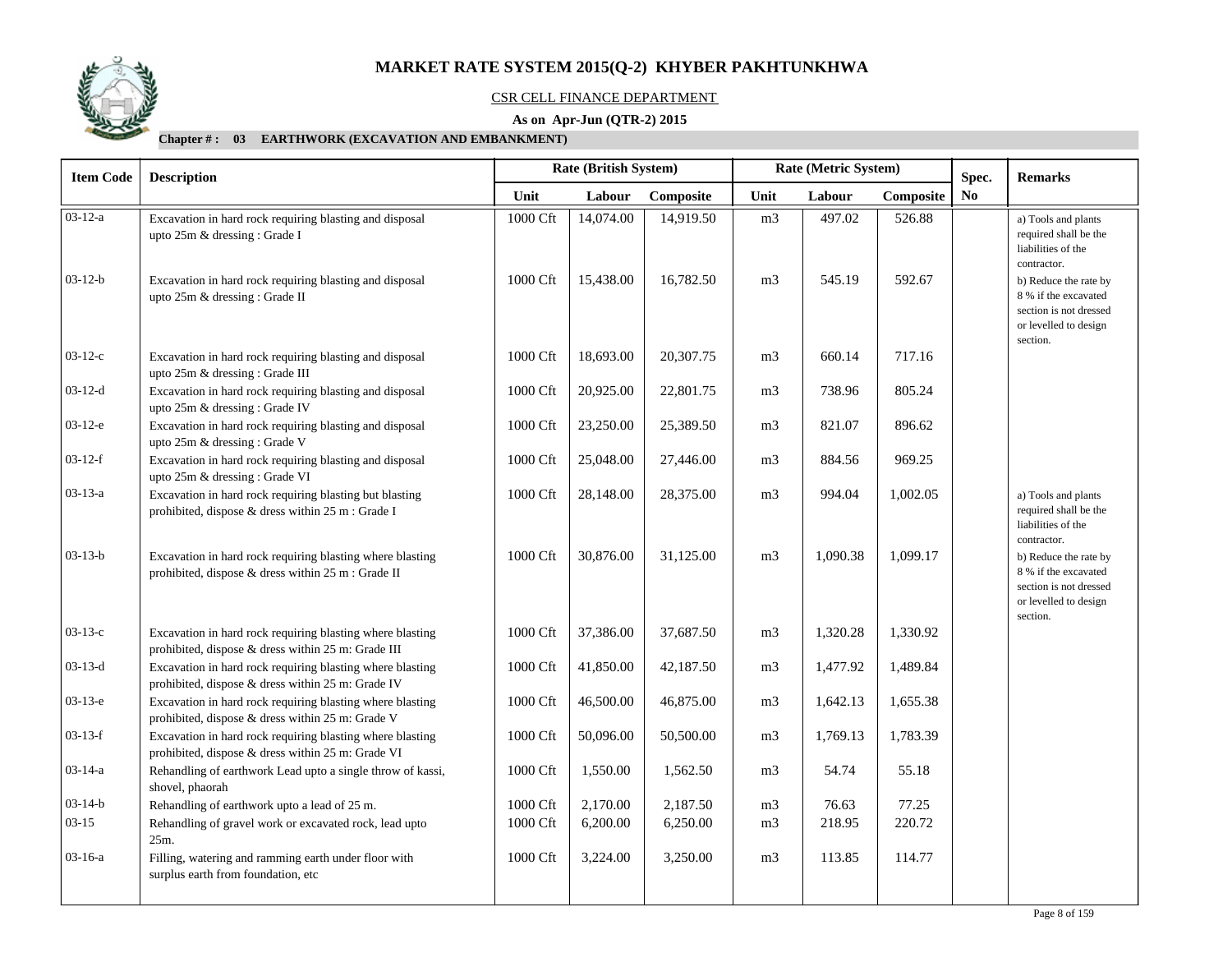

#### CSR CELL FINANCE DEPARTMENT

### **As on Apr-Jun (QTR-2) 2015**

|                                                                                                                             |                    | <b>Rate (British System)</b> |           | Rate (Metric System) |        |           |                | <b>Remarks</b>                                                                                                                            |  |
|-----------------------------------------------------------------------------------------------------------------------------|--------------------|------------------------------|-----------|----------------------|--------|-----------|----------------|-------------------------------------------------------------------------------------------------------------------------------------------|--|
|                                                                                                                             | Unit               | Labour                       | Composite | Unit                 | Labour | Composite | N <sub>0</sub> |                                                                                                                                           |  |
| Filling, watering and ramming earth under floor with earth<br>excavated from outside lead upto 50m                          | 1000 Cft           | 6,634.00                     | 6,687.50  | m <sub>3</sub>       | 234.28 | 236.17    |                |                                                                                                                                           |  |
| Extra for every 25 m extra lead or part thereof for<br>earthwork soft, ordinary, hard & very hard                           | 1000 Cft           | 186.00                       | 187.50    | m <sub>3</sub>       | 6.57   | 6.62      |                | This rate shall be<br>aplicable upto 250m<br>total distance,<br>including the lead<br>covered in the item of<br>earth work.               |  |
| Extra for every 25 m extra lead or part thereof for gravel,<br>shingle or rock.                                             | 1000 Cft           | 248.00                       | 250.00    | m <sub>3</sub>       | 8.76   | 8.83      |                |                                                                                                                                           |  |
| Transportation of earth all types beyond 250 m and upto<br>500 m.                                                           | 1000 Cft           | 4,402.00                     | 4,437.50  | m <sub>3</sub>       | 155.46 | 156.71    |                | This rate will be paid<br>in addition to the rate<br>of earth work, without<br>deducting the lead<br>covered in the item of<br>earth work |  |
| Transportation of earth all types for every 100m extra lead<br>beyond 500m upto 1.5 km.                                     | 1000 Cft           | 682.00                       | 687.50    | m <sub>3</sub>       | 24.08  | 24.28     |                |                                                                                                                                           |  |
| Transportation of earth all types for every 500m extra lead<br>beyond 1.5 km. upto 8 km.                                    | 1000 Cft           | 620.00                       | 625.00    | m <sub>3</sub>       | 21.90  | 22.07     |                |                                                                                                                                           |  |
| Transportation of earth all types for every 1 km extra lead<br>or part thereof beyond 8 km.                                 | 1000 Cft           | 434.00                       | 437.50    | m <sub>3</sub>       | 15.33  | 15.45     |                |                                                                                                                                           |  |
| Dressing & levelling earth to designed sections Ashes,<br>sand, silt or soft soil upto cut or fill 6 inches                 | 1000 Cft           | 223.20                       | 225.00    | m <sub>3</sub>       | 7.88   | 7.95      |                |                                                                                                                                           |  |
| Dressing & levelling earth to designed sections Ordinary or<br>hard soil upto cut or fill 6 inches                          | 1000 Cft           | 446.40                       | 450.00    | m <sub>3</sub>       | 15.76  | 15.89     |                |                                                                                                                                           |  |
| Dressing & levelling earth to designed section Gravel work<br>or soft rock not requiring blasting upto cut or fill 6 inches | 1000 Cft           | 1,178.00                     | 1,187.50  | m <sub>3</sub>       | 41.60  | 41.94     |                |                                                                                                                                           |  |
| Dowel dressing                                                                                                              | 1 Chain            | 248.00                       | 250.00    | m                    | 8.14   | 8.20      |                | This rate is in<br>addition to pavement<br>for dressed earth work                                                                         |  |
| Dressing slopes of banks or ground surface                                                                                  | 1000 Sft           | 930.00                       | 937.50    | m2                   | 10.01  | 10.09     |                | a) To be paid only<br>when exclusively<br>dressing is done and<br>no earh work is<br>carried out in<br>embankment or<br>cutting.          |  |
|                                                                                                                             | <b>Description</b> |                              |           |                      |        |           |                | Spec.                                                                                                                                     |  |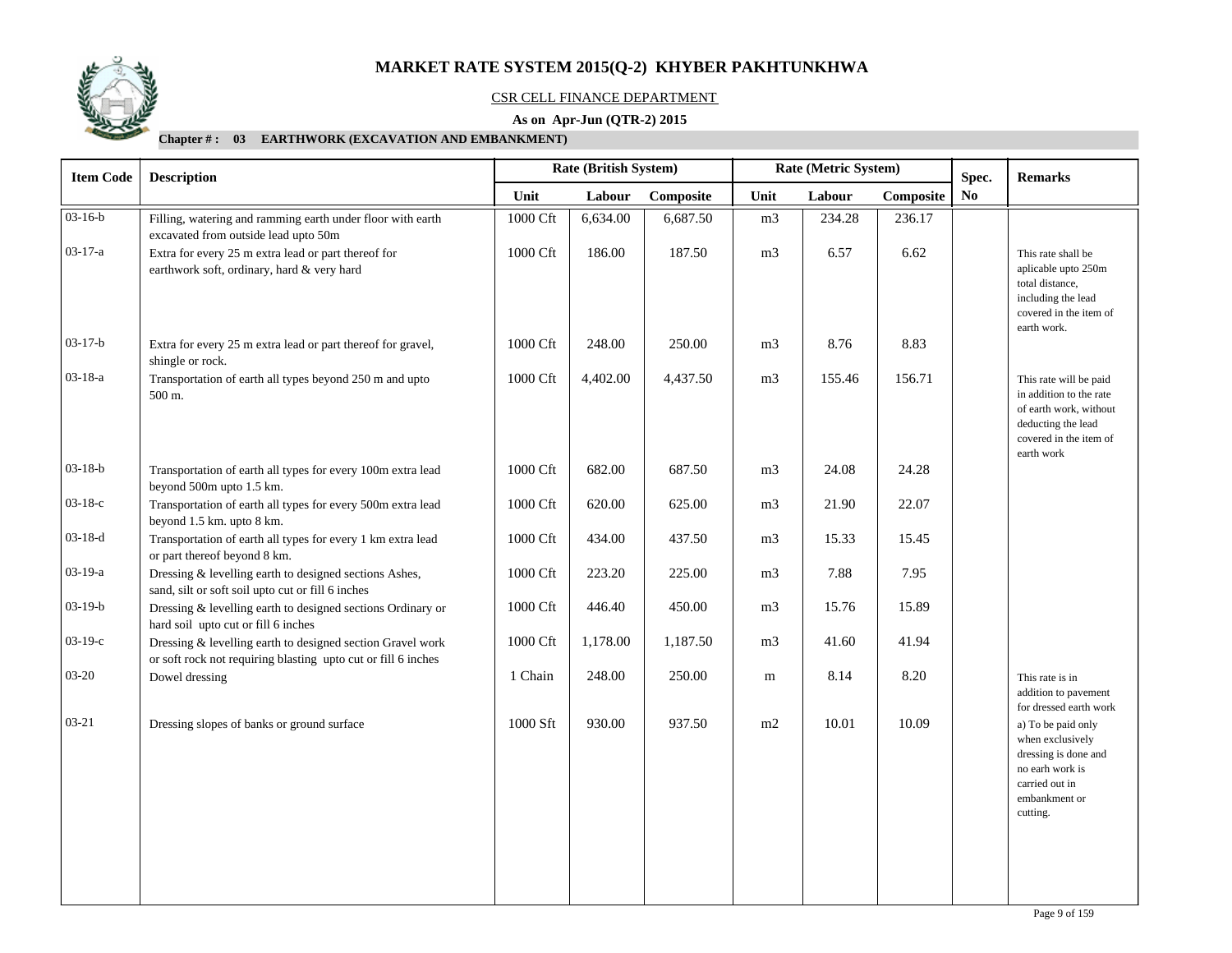

### CSR CELL FINANCE DEPARTMENT

### **As on Apr-Jun (QTR-2) 2015**

| <b>Item Code</b>   | <b>Description</b>                                                                                     |                      | Rate (British System) |           |                | Rate (Metric System) | Spec.     | <b>Remarks</b> |                                                                                                                                                                                                     |
|--------------------|--------------------------------------------------------------------------------------------------------|----------------------|-----------------------|-----------|----------------|----------------------|-----------|----------------|-----------------------------------------------------------------------------------------------------------------------------------------------------------------------------------------------------|
|                    |                                                                                                        | Unit                 | Labour                | Composite | Unit           | Labour               | Composite | N <sub>0</sub> |                                                                                                                                                                                                     |
| $03 - 22$          | Dressing of earthwork (done by machinery or otherwise &<br>left undressed) to designed section         | 1000 Sft             | 1,004.40              | 1,012.50  | m2             | 10.81                | 10.89     |                | b) The surface area<br>dressed is to be taken<br>for measurement (ii)<br>The item is aplicable<br>where the dressing is<br>done by the<br>contractor other than<br>the one who executed<br>the work |
| $03 - 23 - a$      | Excavation in foundation of building, bridges etc complete<br>: in sand, ashes or loose soil           | 1000 Cft             | 5,704.00              | 5,750.00  | m <sub>3</sub> | 201.44               | 203.06    |                |                                                                                                                                                                                                     |
| $03 - 23 - b$      | Excavation in foundation of building, bridges etc complete<br>: in ordinary soil                       | 1000 Cft             | 6,696.00              | 6,750.00  | m <sub>3</sub> | 236.47               | 238.37    |                |                                                                                                                                                                                                     |
| $03 - 23 - c$      | Excavation in foundation of building, bridges etc complete<br>: in hard soil or soft murum             | 1000 Cft             | 7,502.00              | 7,562.50  | m <sub>3</sub> | 264.93               | 267.07    |                |                                                                                                                                                                                                     |
| $03 - 23 - d$      | Excavation in foundation of building, bridges etc complete<br>: in shingle/gravel                      | 1000 Cft             | 8,531.20              | 8,600.00  | m <sub>3</sub> | 301.28               | 303.71    |                |                                                                                                                                                                                                     |
| $03 - 24$          | Cutting hard rock such as granite, ballast, hard lime etc<br>with chisels/hammers for small foundation | 1000 Cft             | 46,872.00             | 63,176.81 | m <sub>3</sub> | 1,655.27             | 2,231.07  |                | Tools and plants<br>required shall be the<br>liability of the<br>contractors.                                                                                                                       |
| $03 - 25$          | Extra for excavaton requiring shoring                                                                  | 1000 Cft             | 868.00                | 1.128.76  | m <sub>3</sub> | 30.65                | 39.86     |                | Composite rate<br>includes material, i.e<br>plank, etc                                                                                                                                              |
| $03 - 26 - a$      | Mixing & moistening of earthwork to OMC in layers for<br>compaction etc complete                       | 1000 Cft             | 607.60                | 612.50    | m <sub>3</sub> | 21.46                | 21.63     |                | The rate does not<br>include hire charges<br>of the Roller to be<br>supplied by the<br>Department or<br>through other<br>agencies.                                                                  |
| $03-26-b-01$       | Compaction by rolling with animal driven roller or hand<br>rammed: Soft or sandy soil                  | 1000 Cft             | 1,302.00              | 1,312.50  | m <sub>3</sub> | 45.98                | 46.35     |                |                                                                                                                                                                                                     |
| $03-26-b-02$       | Compaction by rolling with animal driven roller or hand<br>rammed: Ordinary soil                       | 1000 Cft             | 1,550.00              | 1,562.50  | m <sub>3</sub> | 54.74                | 55.18     |                |                                                                                                                                                                                                     |
| 03-26-b-03         | Compaction by rolling with animal driven roller or hand<br>rammed: Hard soil                           | $1000\,\mathrm{Cft}$ | 2,208.44              | 2,226.25  | m <sub>3</sub> | 77.99                | 78.62     |                |                                                                                                                                                                                                     |
| $03 - 26 - b - 04$ | Compaction by rolling with animal driven roller or hand<br>rammed: Admixture of shingle                | 1000 Cft             | 3,857.64              | 3,888.75  | m <sub>3</sub> | 136.23               | 137.33    |                |                                                                                                                                                                                                     |
| $03-26-c$          | Ramming earthwork (all types of soil)                                                                  | 1000 Cft             | 930.00                | 937.50    | m <sub>3</sub> | 32.84                | 33.11     |                |                                                                                                                                                                                                     |
| $03-26-d$          | Ramming earthwork behind retaining wall                                                                | 1000 Cft             | 1,240.00              | 1,250.00  | m <sub>3</sub> | 43.79                | 44.14     |                |                                                                                                                                                                                                     |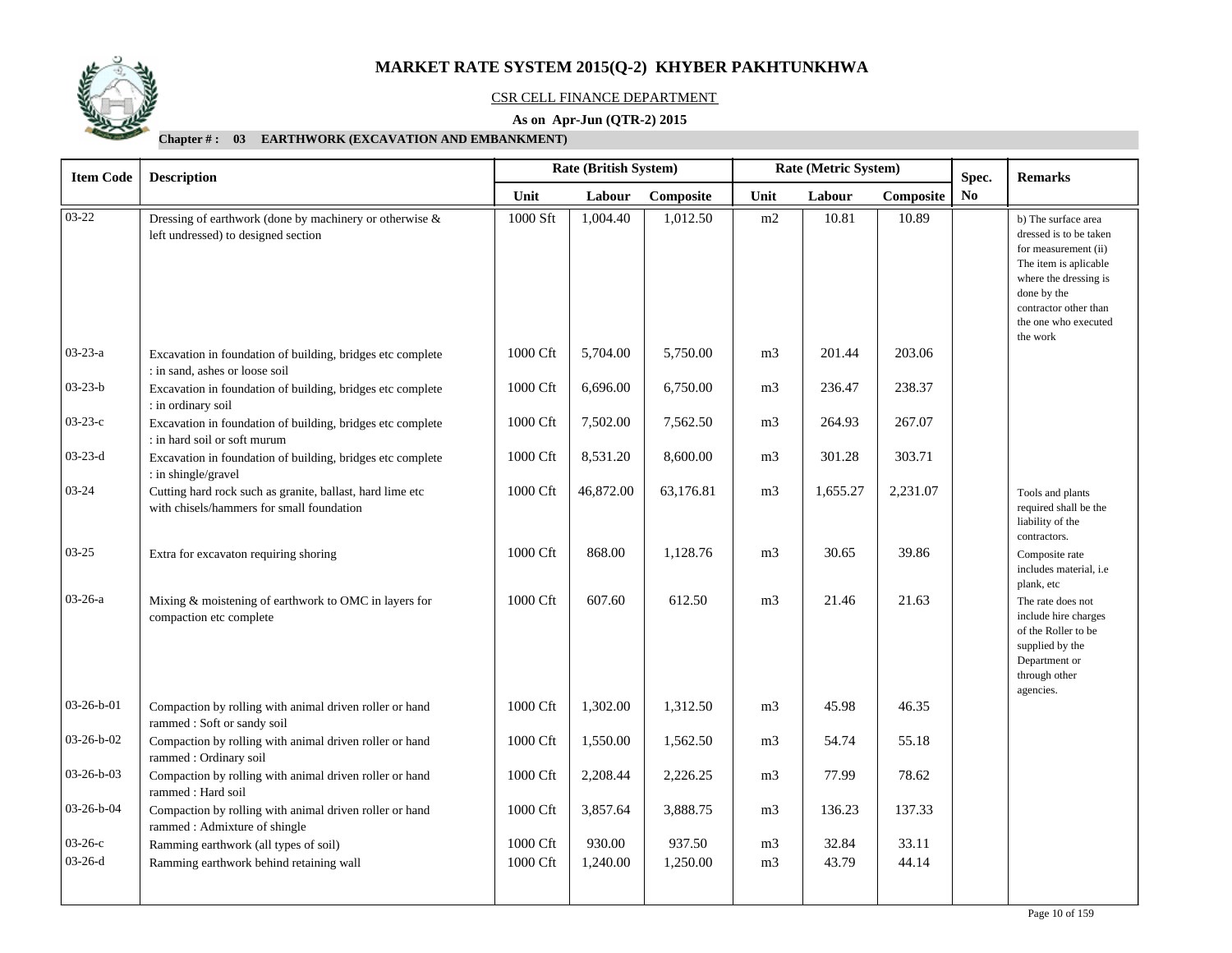

#### CSR CELL FINANCE DEPARTMENT

### **As on Apr-Jun (QTR-2) 2015**

| <b>Item Code</b> | <b>Description</b>                                                                                  |          | <b>Rate (British System)</b> |           |                 | Rate (Metric System) | Spec.     | <b>Remarks</b> |                                                                                            |
|------------------|-----------------------------------------------------------------------------------------------------|----------|------------------------------|-----------|-----------------|----------------------|-----------|----------------|--------------------------------------------------------------------------------------------|
|                  |                                                                                                     | Unit     | Labour                       | Composite | Unit            | Labour               | Composite | <b>No</b>      |                                                                                            |
| $03 - 27 - a$    | Compaction of earth with power road roller 95% to 100%<br>max. mod. AASHTO dry density              | 1000 Cft | 2,852.00                     | 6,535.00  | m <sub>3</sub>  | 100.72               | 230.78    |                | The rate alslo inlcude<br>hire charges of<br>machinery, cost of<br>fuel, lubricant, pay of |
| $03 - 27 - b$    | Compaction of earth with power road roller 90% max.                                                 | 1000 Cft | 2,139.00                     | 5,209.91  | m <sub>3</sub>  | 75.54                | 183.99    |                | driver and cleaner etc                                                                     |
|                  | mod. AASHTO dry density                                                                             |          |                              |           |                 |                      |           |                |                                                                                            |
| $03-27-c$        | Compaction of earth with power road roller 85% max.<br>mod. AASHTO dry density                      | 1000 Cft | 1,798.00                     | 4,252.50  | m <sub>3</sub>  | 63.50                | 150.18    |                |                                                                                            |
| 03-28            | Extra for wet earthwork                                                                             | 1000 Cft | 2,170.00                     | 2,187.50  | m <sub>3</sub>  | 76.63                | 77.25     |                | That will support a<br>man's weight.                                                       |
| $03-29$          | Extra for slush or daldal including dewatering                                                      | 1000 Cft | 4,960.00                     | 5,610.00  | m <sub>3</sub>  | 175.16               | 198.12    |                | That will not support<br>a man's weight                                                    |
| $03 - 30$        | Extra for puddling.                                                                                 | 1000 Cft | 3,875.00                     | 3,906.25  | m <sub>3</sub>  | 136.84               | 137.95    |                |                                                                                            |
| $03 - 31$        | Earthwork on small rain water drains, along canal banks,<br>roads, drains, etc complete             | Rft      | 6.20                         | 6.25      | m               | 20.34                | 20.51     |                |                                                                                            |
| $03 - 32$        | Filling and Compacting Soil, Earth and Boulders behind<br>retaining walls (Available material)      | 1000 Cft | 5,580.00                     | 5,625.00  | m <sub>3</sub>  | 197.06               | 198.65    |                |                                                                                            |
| $03 - 33$        | Dag belling 75 mm deep.                                                                             | 2500 Rft | 1,041.60                     | 1,050.00  | km              | 1,364.50             | 1,375.50  |                | Dag belling for layout<br>of borrow pit, to be<br>done by contractor at<br>their own cost. |
| 03-34            | Turfing slopes of banks or lawns with grass sods including<br>ploughing, laying, setting & watering | 1000 Sft | 2,480.00                     | 2,500.00  | m2              | 26.68                | 26.90     |                |                                                                                            |
| $03 - 35 - a$    | Berm cutting: Lead upto single throw of phaorah or<br>shovel, without dressing                      | 1000 Cft | 2,790.00                     | 2,812.50  | m <sub>3</sub>  | 98.53                | 99.32     |                |                                                                                            |
| $03 - 35 - b$    | Berm cutting: Upto 25 m lead (including dressing)                                                   | 1000 Cft | 4,340.00                     | 4,375.00  | m <sub>3</sub>  | 153.27               | 154.50    |                |                                                                                            |
| $03 - 36 - a$    | Berm trimming both sides of channels Upto 1 m depth                                                 | Mile     | 8,928.00                     | 9,000.00  | km              | 5,547.86             | 5,592.60  |                |                                                                                            |
| $03 - 36 - b$    | Berm trimming both sides of channels Over 1m to 1.5m<br>depth                                       | Mile     | 11,842.00                    | 11,937.50 | km              | 7,358.62             | 7,417.96  |                |                                                                                            |
| $03-36-c$        | Berm trimming both sides of channels Over 1.5m to 2.5m<br>depth                                     | Mile     | 18,786.00                    | 18,937.50 | km              | 11,673.62            | 11,767.76 |                |                                                                                            |
| $03 - 37 - a$    | Ploughing and levelling borrow pits Upto 1m depth                                                   | Acre     | 3,224.00                     | 3,250.00  | ha              | 7,966.50             | 8,030.75  |                | Area ploughed bo be<br>measured                                                            |
| $03 - 37 - b$    | Ploughing and levelling borrow pits Exceeding 1m depth                                              | Acre     | 4,950.08                     | 4,990.00  | ha              | 12,231.65            | 12,330.29 |                |                                                                                            |
| 03-38-a-01       | Making boundary or service roads complete in unploughed<br>land: From 3 m to 6 m wide               | Chain    | 992.00                       | 1,000.00  | 50 <sub>m</sub> | 1,626.88             | 1,640.00  |                |                                                                                            |
| 03-38-a-02       | Making boundary or service roads complete in unploughed<br>land: Over 6 m to 12 m wide              | Chain    | 1,364.00                     | 1,375.00  | 50 <sub>m</sub> | 2,236.96             | 2,255.00  |                |                                                                                            |
| 03-38-b-01       | Making boundary or service roads complete in ploughed<br>land: From 3 m to 6m wide                  | Chain    | 1,151.96                     | 1,161.25  | 50 <sub>m</sub> | 1,889.21             | 1,904.45  |                |                                                                                            |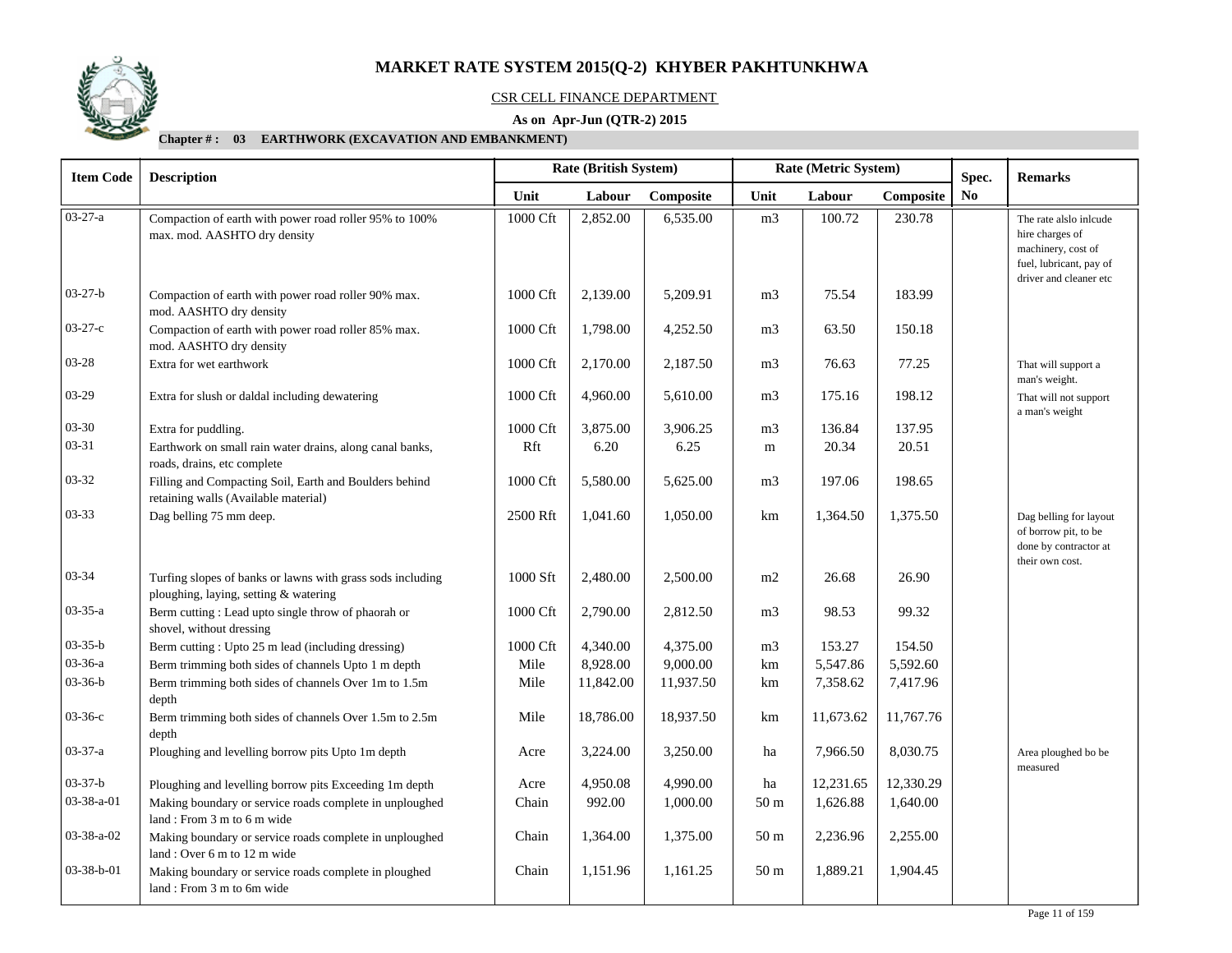

#### CSR CELL FINANCE DEPARTMENT

### **As on Apr-Jun (QTR-2) 2015**

| <b>Item Code</b> | <b>Description</b>                                                                                            | Rate (British System)<br>Rate (Metric System) |           | Spec.     |                 | <b>Remarks</b> |           |    |                                                                                                                                                                                                                                      |
|------------------|---------------------------------------------------------------------------------------------------------------|-----------------------------------------------|-----------|-----------|-----------------|----------------|-----------|----|--------------------------------------------------------------------------------------------------------------------------------------------------------------------------------------------------------------------------------------|
|                  |                                                                                                               | Unit                                          | Labour    | Composite | Unit            | Labour         | Composite | No |                                                                                                                                                                                                                                      |
| 03-38-b-02       | Making boundary or service roads complete in ploughed                                                         | Chain                                         | 1,664.08  | 1,677.50  | 50 <sub>m</sub> | 2,729.09       | 2,751.10  |    |                                                                                                                                                                                                                                      |
|                  | land: Over 6 m to 12 m wide                                                                                   |                                               |           |           |                 |                |           |    |                                                                                                                                                                                                                                      |
| $03-39-a$        | Earthwork by boats, Digging and loading into boats, upto<br>25m lead                                          | 1000 Cft                                      | 4,650.00  | 4,687.50  | m <sub>3</sub>  | 164.21         | 165.54    |    | For ordinary soil                                                                                                                                                                                                                    |
| $03-39-b$        | Earthwork by boats, including hire of boats Carriage by<br>boats upto 250m.                                   | 1000 Cft                                      | 9,300.00  | 9,375.00  | m <sub>3</sub>  | 328.43         | 331.08    |    |                                                                                                                                                                                                                                      |
| $03-39-c$        | Earthwork by boats, including hiring of boats Extra for<br>every additional 50m beyond 250m                   | 1000 Cft                                      | 620.00    | 625.00    | m <sub>3</sub>  | 21.90          | 22.07     |    |                                                                                                                                                                                                                                      |
| $03-39-d$        | Earthwork by boats, Unloading earth from boats                                                                | 1000 Cft                                      | 2,170.00  | 2,187.50  | m <sub>3</sub>  | 76.63          | 77.25     |    |                                                                                                                                                                                                                                      |
| 03-40            | Unloading earth from BG trucks and clearing 1.5m from<br>rail                                                 | 1000 Cft                                      | 1,860.00  | 1,875.00  | m <sub>3</sub>  | 65.69          | 66.22     |    |                                                                                                                                                                                                                                      |
| 03-41            | Earthwork by tramway, digging and loading in trucks, upto<br>25m lead                                         | 1000 Cft                                      | 4,340.00  | 4,375.00  | m <sub>3</sub>  | 153.27         | 154.50    |    |                                                                                                                                                                                                                                      |
| 03-42            | Unloading earth from BG trucks and spreading upto 5m<br>from rail                                             | 1000 Cft                                      | 2,790.00  | 2,812.50  | m <sub>3</sub>  | 98.53          | 99.32     |    |                                                                                                                                                                                                                                      |
| 03-43            | Supplying clean and screened river or pit sand within 150m<br>including removal of loose earth or overburden. | 1000 Cft                                      | 22,320.00 | 22,500.00 | m <sub>3</sub>  | 788.22         | 794.58    |    | The rate include a)<br>Removal of top crust<br>of earth overburden.<br>b) Royalty to the<br>government or cost to<br>the private owner                                                                                               |
| $03-44-a$        | Excavation in open cut for sewers & manhole except<br>shingle, gravel & rock : Upto 2m                        | 1000 Cft                                      | 5,580.00  | 5,625.00  | m <sub>3</sub>  | 197.06         | 198.65    |    | a) The rate does not<br>include back filling<br>after laying of sewer,<br>which is payable<br>seperately b) If the<br>timbering and<br>shuttering is not<br>actually done at site,<br>the composite rate<br>may be reduced by 5<br>% |
| $03-44-b$        | Excavation in open cut for sewers & manholes except<br>shingle, gravel & rock: 2m to 5m                       | 1000 Cft                                      | 7,440.00  | 7,500.00  | m <sub>3</sub>  | 262.74         | 264.86    |    |                                                                                                                                                                                                                                      |
| $03-44-c$        | Excavation in open cut for sewers & manholes except<br>shingle, gravel & rock: Below 5m depth                 | 1000 Cft                                      | 9,920.00  | 10,000.00 | m <sub>3</sub>  | 350.32         | 353.15    |    |                                                                                                                                                                                                                                      |
| $03-45-a$        | Trench Excavation in open cutting below water level for<br>sewers & manholes : Upto 1.25m depth               | 1000 Cft                                      | 7,936.00  | 11,854.59 | m <sub>3</sub>  | 280.26         | 418.64    |    | The rate does not<br>include back filling<br>after laying of sewer,<br>which is payable<br>seperately.                                                                                                                               |
| $03-45-b$        | Trench Excavation in open cutting below water level for<br>sewers & manholes : 1.25m to 2.5m depth            | 1000 Cft                                      | 9,920.00  | 15,483.90 | m <sub>3</sub>  | 350.32         | 546.81    |    |                                                                                                                                                                                                                                      |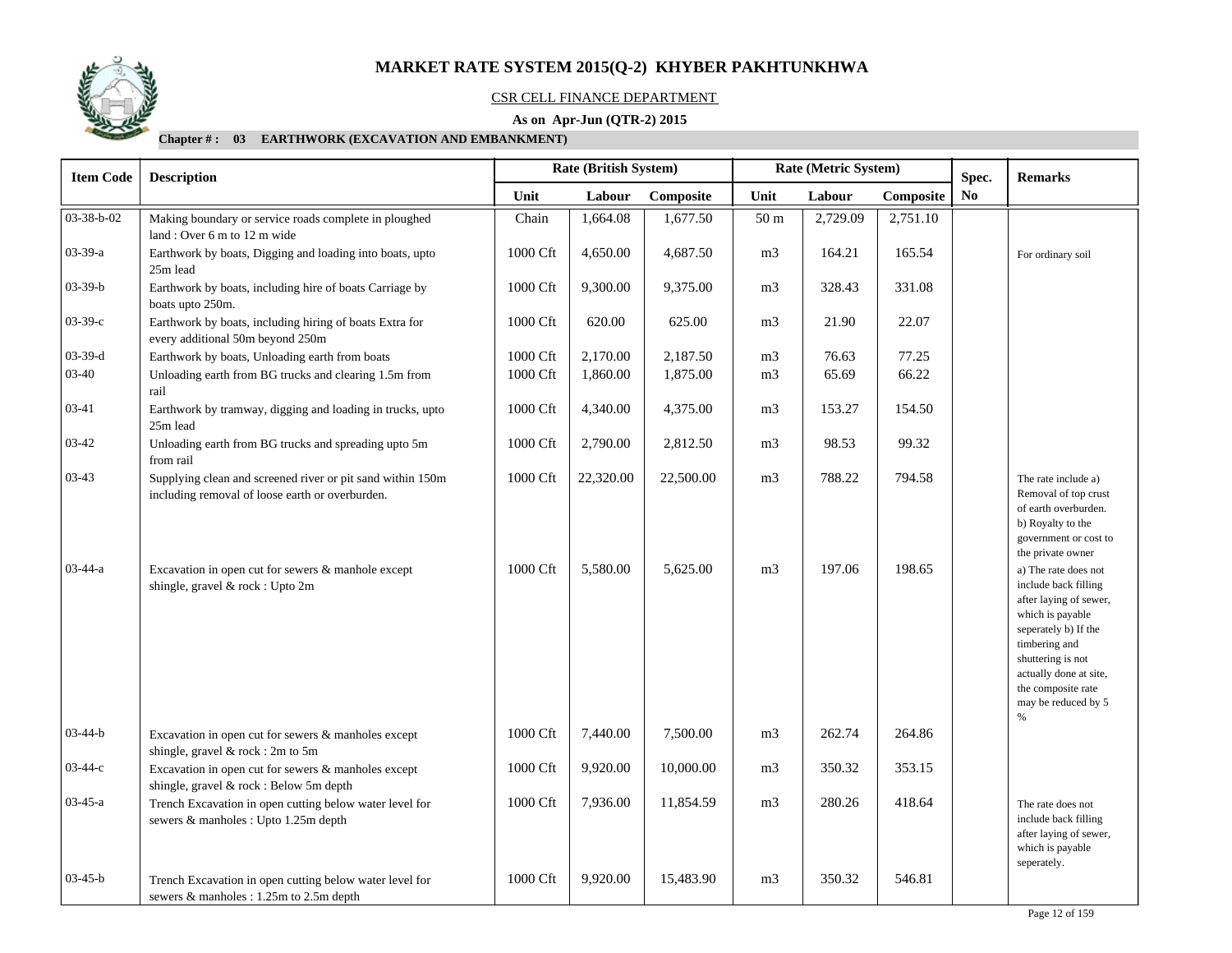

#### CSR CELL FINANCE DEPARTMENT

### **As on Apr-Jun (QTR-2) 2015**

| <b>Item Code</b> | Rate (British System)<br>Rate (Metric System)<br><b>Description</b>                                                |                      |           |           | Spec.          | <b>Remarks</b> |           |                |                                                                                                            |
|------------------|--------------------------------------------------------------------------------------------------------------------|----------------------|-----------|-----------|----------------|----------------|-----------|----------------|------------------------------------------------------------------------------------------------------------|
|                  |                                                                                                                    | Unit                 | Labour    | Composite | Unit           | Labour         | Composite | N <sub>0</sub> |                                                                                                            |
| $03-45-c$        | Trench Excavation in open cutting below water level for<br>sewers & manholes : Exceeding 2.5m depth                | 1000 Cft             | 14,384.00 | 24,857.80 | m <sub>3</sub> | 507.97         | 877.85    |                |                                                                                                            |
| 03-46            | Excavation of trench in all kinds of soils except cutting in<br>rock for pilelines upto 1.5m depth                 | 1000 Cft             | 4,650.00  | 4,687.50  | m <sub>3</sub> | 164.21         | 165.54    |                | The rate does not<br>include back filling<br>after laying of pipe<br>line, which is payable<br>separately. |
| $03-48-a$        | Uprooting stump and removing within 50 m upto 2 m girth                                                            | Each                 | 1,550.00  | 1,562.50  | Each           | 1,550.00       | 1,562.50  |                |                                                                                                            |
| 03-48-b          | Uprooting stump and removing within 50 m above 2 m<br>girth                                                        | Each                 | 2,170.00  | 2,431.50  | Each           | 2,170.00       | 2,431.50  |                |                                                                                                            |
| 03-48-с          | Uprooting stump and removing within 50 m upto 2 m girth<br>including sand filling and trinches                     | Each                 | 1,550.00  | 2,469.98  | Each           | 1,550.00       | 2,469.99  |                |                                                                                                            |
| $03-48-d$        | Uprooting stump and removing within 50 m above 2 m<br>girth including sand filling and trinches                    | Each                 | 2,170.00  | 3,853.48  | Each           | 2,170.00       | 3,853.48  |                |                                                                                                            |
| $03-49-a$        | Jungle clearance and removing within 50m Light Jungle                                                              | Decare               | 3,335.60  | 3,362.50  | Decare         | 3,335.60       | 3,362.50  |                |                                                                                                            |
| $03-49-b$        | Jungle clearance and removing within 50m Thick Jungle                                                              | Decare               | 6,671.20  | 6,725.00  | Decare         | 6,671.20       | 6,725.00  |                |                                                                                                            |
| $03 - 50$        | Uprooting sarkanda growth & disposal within 50m                                                                    | 1000 Sft             | 806.00    | 812.50    | m2             | 8.67           | 8.74      |                |                                                                                                            |
| 03-51            | Ploughing 3 times                                                                                                  | ha                   | 8,575.84  | 8,645.00  | ha             | 8,575.84       | 8,645.00  |                |                                                                                                            |
| $03 - 52$        | Levelling, dressing and making lawns                                                                               | 1000 Sft             | 6,820.00  | 6,875.00  | m2             | 73.38          | 73.97     |                |                                                                                                            |
| $03 - 53$        | Turfing of lawn with Dacca Grass                                                                                   | 1000 Sft             | 6,820.00  | 19,075.00 | m2             | 73.38          | 205.25    |                |                                                                                                            |
| 03-54            | Excavation and Clearance of shingle, gravel including<br>sand, soft soil and silt deposits in channel bed upto 25m | 1000 Cft             | 11,780.00 | 11,875.00 | m <sub>3</sub> | 416.01         | 419.36    |                |                                                                                                            |
| 03-55-a          | Clearance of choked up syphon including dewatering Upto<br>$1.25m$ dia                                             | 100 Ft               | 31,000.00 | 31,250.00 | m              | 1,017.06       | 1,025.26  |                |                                                                                                            |
| 03-55-b          | Clearance of choked up syphon including dewatering<br>Exceeding 1.25m dia                                          | 100 Ft               | 55,800.00 | 56,250.00 | m              | 1,830.71       | 1,845.47  |                |                                                                                                            |
| 03-56            | Clearing & Grubbing                                                                                                | 1000 Sft             | 535.68    | 2,512.98  | $\rm m2$       | 5.76           | 27.04     |                |                                                                                                            |
| 03-57-a          | Removal of Tree: Girth 150mm - 300mm including<br>removal of stump & backfilling with sand                         | No                   | 41.54     | 511.48    | N <sub>0</sub> | 41.54          | 511.48    |                |                                                                                                            |
| $03 - 57 - b$    | Removal of Tree : Girth 300mm - 600mm including<br>removal of stump & backfilling with sand                        | No                   | 83.08     | 1,022.95  | No             | 83.08          | 1,022.96  |                |                                                                                                            |
| $03 - 57 - c$    | Removal of Tree : Girth over 600mm including removal of<br>stump & backfilling with sand                           | $\rm No$             | 249.24    | 2,500.39  | No             | 249.24         | 2,500.39  |                |                                                                                                            |
| $03 - 58$        | Compaction of Natural Ground                                                                                       | 1000 Sft             | 478.02    | 1,545.04  | m2             | 5.14           | 16.62     |                |                                                                                                            |
| $03 - 59 - a$    | Roadway Excavation in Surplus / Unsuitable Common<br>Material                                                      | 1000 Cft             | 350.92    | 10,302.85 | m3             | 12.39          | 363.84    |                |                                                                                                            |
| $03-59-b$        | Roadway Excavation in Surplus / Unsuitable Rock (Hard)<br>Material requiring blasting.                             | $1000\,\mathrm{Cft}$ | 6,952.31  | 21,446.83 | m <sub>3</sub> | 245.52         | 757.39    |                |                                                                                                            |
| $03-59-c$        | Roadway Excavation in Surplus / Unsuitable Rock<br>(Medium) Material requiring blasting                            | 1000 Cft             | 3,951.51  | 17,689.83 | m3             | 139.55         | 624.71    |                |                                                                                                            |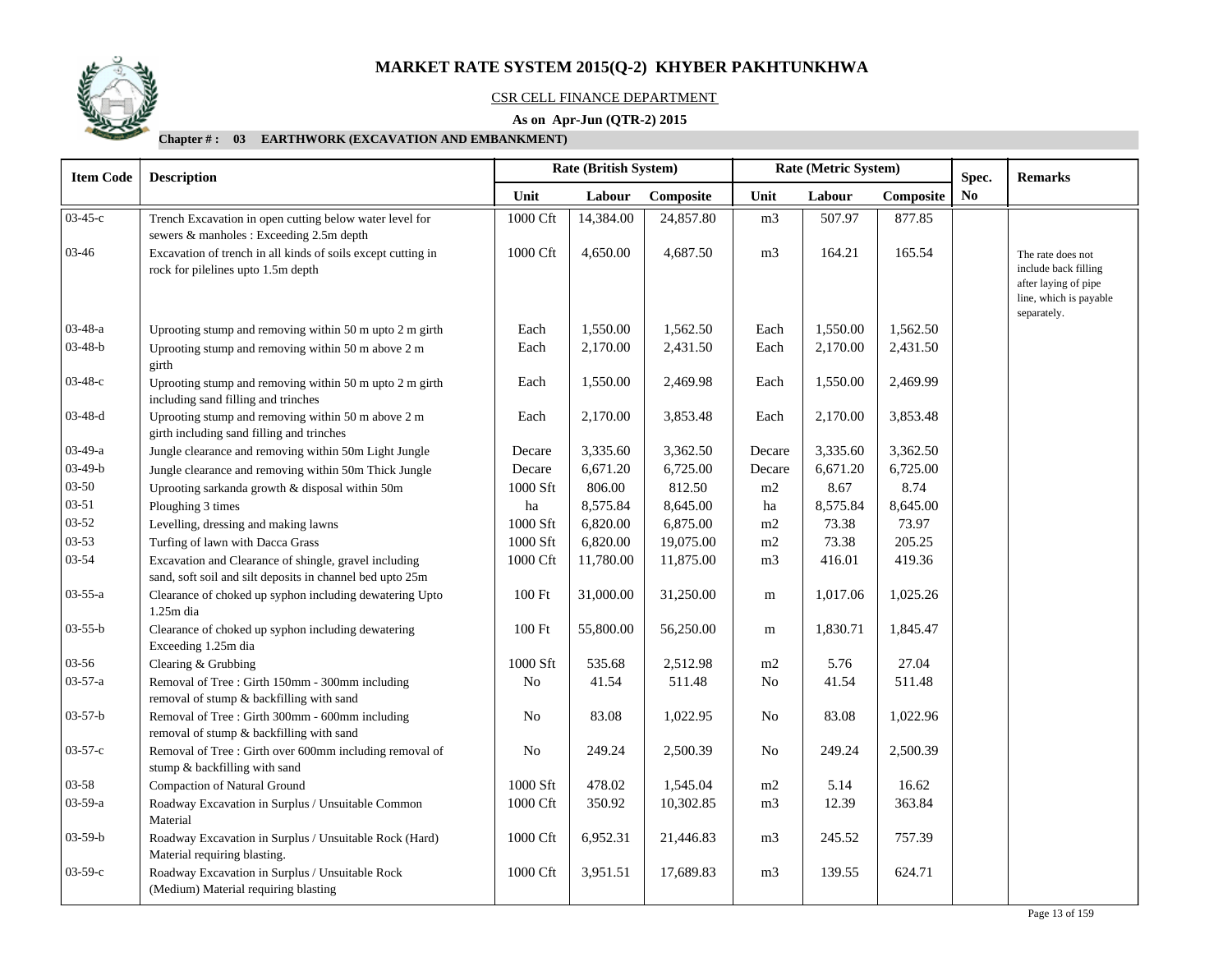

#### CSR CELL FINANCE DEPARTMENT

### **As on Apr-Jun (QTR-2) 2015**

| <b>Item Code</b> | <b>Description</b>                                                                                                                                                                                                                                           |                      | <b>Rate (British System)</b> |           |                | Rate (Metric System) |           | Spec. | <b>Remarks</b> |
|------------------|--------------------------------------------------------------------------------------------------------------------------------------------------------------------------------------------------------------------------------------------------------------|----------------------|------------------------------|-----------|----------------|----------------------|-----------|-------|----------------|
|                  |                                                                                                                                                                                                                                                              | Unit                 | Labour                       | Composite | Unit           | Labour               | Composite | No    |                |
| 03-60-a          | Structural Excavation in Common Material                                                                                                                                                                                                                     | 1000 Cft             | 5,793.28                     | 10,158.80 | m <sub>3</sub> | 204.59               | 358.75    |       |                |
| $03 - 60 - b$    | Structural Excavation in Rock Material requiring blasting                                                                                                                                                                                                    | 1000 Cft             | 27,949.48                    | 49,353.34 | m <sub>3</sub> | 987.03               | 1,742.90  |       |                |
| $03-60-c$        | Structural backfill using Common Material available at                                                                                                                                                                                                       | 1000 Cft             | 8,777.96                     | 13,978.61 | m3             | 309.99               | 493.65    |       |                |
|                  | site.                                                                                                                                                                                                                                                        |                      |                              |           |                |                      |           |       |                |
| 03-60-d          | Structural Backfill using Granular Material brought from<br>outside                                                                                                                                                                                          | 1000 Cft             | 2,194.80                     | 39,062.36 | m <sub>3</sub> | 77.51                | 1,379.48  |       |                |
| 03-61-a          | Formation of Embankment from Roadway Excavation in<br>Common Material including compaction by power roller.                                                                                                                                                  | 1000 Cft             | 350.92                       | 10,681.66 | m <sub>3</sub> | 12.39                | 377.22    |       |                |
| $03 - 61 - b$    | Formation of Embankment from Roadway Excavation in                                                                                                                                                                                                           | 1000 Cft             | 6,952.31                     | 24,312.73 | m <sub>3</sub> | 245.52               | 858.60    |       |                |
|                  | Rock Material requiring blasting and compaction of<br>embankment by power roller.                                                                                                                                                                            |                      |                              |           |                |                      |           |       |                |
| $03-61-c$        | Formation of Embankment from Borrow Excavation in<br>Common Material including compaction by power roller.                                                                                                                                                   | $1000\,\mathrm{Cft}$ | 351.54                       | 23,466.85 | m <sub>3</sub> | 12.41                | 828.72    |       |                |
| 03-61-d          | Formation of Embankment from Roadway Excavation in<br>granular Material including compaction by power roller.                                                                                                                                                | 1000 Cft             | 620.00                       | 10,952.91 | m3             | 21.90                | 386.80    |       |                |
| 03-62-a          | Subgrade Preparation in Earth Cut                                                                                                                                                                                                                            | 1000 Sft             | 478.02                       | 2,675.13  | m2             | 5.14                 | 28.78     |       |                |
| $03 - 62 - b$    | Subgrade Preparation in Rock Cut                                                                                                                                                                                                                             | 1000 Sft             | 1,434.68                     | 7,682.58  | m2             | 15.44                | 82.66     |       |                |
| $03-62-c$        | Subgrade Preparation on Existing Road                                                                                                                                                                                                                        | 1000 Sft             | 956.04                       | 4,372.13  | m2             | 10.29                | 47.04     |       |                |
| $03-63-a$        | Earthwork by mechanical means in drains and irrigation<br>channels in DRY soil dressed to designed section, grades<br>profile/with excavated material, disposed off within 50 feet<br>(15.2 m) lead and dressed as directed.                                 | 1000 Cft             | 155.00                       | 2,410.81  | m <sub>3</sub> | 5.47                 | 85.14     |       |                |
| $03-63-b$        | Earthwork by mechanical means in drains and irrigation<br>channels in DRY & WET soil dressed to designed section,<br>grades profile/with excavated material, disposed off within<br>50 feet (15.2 m) lead and dressed as directed.                           | 1000 Cft             | 155.00                       | 2,579.90  | m <sub>3</sub> | 5.47                 | 91.11     |       |                |
| $03-63-c$        | Earthwork by mechanical means in drains and irrigation<br>channels in WET & SLUSH soil dressed to designed<br>section, grades profile/with excavated material, disposed<br>off within 50 feet (15.2 m) lead and dressed as directed.                         | 1000 Cft             | 229.40                       | 3,064.48  | m <sub>3</sub> | 8.10                 | 108.22    |       |                |
| $03 - 63 - d$    | Earthwork by mechanical means in drains and irrigation<br>channels in SLUSH soil dressed to designed section,<br>grades profile/with excavated material, disposed off within<br>50 feet (15.2 m) lead and dressed as directed.                               | 1000 Cft             | 229.40                       | 3,489.43  | m <sub>3</sub> | 8.10                 | 123.23    |       |                |
| $03-63-e$        | Earthwork by mechanical means in drains and irrigation<br>channels in DRY & WET to that of SLUSH (1:2) soil<br>dressed to designed section, grades profile/with excavated<br>material, disposed off within 50 feet (15.2 m) lead and<br>dressed as directed. | 1000 Cft             | 310.00                       | 3,358.21  | m <sub>3</sub> | 10.95                | 118.59    |       |                |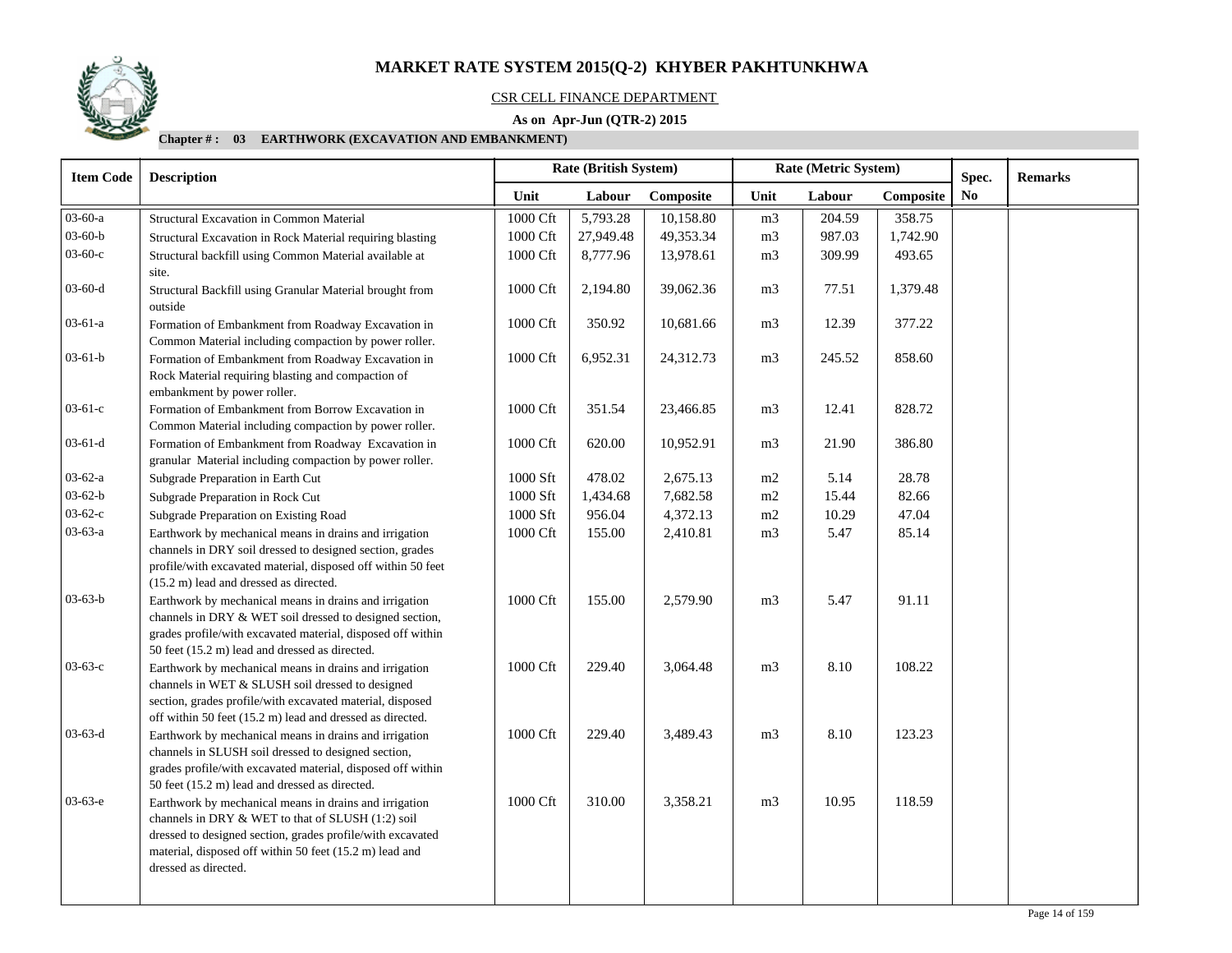

#### CSR CELL FINANCE DEPARTMENT

### **As on Apr-Jun (QTR-2) 2015**

| <b>Item Code</b> | Rate (British System)<br><b>Description</b>                                                                                                                                                                                                                                                       |          |          |           | Rate (Metric System) | Spec.    | <b>Remarks</b> |    |  |
|------------------|---------------------------------------------------------------------------------------------------------------------------------------------------------------------------------------------------------------------------------------------------------------------------------------------------|----------|----------|-----------|----------------------|----------|----------------|----|--|
|                  |                                                                                                                                                                                                                                                                                                   | Unit     | Labour   | Composite | Unit                 | Labour   | Composite      | No |  |
| $03-63-f$        | Earthwork by mechanical means in drains and irrigation<br>channels in BORROW AREA soil dressed to designed<br>section, grades profile/with excavated material, disposed                                                                                                                           | 1000 Cft | 155.00   | 2,784.52  | m <sub>3</sub>       | 5.47     | 98.33          |    |  |
| $03-63-g$        | off within 50 feet (15.2 m) lead and dressed as directed.<br>Earthwork by mechanical means in drains and irrigation<br>channels in UNDER WATER soil dressed to designed<br>section, grades profile/with excavated material, disposed<br>off within 50 feet (15.2 m) lead and dressed as directed. | 1000 Cft | 620.00   | 4,734.45  | m <sub>3</sub>       | 21.90    | 167.20         |    |  |
| $03 - 64$        | Provide, place and compact impervious clay core in dam<br>embakement of specified grading, permiability i/c leveling<br>dressing and hauage obtaining 95% modified ASHTO dry<br>density                                                                                                           | 100 Cft  | 0.00     | 1,009.67  | m <sub>3</sub>       | 0.00     | 356.56         |    |  |
| $03-65$          | Provide, Place & compact shoulder material (sandy / silty<br>gravel) in Dam Embankment, of specified grading, leveling<br>/ dressing i/c haulage for obtaining of 95% modified<br>ASHTHO dry density.                                                                                             | 100 Cft  | 0.00     | 948.67    | m <sub>3</sub>       | 0.00     | 335.02         |    |  |
| 03-66            | Provide, Place & compact Fine Filter in chimney drain<br>vertical / horizantol on downstream of clay core                                                                                                                                                                                         | 100 Cft  | 620.00   | 4,085.64  | m <sub>3</sub>       | 218.95   | 1,442.83       |    |  |
| 03-67            | Provide, Place & compact Coarse Filter (well graded<br>gravel) in chimney drain vertical / horizantol on<br>downstream of fine filter i/c leveling, moistening etc                                                                                                                                | 100 Cft  | 1,705.00 | 2,740.55  | m <sub>3</sub>       | 602.12   | 967.82         |    |  |
| $03 - 68$        | Excavation for core trench of Dam<br>Embankment/Spillway/Intake & Outlet Structure and<br>Irrigation System upto a minimum depth of 35 ft in<br>common soil including removing of excavated material by<br>machinery in 1 KM radius                                                               | 100 Cft  | 0.00     | 688.12    | m <sub>3</sub>       | $0.00\,$ | 243.01         |    |  |
| $03-68-a$        | Excavation for core trench of Dam<br>Embankment/Spillway/Intake & Outlet Structure and<br>Irrigation System upto a minimum depth of 35 ft in shingle<br>gravel including removing of excavated material by<br>machinery in 1 KM radius                                                            | 100 Cft  | 0.00     | 717.48    | m <sub>3</sub>       | 0.00     | 253.38         |    |  |
| $03-68-b$        | Excavation for core trench of Dam<br>Embankment/Spillway/Intake & Outlet Structure and<br>Irrigation System upto design depth in Soft Rock/Shale<br>requiring 20% blasting i/c removing of material from<br>outside of the structure area.                                                        | 100 Cft  | 0.00     | 990.09    | m <sub>3</sub>       | 0.00     | 349.65         |    |  |
| $03-68-c$        | Excavation for core trench of Dam<br>Embankment/Spillway/Intake & Outlet Structure and<br>Irrigation System upto design depth in Medium Hard Rock<br>requiring 50% blasting i/c removing of material from<br>outside of the structure area.                                                       | 100 Cft  | 0.00     | 1,173.09  | m <sub>3</sub>       | 0.00     | 414.27         |    |  |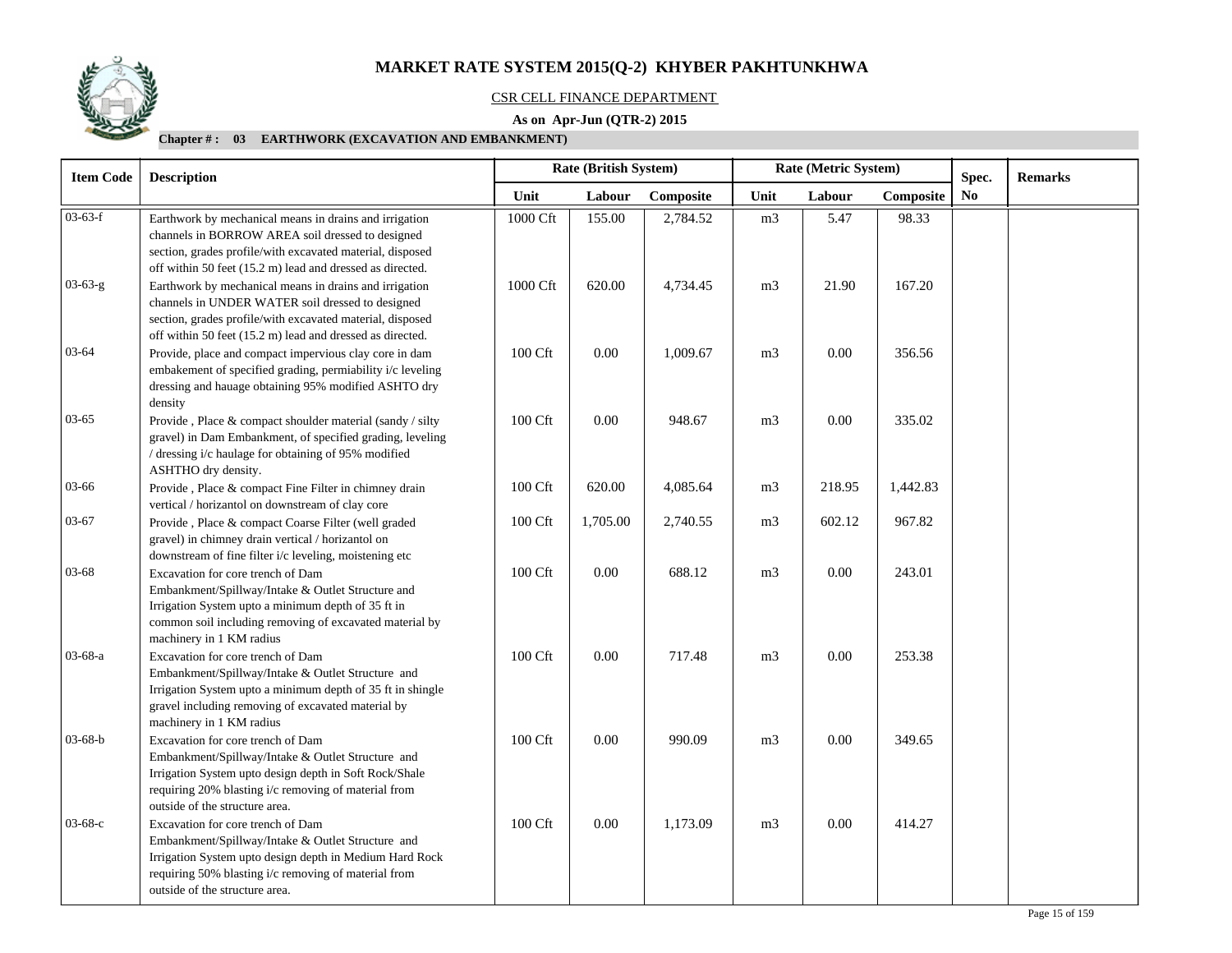

#### CSR CELL FINANCE DEPARTMENT

### **As on Apr-Jun (QTR-2) 2015**

| <b>Item Code</b> | <b>Description</b>                                                                                                                                                                                                                   | <b>Rate (British System)</b> |        |                  |                | <b>Rate (Metric System)</b> |           | Spec.          | <b>Remarks</b> |
|------------------|--------------------------------------------------------------------------------------------------------------------------------------------------------------------------------------------------------------------------------------|------------------------------|--------|------------------|----------------|-----------------------------|-----------|----------------|----------------|
|                  |                                                                                                                                                                                                                                      | Unit                         | Labour | <b>Composite</b> | Unit           | Labour                      | Composite | N <sub>0</sub> |                |
| $03-68-d$        | Excavation for core trench of Dam<br>Embankment/Spillway/Intake & Outlet Structure and<br>Irrigation System upto design depth in Hard Rock requiring<br>75% blasting i/c removing of material from outside of the<br>structure area. | 100 Cft                      | 0.00   | 1,356.09         | m <sub>3</sub> | 0.00                        | 478.90    |                |                |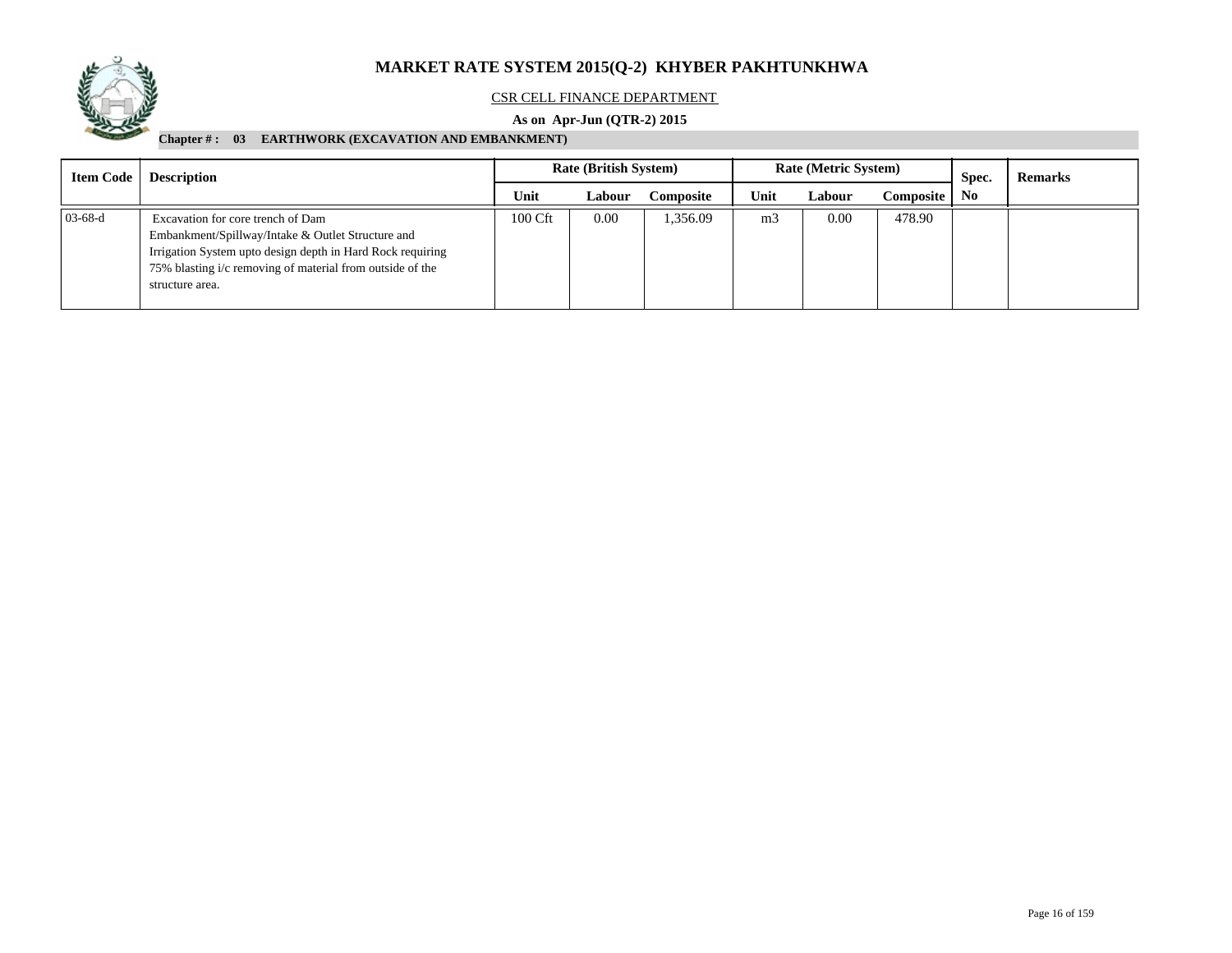

#### CSR CELL FINANCE DEPARTMENT

### **As on Apr-Jun (QTR-2) 2015**

| <b>Item Code</b> | <b>Rate (British System)</b><br>Rate (Metric System)<br><b>Description</b> |         |          |           |                |          | Spec.     | <b>Remarks</b> |                                                                                                                                                                                |
|------------------|----------------------------------------------------------------------------|---------|----------|-----------|----------------|----------|-----------|----------------|--------------------------------------------------------------------------------------------------------------------------------------------------------------------------------|
|                  |                                                                            | Unit    | Labour   | Composite | Unit           | Labour   | Composite | N <sub>0</sub> |                                                                                                                                                                                |
| $04 - 01$        | Dismantling dry stone masonry                                              | 100 Cft | 527.00   | 531.25    | m <sub>3</sub> | 186.11   | 187.61    |                |                                                                                                                                                                                |
| $04 - 02$        | Dismantling stone masonry in mud mortar                                    | 100 Cft | 775.00   | 781.25    | m <sub>3</sub> | 273.69   | 275.90    |                |                                                                                                                                                                                |
| $04 - 03$        | Dismantling stone masonry in lime or cement mortar                         | 100 Cft | 1,860.00 | 1,875.00  | m <sub>3</sub> | 656.85   | 662.15    |                | Add extra 13%, 32%<br>and 51% on labour<br>rates only for 2nd,<br>3rd, 4th and<br>subsequent floors<br>respectively.                                                           |
| $04 - 04 - a$    | Dismantling dry stone or spawl pitching                                    | 100 Cft | 930.00   | 937.50    | m <sub>3</sub> | 328.43   | 331.08    |                |                                                                                                                                                                                |
| $04 - 04 - b$    | Dismantling stone or spawl pitching (mud grouted)                          | 100 Cft | 1,240.00 | 1,250.00  | m <sub>3</sub> | 437.90   | 441.43    |                |                                                                                                                                                                                |
| $04 - 05$        | Dismantling stone or spawl pitching and apron in silted<br>condition       | 100 Cft | 1,550.00 | 1,562.50  | m <sub>3</sub> | 547.38   | 551.79    |                |                                                                                                                                                                                |
| 04-06            | Dismantling stone pitching, cement or lime grouted                         | 100 Cft | 1,860.00 | 1,875.00  | m <sub>3</sub> | 656.85   | 662.15    |                |                                                                                                                                                                                |
| $04-07-a$        | Dismantling stone in Wooden crates                                         | 100 Cft | 1,240.00 | 1,250.00  | m <sub>3</sub> | 437.90   | 441.43    |                |                                                                                                                                                                                |
| $04 - 07 - b$    | Dismantling stone in Wire crates                                           | 100 Cft | 1,550.00 | 1,562.50  | m <sub>3</sub> | 547.38   | 551.79    |                |                                                                                                                                                                                |
| $04 - 08$        | Dismantling stone ware drain including base concrete                       | 100 Cft | 1,116.00 | 1,125.00  | m <sub>3</sub> | 394.11   | 397.29    |                |                                                                                                                                                                                |
| 04-09            | Dismantling mud/pise walling                                               | 100 Cft | 310.00   | 312.50    | m <sub>3</sub> | 109.48   | 110.36    |                |                                                                                                                                                                                |
| $04 - 10$        | Dismantling sun dried brick masonry                                        | 100 Cft | 775.00   | 781.25    | m <sub>3</sub> | 273.69   | 275.90    |                |                                                                                                                                                                                |
| $04 - 11$        | Dismantling dry brick masonry                                              | 100 Cft | 527.00   | 531.25    | m <sub>3</sub> | 186.11   | 187.61    |                |                                                                                                                                                                                |
| $04 - 12$        | Dismantling brick work in mud mortar                                       | 100 Cft | 1,085.00 | 1,093.75  | m <sub>3</sub> | 383.16   | 386.25    |                | Add extra 13%, 32%<br>and 51% on labour<br>rates only for 2nd,<br>3rd, 4th and<br>subsequent floors<br>respectively against<br>item No 04-12,<br>04-13, 04-14 and<br>$04 - 15$ |
| $04-13$          | Dismantling brick work in lime or cement mortar                            | 100 Cft | 2,635.00 | 2,656.25  | m <sub>3</sub> | 930.54   | 938.05    |                |                                                                                                                                                                                |
| $04 - 14$        | Dismantling cement block masonry                                           | 100 Cft | 2,325.00 | 2,343.75  | m <sub>3</sub> | 821.07   | 827.69    |                |                                                                                                                                                                                |
| $04 - 15$        | Dismantling Dhajji walling                                                 | 100 Cft | 620.00   | 625.00    | m <sub>3</sub> | 218.95   | 220.72    |                |                                                                                                                                                                                |
| $04 - 16$        | Dismantling mud concrete                                                   | 100 Cft | 1,240.00 | 1,250.00  | m <sub>3</sub> | 437.90   | 441.43    |                |                                                                                                                                                                                |
| $04 - 17$        | Dismantling lime concrete                                                  | 100 Cft | 1,705.00 | 1,718.75  | m <sub>3</sub> | 602.12   | 606.97    |                | Add extra 13%, 32%<br>and 51% on labour<br>rates only for 2nd,<br>3rd, 4th and<br>subsequent floors<br>respectively against<br>item No 04-17,<br>04-19, and 04-20              |
| $04-18$          | Dismantling lime or cement concrete, under water                           | 100 Cft | 6,510.00 | 6,562.50  | m <sub>3</sub> | 2,298.99 | 2,317.53  |                |                                                                                                                                                                                |
| $04-19-a$        | Dismantling: Plain Cement Concrete 1:4:8                                   | 100 Cft | 3,410.00 | 3,437.50  | m <sub>3</sub> | 1,204.23 | 1,213.94  |                |                                                                                                                                                                                |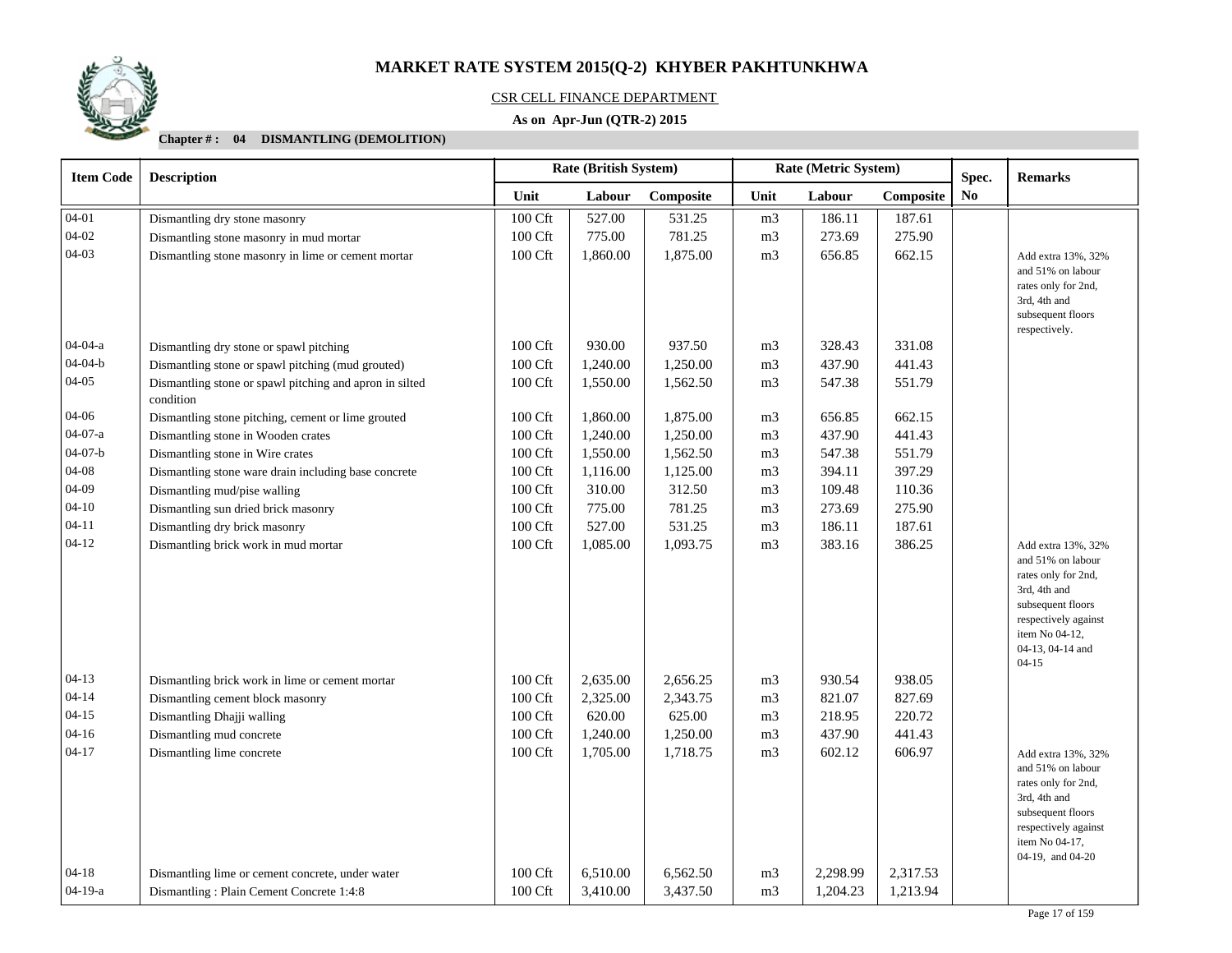

#### CSR CELL FINANCE DEPARTMENT

### **As on Apr-Jun (QTR-2) 2015**

| <b>Item Code</b> | <b>Description</b>                                                                                         |                     | <b>Rate (British System)</b> |           |                | Rate (Metric System) | Spec.     | <b>Remarks</b> |                                                                                                                                                                                       |
|------------------|------------------------------------------------------------------------------------------------------------|---------------------|------------------------------|-----------|----------------|----------------------|-----------|----------------|---------------------------------------------------------------------------------------------------------------------------------------------------------------------------------------|
|                  |                                                                                                            | Unit                | Labour                       | Composite | Unit           | Labour               | Composite | No             |                                                                                                                                                                                       |
| $04 - 19 - b$    | Dismantling: Plain Cement Concrete 1:3:6                                                                   | 100 Cft             | 5,580.00                     | 5,625.00  | m <sub>3</sub> | 1,970.56             | 1,986.45  |                |                                                                                                                                                                                       |
| $04-19-c$        | Dismantling: Plain Cement Concrete 1:2:4                                                                   | $100\ \mathrm{Cft}$ | 6,820.00                     | 6,875.00  | m <sub>3</sub> | 2,408.46             | 2,427.89  |                |                                                                                                                                                                                       |
| $04-19-d$        | Dismantling: Cement Concrete with brick aggregate                                                          | 100 Cft             | 1,860.00                     | 1,875.00  | m <sub>3</sub> | 656.85               | 662.15    |                |                                                                                                                                                                                       |
| $04-19-e$        | Dismantling: DPC of cement concrete 1.5" thick and<br>clearing the site                                    | 100 Sft             | 842.58                       | 849.38    | m2             | 90.66                | 91.39     |                |                                                                                                                                                                                       |
| $04 - 20$        | Dismantling RCC, separating reinforcement, cleaning &<br>straightening the same                            | 100 Cft             | 11,160.00                    | 11,250.00 | m <sub>3</sub> | 3,941.12             | 3,972.90  |                |                                                                                                                                                                                       |
| $04 - 21$        | Dismantling sirki sarkanda or thached roofing supported on<br>battens or ballies                           | 100 Sft             | 372.00                       | 375.00    | m2             | 40.03                | 40.35     |                |                                                                                                                                                                                       |
| $04-22-a$        | Dismantling 1st class tile roofing                                                                         | 100 Sft             | 930.00                       | 937.50    | m2             | 100.07               | 100.88    |                | Add extra 13%, 32%<br>and 51% on labour<br>rates only for 2nd,<br>3rd, 4th and<br>subsequent floors<br>respectively against<br>item No 04-22-a,<br>04-22-b, 04-26, 04-27<br>and 04-30 |
| $04 - 22 - b$    | Dismantling 2nd class tile roofing                                                                         | 100 Sft             | 766.32                       | 772.50    | m2             | 82.46                | 83.12     |                |                                                                                                                                                                                       |
| 04-23            | Dismantling from any height, asbestos sheets & ridge<br>coping                                             | 100 Sft             | 496.00                       | 500.00    | m2             | 53.37                | 53.80     |                |                                                                                                                                                                                       |
| $04 - 24$        | Dismantling roof of wooden planks & battens from any<br>height                                             | 100 Sft             | 446.40                       | 450.00    | m2             | 48.03                | 48.42     |                |                                                                                                                                                                                       |
| $04 - 25$        | Dismantling wooden ceiling above 20' height in difficult<br>position including lifting along live wire     | 100 Sft             | 1,701.28                     | 1,715.00  | m2             | 183.06               | 184.53    |                |                                                                                                                                                                                       |
| $04 - 26$        | Dismantling jack arch roofing, including removing joists                                                   | 100 Sft             | 1,240.00                     | 1,250.00  | m2             | 133.42               | 134.50    |                |                                                                                                                                                                                       |
| $04 - 27$        | Dismantling RB roof complete with mud and mud plaster<br>including reinforcement complete                  | $100$ Sft           | 1,550.00                     | 1,562.50  | m2             | 166.78               | 168.13    |                |                                                                                                                                                                                       |
| 04-28-a          | Stripping and stacking: Slate or tiles from the truss roofing                                              | 100 Sft             | 621.98                       | 627.00    | m2             | 66.93                | 67.47     |                |                                                                                                                                                                                       |
| $04 - 28 - b$    | Stripping and stacking: GI sheet roofing                                                                   | 100 Sft             | 709.28                       | 715.00    | m2             | 76.32                | 76.93     |                |                                                                                                                                                                                       |
| 04-29            | Extra for dismantling CI sheet roof above 20 ft. in dificult<br>position including lifting along live wire | $100$ Sft           | 1,271.00                     | 1,281.25  | m2             | 136.76               | 137.86    |                |                                                                                                                                                                                       |
| 04-30            | Dismantling slates or tiles including battens, purlins and<br>planking                                     | 100 Sft             | 1,240.00                     | 1,250.00  | m2             | 133.42               | 134.50    |                |                                                                                                                                                                                       |
| $04 - 31$        | Dismantling brick or flagged flooring without concrete<br>foundation                                       | 100 Sft             | 527.00                       | 531.25    | m2             | 56.71                | 57.16     |                | Add extra 13%, 32%<br>and 51% on labour<br>rates only for 2nd,<br>3rd, 4th and<br>subsequent floors<br>respectively against<br>item No 04-31 and<br>04-32                             |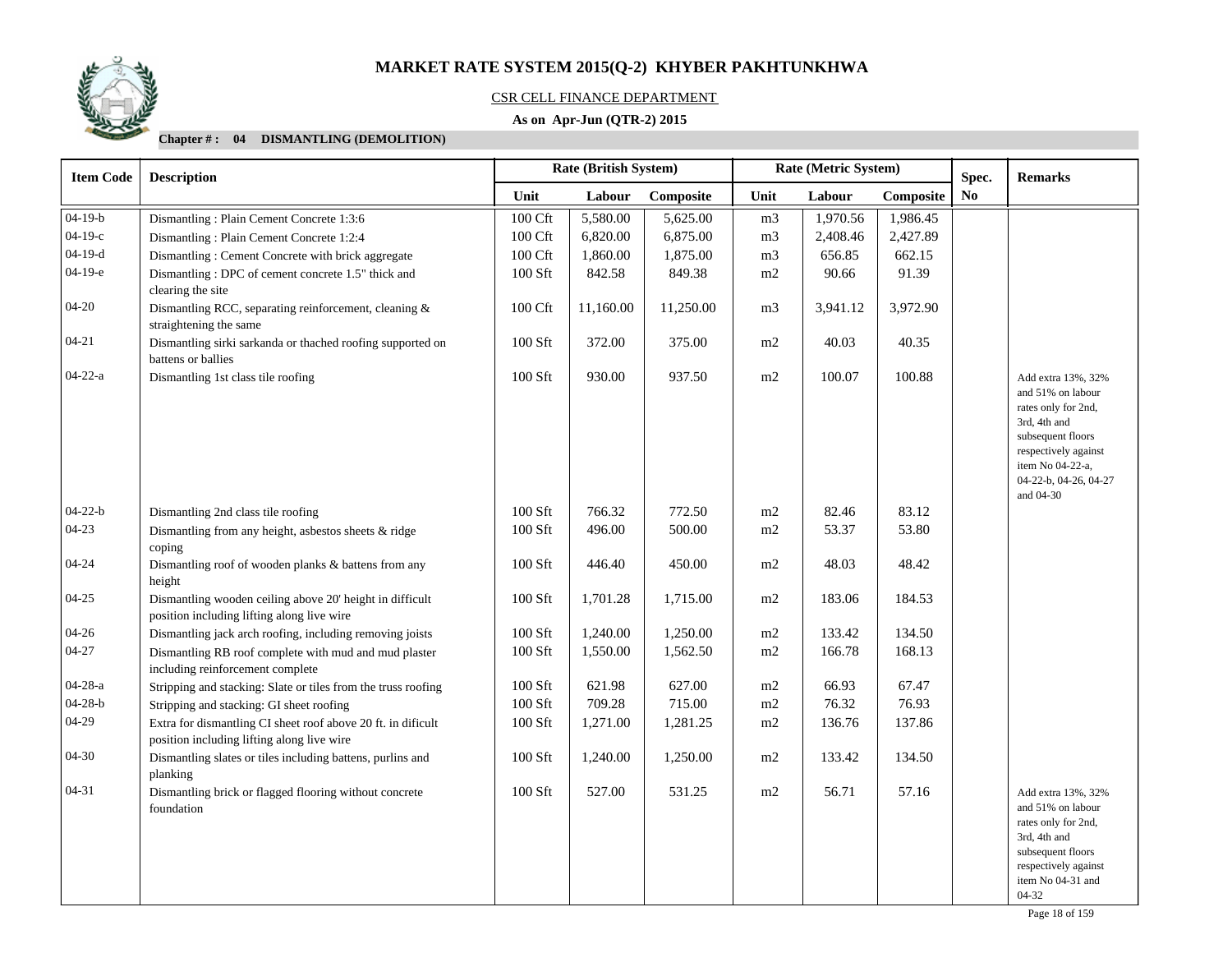

#### CSR CELL FINANCE DEPARTMENT

### **As on Apr-Jun (QTR-2) 2015**

| <b>Item Code</b> | <b>Description</b>                                                                                    | Rate (British System) |           |           |           | Rate (Metric System) | Spec.     | <b>Remarks</b> |                                                                                                                                                            |
|------------------|-------------------------------------------------------------------------------------------------------|-----------------------|-----------|-----------|-----------|----------------------|-----------|----------------|------------------------------------------------------------------------------------------------------------------------------------------------------------|
|                  |                                                                                                       | Unit                  | Labour    | Composite | Unit      | Labour               | Composite | N <sub>0</sub> |                                                                                                                                                            |
| $04 - 32$        | Dismantling plank or wooden block flooring etc                                                        | 100 Sft               | 775.00    | 781.25    | m2        | 83.39                | 84.06     |                |                                                                                                                                                            |
| $04 - 33 - a$    | Disjointing RCC pipes inside trench $\&$ removing pipes $\&$<br>stacking outside : 6" to 12" diameter | 100 Rft               | 7,750.00  | 7,812.50  | m         | 254.27               | 256.32    |                | a) The rate does not<br>include the cost of<br>excavation and<br>refilling of trench, or<br>the demoliation of<br>any masonry or brick                     |
| $04 - 33 - b$    | Disjointing RCC pipes inside trench & removing pipes &<br>stacking outside : 13" to 24" diameter      | 100 Rft               | 10,850.00 | 10,937.50 | m         | 355.97               | 358.84    |                | work.<br>b) Bends, elbows,<br>sluice valves, etc<br>should not be paid for<br>extra if fixed in the<br>length of pipe line<br>that is being<br>dismantled. |
| $04-33-c$        | Disjointing RCC pipes inside trench & removing pipes &<br>stacking outside : 25" to 36" diameter      | 100 Rft               | 13,950.00 | 14,062.50 | ${\bf m}$ | 457.68               | 461.37    |                |                                                                                                                                                            |
| $04-33-d$        | Disjointing RCC pipes inside trench $\&$ removing pipes $\&$<br>stacking outside : Over 36" diameter  | $100\;\mathrm{Rft}$   | 18,600.00 | 18,750.00 | m         | 610.24               | 615.16    |                |                                                                                                                                                            |
| 04-34            | Removing door with chowkat                                                                            | Each                  | 310.00    | 312.50    | Each      | 310.00               | 312.50    |                | Add extra 13%, 32%<br>and 51% on labour<br>rates only for 2nd,<br>3rd, 4th and<br>subsequent floors<br>respectively against<br>item No 04-34 to<br>04-37   |
| $04 - 35$        | Removing windows and sky lights with chowkat                                                          | Each                  | 223.20    | 225.00    | Each      | 223.20               | 225.00    |                |                                                                                                                                                            |
| 04-36            | Removing ventilators and wooden sunshades                                                             | Each                  | 111.60    | 112.50    | Each      | 111.60               | 112.50    |                |                                                                                                                                                            |
| $04 - 37 - a$    | Dismantling: Woden beams up to 12' in length                                                          | Each                  | 155.00    | 156.25    | Each      | 155.00               | 156.25    |                |                                                                                                                                                            |
| $04 - 37 - b$    | Dismantling: Wooden beams from 12.1' to 23' length                                                    | Each                  | 310.00    | 312.50    | Each      | 310.00               | 312.50    |                |                                                                                                                                                            |
| $04 - 37 - c$    | Dismantling: Wooden partiton Jaffry Work etc                                                          | 600 Sft               | 2,149.04  | 2,166.38  | m2        | 38.54                | 38.85     |                |                                                                                                                                                            |
| $04 - 37 - d$    | Dismantling: Wooden trusses                                                                           | 5 Cwt                 | 2,759.00  | 2,781.25  | 100 Kg    | 1,076.01             | 1,084.69  |                |                                                                                                                                                            |
| $04-37-e$        | Dismantling: Wooden palisade fencing                                                                  | 50 Rft                | 1,612.00  | 1,625.00  | ${\rm m}$ | 105.77               | 106.63    |                |                                                                                                                                                            |
| 04-38            | Dismantling iron work of trusses, sheds, water tanks, etc<br>excluding cutting of rivets              | 5 Cwt                 | 2,976.00  | 3,000.00  | 100 Kg    | 1,160.64             | 1,170.00  |                | Add extra 13%, 32%<br>and 51% on labour<br>rates only for 2nd,<br>3rd, 4th and<br>subsequent floors<br>respectively against<br>item No 04-38 and<br>04-39  |
| 04-39            | Dismantling rolled steel beams or iron rails etc.                                                     | 12 Cwt                | 3,100.00  | 3,125.00  | 100 Kg    | 508.40               | 512.50    |                |                                                                                                                                                            |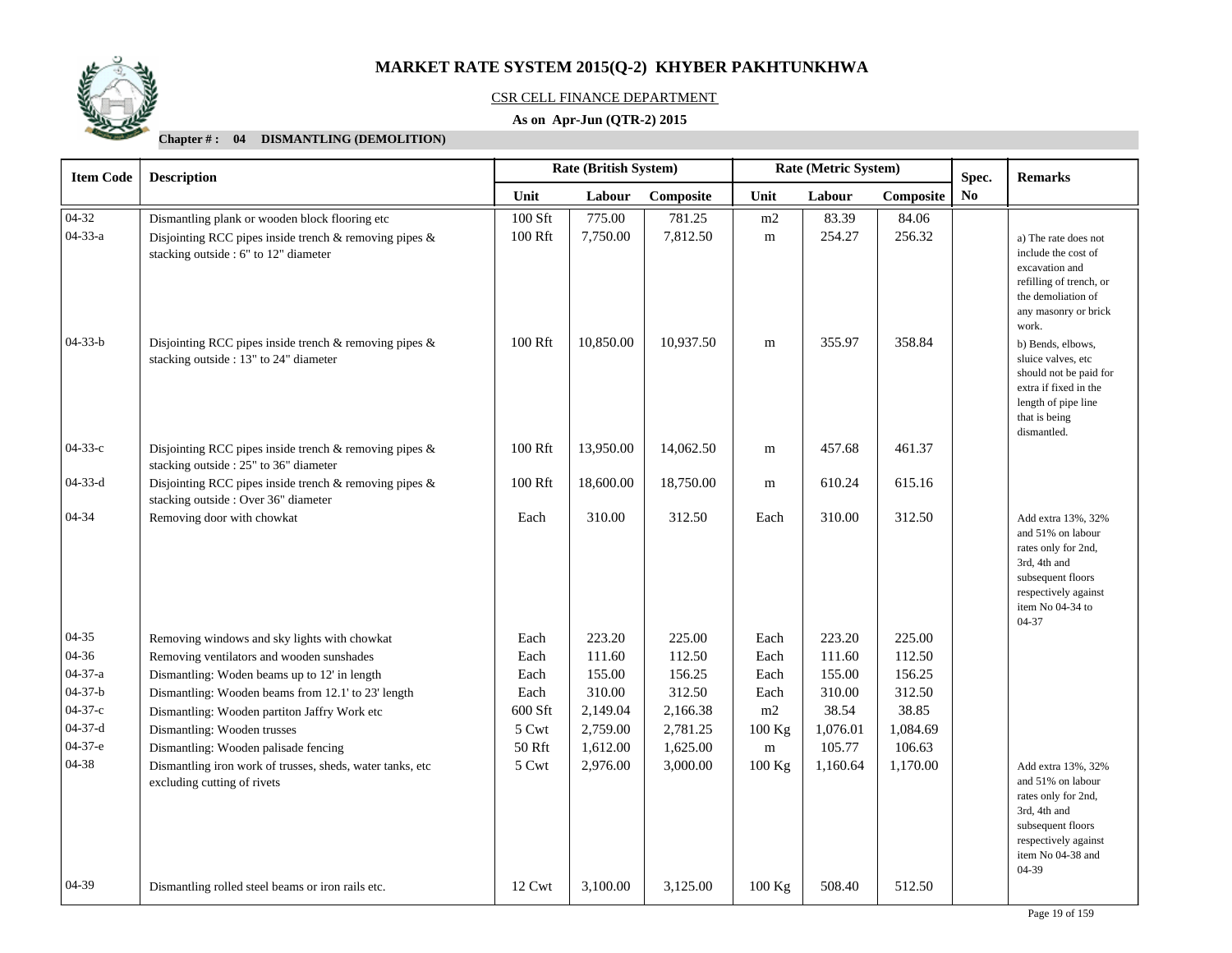

### CSR CELL FINANCE DEPARTMENT

### **As on Apr-Jun (QTR-2) 2015**

| <b>Item Code</b> | <b>Description</b>                                                                                    |           | <b>Rate (British System)</b> |           |                | Rate (Metric System) |           | Spec.          | <b>Remarks</b>                                                                                                                                             |
|------------------|-------------------------------------------------------------------------------------------------------|-----------|------------------------------|-----------|----------------|----------------------|-----------|----------------|------------------------------------------------------------------------------------------------------------------------------------------------------------|
|                  |                                                                                                       | Unit      | Labour                       | Composite | Unit           | Labour               | Composite | N <sub>0</sub> |                                                                                                                                                            |
| $04 - 40$        | Dismantling iron latrine                                                                              | Each      | 992.00                       | 1,000.00  | Each           | 992.00               | 1,000.00  |                |                                                                                                                                                            |
| 04-41            | Dismantling tees, bends or sluice valves upto 12" i/d                                                 | Each/25mm | 13.64                        | 13.75     | Ea/25mm D      | 13.64                | 13.75     |                |                                                                                                                                                            |
| 04-42-a          | Dismantling water column: BG                                                                          | Each      | 8,432.00                     | 8,500.00  | Each           | 8,432.00             | 8,500.00  |                |                                                                                                                                                            |
| $04-42-b$        | Dismantling water column: MG or NG                                                                    | Each      | 5,704.00                     | 5,750.00  | Each           | 5,704.00             | 5,750.00  |                |                                                                                                                                                            |
| 04-43            | Dismantling all type of wire fencing, including rolling wire<br>into bundles and collecting material  | 230 Rft   | 1,240.00                     | 1,250.00  | m              | 17.69                | 17.83     |                |                                                                                                                                                            |
| 04-44            | Dismantling wire netting of tennis courts and frame work                                              | 100 Sft   | 248.00                       | 250.00    | m2             | 26.68                | 26.90     |                |                                                                                                                                                            |
| 04-45            | Dismantling cloth ceiling and supporting timber                                                       | 100 Sft   | 465.00                       | 468.75    | m2             | 50.03                | 50.44     |                |                                                                                                                                                            |
| 04-46            | Dismantling and removing road metalling                                                               | 100 Cft   | 1,240.00                     | 1,250.00  | m <sub>3</sub> | 437.90               | 441.43    |                |                                                                                                                                                            |
| 04-47            | Dismantling $&$ removing road pavement etc including<br>screening & stacking of by-products upto 50m. | 100 Sft   | 8,134.40                     | 8,200.00  | m2             | 875.26               | 882.32    |                |                                                                                                                                                            |
| 04-48-a          | Removing from walls: Mud plaster                                                                      | 500 Sft   | 620.00                       | 625.00    | m2             | 13.34                | 13.45     |                | Add extra 13%, 32%<br>and 51% on labour<br>rates only for 2nd,<br>3rd, 4th and<br>subsequent floors<br>respectively against<br>item No 04-46 to<br>$04-49$ |
| $04-48-b$        | Removing from walls: Cement or lime plaster                                                           | 250 Sft   | 620.00                       | 625.00    | m2             | 26.68                | 26.90     |                |                                                                                                                                                            |
| 04-49-a          | Scraping: White wash or colour wash                                                                   | 100 Sft   | 155.00                       | 156.25    | m2             | 16.68                | 16.81     |                |                                                                                                                                                            |
| $04-49-b$        | Scraping : Ordinary distemper, oil bound distemper or<br>paint off wall                               | 100 Sft   | 465.00                       | 468.75    | m2             | 50.03                | 50.44     |                |                                                                                                                                                            |
| 04-50            | Dismantling glazed or accoustics tiles etc                                                            | 100 Sft   | 1,736.00                     | 1,750.00  | m2             | 186.79               | 188.30    |                |                                                                                                                                                            |
| 04-51            | Scraping boulders.                                                                                    | 100 Cft   | 2,107.38                     | 2,124.38  | m <sub>3</sub> | 744.21               | 750.22    |                |                                                                                                                                                            |
| 04-52            | Cleaning mortar of old stones to be used in masonry                                                   | 100 Cft   | 2,170.00                     | 2,187.50  | m <sub>3</sub> | 766.33               | 772.51    |                |                                                                                                                                                            |
| 04-53            | Dismantling light, fan and call bell point including casing,<br>capping/strip open type complete      | Point     | 48.36                        | 48.75     | Point          | 48.36                | 48.75     |                |                                                                                                                                                            |
| 04-54            | Dismantling plug point & making good damaged surface<br>(building portion)                            | Point     | 40.92                        | 41.25     | Point          | 40.92                | 41.25     |                |                                                                                                                                                            |
| 04-55-a          | Dismantle GI/MS conduit/GI flexible/PVC pipes or<br>conduit wiring of all sizes : On surface          | Rft       | 9.53                         | 9.60      | m              | 31.26                | 31.51     |                |                                                                                                                                                            |
| $04 - 55 - b$    | Dismantle GI/MS conduit/GI flexible/PVC pipes or<br>conduit wiring of all sizes : Recessed in wall    | Rft       | 15.88                        | 16.01     | m              | 52.09                | 52.51     |                |                                                                                                                                                            |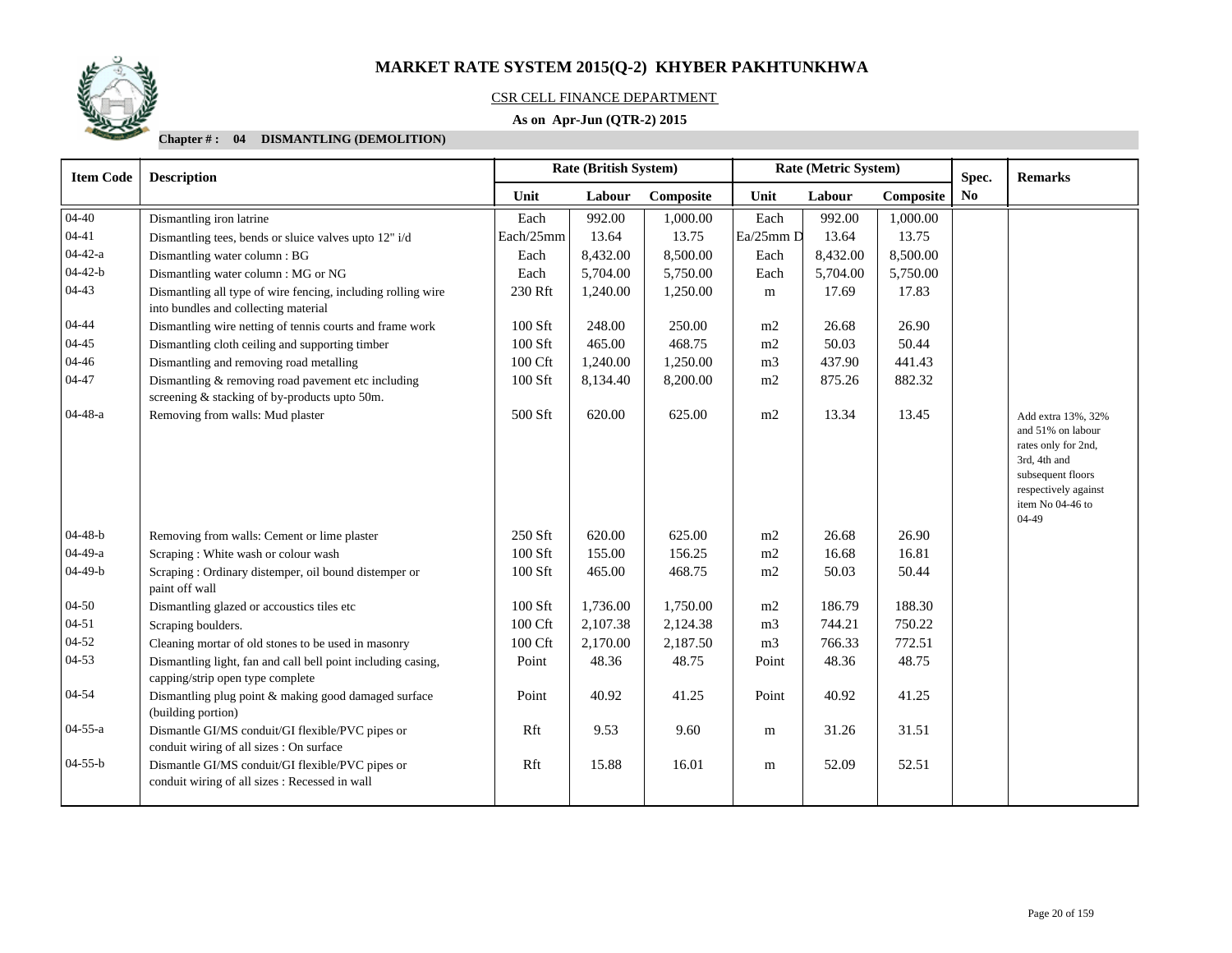### CSR CELL FINANCE DEPARTMENT

### **As on Apr-Jun (QTR-2) 2015**

**Chapter # : 05 MORTAR**

| <b>Item Code</b> | <b>Description</b>                                                           |                     | Rate (British System) |           |                | Rate (Metric System) |           | Spec.          | <b>Remarks</b> |
|------------------|------------------------------------------------------------------------------|---------------------|-----------------------|-----------|----------------|----------------------|-----------|----------------|----------------|
|                  |                                                                              | Unit                | Labour                | Composite | Unit           | Labour               | Composite | N <sub>0</sub> |                |
| $05-01$          | Lime Sand Mortar 1 : 2 (one Lime: 2 Sand)                                    | 100 Cft             | 2,015.00              | 13,484.02 | m <sub>3</sub> | 711.59               | 4,761.84  |                |                |
| $05 - 02$        | Lime Sand Mortar 1 : 3 (one Lime: 3 Sand)                                    | 100 Cft             | 2,015.00              | 11,603.76 | m <sub>3</sub> | 711.59               | 4,097.83  |                |                |
| $05-03$          | Lime Surkhi Mortar 1 : 1-1/2 (one Lime: 1-1/2 Surkhi)                        | 100 Cft             | 2,015.00              | 11,282.11 | m <sub>3</sub> | 711.59               | 3,984.24  |                |                |
| $05 - 04$        | Lime Surkhi Mortar 1 : 2 (one Lime: 2 Surkhi)                                | 100 Cft             | 2,015.00              | 9,791.01  | m <sub>3</sub> | 711.59               | 3,457.67  |                |                |
| $05-05$          | Lime Surkhi Mortar 1 : 3 (one Lime: 3 Surkhi)                                | 100 Cft             | 2,015.00              | 7,925.85  | m3             | 711.59               | 2,798.99  |                |                |
| 05-06            | Lime Sand And Surkhi Mortar 1:1:1 (one Lime: 1 Sand<br>And: 1 Surkhi)        | $100\ \mathrm{Cft}$ | 2,015.00              | 10,708.76 | m3             | 711.59               | 3,781.77  |                |                |
| 05-07            | Lime Sand And Surkhi Mortar 1 : 2 : 1 (one Lime: 2 Sand<br>And: 1 Surkhi)    | 100 Cft             | 2,015.00              | 9,310.81  | m <sub>3</sub> | 711.59               | 3,288.09  |                |                |
| $05-08$          | Lime, Cement And Sand Mortar 1:1:3 (one Lime: One<br>Cement And: 3 Sand)     | 100 Cft             | 2,015.00              | 23,401.97 | m <sub>3</sub> | 711.59               | 8,264.34  |                |                |
| $05-09$          | Lime, Cement And Sand Mortar 1 : 1 : 4 (one Lime: One<br>Cement And: 4 Sand) | 100 Cft             | 2,015.00              | 20,453.13 | m <sub>3</sub> | 711.59               | 7,222.96  |                |                |
| $05 - 10$        | Lime, Cement And Sand Mortar 1 : 1 : 5 (one Lime: One<br>Cement And: 5 Sand) | 100 Cft             | 2,015.00              | 18,361.04 | m <sub>3</sub> | 711.59               | 6,484.15  |                |                |
| $05-11$          | Lime, Cement And Sand Mortar 1:1:6 (one Lime: One<br>Cement And: 6 Sand)     | 100 Cft             | 2,015.00              | 16,796.23 | m3             | 711.59               | 5,931.54  |                |                |
| $05-12$          | Lime, Cement And Sand Mortar 1:1:7 (one Lime: One<br>Cement And: 7sand)      | 100 Cft             | 2,015.00              | 15,658.37 | m <sub>3</sub> | 711.59               | 5,529.71  |                |                |
| $05-13$          | Lime, Cement And Sand Mortar 1:1:8 (one Lime: One<br>Cement And: 8 Sand)     | 100 Cft             | 2,015.00              | 14,413.17 | m <sub>3</sub> | 711.59               | 5,089.97  |                |                |
| $05 - 14$        | Lime, Cement And Sand Mortar 1 : 1 : 9 (one Lime: One<br>Cement And: 9 Sand) | 100 Cft             | 2,015.00              | 13,828.39 | m <sub>3</sub> | 711.59               | 4,883.45  |                |                |
| $05-15$          | Lime, Cement And Sand Mortar 1:1:10 (one Lime: One<br>Cement And: 10 Sand)   | 100 Cft             | 2,015.00              | 13,222.77 | m <sub>3</sub> | 711.59               | 4,669.58  |                |                |
| $05-16$          | Cement, Lime And Sand Mortar 1:2:6 (one Cement: 2)<br>Lime And: 6 Sand)      | 100 Cft             | 2,015.00              | 16,354.52 | m3             | 711.59               | 5,775.55  |                |                |
| $05-17$          | Cement, Lime And Sand Mortar 1:2:9 (one Cement: 2<br>Lime And: 9 Sand)       | 100 Cft             | 2,015.00              | 14,642.79 | m <sub>3</sub> | 711.59               | 5,171.06  |                |                |
| $05 - 18$        | Cement Sand Mortar 1 : 1 (one Cement: One Sand)                              | 100 Cft             | 1,612.00              | 38,353.10 | m <sub>3</sub> | 569.27               | 13,544.28 |                |                |
| $05-19$          | Cement Sand Mortar 1 : 1-1/2 (one Cement: 1-1/2 Sand)                        | 100 Cft             | 1,612.00              | 32,142.05 | m <sub>3</sub> | 569.27               | 11,350.87 |                |                |
| $05 - 20$        | Cement Sand Mortar 1 : 2 (one Cement: 2 Sand)                                | 100 Cft             | 1,612.00              | 28,169.11 | m3             | 569.27               | 9,947.84  |                |                |
| $05 - 21$        | Cement Sand Mortar 1 : 2-1/2 (one Cement: 2-1/2 Sand)                        | 100 Cft             | 1,612.00              | 24,750.16 | m <sub>3</sub> | 569.27               | 8,740.44  |                |                |
| $05 - 22$        | Cement Sand Mortar 1 : 3 (one Cement: 3 Sand)                                | 100 Cft             | 1,612.00              | 21,966.48 | m <sub>3</sub> | 569.27               | 7,757.40  |                |                |
| $05 - 23$        | Cement Sand Mortar 1 : 4 (one Cement: 4 Sand)                                | 100 Cft             | 1,612.00              | 18,455.24 | m <sub>3</sub> | 569.27               | 6,517.41  |                |                |
| $05 - 24$        | Cement Sand Mortar 1:5 (one Cement: 5 Sand)                                  | 100 Cft             | 1,612.00              | 16,481.86 | m <sub>3</sub> | 569.27               | 5,820.52  |                |                |
| $05 - 25$        | Cement Sand Mortar 1: 6 (one Cement: 6 Sand)                                 | $100\ \mathrm{Cft}$ | 1,612.00              | 14,727.62 | m3             | 569.27               | 5,201.01  |                |                |
| $05 - 26$        | Cement Sand Mortar 1: 7 (one Cement: 7 Sand)                                 | 100 Cft             | 1,612.00              | 13,606.44 | m <sub>3</sub> | 569.27               | 4,805.07  |                |                |
| $05 - 27$        | Cement Sand Mortar 1: 8 (one Cement: 8 Sand)                                 | 100 Cft             | 1,612.00              | 12,638.98 | m <sub>3</sub> | 569.27               | 4,463.42  |                |                |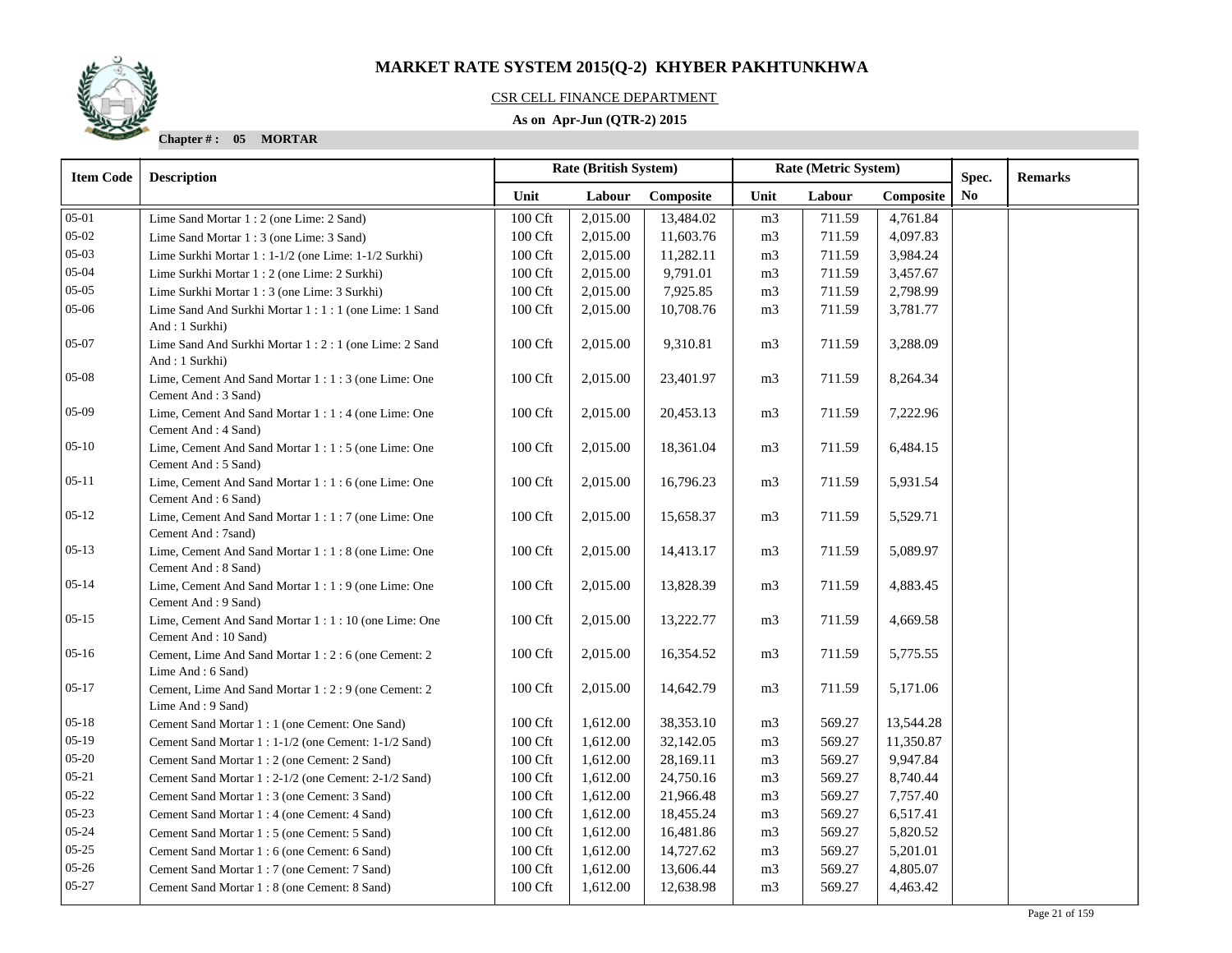

### CSR CELL FINANCE DEPARTMENT

### **As on Apr-Jun (QTR-2) 2015**

**Chapter # : 05 MORTAR**

| <b>Item Code</b> | <b>Description</b>                                                                                                                                    | <b>Rate (British System)</b> |          |            |                | Rate (Metric System) |           | Spec.          | <b>Remarks</b> |
|------------------|-------------------------------------------------------------------------------------------------------------------------------------------------------|------------------------------|----------|------------|----------------|----------------------|-----------|----------------|----------------|
|                  |                                                                                                                                                       | Unit                         | Labour   | Composite  | Unit           | Labour               | Composite | N <sub>0</sub> |                |
| $05 - 28$        | Clay Mortar.                                                                                                                                          | 100 Cft                      | 2,759.00 | 2,842.25   | m <sub>3</sub> | 974.33               | 1,003.73  |                |                |
| $05-29$          | Clay Mortar Mixed With Chipped Bhoosa Or Straw.                                                                                                       | 100 Cft                      | 2,759.00 | 4,672.25   | m <sub>3</sub> | 974.33               | 1,649.99  |                |                |
| $05 - 30$        | Clay Mortar Mixed With Cow-dung 1:1 (1 Clay: 1 Cow<br>Dung).                                                                                          | 200 Cft                      | 2,914.00 | 21,908.50  | m <sub>3</sub> | 514.54               | 3,868.46  |                |                |
| $05 - 31$        | White Cement And Sand Mortar1: 3 (1 White Cement 3)<br>Sand)                                                                                          | 100 Cft                      | 1,612.00 | 29,419.34  | m <sub>3</sub> | 569.27               | 10,389.35 |                |                |
| $05 - 32$        | Coloured Cement Mortar Made By Mixing White Cement<br>And Pigment Of Approved Shade (1 White Cement Mixed)<br>With Pigment Of Approved Shade: 2 Sand) | 100 Cft                      | 1,612.00 | 106,557.13 | m <sub>3</sub> | 569.27               | 37,630.32 |                |                |
| $05 - 33$        | White Cement And Sand Mortar1: 2 (1 White Cement 2)<br>Sand)                                                                                          | 100 Cft                      | 1,612.00 | 38,391.50  | m <sub>3</sub> | 569.27               | 13,557.84 |                |                |
| $05 - 34$        | Coloured Cement Mortar Made By Mixing Grey Cement<br>And Pigment Of Approved Shade (1 Grey Cement Mixed)<br>With Pigment Of Approved Shade: 2 Sand)   | 100 Cft                      | 1,612.00 | 106,557.13 | m <sub>3</sub> | 569.27               | 37,630.32 |                |                |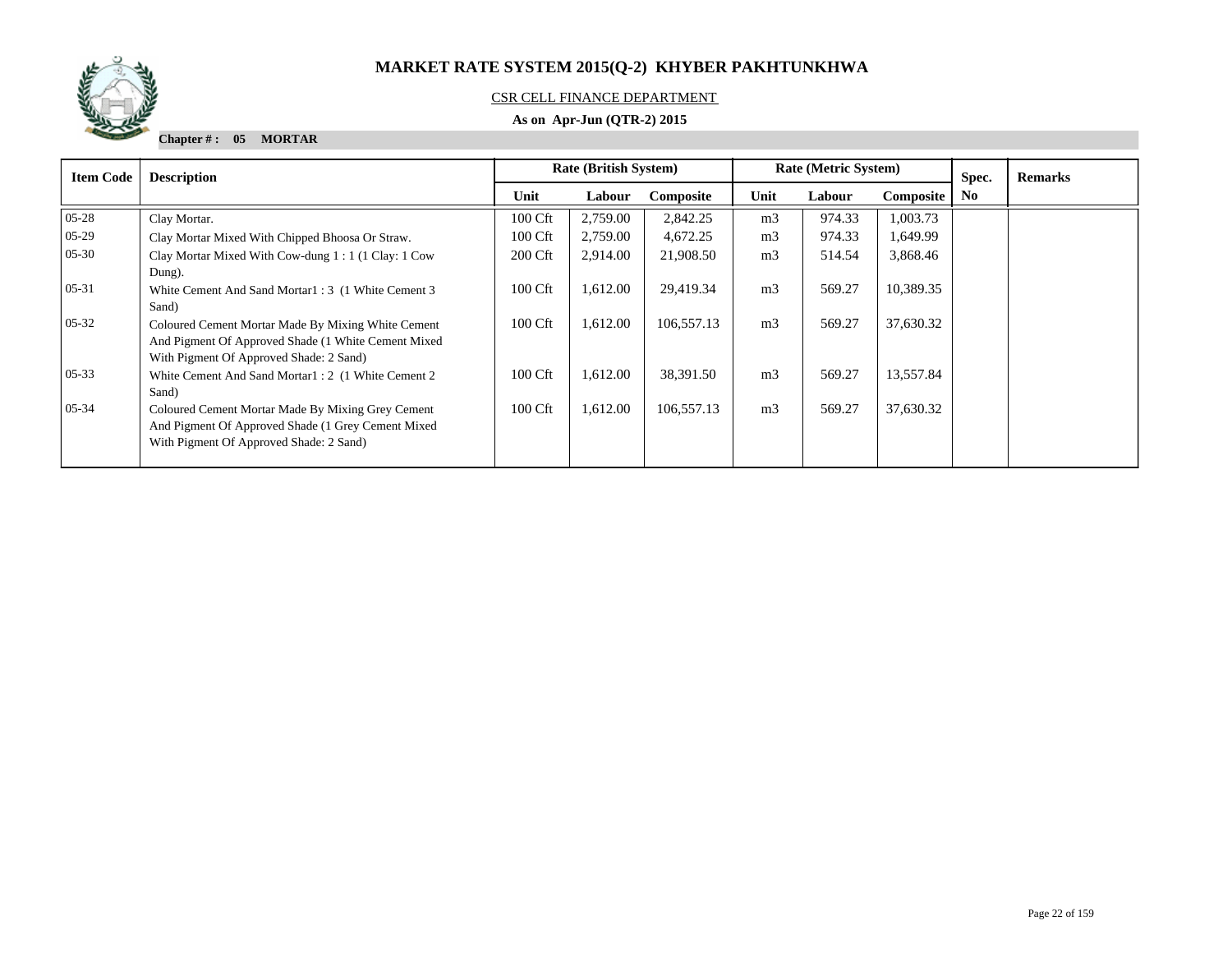

### CSR CELL FINANCE DEPARTMENT

### **As on Apr-Jun (QTR-2) 2015**

| <b>Item Code</b> | <b>Description</b>                                                                                                                   |         | <b>Rate (British System)</b><br>Rate (Metric System)<br>Spec. |           |                |          |          | <b>Remarks</b> |                                                                                                                                                                                                  |
|------------------|--------------------------------------------------------------------------------------------------------------------------------------|---------|---------------------------------------------------------------|-----------|----------------|----------|----------|----------------|--------------------------------------------------------------------------------------------------------------------------------------------------------------------------------------------------|
|                  | Unit<br>Labour<br>Labour<br>Composite<br>Unit                                                                                        |         |                                                               | Composite | No             |          |          |                |                                                                                                                                                                                                  |
| $06-01$          | Mud concrete in foundation using brick ballast or stone<br>ballast 1.5" gauge to 2" guage                                            | 100 Cft | 2,780.08                                                      | 5,193.70  | m <sub>3</sub> | 981.78   | 1,834.14 |                | The stone ballast,<br>crushed bajri, round<br>shingle from nallah,<br>or brick ballast may<br>be used according to<br>their comparative<br>cheaper rates in<br>various areas of the<br>province. |
| 06-02            | Dry rammed shingle brick ballast or stone ballast 1.5" to 2"<br>guage                                                                | 100 Cft | 1,860.00                                                      | 3,565.92  | m <sub>3</sub> | 656.85   | 1,259.29 |                | ditto                                                                                                                                                                                            |
| $06-03-a$        | Cement Concrete (brick/stone ballast, 1.5" to 2"/nullah<br>shingle well graded and cleaned) in foundation & plinth<br>(Ratio 1:3:6)  | 100 Cft | 3,689.00                                                      | 14,732.76 | m <sub>3</sub> | 1,302.76 | 5,202.83 |                |                                                                                                                                                                                                  |
| $06-03-b$        | Cement Concrete (brick/stone ballast, 1.5" to 2"/nullah<br>shingle well graded and cleaned) in foundation & plinth<br>(Ratio 1:4:8)  | 100 Cft | 3,689.00                                                      | 11,862.98 | m <sub>3</sub> | 1,302.76 | 4,189.38 |                |                                                                                                                                                                                                  |
| $06-03-c$        | Cement Concrete (brick/stone ballast, 1.5" to 2"/nullah<br>shingle well graded and cleaned) in foundation & plinth<br>(Ratio 1:5:10) | 100 Cft | 3,689.00                                                      | 11,176.37 | m <sub>3</sub> | 1,302.76 | 3,946.90 |                |                                                                                                                                                                                                  |
| $06-03-d$        | Cement Concrete (brick/stone ballast, 1.5" to 2"/nullah<br>shingle well graded and cleaned) in foundation & plinth<br>(Ratio 1:6:12) | 100 Cft | 3,689.00                                                      | 10,485.85 | m <sub>3</sub> | 1,302.76 | 3,703.05 |                |                                                                                                                                                                                                  |
| $06-03-e$        | Cement Concrete (brick/stone ballast, 1.5" to 2"/nullah<br>shingle well graded and cleaned) in foundation & plinth<br>(Ratio 1:6:18) | 100 Cft | 3,689.00                                                      | 9,422.49  | m <sub>3</sub> | 1,302.76 | 3,327.53 |                |                                                                                                                                                                                                  |
| $06-03-f$        | Cement Concrete (brick/stone ballast, 1.5" to 2"/nullah<br>shingle well graded and cleaned) in foundation & plinth<br>(Ratio 1:7:20) | 100 Cft | 3,689.00                                                      | 9,161.90  | m <sub>3</sub> | 1,302.76 | 3,235.50 |                |                                                                                                                                                                                                  |
| $06-04-a$        | Extra on Item 3 above, for sedimentation tank or filter beds<br>in PHE works (in bed)                                                | 100 Cft | 1,860.00                                                      | 1,875.00  | m <sub>3</sub> | 656.85   | 662.15   |                | The stone ballast,<br>crushed bajri, round<br>shingle from nallah,<br>or brick ballast may<br>be used according to<br>their comparative<br>cheaper rates in<br>various areas of the<br>province. |
| $06-04-b$        | Extra on Item 3 above, for sedimentation tank or filter beds<br>in PHE works (On slope)                                              | 100 Cft | 2,790.00                                                      | 2,812.50  | m <sub>3</sub> | 985.28   | 993.23   |                |                                                                                                                                                                                                  |
| $06-05-a$        | Plain Cement Conrete including placing, compacting,<br>finishing $&$ curing (Ratio 1:1:2)                                            | 100 Cft | 3,351.72                                                      | 27,647.97 | m <sub>3</sub> | 1,183.65 | 9,763.80 |                |                                                                                                                                                                                                  |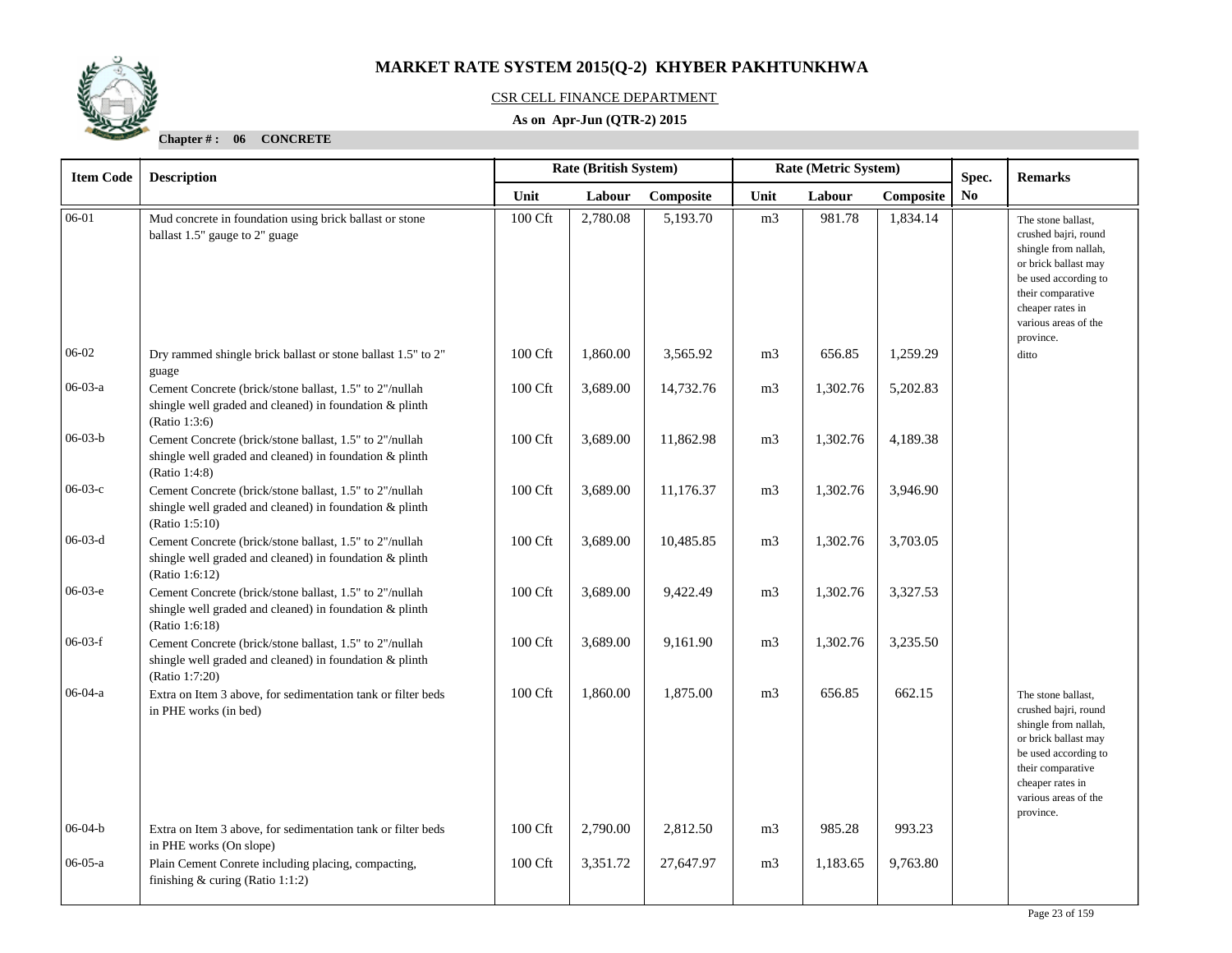

### CSR CELL FINANCE DEPARTMENT

### **As on Apr-Jun (QTR-2) 2015**

| <b>Item Code</b> | <b>Description</b>                                                                                           |                     | <b>Rate (British System)</b> |           |                | Rate (Metric System) | Spec.     | <b>Remarks</b> |                                                                                                                                                    |
|------------------|--------------------------------------------------------------------------------------------------------------|---------------------|------------------------------|-----------|----------------|----------------------|-----------|----------------|----------------------------------------------------------------------------------------------------------------------------------------------------|
|                  |                                                                                                              | Unit                | Labour                       | Composite | Unit           | Labour               | Composite | N <sub>0</sub> |                                                                                                                                                    |
| $06-05-b$        | Plain Cement Concrete including placing, compacting,<br>finishing $&$ curing (Ratio 1:1.5:1.5)               | 100 Cft             | 3,351.72                     | 27,474.73 | m <sub>3</sub> | 1,183.65             | 9,702.62  |                |                                                                                                                                                    |
| 06-05-с          | Plain Cement Concrete including placing, compacting,<br>finishing $&$ curing (Ratio 1:1.5:3)                 | 100 Cft             | 3,351.72                     | 22,553.25 | m <sub>3</sub> | 1,183.65             | 7,964.61  |                |                                                                                                                                                    |
| $06 - 05 - d$    | Plain Cement Concrete including placing, compacting,<br>finishing $&$ curing (Ratio 1:2:3)                   | 100 Cft             | 3,351.72                     | 21,719.99 | m <sub>3</sub> | 1,183.65             | 7,670.35  |                |                                                                                                                                                    |
| $06-05-e$        | Plain Cement Concrete including placing, compacting,<br>finishing & curing (Ratio 1:3:3)                     | 100 Cft             | 3,351.72                     | 19,653.31 | m <sub>3</sub> | 1,183.65             | 6,940.51  |                |                                                                                                                                                    |
| $06-05-f$        | Plain Cement Concrete including placing, compacting,<br>finishing & curing (Ratio 1:2:4)                     | 100 Cft             | 3,351.72                     | 19,814.35 | m <sub>3</sub> | 1,183.65             | 6,997.38  |                |                                                                                                                                                    |
| $06-05-g$        | Plain Cement Concrete including placing, compacting,<br>finishing & curing (Ratio 1:2:6)                     | 100 Cft             | 3,351.72                     | 17,692.77 | m <sub>3</sub> | 1,183.65             | 6,248.15  |                |                                                                                                                                                    |
| 06-05-h          | Plain Cement Concrete including placing, compacting,<br>finishing $&$ curing (Ratio 1:3:6)                   | 100 Cft             | 3,351.72                     | 17,254.79 | m <sub>3</sub> | 1,183.65             | 6,093.48  |                |                                                                                                                                                    |
| $06-05-i$        | Plain Cement Concrete including placing, compacting,<br>finishing & curing (Ratio 1:4:8)                     | 100 Cft             | 3,351.72                     | 15,053.91 | m <sub>3</sub> | 1,183.65             | 5,316.24  |                |                                                                                                                                                    |
| 06-06-a-01       | RCC in roof slab, beam, column & other structural<br>members, insitu or precast. Type A (1:1:2)              | $100\ \mathrm{Cft}$ | 6,795.20                     | 32,526.12 | m <sub>3</sub> | 2,399.70             | 11,486.50 |                | 1) The rate include<br>rendering floor<br>surface smooth, and<br>the plastering done<br>for making up all<br>surfaces after<br>removing centering. |
| 06-06-a-02       | RCC in roof slab, beam, column & other structural<br>members, insitu or precast. Type B (1:1.5:3)            | 100 Cft             | 6,795.20                     | 28,435.46 | m <sub>3</sub> | 2,399.70             | 10,041.90 |                | 2) Plastering done<br>after soffit of R.C.C<br>roof slab meant for<br>human habitaion<br>buildings shall be<br>paid extra                          |
| 06-06-a-03       | RCC in roof slab, beam, column & other structural<br>members, insitu or precast. Type C (1:2:4)              | 100 Cft             | 6,795.20                     | 25,696.56 | m <sub>3</sub> | 2,399.70             | 9,074.66  |                | 3) This item shall not<br>be applicable to<br>factory made units.                                                                                  |
| 06-06-b-01       | RCC in raft foundation slab, base slab of column & ret.<br>wall etc, not including in 06-06. Type A (1:1:2)  | $100\ \mathrm{Cft}$ | 6,696.00                     | 30,903.56 | m <sub>3</sub> | 2,364.67             | 10,913.50 |                |                                                                                                                                                    |
| 06-06-b-02       | RCC in raft foundation slab, base slab of column & ret.<br>wall etc, not including in 06-06 Type B (1:1.5:3) | 100 Cft             | 6,696.00                     | 26,928.56 | m3             | 2,364.67             | 9,509.74  |                |                                                                                                                                                    |
| 06-06-b-03       | RCC in raft foundation slab, base slab of column & ret.<br>wall etc, not including in 06-06. Type $C(1:2:4)$ | 100 Cft             | 6,696.00                     | 23,189.50 | m3             | 2,364.67             | 8,189.30  |                |                                                                                                                                                    |
| 06-06-с-01       | RCC including Precast/Prestressed in slab, beam, column,<br>lintel, girder, etc. Type A (1:1:2)              | 100 Cft             | 7,688.00                     | 37,012.92 | m <sub>3</sub> | 2,714.99             | 13,071.00 |                |                                                                                                                                                    |
| 06-06-с-02       | RCC including Precast/Prestressed in slab, beam. column,<br>lintels, girder, etc. Type B $(1:1.5:3)$         | 100 Cft             | 7,688.00                     | 32,922.26 | m <sub>3</sub> | 2,714.99             | 11,626.40 |                |                                                                                                                                                    |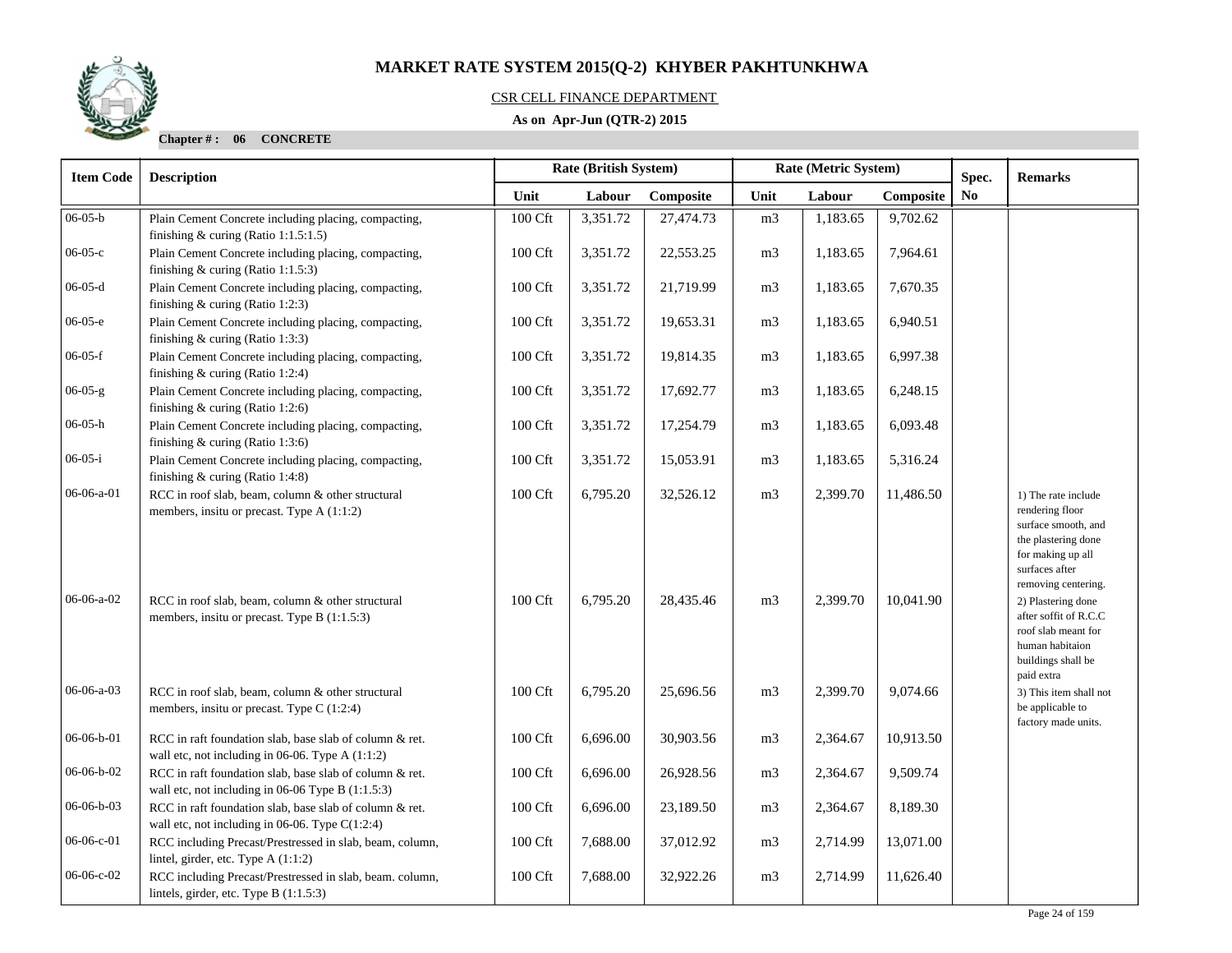

### CSR CELL FINANCE DEPARTMENT

### **As on Apr-Jun (QTR-2) 2015**

| <b>Item Code</b> | <b>Description</b>                                                                                                                                                                                                                                                                                                                                                                                                                                                                                                                                                 | Rate (British System)<br>Rate (Metric System)<br>Spec. |           |           |                |          | <b>Remarks</b> |                |                                                          |
|------------------|--------------------------------------------------------------------------------------------------------------------------------------------------------------------------------------------------------------------------------------------------------------------------------------------------------------------------------------------------------------------------------------------------------------------------------------------------------------------------------------------------------------------------------------------------------------------|--------------------------------------------------------|-----------|-----------|----------------|----------|----------------|----------------|----------------------------------------------------------|
|                  |                                                                                                                                                                                                                                                                                                                                                                                                                                                                                                                                                                    | Unit                                                   | Labour    | Composite | Unit           | Labour   | Composite      | N <sub>0</sub> |                                                          |
| 06-06-c-03       | RCC including Precast/Prestressed slab, column, beam,<br>lintel, girder etc. Type C (1:2:4).                                                                                                                                                                                                                                                                                                                                                                                                                                                                       | 100 Cft                                                | 7,688.00  | 29,179.30 | m <sub>3</sub> | 2,714.99 | 10,304.58      |                |                                                          |
| 06-06-d-01       | Reinforced cement concrete work as in dams, spillways,<br>weirs, barrages, cross drainage works and other hydrolic<br>structures using crushed stone aggregate(screening &<br>washing) and coarse sand i/c costof all labour and material<br>and all kinds of form works, moulds, shuttering<br>lifting/pumping, curing, rendering and finishing the<br>exposed surface, cast in situ/precast excluding the cost of<br>steel reinforcement and labour for bending binding also<br>excludig cost of additives which have to be paid separately.<br>Type $A(1:1:2)$  | 100 Cft                                                | 10,912.00 | 37,047.61 | m <sub>3</sub> | 3,853.54 | 13,083.25      |                |                                                          |
| 06-06-d-02       | Reinforced cement concrete work as in dams, spillways,<br>weirs, barrages, cross drainage works and other hydrolic<br>structures using crushed stone aggregate(screening &<br>washing) and coarse sand i/c costof all labour and material<br>and all kinds of form works, moulds, shuttering<br>lifting/pumping, curing, rendering and finishing the<br>exposed surface, cast in situ/precast excluding the cost of<br>steel reinforcement and labour for bending binding also<br>excludig cost of additives which have to be paid separately.<br>Type B (1:1.5:3) | 100 Cft                                                | 10,912.00 | 32,734.91 | m <sub>3</sub> | 3,853.54 | 11,560.24      |                |                                                          |
| 06-06-d-03       | Reinforced cement concrete work as in dams, spillways,<br>weirs, barrages, cross drainage works and other hydrolic<br>structures using crushed stone aggregate(screening &<br>washing) and coarse sand i/c costof all labour and material<br>and all kinds of form works, moulds, shuttering<br>lifting/pumping, curing, rendering and finishing the<br>exposed surface, cast in situ/precast excluding the cost of<br>steel reinforcement and labour for bending binding also<br>excludig cost of additives which have to be paid separately.<br>Type C (1:2:4)   | 100 Cft                                                | 10,912.00 | 29,996.01 | m <sub>3</sub> | 3,853.54 | 10,593.00      |                |                                                          |
| 06-06-е          | Add extra labour for RCC in 2nd & subsequent storeys                                                                                                                                                                                                                                                                                                                                                                                                                                                                                                               | 100 Cft                                                | 2,635.00  | 2,656.25  | m <sub>3</sub> | 930.54   | 938.05         |                |                                                          |
| 06-07-a          | Supply & fabricate M.S. reinforcement for cement concrete<br>(Plain bars)                                                                                                                                                                                                                                                                                                                                                                                                                                                                                          | Cwt                                                    | 434.00    | 5,919.47  | Tonne          | 8,542.94 | 116,520.07     |                | The rate includes<br>wastage, overlap and<br>chairs, etc |
| $06-07-b$        | Supply & fabricate M.S. reinforcement for cement concrete<br>(Hot rolled deformed bars Grade 60)                                                                                                                                                                                                                                                                                                                                                                                                                                                                   | Cwt                                                    | 434.00    | 6,602.67  | Tonne          | 8,542.94 | 129,968.32     |                |                                                          |
| $06-07-c$        | Supply & fabricate M.S. reinforcement for cement concrete<br>(Hot rolled deformed bars Grade 40)                                                                                                                                                                                                                                                                                                                                                                                                                                                                   | Cwt                                                    | 434.00    | 6,192.75  | Tonne          | 8,542.94 | 121,899.37     |                |                                                          |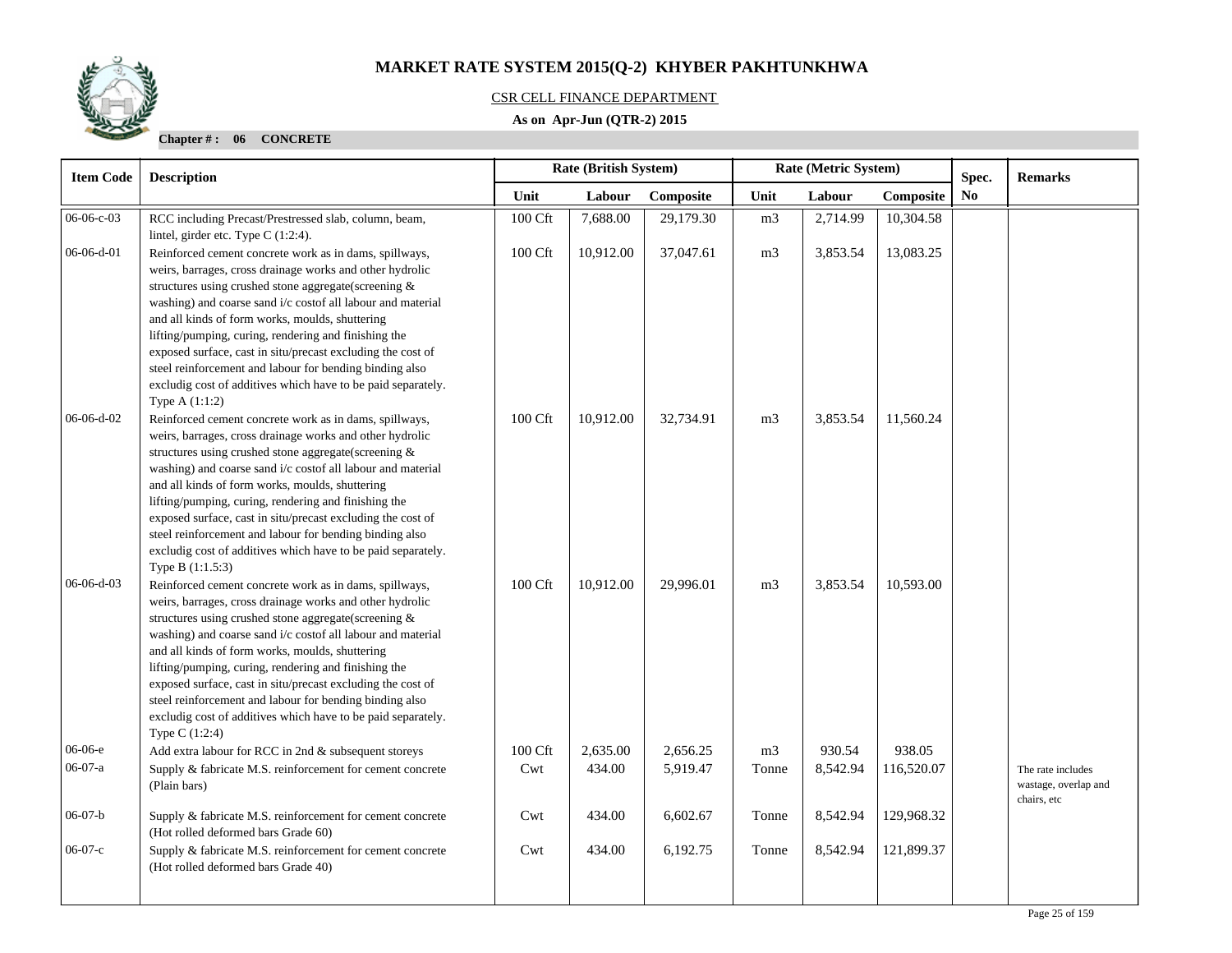

### CSR CELL FINANCE DEPARTMENT

### **As on Apr-Jun (QTR-2) 2015**

| <b>Item Code</b>   | <b>Rate (British System)</b><br>Rate (Metric System)<br><b>Description</b>                                       |                    |           |           | Spec.          | <b>Remarks</b> |            |    |                                                                         |
|--------------------|------------------------------------------------------------------------------------------------------------------|--------------------|-----------|-----------|----------------|----------------|------------|----|-------------------------------------------------------------------------|
|                    |                                                                                                                  | Unit               | Labour    | Composite | Unit           | Labour         | Composite  | No |                                                                         |
| 06-08              | Supplying & fixing high tensile steel wire in prestressing<br>cables in precast girders                          | Cwt                | 868.00    | 8,748.17  | Tonne          | 17,085.89      | 172,200.80 |    | The rate includes<br>wastage & allowance<br>for stressing of<br>cables. |
| 06-09              | Precast cement concrete solid or face blocks 1:2:4,<br>including cost of templates.                              | 100 Cft            | 5,208.00  | 20,587.84 | m <sub>3</sub> | 1,839.19       | 7,270.53   |    |                                                                         |
| $06-10$            | Precast cem. concrete hollow blocks 1:2:4, including cost<br>of templates & constructing wall thereof            | 100 Cft            | 11,408.00 | 20,315.72 | m <sub>3</sub> | 4,028.70       | 7,174.44   |    |                                                                         |
| $06-11$            | Provide & fix ornamental cement jali 1:2:4 2" thick without<br>steel.                                            | 100 Sft            | 4,650.00  | 7,316.60  | m2             | 500.34         | 787.27     |    |                                                                         |
| $06-12-a$          | Extra labour for laying concrete (plain or reinforced) From<br>20' upto 40' height                               | 100 Cft            | 2,480.00  | 2,500.00  | m <sub>3</sub> | 875.80         | 882.87     |    |                                                                         |
| $06-12-b$          | Extra labour for laying concrete (plain or reinforced) For<br>every extra10' height                              | 100 Cft            | 1,240.00  | 1,250.00  | m <sub>3</sub> | 437.90         | 441.43     |    |                                                                         |
| $06-13$            | Extra labour for work of weirs, rails or bridges, syphons &<br>concreting in superstructure                      | 100 Cft            | 620.00    | 625.00    | m <sub>3</sub> | 218.95         | 220.72     |    |                                                                         |
| $06 - 14$          | RCC spout, 2.5'x6"x5", including fixing in position                                                              | Each               | 434.00    | 890.84    | Each           | 434.00         | 890.84     |    |                                                                         |
| $06-15$            | Making holes upto 3" dia, 18" depth in cement concrete or<br>stone masonry walls and repairing                   | Each               | 1,215.20  | 1,225.00  | Each           | 1,215.20       | 1,225.00   |    |                                                                         |
| $06-16$            | Extra labour for skipping concrete in wells                                                                      | $100 \mathrm{Cft}$ | 8,866.00  | 8,937.50  | m <sub>3</sub> | 3,131.00       | 3,156.25   |    |                                                                         |
| $06-17-a$          | Nicking cement concrete surface.                                                                                 | 100 Sft            | 558.00    | 562.50    | m2             | 60.04          | 60.53      |    |                                                                         |
| $06-17-b$          | Nicking lime concrete surface.                                                                                   | 100 Sft            | 184.14    | 185.63    | $\rm m2$       | 19.81          | 19.97      |    |                                                                         |
| $06-18-a$          | Prepare, water and ramming surface for laying concrete (for<br>Headworks only) Horizontal floor                  | 100 Sft            | 434.00    | 437.50    | m2             | 46.70          | 47.08      |    |                                                                         |
| $06-18-b$          | Prepare, water and ramming surface for laying concrete (for<br>Headworks only) Glacis and crest                  | 100 Sft            | 713.00    | 718.75    | m2             | 76.72          | 77.34      |    |                                                                         |
| $06-18-c$          | Prepare, water and ramming surface for laying concrete (for<br>Headworks only) inverted filters                  | 100 Sft            | 217.00    | 218.75    | m2             | 23.35          | 23.54      |    |                                                                         |
| $06-19$            | Providing and fixing 6" wide GI sheet 18 SWG. stopper to<br>expansion joint.                                     | Rft                | 9.69      | 98.72     | m              | 31.78          | 323.90     |    |                                                                         |
| 06-20              | Fill expansion joints with bitumen, sand $&$ saw dust in<br>Ratio 1:2:2                                          | Rft                | 6.20      | 28.17     | m              | 20.34          | 92.43      |    |                                                                         |
| $06 - 21 - a$      | Filling expansion joints with bitumen                                                                            | Rft                | 62.00     | 96.05     | m              | 203.41         | 315.12     |    |                                                                         |
| $06 - 21 - b$      | Laying Asphaltic Mixture in Expansion Joints                                                                     | Rft                | 62.00     | 62.50     | m              | 203.41         | 205.05     |    |                                                                         |
| $06 - 22 - a - 01$ | Damp proof course of cem. conc. 1:2:4 including bitumen<br>coat, 1 layer polythene & 1 coat bitumen (1.5" thick) | 100 Sft            | 2,101.80  | 5,438.98  | m2             | 226.15         | 585.23     |    |                                                                         |
| $06 - 22 - a - 02$ | Damp proof course of cem. conc. 1:2:4 including bitumen<br>coat, 1 layer polythene & 1 coat bitumen (2" thick)   | 100 Sft            | 2,101.80  | 6,035.80  | m2             | 226.15         | 649.45     |    |                                                                         |
| $06 - 22 - a - 03$ | Damp proof course of cem. conc. 1:2:4 including bitumen<br>coat, 1 layer polythene $& 1$ coat bitumen (3" thick) | 100 Sft            | 2,201.00  | 7,407.41  | m2             | 236.83         | 797.04     |    |                                                                         |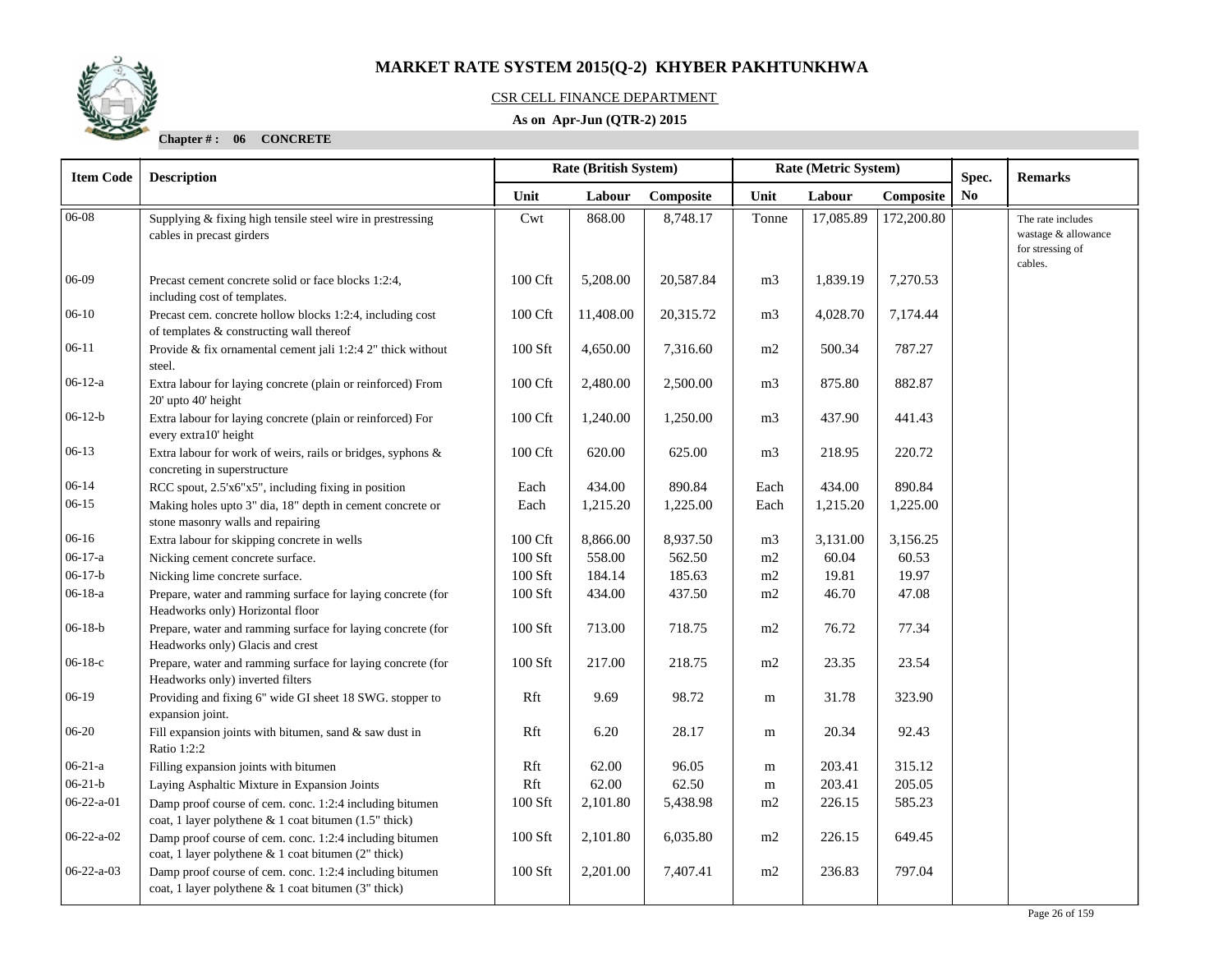### CSR CELL FINANCE DEPARTMENT

### **As on Apr-Jun (QTR-2) 2015**

| <b>Item Code</b>   | <b>Description</b>                                                                                                | Rate (British System) |          |           |                | Rate (Metric System) |           | Spec.          | <b>Remarks</b> |
|--------------------|-------------------------------------------------------------------------------------------------------------------|-----------------------|----------|-----------|----------------|----------------------|-----------|----------------|----------------|
|                    |                                                                                                                   | Unit                  | Labour   | Composite | Unit           | Labour               | Composite | N <sub>0</sub> |                |
| $06 - 22 - b - 01$ | Damp proof course of cem. conc. 1:2:4 including bitumen<br>coat, 1 layer polythene & 2 coats bitumen (1.5" thick) | 100 Sft               | 1,711.20 | 5,716.23  | m2             | 184.13               | 615.07    |                |                |
| 06-22-b-02         | Damp proof course of cem. conc. 1:2:4 including bitumen<br>coat, 1 layer polythene & 2 coats bitumen (2" thick)   | 100 Sft               | 2,101.80 | 6,706.80  | m2             | 226.15               | 721.65    |                |                |
| $06 - 22 - b - 03$ | Damp proof course of cem. conc. 1:2:4 including bitumen<br>coat, 1 layer polythene & 2 coats bitumen (3" thick)   | 100 Sft               | 2,091.88 | 7,968.41  | m2             | 225.09               | 857.40    |                |                |
| 06-23-a-01         | Damp proof course in c/s plaster, 1 layer polythene, 1 coat<br>bitumen Ratio 1:4 (0.5" thick)                     | 100 Sft               | 1,953.00 | 3,961.62  | m2             | 210.14               | 426.27    |                |                |
| 06-23-a-02         | Damp proof course in c/s plaster, 1 layer polythene, 1 coat<br>bitumen Ratio 1:4 (0.75" thick)                    | $100$ Sft             | 1,953.00 | 4,225.75  | m2             | 210.14               | 454.69    |                |                |
| 06-23-a-03         | Damp proof course in c/s plaster, 1 layer polythene, 1 coat<br>bitumen Ratio 1:3 (0.5" thick)                     | 100 Sft               | 1,953.00 | 4,064.47  | m2             | 210.14               | 437.34    |                |                |
| 06-23-a-04         | Damp proof course in c/s plaster, 1 layer polythene, 1 coat<br>bitumen Ratio 1:3 (0.75" thick)                    | 100 Sft               | 1,953.00 | 4,379.71  | m2             | 210.14               | 471.26    |                |                |
| $06 - 23 - a - 05$ | Damp proof course in c/s plaster, 1 layer polythene, 1 coat<br>bitumen Ratio 1:2 (0.5" thick)                     | 100 Sft               | 1,953.00 | 4,218.43  | $\rm m2$       | 210.14               | 453.90    |                |                |
| $06-23-a-06$       | Damp proof course in c/s plaster, 1 layer polythene, 1 coat<br>bitumen Ratio 1:2 (0.75" thick)                    | 100 Sft               | 1,953.00 | 4,641.28  | m2             | 210.14               | 499.40    |                |                |
| 06-23-b-01         | Damp proof course in c/s plaster, 1 layer polythene, 2 coats<br>bitumen Ratio 1:4 (0.5" thick)                    | 100 Sft               | 1,953.00 | 4,635.30  | m <sub>2</sub> | 210.14               | 498.76    |                |                |
| 06-23-b-02         | Damp proof course in c/s plaster, 1 layer polythene, 2 coats<br>bitumen Ratio 1:4 (0.75" thick)                   | 100 Sft               | 1,953.00 | 4,896.75  | m2             | 210.14               | 526.89    |                |                |
| 06-23-b-03         | Damp proof course in c/s plaster, 1 layer polythene, 2 coats<br>bitumen Ratio 1:3 (0.5" thick)                    | 100 Sft               | 1,953.00 | 4,735.47  | m2             | 210.14               | 509.54    |                |                |
| 06-23-b-04         | Damp proof course in c/s plaster, 1 layer polythene, 2 coats<br>bitumen Ratio 1:3 (0.75" thick)                   | 100 Sft               | 1,953.00 | 5,050.71  | m2             | 210.14               | 543.46    |                |                |
| 06-23-b-05         | Damp proof course in c/s plaster, 1 layer polythene, 2 coats<br>bitumen Ratio 1:2 (0.5" thick)                    | 100 Sft               | 1,953.00 | 4,889.43  | m2             | 210.14               | 526.10    |                |                |
| 06-23-b-06         | Damp proof course in c/s plaster, 1 layer polythene, 2 coats<br>bitumen Ratio 1:2 (0.75" thick)                   | 100 Sft               | 1,953.00 | 5,312.28  | m2             | 210.14               | 571.60    |                |                |
| $06-24-a-01$       | V. Damp proof c/s plaster, 1 layer polythene 1 coat<br>bitumen Ratio 1:4 (0.5" thick)                             | 100 Sft               | 1,953.00 | 3,976.26  | m2             | 210.14               | 427.85    |                |                |
| 06-24-a-02         | V. Damp proof c/s plaster, 1 layer polythene 1 coat<br>bitumen Ratio 1:4 (0.75" thick)                            | 100 Sft               | 1,953.00 | 4,225.75  | m2             | 210.14               | 454.69    |                |                |
| $06 - 24 - a - 03$ | V. Damp proof c/s plaster, 1 layer polythene 1 coat<br>bitumen Ratio 1:3 (0.5" thick)                             | 100 Sft               | 1,953.00 | 4,082.40  | m2             | 210.14               | 439.27    |                |                |
| 06-24-a-04         | V. Damp proof c/s plaster, 1 layer polythene 1 coat<br>bitumen Ratio 1:3 (0.75" thick)                            | 100 Sft               | 1,953.00 | 4,379.71  | m2             | 210.14               | 471.26    |                |                |
| $06-24-a-05$       | V. Damp proof c/s plaster, 1 layer polythene 1 coat<br>bitumen Ratio 1:2 (0.5" thick)                             | 100 Sft               | 1,953.00 | 4,218.43  | m2             | 210.14               | 453.90    |                |                |

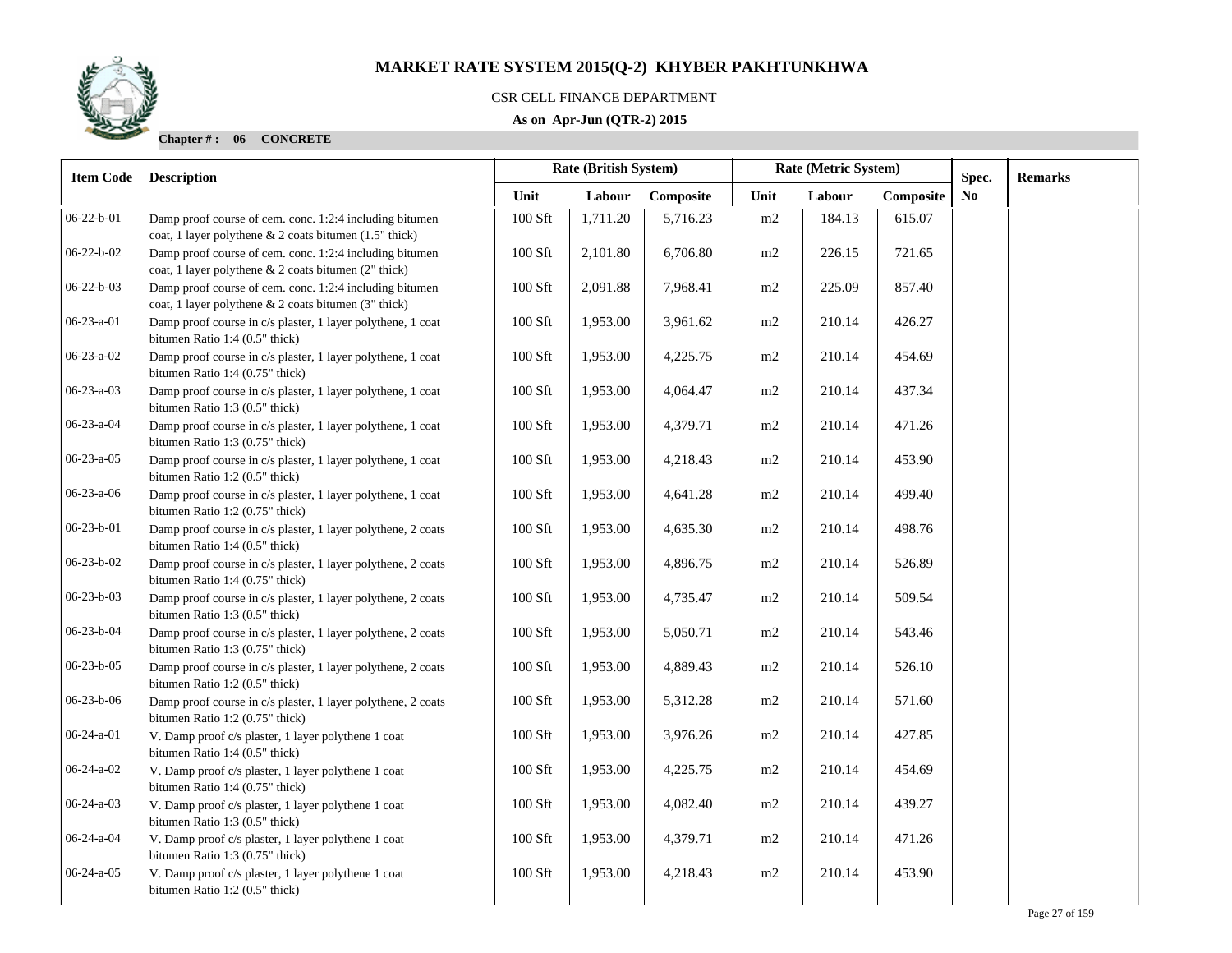

### CSR CELL FINANCE DEPARTMENT

### **As on Apr-Jun (QTR-2) 2015**

| <b>Item Code</b>   | <b>Description</b>                                                                         |                     | <b>Rate (British System)</b><br>Rate (Metric System)<br>Spec. |           |                |          |           | <b>Remarks</b> |                                                                                                                                                                                                             |
|--------------------|--------------------------------------------------------------------------------------------|---------------------|---------------------------------------------------------------|-----------|----------------|----------|-----------|----------------|-------------------------------------------------------------------------------------------------------------------------------------------------------------------------------------------------------------|
|                    |                                                                                            | Unit                | Labour                                                        | Composite | Unit           | Labour   | Composite | No             |                                                                                                                                                                                                             |
| $06 - 24 - a - 06$ | V. Damp proof c/s plaster, 1 layer polythene 1 coat<br>bitumen Ratio 1:2 (0.75" thick)     | 100 Sft             | 1,953.00                                                      | 4,641.28  | m2             | 210.14   | 499.40    |                |                                                                                                                                                                                                             |
| $06-24-b-01$       | V. Damp proof c/s plaster, 1 layer polythene 2 coats<br>bitumen Ratio 1:4 (0.5" thick)     | $100$ Sft           | 1,953.00                                                      | 4,647.26  | m2             | 210.14   | 500.05    |                |                                                                                                                                                                                                             |
| $06-24-b-02$       | V. Damp proof c/s plaster, 1 layer polythene 2 coats<br>bitumen Ratio 1:4 (0.75" thick)    | 100 Sft             | 1,953.00                                                      | 4,896.75  | m2             | 210.14   | 526.89    |                |                                                                                                                                                                                                             |
| $06 - 24 - b - 03$ | V. Damp proof c/s plaster, 1 layer polythene 2 coats<br>bitumen Ratio 1:3 (0.5" thick)     | 100 Sft             | 1,953.00                                                      | 4,759.38  | m2             | 210.14   | 512.11    |                |                                                                                                                                                                                                             |
| $06-24-b-04$       | V. Damp proof c/s plaster, 1 layer polythene 2 coats<br>bitumen Ratio 1:3 (0.75" thick)    | 100 Sft             | 1,953.00                                                      | 5,050.71  | m2             | 210.14   | 543.46    |                |                                                                                                                                                                                                             |
| $06 - 24 - b - 05$ | V. Damp proof c/s plaster, 1 layer polythene 2 coats<br>bitumen Ratio 1:2 (0.5" thick)     | 100 Sft             | 1,953.00                                                      | 4,889.43  | m2             | 210.14   | 526.10    |                |                                                                                                                                                                                                             |
| $06-24-b-06$       | V. Damp proof c/s plaster, 1 layer polythene 2 coats<br>bitumen Ratio 1:2 (0.75" thick)    | 100 Sft             | 1,953.00                                                      | 5,312.28  | $\rm m2$       | 210.14   | 571.60    |                |                                                                                                                                                                                                             |
| $06-25$            | Grouting concrete between the grooves of gates including<br>shuttering                     | $100\ \mathrm{Cft}$ | 7,626.00                                                      | 7,687.50  | m3             | 2,693.10 | 2,714.82  |                |                                                                                                                                                                                                             |
| $06-26$            | Chisel dressing concrete surface on sides of grooves                                       | 1000 Sft            | 2,790.00                                                      | 2,812.50  | m2             | 30.02    | 30.26     |                |                                                                                                                                                                                                             |
| $06-27$            | Laying and ramming dry ballast or kankar                                                   | 100 Sft             | 7,495.80                                                      | 7,556.25  | m2             | 806.55   | 813.05    |                |                                                                                                                                                                                                             |
| 06-28              | Hoisting & placing in position RCC shelves                                                 | $100$ No            | 9,321.08                                                      | 9,396.25  | No             | 93.21    | 93.96     |                |                                                                                                                                                                                                             |
| $06-29-a$          | Breaking brick ballast, screening & stacking 2" ring                                       | $100\ \mathrm{Cft}$ | 1,860.00                                                      | 1,875.00  | m <sub>3</sub> | 656.85   | 662.15    |                |                                                                                                                                                                                                             |
| $06 - 29 - b$      | Breaking brick ballast, screening & stacking 1.5" ring                                     | $100\ \mathrm{Cft}$ | 2,170.00                                                      | 2,187.50  | m <sub>3</sub> | 766.33   | 772.51    |                |                                                                                                                                                                                                             |
| $06-29-c$          | Breaking brick ballast, screening & stacking 1" ring                                       | 100 Cft             | 2,480.00                                                      | 2,500.00  | m <sub>3</sub> | 875.80   | 882.87    |                |                                                                                                                                                                                                             |
| $06-29-d$          | Breaking brick ballast, screening & stacking. Jhama ballast<br>$3/4"$ ring                 | 100 Cft             | 2,790.00                                                      | 2,812.50  | m <sub>3</sub> | 985.28   | 993.23    |                |                                                                                                                                                                                                             |
| $06 - 30$          | Supply & fix broken glasses on court yard walls, including<br>1:3:6 cement concrete coping | 100 Rft             | 1,960.19                                                      | 3,806.00  | m              | 64.31    | 124.87    |                |                                                                                                                                                                                                             |
| 06-31              | Crushing stone ballast by machine                                                          | 100 Cft             | 1,754.60                                                      | 1,768.75  | m <sub>3</sub> | 619.63   | 624.63    |                | This does not include<br>the chages for<br>working of crushers,<br>but manual labour<br>for charges of stone to<br>crusher within 100 m<br>and also stacking the<br>product after crushing<br>within 100 m. |
| $06 - 32 - a$      | Breaking stone ballast screened & stacked 2" ring                                          | 100 Cft             | 2,170.00                                                      | 2,187.50  | m <sub>3</sub> | 766.33   | 772.51    |                |                                                                                                                                                                                                             |
| $06 - 32 - b$      | Breaking stone ballast screened & stacked 1.5" ring                                        | 100 Cft             | 2,480.00                                                      | 2,500.00  | m <sub>3</sub> | 875.80   | 882.87    |                |                                                                                                                                                                                                             |
| $06 - 32 - c$      | Breaking stone ballast screened & stacked 1" ring                                          | 100 Cft             | 2,790.00                                                      | 2,812.50  | m <sub>3</sub> | 985.28   | 993.23    |                |                                                                                                                                                                                                             |
| $06-32-d$          | Breaking stone ballast screened $&$ stacked 0.5" ring                                      | 100 Cft             | 3,720.00                                                      | 3,750.00  | m <sub>3</sub> | 1,313.71 | 1,324.30  |                |                                                                                                                                                                                                             |
| $06-32-e$          | Breaking stone ballast screened $&$ stacked 1/8" to 1/4" ring                              | 100 Cft             | 6,200.00                                                      | 6,250.00  | m <sub>3</sub> | 2,189.51 | 2,207.17  |                |                                                                                                                                                                                                             |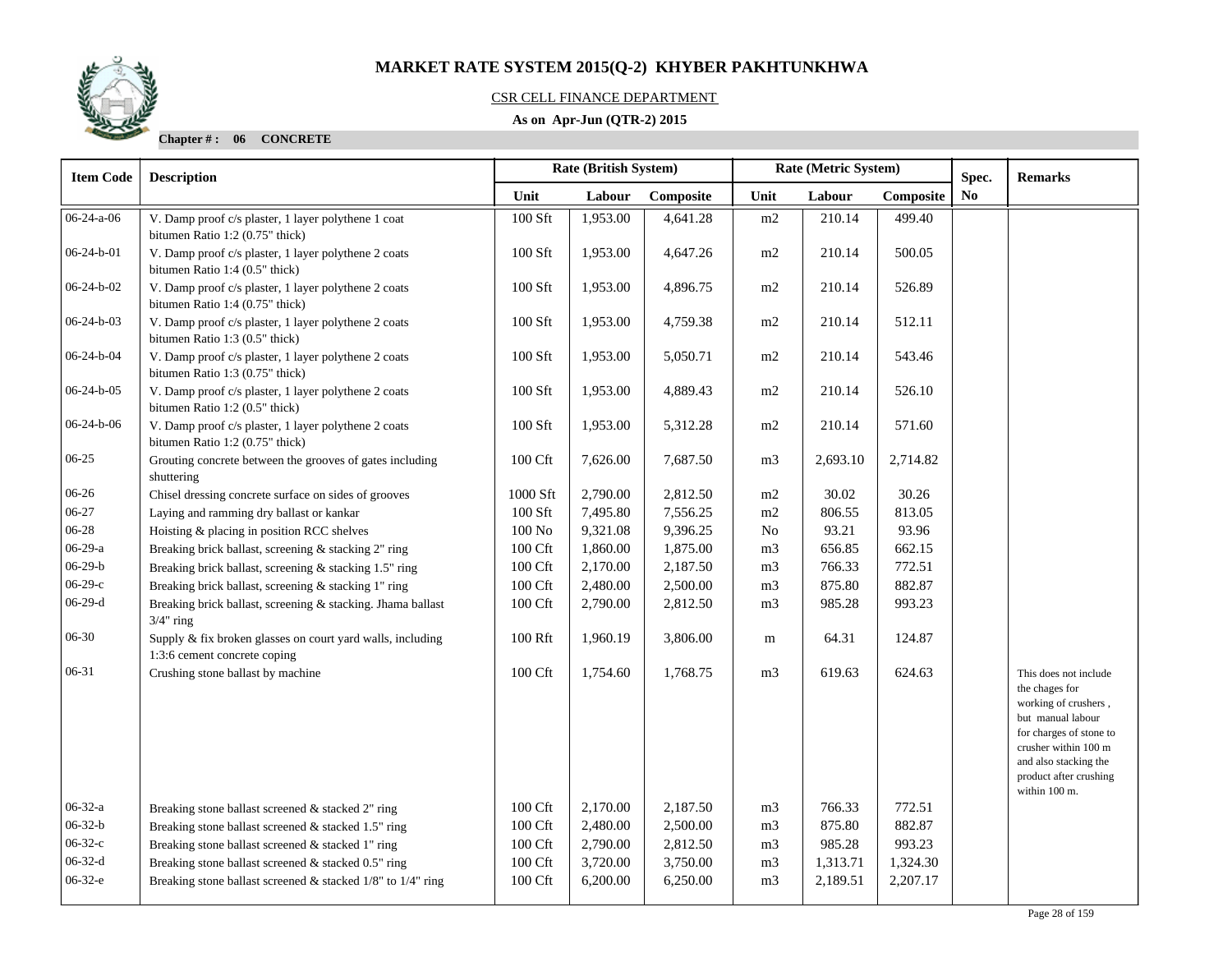

### CSR CELL FINANCE DEPARTMENT

### **As on Apr-Jun (QTR-2) 2015**

| <b>Item Code</b> | <b>Description</b>                                                                                                                                                                                                                                              |                  | <b>Rate (British System)</b> |           | Rate (Metric System) |          | Spec.     | <b>Remarks</b> |  |
|------------------|-----------------------------------------------------------------------------------------------------------------------------------------------------------------------------------------------------------------------------------------------------------------|------------------|------------------------------|-----------|----------------------|----------|-----------|----------------|--|
|                  |                                                                                                                                                                                                                                                                 | Unit             | Labour                       | Composite | Unit                 | Labour   | Composite | N <sub>0</sub> |  |
| 06-33            | Screening and stacking stone ballast, shingle or bajri etc                                                                                                                                                                                                      | 100 Cft          | 620.00                       | 625.00    | m <sub>3</sub>       | 218.95   | 220.72    |                |  |
| 06-34            | Washing ballast, bajri or shingle                                                                                                                                                                                                                               | 100 Cft          | 620.00                       | 625.00    | m <sub>3</sub>       | 218.95   | 220.72    |                |  |
| $06 - 35$        | Erecting and carting sun shades of precast RCC (upto 5"x<br>2.5"                                                                                                                                                                                                | Each             | 421.60                       | 425.00    | Each                 | 421.60   | 425.00    |                |  |
| 06-36-a          | PCC 1:3:6 in mass concrete less formwork using 50%<br>boulders                                                                                                                                                                                                  | 100 Cft          | 3,804.32                     | 11,344.86 | m <sub>3</sub>       | 1,343.48 | 4,006.40  |                |  |
| $06-36-b$        | PCC 1:3:6 in mass concrete less formwork using 40%<br>boulders                                                                                                                                                                                                  | 100 Cft          | 3,798.12                     | 12,372.39 | m <sub>3</sub>       | 1,341.29 | 4,369.27  |                |  |
| $06-36-c$        | PCC 1:3:6 in mass concrete less formwork using 30%<br>boulders                                                                                                                                                                                                  | 100 Cft          | 3,798.12                     | 13,419.49 | m <sub>3</sub>       | 1,341.29 | 4,739.05  |                |  |
| $06-37-a$        | PCC 1:4:8 in mass concrete less formwork using 50%<br>boulders                                                                                                                                                                                                  | 100 Cft          | 3,798.12                     | 10,056.85 | m <sub>3</sub>       | 1,341.29 | 3,551.55  |                |  |
| $06-37-b$        | PCC 1:4:8 in mass concrete less formwork using 40%<br>boulders                                                                                                                                                                                                  | 100 Cft          | 3,798.12                     | 10,838.87 | m <sub>3</sub>       | 1,341.29 | 3,827.71  |                |  |
| $06 - 37 - c$    | PCC 1:4:8 in mass concrete less formwork using 30%<br>boulders                                                                                                                                                                                                  | 100 Cft          | 3,798.12                     | 11,620.89 | m <sub>3</sub>       | 1,341.29 | 4,103.88  |                |  |
| 06-38-a          | Erecting & removing formwork to concrete in any shape /<br>position (Horizontal)                                                                                                                                                                                | $100$ Sft        | 4,216.00                     | 4,603.31  | m2                   | 453.64   | 495.32    |                |  |
| $06 - 38 - b$    | Erecting & removing formwork to concrete in any shape /<br>position (Vertical)                                                                                                                                                                                  | 100 Sft          | 4,836.00                     | 5,278.09  | m2                   | 520.35   | 567.92    |                |  |
| $06-39-a$        | Erection and removal of steel Form work for RCC or Plain<br>Concrete horizontal                                                                                                                                                                                 | 100 Sft          | 589.00                       | 8,168.42  | m2                   | 63.38    | 878.92    |                |  |
| $06 - 39 - b$    | Erection and removal of steel Form work for RCC or Plain<br>Concrete vertical                                                                                                                                                                                   | $100\;{\rm Sft}$ | 458.80                       | 7,982.27  | m2                   | 49.37    | 858.89    |                |  |
| $06-40-a$        | Class A1 concrete in reinforcement/non reinforcement<br>concrete structure with minimum cylinder compressive<br>strength 3000 psi on 28 days other than concrete in water<br>and piles with consistency range in slump 25-75 mm with<br>water cement ratio 0.58 | 100 Cft          | 5,146.00                     | 21,268.32 | m <sub>3</sub>       | 1,817.29 | 7,510.84  |                |  |
| $06-40-b$        | Class A2 cement concrete for concrete place under water<br>with minimum cylinder compressive strength 3500 psi on<br>28 days with consistency range in slump 100-150 mm with<br>water cement ratio 0.58                                                         | 100 Cft          | 5,146.00                     | 22,621.30 | m <sub>3</sub>       | 1,817.29 | 7,988.64  |                |  |
| $06-40-c$        | Class A3 cement concrete for concrete in pile with<br>minimum cylinder compressive strenght 4000 psi on 28<br>days other than concrete in water and piles with<br>consistency range in slump 100-150 mm with water cement<br>ratio 0.58                         | 100 Cft          | 5,146.00                     | 24,664.80 | m <sub>3</sub>       | 1,817.29 | 8,710.30  |                |  |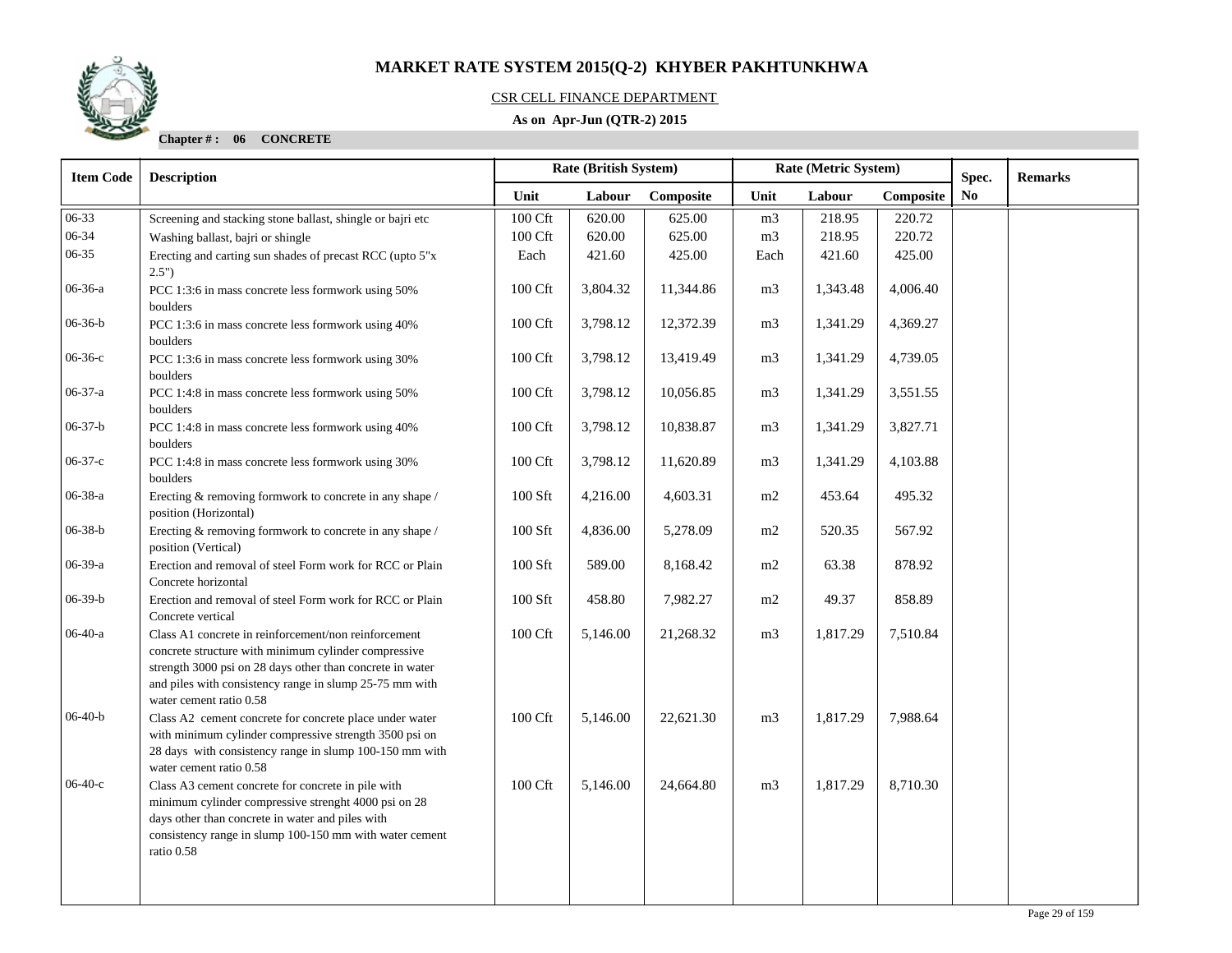

### CSR CELL FINANCE DEPARTMENT

### **As on Apr-Jun (QTR-2) 2015**

| <b>Item Code</b> | <b>Description</b>                                                                                                                                                                                                                                       | <b>Rate (British System)</b><br>Rate (Metric System) |          |           | Spec.          | <b>Remarks</b> |           |                |  |
|------------------|----------------------------------------------------------------------------------------------------------------------------------------------------------------------------------------------------------------------------------------------------------|------------------------------------------------------|----------|-----------|----------------|----------------|-----------|----------------|--|
|                  |                                                                                                                                                                                                                                                          | Unit                                                 | Labour   | Composite | Unit           | Labour         | Composite | N <sub>0</sub> |  |
| $06-40-d$        | Class B concrete for concrete in pile specified works only<br>with minimum cylinder compressive strenght 2418 psi on<br>28 days and consistency range in slump 25-75 mm with<br>water cement ratio 0.65                                                  | 100 Cft                                              | 5,146.00 | 19,665.24 | m <sub>3</sub> | 1,817.29       | 6,944.72  |                |  |
| $06-40-e$        | Class C concrete for concrete for cribbing or otherwise<br>specified in special provision with minimum cylinder<br>compressive strength 3000 psi on 28 days and consistency<br>range in slump 25-75 mm with water cement ratio 0.58                      | 100 Cft                                              | 5,146.00 | 20,765.68 | m <sub>3</sub> | 1,817.29       | 7,333.34  |                |  |
| $06-40-f$        | Class D1 concrete for concrete in pre-stressed & post<br>tensioned with minimum cylinder compressive strength<br>4978.12 psi on 28 days and consistency range in slump<br>50-100 mm with water cement ratio 0.40                                         | 100 Cft                                              | 5,146.00 | 25,765.24 | m <sub>3</sub> | 1,817.29       | 9,098.92  |                |  |
| $06-40-g$        | Class D2 concrete for concrete in pre-stressed & post<br>tensioned with minimum cylinder compressive strength<br>6045 psi on 28 days and consistency range in slump<br>50-100 mm with water cement ratio 0.40                                            | 100 Cft                                              | 5,146.00 | 27,463.48 | m <sub>3</sub> | 1,817.29       | 9,698.65  |                |  |
| $06-40-h$        | Class D3 concrete for concrete in pre-stressed & post<br>tensioned with minimum cylinder compressive strength<br>7112 psi on 28 days and consistency range in slump<br>50-100 mm with water cement ratio 0.40                                            | 100 Cft                                              | 5,146.00 | 29,106.53 | m <sub>3</sub> | 1,817.29       | 10,278.88 |                |  |
| $06-40-i$        | Class Y concrete for concrete use as filler in steel grid,<br>Bridge floor, in then reinforced section etc with minimum<br>cylinder compressive strength 2575 psi on 28 days and<br>consistency range in slump 50-100 mm with water cement<br>ratio 0.58 | 100 Cft                                              | 5,146.00 | 24,319.54 | m <sub>3</sub> | 1,817.29       | 8,588.37  |                |  |
| $06-40-i$        | Lean concrete for use as thin layer under neath footings<br>with cylinder compressive strength of 1423 psi on 28 days.                                                                                                                                   | 100 Cft                                              | 5,146.00 | 16,738.46 | m <sub>3</sub> | 1,817.29       | 5,911.14  |                |  |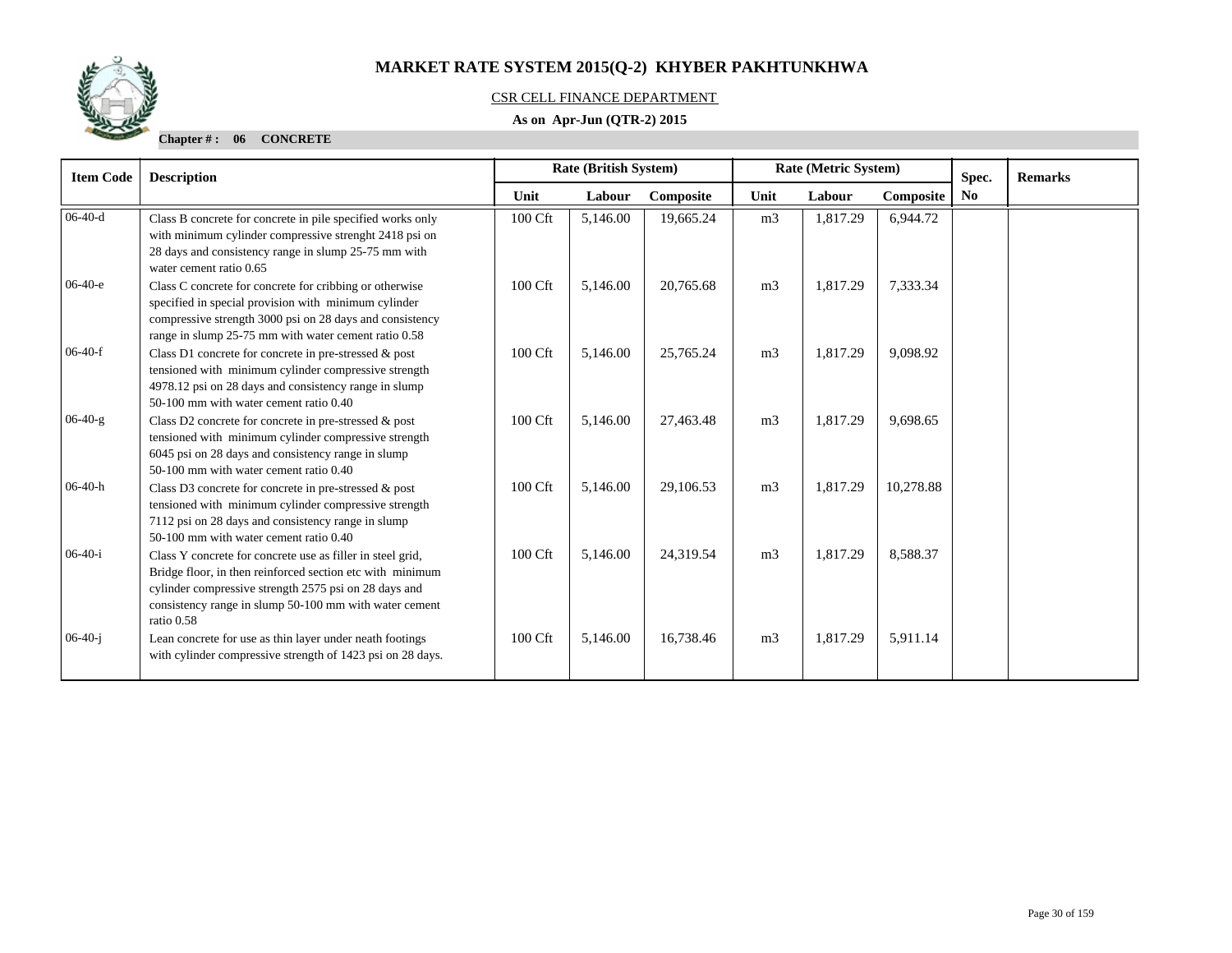

### CSR CELL FINANCE DEPARTMENT

### **As on Apr-Jun (QTR-2) 2015**

| <b>Item Code</b>   | <b>Description</b>                                                                                     | Rate (British System) |          |           |                | Rate (Metric System) |           | Spec.          | <b>Remarks</b> |
|--------------------|--------------------------------------------------------------------------------------------------------|-----------------------|----------|-----------|----------------|----------------------|-----------|----------------|----------------|
|                    |                                                                                                        | Unit                  | Labour   | Composite | Unit           | Labour               | Composite | N <sub>0</sub> |                |
| $07-01-a$          | Pacca brickwork in mud mortar in buildings in foundation<br>and plinth                                 | 100 Cft               | 3,602.20 | 18,228.55 | m <sub>3</sub> | 1,272.11             | 6,437.36  |                |                |
| $07-01-b$          | Pacca brickwork in mud mortar in buildings in ground<br>floor                                          | $100\ \mathrm{Cft}$   | 4,786.40 | 19,788.30 | m <sub>3</sub> | 1,690.30             | 6,988.18  |                |                |
| $07-02-a$          | Add extra on Item 07-01 for brickwork in First floor                                                   | 100 Cft               | 899.00   | 1,272.25  | m <sub>3</sub> | 317.48               | 449.29    |                |                |
| $07 - 02 - b$      | Add extra on Item 07-01 for brickwork in Second floor                                                  | 100 Cft               | 2,077.00 | 2,459.75  | m <sub>3</sub> | 733.49               | 868.65    |                |                |
| $07-02-c$          | Add extra on Item 07-01 for brickwork in Third floor                                                   | 100 Cft               | 3,255.00 | 3,647.25  | m <sub>3</sub> | 1,149.49             | 1,288.02  |                |                |
| $07-02-d$          | Add extra on Item 07-01 for brickwork in Fourth &<br>subsequent floors.                                | 100 Cft               | 4,433.00 | 4,834.75  | m <sub>3</sub> | 1,565.50             | 1,707.38  |                |                |
| 07-03-a            | Pacca brick work in mud mortar other than building Upto<br>20 ft. height                               | 100 Cft               | 5,022.00 | 19,659.80 | m <sub>3</sub> | 1,773.50             | 6,942.80  |                |                |
| $07 - 03 - b$      | Pacca brick work in mud mortar other than building Extra<br>labour for each 5 ft. addl. height or part | $100\ \mathrm{Cft}$   | 899.00   | 906.25    | m <sub>3</sub> | 317.48               | 320.04    |                |                |
| $07-04-a-01$       | Pacca brick work in foundation and plinth in Cement, sand<br>mortar 1:2                                | 100 Cft               | 4,761.60 | 24,118.70 | m <sub>3</sub> | 1,681.54             | 8,517.45  |                |                |
| 07-04-a-02         | Pacca brick work in foundation and plinth in Cement, sand<br>mortar 1:3                                | 100 Cft               | 4,761.60 | 22,990.20 | m <sub>3</sub> | 1,681.54             | 8,118.92  |                |                |
| 07-04-a-03         | Pacca brick work in foundation and plinth in Cement, sand<br>mortar 1:4                                | 100 Cft               | 4,761.60 | 22,313.10 | m <sub>3</sub> | 1,681.54             | 7,879.80  |                |                |
| 07-04-a-04         | Pacca brick work in foundation and plinth in Cement, sand<br>mortar 1:5                                | $100\ \mathrm{Cft}$   | 4,761.60 | 21,808.02 | m <sub>3</sub> | 1,681.54             | 7,701.44  |                |                |
| $07-04-a-05$       | Pacca brick work in foundation and plinth in Cement, sand<br>mortar 1:6                                | 100 Cft               | 4,761.60 | 21,545.72 | m <sub>3</sub> | 1,681.54             | 7,608.81  |                |                |
| $07-04-a-06$       | Pacca brick work in foundation and plinth in Cement, sand<br>mortar 1:7                                | 100 Cft               | 4,761.60 | 21,304.16 | m <sub>3</sub> | 1,681.54             | 7,523.50  |                |                |
| $07 - 04 - a - 07$ | Pacca brick work in foundation and plinth in Cement, sand<br>mortar 1:8                                | 100 Cft               | 4,761.60 | 21,105.47 | m <sub>3</sub> | 1,681.54             | 7,453.33  |                |                |
| $07 - 04 - b - 01$ | Pacca brick work in foundation and plinth in Lime, cement,<br>sand mortar 1:1:6                        | 100 Cft               | 4,761.60 | 22,137.42 | m <sub>3</sub> | 1,681.54             | 7,817.76  |                |                |
| 07-04-b-02         | Pacca brick work in foundation and plinth in Lime, cement,<br>sand mortar 1:1:7                        | 100 Cft               | 4,761.60 | 21,860.21 | m <sub>3</sub> | 1,681.54             | 7,719.87  |                |                |
| 07-04-b-03         | Pacca brick work in foundation and plinth in Lime, cement,<br>sand mortar 1:1:8                        | 100 Cft               | 6,249.60 | 23,141.61 | m <sub>3</sub> | 2,207.03             | 8,172.39  |                |                |
| $07 - 04 - b - 04$ | Pacca brick work in foundation and plinth in Lime, cement,<br>sand mortar 1:1:9                        | 100 Cft               | 4,761.60 | 21,455.68 | m <sub>3</sub> | 1,681.54             | 7,577.01  |                |                |
| $07-04-b-05$       | Pacca brick work in foundation and plinth in Lime, cement,<br>sand mortar 1:1:10                       | 100 Cft               | 4,761.60 | 21,316.51 | m <sub>3</sub> | 1,681.54             | 7,527.86  |                |                |
| $07-04-c$          | Pacca brick work in foundation and plinth in Lime, sand<br>mortar 1:2                                  | 100 Cft               | 4,761.60 | 21,704.64 | m <sub>3</sub> | 1,681.54             | 7,664.93  |                |                |
|                    |                                                                                                        |                       |          |           |                |                      |           |                |                |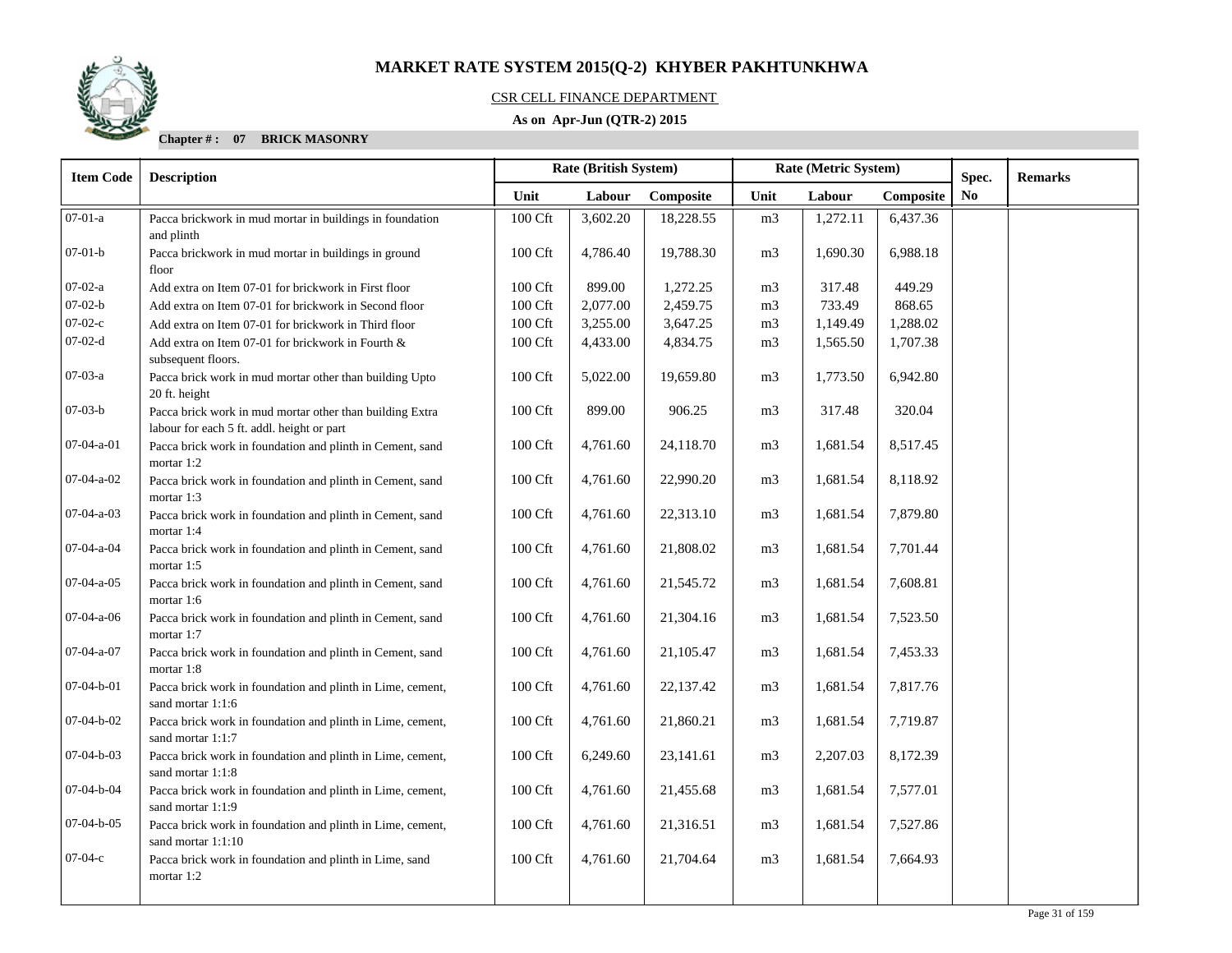

### CSR CELL FINANCE DEPARTMENT

### **As on Apr-Jun (QTR-2) 2015**

| <b>Item Code</b>   | <b>Description</b>                                                        | <b>Rate (British System)</b> |          |           |                | Rate (Metric System) |           | Spec.          | <b>Remarks</b> |
|--------------------|---------------------------------------------------------------------------|------------------------------|----------|-----------|----------------|----------------------|-----------|----------------|----------------|
|                    |                                                                           | Unit                         | Labour   | Composite | Unit           | Labour               | Composite | N <sub>0</sub> |                |
| 07-04-c-01         | Pacca brick work in foundation and plinth in lime, sand,                  | 100 Cft                      | 4,761.60 | 21,241.31 | m <sub>3</sub> | 1,681.54             | 7,501.30  |                |                |
|                    | surkhi 1:1:1                                                              |                              |          |           |                |                      |           |                |                |
| 07-04-c-02         | Pacca brick work in foundation and plinth in lime, coarse<br>cinder.      | 100 Cft                      | 4,761.60 | 21,925.63 | m <sub>3</sub> | 1,681.54             | 7,742.97  |                |                |
| 07-04-c-03         | Pacca brick work in foundation and plinth in lime, surkhi<br>mortar 2:3   | 100 Cft                      | 4,761.60 | 21,551.52 | m <sub>3</sub> | 1,681.54             | 7,610.85  |                |                |
| 07-04-c-04         | Pacca brick work in foundation and plinth in lime, surkhi<br>mortar 1:2   | 100 Cft                      | 4,761.60 | 21,099.81 | m <sub>3</sub> | 1,681.54             | 7,451.33  |                |                |
| $07-04-c-05$       | Pacca brick work in foundation and plinth in lime, surkhi<br>mortar 1:3   | 100 Cft                      | 4,761.60 | 20,531.52 | m <sub>3</sub> | 1,681.54             | 7,250.64  |                |                |
| $07-05-a-01$       | Pacca brick work in ground floor Cement, sand mortar 1:2                  | 100 Cft                      | 6,138.00 | 25,872.20 | m <sub>3</sub> | 2,167.62             | 9,136.69  |                |                |
| $07 - 05 - a - 02$ | Pacca brick work in ground floor Cement, sand mortar 1:3                  | 100 Cft                      | 6,138.00 | 24,743.70 | m <sub>3</sub> | 2,167.62             | 8,738.16  |                |                |
| $07-05-a-03$       | Pacca brick work in ground floor Cement, sand mortar 1:4                  | 100 Cft                      | 6,138.00 | 24,066.60 | m <sub>3</sub> | 2,167.62             | 8,499.05  |                |                |
| 07-05-a-04         | Pacca brick work in ground floor Cement, sand mortar 1:5                  | 100 Cft                      | 6,138.00 | 23,615.20 | m <sub>3</sub> | 2,167.62             | 8,339.64  |                |                |
| $07 - 05 - a - 05$ | Pacca brick work in ground floor Cement, sand mortar 1:6                  | 100 Cft                      | 6,138.00 | 23,299.22 | m <sub>3</sub> | 2,167.62             | 8,228.05  |                |                |
| $07 - 05 - a - 06$ | Pacca brick work in ground floor Cement, sand mortar 1:7                  | 100 Cft                      | 6,138.00 | 23,057.66 | m <sub>3</sub> | 2,167.62             | 8,142.74  |                |                |
| $07 - 05 - a - 07$ | Pacca brick work in ground floor Cement, sand mortar 1:8                  | 100 Cft                      | 6,138.00 | 22,858.97 | m <sub>3</sub> | 2,167.62             | 8,072.58  |                |                |
| $07 - 05 - b - 01$ | Pacca brick work in ground floor Lime, cement, sand<br>mortar $1:1:6$     | 100 Cft                      | 6,249.60 | 24,015.38 | m <sub>3</sub> | 2,207.03             | 8,480.96  |                |                |
| 07-05-b-02         | Pacca brick work in ground floor Lime, cement, sand<br>mortar $1:1:7$     | 100 Cft                      | 6,249.60 | 23,726.21 | m <sub>3</sub> | 2,207.03             | 8,378.84  |                |                |
| $07-05-b-03$       | Pacca brick work in ground floor Lime, cement, sand<br>mortar $1:1:8$     | 100 Cft                      | 6,249.60 | 23,507.61 | m <sub>3</sub> | 2,207.03             | 8,301.64  |                |                |
| 07-05-b-04         | Pacca brick work in ground floor Lime, cement, sand<br>mortar 1:1:9       | 100 Cft                      | 6,249.60 | 23,321.68 | m <sub>3</sub> | 2,207.03             | 8,235.98  |                |                |
| $07-05-b-05$       | Pacca brick work in ground floor Lime, cement, sand<br>mortar 1:1:10      | 100 Cft                      | 6,249.60 | 23,182.51 | m <sub>3</sub> | 2,207.03             | 8,186.83  |                |                |
| $07-05-c$          | Pacca brick work in ground floor Lime, sand mortar 1:2                    | $100$ Cft                    | 6,249.60 | 23,570.64 | m <sub>3</sub> | 2,207.03             | 8,323.90  |                |                |
| $07-05-c-01$       | Pacca brick work in foundation and plinth in lime, sand,<br>surkhi 1:1:1. | 100 Cft                      | 6,249.60 | 22,741.31 | m <sub>3</sub> | 2,207.03             | 8,031.03  |                |                |
| 07-05-c-02         | Pacca brick work in Ground floor lime, coarse cinder.                     | $100\ \mathrm{Cft}$          | 6,249.60 | 23,425.63 | m <sub>3</sub> | 2,207.03             | 8,272.69  |                |                |
| $07 - 05 - c - 03$ | Pacca brick work in Ground floor lime, surkhi mortar 2:3                  | 100 Cft                      | 6,249.60 | 23,051.52 | m <sub>3</sub> | 2,207.03             | 8,140.58  |                |                |
| 07-05-c-04         | Pacca brick work in Ground floor lime, surkhi mortar 1:2                  | 100 Cft                      | 6,249.60 | 22,599.81 | m <sub>3</sub> | 2,207.03             | 7,981.06  |                |                |
| $07-05-c-05$       | Pacca brick work in Ground floor lime, surkhi mortar 1:3                  | 100 Cft                      | 6,249.60 | 22,031.52 | m <sub>3</sub> | 2,207.03             | 7,780.37  |                |                |
| 07-06-a            | Add extra on item No.07-05 for brick work in First floor                  | 100 Cft                      | 899.00   | 1,272.25  | m <sub>3</sub> | 317.48               | 449.29    |                |                |
| $07-06-b$          | Add extra on item No.07-05 for brick work in in Second<br>floor           | 100 Cft                      | 2,077.00 | 2,459.75  | m <sub>3</sub> | 733.49               | 868.65    |                |                |
| $07-06-c$          | Add extra on item No.07-05 for brick work in Third floor                  | 100 Cft                      | 3,255.00 | 3,647.25  | m <sub>3</sub> | 1,149.49             | 1,288.02  |                |                |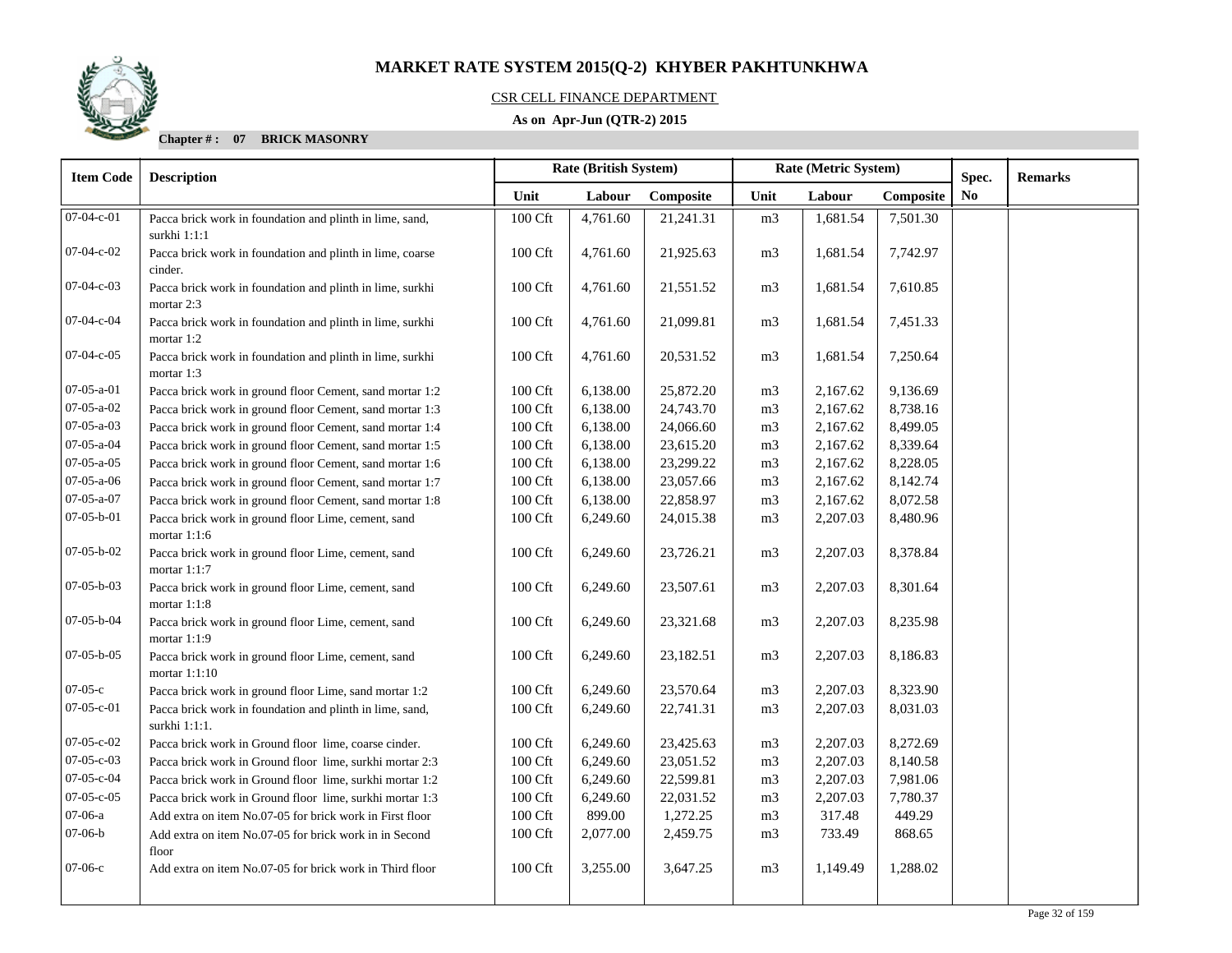

### CSR CELL FINANCE DEPARTMENT

### **As on Apr-Jun (QTR-2) 2015**

| <b>Item Code</b>   | <b>Description</b>                                                                            | Rate (British System) |          |           |                | Rate (Metric System) |           | Spec.          | <b>Remarks</b> |
|--------------------|-----------------------------------------------------------------------------------------------|-----------------------|----------|-----------|----------------|----------------------|-----------|----------------|----------------|
|                    |                                                                                               | Unit                  | Labour   | Composite | Unit           | Labour               | Composite | N <sub>0</sub> |                |
| $07-06-d$          | Add extra on item No.07-05 for brick work in in Fourth &<br>subsequent floors.                | 100 Cft               | 5,301.00 | 5,709.75  | m <sub>3</sub> | 1,872.03             | 2,016.38  |                |                |
| $07-07-a-01$       | Pacca brick work other than building upto 10 ft. height :<br>Cement, sand mortar 1:2          | 100 Cft               | 5,580.00 | 25,309.70 | m <sub>3</sub> | 1,970.56             | 8,938.04  |                |                |
| 07-07-a-02         | Pacca brick work other than building upto 10 ft. height :<br>Cement, sand mortar 1:3          | 100 Cft               | 5,890.00 | 24,493.70 | m <sub>3</sub> | 2,080.04             | 8,649.88  |                |                |
| 07-07-a-03         | Pacca brick work other than building upto 10 ft. height :<br>Cement, sand mortar 1:4          | 100 Cft               | 5,580.00 | 23,504.10 | m <sub>3</sub> | 1,970.56             | 8,300.40  |                |                |
| 07-07-a-04         | Pacca brick work other than building upto 10 ft. height :<br>Cement, sand mortar 1:5          | 100 Cft               | 5,580.00 | 23,052.70 | m <sub>3</sub> | 1,970.56             | 8,140.99  |                |                |
| $07-07-a-05$       | Pacca brick work other than building upto 10 ft. height :<br>Cement, sand mortar 1:6          | 100 Cft               | 5,580.00 | 22,736.72 | m <sub>3</sub> | 1,970.56             | 8,029.40  |                |                |
| $07-07-a-06$       | Pacca brick work other than building upto 10 ft. height :<br>Cement, sand mortar 1:7          | 100 Cft               | 5,580.00 | 22,495.16 | m <sub>3</sub> | 1,970.56             | 7,944.10  |                |                |
| 07-07-a-07         | Pacca brick work other than building upto 10 ft. height :<br>Cement, sand mortar 1:8          | 100 Cft               | 5,580.00 | 22,296.47 | m <sub>3</sub> | 1,970.56             | 7,873.93  |                |                |
| $07-07-b-01$       | Pacca brick work other than building upto 10 ft. height :<br>Lime, cement, sand mortar 1:1:6  | 100 Cft               | 5,580.00 | 23,328.42 | m <sub>3</sub> | 1,970.56             | 8,238.36  |                |                |
| 07-07-b-02         | Pacca brick work other than building upto 10 ft. height :<br>Lime, cement, sand mortar 1:1:7  | 100 Cft               | 5,580.00 | 23,052.29 | m <sub>3</sub> | 1,970.56             | 8,140.85  |                |                |
| $07-07-b-03$       | Pacca brick work other than building upto 10 ft. height :<br>Lime, cement, sand mortar 1:1:8  | 100 Cft               | 5,580.00 | 22,832.61 | m <sub>3</sub> | 1,970.56             | 8,063.27  |                |                |
| 07-07-b-04         | Pacca brick work other than building upto 10 ft. height :<br>Lime, cement, sand mortar 1:1:9  | $100 \mathrm{Cft}$    | 5,580.00 | 22,646.68 | m <sub>3</sub> | 1,970.56             | 7,997.61  |                |                |
| $07-07-b-05$       | Pacca brick work other than building upto 10 ft. height :<br>Lime, cement, sand mortar 1:1:10 | 100 Cft               | 5,580.00 | 22,507.51 | m <sub>3</sub> | 1,970.56             | 7,948.46  |                |                |
| $07-07-c$          | Pacca brick work other than building upto 10 ft. height :<br>Lime, sand mortar 1:2            | 100 Cft               | 5,580.00 | 22,895.64 | m <sub>3</sub> | 1,970.56             | 8,085.53  |                |                |
| $07-07-c-01$       | Pacca brick work in other than building upto 10 ft height in<br>lime, sand, surkhi 1:1:1      | 100 Cft               | 8,370.00 | 25,244.82 | m <sub>3</sub> | 2,955.84             | 8,915.13  |                |                |
| $07 - 07 - c - 02$ | Pacca brick work in other than building upto 10 ft height in<br>lime, coarse cinder 1:1       | 100 Cft               | 5,580.00 | 23,116.63 | m <sub>3</sub> | 1,970.56             | 8,163.57  |                |                |
| 07-07-c-03         | Pacca brick work in other than building upto 10 ft height in<br>lime, surkhi mortar 2:3       | 100 Cft               | 5,580.00 | 22,742.52 | m <sub>3</sub> | 1,970.56             | 8,031.45  |                |                |
| 07-07-c-04         | Pacca brick work in other than building upto 10 ft height in<br>lime, surkhi mortar 1:2       | 100 Cft               | 4,650.00 | 21,353.31 | m <sub>3</sub> | 1,642.13             | 7,540.86  |                |                |
| $07-07-c-05$       | Pacca brick work in other than building upto 10 ft height in<br>lime, surkhi mortar 1:3       | 100 Cft               | 6,249.60 | 22,397.52 | m <sub>3</sub> | 2,207.03             | 7,909.62  |                |                |
| 07-08              | Add extra on item No. 07-07 for every 10 ft. additional<br>height, or part thereof            | 100 Cft               | 899.00   | 979.45    | m <sub>3</sub> | 317.48               | 345.89    |                |                |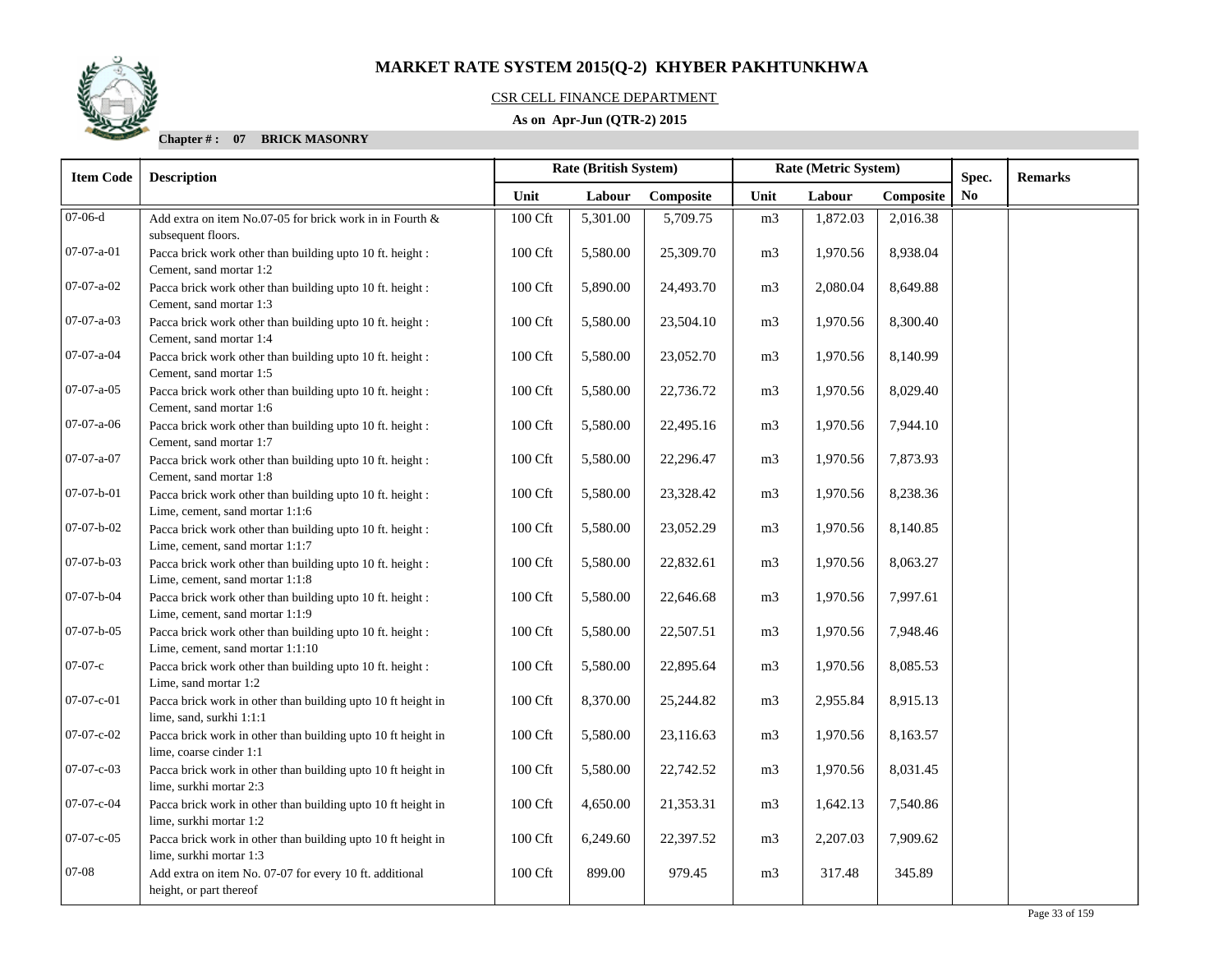

### CSR CELL FINANCE DEPARTMENT

### **As on Apr-Jun (QTR-2) 2015**

| <b>Item Code</b> | <b>Description</b>                                                                            | Rate (British System)<br>Spec. |           | Rate (Metric System) |                |          |           | <b>Remarks</b> |                                                                                                |
|------------------|-----------------------------------------------------------------------------------------------|--------------------------------|-----------|----------------------|----------------|----------|-----------|----------------|------------------------------------------------------------------------------------------------|
|                  |                                                                                               | Unit                           | Labour    | Composite            | Unit           | Labour   | Composite | No             |                                                                                                |
| 07-09            | Extra labour for arch work in brick masonry, including<br>labour for centring and decentring  | 100 Cft                        | 2,356.00  | 2,558.00             | m <sub>3</sub> | 832.01   | 903.35    |                |                                                                                                |
| $07-10$          | Extra for pacca brick work in steining of wells or any other<br>circular masonry.             | 100 Cft                        | 1,395.00  | 2,132.15             | m <sub>3</sub> | 492.64   | 752.96    |                |                                                                                                |
| $07 - 11$        | Extra labour for profile & flared walls                                                       | 100 Cft                        | 1,736.00  | 1,750.00             | m <sub>3</sub> | 613.06   | 618.01    |                |                                                                                                |
| $07-12-a$        | Extra labour for pacca brick work in pier/abutment From<br>10 ft.to 20 ft. height.            | 100 Cft                        | 1,178.00  | 1,187.50             | m <sub>3</sub> | 416.01   | 419.36    |                |                                                                                                |
| $07-12-b$        | Extra labour for pacca brick work in pier/abutment<br>Exceeding 20 ft height.                 | 100 Cft                        | 2,046.00  | 2,062.50             | m <sub>3</sub> | 722.54   | 728.37    |                |                                                                                                |
| $07-13$          | Extra for face work (half brick thick) using special bricks<br>instead of first class bricks. | 100 Sft                        | 1,178.00  | 1,187.50             | m2             | 126.75   | 127.78    |                | This item is to be<br>executed only on the<br>written orders of<br>Superintending<br>Engineer. |
| $07 - 14$        | Reinforced brick work in lintel of openings, laid in 1:3<br>cement mortar complete            | 100 Cft                        | 15,341.28 | 34,392.57            | m <sub>3</sub> | 5,417.73 | 12,145.63 |                |                                                                                                |
| $07 - 15 - a$    | Extra for dressing or chamfering bricks for Special<br>architectural bricks                   | $100$ No                       | 3,658.00  | 3,687.50             | 100 No.        | 3,658.00 | 3,687.50  |                |                                                                                                |
| $07-15-b$        | Extra for dressing or chamfering bricks for all other<br>purposes.                            | 100N <sub>o</sub>              | 2,542.00  | 2,562.50             | 100 No.        | 2,542.00 | 2,562.50  |                |                                                                                                |
| $07-16-a$        | Perf. pacca brick wall 1/2 brick thick in ground floor : Mud<br>mortar                        | 100 Sft                        | 2,393.20  | 6,067.01             | m2             | 257.51   | 652.81    |                |                                                                                                |
| $07-16-b-01$     | Perf. pacca brick wall 1/2 brick thick in ground floor:<br>Cement, sand mortar 1:2            | 100 Sft                        | 3,131.00  | 8,357.11             | m2             | 336.90   | 899.23    |                |                                                                                                |
| $07-16-b-02$     | Perf. pacca brick wall 1/2 brick thick in ground floor :<br>Cement, sand mortar 1:3           | 100 Sft                        | 3,131.00  | 8,074.31             | m2             | 336.90   | 868.80    |                |                                                                                                |
| $07-16-b-03$     | Perf. pacca brick wall 1/2 brick thick in ground floor:<br>Cement, sand mortar 1:4            | 100 Sft                        | 3,131.00  | 7,905.71             | m2             | 336.90   | 850.65    |                |                                                                                                |
| $07-16-b-04$     | Perf. pacca brick wall 1/2 brick thick in ground floor:<br>Cement, sand mortar 1:5            | 100 Sft                        | 3,131.00  | 7,792.86             | m2             | 336.90   | 838.51    |                |                                                                                                |
| $07-16-b-05$     | Perf. pacca brick wall 1/2 brick thick in ground floor :<br>Cement, sand mortar 1:6           | 100 Sft                        | 3,131.00  | 7,713.19             | m2             | 336.90   | 829.94    |                |                                                                                                |
| $07-16-b-06$     | Perf. pacca brick wall 1/2 brick thick in ground floor:<br>Cement, sand mortar 1:7            | 100 Sft                        | 3,131.00  | 7,654.15             | m2             | 336.90   | 823.59    |                |                                                                                                |
| $07-16-b-07$     | Perf. pacca brick wall 1/2 brick thick in ground floor:<br>Cement, sand mortar 1:8            | 100 Sft                        | 3,131.62  | 7,607.48             | m2             | 336.96   | 818.57    |                |                                                                                                |
| $07-16-c-01$     | Perf. pacca brick wall 1/2 brick thick in ground floor:<br>Lime, cement, sand mortar 1:1:6    | 100 Sft                        | 3,131.00  | 7,861.79             | m2             | 336.90   | 845.93    |                |                                                                                                |
| $07-16-c-02$     | Perf. pacca brick wall 1/2 brick thick in ground floor:<br>Lime, cement, sand mortar 1:1:7    | 100 Sft                        | 3,131.00  | 7,801.72             | m2             | 336.90   | 839.46    |                |                                                                                                |
|                  |                                                                                               |                                |           |                      |                |          |           |                |                                                                                                |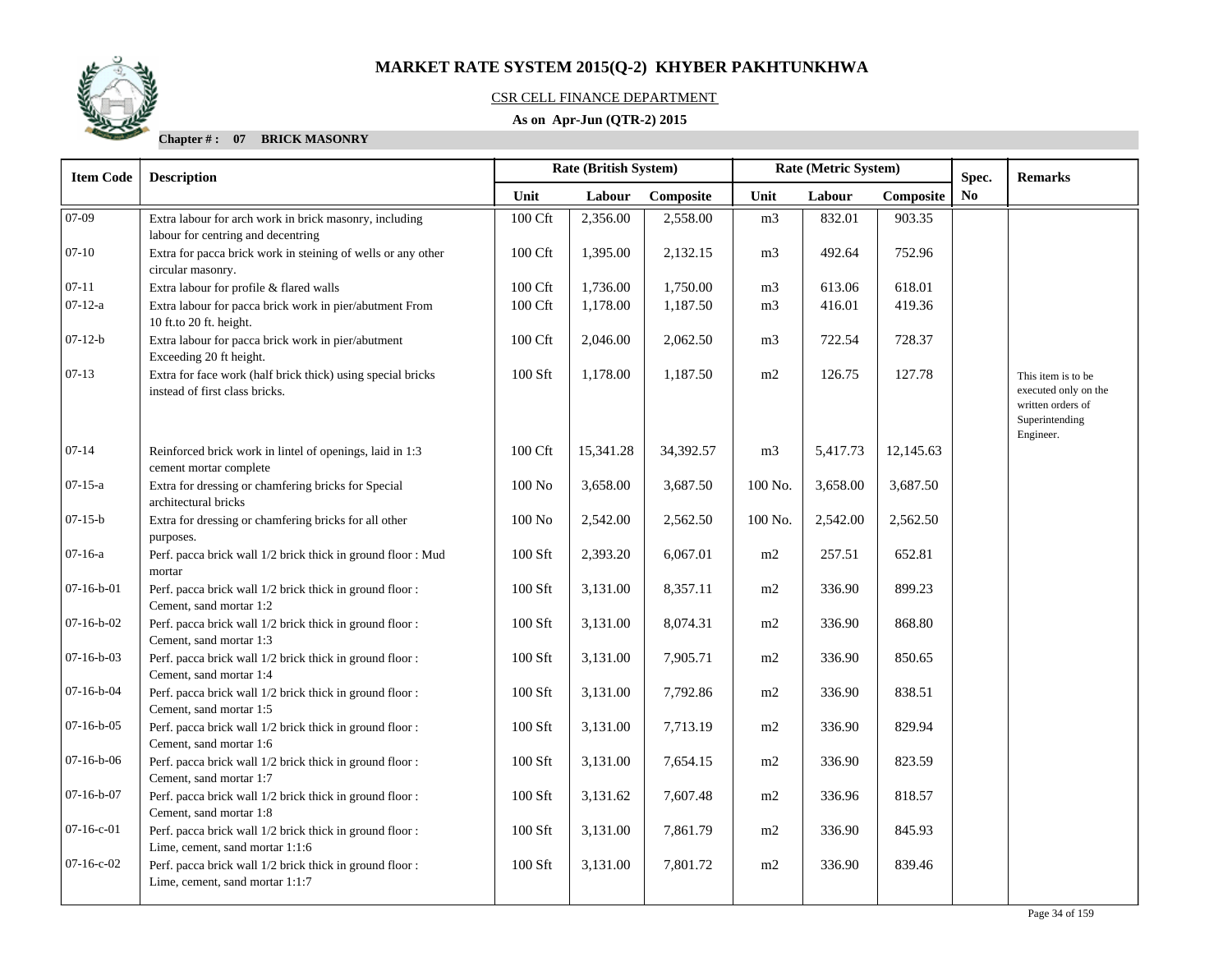

### CSR CELL FINANCE DEPARTMENT

### **As on Apr-Jun (QTR-2) 2015**

| <b>Item Code</b>   | <b>Description</b>                                                                           | Rate (British System) |          |           |      | Rate (Metric System) |           | Spec.          | <b>Remarks</b> |
|--------------------|----------------------------------------------------------------------------------------------|-----------------------|----------|-----------|------|----------------------|-----------|----------------|----------------|
|                    |                                                                                              | Unit                  | Labour   | Composite | Unit | Labour               | Composite | N <sub>0</sub> |                |
| $07-16-c-03$       | Perf. pacca brick wall 1/2 brick thick in ground floor:<br>Lime, cement, sand mortar 1:1:8   | 100 Sft               | 3,131.00 | 7,742.72  | m2   | 336.90               | 833.12    |                |                |
| $07-16-c-04$       | Perf. pacca brick wall 1/2 brick thick in ground floor:<br>Lime, cement, sand mortar 1:1:9   | $100$ Sft             | 3,131.00 | 7,690.01  | m2   | 336.90               | 827.45    |                |                |
| $07-16-c-05$       | Perf. pacca brick wall 1/2 brick thick in ground floor :<br>Lime, cement, sand mortar 1:1:10 | 100 Sft               | 3,131.00 | 7,660.90  | m2   | 336.90               | 824.31    |                |                |
| $07-16-d$          | Perf. pacca brick wall 1/2 brick thick in ground floor:<br>Lime, sand mortar 1:2             | $100$ Sft             | 3,131.00 | 7,748.04  | m2   | 336.90               | 833.69    |                |                |
| $07-17-a$          | Add extra on item No. 07-16 for pacca brick work in First<br>floor                           | 100 Sft               | 449.50   | 526.33    | m2   | 48.37                | 56.63     |                |                |
| $07-17-b$          | Add extra on item No. 07-16 for pacca brick work in<br>Second floor                          | 100 Sft               | 1,038.50 | 1,120.07  | m2   | 111.74               | 120.52    |                |                |
| $07-17-c$          | Add extra on item No. 07-16 for pacca brick work in Third<br>floor                           | 100 Sft               | 1,627.50 | 1,732.13  | m2   | 175.12               | 186.38    |                |                |
| $07-17-d$          | Add extra on item No. 07-16 for pacca brick work in<br>Fourth & subsequent floors.           | 100 Sft               | 2,650.50 | 2,799.98  | m2   | 285.19               | 301.28    |                |                |
| $07-18-a$          | Perf. pacca brick wall 1 brick thick in ground floor : Mud<br>mortar                         | $100$ Sft             | 3,589.80 | 11,283.40 | m2   | 386.26               | 1,214.09  |                |                |
| $07-18-b-01$       | Perf. pacca brick wall 1 brick thick in ground floor :<br>Cement, sand mortar 1:2            | 100 Sft               | 4,615.28 | 14,677.85 | m2   | 496.60               | 1,579.34  |                |                |
| $07-18-b-02$       | Perf. pacca brick wall 1 brick thick in ground floor:<br>Cement, sand mortar 1:3             | 100 Sft               | 4,615.28 | 14,113.60 | m2   | 496.60               | 1,518.62  |                |                |
| $07-18-b-03$       | Perf. pacca brick wall 1 brick thick in ground floor:<br>Cement, sand mortar 1:4             | $100$ Sft             | 4,615.28 | 13,775.05 | m2   | 496.60               | 1,482.20  |                |                |
| $07-18-b-04$       | Perf. pacca brick wall 1 brick thick in ground floor :<br>Cement, sand mortar 1:5            | $100$ Sft             | 4,615.28 | 13,549.35 | m2   | 496.60               | 1,457.91  |                |                |
| $07 - 18 - b - 05$ | Perf. pacca brick wall 1 brick thick in ground floor :<br>Cement, sand mortar 1:6            | $100$ Sft             | 4,615.28 | 13,390.02 | m2   | 496.60               | 1,440.77  |                |                |
| $07-18-b-06$       | Perf. pacca brick wall 1 brick thick in ground floor :<br>Cement, sand mortar 1:7            | $100$ Sft             | 4,615.28 | 13,267.36 | m2   | 496.60               | 1,427.57  |                |                |
| $07 - 18 - b - 07$ | Perf. pacca brick wall 1 brick thick in ground floor :<br>Cement, sand mortar 1:8            | 100 Sft               | 4,615.28 | 13,171.37 | m2   | 496.60               | 1,417.24  |                |                |
| $07 - 18 - c - 01$ | Perf. pacca brick wall 1 brick thick in ground floor : Lime,<br>cement, sand mortar 1:1:6    | 100 Sft               | 4,615.28 | 13,687.21 | m2   | 496.60               | 1,472.74  |                |                |
| $07-18-c-02$       | Perf. pacca brick wall 1 brick thick in ground floor : Lime,<br>cement, sand mortar 1:1:7    | $100$ Sft             | 4,615.28 | 13,546.15 | m2   | 496.60               | 1,457.57  |                |                |
| $07-18-c-03$       | Perf. pacca brick wall 1 brick thick in ground floor : Lime,<br>cement, sand mortar 1:1:8    | 100 Sft               | 4,615.28 | 13,448.82 | m2   | 496.60               | 1,447.09  |                |                |
| $07-18-c-04$       | Perf. pacca brick wall 1 brick thick in ground floor : Lime,<br>cement, sand mortar 1:1:9    | $100$ Sft             | 4,615.28 | 13,346.34 | m2   | 496.60               | 1,436.07  |                |                |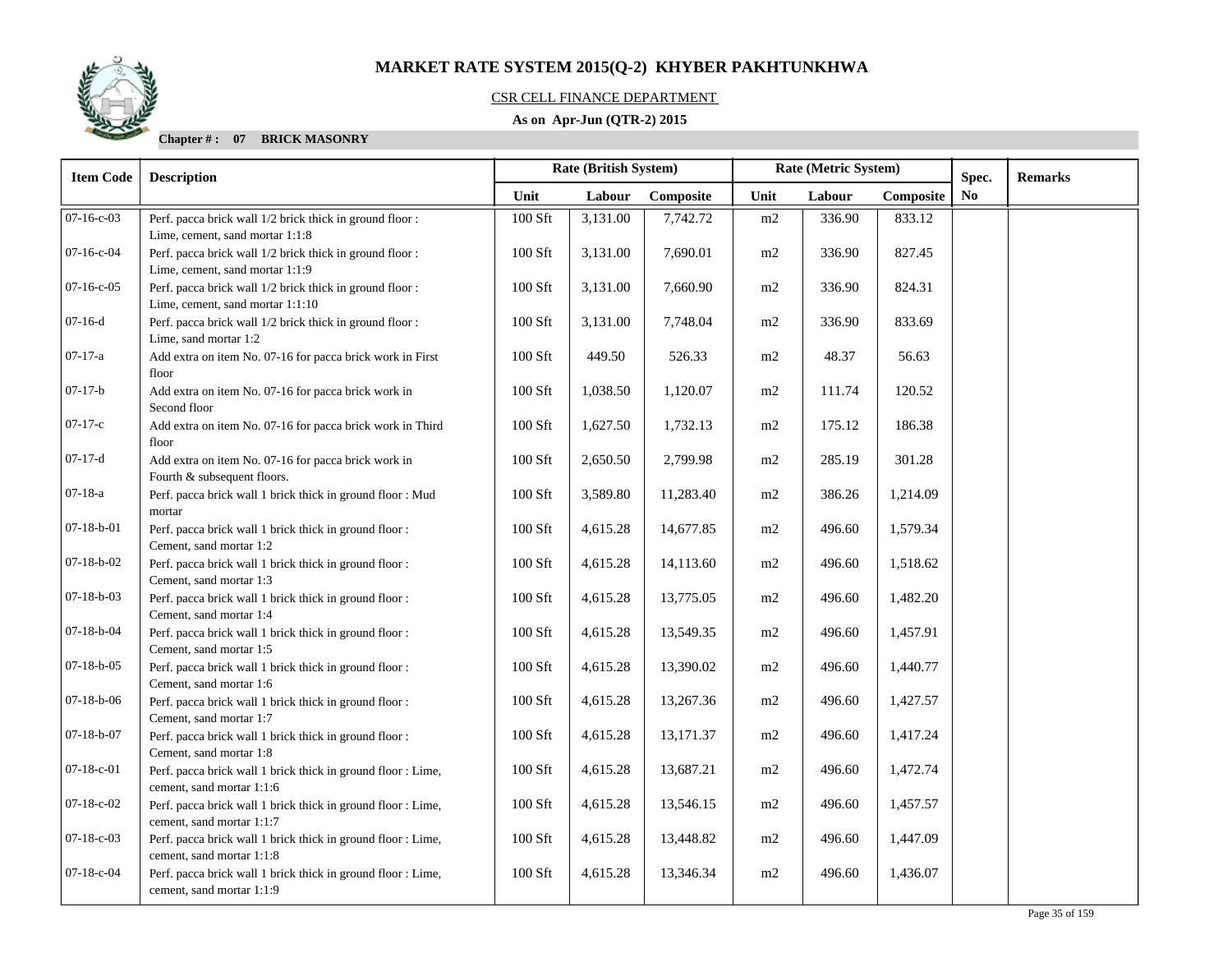

#### CSR CELL FINANCE DEPARTMENT

### **As on Apr-Jun (QTR-2) 2015**

| <b>Item Code</b> | <b>Description</b>                                                                                     |                     | Rate (British System) |           | Rate (Metric System) |          |           | Spec. | <b>Remarks</b> |
|------------------|--------------------------------------------------------------------------------------------------------|---------------------|-----------------------|-----------|----------------------|----------|-----------|-------|----------------|
|                  |                                                                                                        | Unit                | Labour                | Composite | Unit                 | Labour   | Composite | No    |                |
| 07-18-c-05       | Perf. pacca brick wall 1 brick thick in ground floor : Lime,<br>cement, sand mortar 1:1:10             | 100 Sft             | 4,615.28              | 13,279.19 | m2                   | 496.60   | 1,428.84  |       |                |
| $07-18-d$        | Perf. pacca brick wall 1 brick thick in ground floor : Lime,<br>sand mortar 1:2                        | 100 Sft             | 4,615.28              | 13,419.71 | m2                   | 496.60   | 1,443.96  |       |                |
| $07-19-a$        | Add extra on item No. 07-18 for perf. pacca brick work in<br>First floor                               | 100 Sft             | 677.04                | 682.50    | m2                   | 72.85    | 73.44     |       |                |
| $07-19-b$        | Add extra on item No. 07-18 for perf. pacca brick work in<br>Second floor                              | 100 Sft             | 2,077.00              | 2,093.75  | m2                   | 223.49   | 225.29    |       |                |
| $07-19-c$        | Add extra on item No. 07-18 for perf. pacca brick work in<br>Third floor                               | 100 Sft             | 3,689.00              | 3,718.75  | m2                   | 396.94   | 400.14    |       |                |
| $07-19-d$        | Add extra on item No. 07-18 for perf. pacca brck work in<br>Fourth & subsequent floors                 | 100 Sft             | 5,301.00              | 5,343.75  | m2                   | 570.39   | 574.99    |       |                |
| $07-20-a$        | Fire brick masonry in fire-clay mortar Upto 20 ft. height<br>including all charges                     | $100\,\mathrm{Cft}$ | 6,138.00              | 27,187.36 | m <sub>3</sub>       | 2,167.62 | 9,601.13  |       |                |
| $07-20-b$        | Fire brick masonry in fire-clay mortar. Extra for every 5 ft.<br>additional height, or part thereof    | 100 Cft             | 899.00                | 1,089.25  | m3                   | 317.48   | 384.67    |       |                |
| $07 - 21 - a$    | 1st class brick wall laid in 1:3 c/s mortar reinfd 4.5" thick<br>wall with hoop iron bonding 6" apart  | 100 Sft             | 2,120.77              | 9,298.72  | m2                   | 228.20   | 1,000.54  |       |                |
| $07 - 21 - b$    | 1st class brick wall laid in 1:3 c/s mortar reinfd 4.5" thick<br>wall with hoop iron bonding 12" apart | 100 Sft             | 2,120.77              | 9,290.52  | m2                   | 228.20   | 999.66    |       |                |
| $07-21-c$        | 1st class brick wall laid in 1:3 c/s mortar reinfd 3" thick<br>wall with hoop iron bonding 6" apart    | 100 Sft             | 1,655.77              | 6,565.53  | m2                   | 178.16   | 706.45    |       |                |
| $07-21-d$        | 1st class brick wall laid in 1:3 c/s mortar reinfd 3" thick<br>wall with hoop iron banding 12" apart   | 100 Sft             | 1,692.60              | 6,594.45  | m2                   | 182.12   | 709.56    |       |                |
| $07 - 22$        | Ghilafi work (1.5 brick thick wall)                                                                    | 100 Cft             | 6,820.00              | 17,380.42 | m <sub>3</sub>       | 2,408.46 | 6,137.84  |       |                |
| $07 - 23$        | Dry brick pitching                                                                                     | 100 Cft             | 2,356.00              | 16,911.30 | m <sub>3</sub>       | 832.01   | 5,972.17  |       |                |
| 07-24            | Sun dried bricks in mud mortar                                                                         | 100 Cft             | 3,999.00              | 10,393.55 | m <sub>3</sub>       | 1,412.23 | 3,670.45  |       |                |
| 07-25            | Pise wall (mud walling)                                                                                | 100 Cft             | 1,984.00              | 4,220.40  | m <sub>3</sub>       | 700.64   | 1,490.42  |       |                |
| $07-26-a$        | Eave brick moulded in 1:3 c/s mortar 3" thick drip course<br>cornice                                   | 100 Rft             | 3,193.00              | 7,153.25  | m                    | 104.76   | 234.69    |       |                |
| $07-26-b$        | Eave brick moulded in 1:3 c/s mortar 4.5" thick drip course<br>cornice                                 | 100 Rft             | 3,627.00              | 9,218.84  | m                    | 119.00   | 302.46    |       |                |
| 07-26-с          | Eave brick moulded in 1:3 c/s mortar 4.5" thick eave brick<br>with back brick                          | 100 Rft             | 3,007.00              | 8,901.89  | m                    | 98.65    | 292.06    |       |                |
| $07 - 27 - a$    | Laying dressed or moulded brick cornices in c/s mortar,<br>plaster or paint (1 brick)                  | 100 Rft             | 3,627.00              | 5,551.52  | m                    | 119.00   | 182.14    |       |                |
| $07-27-b$        | Laying dressed or moulded brick cornices c/s mortar,<br>plaster or paint (2 brick)                     | 100 Rft             | 5,363.00              | 11,211.62 | m                    | 175.95   | 367.84    |       |                |
| $07-27-c$        | Laying dressed or moulded brick cornices c/s mortar,<br>plaster or paint (3 brick)                     | 100 Rft             | 7,148.60              | 17,406.67 | m                    | 234.53   | 571.09    |       |                |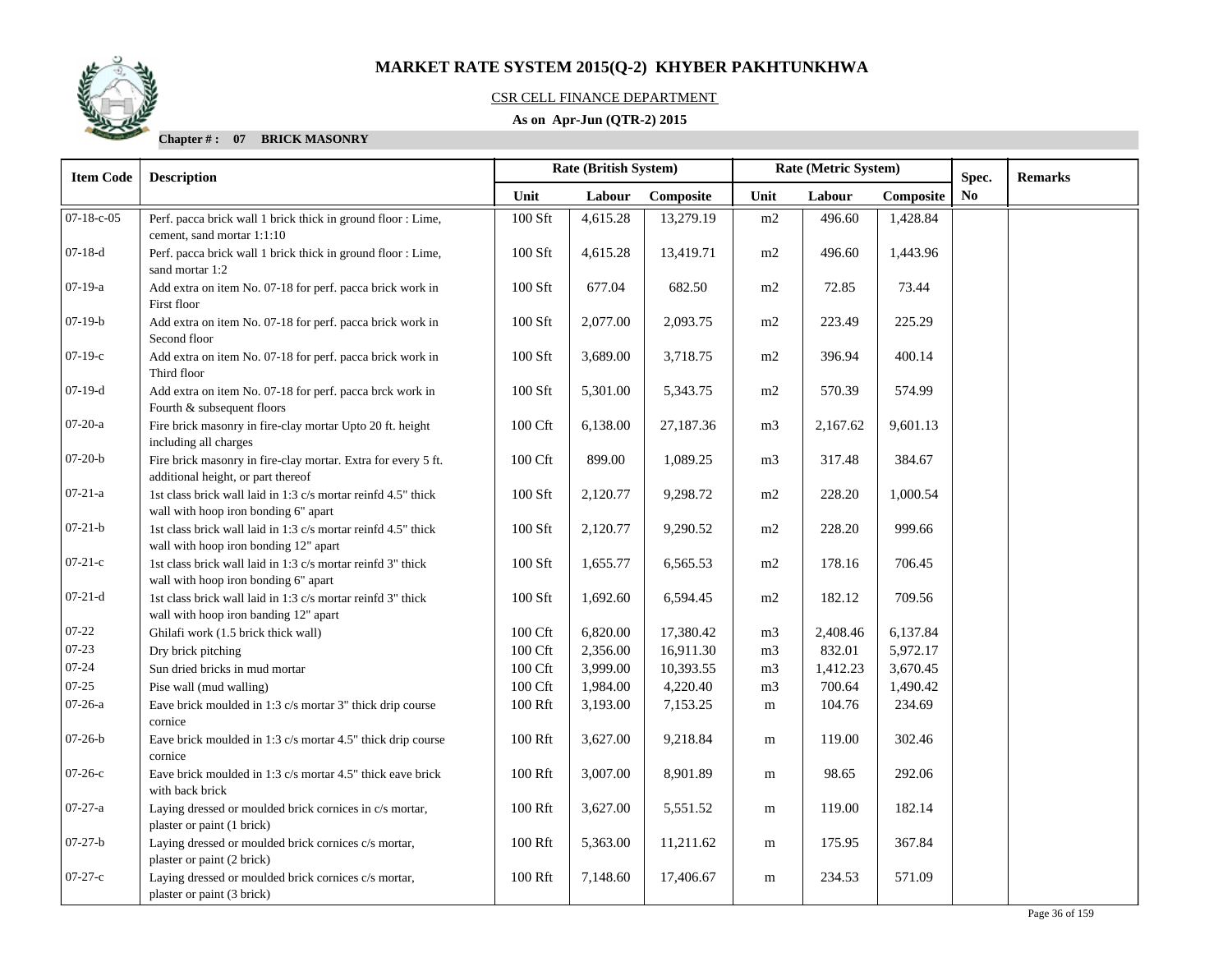

### CSR CELL FINANCE DEPARTMENT

### **As on Apr-Jun (QTR-2) 2015**

| <b>Item Code</b> | <b>Description</b>                                                                                                                                                                        |          | Rate (British System) |           | Rate (Metric System) |          |           | Spec.                  | <b>Remarks</b>                                                                                 |
|------------------|-------------------------------------------------------------------------------------------------------------------------------------------------------------------------------------------|----------|-----------------------|-----------|----------------------|----------|-----------|------------------------|------------------------------------------------------------------------------------------------|
|                  |                                                                                                                                                                                           | Unit     | Labour                | Composite | Unit                 | Labour   | Composite | $\mathbf{N}\mathbf{o}$ |                                                                                                |
| $07 - 27 - d$    | Laying dressed or moulded brick cornices c/s mortar,                                                                                                                                      | 100 Rft  | 8,990.00              | 23,831.82 | ${\bf m}$            | 294.95   | 781.88    |                        |                                                                                                |
|                  | plaster or paint (4 brick)                                                                                                                                                                |          |                       |           |                      |          |           |                        |                                                                                                |
| $07 - 28$        | Cleaning bricks dismantled from kacha pacca masonry                                                                                                                                       | 1000 No. | 620.00                | 625.00    | 1000 No.             | 620.00   | 625.00    |                        |                                                                                                |
| $07-29$          | Scraping bricks dismantled from pacca masonry                                                                                                                                             | 1000 No. | 1,116.00              | 1,125.00  | 1000 No.             | 1,116.00 | 1,125.00  |                        |                                                                                                |
| 07-30            | Supplying and filling sand under floor or plugging in wells                                                                                                                               | 100 Cft  | 200.26                | 3,154.27  | m <sub>3</sub>       | 70.72    | 1,113.92  |                        |                                                                                                |
| $07 - 31$        | Provide & lay 2" thick & 15" projected tile band, laid in<br>1:2 $c/s$ mortar                                                                                                             | 100 Rft  | 9,424.00              | 11,178.72 | m                    | 309.19   | 366.76    |                        |                                                                                                |
| $07 - 32 - a$    | First class brick tiles clad by laying tiles in stretcher course,<br>in cement sand mortar 1:3                                                                                            | 100 Sft  | 2,411.80              | 7,847.44  | m2                   | 259.51   | 844.38    |                        | This item is to be<br>executed only on the<br>written orders of<br>Superintending<br>Engineer. |
| $07-32-b$        | First class brick tiles clad by laying tiles in stretcher course,<br>in cement sand mortar 1:4                                                                                            | 100 Sft  | 2,411.80              | 7,679.25  | m2                   | 259.51   | 826.29    |                        |                                                                                                |
| $07 - 33$        | Chamfering sides of head regulators and masonry walls to<br>increase width                                                                                                                | 100 Sft  | 6,937.06              | 6,993.00  | m2                   | 746.43   | 752.45    |                        |                                                                                                |
| 07-34            | Replacing kallar eaten bricks                                                                                                                                                             | Each     | 34.72                 | 45.37     | Each                 | 34.72    | 45.37     |                        |                                                                                                |
| $07 - 35$        | Repairing corners of bridges & other hydraulic masonry<br>works                                                                                                                           | Each     | 434.00                | 437.50    | Each                 | 434.00   | 437.50    |                        |                                                                                                |
| $07 - 36$        | Extra labour for drains of bath rooms etc                                                                                                                                                 | 100 Rft  | 5,185.43              | 5,227.25  | m                    | 170.13   | 171.50    |                        | Payable in addition to<br>brickwork                                                            |
| 07-37            | Maroo corners                                                                                                                                                                             | Each     | 225.68                | 227.50    | Each                 | 225.68   | 227.50    |                        | Payable in addition to<br>brickwork                                                            |
| $07 - 38 - a$    | Masonry with Facing/Machine/Special Bricks in cement<br>sand mortar 1:2 upto 10 ft. height                                                                                                | 100Cft   | 6,404.60              | 31,905.82 | m <sub>3</sub>       | 2,261.77 | 11,267.44 |                        |                                                                                                |
| $07 - 38 - b$    | Masonry using Facing/Machine/Special bricks in cement<br>sand mortar 1:3 upto 10 ft. height                                                                                               | 100Cft   | 6,249.60              | 30,620.97 | m <sub>3</sub>       | 2,207.03 | 10,813.70 |                        |                                                                                                |
| $07 - 38 - c$    | Masonry using Facing/Machine/Special bricks in cement<br>sand mortar 1:4 upto 10 ft. height                                                                                               | 100Cft   | 6,249.60              | 29,943.60 | m <sub>3</sub>       | 2,207.03 | 10,574.49 |                        |                                                                                                |
| 07-39            | Add extra on Item 07-38 for every 10 ft additional height<br>or part thereof                                                                                                              | 100Cft   | 320.54                | 346.92    | m <sub>3</sub>       | 113.20   | 122.51    |                        |                                                                                                |
| $07 - 40$        | Masonry with Machine/Special Bricks in 1:3 c/s mortar in<br>circular core wall of Overhead Reservoir                                                                                      | 100Cft   | 11,129.00             | 38,241.87 | m <sub>3</sub>       | 3,930.17 | 13,505.00 |                        |                                                                                                |
| $07-41-a$        | Hollow Block Masonry in walls upto 20 feet height in 1:2<br>cement sand mortar using Hollow Block 16"x8"x8" factory<br>manufactured with 1.5" wall thickness and strenght of 1900<br>psi. | 100Cft   | 3,224.00              | 18,353.60 | m <sub>3</sub>       | 1,138.55 | 6,481.52  |                        |                                                                                                |
| $07-41-b$        | Hollow Block Masonry in walls upto 20 feet height in 1:3<br>cement sand mortar using Hollow Block 16"x8"x8" factory<br>manufactured with 1.5" wall thickness and strenght of 1900<br>psi. | 100Cft   | 3,224.00              | 17,796.06 | m <sub>3</sub>       | 1,138.55 | 6,284.63  |                        |                                                                                                |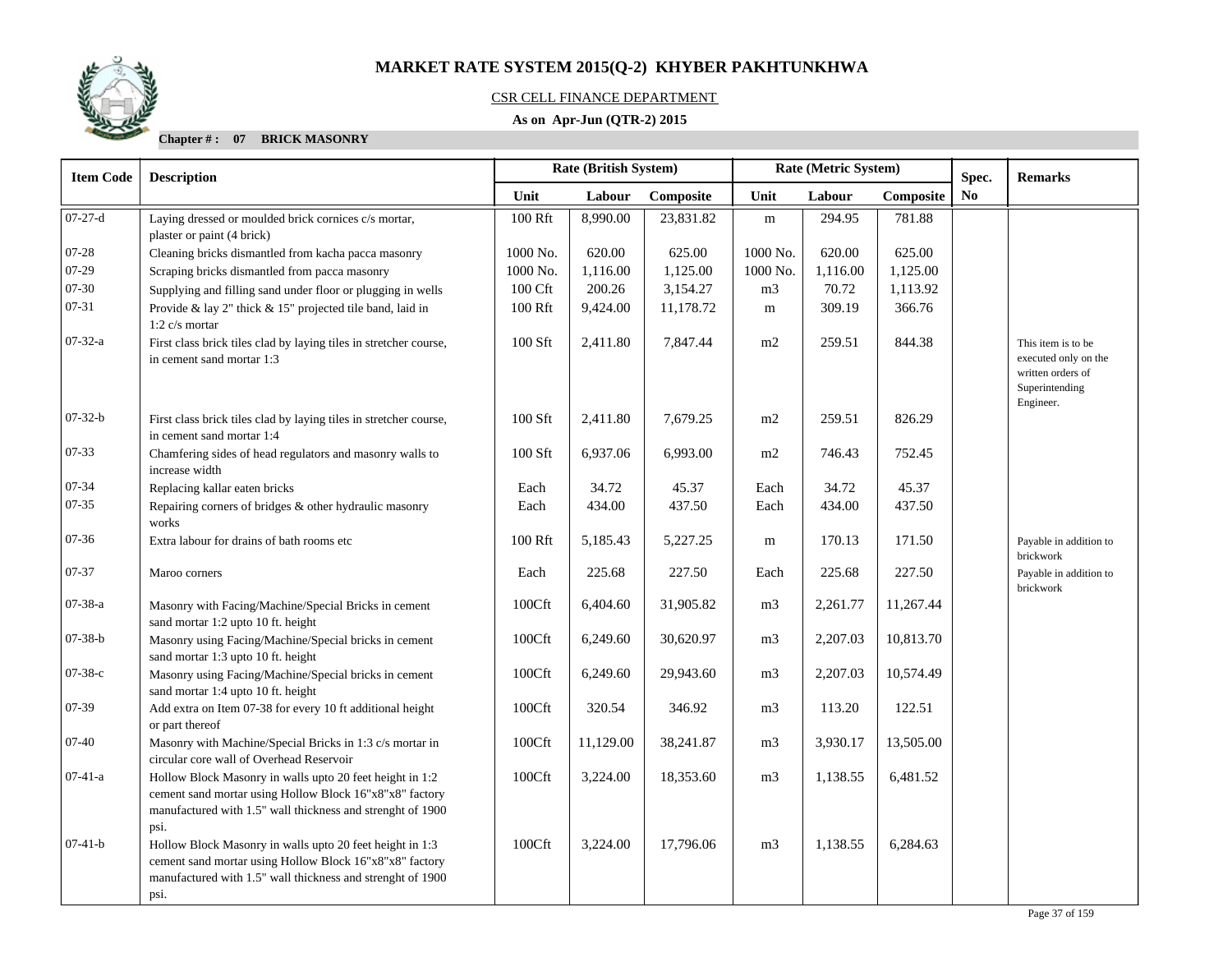### CSR CELL FINANCE DEPARTMENT

### **As on Apr-Jun (QTR-2) 2015**

| <b>Item Code</b> | <b>Description</b>                                                                                                                                                                        |        | Rate (British System) |           |                | Rate (Metric System) |          | Spec.          | <b>Remarks</b> |
|------------------|-------------------------------------------------------------------------------------------------------------------------------------------------------------------------------------------|--------|-----------------------|-----------|----------------|----------------------|----------|----------------|----------------|
|                  |                                                                                                                                                                                           | Unit   | Labour                | Composite | Unit           | Labour<br>Composite  |          | N <sub>0</sub> |                |
| $07-41-c$        | Hollow Block Masonry in walls upto 20 feet height in 1:4<br>cement sand mortar using Hollow Block 16"x8"x8" factory<br>manufactured with 1.5" wall thickness and strenght of<br>1900 psi. | 100Cft | 3,224.00              | 17,450.80 | m <sub>3</sub> | 1,138.55             | 6,162.70 |                |                |
| $07-41-d$        | Hollow Block Masonry in walls upto 20 feet height in 1:5<br>cement sand mortar using Hollow Block 16"x8"x8" factory<br>manufactured with 1.5" wall thickness and strenght of 1900<br>psi. | 100Cft | 3,224.00              | 17,225.10 | m <sub>3</sub> | 1,138.55             | 6,082.99 |                |                |
| $07-41-e$        | Hollow Block Masonry in walls upto 20 feet height in 1:6<br>cement sand mortar using Hollow Block 16"x8"x8" factory<br>manufactured with 1.5" wall thickness and strenght of 1900<br>psi. | 100Cft | 3,224.00              | 17,086.39 | m <sub>3</sub> | 1,138.55             | 6,034.01 |                |                |
| $07-41-f$        | Hollow Block Masonry in walls upto 20 feet height in 1:7<br>cement sand mortar using Hollow Block 16"x8"x8" factory<br>manufactured with 1.5" wall thickness and strenght of 1900<br>psi. | 100Cft | 3,224.00              | 16,947.67 | m <sub>3</sub> | 1,138.55             | 5,985.02 |                |                |
| $07-41-g$        | Hollow Block Masonry in walls upto 20 feet height in 1:8<br>cement sand mortar using Hollow Block 16"x8"x8" factory<br>manufactured with 1.5" wall thickness and strenght of 1900<br>psi. | 100Cft | 3,224.00              | 16,846.05 | m <sub>3</sub> | 1,138.55             | 5,949.13 |                |                |
| $07-42-a$        | Hollow Block Masonry in walls upto 20 feet height in 1:2<br>cement sand mortar using Hollow Block 16"x8"x6" factory<br>manufactured with 1.5" wall thickness and strenght of 1900<br>psi. | 100Cft | 3,775.80              | 22,095.27 | m <sub>3</sub> | 1,333.41             | 7,802.88 |                |                |
| $07-42-b$        | Hollow Block Masonry in walls upto 20 feet height in 1:3<br>cement sand mortar using Hollow Block 16"x8"x6" factory<br>manufactured with 1.5" wall thickness and strenght of 1900<br>psi. | 100Cft | 3,775.80              | 21,418.17 | m <sub>3</sub> | 1,333.41             | 7,563.76 |                |                |
| $07-42-c$        | Hollow Block Masonry in walls upto 20 feet height in 1:4<br>cement sand mortar using Hollow Block 16"x8"x6" factory<br>manufactured with 1.5" wall thickness and strenght of 1900<br>psi. | 100Cft | 3,775.80              | 21,011.91 | m <sub>3</sub> | 1,333.41             | 7,420.29 |                |                |
| $07-42-d$        | Hollow Block Masonry in walls upto 20 feet height in 1:5<br>cement sand mortar using Hollow Block 16"x8"x6" factory<br>manufactured with 1.5" wall thickness and strenght of<br>1900 psi. | 100Cft | 3,775.80              | 20,741.07 | m <sub>3</sub> | 1,333.41             | 7,324.65 |                |                |
| $07-42-e$        | Hollow Block Masonry in walls upto 20 feet height in 1:6<br>cement sand mortar using Hollow Block 16"x8"x6" factory<br>manufactured with 1.5" wall thickness and strenght of 1900<br>psi. | 100Cft | 3,775.80              | 20,548.55 | m <sub>3</sub> | 1,333.41             | 7,256.66 |                |                |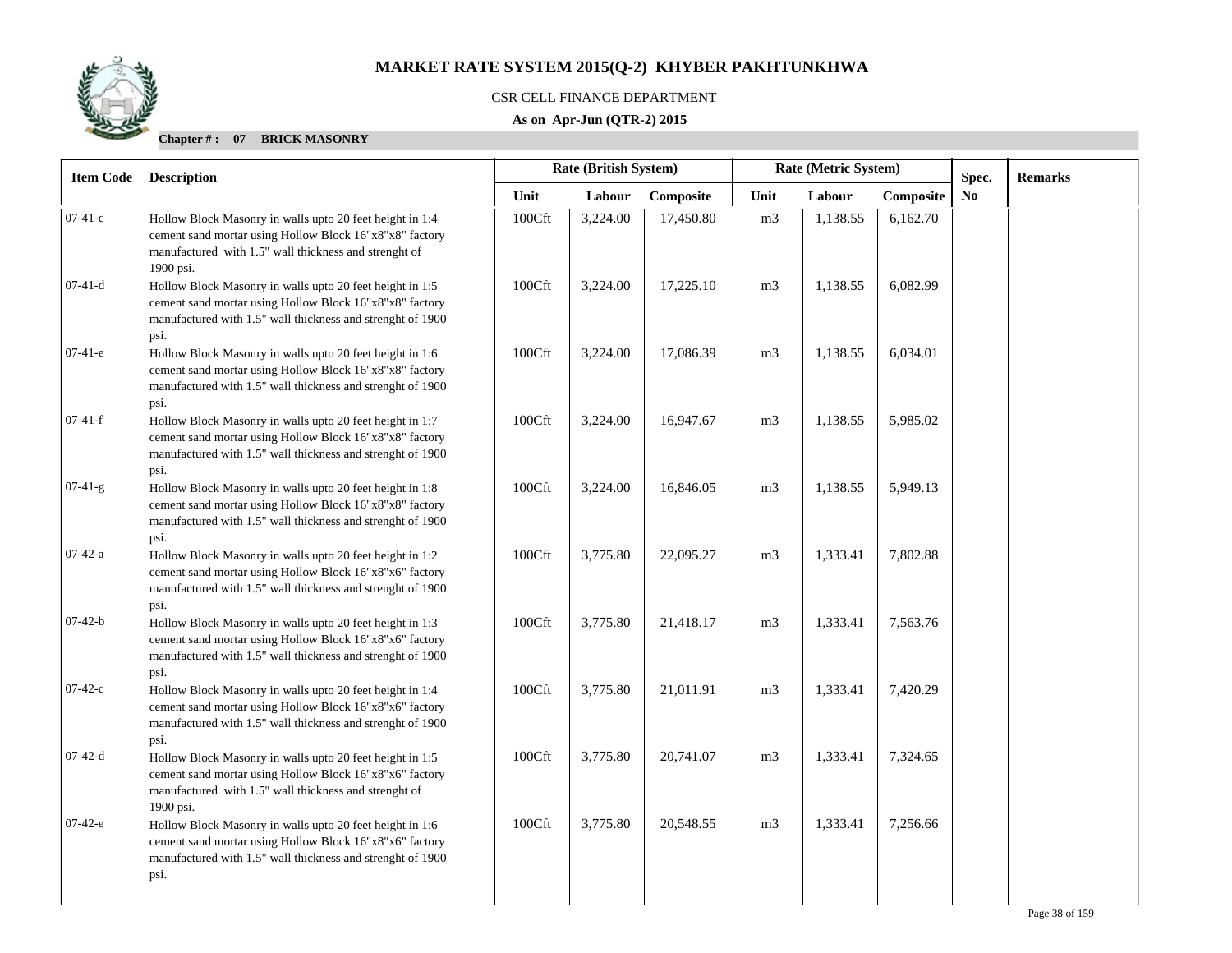### CSR CELL FINANCE DEPARTMENT

### **As on Apr-Jun (QTR-2) 2015**

| Rate (British System)<br>Rate (Metric System)<br><b>Description</b>                                                                                                                        |                                                                  |          |           | <b>Remarks</b> |                     |          |                |       |
|--------------------------------------------------------------------------------------------------------------------------------------------------------------------------------------------|------------------------------------------------------------------|----------|-----------|----------------|---------------------|----------|----------------|-------|
|                                                                                                                                                                                            | Unit                                                             | Labour   | Composite | Unit           | Labour<br>Composite |          | N <sub>0</sub> |       |
| Hollow Block Masonry in walls upto 20 feet height in 1:7<br>cement sand mortar using Hollow Block 16"x8"x6" factory<br>manufactured with 1.5" wall thickness and strenght of 1900          | 100Cft                                                           | 3,775.80 | 20,406.55 | m <sub>3</sub> | 1,333.41            | 7,206.51 |                |       |
| Hollow Block Masonry in walls upto 20 feet height in 1:8<br>cement sand mortar using Hollow Block 16"x8"x6" factory<br>manufactured with 1.5" wall thickness and strenght of 1900          | 100Cft                                                           | 3,775.80 | 20,289.67 | m <sub>3</sub> | 1,333.41            | 7,165.24 |                |       |
| Hollow Block Masonry in walls upto 20 feet height in 1:2<br>cement sand mortar using Hollow Block 16"x8"x4" factory<br>manufactured with 1.25" wall thickness and strenght of              | 100Cft                                                           | 4,358.60 | 27,698.19 | m <sub>3</sub> | 1,539.23            | 9,781.53 |                |       |
| Hollow Block Masonry in walls upto 20 feet height in 1:3<br>cement sand mortar using Hollow Block 16"x8"x4" factory<br>manufactured with 1.25" wall thickness and strenght of<br>1900 psi. | 100Cft                                                           | 4,358.60 | 26,909.58 | m <sub>3</sub> | 1,539.23            | 9,503.04 |                |       |
| Hollow Block Masonry in walls upto 20 feet height in 1:4<br>cement sand mortar using Hollow Block 16"x8"x4" factory<br>manufactured with 1.25" wall thickness and strenght of              | 100Cft                                                           | 4,358.60 | 26,434.27 | m <sub>3</sub> | 1,539.23            | 9,335.18 |                |       |
| Hollow Block Masonry in walls upto 20 feet height in 1:5<br>cement sand mortar using Hollow Block 16"x8"x4" factory<br>manufactured with 1.25" wall thickness and strenght of              | 100Cft                                                           | 4,358.60 | 26,118.29 | m <sub>3</sub> | 1,539.23            | 9,223.60 |                |       |
| Hollow Block Masonry in walls upto 20 feet height in 1:6<br>cement sand mortar using Hollow Block 16"x8"x4" factory<br>manufactured with 1.25" wall thickness and strenght of              | 100Cft                                                           | 4,358.60 | 25,898.57 | m <sub>3</sub> | 1,539.23            | 9,146.00 |                |       |
| Hollow Block Masonry in walls upto 20 feet height in 1:7<br>cement sand mortar using Hollow Block 16"x8"x4" factory<br>manufactured with 1.25" wall thickness and strenght of<br>1900 psi. | 100Cft                                                           | 4,358.60 | 25,729.35 | m <sub>3</sub> | 1,539.23            | 9,086.24 |                |       |
| Hollow Block Masonry in walls upto 20 feet height in 1:8<br>cement sand mortar using Hollow Block 16"x8"x4" factory<br>manufactured with 1.25" wall thickness and strenght of<br>1900 psi. | 100Cft                                                           | 4,358.60 | 25,588.57 | m <sub>3</sub> | 1,539.23            | 9,036.53 |                |       |
| Solid Block Masonry in walls upto 20 feet height in 1:2<br>cement sand mortar using 16"x8"x8" factory manufactured<br>solid blocks with strength of 2100 psi.                              | 100Cft                                                           | 3,224.00 | 19,390.60 | m <sub>3</sub> | 1,138.55            | 6,847.73 |                |       |
|                                                                                                                                                                                            | psi.<br>psi.<br>1900 psi.<br>1900 psi.<br>1900 psi.<br>1900 psi. |          |           |                |                     |          |                | Spec. |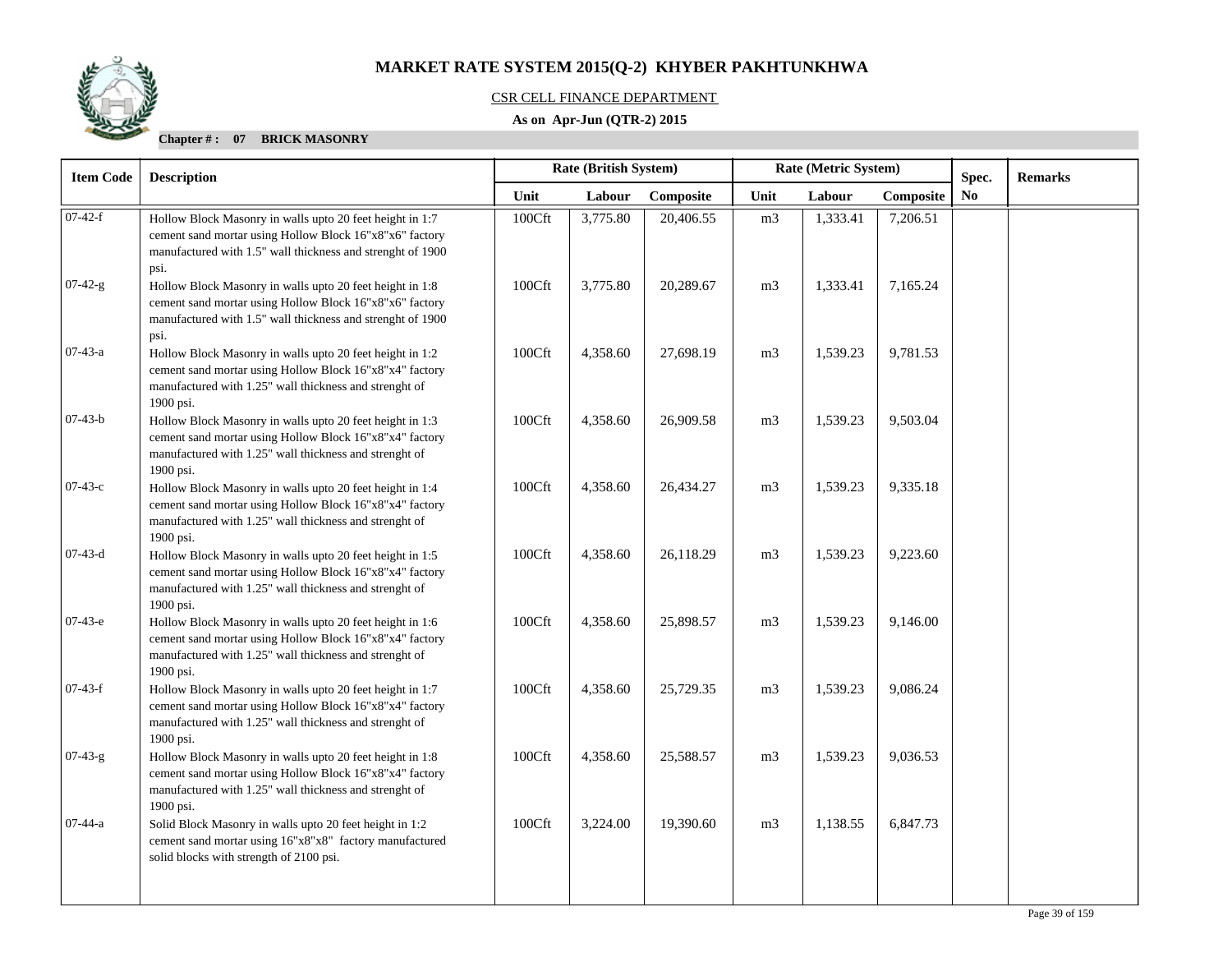

#### CSR CELL FINANCE DEPARTMENT

### **As on Apr-Jun (QTR-2) 2015**

| <b>Item Code</b> | <b>Description</b>                                                                                                                                                                                       |        | Rate (British System) |           | Rate (Metric System) |          |           | Spec.          | <b>Remarks</b> |
|------------------|----------------------------------------------------------------------------------------------------------------------------------------------------------------------------------------------------------|--------|-----------------------|-----------|----------------------|----------|-----------|----------------|----------------|
|                  |                                                                                                                                                                                                          | Unit   | Labour                | Composite | Unit                 | Labour   | Composite | N <sub>0</sub> |                |
| $07-44-b$        | Solid Block Masonry in walls upto 20 feet height in 1:3<br>cement sand mortar using 16"x8"x8" factory manufactured                                                                                       | 100Cft | 3,224.00              | 18,833.06 | m <sub>3</sub>       | 1,138.55 | 6,650.84  |                |                |
| 07-44-с          | solid blocks with strength of 2100 psi.<br>Solid Block Masonry in walls upto 20 feet height in 1:4<br>cement sand mortar using 16"x8"x8" factory manufactured<br>solid blocks with strength of 2100 psi. | 100Cft | 3,224.00              | 18,487.80 | m <sub>3</sub>       | 1,138.55 | 6,528.91  |                |                |
| $07-44-d$        | Solid Block Masonry in walls upto 20 feet height in 1:5<br>cement sand mortar using 16"x8"x8" factory manufactured<br>solid blocks with strength of 2100 psi.                                            | 100Cft | 3,224.00              | 18,262.10 | m <sub>3</sub>       | 1,138.55 | 6,449.21  |                |                |
| 07-44-е          | Solid Block Masonry in walls upto 20 feet height in 1:6<br>cement sand mortar using 16"x8"x8" factory manufactured<br>solid blocks with strength of 2100 psi.                                            | 100Cft | 3,224.00              | 18,123.39 | m <sub>3</sub>       | 1,138.55 | 6,400.22  |                |                |
| $07-44-f$        | Solid Block Masonry in walls upto 20 feet height in 1:7<br>cement sand mortar using 16"x8"x8" factory manufactured<br>solid blocks with strength of 2100 psi.                                            | 100Cft | 3,224.00              | 17,984.67 | m <sub>3</sub>       | 1,138.55 | 6,351.23  |                |                |
| $07-44-g$        | Solid Block Masonry in walls upto 20 feet height in 1:8<br>cement sand mortar using 16"x8"x8" factory manufactured<br>solid blocks with strength of 2100 psi.                                            | 100Cft | 3,224.00              | 17,883.05 | m <sub>3</sub>       | 1,138.55 | 6,315.35  |                |                |
| $07-45-a$        | Solid Block Masonry in walls upto 20 feet height in 1:2<br>cement sand mortar using 16"x8"x6" factory manufactured<br>solid blocks with strength of 1900 psi.                                            | 100Cft | 3,775.80              | 23,467.77 | m <sub>3</sub>       | 1,333.41 | 8,287.57  |                |                |
| $07-45-b$        | Solid Block Masonry in walls upto 20 feet height in 1:3<br>cement sand mortar using 16"x8"x6" factory manufactured<br>solid blocks with strength of 1900 psi.                                            | 100Cft | 3,775.80              | 22,790.67 | m <sub>3</sub>       | 1,333.41 | 8,048.46  |                |                |
| $07-45-c$        | Solid Block Masonry in walls upto 20 feet height in 1:4<br>cement sand mortar using 16"x8"x6" factory manufactured<br>solid blocks with strength of 1900 psi.                                            | 100Cft | 3,775.80              | 22,384.41 | m <sub>3</sub>       | 1,333.41 | 7,904.99  |                |                |
| $07-45-d$        | Solid Block Masonry in walls upto 20 feet height in 1:5<br>cement sand mortar using 16"x8"x6" factory manufactured<br>solid blocks with strength of 1900 psi.                                            | 100Cft | 3,775.80              | 22,113.57 | m <sub>3</sub>       | 1,333.41 | 7,809.34  |                |                |
| $07-45-e$        | Solid Block Masonry in walls upto 20 feet height in 1:6<br>cement sand mortar using 16"x8"x6" factory manufactured<br>solid blocks with strength of 1900 psi.                                            | 100Cft | 3,775.80              | 21,921.05 | m <sub>3</sub>       | 1,333.41 | 7,741.35  |                |                |
| $07-45-f$        | Solid Block Masonry in walls upto 20 feet height in 1:7<br>cement sand mortar using 16"x8"x6" factory manufactured<br>solid blocks with strength of 1900 psi.                                            | 100Cft | 3,775.80              | 21,779.05 | m <sub>3</sub>       | 1,333.41 | 7,691.21  |                |                |
| $07-45-g$        | Solid Block Masonry in walls upto 20 feet height in 1:8<br>cement sand mortar using 16"x8"x6" factory manufactured<br>solid blocks with strength of 1900 psi.                                            | 100Cft | 3,775.80              | 21,662.17 | m <sub>3</sub>       | 1,333.41 | 7,649.93  |                |                |
|                  |                                                                                                                                                                                                          |        |                       |           |                      |          |           |                |                |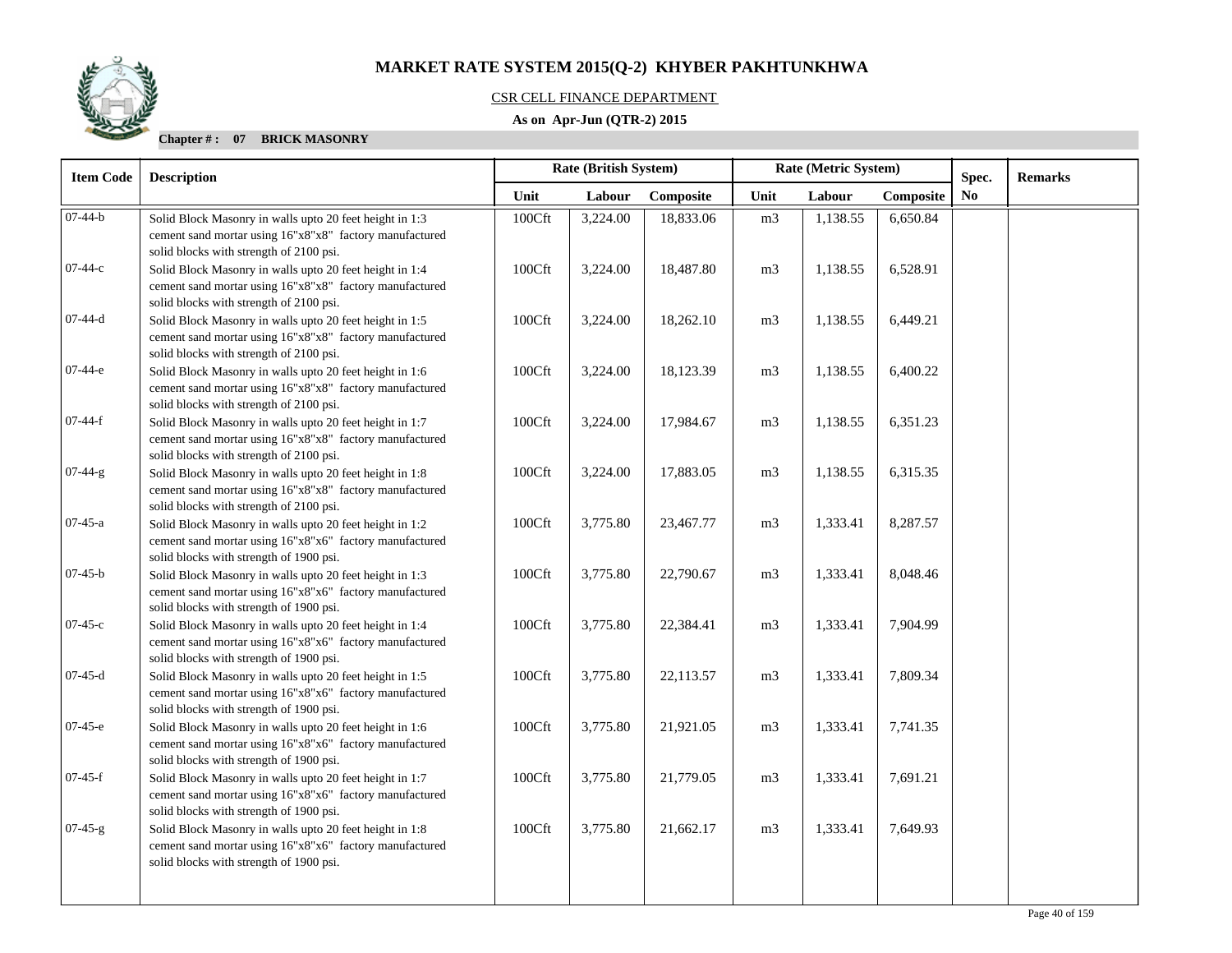

### CSR CELL FINANCE DEPARTMENT

### **As on Apr-Jun (QTR-2) 2015**

| <b>Item Code</b> | <b>Description</b>                                                                                                                                            | Rate (British System)<br>Rate (Metric System) |          |           |                |          | Spec.            | <b>Remarks</b> |  |
|------------------|---------------------------------------------------------------------------------------------------------------------------------------------------------------|-----------------------------------------------|----------|-----------|----------------|----------|------------------|----------------|--|
|                  |                                                                                                                                                               | Unit                                          | Labour   | Composite | Unit           | Labour   | <b>Composite</b> | N <sub>0</sub> |  |
| $07-46-a$        | Solid Block Masonry in walls upto 20 feet height in 1:2<br>cement sand mortar using 16"x8"x4" factory manufactured<br>solid blocks with strength of 1800 psi. | 100Cft                                        | 4,358.60 | 29,656.29 | m <sub>3</sub> | 1,539.23 | 10,473.03        |                |  |
| $07-46-b$        | Solid Block Masonry in walls upto 20 feet height in 1:3<br>cement sand mortar using 16"x8"x4" factory manufactured<br>solid blocks with strength of 1800 psi. | 100Cft                                        | 4,358.60 | 28,867.68 | m <sub>3</sub> | 1,539.23 | 10,194.53        |                |  |
| $07-46-c$        | Solid Block Masonry in walls upto 20 feet height in 1:4<br>cement sand mortar using 16"x8"x4" factory manufactured<br>solid blocks with strength of 1800 psi. | 100Cft                                        | 4,358.60 | 28,392.37 | m <sub>3</sub> | 1,539.23 | 10,026.68        |                |  |
| $07-46-d$        | Solid Block Masonry in walls upto 20 feet height in 1:5<br>cement sand mortar using 16"x8"x4" factory manufactured<br>solid blocks with strength of 1800 psi. | 100Cft                                        | 4,358.60 | 28,076.39 | m <sub>3</sub> | 1,539.23 | 9,915.09         |                |  |
| $07-46-e$        | Solid Block Masonry in walls upto 20 feet height in 1:6<br>cement sand mortar using 16"x8"x4" factory manufactured<br>solid blocks with strength of 1800 psi. | 100Cft                                        | 4,358.60 | 27,856.67 | m <sub>3</sub> | 1,539.23 | 9,837.50         |                |  |
| $07-46-f$        | Solid Block Masonry in walls upto 20 feet height in 1:7<br>cement sand mortar using 16"x8"x4" factory manufactured<br>solid blocks with strength of 1800 psi. | 100Cft                                        | 4,358.60 | 27,687.45 | m <sub>3</sub> | 1,539.23 | 9,777.74         |                |  |
| $07-46-g$        | Solid Block Masonry in walls upto 20 feet height in 1:8<br>cement sand mortar using 16"x8"x4" factory manufactured<br>solid blocks with strength of 1800 psi. | 100Cft                                        | 4,358.60 | 27,546.67 | m <sub>3</sub> | 1,539.23 | 9,728.02         |                |  |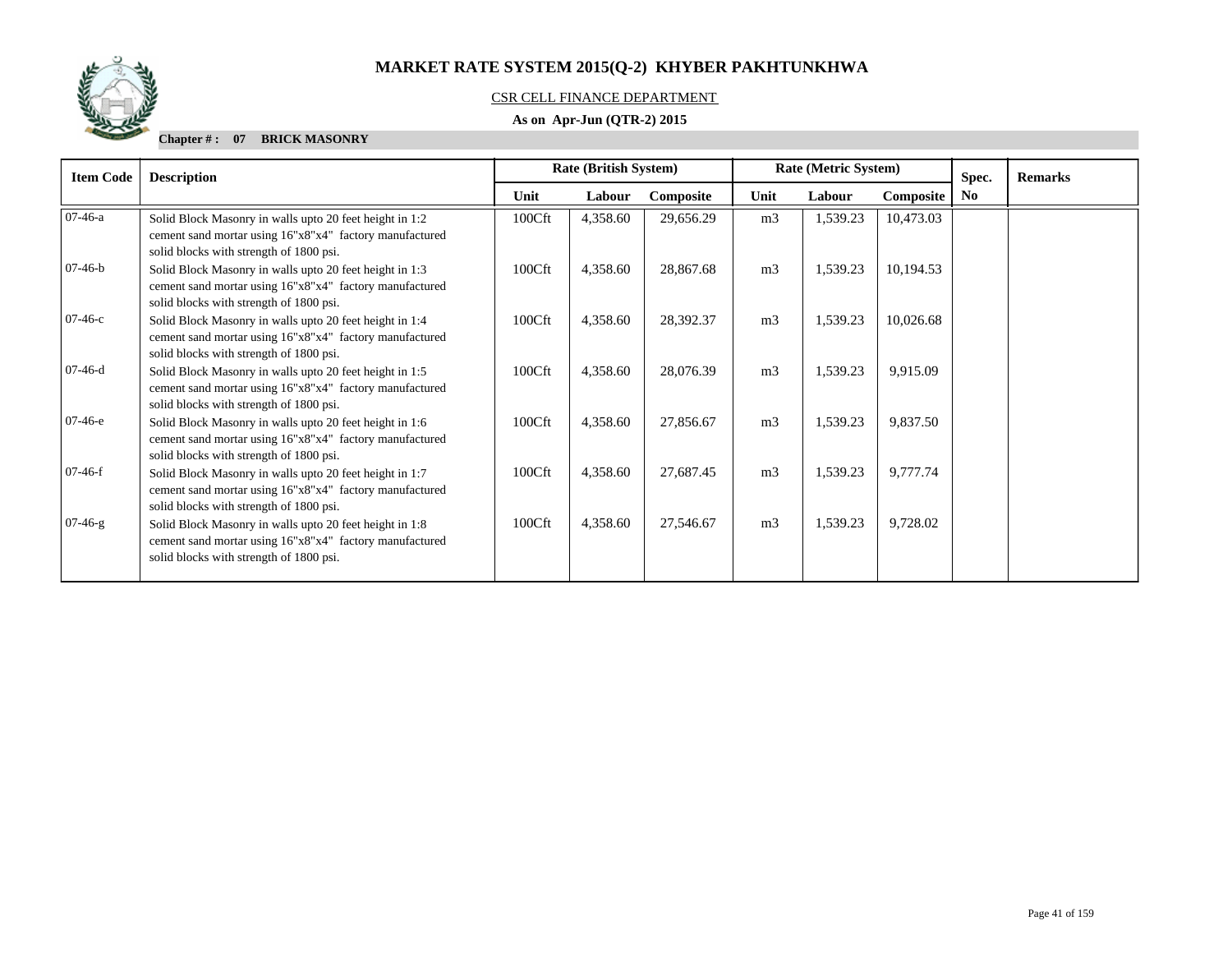

### CSR CELL FINANCE DEPARTMENT

### **As on Apr-Jun (QTR-2) 2015**

| <b>Item Code</b>   | <b>Description</b>                                                                                      |                     | Rate (British System) |           | Rate (Metric System) |          |           | Spec.          | <b>Remarks</b> |
|--------------------|---------------------------------------------------------------------------------------------------------|---------------------|-----------------------|-----------|----------------------|----------|-----------|----------------|----------------|
|                    |                                                                                                         | Unit                | Labour                | Composite | Unit                 | Labour   | Composite | N <sub>0</sub> |                |
| $08-01-a$          | Random rubble masonry in foundn. & plinth Dry masonry.                                                  | $100 \mathrm{Cft}$  | 4,092.00              | 8,834.20  | m <sub>3</sub>       | 1,445.08 | 3,119.77  |                |                |
| $08 - 01 - b$      | Random rubble masonry in foundn. & plinth in mud mortar                                                 | 100 Cft             | 5,115.00              | 10,743.85 | m <sub>3</sub>       | 1,806.35 | 3,794.16  |                |                |
| 08-01-c-01         | Random rubble masonry (Un coursed) in foundn. & plinth<br>in lime, sand mortar 1:2                      | 100 Cft             | 7,874.00              | 16,379.90 | m <sub>3</sub>       | 2,780.68 | 5,784.51  |                |                |
| $08-01-c-02$       | Random rubble masonry (Un coursed) in foundn. & plinth<br>in lime, sand mortar, Surkhi Ratio 1:1:1      | 100 Cft             | 7,874.00              | 15,991.03 | m <sub>3</sub>       | 2,780.68 | 5,647.18  |                |                |
| 08-01-c-03         | Random rubble masonry (Un coursed) in foundn. & plinth<br>in lime, Surkhi Ratio 1:2                     | 100 Cft             | 7,874.00              | 15,602.15 | m <sub>3</sub>       | 2,780.68 | 5,509.85  |                |                |
| $08-01-d-01$       | Random rubble masonry in foundn. & plinth in cement,<br>sand mortar: Ratio 1:3                          | 100 Cft             | 7,874.00              | 18,932.75 | m <sub>3</sub>       | 2,780.68 | 6,686.04  |                |                |
| $08-01-d-02$       | Random rubble masonry in foundn. & plinth in cement,<br>sand mortar: Ratio 1:4                          | 100 Cft             | 7,874.00              | 17,917.10 | m <sub>3</sub>       | 2,780.68 | 6,327.37  |                |                |
| $08-01-d-03$       | Random rubble masonry in foundn. & plinth in cement,<br>sand mortar: Ratio 1:6                          | 100 Cft             | 7,874.00              | 16,754.61 | m <sub>3</sub>       | 2,780.68 | 5,916.84  |                |                |
| 08-01-d-04         | Random rubble masonry in foundn. & plinth in cement,<br>sand mortar: Ratio 1:8                          | 100 Cft             | 7,874.00              | 16,111.50 | m <sub>3</sub>       | 2,780.68 | 5,689.73  |                |                |
| $08-02-a$          | Coursed rubble masonry in foundn. & plinth dry masonry.                                                 | 100 Cft             | 5,208.00              | 9,959.20  | m <sub>3</sub>       | 1,839.19 | 3,517.06  |                |                |
| $08 - 02 - b$      | Coursed rubble masonry in foundn. & plinth in mud mortar                                                | 100 Cft             | 7,254.00              | 12,900.10 | m <sub>3</sub>       | 2,561.73 | 4,555.63  |                |                |
| $08 - 02 - c - 01$ | Coursed rubble masonry (Hammer Dressed) in foundn. &<br>plinth in lime, sand mortar 1:2                 | 100 Cft             | 8,866.00              | 16,963.56 | m <sub>3</sub>       | 3,131.00 | 5,990.63  |                |                |
| 08-02-c-02         | Coursed rubble masonry (Hammer Dressed) in foundn. &<br>plinth in lime, sand mortar, Surkhi Ratio 1:1:1 | 100 Cft             | 8,866.00              | 17,221.61 | m <sub>3</sub>       | 3,131.00 | 6,081.76  |                |                |
| 08-02-c-03         | Coursed rubble masonry (Hammer Dressed) in foundn. &<br>plinth in lime, Surkhi Ratio 1:2                | 100 Cft             | 8,866.00              | 16,876.04 | m <sub>3</sub>       | 3,131.00 | 5,959.72  |                |                |
| $08-02-d-01$       | Coursed rubble masonry (Hammer Dressed) in foundn. &<br>plinth in cement, sand mortar: Ratio 1:3        | 100 Cft             | 8,866.00              | 19,838.20 | m <sub>3</sub>       | 3,131.00 | 7,005.80  |                |                |
| 08-02-d-02         | Coursed rubble masonry (Hammer Dressed) in foundn. &<br>plinth in cement, sand mortar : Ratio 1:4       | $100\ \mathrm{Cft}$ | 8,866.00              | 18,935.40 | m <sub>3</sub>       | 3,131.00 | 6,686.98  |                |                |
| $08-02-d-03$       | Coursed rubble masonry (Hammer Dressed) in foundn. &<br>plinth in cement, sand mortar : Ratio 1:6       | 100 Cft             | 8,866.00              | 17,895.11 | m <sub>3</sub>       | 3,131.00 | 6,319.60  |                |                |
| 08-02-d-04         | Coursed rubble masonry (Hammer Dressed) in foundn. &<br>plinth in cement, sand mortar : Ratio 1:8       | 100 Cft             | 8,866.00              | 17,334.27 | m <sub>3</sub>       | 3,131.00 | 6,121.55  |                |                |
| 08-03-a            | Random rubble masonry in ground floor Dry masonry.                                                      | 100 Cft             | 4,650.00              | 9,396.70  | m <sub>3</sub>       | 1,642.13 | 3,318.42  |                |                |
| $08 - 03 - b$      | Random rubble masonry in ground floor in mud mortar                                                     | 100 Cft             | 6,138.00              | 11,665.30 | m <sub>3</sub>       | 2,167.62 | 4,119.57  |                |                |
| 08-03-c-01         | Random rubble masonry in ground floor in lime, sand<br>mortar 1:2                                       | 100 Cft             | 8,587.00              | 17,098.65 | m <sub>3</sub>       | 3,032.47 | 6,038.34  |                |                |
| 08-03-c-02         | Random rubble masonry in ground floor in lime, sand<br>mortar, Surkhi Ratio 1:1:1                       | 100 Cft             | 8,587.00              | 16,709.78 | m <sub>3</sub>       | 3,032.47 | 5,901.01  |                |                |
| 08-03-c-03         | Random rubble masonry in ground floor in lime, Surkhi<br>Ratio 1:2                                      | 100 Cft             | 8,587.00              | 16,320.90 | m <sub>3</sub>       | 3,032.47 | 5,763.68  |                |                |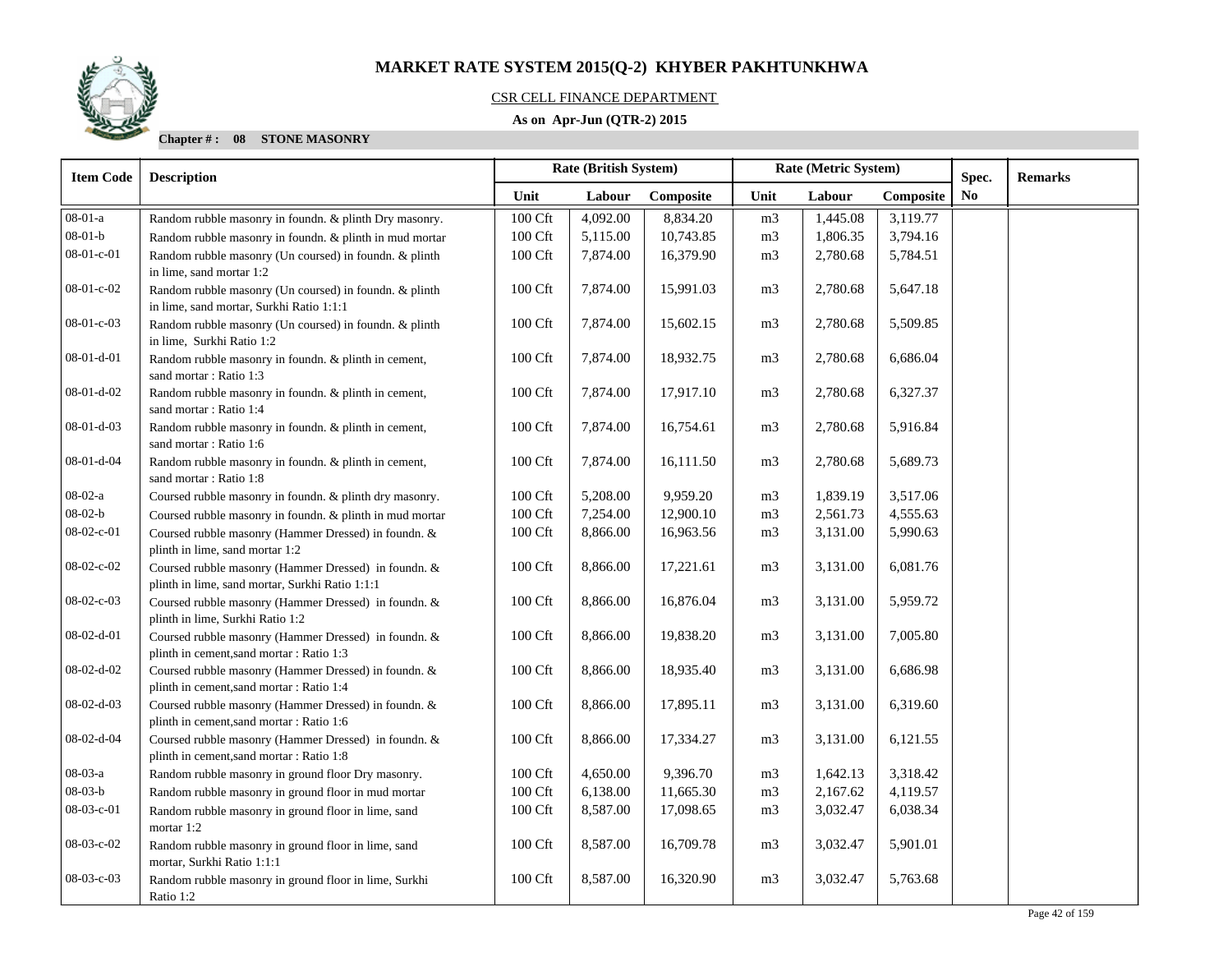

#### CSR CELL FINANCE DEPARTMENT

### **As on Apr-Jun (QTR-2) 2015**

| <b>Item Code</b> | <b>Description</b>                                                                 |                    | Rate (British System) |           | Rate (Metric System) |           |           | Spec.          | <b>Remarks</b> |
|------------------|------------------------------------------------------------------------------------|--------------------|-----------------------|-----------|----------------------|-----------|-----------|----------------|----------------|
|                  |                                                                                    | Unit               | Labour                | Composite | Unit                 | Labour    | Composite | N <sub>0</sub> |                |
| $08-03-d-01$     | Random rubble masonry in ground floor in cement, sand<br>mortar: Ratio 1:3         | 100 Cft            | 8,587.00              | 19,651.50 | m <sub>3</sub>       | 3,032.47  | 6,939.87  |                |                |
| 08-03-d-02       | Random rubble masonry in ground floor in cement, sand<br>mortar: Ratio 1:4         | 100 Cft            | 8,587.00              | 18,635.85 | m <sub>3</sub>       | 3,032.47  | 6,581.19  |                |                |
| 08-03-d-03       | Random rubble masonry in ground floor in cement, sand<br>mortar: Ratio 1:6         | 100 Cft            | 8,587.00              | 17,473.36 | m <sub>3</sub>       | 3,032.47  | 6,170.66  |                |                |
| 08-03-d-04       | Random rubble masonry in ground floor in cement, sand<br>mortar: Ratio 1:8         | 100 Cft            | 8,587.00              | 16,830.25 | m <sub>3</sub>       | 3,032.47  | 5,943.55  |                |                |
| $08-04-a$        | Coursed rubble masonry in ground floor Dry masonry.                                | $100 \mathrm{Cft}$ | 6,076.00              | 10,834.20 | m <sub>3</sub>       | 2,145.72  | 3,826.07  |                |                |
| $08 - 04 - b$    | Coursed rubble masonry in ground floor in mud mortar                               | 100 Cft            | 9,548.00              | 15,102.80 | m <sub>3</sub>       | 3,371.85  | 5,333.51  |                |                |
| 08-04-c-01       | Coursed rubble masonry in ground floor in lime, sand<br>mortar 1:2                 | 100 Cft            | 10,013.00             | 18,117.13 | m <sub>3</sub>       | 3,536.06  | 6,398.01  |                |                |
| 08-04-c-02       | Coursed rubble masonry in ground floor in lime, sand<br>mortar, Surkhi Ratio 1:1:1 | 100 Cft            | 10,013.00             | 18,377.86 | m <sub>3</sub>       | 3,536.06  | 6,490.09  |                |                |
| 08-04-c-03       | Coursed rubble masonry in ground floor in lime, Surkhi<br>Ratio 1:2                | 100 Cft            | 10,013.00             | 18,032.20 | m <sub>3</sub>       | 3,536.06  | 6,368.02  |                |                |
| 08-04-d-01       | Coursed rubble masonry in ground floor in cement, sand<br>mortar: Ratio 1:3        | 100 Cft            | 10,013.00             | 20,994.45 | m <sub>3</sub>       | 3,536.06  | 7,414.13  |                |                |
| $08-04-d-02$     | Coursed rubble masonry in ground floor in cement, sand<br>mortar: Ratio 1:4        | 100 Cft            | 10,013.00             | 20,091.65 | m <sub>3</sub>       | 3,536.06  | 7,095.31  |                |                |
| 08-04-d-03       | Coursed rubble masonry in ground floor in cement, sand<br>mortar: Ratio 1:6        | 100 Cft            | 10,013.00             | 19,056.72 | m <sub>3</sub>       | 3,536.06  | 6,729.82  |                |                |
| 08-04-d-04       | Coursed rubble masonry in ground floor in cement, sand<br>mortar: Ratio 1:8        | 100 Cft            | 10,013.00             | 18,517.36 | m <sub>3</sub>       | 3,536.06  | 6,539.35  |                |                |
| $08-05-a-01$     | Ashlar block masonry in ground floor in lime, sand mortar<br>1:2                   | 100 Cft            | 27,652.00             | 39,185.30 | m <sub>3</sub>       | 9,765.22  | 13,838.17 |                |                |
| $08-05-a-02$     | Ashlar block masonry in ground floor in lime, sand mortar,<br>Surkhi Ratio 1:1:1   | 100 Cft            | 27,652.00             | 38,926.05 | m <sub>3</sub>       | 9,765.22  | 13,746.62 |                |                |
| 08-05-a-03       | Ashlar block masonry in ground floor in lime, Surkhi<br>Ratio 1:2                  | 100 Cft            | 27,652.00             | 38,666.80 | m <sub>3</sub>       | 9,765.22  | 13,655.06 |                |                |
| 08-05-b-01       | Ashlar block masonry in ground floor in cement,sand<br>mortar: Ratio 1:3           | 100 Cft            | 27,652.00             | 40,887.20 | m <sub>3</sub>       | 9,765.22  | 14,439.19 |                |                |
| 08-05-b-02       | Ashlar block masonry in ground floor in cement, sand<br>mortar: Ratio 1:4          | 100 Cft            | 27,652.00             | 40,210.10 | m <sub>3</sub>       | 9,765.22  | 14,200.08 |                |                |
| 08-05-b-03       | Ashlar block masonry in ground floor in cement, sand<br>mortar: Ratio 1:6          | 100 Cft            | 27,652.00             | 39,442.72 | m <sub>3</sub>       | 9,765.22  | 13,929.08 |                |                |
| 08-06-a-01       | Ashlar fine masonry in ground floor in lime, sand mortar<br>1:2                    | 100 Cft            | 53,010.00             | 66,332.46 | m <sub>3</sub>       | 18,720.32 | 23,425.11 |                |                |
| 08-06-a-02       | Ashlar fine masonry in ground floor in lime, sand mortar,<br>Surkhi Ratio 1:1:1    | 100 Cft            | 53,010.00             | 66,202.84 | m <sub>3</sub>       | 18,720.32 | 23,379.33 |                |                |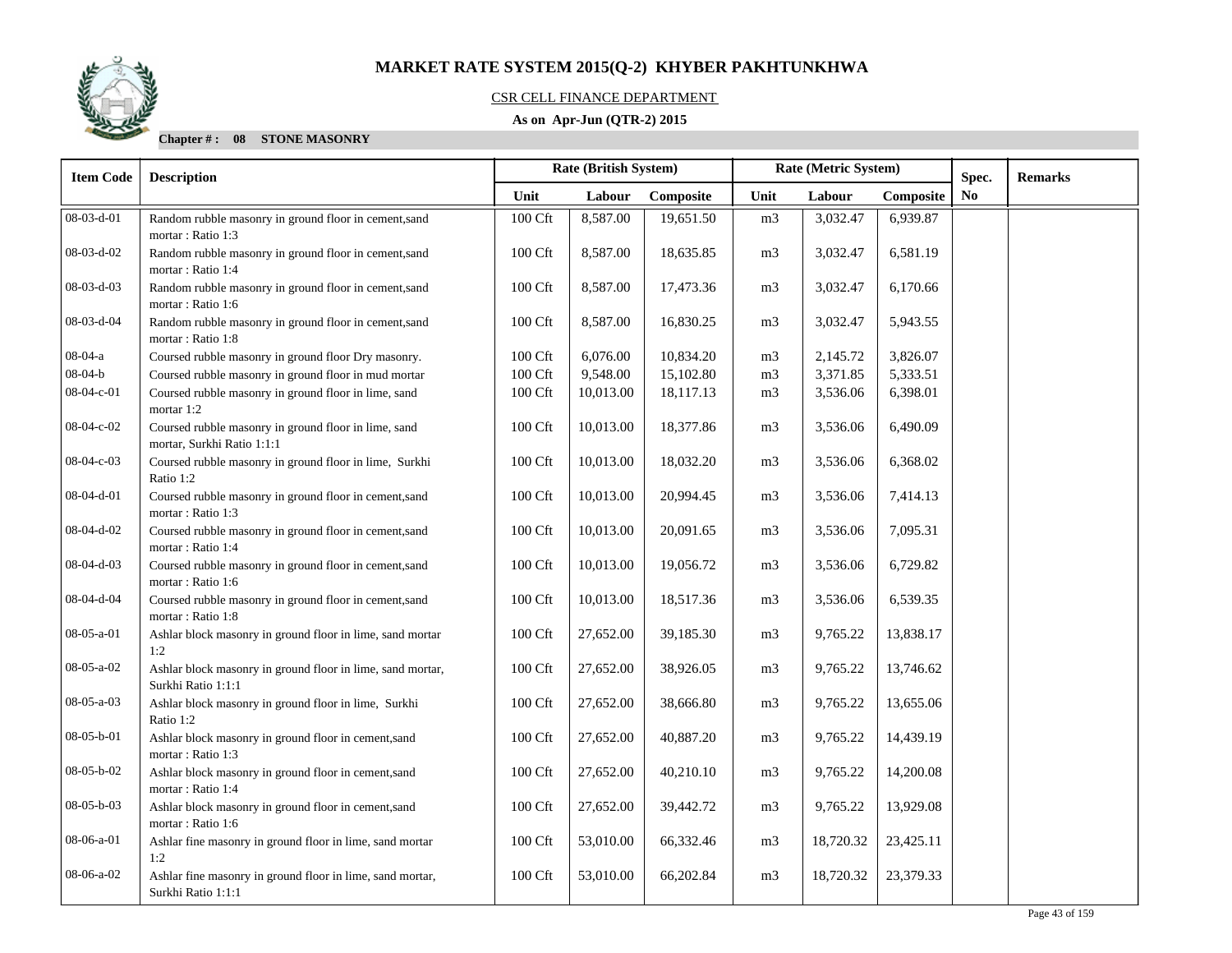

#### CSR CELL FINANCE DEPARTMENT

### **As on Apr-Jun (QTR-2) 2015**

| <b>Item Code</b> | <b>Description</b>                                                                                    | <b>Rate (British System)</b><br>Rate (Metric System)<br>Spec. |           |           |                |           | <b>Remarks</b> |                |                                                                                                          |
|------------------|-------------------------------------------------------------------------------------------------------|---------------------------------------------------------------|-----------|-----------|----------------|-----------|----------------|----------------|----------------------------------------------------------------------------------------------------------|
|                  |                                                                                                       | Unit                                                          | Labour    | Composite | Unit           | Labour    | Composite      | N <sub>0</sub> |                                                                                                          |
| 08-06-a-03       | Ashlar fine masonry in ground floor in lime, Surkhi Ratio<br>1:2                                      | 100 Cft                                                       | 53,010.00 | 66,073.21 | m <sub>3</sub> | 18,720.32 | 23,333.56      |                |                                                                                                          |
| 08-06-b-01       | Ashlar fine masonry in ground floor in cement, sand mortar<br>: Ratio 1:3                             | 100 Cft                                                       | 53,010.00 | 67,183.41 | m <sub>3</sub> | 18,720.32 | 23,725.62      |                |                                                                                                          |
| 08-06-b-02       | Ashlar fine masonry in ground floor in cement, sand mortar<br>: Ratio 1:4                             | 100 Cft                                                       | 53,010.00 | 66,844.86 | m <sub>3</sub> | 18,720.32 | 23,606.06      |                |                                                                                                          |
| 08-06-b-03       | Ashlar fine masonry in ground floor in cement, sand mortar<br>: Ratio 1:6                             | 100 Cft                                                       | 53,010.00 | 66,466.88 | m <sub>3</sub> | 18,720.32 | 23,472.58      |                |                                                                                                          |
| 08-07-a          | Extra labour on items 08-03-a-01 to 08-06-b-03 for work in<br>First floor                             | 100 Cft                                                       | 1,283.40  | 1,293.75  | m <sub>3</sub> | 453.23    | 456.88         |                |                                                                                                          |
| $08-07-b$        | Extra labour on items 08-03-a-01 to 08-06-b-03 for work in<br>Second floor                            | 100 Cft                                                       | 2,951.20  | 2,975.00  | m <sub>3</sub> | 1,042.21  | 1,050.61       |                |                                                                                                          |
| $08-07-c$        | Extra labour on items 08-03-a-01 to 08-06-b-03 for work in<br>Third floor                             | 100 Cft                                                       | 4,650.00  | 4,687.50  | m3             | 1,642.13  | 1,655.38       |                |                                                                                                          |
| $08-07-d$        | Extra labour on items 08-03-a-01 to 08-06-b-03 for work in<br>Fourth & subsequent floors              | 100 Cft                                                       | 7,378.00  | 7,437.50  | m3             | 2,605.52  | 2,626.53       |                |                                                                                                          |
| 08-08            | Extra labour on items 08-03-a-01 to 08-06-b-03 for every<br>5' additional height, other than building | 100 Cft                                                       | 1,178.00  | 1,187.50  | m <sub>3</sub> | 416.01    | 419.36         |                |                                                                                                          |
| 08-09            | Extra labour for arch work in stone masonry including<br>centring & decentring etc.                   | 100 Cft                                                       | 4,712.00  | 4,750.00  | m <sub>3</sub> | 1,664.03  | 1,677.45       |                |                                                                                                          |
| $08-10-a$        | Extra labour for coping & caps etc                                                                    | 100 Cft                                                       | 22,320.00 | 22,500.00 | m <sub>3</sub> | 7,882.24  | 7,945.81       |                |                                                                                                          |
| $08-10-b$        | Extra labour for cornice & string course                                                              | 100 Cft                                                       | 22,320.00 | 22,500.00 | m <sub>3</sub> | 7,882.24  | 7,945.81       |                |                                                                                                          |
| $08-11-a$        | Dressing stones : Hammer dressed                                                                      | 100 Sft                                                       | 7,130.00  | 7,187.50  | m2             | 767.19    | 773.38         |                | a) This rate of<br>dressing shall be paid<br>only when supply of<br>undressed stone is<br>made           |
| $08-11-b$        | Dressing stones: Rough tooled dressed                                                                 | $100$ Sft                                                     | 13,640.00 | 13,750.00 | m2             | 1,467.66  | 1,479.50       |                | b) In case of masonry,<br>dressing is already<br>included and this rate<br>shall not be added<br>thereto |
| $08-11-c$        | Dressing stones: Chisel dressed                                                                       | 100 Sft                                                       | 16,492.00 | 16,625.00 | m2             | 1,774.54  | 1,788.85       |                | c) Only dressed<br>surface of stone shall<br>be measured                                                 |
| $08-11-d$        | Dressing stones: Fine dressed                                                                         | 100 Sft                                                       | 35,464.00 | 35,750.00 | m2             | 3,815.93  | 3,846.70       |                |                                                                                                          |
| 08-12            | Dhajji walling 5"x5" thick deodar framing with stone laid<br>in 1:6 c/s mortar $& 1:4$ c/s plaster    | 100 Sft                                                       | 10,577.20 | 19,550.66 | m2             | 1,138.11  | 2,103.65       |                |                                                                                                          |
| $08-13$          | Provide & fix stone blocks from 2 cft. to 6 cft. each,<br>including lift upto 20 ft.                  | 100 Cft                                                       | 41,788.00 | 46,809.80 | m <sub>3</sub> | 14,757.31 | 16,530.74      |                |                                                                                                          |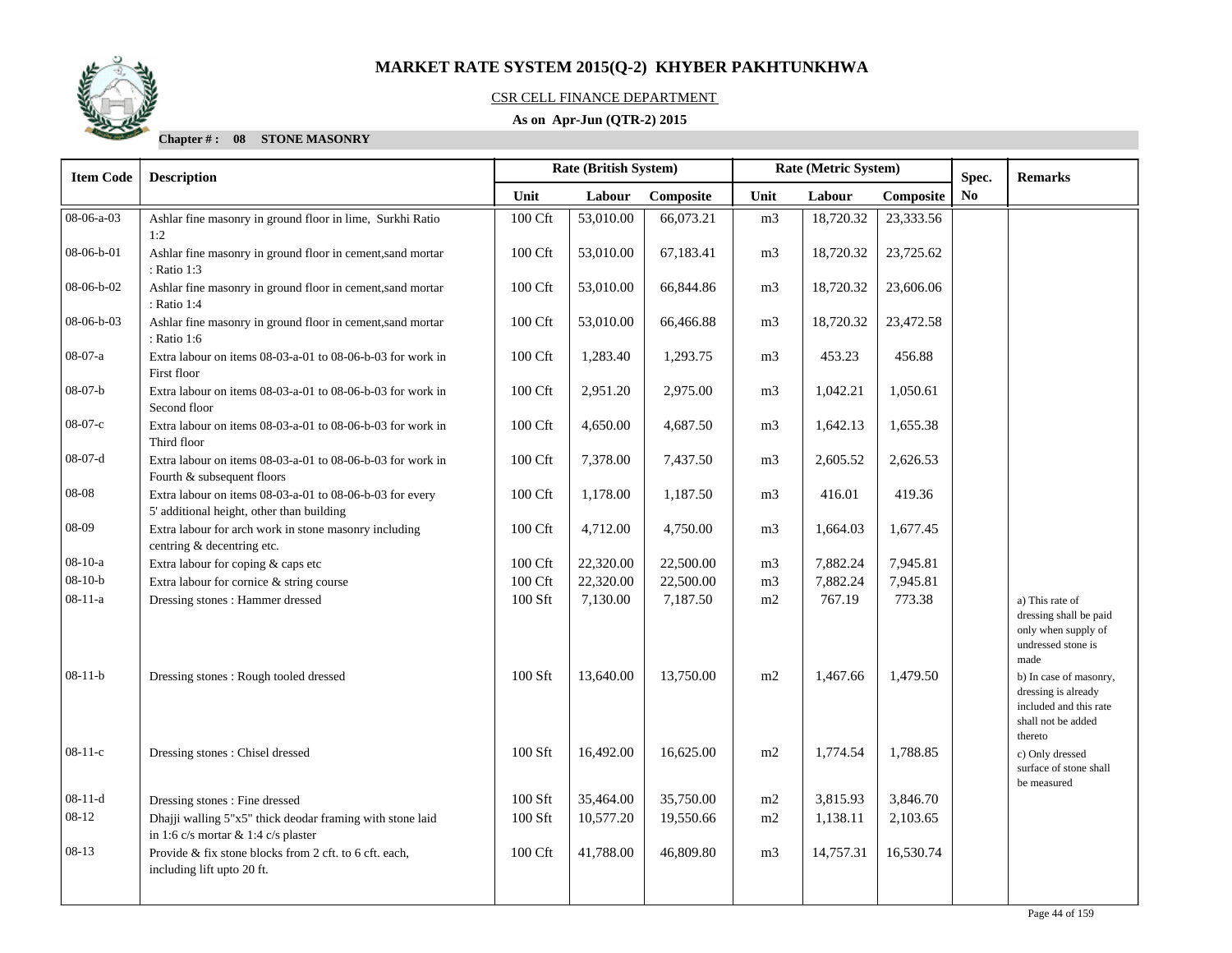

### CSR CELL FINANCE DEPARTMENT

### **As on Apr-Jun (QTR-2) 2015**

| <b>Item Code</b> | <b>Description</b>                                                                              | <b>Rate (British System)</b> |           |                  |                | <b>Rate (Metric System)</b> |           | Spec. | <b>Remarks</b> |
|------------------|-------------------------------------------------------------------------------------------------|------------------------------|-----------|------------------|----------------|-----------------------------|-----------|-------|----------------|
|                  |                                                                                                 |                              | Labour    | <b>Composite</b> | Unit           | Labour                      | Composite | No.   |                |
| 08-14            | Providing and fixing stone blocks, under 2 cft. each,<br>including lift upto 20 ft.             | 100 Cft                      | 19.220.00 | 24,059.80        | m <sub>3</sub> | 6.787.49                    | 8,496.65  |       |                |
| $08-15$          | Provide & lay stone/boulder dry hand packed as filling<br>behind retaining walls or in pitching | 100 Cft                      | .364.00   | 6,645.40         | m <sub>3</sub> | 481.69                      | 2,346.80  |       |                |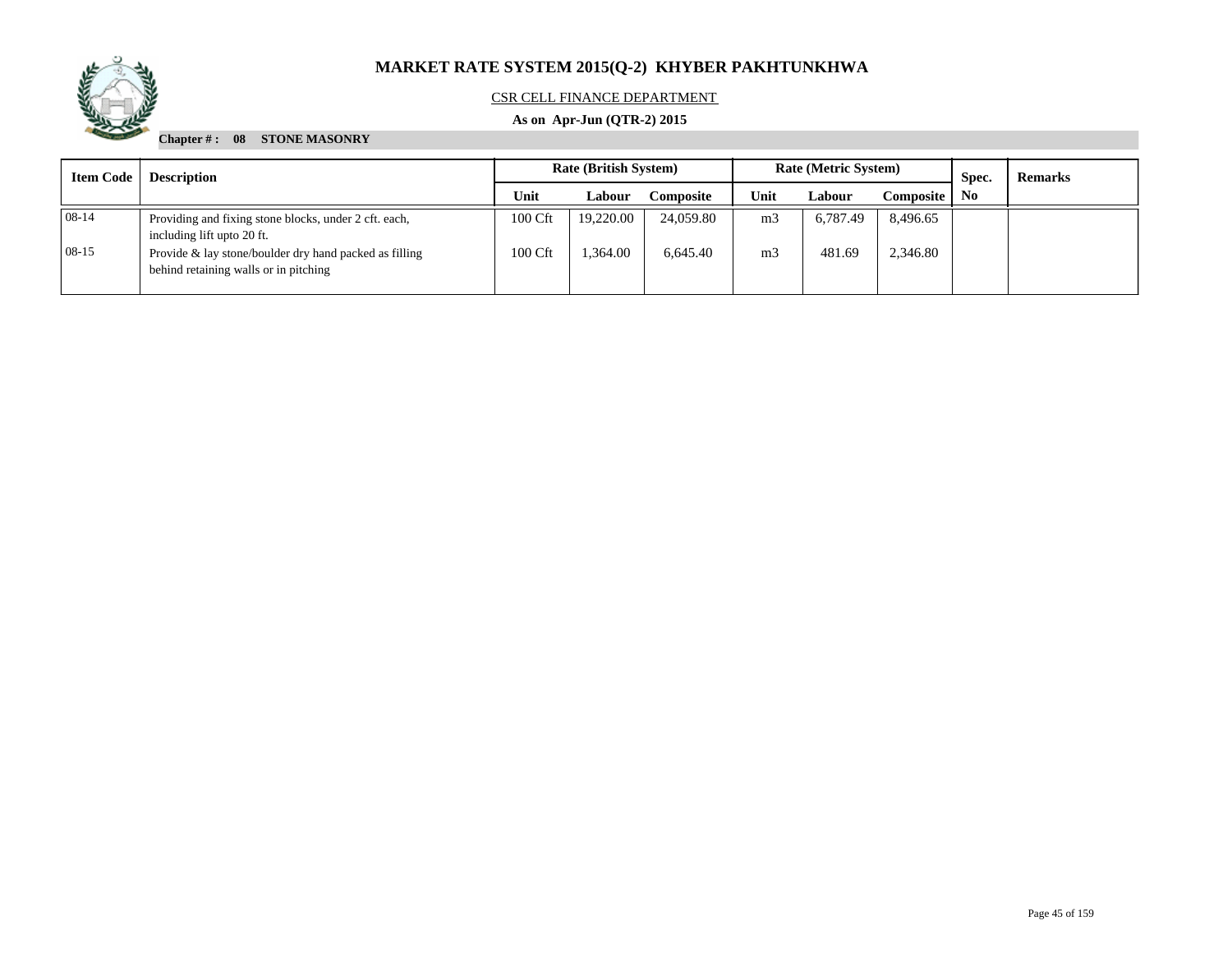

### CSR CELL FINANCE DEPARTMENT

### **As on Apr-Jun (QTR-2) 2015**

| <b>Item Code</b> | <b>Description</b>                                                                                   | Rate (Metric System)<br>Rate (British System)<br>Spec. |          |           |          |          |           | <b>Remarks</b> |                                                                                                                                                                                                                                                          |
|------------------|------------------------------------------------------------------------------------------------------|--------------------------------------------------------|----------|-----------|----------|----------|-----------|----------------|----------------------------------------------------------------------------------------------------------------------------------------------------------------------------------------------------------------------------------------------------------|
|                  |                                                                                                      | Unit                                                   | Labour   | Composite | Unit     | Labour   | Composite | No             |                                                                                                                                                                                                                                                          |
| $09 - 01$        | First class tile roofing including earth, mud plaster, gobri<br>leeping, cement plaster etc complete | 100 Sft                                                | 8,568.40 | 20,449.05 | m2       | 921.96   | 2,200.32  |                | Add extra 13%, 32%<br>and 51% on labour<br>rates only are 6%,<br>15% and 23% on<br>composite rates for<br>2nd, 3rd, 4th and<br>subsequent floors<br>respectively.                                                                                        |
| $09-02$          | Second class tile roofing consisting of 4" earth and 1" mud<br>plaster with gobri leeping etc        | 100 Sft                                                | 6,510.00 | 14,741.99 | $\rm m2$ | 700.48   | 1,586.24  |                | ditto                                                                                                                                                                                                                                                    |
| $09-03$          | Covering mud roof with coal tar and fine sand                                                        | 100 Sft                                                | 288.92   | 1,380.34  | m2       | 31.09    | 148.53    |                | ditto                                                                                                                                                                                                                                                    |
| 09-04-a          | Filling spaces in between wooden battens over beams,<br>filled with deodar wood pieces               | 100 Sft                                                | 806.00   | 2,889.55  | m2       | 86.73    | 310.92    |                | ditto                                                                                                                                                                                                                                                    |
| $09 - 04 - b$    | Filling spaces in between RCC battens, filled with PCC<br>block $1:3:6$                              | 100 Sft                                                | 1,258.60 | 1,728.08  | m2       | 135.43   | 185.94    |                |                                                                                                                                                                                                                                                          |
| $09-04-c$        | Filling spaces in between spacers filled with bricks                                                 | 100 Sft                                                | 357.12   | 973.05    | m2       | 38.43    | 104.70    |                |                                                                                                                                                                                                                                                          |
| $09-05$          | Single layer of tiles 10"x5"x1.25" laid over 4" earth and 1"<br>mud plaster on top of RC roof slab   | 100 Sft                                                | 2,635.00 | 12,130.04 | m2       | 283.53   | 1,305.19  |                | Add extra 13%, 32%<br>and 51% on labour<br>rates only are 6%,<br>15% and 23% on<br>composite rates for<br>2nd, 3rd, 4th and<br>subsequent floors<br>respectively.                                                                                        |
| 09-06-a          | Jack arch roof 4.5" thick laid in 1:5 c/s mortar a) cement<br>concrete in haunches 1:6:12            | 100 Sft                                                | 9,362.00 | 23,450.42 | m2       | 1,007.35 | 2,523.27  |                | a) For steel part and<br>its erection etc. Item<br>No 25-10 and 25-14<br>be reffered b) Add<br>extra 13%, 32% and<br>51% on labour rates<br>only or 6%, 15% and<br>23% on composite<br>rates for 2nd, 3rd, 4th<br>and subsequent floors<br>respectively. |
| $09-06-b$        | Jack arch roof 4.5" thick laid in 1:5 c/s mortar b) cement<br>concrete in haunches 1:3:6             | $100$ Sft                                              | 9,362.00 | 24,867.69 | m2       | 1,007.35 | 2,675.76  |                |                                                                                                                                                                                                                                                          |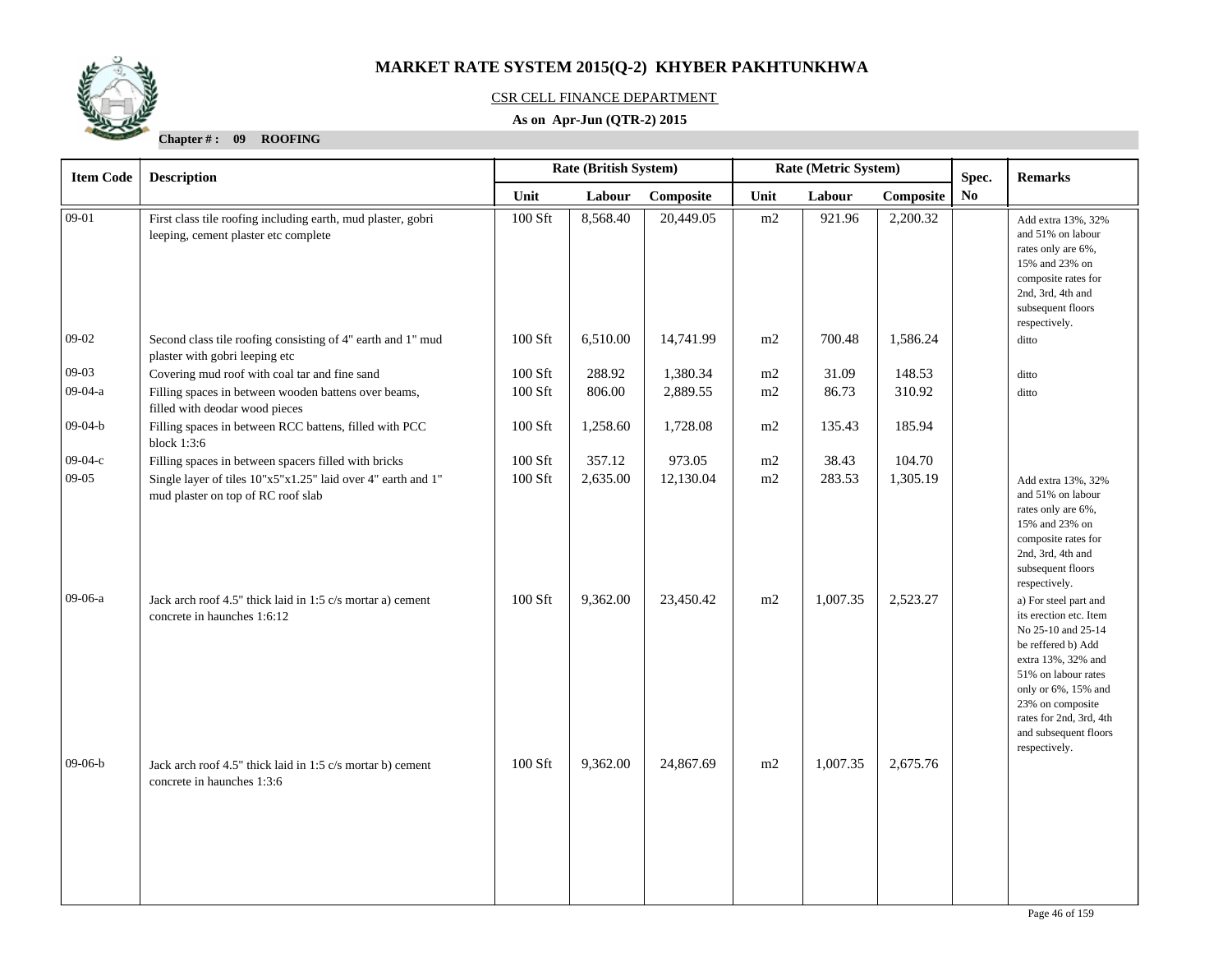

### CSR CELL FINANCE DEPARTMENT

### **As on Apr-Jun (QTR-2) 2015**

| <b>Item Code</b> | <b>Description</b>                                                                                               |         | Rate (British System) |           | Rate (Metric System) |        |           | Spec. | <b>Remarks</b>                                                                                                                                                                                                                          |
|------------------|------------------------------------------------------------------------------------------------------------------|---------|-----------------------|-----------|----------------------|--------|-----------|-------|-----------------------------------------------------------------------------------------------------------------------------------------------------------------------------------------------------------------------------------------|
|                  |                                                                                                                  | Unit    | Labour                | Composite | Unit                 | Labour | Composite | No    |                                                                                                                                                                                                                                         |
| 09-07-a          | Jack arch roofing 4.5" thick laid in 1:5 c/s mortar complete.<br>Cement concrete in haunches 1:6:12              | 100 Sft | 7,595.00              | 20,896.79 | m2                   | 817.22 | 2,248.49  |       | a) For steel part and<br>its erection etc. Item<br>No 25-10 and 25-14<br>be reffered b) Add<br>extra 13%, 32% and<br>51% on labour rates<br>only or 6%, 15% and<br>23% on composite<br>rates for 2nd, 3rd, 4th<br>and subsequent floors |
| $09-07-b$        | Jack arch roofing 4.5" thick laid in 1:5 cement mortar,<br>including complete. Cement concrete in haunches 1:3:6 | 100 Sft | 7,595.00              | 22,115.08 | m2                   | 817.22 | 2,379.58  |       | respectively.                                                                                                                                                                                                                           |
| $09 - 08$        | Extra for vaulted jack arch roofing                                                                              | 100 Sft | 2,108.00              | 2,125.00  | m2                   | 226.82 | 228.65    |       | ditto                                                                                                                                                                                                                                   |
| 09-09            | Jack arch roofing of shingle & cement concrete 1:3:6, 4.5"<br>at crown & 1/2" cem. plaster complete              | 100 Sft | 7,750.00              | 13,095.34 | m2                   | 833.90 | 1,409.06  |       |                                                                                                                                                                                                                                         |
| $09-10-a$        | Earth filling over roof including watering, ramming etc 3"<br>thick earth filling and 1" mud plaster             | 100 Sft | 828.32                | 2,053.78  | m2                   | 89.13  | 220.99    |       | Add extra 13%, 32%<br>and 51% on labour<br>rates only are 6%,<br>15% and 23% on<br>composite rates for<br>2nd, 3rd, 4th and<br>subsequent floors<br>respectively.                                                                       |
| $09-10-b$        | Earth filling over roof including watering, ramming etc 4"<br>thick earth filling and 1" mud plaster             | 100 Sft | 865.52                | 2,262.08  | m2                   | 93.13  | 243.40    |       |                                                                                                                                                                                                                                         |
| $09-11$          | 1/8" thick gobri leeping on roofs or floors                                                                      | 100 Sft | 171.12                | 311.58    | m2                   | 18.41  | 33.53     |       | ditto                                                                                                                                                                                                                                   |
| $09-12$          | 2 coats of bitumen laid hot using 34 lbs. for %sft over roof<br>& blinded with sand at 1 cft per % sft           | 100 Sft | 620.00                | 2,783.79  | m2                   | 66.71  | 299.54    |       |                                                                                                                                                                                                                                         |
| $09-13-a$        | Supply & fix corrugated GI sheet with GI bolts, nuts,<br>limpet etc. complete : 20 BWG                           | 100 Sft | 1,736.00              | 18,986.16 | m2                   | 186.79 | 2,042.91  |       | Add extra 13%, 32%<br>and 51% on labour<br>rates only are 6%,<br>15% and 23% on<br>composite rates for<br>2nd, 3rd, 4th and<br>subsequent floors<br>respectively.                                                                       |
| $09-13-b$        | Supply & fix corrugated GI sheet with GI bolts, nuts,<br>limpet etc. complete : 22 BWG                           | 100 Sft | 1,736.00              | 16,546.16 | m2                   | 186.79 | 1,780.37  |       |                                                                                                                                                                                                                                         |
| $09-13-c$        | Supply & fix corrugated GI sheet with GI bolts, nuts,<br>limpet etc. complete : 24 BWG                           | 100 Sft | 1,736.00              | 13,801.16 | m2                   | 186.79 | 1,485.00  |       |                                                                                                                                                                                                                                         |
| $09-14$          | Khassi parnalas in c/s mortar 1:2, 12" outside width<br>finished smooth with a floating coat                     | Rft     | 101.58                | 130.04    | m                    | 333.26 | 426.64    |       | ditto                                                                                                                                                                                                                                   |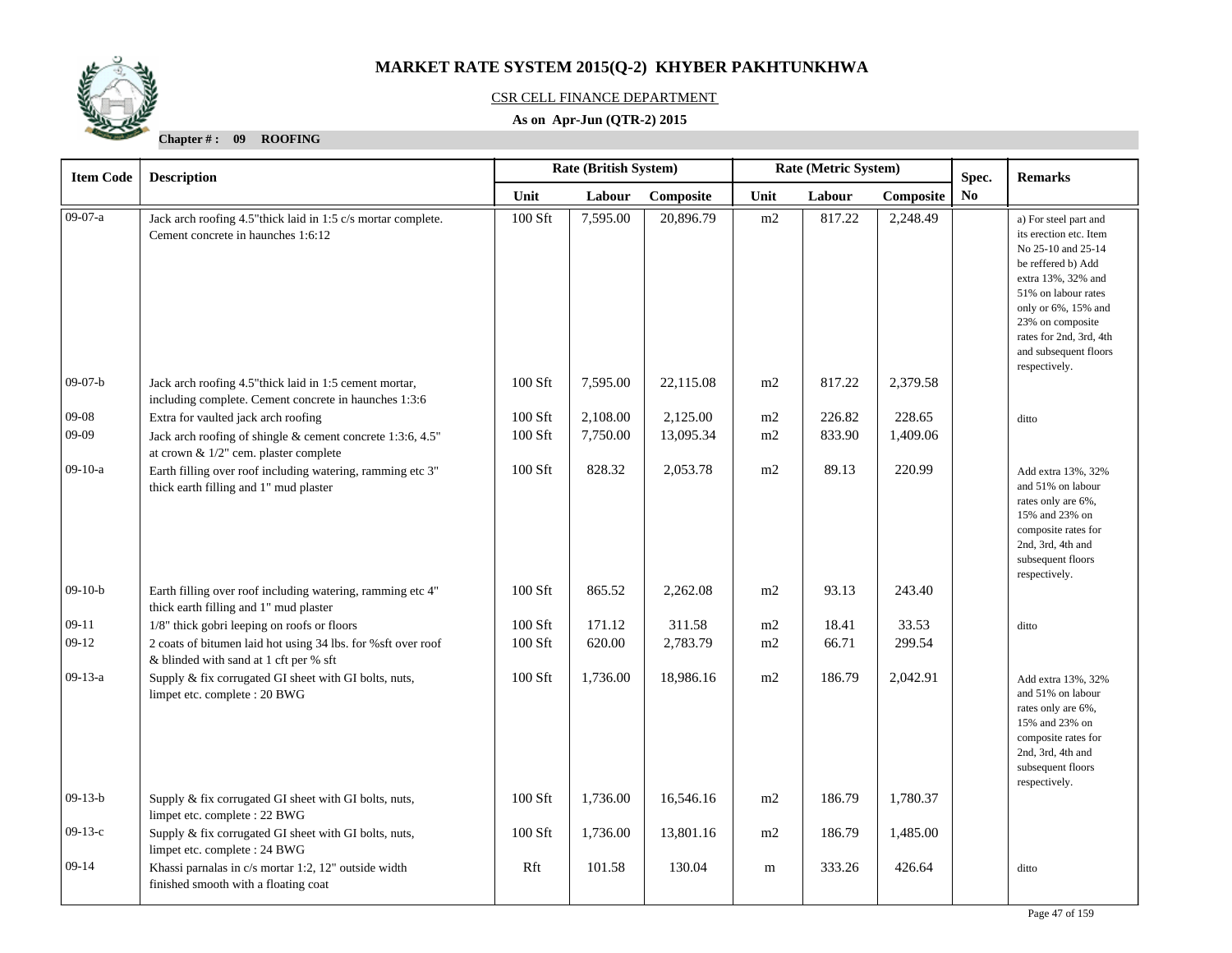### CSR CELL FINANCE DEPARTMENT

### **As on Apr-Jun (QTR-2) 2015**

| <b>Description</b><br>Khuras on roof 2'x2'x6"                                                          | Unit                                                                                                                                                                                                                                                                                                                                                                                                                                                                                                                                                                                                                                                                                                                                                                                  | Labour                                                                                   |                                                                                                     |                                                                                                                        |                                                                                                       |                                                                                                               | Spec.                                                                                                       | <b>Remarks</b> |
|--------------------------------------------------------------------------------------------------------|---------------------------------------------------------------------------------------------------------------------------------------------------------------------------------------------------------------------------------------------------------------------------------------------------------------------------------------------------------------------------------------------------------------------------------------------------------------------------------------------------------------------------------------------------------------------------------------------------------------------------------------------------------------------------------------------------------------------------------------------------------------------------------------|------------------------------------------------------------------------------------------|-----------------------------------------------------------------------------------------------------|------------------------------------------------------------------------------------------------------------------------|-------------------------------------------------------------------------------------------------------|---------------------------------------------------------------------------------------------------------------|-------------------------------------------------------------------------------------------------------------|----------------|
|                                                                                                        |                                                                                                                                                                                                                                                                                                                                                                                                                                                                                                                                                                                                                                                                                                                                                                                       |                                                                                          | Composite                                                                                           | Unit                                                                                                                   | Labour                                                                                                | Composite                                                                                                     | N <sub>0</sub>                                                                                              |                |
|                                                                                                        | Each                                                                                                                                                                                                                                                                                                                                                                                                                                                                                                                                                                                                                                                                                                                                                                                  | 378.20                                                                                   | 655.75                                                                                              | Each                                                                                                                   | 378.20                                                                                                | 655.75                                                                                                        |                                                                                                             | ditto          |
| Bottom khuras of brick masonry in c/s mortar                                                           | Each                                                                                                                                                                                                                                                                                                                                                                                                                                                                                                                                                                                                                                                                                                                                                                                  | 378.20                                                                                   | 1,122.40                                                                                            | Each                                                                                                                   | 378.20                                                                                                | 1,122.40                                                                                                      |                                                                                                             | ditto          |
| 1:6,4'x2'x4.5" over 3" cem. concrete 1:4:8                                                             |                                                                                                                                                                                                                                                                                                                                                                                                                                                                                                                                                                                                                                                                                                                                                                                       |                                                                                          |                                                                                                     |                                                                                                                        |                                                                                                       |                                                                                                               |                                                                                                             |                |
| Plain GI sheets 22 SWG rain water down pipe a) 4"                                                      | Rft                                                                                                                                                                                                                                                                                                                                                                                                                                                                                                                                                                                                                                                                                                                                                                                   | 79.39                                                                                    | 206.96                                                                                              | m                                                                                                                      | 260.47                                                                                                | 679.00                                                                                                        |                                                                                                             | ditto          |
|                                                                                                        |                                                                                                                                                                                                                                                                                                                                                                                                                                                                                                                                                                                                                                                                                                                                                                                       |                                                                                          |                                                                                                     |                                                                                                                        |                                                                                                       |                                                                                                               |                                                                                                             |                |
|                                                                                                        |                                                                                                                                                                                                                                                                                                                                                                                                                                                                                                                                                                                                                                                                                                                                                                                       |                                                                                          |                                                                                                     |                                                                                                                        |                                                                                                       |                                                                                                               |                                                                                                             |                |
|                                                                                                        |                                                                                                                                                                                                                                                                                                                                                                                                                                                                                                                                                                                                                                                                                                                                                                                       |                                                                                          |                                                                                                     |                                                                                                                        |                                                                                                       |                                                                                                               |                                                                                                             |                |
|                                                                                                        |                                                                                                                                                                                                                                                                                                                                                                                                                                                                                                                                                                                                                                                                                                                                                                                       |                                                                                          |                                                                                                     |                                                                                                                        |                                                                                                       |                                                                                                               |                                                                                                             | ditto          |
| heads & shoes: 4" dia                                                                                  |                                                                                                                                                                                                                                                                                                                                                                                                                                                                                                                                                                                                                                                                                                                                                                                       |                                                                                          |                                                                                                     |                                                                                                                        |                                                                                                       |                                                                                                               |                                                                                                             | ditto          |
| Cast iron rain water down pipe fixed in position excluding                                             | Rft                                                                                                                                                                                                                                                                                                                                                                                                                                                                                                                                                                                                                                                                                                                                                                                   | 58.85                                                                                    | 565.45                                                                                              | m                                                                                                                      | 193.07                                                                                                | 1,855.14                                                                                                      |                                                                                                             |                |
|                                                                                                        |                                                                                                                                                                                                                                                                                                                                                                                                                                                                                                                                                                                                                                                                                                                                                                                       |                                                                                          |                                                                                                     |                                                                                                                        |                                                                                                       |                                                                                                               |                                                                                                             |                |
| including cost of clamp holdfast and painting                                                          |                                                                                                                                                                                                                                                                                                                                                                                                                                                                                                                                                                                                                                                                                                                                                                                       |                                                                                          |                                                                                                     |                                                                                                                        |                                                                                                       |                                                                                                               |                                                                                                             | ditto          |
| Shoes, bends or offsets for cast iron ran water down pipe,                                             | Each                                                                                                                                                                                                                                                                                                                                                                                                                                                                                                                                                                                                                                                                                                                                                                                  | 130.20                                                                                   | 1,805.16                                                                                            | Each                                                                                                                   | 130.20                                                                                                | 1,805.16                                                                                                      |                                                                                                             | ditto          |
| including fixing & painting                                                                            |                                                                                                                                                                                                                                                                                                                                                                                                                                                                                                                                                                                                                                                                                                                                                                                       |                                                                                          |                                                                                                     |                                                                                                                        |                                                                                                       |                                                                                                               |                                                                                                             |                |
| Plain GI sheet spouts fixed in position, including paint                                               | Each                                                                                                                                                                                                                                                                                                                                                                                                                                                                                                                                                                                                                                                                                                                                                                                  | 285.20                                                                                   | 537.67                                                                                              | Each                                                                                                                   | 285.20                                                                                                | 537.67                                                                                                        |                                                                                                             | ditto          |
| Laying 1/2" thick deodar ceiling complete, including                                                   | 100 Sft                                                                                                                                                                                                                                                                                                                                                                                                                                                                                                                                                                                                                                                                                                                                                                               | 5,828.00                                                                                 | 22,076.60                                                                                           | m2                                                                                                                     | 627.09                                                                                                | 2,375.44                                                                                                      |                                                                                                             | ditto          |
| sawing, planing & fixing                                                                               |                                                                                                                                                                                                                                                                                                                                                                                                                                                                                                                                                                                                                                                                                                                                                                                       |                                                                                          |                                                                                                     |                                                                                                                        |                                                                                                       |                                                                                                               |                                                                                                             |                |
| Flat sheet roof with GI plain sheets, including batten rolls,<br>screws, clips etc : 22 BWG            |                                                                                                                                                                                                                                                                                                                                                                                                                                                                                                                                                                                                                                                                                                                                                                                       | 4,464.00                                                                                 |                                                                                                     | m2                                                                                                                     |                                                                                                       | 2,068.55                                                                                                      |                                                                                                             |                |
| Flat sheet roof with GI plain sheets, including batten rolls,                                          | 100 Sft                                                                                                                                                                                                                                                                                                                                                                                                                                                                                                                                                                                                                                                                                                                                                                               | 4,464.00                                                                                 | 17,494.39                                                                                           | m2                                                                                                                     | 480.33                                                                                                | 1,882.40                                                                                                      |                                                                                                             |                |
|                                                                                                        |                                                                                                                                                                                                                                                                                                                                                                                                                                                                                                                                                                                                                                                                                                                                                                                       |                                                                                          |                                                                                                     |                                                                                                                        |                                                                                                       |                                                                                                               |                                                                                                             |                |
| overlaps, GI hooks, bolts, nuts etc                                                                    |                                                                                                                                                                                                                                                                                                                                                                                                                                                                                                                                                                                                                                                                                                                                                                                       |                                                                                          |                                                                                                     |                                                                                                                        |                                                                                                       |                                                                                                               |                                                                                                             |                |
| Extra labour for erection of GI sheets, flat sheet or asbestos                                         | 100 Sft                                                                                                                                                                                                                                                                                                                                                                                                                                                                                                                                                                                                                                                                                                                                                                               | 396.80                                                                                   | 400.00                                                                                              | m2                                                                                                                     | 42.70                                                                                                 | 43.04                                                                                                         |                                                                                                             |                |
| sheet roofing above 20' height                                                                         |                                                                                                                                                                                                                                                                                                                                                                                                                                                                                                                                                                                                                                                                                                                                                                                       |                                                                                          |                                                                                                     |                                                                                                                        |                                                                                                       |                                                                                                               |                                                                                                             |                |
| Fixing asbestos cement sheet ridges and valleys 1/4" thick                                             | 100 RFT                                                                                                                                                                                                                                                                                                                                                                                                                                                                                                                                                                                                                                                                                                                                                                               | 2,728.00                                                                                 | 9,362.40                                                                                            | m                                                                                                                      | 89.50                                                                                                 | 307.17                                                                                                        |                                                                                                             |                |
| Plain GI sheet ridging including fixture complete 6" lap &<br>18" overall of 22 gauge GI sheet ridging | Rft                                                                                                                                                                                                                                                                                                                                                                                                                                                                                                                                                                                                                                                                                                                                                                                   | 102.07                                                                                   | 547.75                                                                                              | m                                                                                                                      | 334.89                                                                                                | 1,797.08                                                                                                      |                                                                                                             |                |
| Plain GI sheet ridging including fixture complete 9" lap &                                             | Rft                                                                                                                                                                                                                                                                                                                                                                                                                                                                                                                                                                                                                                                                                                                                                                                   | 102.07                                                                                   | 546.63                                                                                              | m                                                                                                                      | 334.89                                                                                                | 1,793.42                                                                                                      |                                                                                                             |                |
|                                                                                                        |                                                                                                                                                                                                                                                                                                                                                                                                                                                                                                                                                                                                                                                                                                                                                                                       |                                                                                          |                                                                                                     |                                                                                                                        |                                                                                                       |                                                                                                               |                                                                                                             |                |
|                                                                                                        |                                                                                                                                                                                                                                                                                                                                                                                                                                                                                                                                                                                                                                                                                                                                                                                       |                                                                                          |                                                                                                     |                                                                                                                        |                                                                                                       |                                                                                                               |                                                                                                             |                |
|                                                                                                        |                                                                                                                                                                                                                                                                                                                                                                                                                                                                                                                                                                                                                                                                                                                                                                                       |                                                                                          |                                                                                                     |                                                                                                                        |                                                                                                       |                                                                                                               |                                                                                                             |                |
|                                                                                                        |                                                                                                                                                                                                                                                                                                                                                                                                                                                                                                                                                                                                                                                                                                                                                                                       |                                                                                          |                                                                                                     |                                                                                                                        |                                                                                                       |                                                                                                               |                                                                                                             |                |
|                                                                                                        |                                                                                                                                                                                                                                                                                                                                                                                                                                                                                                                                                                                                                                                                                                                                                                                       |                                                                                          |                                                                                                     |                                                                                                                        |                                                                                                       |                                                                                                               |                                                                                                             |                |
|                                                                                                        |                                                                                                                                                                                                                                                                                                                                                                                                                                                                                                                                                                                                                                                                                                                                                                                       |                                                                                          |                                                                                                     |                                                                                                                        |                                                                                                       |                                                                                                               |                                                                                                             |                |
|                                                                                                        |                                                                                                                                                                                                                                                                                                                                                                                                                                                                                                                                                                                                                                                                                                                                                                                       |                                                                                          |                                                                                                     |                                                                                                                        |                                                                                                       |                                                                                                               |                                                                                                             |                |
|                                                                                                        | diameter down pipe<br>Plain GI sheets 22 SWG rain water down pipe b) 5"<br>diameter down pipe<br>Plain galvanized iron sheet flashing, 22 guage<br>Cast iron rain water down pipe fixed in position excluding<br>heads & shoes: 3" dia<br>Heads for cast iron rain water down pipe fixed in place<br>screws, clips etc: 24 BWG<br>Asbestos cement corrugated sheet roofing including<br>24" overall, of 24 gauge GI sheet ridging<br>Plain GI sheet ridging including fixture complete 12" lap &<br>30 overall, of 22 gauge GI sheet ridging<br>Plain 22 gauge GI sheet gutter semi circular 8" diameter<br>Fixing water spouse or parnala.<br>Making masonry ventilators in c/s mortar 1:4<br>Making drip course 2"x1/2" under RCC slab edges in outer<br>opening, in c/s mortar 1:2 | Rft<br>100 Sft<br>Rft<br>Each<br>100 Sft<br>100 Sft<br>Rft<br>Rft<br>Each<br>Each<br>Rft | 79.39<br>10,763.57<br>58.85<br>223.20<br>2,232.00<br>102.07<br>52.93<br>434.00<br>1,736.00<br>13.16 | 234.39<br>18,121.05<br>689.34<br>1,898.91<br>19,224.48<br>16,387.36<br>622.88<br>251.42<br>437.50<br>2,406.53<br>14.70 | ${\bf m}$<br>m2<br>${\bf m}$<br>Each<br>m2<br>$\mathbf m$<br>$\mathbf m$<br>Each<br>Each<br>${\rm m}$ | 260.47<br>1,158.16<br>193.07<br>223.20<br>480.33<br>240.16<br>334.89<br>173.64<br>434.00<br>1,736.00<br>43.16 | 769.00<br>1,949.82<br>2,261.62<br>1,898.91<br>1,763.28<br>2,043.58<br>824.86<br>437.50<br>2,406.53<br>48.23 |                |

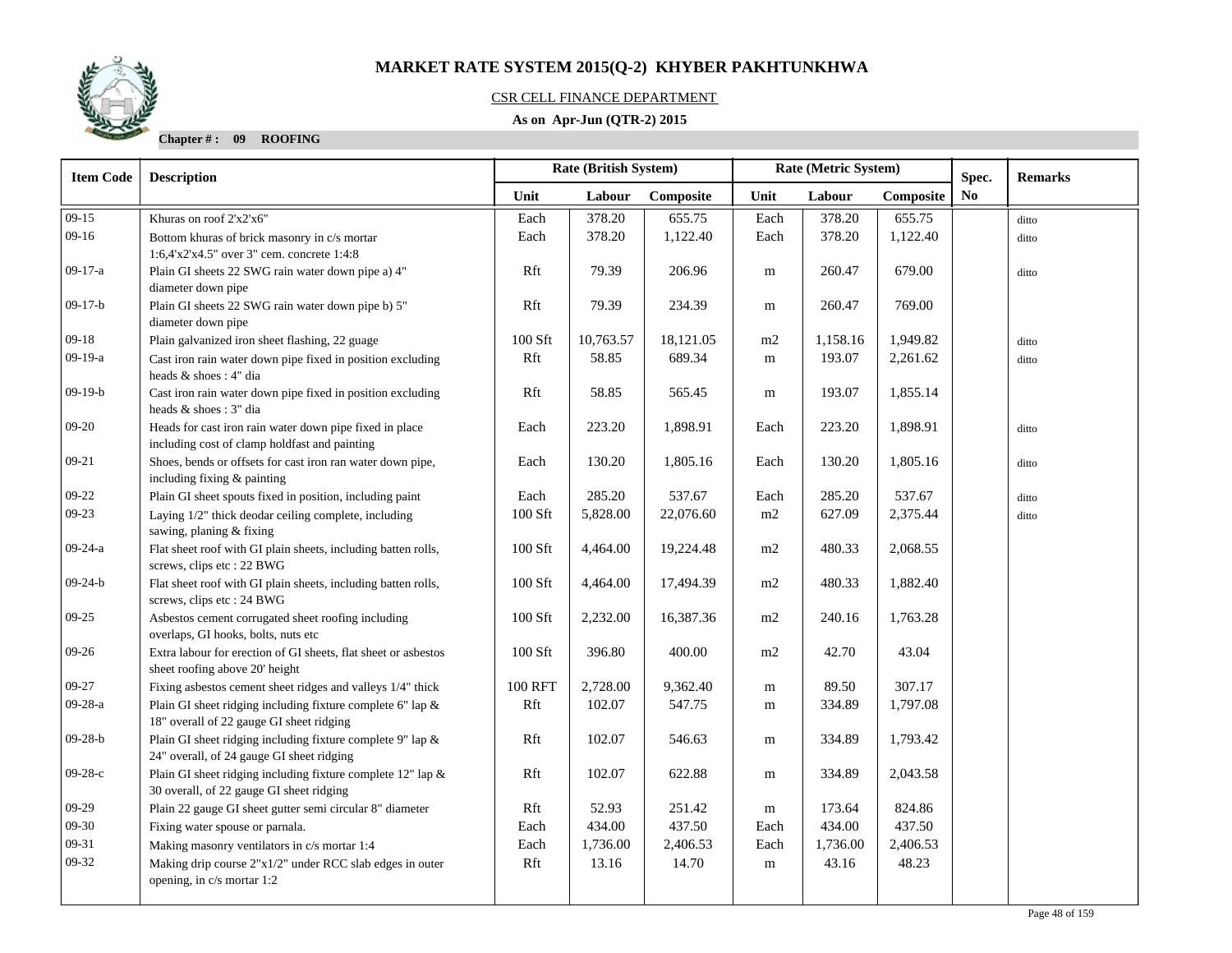### CSR CELL FINANCE DEPARTMENT

### **As on Apr-Jun (QTR-2) 2015**

| <b>Item Code</b> | <b>Description</b>                                                                           | Rate (British System) |          |           | Rate (Metric System) |        | Spec.     | <b>Remarks</b> |                                                                                                         |
|------------------|----------------------------------------------------------------------------------------------|-----------------------|----------|-----------|----------------------|--------|-----------|----------------|---------------------------------------------------------------------------------------------------------|
|                  |                                                                                              | Unit                  | Labour   | Composite | Unit                 | Labour | Composite | No             |                                                                                                         |
| 09-33            | Supply and laying of twin GI sheet 20 SWG painted with<br>bitumen & polythene fim complete   | 100 Sft               | 3,543.92 | 27,247.71 | m2                   | 381.33 | 2,931.85  |                |                                                                                                         |
| 09-34-a          | Provide & lay roof insulation complete with Thermopore<br>sheet 1/2" thick                   | Sft                   | 28.00    | 134.70    | m2                   | 301.32 | 1,449.38  |                |                                                                                                         |
| $09-34-b$        | Provide & lay roof insulation complete with Thermopore<br>sheet 3/4" thick                   | Sft                   | 28.00    | 134.58    | $\rm m2$             | 301.32 | 1,448.10  |                |                                                                                                         |
| $09-34-c$        | Provide & lay roof insulation complete with Thermopore<br>sheet 1" thick                     | Sft                   | 28.00    | 137.02    | m2                   | 301.32 | 1,474.35  |                |                                                                                                         |
| $09-35$          | Providing and fixing AC rain water down pipe 4" dia, with<br>shoe, tee, bend & clamp etc     | Rft                   | 58.90    | 726.72    | m                    | 193.24 | 2,384.24  |                |                                                                                                         |
| 09-36-a          | Making jharries in existing brick masonry For slabs upto 6"<br>thick                         | Rft                   | 33.76    | 63.74     | m                    | 110.76 | 209.12    |                | Rate shall be<br>increased by 1.5<br>times for stone<br>masonry or PCC and<br>2 times for RCC           |
| $09-36-b$        | Making jharries in existing brick masonry For slabs<br>exceeding 6" to 12" thick             | Rft                   | 85.57    | 90.48     | m                    | 280.74 | 296.85    |                |                                                                                                         |
| 09-37-a          | Making recess in existing brick masonry a) upto 1.0' height<br>of girder or beam             | Each                  | 334.80   | 367.93    | Each                 | 334.80 | 367.93    |                | ditto                                                                                                   |
| $09-37-b$        | Making recess in existing brick masonry b) for every 6"<br>additional height or part thereof | Each                  | 139.50   | 158.25    | Each                 | 139.50 | 158.25    |                |                                                                                                         |
| 09-38            | Hoisting RS Beams & wooden beams and placing in<br>position                                  | Each                  | 350.92   | 353.75    | Each                 | 350.92 | 353.75    |                |                                                                                                         |
| 09-39            | Hoisting and placing in position sahl ballies, over roof                                     | Each                  | 57.29    | 57.75     | Each                 | 57.29  | 57.75     |                |                                                                                                         |
| 09-40-a          | Hoist precast RCC/pre-stressed conc. battens a) From 5' to<br>$6'$ long                      | Each                  | 49.97    | 50.38     | Each                 | 49.97  | 50.38     |                |                                                                                                         |
| $09-40-b$        | Hoist precast RCC/pre-stressed conc. battens b) Over 6' to<br>$7'$ long                      | Each                  | 74.40    | 75.00     | Each                 | 74.40  | 75.00     |                |                                                                                                         |
| $09-40-c$        | Hoist precast RCC/pre-stressed conc. battens c) Over 7' to<br>$8'$ long                      | Each                  | 98.83    | 99.63     | Each                 | 98.83  | 99.63     |                |                                                                                                         |
| $09-40-d$        | Hoist precast RCC/pre-stressed conc. battens d) Over 8' to<br>$9'$ long                      | Each                  | 119.04   | 120.00    | Each                 | 119.04 | 120.00    |                |                                                                                                         |
| $09-40-e$        | Hoist precast RCC/pre-stressed conc. battens e) Exceeding<br>9' length                       | Each                  | 148.80   | 150.00    | Each                 | 148.80 | 150.00    |                |                                                                                                         |
| $09-41-a$        | Hoisting and placing in position RCC troughs Upto 10' in<br>length                           | Each                  | 148.80   | 150.00    | Each                 | 148.80 | 150.00    |                | Applicable only to<br>roof troughs (inverted<br>tees and trough) for<br>heights of first storey<br>only |
| $09-41-b$        | Hoisting and placing in position RCC troughs Upto 11' in<br>length                           | Each                  | 198.77   | 200.38    | Each                 | 198.77 | 200.38    |                |                                                                                                         |

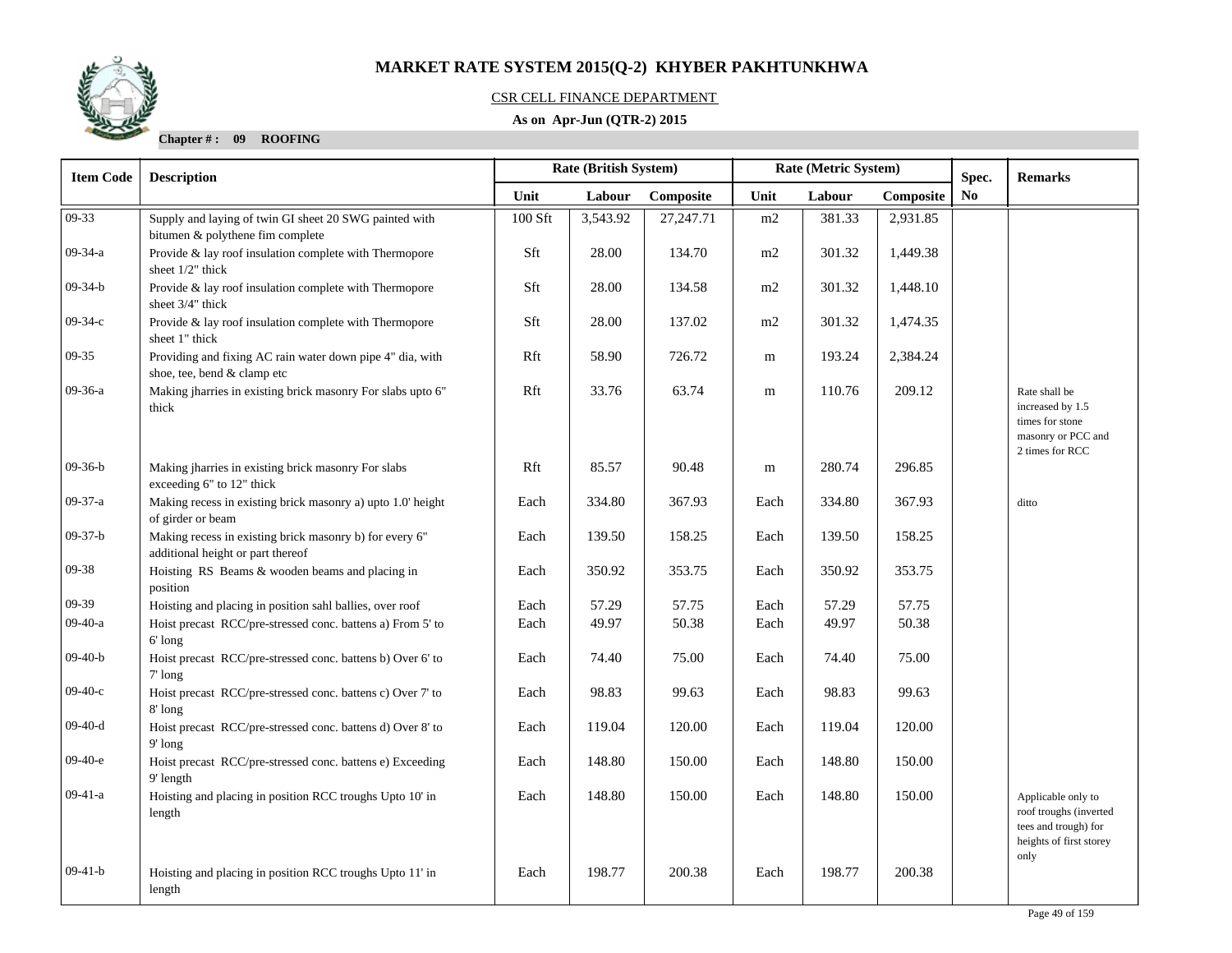### CSR CELL FINANCE DEPARTMENT

### **As on Apr-Jun (QTR-2) 2015**

| <b>Item Code</b> | <b>Description</b>                                                                                                 |           | <b>Rate (British System)</b> |           | Rate (Metric System) |        | Spec.     | <b>Remarks</b> |  |
|------------------|--------------------------------------------------------------------------------------------------------------------|-----------|------------------------------|-----------|----------------------|--------|-----------|----------------|--|
|                  |                                                                                                                    | Unit      | Labour                       | Composite | Unit                 | Labour | Composite | No             |  |
| $09-41-c$        | Hoisting and placing in position RCC troughs Upto 12' in<br>length                                                 | Each      | 247.63                       | 249.63    | Each                 | 247.63 | 249.63    |                |  |
| $09-41-d$        | Hoisting and placing in position RCC troughs Upto 13' in<br>length                                                 | Each      | 269.08                       | 271.25    | Each                 | 269.08 | 271.25    |                |  |
| $09-41-e$        | Hoisting and placing in position RCC troughs Upto 14' in<br>length                                                 | Each      | 297.60                       | 300.00    | Each                 | 297.60 | 300.00    |                |  |
| $09-41-f$        | Hoisting and placing in position RCC troughs Upto 15' in<br>length                                                 | Each      | 327.36                       | 330.00    | Each                 | 327.36 | 330.00    |                |  |
| $09-41-g$        | Hoisting and placing in position RCC troughs Upto 16' in<br>length                                                 | Each      | 372.00                       | 375.00    | Each                 | 372.00 | 375.00    |                |  |
| $09-41-h$        | Hoisting and placing in position RCC troughs Upto 17' in<br>length                                                 | Each      | 423.83                       | 427.25    | Each                 | 423.83 | 427.25    |                |  |
| $09-41-i$        | Hoisting and placing in position RCC troughs Upto 18' in<br>length                                                 | Each      | 496.37                       | 500.38    | Each                 | 496.37 | 500.38    |                |  |
| $09-41-j$        | Hoisting and placing in position RCC troughs Upto 19' in<br>length                                                 | Each      | 595.20                       | 600.00    | Each                 | 595.20 | 600.00    |                |  |
| $09-41-k$        | Hoisting and placing in position RCC troughs Upto 20' in<br>length                                                 | Each      | 744.00                       | 750.00    | Each                 | 744.00 | 750.00    |                |  |
| $09-42-a$        | Hoist & place in position RCC inverted battens Upto 10'<br>span                                                    | Each      | 119.29                       | 120.25    | Each                 | 119.29 | 120.25    |                |  |
| $09-42-b$        | Hoist & place in position RCC inverted battens Upto 12'<br>span                                                    | Each      | 238.58                       | 240.50    | Each                 | 238.58 | 240.50    |                |  |
| $09-42-c$        | Hoist & place in position RCC inverted battens Upto 13'<br>span                                                    | Each      | 299.09                       | 301.50    | Each                 | 299.09 | 301.50    |                |  |
| $09-42-d$        | Hoist & place in position RCC inverted battens Upto 14'<br>span                                                    | Each      | 359.60                       | 362.50    | Each                 | 359.60 | 362.50    |                |  |
| $09-42-e$        | Hoist & place in position RCC inverted battens Upto 15'<br>span                                                    | Each      | 395.56                       | 398.75    | Each                 | 395.56 | 398.75    |                |  |
| $09-42-f$        | Hoist & place in position RCC inverted battens Upto 16'<br>span                                                    | Each      | 449.50                       | 453.13    | Each                 | 449.50 | 453.13    |                |  |
| $09-42-g$        | Hoist & place in position RCC inverted battens Upto 18'<br>span                                                    | Each      | 600.53                       | 605.38    | Each                 | 600.53 | 605.38    |                |  |
| $09-42-h$        | Hoist & place in position RCC inverted battens Upto 20'<br>span                                                    | Each      | 899.00                       | 906.25    | Each                 | 899.00 | 906.25    |                |  |
| $09-43$          | RCC spout including fixing in position, with top and<br>bottom khuras                                              | Each      | 607.60                       | 863.82    | Each                 | 607.60 | 863.82    |                |  |
| $09 - 44$        | P/F Burnt Brick Tile Roofing over Tee Iron and Steel<br>Girder, in 1:6 c/s mortar (12' max span)                   | $100$ Sft | 5,665.99                     | 43,671.61 | m2                   | 609.66 | 4,699.07  |                |  |
| $09-45$          | Providing and Laying Prestressed Roof of Slab/Girder, 2"<br>thick PCC 1:2:4 with chicken mesh, polythene, mud, tar | Sft       | 50.48                        | 219.29    | $\rm m2$             | 543.12 | 2,359.53  |                |  |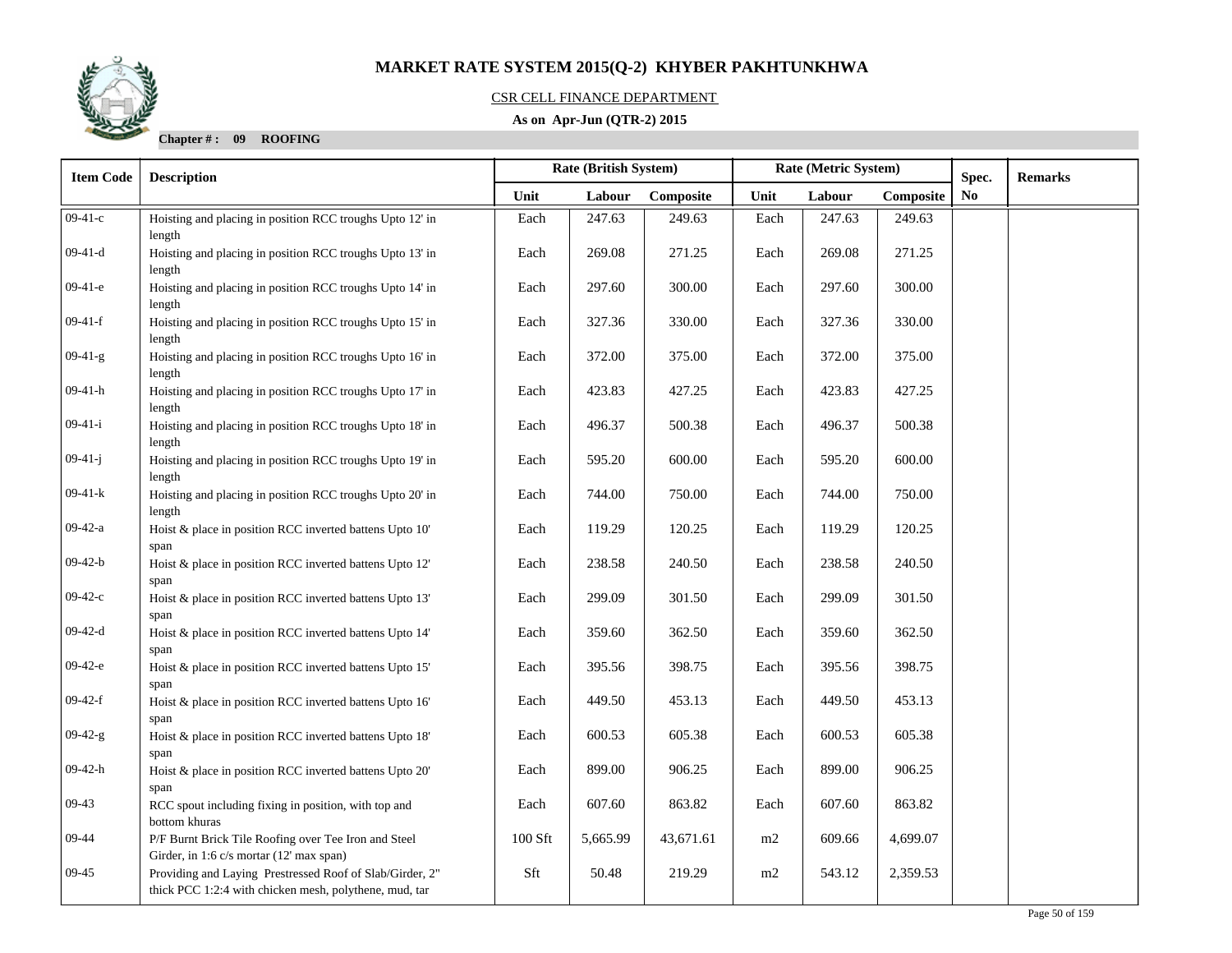

### CSR CELL FINANCE DEPARTMENT

### **As on Apr-Jun (QTR-2) 2015**

| <b>Item Code</b> | <b>Description</b> | <b>Rate (British System)</b> |        |                  | <b>Rate (Metric System)</b> |        | Spec.     | <b>Remarks</b> |  |
|------------------|--------------------|------------------------------|--------|------------------|-----------------------------|--------|-----------|----------------|--|
|                  | Unit               |                              | Labour | <b>Composite</b> | Unit                        | Labour | Composite | N <sub>0</sub> |  |
|                  |                    |                              |        |                  |                             |        |           |                |  |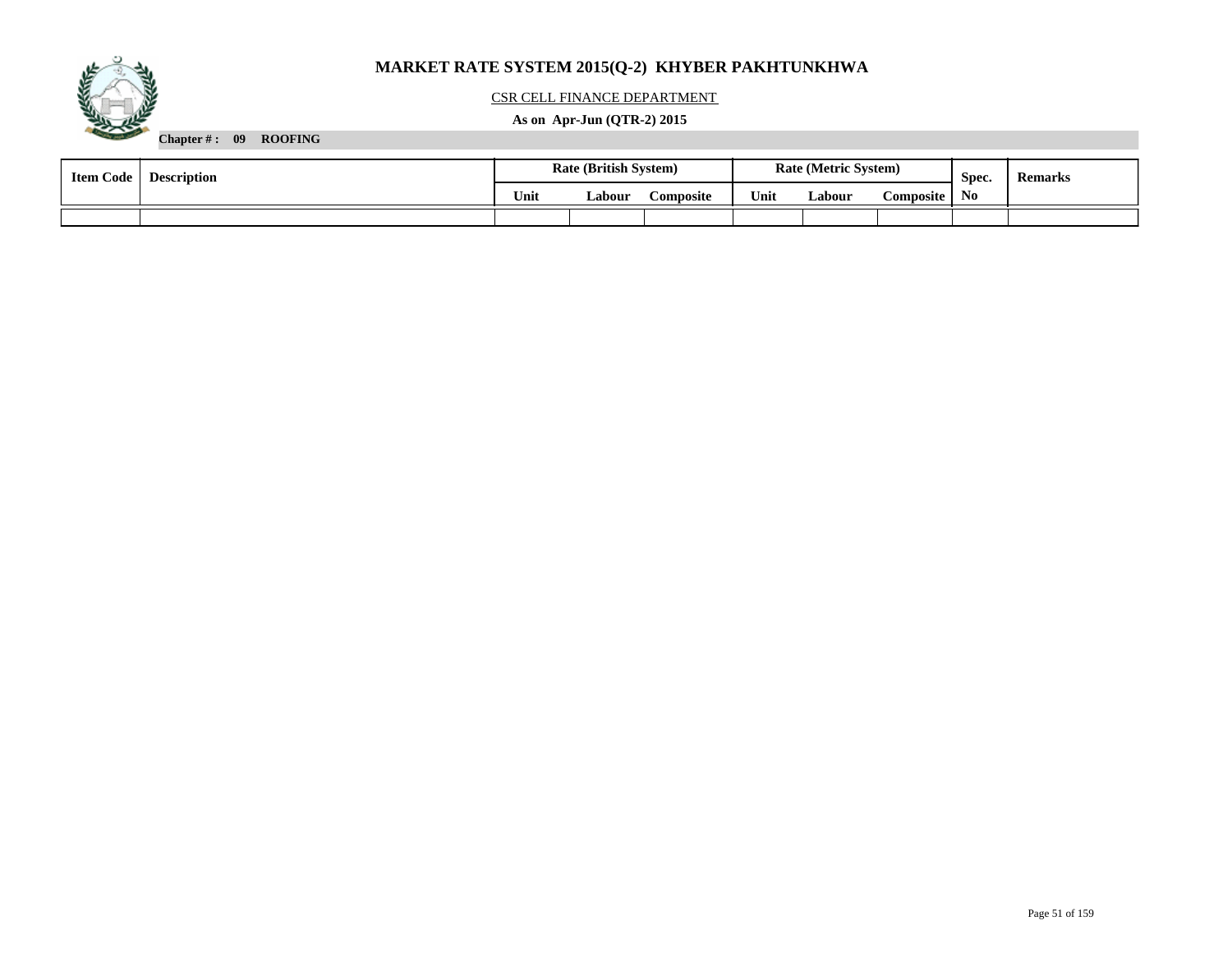# CSR CELL FINANCE DEPARTMENT

### **As on Apr-Jun (QTR-2) 2015**

| <b>Item Code</b> | <b>Description</b>                                                                              | <b>Rate (British System)</b> |                |           | Rate (Metric System)     |                          | Spec.     | <b>Remarks</b> |                                                |
|------------------|-------------------------------------------------------------------------------------------------|------------------------------|----------------|-----------|--------------------------|--------------------------|-----------|----------------|------------------------------------------------|
|                  |                                                                                                 | Unit                         | Labour         | Composite | Unit                     | Labour                   | Composite | <b>No</b>      |                                                |
| $10 - 01$        | Laying murum flooring complete as per specs                                                     | 100 Sft                      | 2,728.00       | 7,059.04  | m2                       | 293.53                   | 759.55    |                |                                                |
| $10 - 02$        | Earth flooring 6" thick consolidated layer of moistened                                         | 100 Sft                      | 914.50         | 2,288.27  | m2                       | 98.40                    | 246.22    |                |                                                |
|                  | earth, including ramming                                                                        |                              |                |           |                          |                          |           |                |                                                |
| $10-03-a$        | Provide, lay, water & ram clean coarse sand under floor /                                       | 100 Cft                      | 3,606.79       | 4,584.67  | m <sub>3</sub>           | 1,273.73                 | 1,619.06  |                |                                                |
|                  | brick paving, complete                                                                          |                              |                |           |                          |                          |           |                |                                                |
| $10-03-b$        | Provide, lay, water & ram brick ballast 1.5" to 2" guage                                        | 100 Cft                      | 7,216.68       | 12,280.60 | m <sub>3</sub>           | 2,548.55                 | 4,336.86  |                |                                                |
|                  | mixed with 25% sand for floor foundations                                                       |                              |                |           |                          |                          |           |                |                                                |
| $10 - 04$        | Mud floor of 6" thick consolidated layer of moist earth &<br>finished off with 1" mud plaster   | 100 Sft                      | 1,798.00       | 3,863.32  | m2                       | 193.46                   | 415.69    |                |                                                |
| $10 - 05$        | Dry brick paving laid flat, sand grouted, including prep. of                                    | 100 Sft                      | 1,209.00       | 5,084.93  | m2                       | 130.09                   | 547.14    |                |                                                |
|                  | bed, by 1/2" thick mud plaster                                                                  |                              |                |           |                          |                          |           |                |                                                |
| $10 - 06$        | Dry brick on edge paving, sand grouted, including prep. of                                      | 100 Sft                      | 1,716.16       | 7,437.77  | m2                       | 184.66                   | 800.30    |                |                                                |
|                  | bed, by 1/2" thick mud plaster                                                                  |                              |                |           |                          |                          |           |                |                                                |
| $10 - 07$        | Grouting 4.5" dry brick work with cement sand mortar 1:5                                        | $100$ Sft                    | 1,178.00       | 1,732.72  | m2                       | 126.75                   | 186.44    |                |                                                |
| $10 - 08$        | Flat brick flooring laid in 1:6 c/s mortar over a bed of 3/4"                                   | 100 Sft                      | 2,077.00       | 6,780.75  | m2                       | 223.49                   | 729.61    |                |                                                |
|                  | thick cement mortar 1:6                                                                         |                              |                |           |                          |                          |           |                |                                                |
| $10-09$          | Brick on edge flooring, laid in 1:6 c/s mortar, over a bed of                                   | 100 Sft                      | 2,666.00       | 9,479.00  | m2                       | 286.86                   | 1,019.94  |                |                                                |
|                  | 3/4" thick cement mortar 1:6                                                                    |                              |                |           |                          |                          |           |                |                                                |
| $10-10$          | Brick tiles (12"x6"x2") laid in 1:6 c/s mortar, over a bed of                                   | 100 Sft                      | 2,077.00       | 6,564.81  | m2                       | 223.49                   | 706.37    |                |                                                |
|                  | $3/4$ " thick c/s mortar 1:6                                                                    |                              |                |           |                          |                          |           |                |                                                |
| $10 - 11$        | Brick tiles $(9"x4.5"x1.5")$ laid flat in 1:3 c/s mortar over a                                 | 100 Sft                      | 2,356.00       | 8,242.96  | m2                       | 253.51                   | 886.94    |                |                                                |
| $10-12$          | bed of 3/4" thick cement mortar 1:6                                                             |                              |                |           |                          |                          |           |                |                                                |
|                  | Cement tiles (8"x8"x3/4") laid flat in 1:2 c/s mortar, over<br>3/4" thick bed of c/s mortar 1:2 |                              |                |           |                          |                          |           |                | <b>DELETED</b>                                 |
| $10-13-a$        | Cement concrete tiles laid in 1:2 c/s mortar over 3/4" thick                                    | $\overline{a}$               | $\overline{a}$ |           |                          | $\overline{\phantom{a}}$ |           |                | <b>DELETED</b>                                 |
|                  | bed of c/s mortar 1:2 : 12" x 12" x 1"                                                          |                              |                |           |                          |                          |           |                |                                                |
| $10-13-b$        | Cement concrete tiles laid in 1:2 c/s mortar over 3/4" thick                                    |                              |                |           |                          |                          |           |                | <b>DELETED</b>                                 |
|                  | bed of c/s mortar $1:2:9"$ x 9" x 3/4"                                                          |                              |                |           |                          |                          |           |                |                                                |
| $10-13-c$        | Cement concrete tiles laid in 1:2 c/s mortar over 3/4" thick                                    |                              |                |           | $\overline{\phantom{a}}$ | $\overline{\phantom{a}}$ |           |                | <b>DELETED</b>                                 |
|                  | bed of $c/s$ mortar 1:2 : 6" x 6" x 3/4"                                                        |                              |                |           |                          |                          |           |                |                                                |
| $10-14$          | Coloured cement tile $(8"x8"x3/4")$ of dark shade laid flat in                                  | 100 Sft                      | 3,118.60       | 8,130.62  | m2                       | 335.56                   | 874.85    |                |                                                |
|                  | 1:2 c/s mortar over 3/4" mortar bed                                                             |                              |                |           |                          |                          |           |                |                                                |
| $10-15-a$        | Provide & lay topping of concrete 1:2:4, including surface                                      | 100 Sft                      | 1,736.00       | 3,254.75  | m2                       | 186.79                   | 350.21    |                | If glass strips are used                       |
|                  | finishing & dividing in panels : 1" thick                                                       |                              |                |           |                          |                          |           |                | for paneling, it shall<br>be paid extra as per |
|                  |                                                                                                 |                              |                |           |                          |                          |           |                | item No. 10-43                                 |
| $10-15-b$        | Provide & lay topping of concrete 1:2:4, including surface                                      | $100$ Sft                    | 2,077.00       | 4,070.15  | m2                       | 223.49                   | 437.95    |                |                                                |
|                  | finishing & dividing in panels: 1.5" thick                                                      |                              |                |           |                          |                          |           |                |                                                |
| $10-15-c$        | Provide $\&$ lay topping of concrete 1:2:4, including surface                                   | 100 Sft                      | 2,077.00       | 4,322.20  | m2                       | 223.49                   | 465.07    |                |                                                |
|                  | finishing & dividing in panels: 1.5" thick                                                      |                              |                |           |                          |                          |           |                |                                                |
|                  |                                                                                                 |                              |                |           |                          |                          |           |                |                                                |

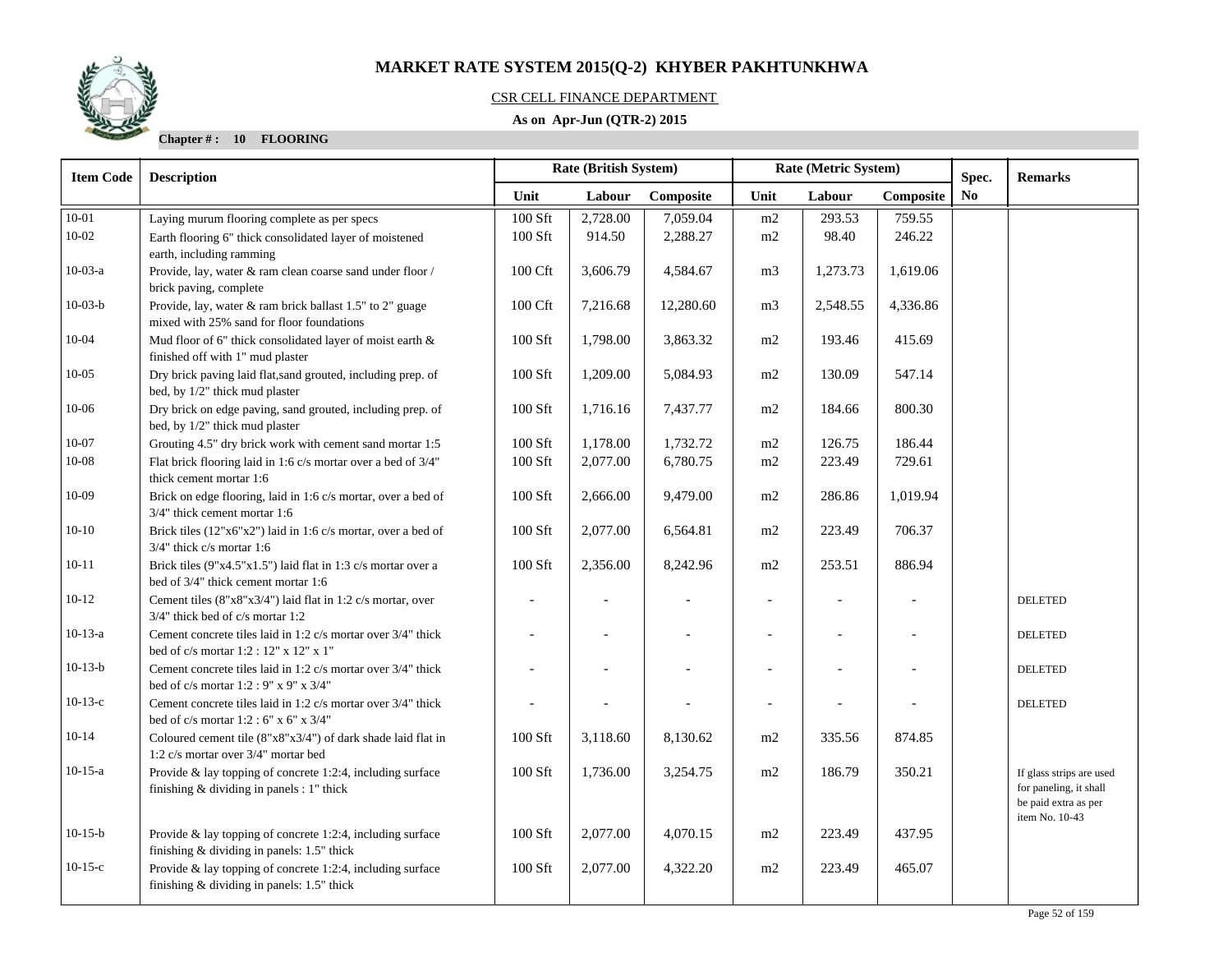### CSR CELL FINANCE DEPARTMENT

### **As on Apr-Jun (QTR-2) 2015**

| <b>Item Code</b> | <b>Description</b>                                                                                                                                                                                                                                                                       | <b>Rate (British System)</b>                  |          |           |                | Rate (Metric System) |          | Spec. | <b>Remarks</b>                                                                       |
|------------------|------------------------------------------------------------------------------------------------------------------------------------------------------------------------------------------------------------------------------------------------------------------------------------------|-----------------------------------------------|----------|-----------|----------------|----------------------|----------|-------|--------------------------------------------------------------------------------------|
|                  |                                                                                                                                                                                                                                                                                          | Unit<br>Labour<br>Labour<br>Composite<br>Unit |          | Composite | N <sub>0</sub> |                      |          |       |                                                                                      |
| $10-15-d$        | Provide $\&$ lay topping of concrete 1:2:4, including surface<br>finishing $&$ dividing in panels : 1.75" thick                                                                                                                                                                          | 100 Sft                                       | 2,077.00 | 4,844.24  | m2             | 223.49               | 521.24   |       |                                                                                      |
| $10-15-e$        | Provide $\&$ lay topping of concrete 1:2:4, including surface<br>finishing $&$ dividing in panels : 2" thick                                                                                                                                                                             | 100 Sft                                       | 2,387.00 | 5,418.31  | m2             | 256.84               | 583.01   |       |                                                                                      |
| $10-15-f$        | Provide $\&$ lay topping of concrete 1:2:4, including surface<br>finishing & dividing in panels: 2.25" thick                                                                                                                                                                             | 100 Sft                                       | 3,410.00 | 6,887.66  | m2             | 366.92               | 741.11   |       |                                                                                      |
| $10-15-g$        | Provide $\&$ lay topping of concrete 1:2:4, including surface<br>finishing & dividing in panels: 2.5" thick                                                                                                                                                                              | 100 Sft                                       | 3,565.00 | 7,361.45  | m2             | 383.59               | 792.09   |       |                                                                                      |
| 10-15-h          | Provide & lay topping of concrete 1:2:4, including surface<br>finishing & dividing in panels: 2.75" thick                                                                                                                                                                                | $100$ Sft                                     | 4,247.00 | 8,367.03  | m2             | 456.98               | 900.29   |       |                                                                                      |
| $10-15-i$        | Provide & lay topping of concrete 1:2:4, including surface<br>finishing $&$ dividing in panels : 3" thick                                                                                                                                                                                | 100 Sft                                       | 3,999.00 | 8,482.18  | m2             | 430.29               | 912.68   |       |                                                                                      |
| $10-16-a$        | Provide & laying conglomerate floor (two coat work) with<br>top layer of 1/2" thick wearing surface of one part of<br>cement 2 parts of stone chips passing 3/16" sieve over<br>bottom layer of cement concrete (1:3:6) including surface<br>finishing & dividing in panels: 1.5" thick  | 100 Sft                                       | 3,906.00 | 5,724.85  | m2             | 420.29               | 615.99   |       | ditto                                                                                |
| $10-16-b$        | Provide & laying conglomerate floor (two coat work) with<br>top layer of 1/2" thick wearing surface of one part of<br>cement 2 parts of stone chips passing 3/16" sieve over<br>bottom layer of cement concrete (1:3:6) including surface<br>finishing & dividing in panels: 1.75" thick | 100 Sft                                       | 2,790.00 | 4,787.92  | m2             | 300.20               | 515.18   |       |                                                                                      |
| $10-16-c$        | Provide & laying conglomerate floor (two coat work) with<br>top layer of 1/2" thick wearing surface of one part of<br>cement 2 parts of stone chips passing 3/16" sieve over<br>bottom layer of cement concrete (1:3:6) including surface<br>finishing & dividing in panels : 2" thick   | 100 Sft                                       | 3,100.00 | 5,295.16  | m2             | 333.56               | 569.76   |       |                                                                                      |
| $10 - 17$        | Add extra in cement concrete floor topping if finished with<br>pigment and polishing                                                                                                                                                                                                     | 100 Sft                                       | 868.00   | 1,667.88  | m2             | 93.40                | 179.46   |       |                                                                                      |
| $10 - 18$        | Extra labour for each storey above ground for mosaic,<br>conglomerate, tiles, stone & wood floor                                                                                                                                                                                         | 100 Sft                                       | 465.00   | 468.75    | m2             | 50.03                | 50.44    |       | Applicable to item No<br>10-08 to 10-16, 10-19<br>to 10-25 and 10-30 to<br>$10 - 35$ |
| $10-19-a$        | Flag stone flooring in lime mortar 1:2, over 3/4" bedding :<br>2" thick                                                                                                                                                                                                                  | 100 Sft                                       | 5,301.00 | 8,009.21  | $\rm m2$       | 570.39               | 861.79   |       |                                                                                      |
| $10-19-b$        | Flag stone flooring in lime mortar 1:2, over 3/4" bedding :<br>3" thick                                                                                                                                                                                                                  | 100 Sft                                       | 4,910.40 | 8,198.86  | m2             | 528.36               | 882.20   |       |                                                                                      |
| $10-20-a$        | Asphalt floor, including base preparation, remelting, setting<br>out $&$ finish : 1" thick topping                                                                                                                                                                                       | 100 Sft                                       | 1,767.00 | 20,188.61 | m2             | 190.13               | 2,172.29 |       |                                                                                      |
| $10-20-b$        | Asphalt floor, including base preparation, remelting, setting<br>out & finish : $1/2$ " thick topping                                                                                                                                                                                    | 100 Sft                                       | 1,512.80 | 10,728.68 | m2             | 162.78               | 1,154.41 |       |                                                                                      |

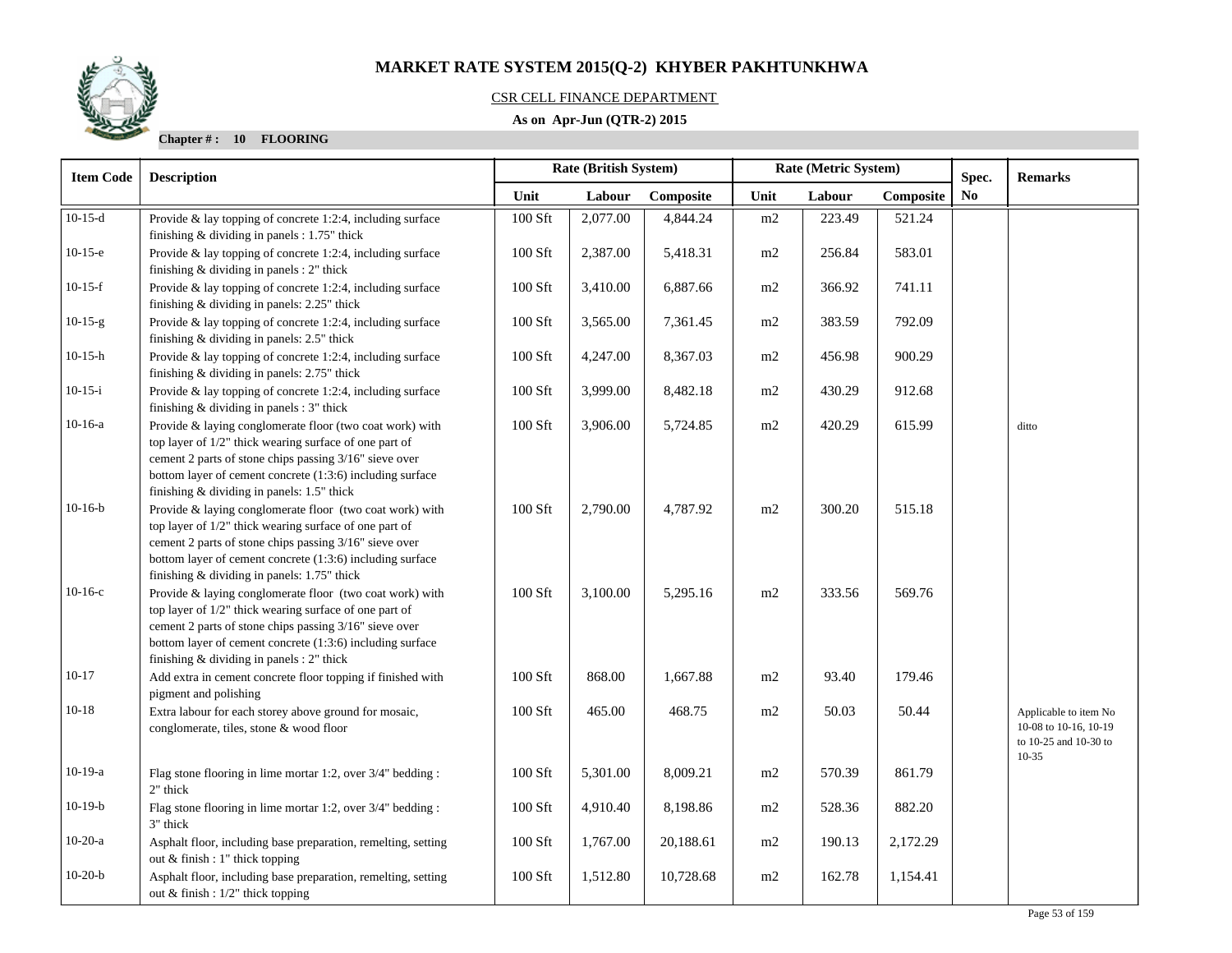

### CSR CELL FINANCE DEPARTMENT

### **As on Apr-Jun (QTR-2) 2015**

| <b>Description</b>                                                                                                       | Rate (British System)                                                                                                                                                               |          |           |      | Rate (Metric System) |           | Spec.                  | <b>Remarks</b>                                                                               |  |
|--------------------------------------------------------------------------------------------------------------------------|-------------------------------------------------------------------------------------------------------------------------------------------------------------------------------------|----------|-----------|------|----------------------|-----------|------------------------|----------------------------------------------------------------------------------------------|--|
|                                                                                                                          | Unit                                                                                                                                                                                | Labour   | Composite | Unit | Labour               | Composite | $\mathbf{N}\mathbf{o}$ |                                                                                              |  |
| Asphalt floor, including base preparation, remelting, setting<br>out & finish : 1/4" thick topping                       | 100 Sft                                                                                                                                                                             | 1,046.56 | 5,663.55  | m2   | 112.61               | 609.40    |                        |                                                                                              |  |
| 1.375" thick mosaic flooring, including rubbing and<br>polishing complete : Using grey cement                            | 100 Sft                                                                                                                                                                             | 7,192.00 | 11,356.76 | m2   | 773.86               | 1,221.99  |                        | If glass strips are used<br>for paneling, it shall<br>be paid extra as per<br>item No. 10-43 |  |
| 1.375" thick mosaic flooring, including rubbing and<br>polishing complete : Using white cement                           | 100 Sft                                                                                                                                                                             | 7,192.00 | 10,846.44 | m2   | 773.86               | 1,167.08  |                        |                                                                                              |  |
| 1.5" thick mosaic flooring, including rubbing & polishing<br>complete : Using grey cement                                | 100 Sft                                                                                                                                                                             | 7,378.00 | 10,994.29 | m2   | 793.87               | 1,182.99  |                        | ditto                                                                                        |  |
| 1.5" thick mosaic flooring, including rubbing & polishing<br>complete : Using white cement                               | 100 Sft                                                                                                                                                                             | 7,378.00 | 11,438.37 | m2   | 793.87               | 1,230.77  |                        |                                                                                              |  |
| Laying floor of mosaic marble chips tiles of approved<br>shade including finishing complete                              | 100 Sft                                                                                                                                                                             | 3,875.00 | 13,832.54 | m2   | 416.95               | 1,488.38  |                        |                                                                                              |  |
| Lay floor of white glazed tile 1/4" thick in white cement<br>1:2 over 3/4" thick cement mortar 1:2                       | 100 Sft                                                                                                                                                                             | 5,022.00 | 14,288.63 | m2   | 540.37               | 1,537.46  |                        |                                                                                              |  |
| Lay floor of approved coloured glazed tiles 1/4" thick laid<br>in white cement & pigment complete                        | 100 Sft                                                                                                                                                                             | 5,022.00 | 14,344.75 | m2   | 540.37               | 1,543.50  |                        |                                                                                              |  |
| Provide & lay marble fine dressed stone flooring on surface<br>in white cement complete: 3/4" thick (Badel, Silky black, | 100 Sft                                                                                                                                                                             | 9,920.00 | 19,079.97 | m2   | 1,067.39             | 2,053.00  |                        |                                                                                              |  |
| Provide & lay marble fine dressed stone flooring on surface<br>in white cement complete: 1" thick (Badel, Silky black,   | 100 Sft                                                                                                                                                                             | 9,920.00 | 21,001.47 | m2   | 1,067.39             | 2,259.76  |                        |                                                                                              |  |
| Provide & lay marble fine dressed stone flooring on surface<br>in white cement complete: 1/2" thick (Badel, Silky black, | 100 Sft                                                                                                                                                                             | 9,920.00 | 22,282.47 | m2   | 1,067.39             | 2,397.59  |                        |                                                                                              |  |
| Providing and Laying marble fine dressed stone 4-5 feet                                                                  | 100 Sft                                                                                                                                                                             | 9,920.00 | 20,031.45 | m2   | 1,067.39             | 2,155.38  |                        |                                                                                              |  |
| Providing and Laying marble fine dressed stone 7x1.5 feet<br>and                                                         | 100 Sft                                                                                                                                                                             | 9,920.00 | 20,031.45 | m2   | 1,067.39             | 2,155.38  |                        |                                                                                              |  |
| Providing and fixing glazed tile colour printed border 2"                                                                | 100 Rft                                                                                                                                                                             | 961.00   | 20,579.03 | m    | 31.53                | 675.17    |                        |                                                                                              |  |
| Providing and fixing glazed tile colour printed border 3"<br>wide                                                        | 100 Rft                                                                                                                                                                             | 961.00   | 20,579.03 | m    | 31.53                | 675.17    |                        |                                                                                              |  |
| Providing and fixing glazed tile colour printed border 4"<br>wide                                                        | 100 Rft                                                                                                                                                                             | 961.00   | 20,579.03 | m    | 31.53                | 675.17    |                        |                                                                                              |  |
|                                                                                                                          |                                                                                                                                                                                     |          |           |      |                      |           |                        |                                                                                              |  |
| <b>Item Code</b>                                                                                                         | Sunny white, Sunny Grey or eq)<br>Sunny white, Sunny Grey or eq)<br>Sunny white, Sunny Grey or eq)<br>and 12" wide 1" thick for stairs steps.<br>1" thick for stairs steps.<br>wide |          |           |      |                      |           |                        |                                                                                              |  |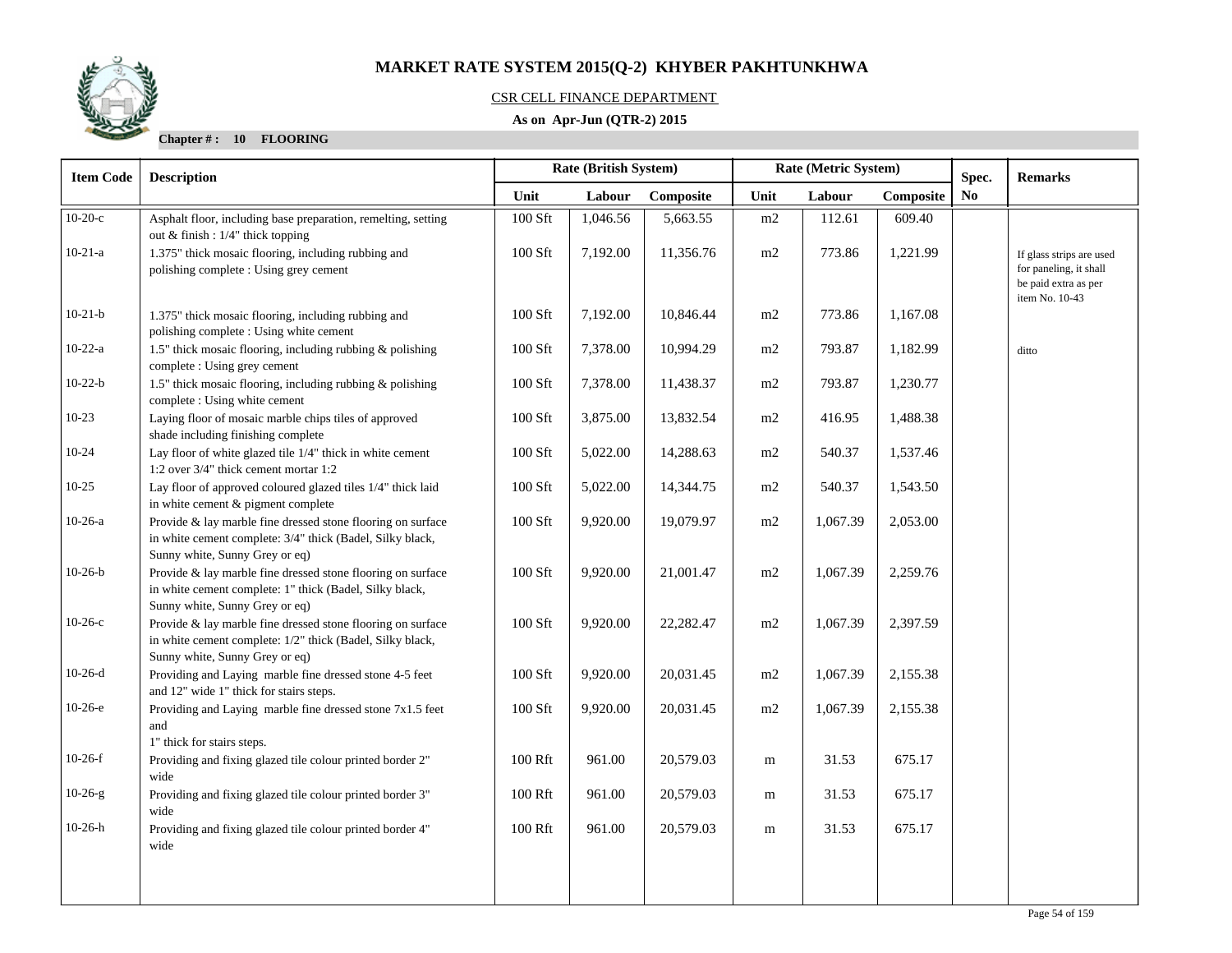

### CSR CELL FINANCE DEPARTMENT

### **As on Apr-Jun (QTR-2) 2015**

| <b>Item Code</b> | <b>Rate (British System)</b><br>Rate (Metric System)<br><b>Description</b>                             |           |           | Spec.      | <b>Remarks</b> |          |           |    |                                                                                                                                                                     |
|------------------|--------------------------------------------------------------------------------------------------------|-----------|-----------|------------|----------------|----------|-----------|----|---------------------------------------------------------------------------------------------------------------------------------------------------------------------|
|                  |                                                                                                        | Unit      | Labour    | Composite  | Unit           | Labour   | Composite | No |                                                                                                                                                                     |
| $10-27$          | Rubbing and polishing old grit/mosaic floor, including<br>repairing voids, uneven surface, complete    | $100$ Sft | 5,022.00  | 5,125.94   | m2             | 540.37   | 551.55    |    | Reduce the rate by 35<br>% and 40 % for<br>labour and composite                                                                                                     |
| $10 - 28$        | Rubbing & polishing grit floor, including repairing voids,<br>uneen surface, complete                  | 100 Sft   | 1,935.64  | 2,130.10   | m2             | 208.27   | 229.20    |    | rate respectively if<br>polishing is not done.<br>Reduce the rate by 35<br>% and 40 % for<br>labour and composite<br>rate respectively if<br>polishing is not done. |
| $10-29$          | Cleaning and washing mosaic or marble floor with caustic<br>soda mixture                               | 100 Sft   | 245.52    | 464.42     | m2             | 26.42    | 49.97     |    |                                                                                                                                                                     |
| $10-30$          | Shisham wood boarding or strip flooring 3/4" thick<br>including 2 coats of bitumen laid hot complete   | 100 Sft   | 13,020.00 | 52,009.33  | m2             | 1,400.95 | 5,596.20  |    |                                                                                                                                                                     |
| $10 - 31$        | Deodar wood boarding or strip flooring 3/4" thick<br>including 2 coats of bitumen laid hot complete    | 100 Sft   | 9,672.00  | 54,416.39  | m2             | 1,040.71 | 5,855.20  |    |                                                                                                                                                                     |
| $10 - 32$        | Teak wood boarding or strip flooring 1/2" thick including 2<br>coats of bitumen laid hot complete      | 100 Sft   | 13,020.00 | 75,852.27  | m2             | 1,400.95 | 8,161.70  |    |                                                                                                                                                                     |
| $10-33$          | Shisham wood block flooring 1" thick out to required size,<br>fixed on a layer of bitumen base         | 100 Sft   | 9,672.00  | 51,903.32  | m2             | 1,040.71 | 5,584.80  |    |                                                                                                                                                                     |
| $10-34$          | Teak wood block 1" thick cut to required size, fixed on a<br>layer of asphalt bitumen laid on base     | 100 Sft   | 13,020.00 | 126,804.48 | m2             | 1,400.95 | 13,644.16 |    |                                                                                                                                                                     |
| $10-35-a$        | Laying wooden paving of hard wood on edge in coal tar $\&$<br>asphalt: Shisham wood                    | 100 Sft   | 3,968.00  | 29,915.48  | m2             | 426.96   | 3,218.91  |    |                                                                                                                                                                     |
| $10-35-b$        | Laying wooden paving of hard wood on edge in coal tar &<br>asphalt: Kikar wood                         | 100 Sft   | 3,968.00  | 18,224.22  | m2             | 426.96   | 1,960.93  |    |                                                                                                                                                                     |
| $10-36-a$        | Tile skirting laid in 1:2 c/s mortar over 3/4" thick cement<br>mortar 1:2 complete : Cement tiles      | 100 Sft   | 3,428.60  | 6,298.36   | m2             | 368.92   | 677.70    |    |                                                                                                                                                                     |
| $10-36-b$        | Tile skirting laid in 1:2 c/s mortar over 3/4" thick cement<br>mortar 1:2 complete : Mosaic tiles      | 100 Sft   | 3,937.00  | 36,598.38  | m2             | 423.62   | 3,937.99  |    |                                                                                                                                                                     |
| $10-37-a$        | Provide grey cement skirting 3/8" thick complete 1:2<br>cement, sand mortar                            | 100 Sft   | 3,924.60  | 4,795.98   | m2             | 422.29   | 516.05    |    |                                                                                                                                                                     |
| $10-37-b$        | Provide grey cement skirting 3/8" thick complete 1:3<br>cement, sand mortar                            | 100 Sft   | 3,924.60  | 4,659.95   | m2             | 422.29   | 501.41    |    |                                                                                                                                                                     |
| $10-37-c$        | Provide grey cement skirting 3/8" thick complete Extra if<br>skirting or dado is finished with pigment | 100 Sft   | 372.00    | 1,298.63   | m2             | 40.03    | 139.73    |    |                                                                                                                                                                     |
| $10-38-a$        | Glazed tile 1/4" thick dado jointed in white cement<br>complete : White Plain tiles                    | 100 Sft   | 5,642.00  | 14,913.63  | m2             | 607.08   | 1,604.71  |    |                                                                                                                                                                     |
| $10-38-b$        | Glazed tile 1/4" thick dado jointed in white cement<br>complete : Coloured Plain tiles                 | 100 Sft   | 5,642.00  | 14,794.07  | m2             | 607.08   | 1,591.84  |    |                                                                                                                                                                     |
|                  |                                                                                                        |           |           |            |                |          |           |    |                                                                                                                                                                     |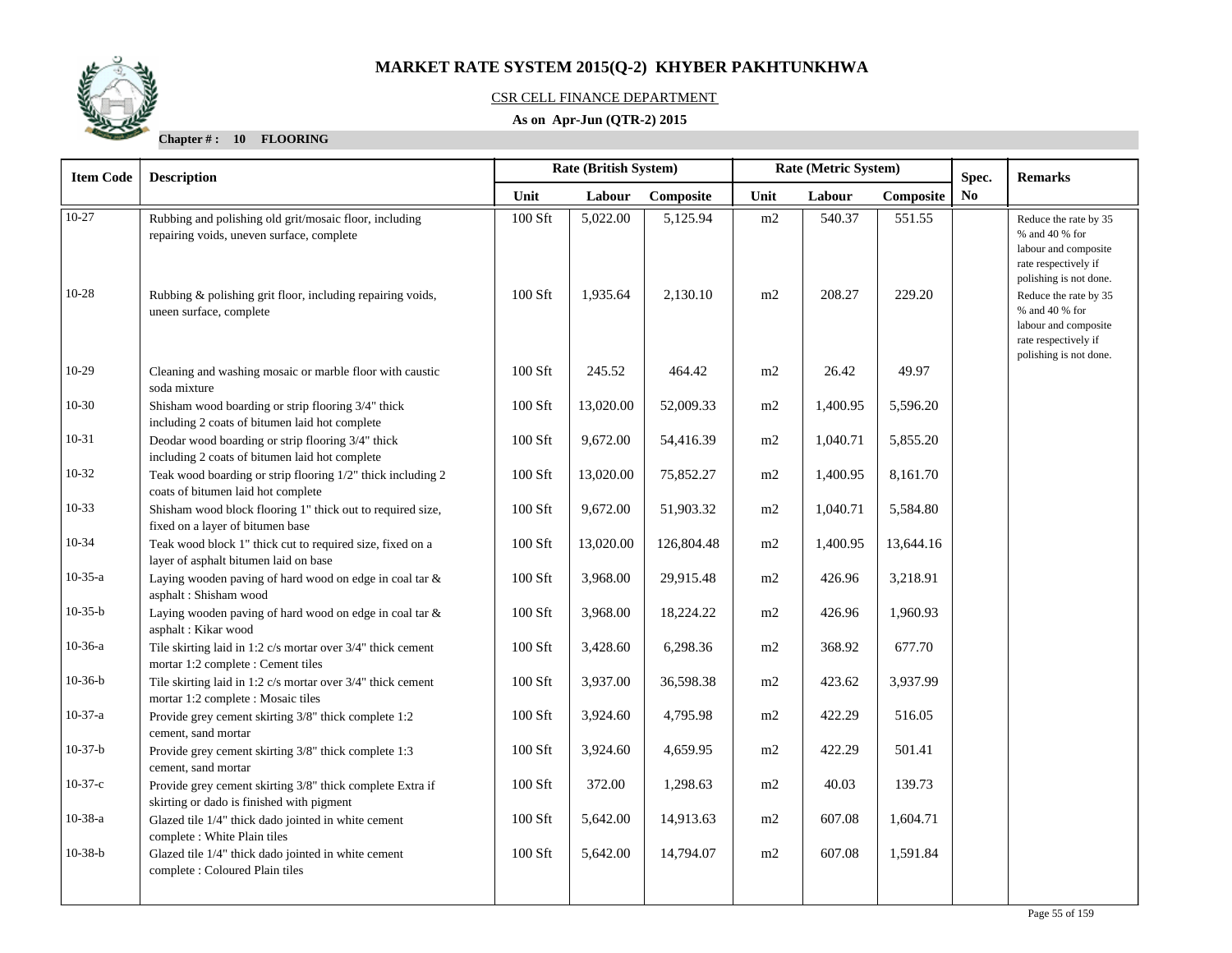

### CSR CELL FINANCE DEPARTMENT

### **As on Apr-Jun (QTR-2) 2015**

| <b>Item Code</b> | Rate (Metric System)<br>Rate (British System)<br><b>Description</b>                                                                                                   |         | Spec.    |           | <b>Remarks</b> |        |           |                |                                                                                       |
|------------------|-----------------------------------------------------------------------------------------------------------------------------------------------------------------------|---------|----------|-----------|----------------|--------|-----------|----------------|---------------------------------------------------------------------------------------|
|                  |                                                                                                                                                                       | Unit    | Labour   | Composite | Unit           | Labour | Composite | N <sub>0</sub> |                                                                                       |
| $10-38-c$        | Glazed tile 1/4" thick dado jointed in white cement<br>complete: Printed tiles                                                                                        | 100 Sft | 5,642.00 | 14,913.63 | m2             | 607.08 | 1,604.71  |                |                                                                                       |
| $10-39$          | Glazed tile dado 1/4" thick in pigment over 1:2 c/s mortar<br>3/4" thick including finishing complete                                                                 | 100 Sft | 5,642.00 | 15,081.38 | m2             | 607.08 | 1,622.76  |                |                                                                                       |
| $10-40-a-01$     | Mosaic dado or skirting complete as per specs Using grey<br>cement: 3/8" thick                                                                                        | 100 Sft | 6,944.00 | 9,527.35  | m2             | 747.17 | 1,025.14  |                |                                                                                       |
| $10-40-a-02$     | Mosaic dado or skirting complete as per specs Using grey<br>cement : 1/2" thick                                                                                       | 100 Sft | 6,944.00 | 10,116.25 | m2             | 747.17 | 1,088.51  |                |                                                                                       |
| $10-40-b-01$     | Mosaic dado or skirting complete as per specs Using white<br>cement: 3/8" thick including grinding and polishing                                                      | 100 Sft | 6,944.00 | 9,695.59  | m2             | 747.17 | 1,043.25  |                |                                                                                       |
| $10-40-b-02$     | Mosaic dado or skirting complete as per specs Using white<br>cement : 1/2" thick including grinding and polishing                                                     | 100 Sft | 6,944.00 | 10,461.14 | m2             | 747.17 | 1,125.62  |                |                                                                                       |
| $10-41-a$        | Provide & lay marble fine dressed and polished stone dado<br>or skirting in white cement complete : 3/8" thick (Badel,<br>Silky black, Sunny white, Sunny Grey or eq) | 100 Sft | 3,224.00 | 13,876.20 | m2             | 346.90 | 1,493.08  |                |                                                                                       |
| $10-41-b$        | Provide & lay marble fine dressed and polished stone dado<br>or skirting in white cement complete : 1/2" thick (Badel,<br>Silky black, Sunny white, Sunny Grey or eq) | 100 Sft | 3,224.00 | 14,403.85 | m2             | 346.90 | 1,549.85  |                |                                                                                       |
| $10-42$          | Rubber flooring, consisting of 12"x12"x1/8" rubber tiles<br>laid on firm foundation                                                                                   | 100 Sft | 2,350.42 | 12,502.08 | $\rm m2$       | 252.91 | 1,345.22  |                | The cost of base for<br>rubber floor is not<br>included in the rate<br>and is payable |
| $10-43-a$        | Provide $\&$ fix glass strip 1.5" wide for dividing the floors<br>into panels: 5mm thick                                                                              | 100 Rft | 79.86    | 849.10    | m              | 2.62   | 27.86     |                | separately                                                                            |
| $10-43-b$        | Provide & fix glass strip 1.5" wide for dividing the floors<br>into panels : 3mm thick                                                                                | 100 Rft | 79.86    | 849.10    | m              | 2.62   | 27.86     |                |                                                                                       |
| $10-43-c$        | Providing and Fixing marble strip 1.5 inch wide 3/8 inch<br>thick for dividing the floor into panels                                                                  | 100 Rft | 79.86    | 721.00    | m              | 2.62   | 23.65     |                |                                                                                       |
| $10-43-d$        | Providing and Fixing marble strip 2" wide and 3/8" thick<br>for dividing the floor into panels                                                                        | 100 Rft | 79.86    | 849.10    | m              | 2.62   | 27.86     |                |                                                                                       |
| 10-44            | P/F Vinyl Tiles or Vinyl Sheet flooring over firm<br>foundation                                                                                                       | 100 Sft | 2,232.00 | 14,730.60 | m2             | 240.16 | 1,585.01  |                |                                                                                       |
| $10 - 45$        | P/F Precast Concrete 7000 psi TUFF Tiles over bed of 2"<br>thick sand & 4" thick brick ballast comp                                                                   | 100 Sft | 2,480.00 | 7,953.81  | m2             | 266.85 | 855.83    |                |                                                                                       |
| $10-46-a$        | P/F Ceramic Floor Tiles (Emco, National or eq) Size : 12"<br>x 12"                                                                                                    | 100 Sft | 4,588.00 | 14,052.92 | m2             | 493.67 | 1,512.09  |                |                                                                                       |
| $10-46-b$        | P/F Ceramic Floor Tiles (Emco, National or eq) Size 20" x<br>20"                                                                                                      | 100 Sft | 4,588.00 | 23,202.92 | m2             | 493.67 | 2,496.63  |                |                                                                                       |
| 10-47            | Burnt brick (1st class) pavement on edge grouted with sand<br>including preparation of bed                                                                            | 100 Sft | 2,666.00 | 8,583.15  | m2             | 286.86 | 923.55    |                |                                                                                       |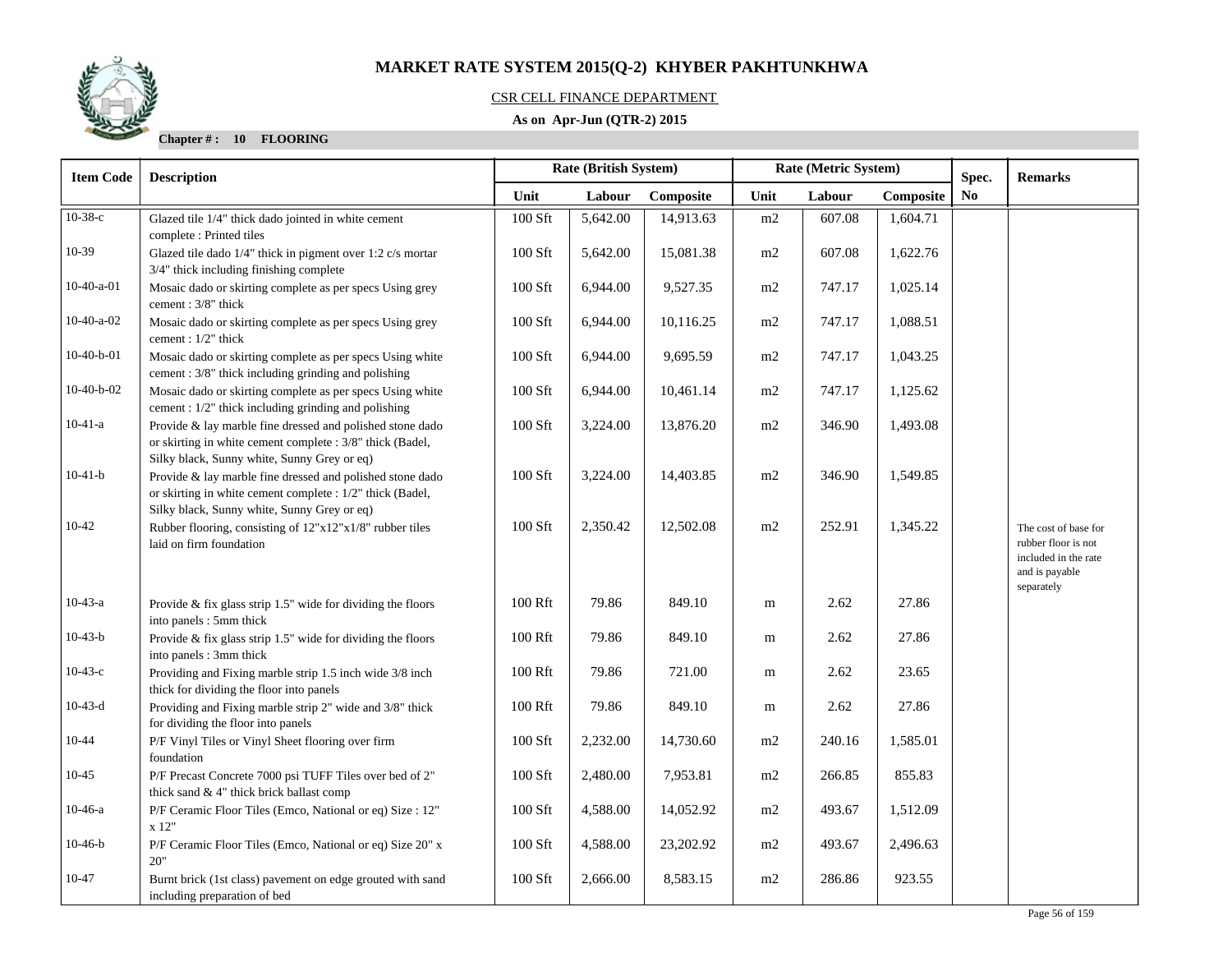

### CSR CELL FINANCE DEPARTMENT

### **As on Apr-Jun (QTR-2) 2015**

| <b>Item Code</b> | <b>Description</b>                                                                                                                                    | <b>Rate (British System)</b> |          |           |      | Rate (Metric System) |           | Spec.          | <b>Remarks</b> |
|------------------|-------------------------------------------------------------------------------------------------------------------------------------------------------|------------------------------|----------|-----------|------|----------------------|-----------|----------------|----------------|
|                  |                                                                                                                                                       | Unit                         | Labour   | Composite | Unit | Labour               | Composite | N <sub>0</sub> |                |
| $10-48-a$        | Porceline tile floor 1/4" thick laid cement 1:2 or 3/4" thick<br>cement mortar 1:2 (Local Master Tiles)                                               | 100 Sft                      | 5,022.00 | 21,925.83 | m2   | 540.37               | 2,359.22  |                |                |
| $10-48-b$        | Porceline tile floor 1/4" thick laid cement 1:2 over 3/4"<br>thick cement mortar 1:2 (Imported Tiles)                                                 | 100 Sft                      | 5,022.00 | 21,925.83 | m2   | 540.37               | 2,359.22  |                |                |
| $10-48-c$        | Granitto tile floor 1/4" thick laid cement 1:2 or 3/4" thick<br>cement mortar 1:2 (Imported Tiles UAE) 24"x24"                                        | $100$ Sft                    | 5,022.00 | 34,125.83 | m2   | 540.37               | 3,671.94  |                |                |
| $10-48-d$        | Granitto tile floor 1/4" thick laid cement 1:2 or 3/4" thick<br>cement mortar 1:2 (Imported Tiles UAE) 16"x16"                                        | $100$ Sft                    | 5,022.00 | 29,971.73 | m2   | 540.37               | 3,224.96  |                |                |
| $10-49-a$        | Providing and Laying marble fine dressed stone flooring<br>on surface in white cement complete using indian green<br>marble $12"x12"x3/4"$ thick      | 100 Sft                      | 5,952.00 | 44,634.47 | m2   | 640.44               | 4,802.67  |                |                |
| $10-49-b$        | Providing and Laying marble fine dressed stone flooring<br>on surface in white cement complete using Trevera marble<br>$12"x12"x3/4"$ thick           | $100$ Sft                    | 5,952.00 | 17,184.47 | m2   | 640.44               | 1,849.05  |                |                |
| $10-49-c$        | Providing and Laying marble fine dressed stone flooring<br>on surface in white cement complete using Botocina<br>marble $12"x12"x3/4"$ thick          | $100$ Sft                    | 5,952.00 | 19,624.47 | m2   | 640.44               | 2,111.59  |                |                |
| $10-49-d$        | Providing and Laying marble fine dressed stone flooring<br>on surface in white cement complete using<br>Veroona/Lasbela marble 12"x12"x3/4" thick     | $100$ Sft                    | 5,952.00 | 19,014.47 | m2   | 640.44               | 2,045.96  |                |                |
| $10-50$          | Chemical polishing of marble floor/Dado                                                                                                               | $100$ Sft                    | 1,178.00 | 2,444.10  | m2   | 126.75               | 262.99    |                |                |
| $10 - 51$        | Replaced coloured glass panes of sizes upto 4 mm<br>thickness with iron, nails and putty including removing<br>broken ones if required in all floors. | Sft                          | 41.66    | 237.20    | m2   | 448.30               | 2,552.27  |                |                |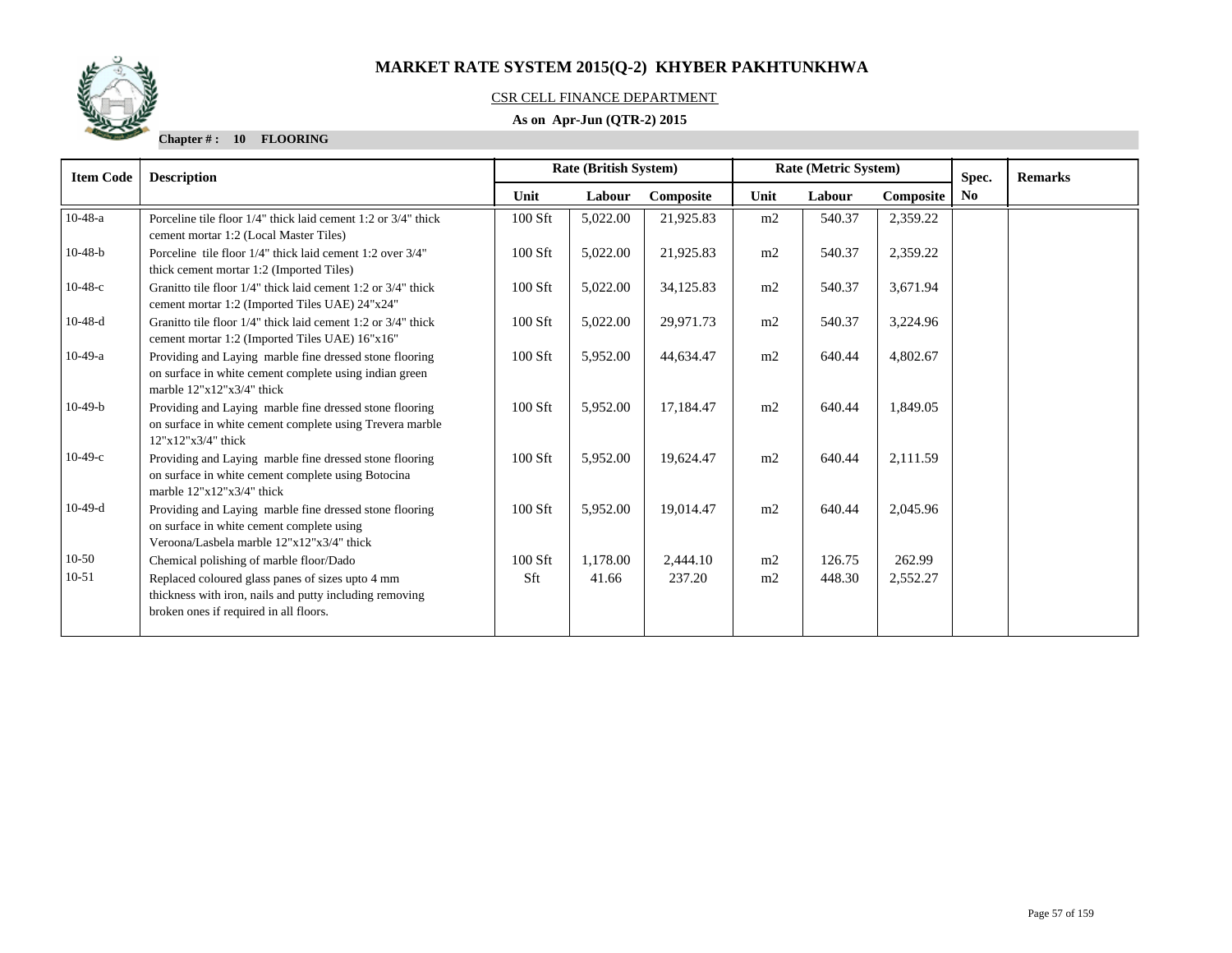

### CSR CELL FINANCE DEPARTMENT

### **As on Apr-Jun (QTR-2) 2015**

| <b>Item Code</b> | <b>Description</b>                                                                              |         | Rate (British System) |           | Rate (Metric System) |        |           | Spec. | <b>Remarks</b>                                                                                                                                                          |
|------------------|-------------------------------------------------------------------------------------------------|---------|-----------------------|-----------|----------------------|--------|-----------|-------|-------------------------------------------------------------------------------------------------------------------------------------------------------------------------|
|                  |                                                                                                 | Unit    | Labour                | Composite | Unit                 | Labour | Composite | No    |                                                                                                                                                                         |
| $11-01-a$        | Mud plaster on walls (excluding gobri leeping) upto 20'<br>height: 1/2" thick                   | 100 Sft | 530.72                | 783.88    | $\rm m2$             | 57.11  | 84.35     |       |                                                                                                                                                                         |
| $11-01-b$        | Mud plaster on walls (excluding gobri leeping) upto 20'<br>height : $1$ " thick                 | 100 Sft | 731.60                | 1,235.26  | m2                   | 78.72  | 132.91    |       |                                                                                                                                                                         |
| $11-02-a$        | Mud plaster on floor / roof (excluding gobri leeping) upto<br>20' height : 1/2" thick           | 100 Sft | 477.40                | 730.13    | m2                   | 51.37  | 78.56     |       | Add extra 13%, 32%<br>and 51% above the<br>labour rates only or<br>6%, 15% and 23% on<br>composite rates for<br>2nd, 3rd, 4th and<br>subsequent floors<br>respectively. |
| $11-02-b$        | Mud plaster on floor / roof (excluding gobri leeping) upto<br>$20'$ height : 1" thick           | 100 Sft | 905.20                | 1,410.26  | m2                   | 97.40  | 151.74    |       |                                                                                                                                                                         |
| $11-03-a$        | Cement lime plaster 1:7:12 (c/l/s) upto 20' height 1/4" thick                                   | 100 Sft | 1,612.00              | 1,877.05  | m2                   | 173.45 | 201.97    |       |                                                                                                                                                                         |
| $11-03-b$        | Cement lime plaster 1:7:12 (c/l/s) upto 20' height 1/2" thick                                   | 100 Sft | 1,612.00              | 2,129.59  | m2                   | 173.45 | 229.14    |       |                                                                                                                                                                         |
| $11-04-a$        | Cement Neru plaster 1:2 (c/s) upto 20' height 1/4" thick                                        | 100 Sft | 1,612.00              | 2,287.19  | m2                   | 173.45 | 246.10    |       |                                                                                                                                                                         |
| $11-04-b$        | Cement Neru plaster 1:2 (c/s) upto 20' height 1/2" thick                                        | 100 Sft | 1,612.00              | 2,782.00  | m2                   | 173.45 | 299.34    |       |                                                                                                                                                                         |
| $11-05$          | 2" stucco cement plaster 1:2:4 (c/s/shingle) upto 20' height                                    | 100 Sft | 3,782.00              | 6,328.26  | m2                   | 406.94 | 680.92    |       |                                                                                                                                                                         |
| $11-06-a$        | Provide/lay machine sprayed plaster 1/2" thick using<br>cement & zero guage chips : Ratio 1:1   | 100 Sft | 1,248.68              | 3,547.71  | m2                   | 134.36 | 381.73    |       |                                                                                                                                                                         |
| $11-06-b$        | Provide/lay machine sprayed plaster 1/2" thick using<br>cement & zero guage chips : Ratio 1:1.5 | 100 Sft | 1,261.08              | 3,443.76  | m2                   | 135.69 | 370.55    |       |                                                                                                                                                                         |
| $11-06-c$        | Provide/lay machine sprayed plaster 1/2" thick using<br>cement & zero guage chips : Ratio 1:2   | 100 Sft | 1,282.16              | 3,405.78  | m2                   | 137.96 | 366.46    |       |                                                                                                                                                                         |
| $11-07-a$        | Cement plaster 1:2, upto 20' height 3/8" thick                                                  | 100 Sft | 1,612.00              | 2,277.94  | m2                   | 173.45 | 245.11    |       | The rate be allowed<br>only on written orders<br>of Superintending<br>Engineer                                                                                          |
| $11-07-b$        | Cement plaster 1:2, upto 20' height 1/2" thick                                                  | 100 Sft | 1,612.00              | 2,464.73  | m2                   | 173.45 | 265.20    |       |                                                                                                                                                                         |
| $11-07-c$        | Cement plaster 1:2, upto 20' height 3/4" thick                                                  | 100 Sft | 2,046.00              | 3,362.41  | m2                   | 220.15 | 361.80    |       |                                                                                                                                                                         |
| $11-08-a$        | Cement plaster 1:3 upto 20' height 3/8" thick                                                   | 100 Sft | 1,612.00              | 2,093.97  | m2                   | 173.45 | 225.31    |       | ditto                                                                                                                                                                   |
| $11-08-b$        | Cement plaster 1:3 upto 20' height 1/2" thick                                                   | 100 Sft | 1,612.00              | 2,248.30  | m2                   | 173.45 | 241.92    |       |                                                                                                                                                                         |
| $11-08-c$        | Cement plaster 1:3 upto 20' height 3/4" thick                                                   | 100 Sft | 2,046.00              | 3,000.44  | m2                   | 220.15 | 322.85    |       |                                                                                                                                                                         |
| $11-09-a$        | Cement plaster 1:4 upto 20' height 3/8" thick                                                   | 100 Sft | 1,612.00              | 2,052.24  | m2                   | 173.45 | 220.82    |       |                                                                                                                                                                         |
| $11-09-b$        | Cement plaster 1:4 upto 20' height 1/2" thick                                                   | 100 Sft | 1,612.00              | 2,164.00  | m2                   | 173.45 | 232.85    |       |                                                                                                                                                                         |
| $11-09-c$        | Cement plaster 1:4 upto 20' height 3/4" thick                                                   | 100 Sft | 2,046.00              | 2,903.57  | m2                   | 220.15 | 312.42    |       |                                                                                                                                                                         |
|                  |                                                                                                 |         |                       |           |                      |        |           |       |                                                                                                                                                                         |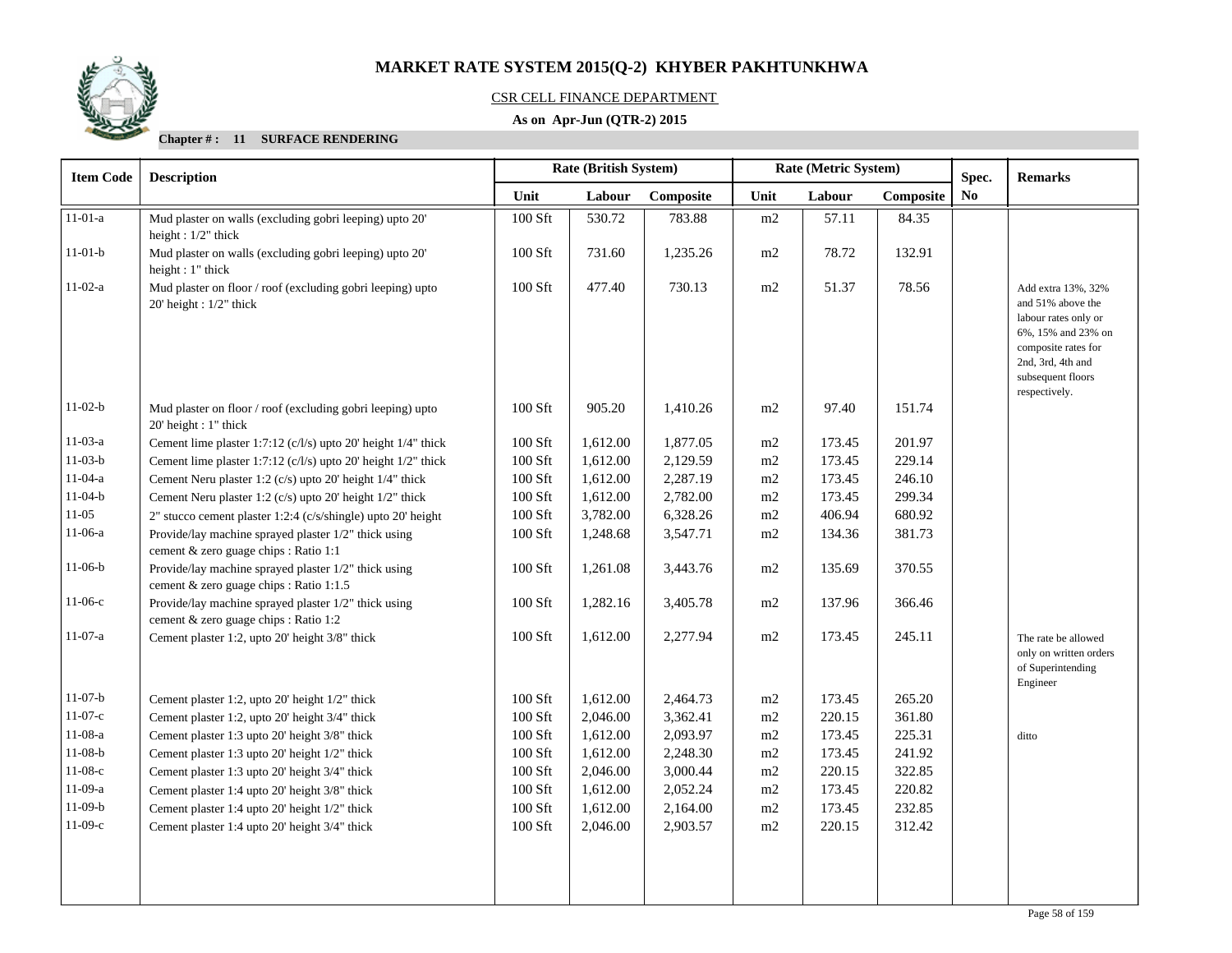

### CSR CELL FINANCE DEPARTMENT

### **As on Apr-Jun (QTR-2) 2015**

| <b>Item Code</b> | <b>Rate (British System)</b><br>Rate (Metric System)<br><b>Description</b>                                 |           |          |           |          | Spec.  | <b>Remarks</b> |                |                                                                                                                                                                       |
|------------------|------------------------------------------------------------------------------------------------------------|-----------|----------|-----------|----------|--------|----------------|----------------|-----------------------------------------------------------------------------------------------------------------------------------------------------------------------|
|                  |                                                                                                            | Unit      | Labour   | Composite | Unit     | Labour | Composite      | N <sub>0</sub> |                                                                                                                                                                       |
| $11 - 10 - a$    | Cement plaster 3/8" thick under soffit of RCC roof slabs<br>only upto $20'$ height: $(1:2)$                | 100 Sft   | 2,046.00 | 2,564.53  | m2       | 220.15 | 275.94         |                | i) This item shall be<br>applicable to building<br>meant for human<br>habitation only, such<br>as building like<br>residence, offices,<br>educational                 |
| $11-10-b$        | Cement plaster 3/8" thick under soffit of RCC roof slabs<br>only upto 20' height: (1:3)                    | $100$ Sft | 2,046.00 | 2,561.82  | m2       | 220.15 | 275.65         |                | institutions and<br>hospitals etc. It shall<br>no admissible on<br>godowns, bins,<br>agricultural, poultry<br>etc.<br>ii) The thickness of<br>the plaster will not be |
| $11-10-c$        | Cement plaster 3/8" thick under soffit of RCC roof slabs<br>only upto 20' height: (1:4)                    | 100 Sft   | 2,046.00 | 2,401.90  | m2       | 220.15 | 258.44         |                | more than 3/8" thick.                                                                                                                                                 |
| $11 - 11 - a$    | Cement plaster 1:5, upto 20' height 3/8" thick                                                             | $100$ Sft | 1,612.00 | 2,010.40  | m2       | 173.45 | 216.32         |                |                                                                                                                                                                       |
| $11 - 11 - b$    | Cement plaster 1:5, upto 20' height 1/2" thick                                                             | $100$ Sft | 1,612.00 | 2,132.89  | m2       | 173.45 | 229.50         |                |                                                                                                                                                                       |
| $11 - 11 - c$    | Cement Plaster 1:5, upto 20' height 3/4" thick                                                             | 100 Sft   | 2,046.00 | 2,833.30  | m2       | 220.15 | 304.86         |                |                                                                                                                                                                       |
| $11 - 12 - a$    | Cement plaster 1:6, upto 20' height 3/8" thick                                                             | $100$ Sft | 1,612.00 | 1,950.62  | m2       | 173.45 | 209.89         |                |                                                                                                                                                                       |
| $11 - 12 - b$    | Cement plaster 1:6, upto 20' height 1/2" thick                                                             | $100$ Sft | 1,612.00 | 2,055.17  | $\rm m2$ | 173.45 | 221.14         |                |                                                                                                                                                                       |
| $11 - 12 - c$    | Cement plaster 1:6, upto 20' height 3/4" thick                                                             | $100$ Sft | 2,046.00 | 2,707.76  | m2       | 220.15 | 291.35         |                |                                                                                                                                                                       |
| $11 - 13$        | Applying floating coat of cement 1/32" thick                                                               | $100$ Sft | 1,054.00 | 1,307.60  | m2       | 113.41 | 140.70         |                |                                                                                                                                                                       |
| $11 - 14$        | Lime pointing flush upto 20' height, including racking<br>joints in lime sand mortar 1:2                   | 100 Sft   | 1,178.00 | 1,401.73  | m2       | 126.75 | 150.83         |                |                                                                                                                                                                       |
| $11 - 15$        | Lime pointing struck joints on walls, upto 20' height<br>including racking joints, in lime sand mortar 1:2 | $100$ Sft | 1,891.00 | 2,120.48  | m2       | 203.47 | 228.16         |                |                                                                                                                                                                       |
| $11 - 16 - a$    | Cement pointing flush, upto 20' height Ratio 1:2                                                           | 100 Sft   | 1,612.00 | 2,109.71  | m2       | 173.45 | 227.00         |                |                                                                                                                                                                       |
| $11 - 16 - b$    | Cement pointing flush, upto 20' height Ratio 1:3                                                           | 100 Sft   | 1,612.00 | 2,007.47  | m2       | 173.45 | 216.00         |                |                                                                                                                                                                       |
| $11 - 17 - a$    | Cement pointing 1:2 flush, on floor                                                                        | 100 Sft   | 1,178.00 | 1,672.21  | m2       | 126.75 | 179.93         |                |                                                                                                                                                                       |
| $11 - 18 - a$    | Cement pointing struck joints, on walls, upto 20' height :<br>Ratio 1:2                                    | $100$ Sft | 1,891.00 | 2,390.96  | m2       | 203.47 | 257.27         |                |                                                                                                                                                                       |
| $11 - 18 - b$    | Cement pointing struck joints, on walls, upto 20' height :<br>Ratio 1:3                                    | $100$ Sft | 1,891.00 | 2,288.72  | m2       | 203.47 | 246.27         |                |                                                                                                                                                                       |
| $11 - 19 - a$    | Pointing flush on stone work, upto 20' height in lime sand<br>mortar 1:2 (lime, sand)                      | $100$ Sft | 1,581.00 | 1,867.03  | m2       | 170.12 | 200.89         |                |                                                                                                                                                                       |
| $11-19-b$        | Pointing flush on stone work, upto 20' height in cement<br>sand mortar 1:3                                 | $100$ Sft | 1,581.00 | 1,976.22  | m2       | 170.12 | 212.64         |                |                                                                                                                                                                       |
|                  |                                                                                                            |           |          |           |          |        |                |                |                                                                                                                                                                       |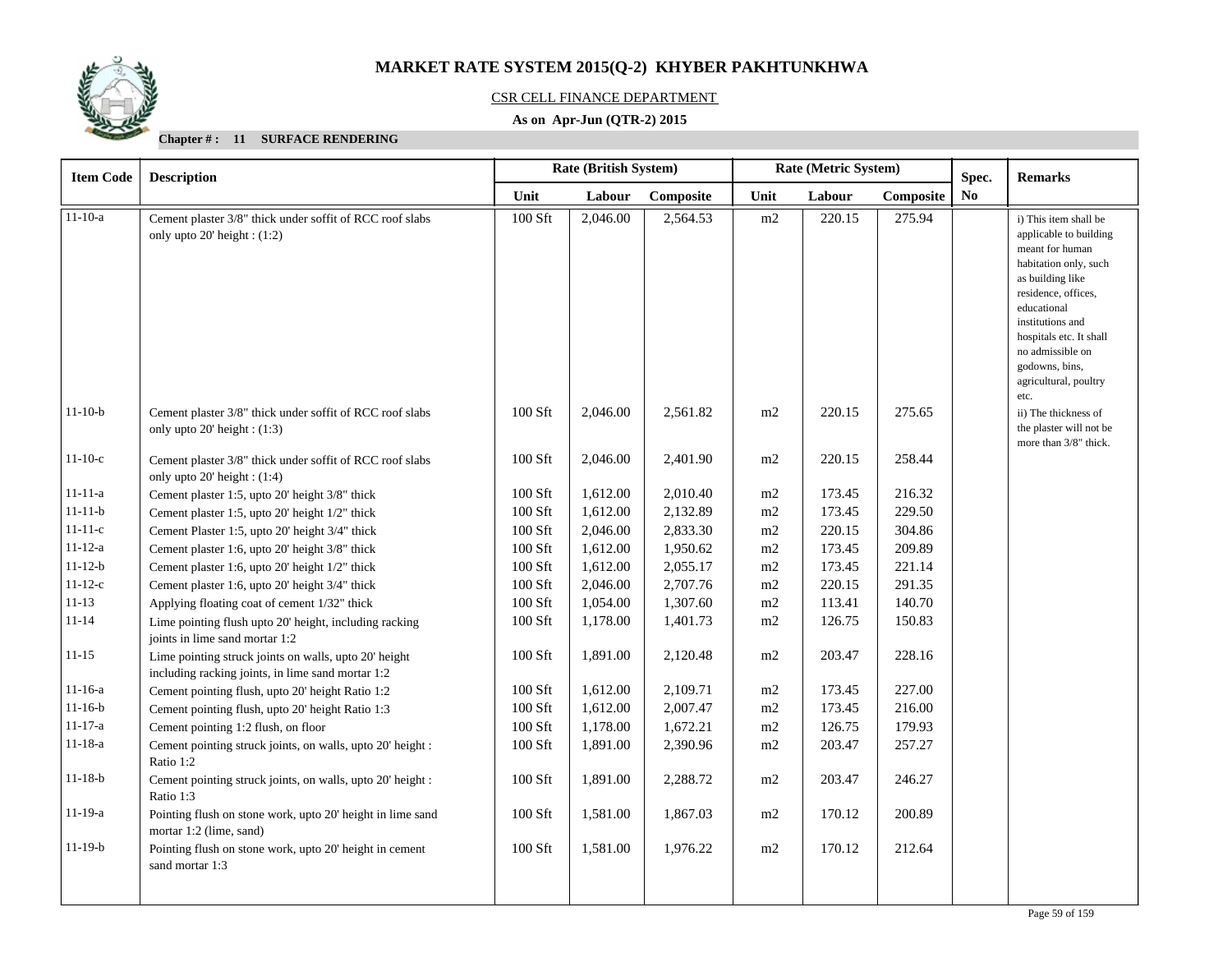

### CSR CELL FINANCE DEPARTMENT

### **As on Apr-Jun (QTR-2) 2015**

| <b>Item Code</b> | <b>Description</b>                                           |         | Rate (British System) |                             | Rate (Metric System) |           |                | Spec. | <b>Remarks</b>                  |
|------------------|--------------------------------------------------------------|---------|-----------------------|-----------------------------|----------------------|-----------|----------------|-------|---------------------------------|
|                  |                                                              | Unit    | Labour                | Composite<br>Unit<br>Labour |                      | Composite | N <sub>0</sub> |       |                                 |
| $11-19-c-01$     | Pointing flush on stone work, upto 20' height On stone       | 100 Sft | 3,007.00              | 3,304.53                    | m2                   | 323.55    | 355.57         |       |                                 |
|                  | work raised : in lime sand mortar 1:2                        |         |                       |                             |                      |           |                |       |                                 |
| $11-19-c-02$     | Pointing flush on stone work, upto 20' height On stone       | 100 Sft | 3,007.00              | 3,413.72                    | m2                   | 323.55    | 367.32         |       |                                 |
|                  | work raised : in c/s mortar 1:3                              |         |                       |                             |                      |           |                |       |                                 |
| $11-20$          | Racking and washing joints of stone masonry (old work)       | 100 Sft | 775.00                | 781.25                      | m2                   | 83.39     | 84.06          |       |                                 |
| $11 - 21$        | Racking and washing joints of brick masonry (old work)       | 100 Sft | 465.00                | 468.75                      | m2                   | 50.03     | 50.44          |       |                                 |
| $11 - 22$        | Priming coat of chalk under distemper                        | 100 Sft | 173.60                | 197.20                      | m2                   | 18.68     | 21.22          |       |                                 |
| $11-23-a-01$     | Distempering New surface : One coat                          | 100 Sft | 465.00                | 706.65                      | m2                   | 50.03     | 76.04          |       |                                 |
| $11-23-a-02$     | Distempering New surface : Two coats                         | 100 Sft | 465.00                | 757.26                      | m2                   | 50.03     | 81.48          |       |                                 |
| $11-23-a-03$     | Distempering New surface : Three coats                       | 100 Sft | 465.00                | 791.46                      | m2                   | 50.03     | 85.16          |       |                                 |
| $11-23-b-01$     | Distempering Old surface : One coat                          | 100 Sft | 130.20                | 287.65                      | m2                   | 14.01     | 30.95          |       |                                 |
| $11-23-b-02$     | Distempering Old surface : Two coats                         | 100 Sft | 186.00                | 384.90                      | m2                   | 20.01     | 41.41          |       |                                 |
| $11-24-a-01$     | Colour washing: New surface : One coat                       | 100 Sft | 111.60                | 166.79                      | m2                   | 12.01     | 17.95          |       |                                 |
| $11-24-a-02$     | Colour washing: New surface : Two coats                      | 100 Sft | 279.00                | 369.09                      | m2                   | 30.02     | 39.71          |       |                                 |
| $11-24-b-01$     | Colour washing: Old surface : One coat                       | 100 Sft | 126.48                | 170.05                      | m2                   | 13.61     | 18.30          |       |                                 |
| $11-24-b-02$     | Colour washing: Old surface : Two coats                      | 100 Sft | 213.28                | 283.95                      | $\rm m2$             | 22.95     | 30.55          |       |                                 |
| $11-25-a-01$     | White washing: New surface : One coat                        | 100 Sft | 104.16                | 122.81                      | m2                   | 11.21     | 13.21          |       |                                 |
| $11-25-a-02$     | White washing: New surface : Two coats                       | 100 Sft | 283.96                | 312.97                      | m2                   | 30.55     | 33.68          |       |                                 |
| $11-25-a-03$     | White washing: New surface : Three coats                     | 100 Sft | 365.80                | 410.08                      | m2                   | 39.36     | 44.12          |       |                                 |
| $11-25-b-01$     | White washing: Old surface : One coat                        | 100 Sft | 126.48                | 159.51                      | m2                   | 13.61     | 17.16          |       |                                 |
| $11-25-b-02$     | White washing: Old surface: Two coats                        | 100 Sft | 213.28                | 237.08                      | m2                   | 22.95     | 25.51          |       |                                 |
| $11-26-a$        | Gobri leeping: On walls                                      | 100 Sft | 171.12                | 219.47                      | m2                   | 18.41     | 23.61          |       |                                 |
| $11-26-b$        | Gobri leeping: Over roofs                                    | 100 Sft | 171.12                | 275.83                      | m2                   | 18.41     | 29.68          |       |                                 |
| $11 - 27$        | Striking joints of burnt brick in lime or cement mortar      | 100 Sft | 390.60                | 393.75                      | m2                   | 42.03     | 42.37          |       | Payable with fresh              |
|                  |                                                              |         |                       |                             |                      |           |                |       | masonry when the                |
|                  |                                                              |         |                       |                             |                      |           |                |       | face of the work is             |
|                  |                                                              |         |                       |                             |                      |           |                |       | not to be<br>plastered/pointed. |
| 11-28            | Extra for lime, mud or cement plaster $\&$ pointing from 20' | 100 Sft | 288.92                | 291.25                      | m2                   | 31.09     | 31.34          |       |                                 |
|                  | & above for each additional 10' height                       |         |                       |                             |                      |           |                |       |                                 |
| 11-29            | Caulking joints of sleeper wall, with sand and coaltar       | 100 Sft | 682.00                | 1,429.87                    | m2                   | 73.38     | 153.85         |       |                                 |
| $11-30$          | Caulking joints of sleepers, with mud and chopped straw      | 100 Sft | 682.00                | 953.46                      | m2                   | 73.38     | 102.59         |       |                                 |
| $11 - 31$        | Extra cost of labour & material for red oxide pigment in     | 100 Sft | 111.60                | 236.33                      | m2                   | 12.01     | 25.43          |       |                                 |
|                  | cement pointing to match bricks                              |         |                       |                             |                      |           |                |       |                                 |
| $11 - 32 - a$    | Provide grooved c/s plaster 1:3 over existing plastered &    | 100 Sft | 1,432.20              | 1,942.73                    | m2                   | 154.10    | 209.04         |       |                                 |
|                  | roughened surface 3/8" thick                                 |         |                       |                             |                      |           |                |       |                                 |
| $11-32-b$        | Provide grooved c/s plaster 1:3 over existing plastered &    | 100 Sft | 1,432.20              | 2,071.20                    | m2                   | 154.10    | 222.86         |       |                                 |
|                  | roughened surface 1/2" thick                                 |         |                       |                             |                      |           |                |       |                                 |
|                  |                                                              |         |                       |                             |                      |           |                |       |                                 |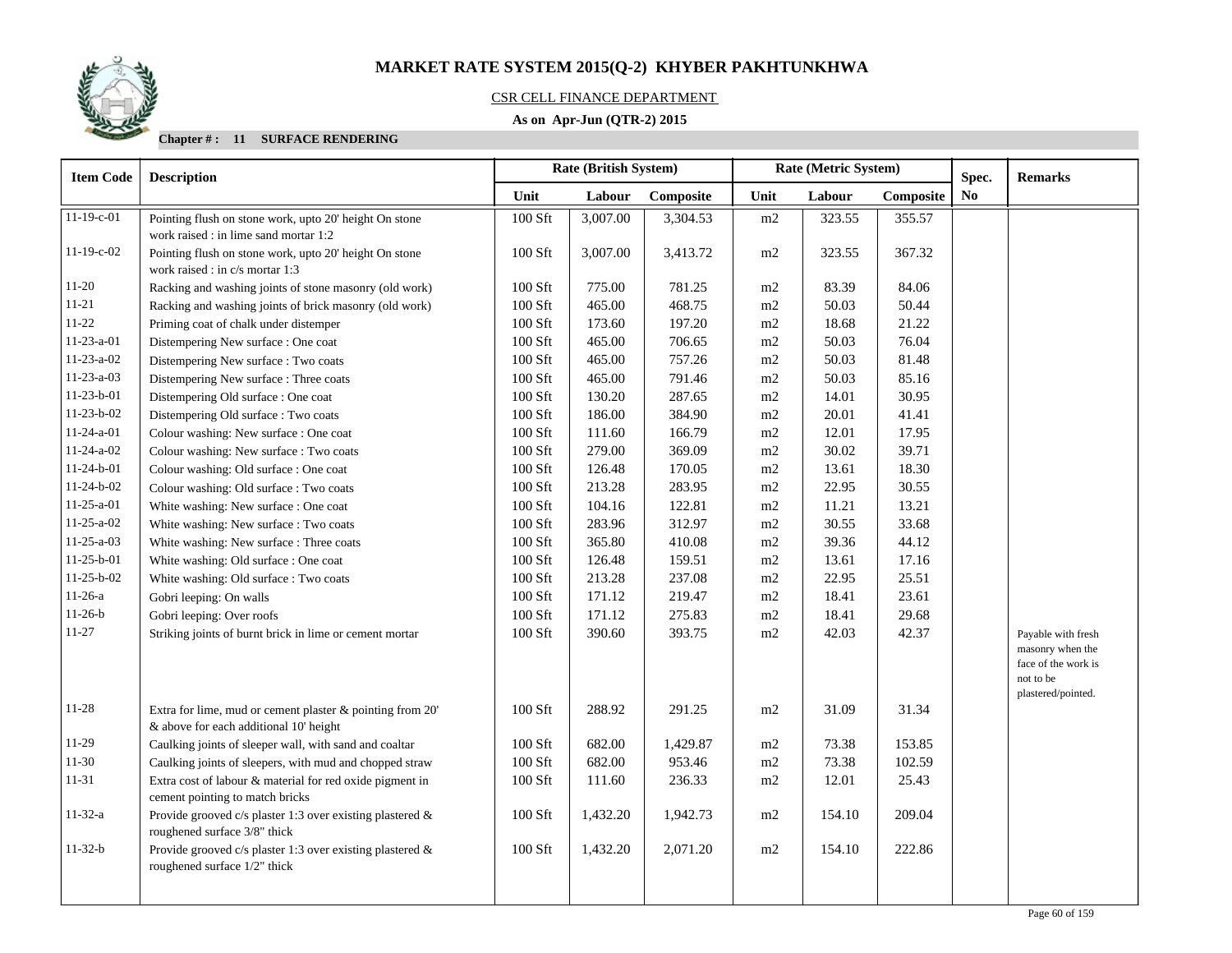

### CSR CELL FINANCE DEPARTMENT

### **As on Apr-Jun (QTR-2) 2015**

| <b>Item Code</b> | <b>Description</b>                                                                                                                                                                                                                                             | <b>Rate (British System)</b> |           |           |                    | Rate (Metric System) |           | Spec. | <b>Remarks</b>                                                                                                                                     |
|------------------|----------------------------------------------------------------------------------------------------------------------------------------------------------------------------------------------------------------------------------------------------------------|------------------------------|-----------|-----------|--------------------|----------------------|-----------|-------|----------------------------------------------------------------------------------------------------------------------------------------------------|
|                  |                                                                                                                                                                                                                                                                | Unit                         | Labour    | Composite | Unit               | Labour               | Composite | No    |                                                                                                                                                    |
| $11-32-c$        | Providing ornamental plaster 3/4" thick with (1:3) cement<br>sand mortar on walls, columns chajja and slabs finished<br>smooth including all charges for Labour and Material.                                                                                  | 100 Sft                      | 10,323.00 | 12,040.76 | m2                 | 1,110.75             | 1,295.59  |       |                                                                                                                                                    |
| $11-32-d$        | Providing ornamental moulding of approved design in<br>column with base/top and nosing and shade of lintle or<br>pediments in cement mortar(1:3) 1-1/8" thick(1 feet under<br>coat x 1/8" finish layer) including all charges for<br>curing/finishing complete | $100$ Sft                    | 9,368.20  | 12,252.60 | m2                 | 1,008.02             | 1,318.38  |       |                                                                                                                                                    |
| $11 - 33$        | Provide & fit expanded metal edge bead for corners, with<br>nails on both sides of edges                                                                                                                                                                       | Rft                          | 8.47      | 46.55     | m                  | 27.78                | 152.72    |       |                                                                                                                                                    |
| $11-34-a$        | Petty repairs to Fire Place                                                                                                                                                                                                                                    | Each                         | 297.60    | 605.00    | Each               | 297.60               | 605.00    |       |                                                                                                                                                    |
| $11-34-b$        | Petty repairs to Verandah                                                                                                                                                                                                                                      | Each                         | 409.20    | 839.50    | Each               | 409.20               | 839.50    |       |                                                                                                                                                    |
| $11-34-c$        | Petty repairs to Room upto 100 sft area                                                                                                                                                                                                                        | Each                         | 297.60    | 788.00    | Each               | 297.60               | 788.00    |       |                                                                                                                                                    |
| $11-34-d$        | Petty repairs to Room exceeding 100 sft area                                                                                                                                                                                                                   | Each                         | 465.00    | 956.75    | Each               | 465.00               | 956.75    |       |                                                                                                                                                    |
| $11 - 35$        | Extra labour for white washing, priming etc. from 20'<br>height & above for every extra 10' height                                                                                                                                                             | $m3 / \text{coat}$           | 2.23      | 2.25      | $m3 / \text{coat}$ | 2.23                 | 2.25      |       | The will be taken<br>from the floor, roof or<br>ground underneath as<br>the case may be, on<br>the side towards<br>which the work is to<br>be done |
| $11-36$          | Providing and fixing of clad stones over 1/2" c/s mortar 1:1<br>incl curing etc.                                                                                                                                                                               | $100$ Sft                    | 4,092.00  | 14,090.30 | m2                 | 440.30               | 1,516.12  |       |                                                                                                                                                    |
| $11 - 37$        | Supply & apply acrylic wall coating 10 to 12mm thick of<br>approved quality over plastered surface                                                                                                                                                             | 100 Sft                      | 2,511.00  | 8,420.05  | m2                 | 270.18               | 906.00    |       | The rate of plastering<br>over walls is not<br>included in this rate<br>and is to be paid<br>separately.                                           |
| 11-38            | P/F Ceramic Exterior Finish Tiles over 1/2" cement sand<br>mortar 1:1 including curing complete                                                                                                                                                                | 100 Sft                      | 5,053.00  | 16,334.59 | m2                 | 543.70               | 1,757.60  |       |                                                                                                                                                    |
| $11-39-a$        | Providing and fixing Chakwal tiles red colour in 1:3<br>cement mortar complete.                                                                                                                                                                                | 100 Sft                      | 4,030.00  | 7,728.60  | m2                 | 433.63               | 831.60    |       |                                                                                                                                                    |
| $11-39-b$        | Providing and fixing Chakwal tiles white colour in 1:3<br>cement mortar complete.                                                                                                                                                                              | 100 Sft                      | 4,030.00  | 8,094.60  | m2                 | 433.63               | 870.98    |       |                                                                                                                                                    |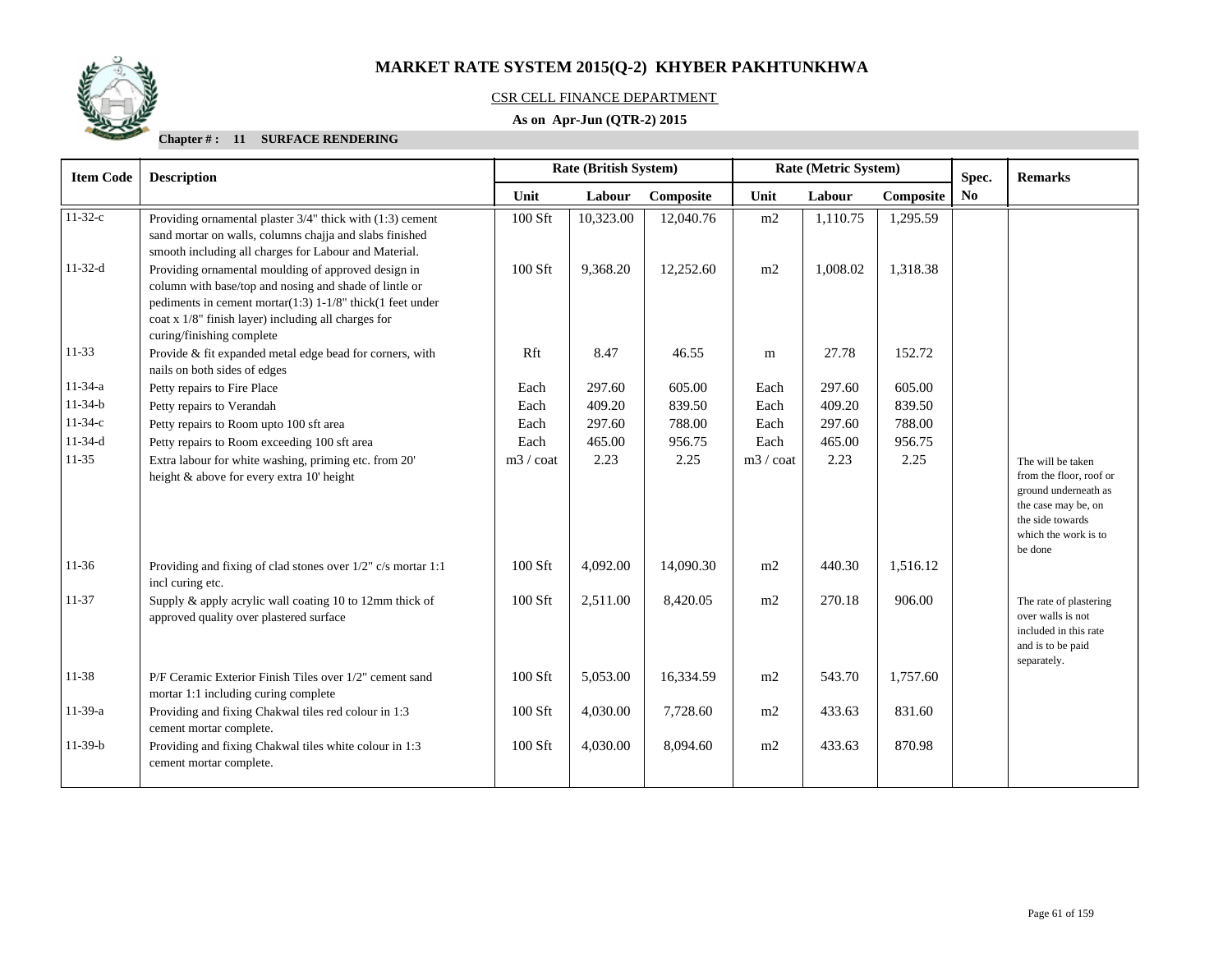

#### CSR CELL FINANCE DEPARTMENT

### **As on Apr-Jun (QTR-2) 2015**

| <b>Item Code</b>   | <b>Description</b>                                                                                       |      | Rate (British System) |           |                | Rate (Metric System) |            | Spec. | <b>Remarks</b>                          |
|--------------------|----------------------------------------------------------------------------------------------------------|------|-----------------------|-----------|----------------|----------------------|------------|-------|-----------------------------------------|
|                    |                                                                                                          | Unit | Labour                | Composite | Unit           | Labour               | Composite  | No.   |                                         |
| $12-01-a$          | Plain wood work sawn, wrought, planed & fixed in                                                         | Cft  | 651.00                | 4,344.31  | m <sub>3</sub> | 22,989.87            | 153,418.00 |       |                                         |
|                    | position, including nails & screws : Deodar wood                                                         |      |                       |           |                |                      |            |       |                                         |
| $12-01-b$          | Plain wood work sawn, wrought, planed & fixed in                                                         | Cft  | 899.00                | 3,581.71  | m <sub>3</sub> | 31,747.92            | 126,487.02 |       |                                         |
| $12-02-a$          | position, including nails & screws : Shisham wood                                                        |      |                       |           |                |                      |            |       |                                         |
|                    | Plain woodwork for regulation karries or needles etc.<br>complete as per specs : Deodar wood             | Cft  | 482.36                | 4,134.05  | m <sub>3</sub> | 17,034.40            | 145,992.73 |       |                                         |
| $12-02-b$          | Plain woodwork for regulation karries or needles etc.<br>complete as per specs : Shisham wood            | Cft  | 750.20                | 3,391.45  | m <sub>3</sub> | 26,493.09            | 119,768.04 |       |                                         |
| $12-03-a$          | 1st class teak wood wrought joinery in doors & windows,<br>panelled or glazed complete : 2" thick        | Sft  | 234.71                | 2,443.52  | m2             | 2,525.53             | 26,292.25  |       |                                         |
| $12-03-b$          | 1st class teak wood wrought joinery in doors & windows,<br>panelled or glazed complete : 1.75" thick     | Sft  | 234.71                | 2,277.95  | m2             | 2,525.53             | 24,510.70  |       |                                         |
| $12-03-c$          | 1st class teak wood wrought joinery in doors & windows,<br>panelled or glazed complete : 1.5" thick      | Sft  | 234.71                | 2,112.37  | m2             | 2,525.53             | 22,729.06  |       |                                         |
| $12-04-a-01$       | 1st class teak wood wrought joinery Teak wood frame                                                      | Sft  | 148.60                | 1,253.91  | $\rm m2$       | 1,598.88             | 13,492.06  |       | a) This also includes                   |
|                    | 1.75" thick w/o spring/hinge                                                                             |      |                       |           |                |                      |            |       | the cost of woods<br>required for extra |
|                    |                                                                                                          |      |                       |           |                |                      |            |       | thickness of<br>chowkats.               |
| $12 - 04 - a - 02$ | 1st class teak wood wrought joinery Teak wood frame<br>1.75" thick w/o spring/hinge                      | Sft  | 148.60                | 1,294.24  | m2             | 1,598.88             | 13,926.01  |       |                                         |
| 12-04-b-01         | 1st Class Teak Wood Wrought Joinery : Teak Wood<br>framing 1.5" thick w/ wire guaze w/o springs          | Sft  | 148.60                | 1,081.52  | m2             | 1,598.88             | 11,637.12  |       |                                         |
| $12-04-b-02$       | 1st Class Teak Wood wrought joinery : Teak Wood<br>framing 1.5" thick w/ wire guaze w/ springs           | Sft  | 148.60                | 1,124.35  | m2             | 1,598.88             | 12,097.97  |       |                                         |
| $12-04-c$          | 1st class teak wood wrought joinery GI wire guaze 22                                                     | Sft  | 59.42                 | 340.52    | $\rm m2$       | 639.32               | 3,663.95   |       |                                         |
|                    | SWG, fixed to chowkat                                                                                    |      |                       |           |                |                      |            |       |                                         |
| $12 - 04 - d$      | 1st class teak wood wrought joinery GI wire guaze 22<br>SWG, fixed on teak wood frame                    | Sft  | 81.38                 | 885.61    | m2             | 875.59               | 9,529.21   |       |                                         |
| $12-05$            | Provide & fix exp. metal $1/2$ "-3/4" mesh, 16 guage fixed to<br>chowkat, with 1" teak wood cover strips | Sft  | 54.25                 | 381.57    | m2             | 583.73               | 4,105.65   |       |                                         |
| 12-06              | Provide & fix expanded metal $1/2$ " to $3/4$ ", 16 guage fixed<br>to chowkat with 1" cover moulding     | Sft  | 54.25                 | 381.57    | m2             | 583.73               | 4,105.65   |       |                                         |
| $12-07-a$          | First class deodar wood wrought joinery in doors and<br>windows etc. complete : 2" thick                 | Sft  | 146.14                | 1,014.64  | m2             | 1,572.50             | 10,917.54  |       |                                         |
| $12-07-b$          | First class deodar wood wrought joinery in doors and<br>windows etc. complete : 1-3/4" thick             | Sft  | 146.14                | 901.36    | m2             | 1,572.50             | 9,698.58   |       |                                         |
| $12-07-c$          | First class deodar wood wrought joinery in doors and                                                     | Sft  | 119.57                | 852.78    | m2             | 1,286.59             | 9,175.96   |       |                                         |
|                    | windows etc. complete : 1.5" thick                                                                       |      |                       |           |                |                      |            |       |                                         |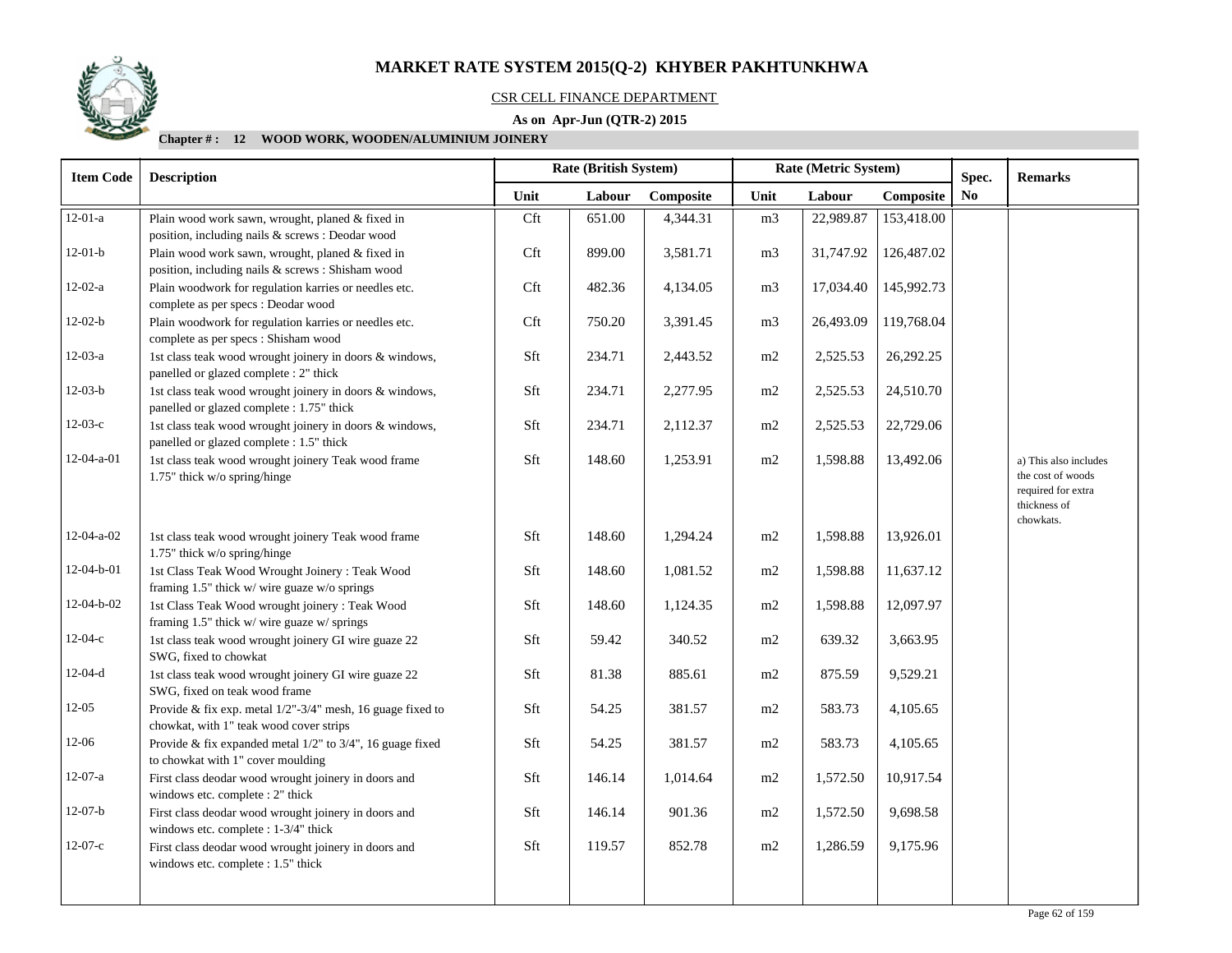

#### CSR CELL FINANCE DEPARTMENT

### **As on Apr-Jun (QTR-2) 2015**

| <b>Item Code</b>   | <b>Description</b>                                                                                       |      | Rate (British System) |           |          |          | Rate (Metric System)<br>Spec. |    | <b>Remarks</b> |
|--------------------|----------------------------------------------------------------------------------------------------------|------|-----------------------|-----------|----------|----------|-------------------------------|----|----------------|
|                    |                                                                                                          | Unit | Labour                | Composite | Unit     | Labour   | Composite                     | No |                |
| $12-08-a$          | Deodar wood framed, braced & battened doors & windows<br>: $2.25$ " thick, $1.25$ " battens & 1" planks  | Sft  | 172.22                | 1,024.03  | m2       | 1,853.11 | 11,018.58                     |    |                |
| $12-08-b$          | Deodar wood framed, braced & battened doors & windows<br>: 1.75" thick, 1" battens & 3/4" planks         | Sft  | 133.54                | 838.29    | m2       | 1,436.87 | 9,019.96                      |    |                |
| 12-09              | 1" thick battened doors & windows fitted in position,<br>complete with iron fittings                     | Sft  | 100.15                | 632.19    | $\rm m2$ | 1,077.65 | 6,802.40                      |    |                |
| $12 - 10$          | Deodar wood battened ledged & braced doors & windows<br>2.25" thick complete                             | Sft  | 147.62                | 1,019.72  | $\rm m2$ | 1,588.38 | 10,972.13                     |    |                |
| $12 - 11 - a$      | Deodar wood doors framed with braces & 22 SWG GI<br>sheet facing on one side complete                    | Sft  | 68.78                 | 442.07    | m2       | 740.09   | 4,756.62                      |    |                |
| $12 - 11 - b$      | Deodar wood doors framed with braces & 22 SWG GI<br>sheet facing on both sides complete                  | Sft  | 68.78                 | 451.27    | m2       | 740.09   | 4,855.65                      |    |                |
| $12 - 12 - a$      | Partal wood doors framed with braces & 22 SWG GI sheet<br>facing on one side complete                    | Sft  | 48.44                 | 397.68    | m2       | 521.19   | 4,279.03                      |    |                |
| $12 - 12 - b$      | Partal wood doors framed with braces & 22 SWG GI sheet<br>facing on both sides complete                  | Sft  | 68.78                 | 265.00    | $\rm m2$ | 740.09   | 2,851.39                      |    |                |
| $12 - 13 - a - 01$ | First class deodar wood wrought joinery work Deodar<br>wood frame 1-3/4" thick w/o springs               | Sft  | 126.77                | 572.05    | $\rm m2$ | 1,364.00 | 6,155.27                      |    |                |
| $12 - 13 - a - 02$ | First class deodar wood wrought joinery work Deodar<br>wood frame 13/4" thick with springs               | Sft  | 126.77                | 595.00    | m2       | 1,364.00 | 6,402.19                      |    |                |
| $12 - 13 - b - 01$ | First class deodar wood wrought joinery work Deodar<br>wood frame 1.5" thick w/o springs                 | Sft  | 126.77                | 524.88    | m2       | 1,364.00 | 5,647.75                      |    |                |
| $12 - 13 - b - 02$ | First class deodar wood wrought joinery work Deodar<br>wood frame 1" thick with springs                  | Sft  | 139.44                | 560.61    | m2       | 1,500.40 | 6,032.17                      |    |                |
| $12-13-c$          | First class deodar wood wrought joinery work GI wire<br>guaze fixed to chowkat with 3/4" strip           | Sft  | 54.25                 | 166.98    | m2       | 583.73   | 1,796.69                      |    |                |
| $12 - 13 - d$      | First class deodar wood wrought joinery work GI wire<br>guaze fixed to chowkat with 1/2" strip           | Sft  | 54.25                 | 145.83    | m2       | 583.73   | 1,569.15                      |    |                |
| $12 - 14$          | Making and fixing trellis doors & windows of deodar wood<br>complete.                                    | Sft  | 117.11                | 562.49    | $\rm m2$ | 1,260.12 | 6,052.40                      |    |                |
| $12 - 15 - a$      | Provide & fix MS chowkat of doors, windows etc MS<br>angle iron 1.5"x1.5"x1/4" welded with MS flat       | Sft  | 41.30                 | 147.22    | m2       | 444.42   | 1,584.06                      |    |                |
| $12 - 15 - b$      | Provide & fix MS chowkat of doors, windows etc MS tee<br>iron 1.5"x 1.5"x 1/4" welded with MS flat       | Sft  | 41.51                 | 156.23    | m2       | 446.65   | 1,680.99                      |    |                |
| $12 - 16$          | Extra for providing & fixing iron double spring hinges with<br>brass fittings including finger plate etc | Sft  | 38.38                 | 135.73    | m2       | 412.98   | 1,460.48                      |    |                |
| $12 - 17 - a$      | P/F brass spring hinges to wire gauzed door.                                                             | Each | 80.60                 | 286.94    | Each     | 80.60    | 286.94                        |    |                |
| $12 - 17 - b$      | P/F hydraulic Door Closer (Best Quality)                                                                 | Each | 173.60                | 2,371.00  | Each     | 173.60   | 2,371.00                      |    |                |
| $12 - 18 - a - 01$ | Providing and fixing sliding bolt to doors Iron sliding bolts<br>: 10" long                              | Each | 78.12                 | 274.93    | Each     | 78.12    | 274.93                        |    |                |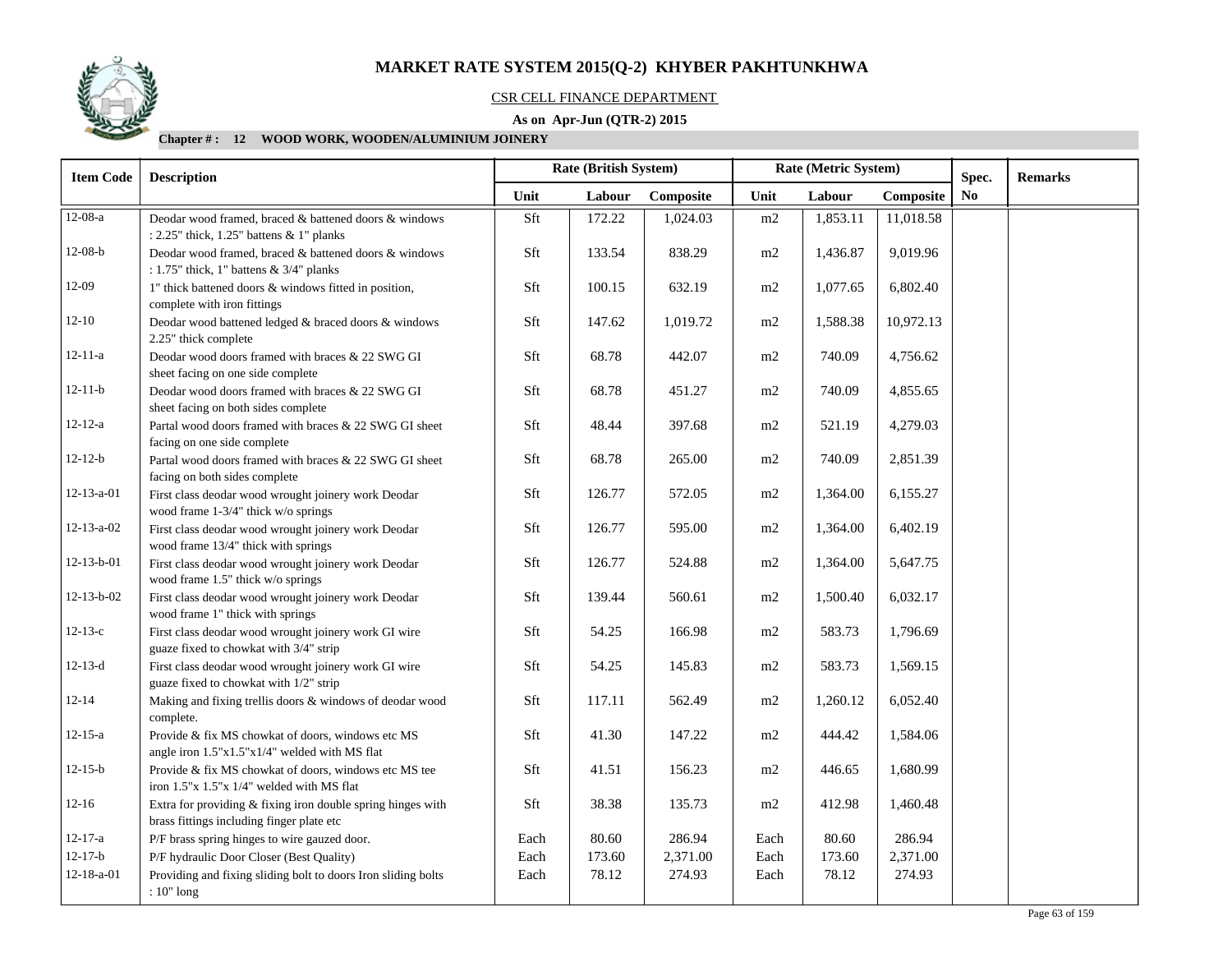

#### CSR CELL FINANCE DEPARTMENT

### **As on Apr-Jun (QTR-2) 2015**

| <b>Item Code</b>   | <b>Description</b>                                                                                    | Rate (Metric System)<br><b>Rate (British System)</b> |        | Spec.     | <b>Remarks</b> |          |           |                |  |
|--------------------|-------------------------------------------------------------------------------------------------------|------------------------------------------------------|--------|-----------|----------------|----------|-----------|----------------|--|
|                    |                                                                                                       | Unit                                                 | Labour | Composite | Unit           | Labour   | Composite | N <sub>0</sub> |  |
| $12 - 18 - a - 02$ | Providing and fixing sliding bolt to doors Iron sliding bolts<br>$: 12"$ long                         | Each                                                 | 78.12  | 323.73    | Each           | 78.12    | 323.73    |                |  |
| $12 - 18 - b - 01$ | Providing and fixing sliding bolt to doors CP sliding bolts :<br>$10"$ long                           | Each                                                 | 78.12  | 518.93    | Each           | 78.12    | 518.93    |                |  |
| $12 - 18 - b - 02$ | Providing and fixing sliding bolt to doors CP sliding bolts :<br>$12"$ long                           | Each                                                 | 78.12  | 640.93    | Each           | 78.12    | 640.93    |                |  |
| $12-18-c-01$       | Providing and fixing sliding bolt to doors Brass sliding<br>bolts: $10"$ long                         | Each                                                 | 78.12  | 1,128.93  | Each           | 78.12    | 1,128.93  |                |  |
| $12 - 18 - c - 02$ | Providing and fixing sliding bolt to doors Brass sliding<br>bolts: $12"$ long                         | Each                                                 | 78.12  | 1,433.93  | Each           | 78.12    | 1,433.93  |                |  |
| $12 - 19 - a$      | Extra for brass fittings to doors & windows Deodar<br>panelled, panelled+glazed or fully glazed       | Sft                                                  | 1.80   | 17.11     | m2             | 19.34    | 184.08    |                |  |
| $12-19-b$          | Extra for brass fittings to doors & windows Deodar wood<br>wire guazed shutters                       | Sft                                                  | 1.95   | 15.97     | m2             | 20.96    | 171.80    |                |  |
| $12 - 20 - a - 01$ | Extra for providing/fixing approved quality Rim locks :<br>Imported                                   | Each                                                 | 353.40 | 1,820.25  | Each           | 353.40   | 1,820.25  |                |  |
| 12-20-a-02         | Extra for providing/fixing approved quality Rim locks :<br>Local                                      | Each                                                 | 353.40 | 1,393.25  | Each           | 353.40   | 1,393.25  |                |  |
| 12-20-b-01         | Extra for providing/fixing approved quality Rim locks :<br>Imported                                   | Each                                                 | 242.17 | 1,769.13  | Each           | 242.17   | 1,769.13  |                |  |
| 12-20-b-02         | Extra for providing/fixing approved quality Rim locks :<br>Local                                      | Each                                                 | 242.17 | 1,464.13  | Each           | 242.17   | 1,464.13  |                |  |
| $12 - 21 - a$      | Provide & fix exp. metal 1/2"-3/4"mesh 16 gauge Fixed to<br>chowkat with 1" deodar wood strip etc     | Sft                                                  | 27.13  | 246.52    | m2             | 291.86   | 2,652.54  |                |  |
| $12 - 21 - b$      | Provide & fix exp. metal 1/2"-3/4"mesh 16 gauge Fixed<br>with 1" cover mould & screws including frame | Sft                                                  | 25.58  | 382.79    | m2             | 275.19   | 4,118.84  |                |  |
| $12 - 22 - a$      | Provide & fix deodar wood almirah 9"-12" depth including<br>boxing with back, shelves, shutters etc   | Sft                                                  | 239.82 | 1,361.96  | m2             | 2,580.46 | 14,654.69 |                |  |
| $12 - 22 - b$      | Provide & fix deodar wood almirah 9"-12" depth With<br>shelves, shutters etc w/o boxing & back        | Sft                                                  | 173.66 | 801.72    | m2             | 1,868.60 | 8,626.46  |                |  |
| $12 - 23 - a$      | Provide & fix wooden box type wardrobe 22" deep Partal<br>wood boxing $\&$ deodar wood shelves etc    | Sft                                                  | 258.38 | 976.87    | m2             | 2,780.20 | 10,511.15 |                |  |
| $12 - 23 - b$      | Provide & fix wooden box type wardrobe 22" deep Deodar<br>wood boxing & deodar shelves etc            | Sft                                                  | 258.38 | 1,076.96  | m2             | 2,780.20 | 11,588.12 |                |  |
| $12 - 24 - a$      | Provide & fix chowkat for doors, windows & CS windows,<br>including holdfast etc: Teak wood           | Sft                                                  | 46.50  | 646.59    | m2             | 500.34   | 6,957.28  |                |  |
| $12 - 24 - b$      | Provide & fix chowkat for doors, windows & CS windows,<br>including holdfast etc: Shisham wood        | Sft                                                  | 37.64  | 218.94    | m2             | 405.04   | 2,355.77  |                |  |
| $12 - 24 - c$      | Provide & fix chowkat for doors, windows & CS windows,<br>including holdfast etc : Deodar wood        | Sft                                                  | 23.25  | 258.89    | m2             | 250.17   | 2,785.69  |                |  |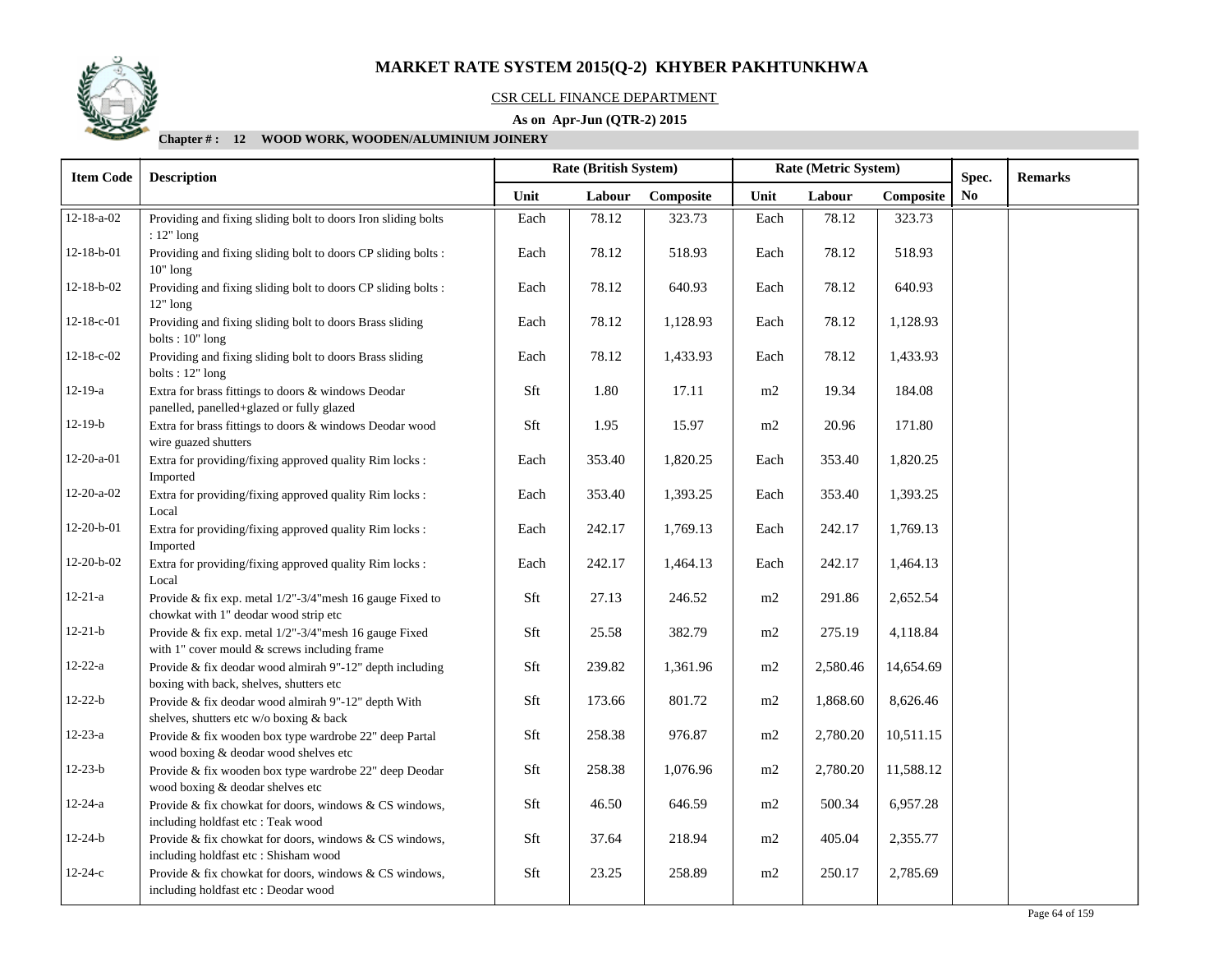

### CSR CELL FINANCE DEPARTMENT

### **As on Apr-Jun (QTR-2) 2015**

| <b>Item Code</b>   | <b>Description</b>                                                                                                            |                  | Rate (British System) |           |           | Rate (Metric System) |           | Spec.          | <b>Remarks</b> |
|--------------------|-------------------------------------------------------------------------------------------------------------------------------|------------------|-----------------------|-----------|-----------|----------------------|-----------|----------------|----------------|
|                    |                                                                                                                               | Unit             | Labour                | Composite | Unit      | Labour               | Composite | N <sub>0</sub> |                |
| $12 - 25 - a$      | Make & fix deodar planking in eave boards etc planed on                                                                       | 100 Sft          | 4,588.00              | 36,708.61 | m2        | 493.67               | 3,949.85  |                |                |
| $12 - 25 - b$      | both sides complete : 1" thick<br>Make & fix deodar planking in eave boards etc planed on<br>both sides complete : 3/4" thick | 100 Sft          | 4,588.00              | 29,159.19 | m2        | 493.67               | 3,137.53  |                |                |
| $12 - 25 - c$      | Make & fix deodar planking in eave boards etc planed on<br>both sides complete : 1/2" thick                                   | 100 Sft          | 4,588.00              | 21,641.55 | m2        | 493.67               | 2,328.63  |                |                |
| $12 - 26 - a$      | Make & fix deodar wood shelves, incl brackets 1" thick                                                                        | 100 Sft          | 4,588.00              | 36,617.05 | $\rm m2$  | 493.67               | 3,939.99  |                |                |
| $12 - 26 - b$      | Make & fix deodar wood shelves, incl brackets 1.5" thick                                                                      | 100 Sft          | 4,588.00              | 51,701.12 | $\rm m2$  | 493.67               | 5,563.04  |                |                |
| $12 - 26 - c$      | Make & fix deodar wood shelves, incl brackets 2" thick                                                                        | 100 Sft          | 4,588.00              | 66,785.20 | $\rm m2$  | 493.67               | 7,186.09  |                |                |
| $12 - 27 - a$      | Make & fix cleats for doors & windows including hinges<br>and screws.                                                         | Each             | 65.10                 | 131.75    | Each      | 65.10                | 131.75    |                |                |
| $12 - 27 - b$      | Make & fix cleats with brass hooks for roof ventilators                                                                       | 1 N <sub>0</sub> | 65.10                 | 181.52    | no        | 65.10                | 181.52    |                |                |
| $12 - 27 - c$      | Make & fix Door stops of 1.5" dia rubber block                                                                                | Each             | 40.30                 | 199.23    | Each      | 40.30                | 199.23    |                |                |
| $12 - 27 - d$      | Make & fix GI hook with clamps for doors                                                                                      | Each             | 48.36                 | 109.75    | Each      | 48.36                | 109.75    |                |                |
| $12 - 28 - a$      | Teak wood railing of any shape & design including bends,<br>corners, polishing etc complete                                   | Rft              | 234.48                | 1,994.21  | m         | 769.30               | 6,542.67  |                |                |
| $12 - 28 - b$      | Shisham wood railing of any shape $&$ design including<br>bends, corners, polishing etc complete                              | Rft              | 234.48                | 1,029.25  | ${\bf m}$ | 769.30               | 3,376.79  |                |                |
| 12-29              | Deodar wood dado or picture rail 3"x1.5" as per approved<br>design, including moulding etc. complete                          | Rft              | 96.72                 | 472.35    | m         | 317.32               | 1,549.69  |                |                |
| $12-30-a$          | Sawing wood by hand: Soft wood (deodar, kail or chir)                                                                         | 100 Sft          | 2,418.00              | 2,437.50  | m2        | 260.18               | 262.27    |                |                |
| $12 - 30 - b$      | Sawing wood by hand: Hard wood (shisham, kikar, teak or<br>sahl)                                                              | 100 Sft          | 4,836.00              | 4,875.00  | m2        | 520.35               | 524.55    |                |                |
| $12 - 31 - a$      | Sawing wood by machine : Soft Wood                                                                                            | 100 Sft          | 933.10                | 940.63    | m2        | 100.40               | 101.21    |                |                |
| $12 - 31 - b$      | Sawing wood by machine : Hard Wood                                                                                            | 100 Sft          | 1,008.24              | 1,016.38  | m2        | 108.49               | 109.36    |                |                |
| $12 - 32$          | Making and fixing sun-shade of deodar wood including<br>fixing brackets                                                       | $100$ Sft        | 5,890.00              | 43,663.56 | m2        | 633.76               | 4,698.20  |                |                |
| $12 - 33$          | Making and fixing 1" thick kail or chir wooden notice<br>board with frame                                                     | Sft              | 72.33                 | 268.17    | m2        | 778.31               | 2,885.56  |                |                |
| 12-34              | Making deodar punkha pole 10'x6"x6"                                                                                           | Each             | 525.14                | 9,242.62  | Each      | 525.14               | 9,242.62  |                |                |
| $12 - 35$          | Dismantling and refixing eave boards                                                                                          | Rft              | 26.87                 | 27.08     | m         | 88.15                | 88.86     |                |                |
| $12 - 36$          | Wooden stair-cases complete 2'-3' wide frame 1.5" thick                                                                       | Rft              | 281.07                | 2,543.57  | m         | 922.13               | 8,345.04  |                |                |
|                    | planks of deodar wood including hand rails                                                                                    |                  |                       |           |           |                      |           |                |                |
| 12-37-a-01         | Providing and fixing partition including framework : Sheet<br>on one side of frame : Hard board                               | 100 Sft          | 1,612.00              | 10,284.56 | m2        | 173.45               | 1,106.62  |                |                |
| 12-37-a-02         | Providing and fixing partition including framework : Sheet<br>on one side of frame : Ply wood 1/4" thick                      | 100 Sft          | 1,612.00              | 10,687.16 | m2        | 173.45               | 1,149.94  |                |                |
| $12 - 37 - a - 03$ | Providing and fixing partition including framework : Sheet<br>on one side of frame : Masonite                                 | 100 Sft          | 1,612.00              | 13,856.72 | m2        | 173.45               | 1,490.98  |                |                |
|                    |                                                                                                                               |                  |                       |           |           |                      |           |                |                |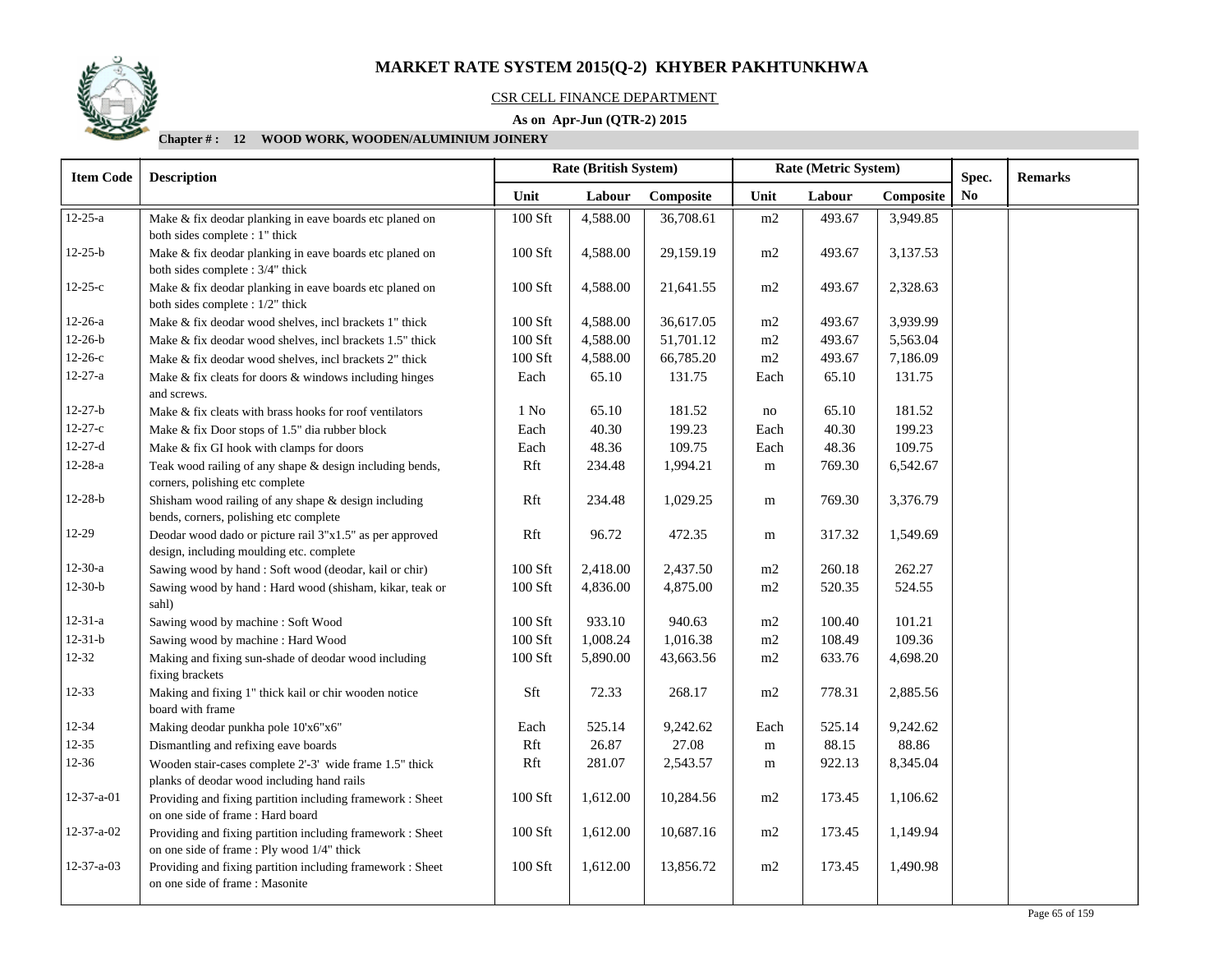

#### CSR CELL FINANCE DEPARTMENT

### **As on Apr-Jun (QTR-2) 2015**

| <b>Item Code</b>   | <b>Description</b>                                                                                              |                | Rate (British System) |           |          | Rate (Metric System) | Spec.     | <b>Remarks</b> |  |
|--------------------|-----------------------------------------------------------------------------------------------------------------|----------------|-----------------------|-----------|----------|----------------------|-----------|----------------|--|
|                    |                                                                                                                 | Unit           | Labour                | Composite | Unit     | Labour               | Composite | No             |  |
| $12 - 37 - b - 01$ | Providing and fixing partition including framework :<br>Sheets on both sides of frame: Hard board               | 100 Sft        | 2,914.00              | 13,406.32 | $\rm m2$ | 313.55               | 1,442.52  |                |  |
| $12 - 37 - b - 02$ | Providing and fixing partition including framework :<br>Sheets on both sides of frame : Ply wood 1/4"           | $100$ Sft $\,$ | 2,914.00              | 14,148.08 | $\rm m2$ | 313.55               | 1,522.33  |                |  |
| $12-37-b-03$       | Providing and fixing partition including framework :<br>Sheets on both sides of frame : Masonite                | 100 Sft        | 2,914.00              | 19,866.22 | $\rm m2$ | 313.55               | 2,137.61  |                |  |
| 12-38-a            | Providing and fixing ceiling, including frame work : Hard<br>board                                              | 100 Sft        | 4,464.00              | 13,159.56 | $\rm m2$ | 480.33               | 1,415.97  |                |  |
| $12 - 38 - b$      | Providing and fixing ceiling, including frame work : Chip<br>Board                                              | $100$ Sft      | 4,464.00              | 16,011.92 | m2       | 480.33               | 1,722.88  |                |  |
| $12 - 38 - c$      | Providing and fixing ceiling, including frame work : Ply<br>wood 1/4" thick                                     | 100 Sft        | 4,464.00              | 13,491.40 | m2       | 480.33               | 1,451.67  |                |  |
| $12-38-d$          | Providing and fixing ceiling, including frame work :<br>Masonite                                                | 100 Sft        | 4,464.00              | 17,585.72 | m2       | 480.33               | 1,892.22  |                |  |
| 12-39-a-01         | Provide & fix, thermorpore false ceiling complete Deodar<br>wood frame panelling : 3/4" thick                   | 100 Sft        | 3,286.00              | 14,397.42 | m2       | 353.57               | 1,549.16  |                |  |
| 12-39-a-02         | Provide & fix, thermorpore false ceiling complete Deodar<br>wood frame panelling : 1" thick                     | 100 Sft        | 3,286.00              | 15,490.54 | m2       | 353.57               | 1,666.78  |                |  |
| 12-39-b-01         | Provide & fix, thermorpore false ceiling complete Partal<br>wood frame panelling: 3/4" thick                    | 100 Sft        | 3,286.00              | 10,112.78 | m2       | 353.57               | 1,088.14  |                |  |
| 12-39-b-02         | Provide & fix, thermorpore false ceiling complete Partal<br>wood frame panelling : 1" thick                     | 100 Sft        | 3,286.00              | 11,445.02 | m2       | 353.57               | 1,231.48  |                |  |
| $12 - 40$          | Supply and Fixing accoustic miller fibre tile ceiling fixed<br>with aluminium tee hung by GI wire fixed in roof | 100 Sft        | 2,876.80              | 17,344.80 | m2       | 309.54               | 1,866.30  |                |  |
| $12 - 41 - a$      | Fixing Door including chowkats                                                                                  | Each           | 651.00                | 656.25    | Each     | 651.00               | 656.25    |                |  |
| $12 - 41 - b$      | Fixing Windows including chowkats                                                                               | Each           | 325.50                | 328.13    | Each     | 325.50               | 328.13    |                |  |
| $12 - 42 - a$      | Glazing with panes (16-18 oz) including cost of putty                                                           | Sft            | 26.57                 | 94.58     | $\rm m2$ | 285.91               | 1,017.66  |                |  |
| $12 - 42 - b$      | Glazing with panes (16-18 oz) using deodar wooden fillets<br>& putty                                            | Sft            | 33.21                 | 121.67    | $\rm m2$ | 357.39               | 1,309.13  |                |  |
| $12 - 42 - c$      | Glazing with panes (24-26 oz) using putty & deodar<br>wooden fillets                                            | Sft            | 33.21                 | 121.67    | $\rm m2$ | 357.39               | 1,309.13  |                |  |
| $12 - 43 - a$      | Cutting to required size & fixing glass panes with putty.                                                       | 100 Sft        | 372.00                | 588.50    | m2       | 40.03                | 63.32     |                |  |
| $12 - 43 - b$      | Cutting to required size & fixing glass panes Using deodar<br>wood fillets & putty                              | Sft            | 7.34                  | 22.10     | m2       | 78.94                | 237.82    |                |  |
| 12-44-a            | Glazing with plate glass 6 mm thick including cost of<br>deodar wood fillet & putty: Upto 0.75 m2               | Sft            | 45.86                 | 195.06    | m2       | 493.43               | 2,098.88  |                |  |
| $12 - 44 - b$      | Glazing with plate glass 6 mm thick including cost of<br>deodar wood fillet & putty: 0.75m2 to 2.25 m2          | Sft            | 45.86                 | 194.38    | $\rm m2$ | 493.42               | 2,091.48  |                |  |
| $12 - 45 - a$      | 1.5" thick deodar doors & windows, chowkat of MS angle<br>iron $1.5"x1.5"x1/4"$ welded with MS flat             | Sft            | 197.09                | 982.43    | m2       | 2,120.65             | 10,570.98 |                |  |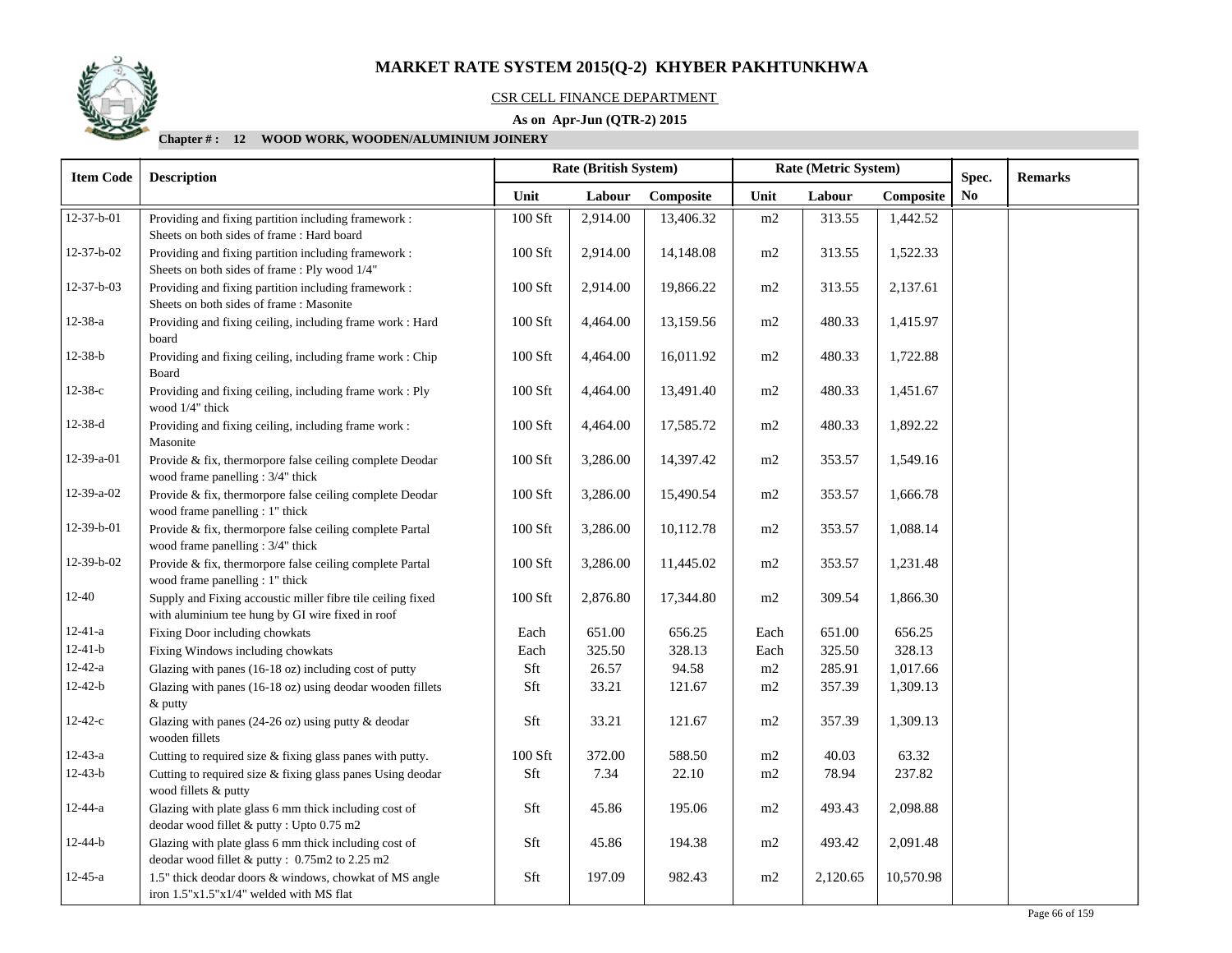

#### CSR CELL FINANCE DEPARTMENT

### **As on Apr-Jun (QTR-2) 2015**

| <b>Item Code</b>   | <b>Description</b>                                                                                       | Rate (British System)<br>Rate (Metric System) |        | Spec.     | <b>Remarks</b> |          |           |                |                                                                           |
|--------------------|----------------------------------------------------------------------------------------------------------|-----------------------------------------------|--------|-----------|----------------|----------|-----------|----------------|---------------------------------------------------------------------------|
|                    |                                                                                                          | Unit                                          | Labour | Composite | Unit           | Labour   | Composite | N <sub>0</sub> |                                                                           |
| $12 - 45 - b$      | 1.5" thick deodar doors & windows, chowkat of MS tee<br>iron 1.5"x 1.5"x 1/4" welded with MS flat        | Sft                                           | 221.42 | 969.29    | m2             | 2,382.52 | 10,429.58 |                |                                                                           |
| 12-46-a            | 1.5" thick hollow flush door/window, chowkat of MS angle<br>iron $1.5"x1.5"x1/4"$ welded with MS flat    | Sft                                           | 171.59 | 717.24    | m2             | 1,846.36 | 7,717.46  |                |                                                                           |
| 12-46-b            | 1.5" thick hollow flush door/window, chowkat of MS tee<br>iron 1.5"x 1.5"x 1/4" welded with MS flat      | Sft                                           | 169.77 | 664.64    | m2             | 1,826.77 | 7,151.50  |                |                                                                           |
| $12 - 47$          | Panelled door of MS sheet with forged door leaves of MS<br>sheet 22 SWG etc complete                     | Sft                                           | 283.53 | 688.66    | m2             | 3,050.79 | 7,410.02  |                |                                                                           |
| 12-48              | 24 SWG aluminium kick plate 4" high, on bottom rail of<br>flush doors of commercial ply                  | Rft                                           | 43.52  | 57.92     | m              | 142.78   | 190.03    |                |                                                                           |
| 12-49              | Curtain railing to doors & windows comprising TOSO-elite<br>Japanese railing or equiv. including paint   | Rft                                           | 43.34  | 144.38    | m              | 142.19   | 473.68    |                |                                                                           |
| $12 - 50$          | MS flat 1/2"x1/8" grill in windows of approved design<br>including painting 3 coats, complete            | Sft                                           | 49.15  | 293.26    | m2             | 528.90   | 3,155.51  |                |                                                                           |
| $12 - 51$          | Provide & fix GI wire gauze 22 SWG, 12x12 mesh per sq.<br>in, fixed to steel window complete             | Sft                                           | 61.65  | 180.94    | m2             | 663.40   | 1,946.87  |                |                                                                           |
| $12 - 52 - a$      | Hollow flush door 1.5"-2" thick including iron mongery<br>excluding chowkat & lock : Teak veneered       | Sft                                           | 31.81  | 671.61    | m2             | 342.25   | 7,226.55  |                |                                                                           |
| $12 - 52 - b$      | Hollow flush door 1.5"-2" thick including iron mongery<br>excluding chowkat & lock : Shisham veneered    | Sft                                           | 31.81  | 708.21    | m2             | 342.25   | 7,620.37  |                |                                                                           |
| $12 - 52 - c$      | Hollow flush door 1.5"-2" thick including iron mongery<br>excluding chowkat & lock : Deodar veneered     | Sft                                           | 31.77  | 634.93    | m2             | 341.79   | 6,831.84  |                |                                                                           |
| $12 - 52 - d$      | Hollow flush door 1.5"-2" thick including iron mongery<br>excluding chowkat & lock : Commercial veneered | Sft                                           | 31.81  | 610.57    | m2             | 342.26   | 6,569.77  |                |                                                                           |
| 12-53-a-01         | Supply and Fixing aluminium door/window, Economy<br>model Sliding window                                 | Sft                                           | 52.10  | 686.92    | m2             | 560.60   | 7,391.27  |                | The rates include<br>cost for fly shutters<br>excluding that for<br>doors |
| $12 - 53 - a - 02$ | Supply and Fixing aluminium door/window, Economy<br>model Hinges window                                  | Sft                                           | 52.10  | 662.52    | m2             | 560.60   | 7,128.73  |                | The rates include<br>cost for fly shutters<br>excluding that for<br>doors |
| $12 - 53 - a - 03$ | Supply and Fixing aluminium door/window, Economy<br>model Fixed louver in door frame                     | Sft                                           | 52.10  | 911.04    | m2             | 560.60   | 9,802.81  |                | The rates include<br>cost for fly shutters<br>excluding that for<br>doors |
| 12-53-a-04         | Supply and Fixing aluminium door/window, Economy<br>model Fixed louver in 2" frame                       | Sft                                           | 52.10  | 516.12    | m2             | 560.60   | 5,553.46  |                | The rates include<br>cost for fly shutters<br>excluding that for<br>doors |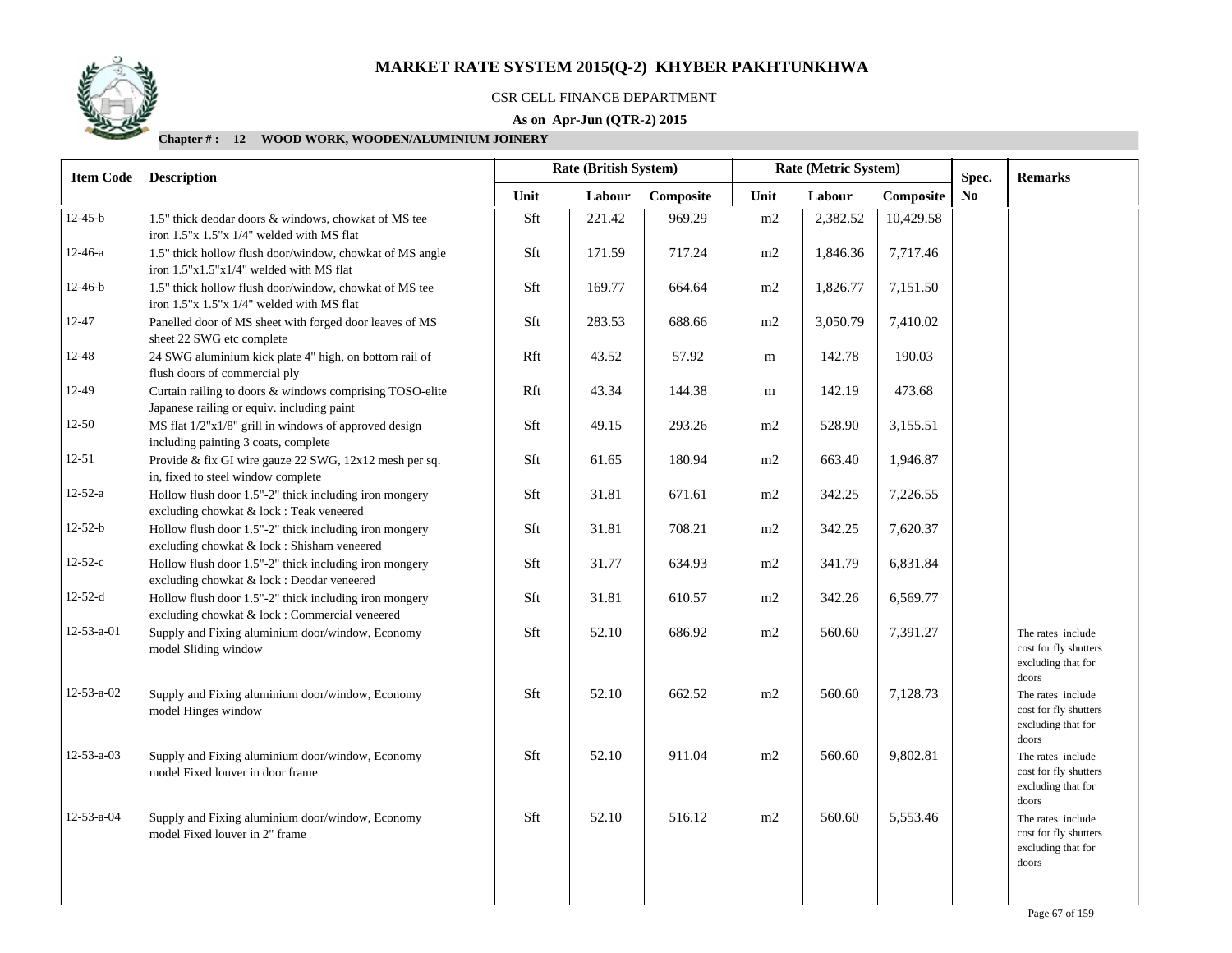

#### CSR CELL FINANCE DEPARTMENT

### **As on Apr-Jun (QTR-2) 2015**

| <b>Item Code</b>   | <b>Description</b>                                                                                  |      | Rate (British System) |           | Rate (Metric System) |        |           | Spec. | <b>Remarks</b>                                                            |
|--------------------|-----------------------------------------------------------------------------------------------------|------|-----------------------|-----------|----------------------|--------|-----------|-------|---------------------------------------------------------------------------|
|                    |                                                                                                     | Unit | Labour                | Composite | Unit                 | Labour | Composite | No.   |                                                                           |
| $12 - 53 - b - 01$ | Supply and Fixing aluminium door/window, Deluxe 3"<br>sect. Sliding window                          | Sft  | 52.10                 | 577.12    | m2                   | 560.60 | 6,209.82  |       | The rates include<br>cost for fly shutters<br>excluding that for<br>doors |
| 12-53-b-02         | Supply and Fixing aluminium door/window, Deluxe 3"<br>sect. Hinges window                           | Sft  | 52.10                 | 613.72    | m2                   | 560.60 | 6,603.64  |       | The rates include<br>cost for fly shutters<br>excluding that for<br>doors |
| 12-53-b-03         | Supply and Fixing aluminium door/window, Deluxe 3"<br>sect. Fixed glazing                           | Sft  | 52.10                 | 516.12    | m2                   | 560.60 | 5,553.46  |       | The rates include<br>cost for fly shutters<br>excluding that for<br>doors |
| 12-53-b-04         | Supply and Fixing aluminium door/window, Deluxe 3"<br>sect. Fixed arch                              | Sft  | 52.10                 | 564.92    | m2                   | 560.60 | 6,078.55  |       | The rates include<br>cost for fly shutters<br>excluding that for<br>doors |
| 12-53-b-05         | Supply and Fixing aluminium door/window, Deluxe 3"<br>sect. Fixed louvers                           | Sft  | 52.10                 | 801.26    | m2                   | 560.60 | 8,621.52  |       | The rates include<br>cost for fly shutters<br>excluding that for<br>doors |
| 12-53-b-06         | Supply and Fixing aluminium door/window, Deluxe 3"<br>sect. Sliding door                            | Sft  | 52.10                 | 723.79    | m2                   | 560.60 | 7,788.00  |       | The rates include<br>cost for fly shutters<br>excluding that for<br>doors |
| 12-53-b-07         | Supply and Fixing aluminium door/window, Deluxe 3"<br>sect. Swing door single action (short handle) | Sft  | 52.10                 | 975.97    | m2                   | 560.60 | 10,501.45 |       | The rates include<br>cost for fly shutters<br>excluding that for<br>doors |
| $12 - 53 - b - 08$ | Supply and Fixing aluminium door/window, Deluxe 3"<br>sect. Swing door single action (long handle)  | Sft  | 52.10                 | 995.73    | m2                   | 560.60 | 10,714.06 |       | The rates include<br>cost for fly shutters<br>excluding that for<br>doors |
| 12-53-b-09         | Supply and Fixing aluminium door/window, Deluxe 3"<br>sect. Swing door double action (short handle) | Sft  | 52.10                 | 975.97    | m2                   | 560.60 | 10,501.45 |       | The rates include<br>cost for fly shutters<br>excluding that for<br>doors |
| $12 - 53 - b - 10$ | Supply and Fixing aluminium door/window, Deluxe 3"<br>sect. Swing door double action (short handle) | Sft  | 52.10                 | 886.31    | m2                   | 560.60 | 9,536.66  |       | The rates include<br>cost for fly shutters<br>excluding that for<br>doors |
| 12-53-c-01         | Supply and Fixing aluminium door/window, Deluxe 3.5"<br>sect. Sliding window                        | Sft  | 52.10                 | 625.92    | m2                   | 560.60 | 6,734.91  |       | The rates include<br>cost for fly shutters<br>excluding that for<br>doors |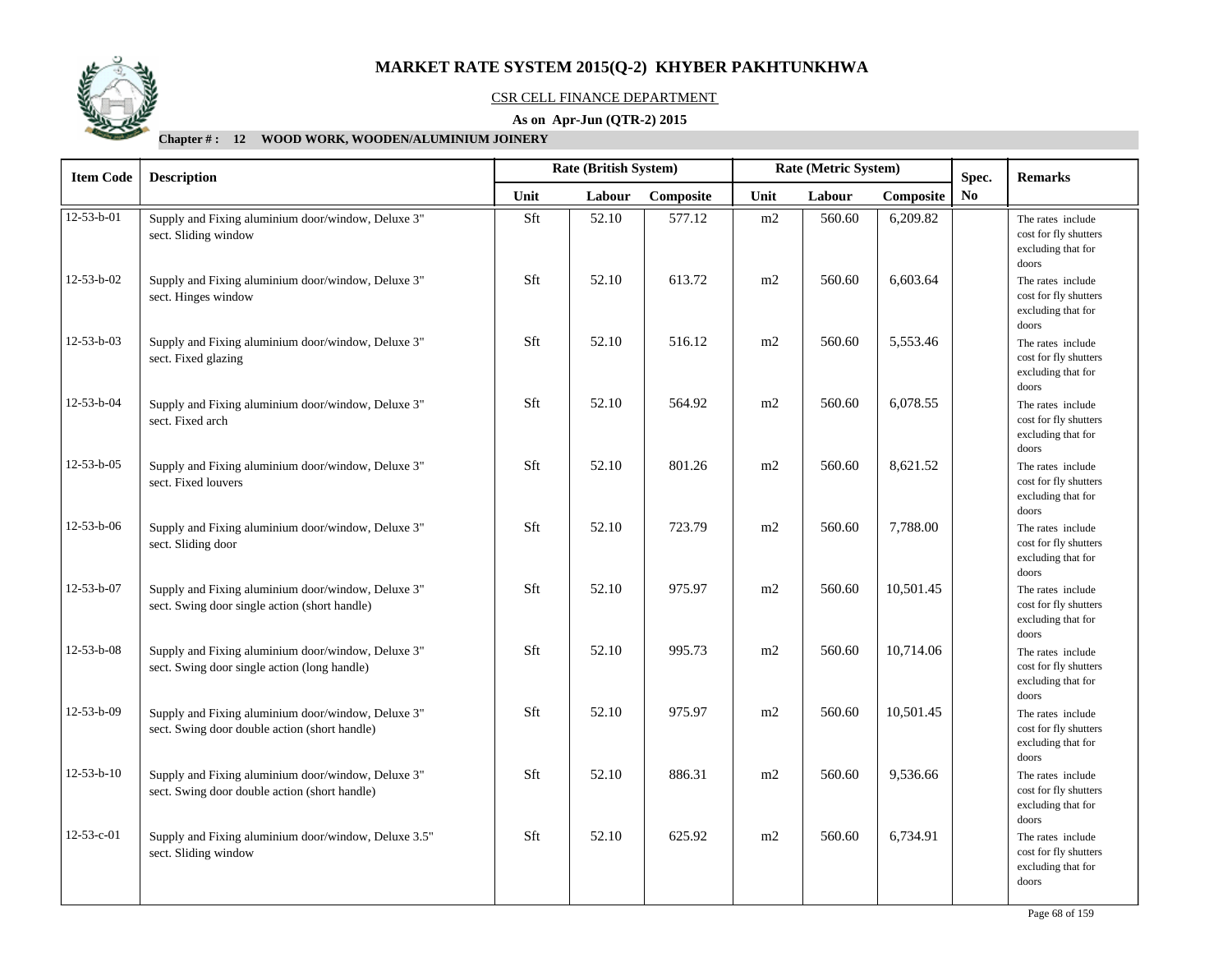

#### CSR CELL FINANCE DEPARTMENT

### **As on Apr-Jun (QTR-2) 2015**

| <b>Item Code</b>   | <b>Description</b>                                                                                    |      | Rate (British System) |           | Rate (Metric System) |        |           | Spec. | <b>Remarks</b>                                                            |
|--------------------|-------------------------------------------------------------------------------------------------------|------|-----------------------|-----------|----------------------|--------|-----------|-------|---------------------------------------------------------------------------|
|                    |                                                                                                       | Unit | Labour                | Composite | Unit                 | Labour | Composite | No.   |                                                                           |
| $12 - 53 - c - 02$ | Supply and Fixing aluminium door/window, Deluxe 3.5"<br>sect. Hinges window                           | Sft  | 52.10                 | 650.32    | m2                   | 560.60 | 6,997.45  |       | The rates include<br>cost for fly shutters<br>excluding that for<br>doors |
| 12-53-c-03         | Supply and Fixing aluminium door/window, Deluxe 3.5"<br>sect. Fixed glazing                           | Sft  | 52.10                 | 540.52    | m2                   | 560.60 | 5,816.00  |       | The rates include<br>cost for fly shutters<br>excluding that for<br>doors |
| 12-53-c-04         | Supply and Fixing aluminium door/window, Deluxe 3.5"<br>sect. Fixed arch                              | Sft  | 52.10                 | 552.72    | m2                   | 560.60 | 5,947.28  |       | The rates include<br>cost for fly shutters<br>excluding that for<br>doors |
| $12 - 53 - c - 05$ | Supply and Fixing aluminium door/window, Deluxe 3.5"<br>sect. Sliding door                            | Sft  | 52.10                 | 699.34    | m2                   | 560.60 | 7,524.94  |       | The rates include<br>cost for fly shutters<br>excluding that for<br>doors |
| 12-53-c-06         | Supply and Fixing aluminium door/window, Deluxe 3.5"<br>sect. Swing door single action (short handle) | Sft  | 52.10                 | 801.26    | m2                   | 560.60 | 8,621.52  |       | The rates include<br>cost for fly shutters<br>excluding that for<br>doors |
| 12-53-c-07         | Supply and Fixing aluminium door/window, Deluxe 3.5"<br>sect. Swing door single action (long handle)  | Sft  | 52.10                 | 987.92    | m2                   | 560.60 | 10,630.00 |       | The rates include<br>cost for fly shutters<br>excluding that for<br>doors |
| 12-53-d-01         | Supply and Fixing aluminium door/window, Premium 4"<br>sect. Sliding window                           | Sft  | 52.10                 | 776.63    | m2                   | 560.60 | 8,356.53  |       | The rates include<br>cost for fly shutters<br>excluding that for<br>doors |
| 12-53-d-02         | Supply and Fixing aluminium door/window, Premium 4"<br>sect. Hinges window                            | Sft  | 52.10                 | 751.76    | m2                   | 560.60 | 8,088.99  |       | The rates include<br>cost for fly shutters<br>excluding that for<br>doors |
| $12 - 53 - d - 03$ | Supply and Fixing aluminium door/window, Premium 4"<br>sect. Fixed glazing                            | Sft  | 52.10                 | 564.92    | m2                   | 560.60 | 6,078.55  |       | The rates include<br>cost for fly shutters<br>excluding that for<br>doors |
| 12-53-d-04         | Supply and Fixing aluminium door/window, Premium 4"<br>sect. Fixed arch                               | Sft  | 52.10                 | 629.48    | m2                   | 560.60 | 6,773.26  |       | The rates include<br>cost for fly shutters<br>excluding that for<br>doors |
| 12-53-d-05         | Supply and Fixing aluminium door/window, Premium 4"<br>sect. Sliding door                             | Sft  | 52.10                 | 798.75    | m2                   | 560.60 | 8,594.54  |       | The rates include<br>cost for fly shutters<br>excluding that for<br>doors |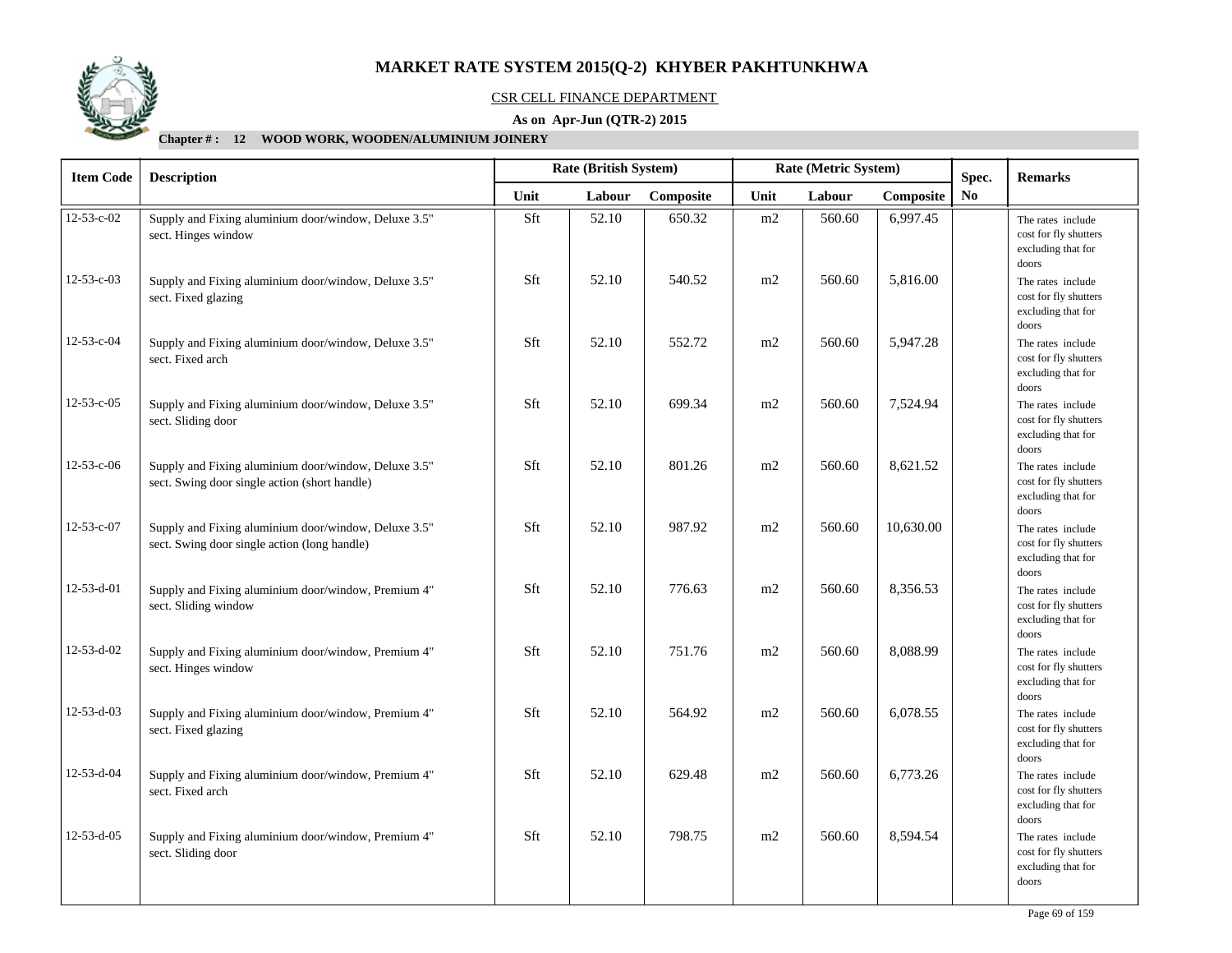

#### CSR CELL FINANCE DEPARTMENT

### **As on Apr-Jun (QTR-2) 2015**

| <b>Item Code</b>   | <b>Description</b>                                                                                     | Rate (British System)<br>Rate (Metric System) |        |           |      |        |           | Spec.          | <b>Remarks</b>                                                            |
|--------------------|--------------------------------------------------------------------------------------------------------|-----------------------------------------------|--------|-----------|------|--------|-----------|----------------|---------------------------------------------------------------------------|
|                    |                                                                                                        | Unit                                          | Labour | Composite | Unit | Labour | Composite | N <sub>0</sub> |                                                                           |
| 12-53-d-06         | Supply and Fixing aluminium door/window, Premium 4"<br>sect. Swing door single action (short handle)   | Sft                                           | 52.10  | 874.46    | m2   | 560.60 | 9,409.15  |                | The rates include<br>cost for fly shutters<br>excluding that for<br>doors |
| 12-53-d-07         | Supply and Fixing aluminium door/window, Premium 4"<br>sect. Swing door single action (long handle)    | Sft                                           | 52.10  | 1,061.37  | m2   | 560.60 | 11,420.35 |                | The rates include<br>cost for fly shutters<br>excluding that for<br>doors |
| $12 - 53 - d - 08$ | Supply and Fixing aluminium door/window, Premium 4"<br>sect. Swing door double action (short handle)   | Sft                                           | 52.10  | 934.23    | m2   | 560.60 | 10,052.34 |                | The rates include<br>cost for fly shutters<br>excluding that for<br>doors |
| 12-53-d-09         | Supply and Fixing aluminium door/window, Premium 4"<br>sect. Swing door double action (long handle)    | Sft                                           | 52.10  | 1,121.37  | m2   | 560.60 | 12,065.96 |                | The rates include<br>cost for fly shutters<br>excluding that for<br>doors |
| 12-53-e-01         | Supply and Fixing aluminium door/window. Other items :<br>Fly screen shutter for Deluxe model          | Sft                                           | 11.16  | 230.85    | m2   | 120.08 | 2,483.95  |                | The rates include<br>cost for fly shutters<br>excluding that for<br>doors |
| 12-53-e-02         | Supply and Fixing aluminium door/window. Other items:<br>Fly screen shutter for Premium model          | Sft                                           | 11.16  | 206.45    | m2   | 120.08 | 2,221.40  |                | The rates include<br>cost for fly shutters<br>excluding that for<br>doors |
| 12-53-e-03         | Supply and Fixing aluminium door/window. Other items :<br>Fly screen shutter with separate outer frame | Sft                                           | 11.16  | 328.45    | m2   | 120.08 | 3,534.12  |                | The rates include<br>cost for fly shutters<br>excluding that for<br>doors |
| $12 - 54 - a - 01$ | Supply and Fixing aluminium bronze/black. Economy<br>model Sliding window                              | Sft                                           | 52.10  | 686.92    | m2   | 560.60 | 7,391.27  |                | The rates include<br>cost for fly shutters<br>excluding that for<br>doors |
| $12 - 54 - a - 02$ | Supply and Fixing aluminium bronze/black. Economy<br>model Hinges window                               | Sft                                           | 52.10  | 577.12    | m2   | 560.60 | 6,209.82  |                | The rates include<br>cost for fly shutters<br>excluding that for<br>doors |
| $12 - 54 - a - 03$ | Supply and Fixing aluminium bronze/black. Economy<br>model Fixed louver in door frame                  | Sft                                           | 52.10  | 920.77    | m2   | 560.60 | 9,907.44  |                | The rates include<br>cost for fly shutters<br>excluding that for<br>doors |
| 12-54-a-04         | Supply and Fixing aluminium bronze/black. Economy<br>model Fixed louver in 2" frame                    | Sft                                           | 52.10  | 810.97    | m2   | 560.60 | 8,725.99  |                | The rates include<br>cost for fly shutters<br>excluding that for<br>doors |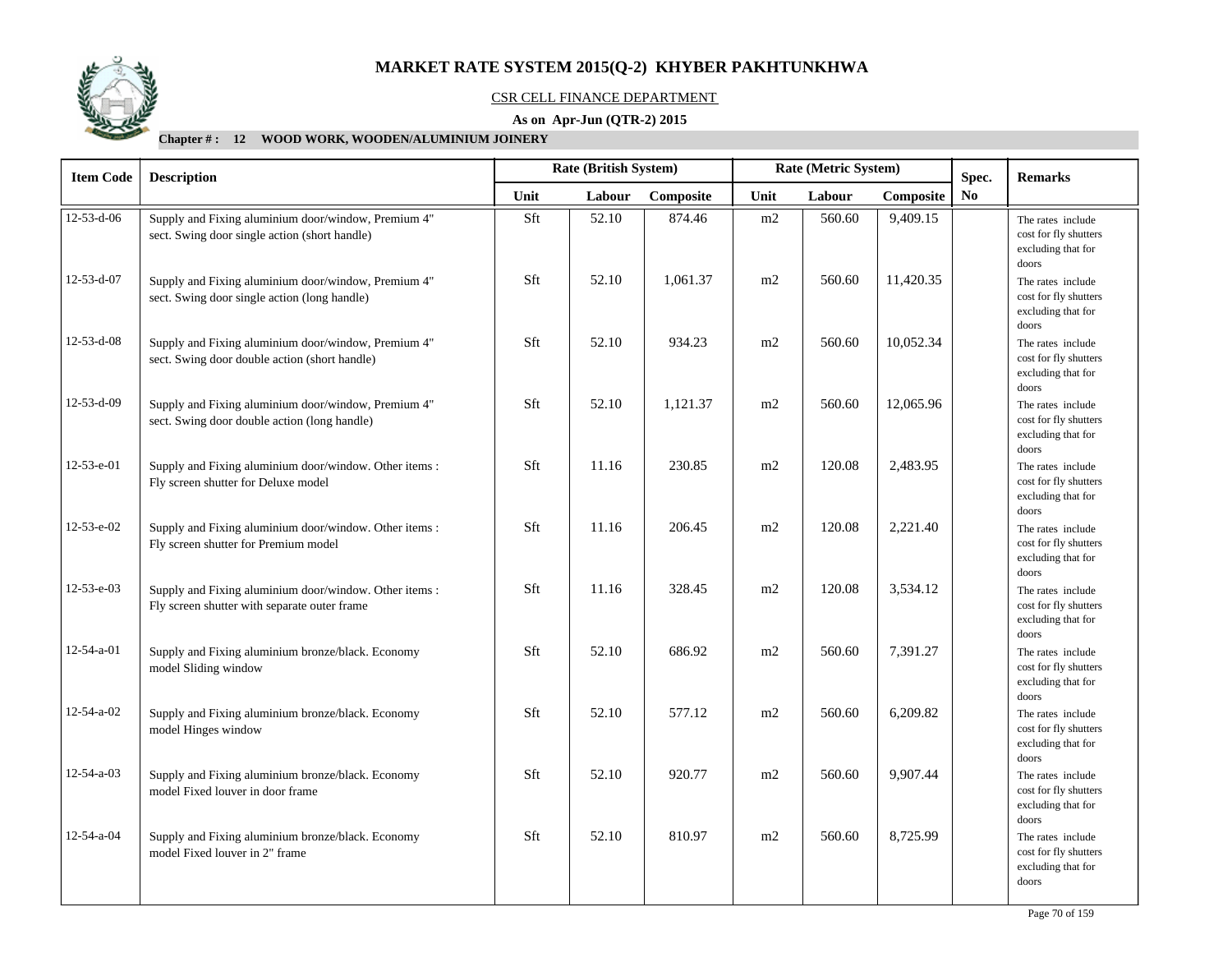

#### CSR CELL FINANCE DEPARTMENT

### **As on Apr-Jun (QTR-2) 2015**

| <b>Item Code</b>   | <b>Description</b>                                                                                   |      | Rate (British System) |           | Rate (Metric System) |        |           | Spec. | <b>Remarks</b>                                                            |
|--------------------|------------------------------------------------------------------------------------------------------|------|-----------------------|-----------|----------------------|--------|-----------|-------|---------------------------------------------------------------------------|
|                    |                                                                                                      | Unit | Labour                | Composite | Unit                 | Labour | Composite | No.   |                                                                           |
| $12 - 54 - b - 01$ | Supply and Fixing aluminium bronze/black. Deluxe 3"<br>sect. Sliding window                          | Sft  | 52.10                 | 577.12    | m2                   | 560.60 | 6,209.82  |       | The rates include<br>cost for fly shutters<br>excluding that for<br>doors |
| 12-54-b-02         | Supply and Fixing aluminium bronze/black. Deluxe 3"<br>sect. Hinges window                           | Sft  | 52.10                 | 613.72    | m2                   | 560.60 | 6,603.64  |       | The rates include<br>cost for fly shutters<br>excluding that for<br>doors |
| 12-54-b-03         | Supply and Fixing aluminium bronze/black. Deluxe 3"<br>sect. Fixed glazing                           | Sft  | 52.10                 | 528.32    | m2                   | 560.60 | 5,684.73  |       | The rates include<br>cost for fly shutters<br>excluding that for<br>doors |
| 12-54-b-04         | Supply and Fixing aluminium bronze/black. Deluxe 3"<br>sect. Fixed arch                              | Sft  | 52.10                 | 625.92    | m2                   | 560.60 | 6,734.91  |       | The rates include<br>cost for fly shutters<br>excluding that for<br>doors |
| 12-54-b-05         | Supply and Fixing aluminium bronze/black. Deluxe 3"<br>sect. Fixed louvers                           | Sft  | 52.10                 | 749.97    | m2                   | 560.60 | 8,069.63  |       | The rates include<br>cost for fly shutters<br>excluding that for<br>doors |
| 12-54-b-06         | Supply and Fixing aluminium bronze/black. Deluxe 3"<br>sect. Sliding door                            | Sft  | 52.10                 | 721.30    | m2                   | 560.60 | 7,761.20  |       | The rates include<br>cost for fly shutters<br>excluding that for<br>doors |
| 12-54-b-07         | Supply and Fixing aluminium bronze/black. Deluxe 3"<br>sect. Swing door single action (short handle) | Sft  | 52.10                 | 810.97    | m2                   | 560.60 | 8,725.99  |       | The rates include<br>cost for fly shutters<br>excluding that for<br>doors |
| 12-54-b-08         | Supply and Fixing aluminium bronze/black. Deluxe 3"<br>sect. Swing door single action (long handle)  | Sft  | 52.10                 | 910.71    | m2                   | 560.60 | 9,799.20  |       | The rates include<br>cost for fly shutters<br>excluding that for<br>doors |
| 12-54-b-09         | Supply and Fixing aluminium bronze/black. Deluxe 3"<br>sect. Swing door double action (short handle) | Sft  | 52.10                 | 874.89    | m2                   | 560.60 | 9,413.79  |       | The rates include<br>cost for fly shutters<br>excluding that for<br>doors |
| $12 - 54 - b - 10$ | Supply and Fixing aluminium bronze/black. Deluxe 3"<br>sect. Swing door double action (long handle)  | Sft  | 52.10                 | 1,038.73  | m2                   | 560.60 | 11,176.71 |       | The rates include<br>cost for fly shutters<br>excluding that for<br>doors |
| 12-54-c-01         | Supply and Fixing aluminium bronze/black. Deluxe 3.5"<br>sect. Sliding window                        | Sft  | 52.10                 | 625.92    | m2                   | 560.60 | 6,734.91  |       | The rates include<br>cost for fly shutters<br>excluding that for<br>doors |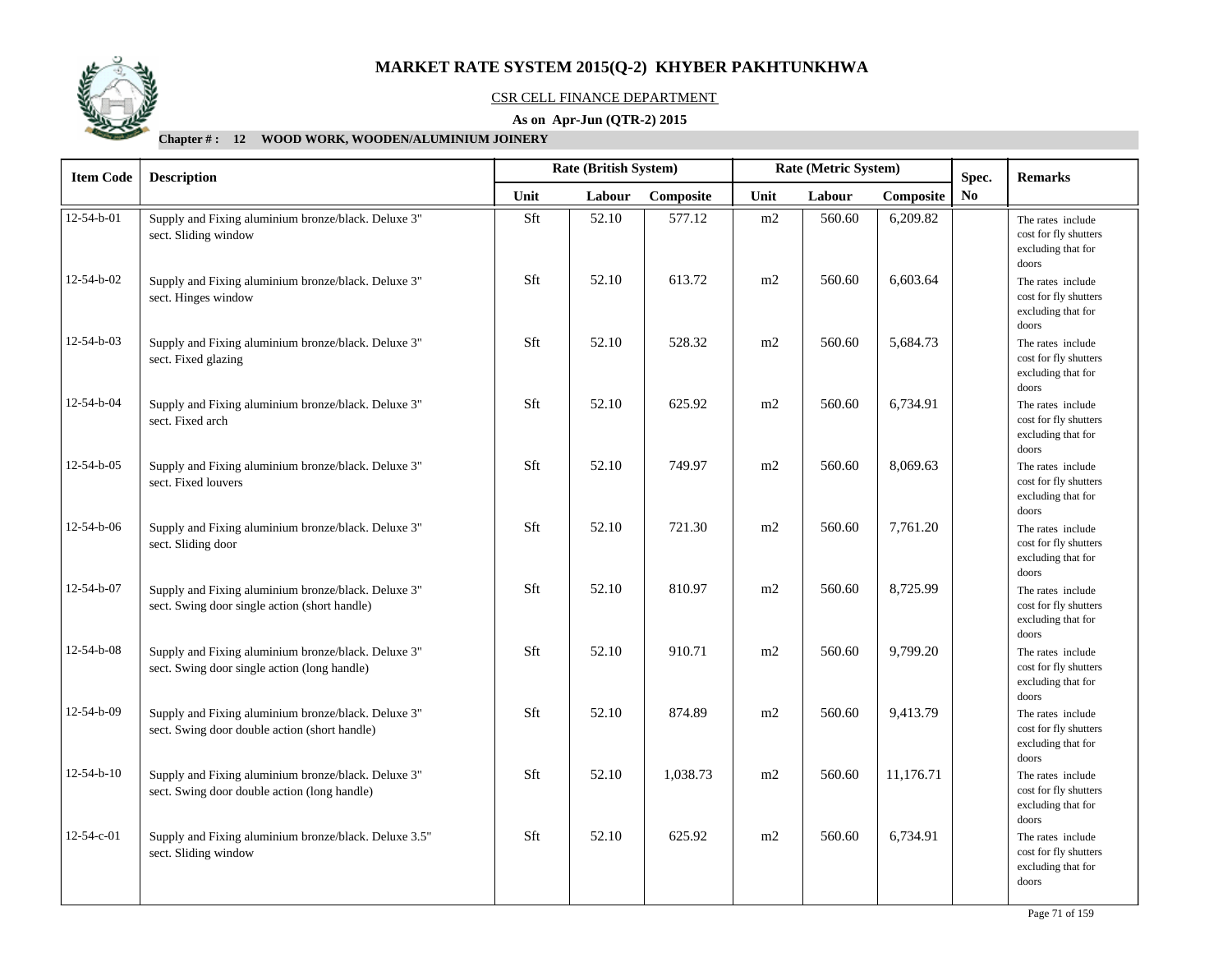

## CSR CELL FINANCE DEPARTMENT

### **As on Apr-Jun (QTR-2) 2015**

| <b>Item Code</b>   | <b>Description</b>                                                                                     | Rate (British System)<br>Rate (Metric System) |        |           |      |        |           | Spec. | <b>Remarks</b>                                                            |
|--------------------|--------------------------------------------------------------------------------------------------------|-----------------------------------------------|--------|-----------|------|--------|-----------|-------|---------------------------------------------------------------------------|
|                    |                                                                                                        | Unit                                          | Labour | Composite | Unit | Labour | Composite | No.   |                                                                           |
| 12-54-c-02         | Supply and Fixing aluminium bronze/black. Deluxe 3.5"<br>sect. Hinges window                           | Sft                                           | 52.10  | 650.32    | m2   | 560.60 | 6,997.45  |       | The rates include<br>cost for fly shutters<br>excluding that for<br>doors |
| 12-54-c-03         | Supply and Fixing aluminium bronze/black. Deluxe 3.5"<br>sect. Fixed glazing                           | Sft                                           | 52.10  | 552.72    | m2   | 560.60 | 5,947.28  |       | The rates include<br>cost for fly shutters<br>excluding that for<br>doors |
| 12-54-c-04         | Supply and Fixing aluminium bronze/black. Deluxe 3.5"<br>sect. Fixed arch                              | Sft                                           | 52.10  | 564.92    | m2   | 560.60 | 6,078.55  |       | The rates include<br>cost for fly shutters<br>excluding that for<br>doors |
| $12 - 54 - c - 05$ | Supply and Fixing aluminium bronze/black. Deluxe 3.5"<br>sect. Sliding door                            | Sft                                           | 52.10  | 733.50    | m2   | 560.60 | 7,892.47  |       | The rates include<br>cost for fly shutters<br>excluding that for<br>doors |
| 12-54-c-06         | Supply and Fixing aluminium bronze/black. Deluxe 3.5"<br>sect. Swing door single action (short handle) | Sft                                           | 52.10  | 823.17    | m2   | 560.60 | 8,857.26  |       | The rates include<br>cost for fly shutters<br>excluding that for<br>doors |
| 12-54-c-07         | Supply and Fixing aluminium bronze/black. Deluxe 3.5"<br>sect. Swing door single action (long handle)  | Sft                                           | 52.10  | 1,012.57  | m2   | 560.60 | 10,895.26 |       | The rates include<br>cost for fly shutters<br>excluding that for<br>doors |
| 12-54-d-01         | Supply and Fixing aluminium bronze/black. Premium 4"<br>sect. Sliding window                           | Sft                                           | 52.10  | 686.92    | m2   | 560.60 | 7,391.27  |       | The rates include<br>cost for fly shutters<br>excluding that for<br>doors |
| 12-54-d-02         | Supply and Fixing aluminium bronze/black. Premium 4"<br>sect. Hinges window                            | Sft                                           | 52.10  | 662.52    | m2   | 560.60 | 7,128.73  |       | The rates include<br>cost for fly shutters<br>excluding that for<br>doors |
| 12-54-d-03         | Supply and Fixing aluminium bronze/black. Premium 4"<br>sect. Fixed glazing                            | Sft                                           | 52.10  | 577.12    | m2   | 560.60 | 6,209.82  |       | The rates include<br>cost for fly shutters<br>excluding that for<br>doors |
| 12-54-d-04         | Supply and Fixing aluminium bronze/black. Premium 4"<br>sect. Fixed arch                               | Sft                                           | 52.10  | 601.52    | m2   | 560.60 | 6,472.36  |       | The rates include<br>cost for fly shutters<br>excluding that for<br>doors |
| 12-54-d-05         | Supply and Fixing aluminium bronze/black. Premium 4"<br>sect. Sliding door                             | Sft                                           | 52.10  | 733.50    | m2   | 560.60 | 7,892.47  |       | The rates include<br>cost for fly shutters<br>excluding that for<br>doors |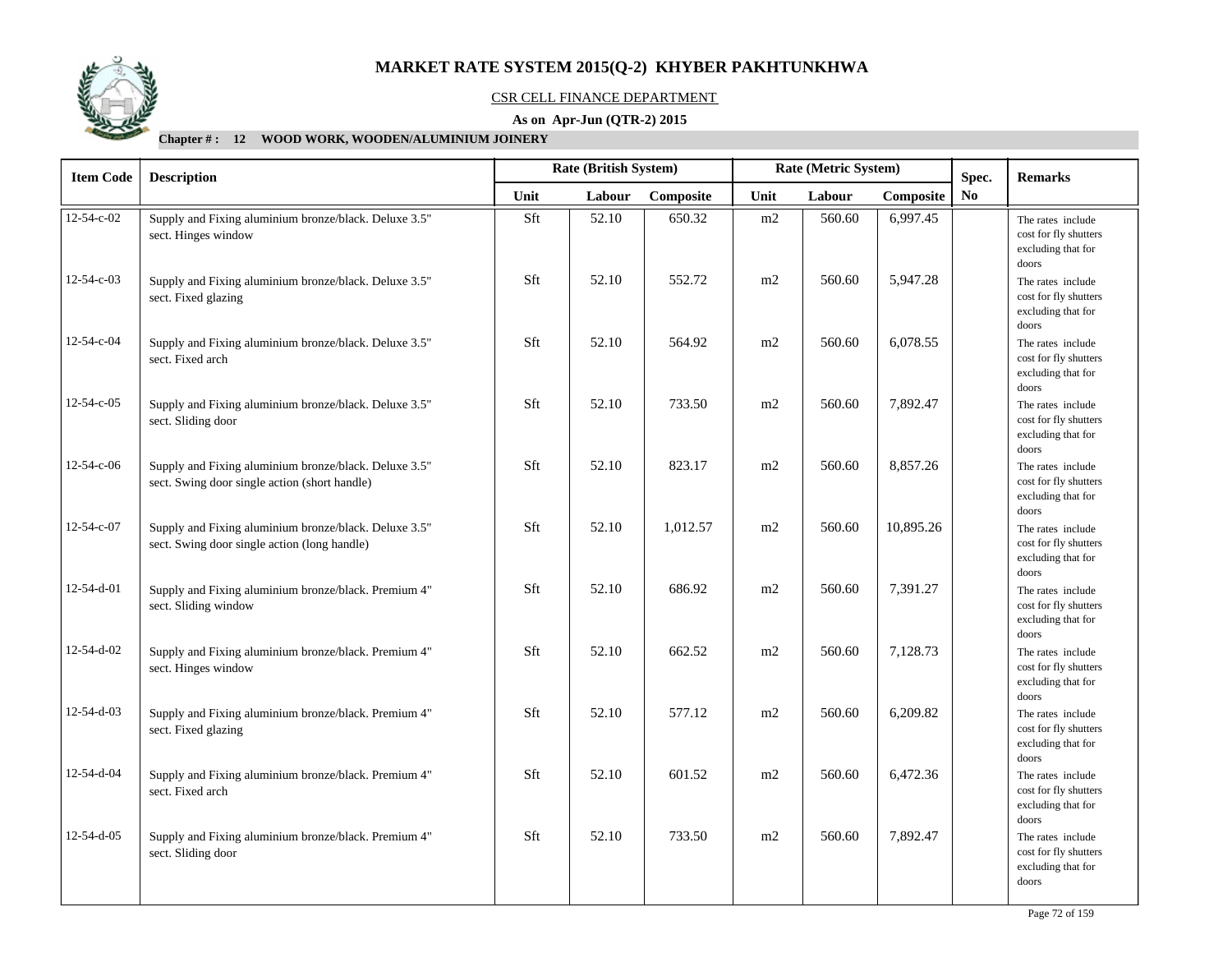

## CSR CELL FINANCE DEPARTMENT

## **As on Apr-Jun (QTR-2) 2015**

## **Chapter # : 12 WOOD WORK, WOODEN/ALUMINIUM JOINERY**

| <b>Item Code</b>   | <b>Description</b>                                                                                                                                           | Rate (British System)                         |       |          |           | Rate (Metric System) |           | Spec. | <b>Remarks</b>                                                            |
|--------------------|--------------------------------------------------------------------------------------------------------------------------------------------------------------|-----------------------------------------------|-------|----------|-----------|----------------------|-----------|-------|---------------------------------------------------------------------------|
|                    |                                                                                                                                                              | Unit<br>Composite<br>Unit<br>Labour<br>Labour |       |          | Composite | No                   |           |       |                                                                           |
| 12-54-d-06         | Supply and Fixing aluminium bronze/black. Premium 4"<br>sect. Swing door single action (short handle)                                                        | Sft                                           | 52.10 | 871.97   | m2        | 560.60               | 9,382.35  |       | The rates include<br>cost for fly shutters<br>excluding that for<br>doors |
| 12-54-d-07         | Supply and Fixing aluminium bronze/black. Premium 4"<br>sect. Swing door single action (long handle)                                                         | Sft                                           | 52.10 | 1,061.37 | m2        | 560.60               | 11,420.35 |       | The rates include<br>cost for fly shutters<br>excluding that for<br>doors |
| $12 - 54 - d - 08$ | Supply and Fixing aluminium bronze/black. Premium 4"<br>sect. Swing door double action (short handle)                                                        | Sft                                           | 52.10 | 931.74   | m2        | 560.60               | 10,025.54 |       | The rates include<br>cost for fly shutters<br>excluding that for<br>doors |
| 12-54-d-09         | Supply and Fixing aluminium bronze/black. Premium 4"<br>sect. Swing door double action (long handle)                                                         | Sft                                           | 52.10 | 1,121.15 | m2        | 560.60               | 12,063.54 |       | The rates include<br>cost for fly shutters<br>excluding that for<br>doors |
| 12-54-e-01         | Supply and Fixing aluminium bronze/black. Other items :<br>Fly screen shutter for Deluxe model                                                               | Sft                                           | 11.16 | 267.45   | m2        | 120.08               | 2,877.76  |       | The rates include<br>cost for fly shutters<br>excluding that for<br>doors |
| 12-54-e-02         | Supply and Fixing aluminium bronze/black. Other items :<br>Fly screen shutter for Premium model                                                              | Sft                                           | 11.16 | 230.85   | m2        | 120.08               | 2,483.95  |       | The rates include<br>cost for fly shutters<br>excluding that for<br>doors |
| 12-54-e-03         | Supply and Fixing aluminium bronze/black. Other items :<br>Fly screen shutter with separate outer frame                                                      | Sft                                           | 11.16 | 340.65   | m2        | 120.08               | 3,665.39  |       | The rates include<br>cost for fly shutters<br>excluding that for<br>doors |
| $12 - 55 - a$      | Wall Panelling over 0.5" thick chipboard & wood frame<br>$(2"x0.75")$ $2'x2'$ grid : Sheesham Ply                                                            | Sft                                           | 84.36 | 189.34   | m2        | 907.71               | 2,037.26  |       |                                                                           |
| $12-55-b$          | Wall Panelling over 0.5" thick chipboard & wood frame<br>(2"x0.75") 2'x2'grid : Lamination Sheet                                                             | Sft                                           | 64.78 | 199.25   | m2        | 697.07               | 2,143.91  |       |                                                                           |
| $12 - 55 - c$      | Wall Panelling over 0.5" thick chipboard & wood frame<br>(2"x0.75") 2'x2' grid : Commercial Ply                                                              | Sft                                           | 84.33 | 164.98   | m2        | 907.44               | 1,775.20  |       |                                                                           |
| $12 - 56 - a$      | Supply and Fixing MS Sheet 16 guage(10x20 feet) box<br>type chowkats including fixing in position with all charges<br>for Hold fast, Hinges and Painting etc | Rft                                           | 62.64 | 360.60   | m         | 205.52               | 1,183.06  |       |                                                                           |
| $12-56-b$          | Wood plastic composite door patio door leap delux (laker<br>coated)                                                                                          | Rft                                           | 76.76 | 640.90   | m2        | 825.96               | 6,896.14  |       |                                                                           |
| $12-56-c$          | Wood plastic composite door patio door leap premium<br>grade (UV coated)                                                                                     | Rft                                           | 76.76 | 687.38   | m2        | 825.96               | 7,396.22  |       |                                                                           |
| $12-56-d$          | Wood plastic composite door patio door with frame and<br>beading deluxe grade (laker coated)                                                                 | Sft                                           | 66.38 | 946.38   | m2        | 714.23               | 10,183.04 |       |                                                                           |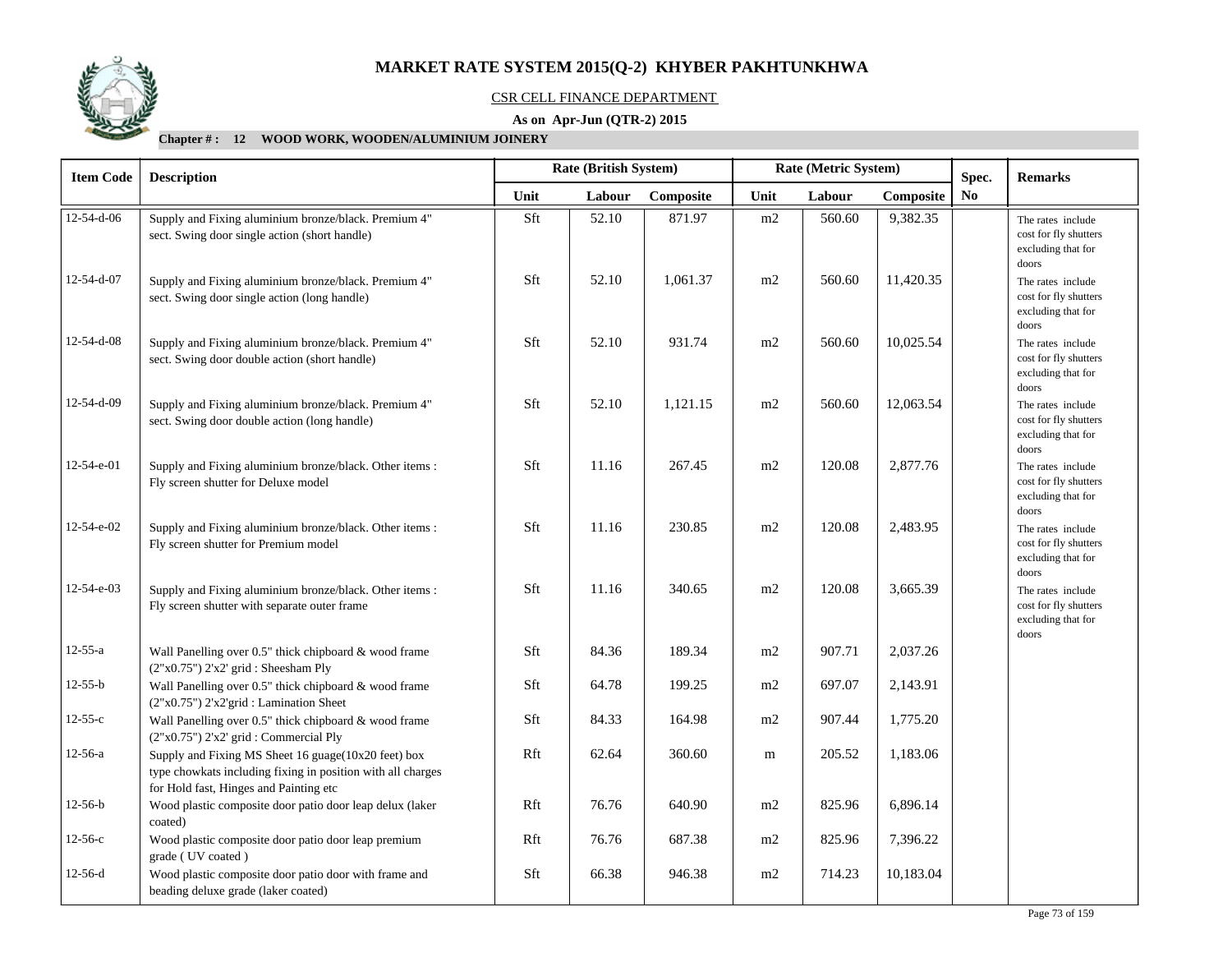

## CSR CELL FINANCE DEPARTMENT

## **As on Apr-Jun (QTR-2) 2015**

## **Chapter # : 12 WOOD WORK, WOODEN/ALUMINIUM JOINERY**

| <b>Item Code</b> | Rate (British System)<br>Rate (Metric System)<br><b>Description</b>                                                                                                                       |      |          |           | Spec.    | <b>Remarks</b> |           |    |  |
|------------------|-------------------------------------------------------------------------------------------------------------------------------------------------------------------------------------------|------|----------|-----------|----------|----------------|-----------|----|--|
|                  |                                                                                                                                                                                           | Unit | Labour   | Composite | Unit     | Labour         | Composite | No |  |
| $12-56-e$        | Wood plastic composite patio door with frame and beading<br>premium grade(UV coated)                                                                                                      | Sft  | 66.38    | 946.38    | $\rm m2$ | 714.23         | 10,183.04 |    |  |
| $12 - 57 - a$    | Wood plastic composite door Leaf only bukhara, flush or<br>steppe type                                                                                                                    | Sft  | 66.38    | 1,275.43  | m2       | 714.23         | 13,723.63 |    |  |
| $12 - 57 - b$    | Wood plastic composite door Leaf rock type single side                                                                                                                                    | Sft  | 66.38    | 1,275.43  | m2       | 714.23         | 13,723.63 |    |  |
| $12 - 57 - c$    | Wood plastic composite door rock type single type with<br>frame and beading                                                                                                               | Sft  | 66.38    | 1,275.43  | m2       | 714.23         | 13,723.63 |    |  |
| $12 - 58$        | Wood plastic composite door image type single side with<br>frame and beading                                                                                                              | Sft  | 66.38    | 1,275.43  | m2       | 714.23         | 13,723.63 |    |  |
| 12-59            | Wood plastic composite door carving type single side with<br>frame and beading                                                                                                            | Sft  | 66.38    | 1,275.43  | m2       | 714.23         | 13,723.63 |    |  |
| $12-60-a$        | Composite windows deluxe grade (laker coated)                                                                                                                                             | Sft  | 29.12    | 777.71    | $\rm m2$ | 313.32         | 8,368.20  |    |  |
| $12-60-b$        | Composite windows premium grade (UV coated)                                                                                                                                               | Sft  | 29.02    | 826.28    | m2       | 312.21         | 8,890.79  |    |  |
| $12-61-a$        | Wood Plastic Fly Screen Delux Grade                                                                                                                                                       | Sft  | 39.68    | 418.20    | $\rm m2$ | 426.96         | 4,499.83  |    |  |
| $12-61-b$        | Wood Plastic Screen Premium Grade                                                                                                                                                         | Sft  | 39.68    | 485.30    | m2       | 426.96         | 5,221.83  |    |  |
| $12-61-c$        | Wood Plastic Screen Door Frame Only                                                                                                                                                       | Rft  | 59.52    | 487.00    | m        | 195.28         | 1,597.77  |    |  |
| $12-61-d$        | Wood Plastic Screen Beading Smaller                                                                                                                                                       | Sft  | 59.52    | 114.90    | m        | 195.28         | 376.97    |    |  |
| $12-61-e$        | Wood Plastic Screen Beading larger                                                                                                                                                        | Sft  | 59.52    | 157.60    | m        | 195.28         | 517.06    |    |  |
| $12-62-a$        | Kitchen Floor Cabinet as per MES Design/Specification                                                                                                                                     | Sft  | 201.50   | 1,097.18  | m2       | 2,168.14       | 11,805.68 |    |  |
| $12-62-b$        | Kitchen Wall Cabinet as per MES Design/Specification.                                                                                                                                     | Sft  | 161.20   | 779.82    | m2       | 1,734.51       | 8,390.86  |    |  |
| $12-62-c$        | Providing and Fixing Sink Cabinet as per MES<br>Design/Specification.                                                                                                                     | Each | 2,418.00 | 10,340.05 | Each     | 2,418.00       | 10,340.05 |    |  |
| $12-63$          | Supply and fixing UPVC Flush doors with 60mm wide<br>frame 2-2.5mm wall thickness inclusive of all accessories<br>and galvanized iron support in any available Plain colour               | Sft  | 150.78   | 1,189.00  | m2       | 1,622.44       | 12,793.64 |    |  |
| $12 - 64$        | Supply and fixing UPVC Fancy doors with 60mm wide<br>frame 2-2.5mm wall thickness inclusive of all accessories<br>and galvanized iron support in any available Plain colour               | Sft  | 180.54   | 1,341.00  | m2       | 1,942.65       | 14,429.16 |    |  |
| $12 - 65$        | Supply and fixing UPVC Fancy doors with 60mm wide<br>frame 2-2.5mm wall thickness inclusive of all accessories<br>and galvanized iron support in Wood texture.                            | Sft  | 180.54   | 1,951.00  | m2       | 1,942.65       | 20,992.76 |    |  |
| 12-66            | Supply and fixing UPVC Partially glazed doors with 60mm<br>wide frame 2-2.5mm wall thickness inclusive of all<br>accessories and galvanized iron support in any available<br>Plain colour | Sft  | 176.58   | 1,483.40  | m2       | 1,899.96       | 15,961.38 |    |  |
| $12 - 67$        | Supply and fixing UPVC Full glazed doors with 60mm<br>wide frame 2-2.5mm wall thickness inclusive of all<br>accessories and galvanized iron support in any available<br>Plain colour      | Sft  | 176.58   | 1,556.60  | m2       | 1,899.96       | 16,749.02 |    |  |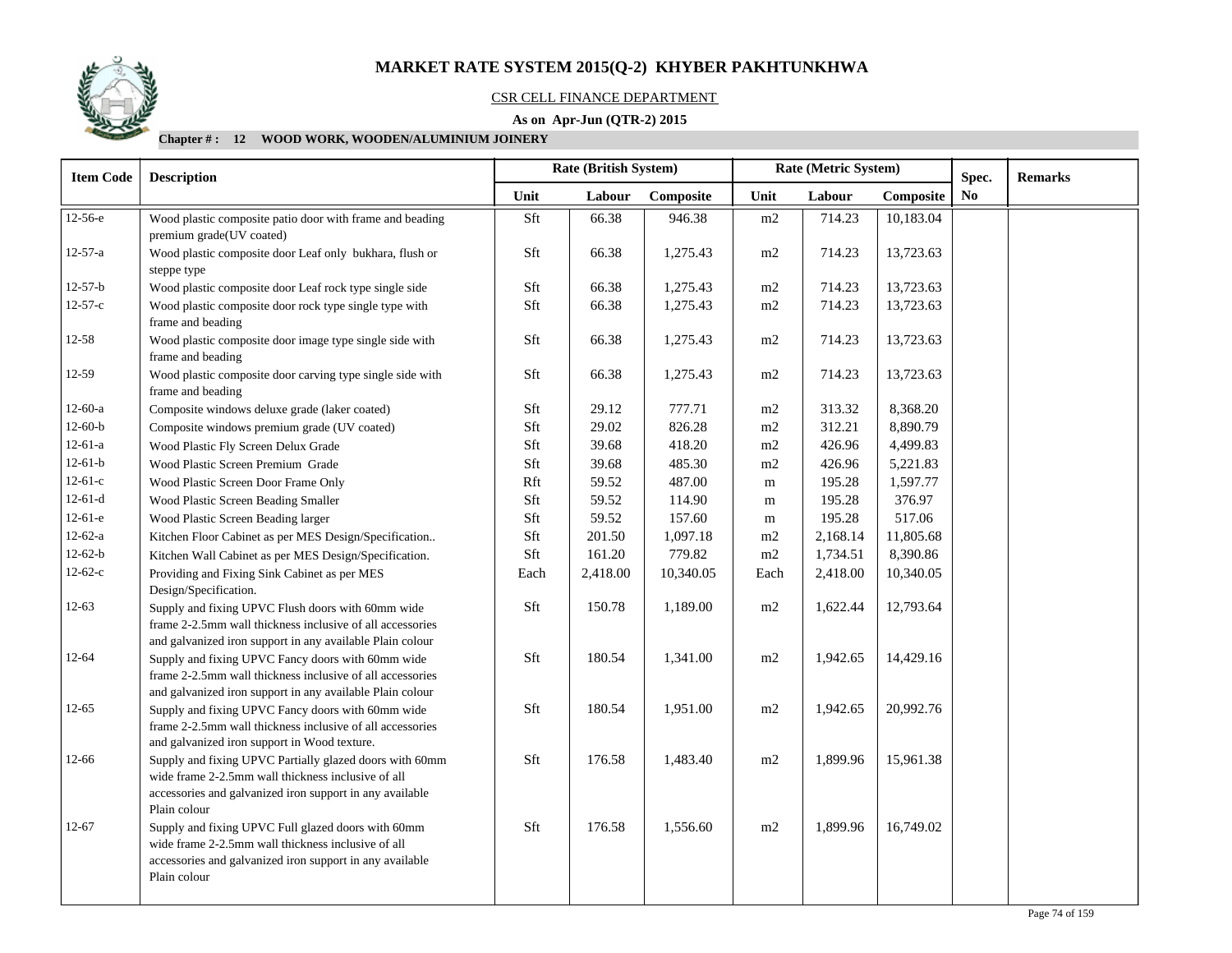

## CSR CELL FINANCE DEPARTMENT

## **As on Apr-Jun (QTR-2) 2015**

## **Chapter # : 12 WOOD WORK, WOODEN/ALUMINIUM JOINERY**

| <b>Item Code</b><br><b>Description</b> |                                                                                                                                                                                                                                                     |      | <b>Rate (British System)</b> |           |      | Rate (Metric System) |           | Spec.          | <b>Remarks</b> |
|----------------------------------------|-----------------------------------------------------------------------------------------------------------------------------------------------------------------------------------------------------------------------------------------------------|------|------------------------------|-----------|------|----------------------|-----------|----------------|----------------|
|                                        |                                                                                                                                                                                                                                                     | Unit | Labour                       | Composite | Unit | Labour               | Composite | N <sub>0</sub> |                |
| 12-68                                  | Supply and fixing UPVC full glazed sliding windows with<br>80mm wide frame 2-2.2mm wall thicknesses inclusive of<br>all accessories and galvanized iron support in any available<br>plain colour I/c fly screen shutter without glass pan.          | Sft  | 105.15                       | 960.00    | m2   | 1,131.44             | 10,329.60 |                |                |
| 12-69                                  | Supply and fixing UPVC full glazed sliding windows with<br>80mm wide frame 2-2.2mm wall thicknesses inclusive of<br>all accessories and galvanized iron support in any available<br>plain colour without fly screen shutter and without<br>glazing. | Sft  | 105.15                       | 838.00    | m2   | 1,131.44             | 9,016.88  |                |                |
| 12-70                                  | Supply and fixing UPVC full glazed openable windows<br>with 60mm wide frame 2-2.2mm wall thicknesses inclusive<br>of all accessories and galvanized iron support in any<br>available plain colour without glass pans.                               | Sft  | 136.90                       | 1,114.00  | m2   | 1,473.00             | 11,986.64 |                |                |
| $12 - 71$                              | Supply and fixing UPVC full glazed Fixed windows with<br>80mm wide frame 2-2.2mm wall thicknesses inclusive of<br>all accessories and galvanized iron support in any available<br>plain colour without glass pans.                                  | Sft  | 85.31                        | 866.80    | m2   | 917.96               | 9,326.77  |                |                |
| $12 - 72$                              | Supply and fixing UPVC full glazed sliding windows with<br>80mm wide frame 2-2.2mm wall thicknesses inclusive of<br>all accessories and galvanized iron support in wooden<br>texture I/c fly screen shutter without glass pan.                      | Sft  | 107.14                       | 1,633.00  | m2   | 1,152.78             | 17,571.08 |                |                |
| $12 - 73$                              | Supply and fixing UPVC full glazed sliding windows with<br>80mm wide frame 2-2.2mm wall thicknesses inclusive of<br>all accessories and galvanized iron support in wooden<br>texture without fly screen shutter without glazing.                    | Sft  | 107.14                       | 1.511.00  | m2   | 1,152.78             | 16,258.36 |                |                |
| 12-74                                  | Supply and fixing UPVC full glazed openable windows<br>with 60mm wide frame 2-2.2mm wall thicknesses inclusive<br>of all accessories and galvanized iron support in wooden<br>texture without glass panes                                           | Sft  | 136.90                       | 1.785.00  | m2   | 1,473.00             | 19,206.60 |                |                |
| 12-75                                  | Supply and fixing UPVC full glazed fixed windows with<br>80mm wide frame 2-2.2mm wall thicknesses inclusive of<br>all accessories and galvanized iron support in wooden<br>texture without glass panes                                              | Sft  | 85.31                        | 1,537.80  | m2   | 917.96               | 16,546.73 |                |                |
| 12-76                                  | Supply and fixing UPVC full glazed fixed lowvers<br>windows with 80mm wide frame 2-2.2mm wall thicknesses<br>inclusive of all accessories and galvanized iron support in<br>any available plain colours without glass panes                         | Sft  | 183.52                       | 1,636.80  | m2   | 1,974.68             | 17,611.97 |                |                |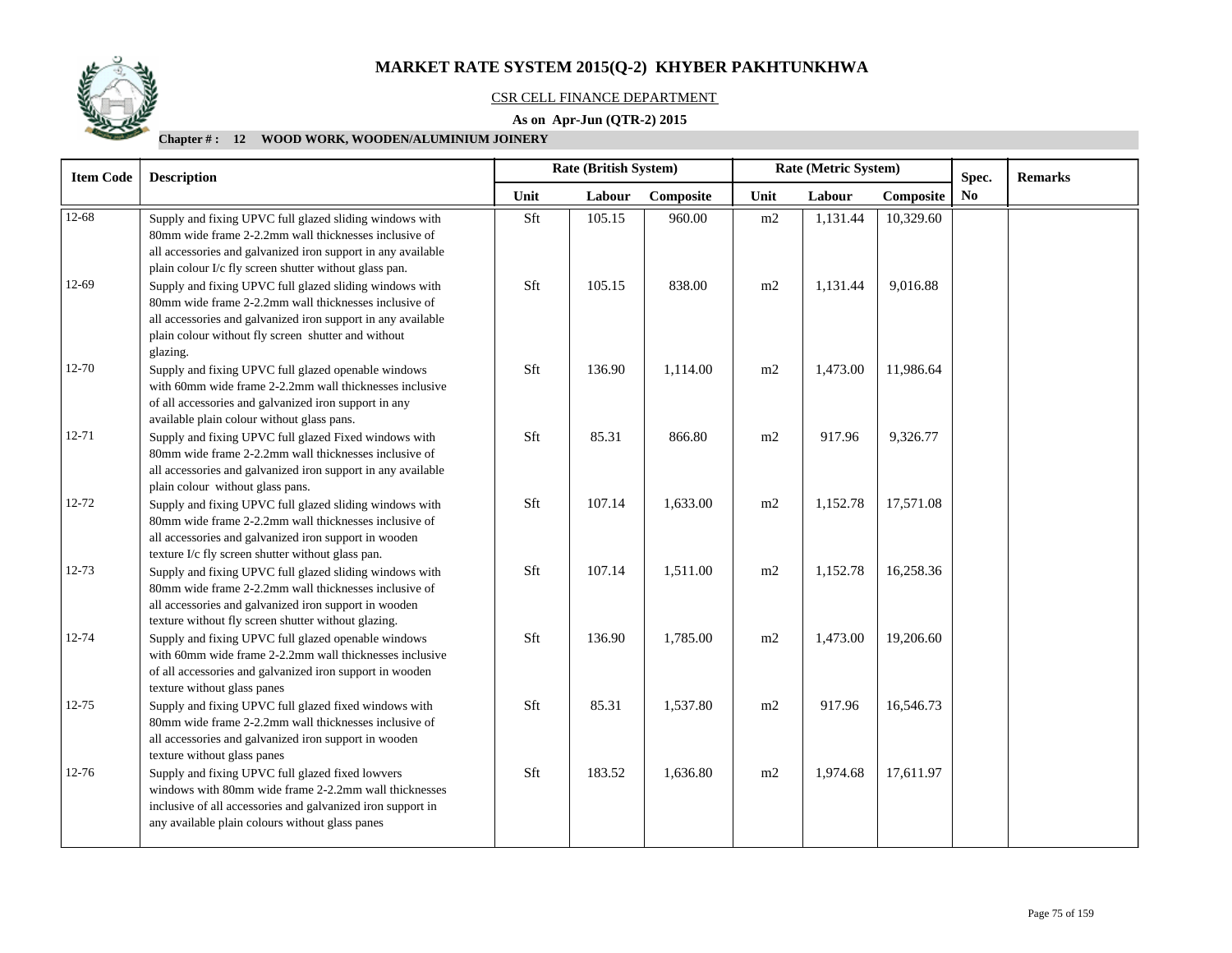

## CSR CELL FINANCE DEPARTMENT

## **As on Apr-Jun (QTR-2) 2015**

| <b>Item Code</b> | <b>Rate (British System)</b><br>Rate (Metric System)<br><b>Description</b>                               |           |          |           | Spec.   | <b>Remarks</b> |           |    |  |
|------------------|----------------------------------------------------------------------------------------------------------|-----------|----------|-----------|---------|----------------|-----------|----|--|
|                  |                                                                                                          | Unit      | Labour   | Composite | Unit    | Labour         | Composite | No |  |
| 13-01            | Cleaning painted woodwork with oil & water                                                               | 100 Sft   | 148.80   | 223.20    | m2      | 16.01          | 24.02     |    |  |
| 13-02            | Oiling woodwork with boiled linseed oil                                                                  | 100 Sft   | 148.80   | 241.50    | m2      | 16.01          | 25.99     |    |  |
| 13-03            | Brushing & scraping blisters of old paints from woodwork                                                 | 100 Sft   | 310.00   | 312.50    | m2      | 33.36          | 33.63     |    |  |
| 13-04            | Scraping, brushing and removing old paint, from metal<br>surface                                         | 100 Sft   | 1,240.00 | 1,250.00  | m2      | 133.42         | 134.50    |    |  |
| $13-05-a-01$     | Painting old corrugated surfaces, pent roofing etc. with oil<br>paint: First coat                        | 100 Sft   | 613.80   | 1,217.16  | m2      | 66.04          | 130.97    |    |  |
| 13-05-a-02       | Painting old corrugated surfaces, pent roofing etc. with oil<br>paint: Each subsequent coat              | 100 Sft   | 465.00   | 934.30    | m2      | 50.03          | 100.53    |    |  |
| 13-05-b-01       | Painting old surfaces : Sashes, fanlights, doors or windows<br>: First coat                              | 100 Sft   | 372.00   | 701.66    | m2      | 40.03          | 75.50     |    |  |
| $13-05-b-02$     | Painting old surfaces : Sashes, fanlights, doors or windows<br>: Each subsequent coat                    | 100 Sft   | 316.20   | 578.98    | m2      | 34.02          | 62.30     |    |  |
| $13-05-c-01$     | Painting old surfaces : Doors / windows any type First coat                                              | 100 Sft   | 613.80   | 1,217.16  | m2      | 66.04          | 130.97    |    |  |
| 13-05-c-02       | Painting old surfaces : Doors / windows any type Each<br>subsequent coat                                 | 100 Sft   | 465.00   | 934.30    | m2      | 50.03          | 100.53    |    |  |
| 13-05-d-01       | Painting old surfaces : Guard bars, gratings, railing &<br>similar open work : First coat                | 100 Sft   | 372.00   | 701.66    | m2      | 40.03          | 75.50     |    |  |
| $13-05-d-02$     | Painting old surfaces : Guard bars, gratings, railing &<br>similar work : Each subsequent coat           | 100 Sft   | 316.20   | 578.98    | m2      | 34.02          | 62.30     |    |  |
| 13-05-e-01       | Painting old surfaces : Fillets, framing, skirting pipes, etc.<br>less than 6" girth : First coat        | 100 Rft   | 316.20   | 619.05    | m       | 10.37          | 20.31     |    |  |
| 13-05-e-02       | Painting old surfaces : Fillets, framing, skirting pipes, etc.<br>less than 6" girth : Each subseq. coat | 100 Rft   | 223.20   | 458.87    | m       | 7.32           | 15.05     |    |  |
| 13-05-f-01       | Painting old surfaces : Small detached articles Not<br>exceeding 1 sft : First coat                      | 100 No.   | 1,395.00 | 2,548.17  | 100 No. | 1,395.00       | 2,548.17  |    |  |
| 13-05-f-02       | Painting old surfaces : Small detached articles Not<br>exceeding 1 sft : Each subsequent coat            | 100 No.   | 1,085.00 | 1,825.02  | 100 No. | 1,085.00       | 1,825.02  |    |  |
| 13-05-g-01       | Painting old surfaces : Small detached articles 1sft-3sft area<br>: First coat                           | 100 No.   | 2,790.00 | 5,013.99  | 100 No. | 2,790.00       | 5,013.99  |    |  |
| 13-05-g-02       | Painting old surfaces : Small detached articles 1sft-3sft area<br>: Each subsequent coat                 | 100 No.   | 1,550.00 | 2,858.14  | 100 No. | 1,550.00       | 2,858.14  |    |  |
| 13-06-a-01       | Prepare & Paint new corrugated surface, pent roofing etc :<br>Priming coat                               | $100$ Sft | 694.40   | 1,570.17  | m2      | 74.72          | 168.95    |    |  |
| $13-06-a-02$     | Prepare & Paint new corrugated surface, pent roofing etc :<br>Each subsequent coat of paint              | 100 Sft   | 359.60   | 1,099.81  | m2      | 38.69          | 118.34    |    |  |
| 13-06-b-01       | Prepare & Paint new surface, sashes, doors & windows etc<br>: Priming coat                               | 100 Sft   | 415.40   | 950.73    | m2      | 44.70          | 102.30    |    |  |
| 13-06-b-02       | Prepare & Paint new surface, sashes, doors & windows etc<br>: Each subsequent coat of paint              | 100 Sft   | 223.20   | 660.36    | m2      | 24.02          | 71.05     |    |  |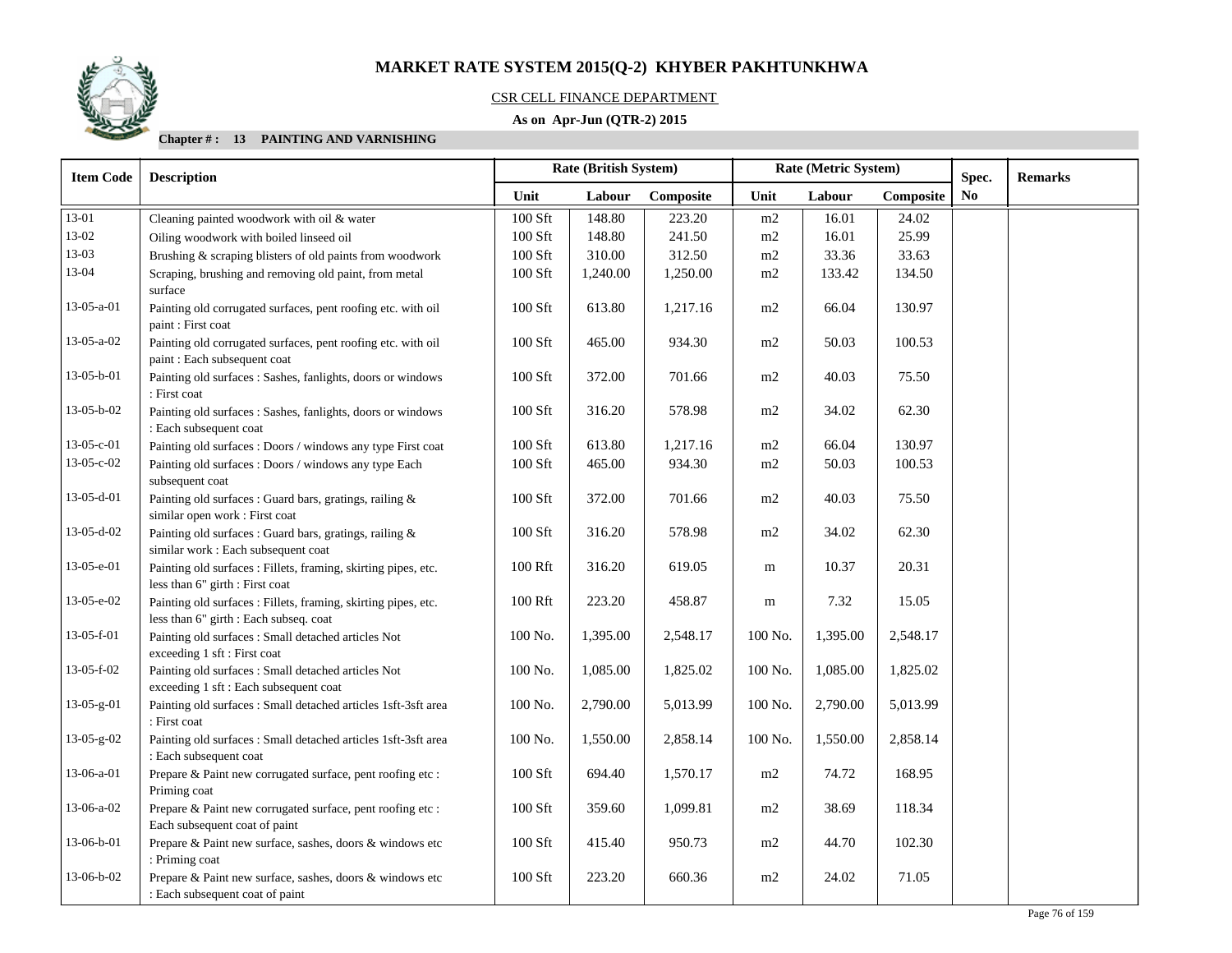

## CSR CELL FINANCE DEPARTMENT

## **As on Apr-Jun (QTR-2) 2015**

| <b>Item Code</b> | <b>Description</b>                                                                                                                   |                | Rate (British System) |           | Rate (Metric System) |          |           | Spec. | <b>Remarks</b> |
|------------------|--------------------------------------------------------------------------------------------------------------------------------------|----------------|-----------------------|-----------|----------------------|----------|-----------|-------|----------------|
|                  |                                                                                                                                      | Unit           | Labour                | Composite | Unit                 | Labour   | Composite | No    |                |
| 13-06-c-01       | Prepare & Paint new surface, doors & windows Priming<br>coat                                                                         | 100 Sft        | 694.40                | 1,570.17  | m2                   | 74.72    | 168.95    |       |                |
| 13-06-c-02       | Prepare & Paint new surface, doors & windows Each<br>subsequent coat of paint                                                        | 100 Sft        | 359.60                | 1,099.81  | m2                   | 38.69    | 118.34    |       |                |
| 13-06-d-01       | Prepare & Paint new surfaces of guard bars, railing &<br>similar open work: Priming coat                                             | 100 Sft        | 415.40                | 917.79    | m2                   | 44.70    | 98.75     |       |                |
| 13-06-d-02       | Prepare & Paint new surfaces of guard bars, railing &<br>similar work : Each subsequent coat                                         | 100 Sft        | 223.20                | 627.42    | m2                   | 24.02    | 67.51     |       |                |
| 13-06-e-01       | Prepare & Paint new surface of fillets, framing, skirtings<br>etc: Priming coat                                                      | 100 Rft        | 316.20                | 725.56    | m                    | 10.37    | 23.80     |       |                |
| 13-06-e-02       | Prepare & Paint new surface of fillets, framing, skirtings<br>etc : Each subsequent coat of paint                                    | 100 Rft        | 148.80                | 478.30    | m                    | 4.88     | 15.69     |       |                |
| 13-06-f-01       | Prepare & Paint new surface of small detached articles upto<br>1 sft : Priming coat                                                  | 100 No.        | 1,395.00              | 3,119.13  | 100 No.              | 1,395.00 | 3,119.13  |       |                |
| 13-06-f-02       | Prepare & Paint new surface of small detached articles upto<br>1 sft : Each subsequent coat                                          | 100 No.        | 700.60                | 2,086.99  | 100 No.              | 700.60   | 2,086.99  |       |                |
| 13-06-g-01       | Prepare & paint surf. of small detached articles 1sft - 3sft<br>area: Priming coat                                                   | 100 No.        | 2,790.00              | 6,128.46  | 100 No.              | 2,790.00 | 6,128.46  |       |                |
| 13-06-g-02       | Prepare & paint surf. of small detached articles 1sft - 3sft<br>area: Subsequent coat of paint                                       | $100$ No. $\,$ | 1,240.00              | 3,720.50  | 100 No.              | 1,240.00 | 3,720.50  |       |                |
| 13-06-h          | Extra for knotting & stopping to prime coat on new surface<br>of wood                                                                | 100 Sft        | 74.40                 | 234.21    | m2                   | 8.01     | 25.20     |       |                |
| $13-06-i$        | Providing and applying 3 coats of approved type of Plastic<br>emulsion paint to Plastic surface as per manufucture<br>specification. | 100 Sft        | 1,860.00              | 5,507.55  | m2                   | 200.14   | 592.61    |       |                |
| 13-07-a          | Khanki mixture, applied hot to barrage gates First coat                                                                              | 2000 Sft       | 9,300.00              | 18,382.26 | m2                   | 50.03    | 98.90     |       |                |
| $13-07-b$        | Khanki mixture, applied hot to barrage gates Second coat                                                                             | 2000 Sft       | 7,068.00              | 13,382.99 | m2                   | 38.03    | 72.00     |       |                |
| 13-08-a          | French polishing complete: On new work                                                                                               | 100 Sft        | 5,642.00              | 6,949.10  | m2                   | 607.08   | 747.72    |       |                |
| $13-08-b$        | French polishing complete: On old work                                                                                               | 100 Sft        | 2,852.00              | 3,521.72  | m2                   | 306.88   | 378.94    |       |                |
| 13-09-a          | Varnishing wood work, including cleaning & preparing<br>surface: First coat                                                          | 100 Sft        | 372.00                | 1,005.25  | m2                   | 40.03    | 108.17    |       |                |
| $13-09-b$        | Varnishing wood work, including cleaning & preparing<br>surface: Second coat                                                         | 100 Sft        | 186.00                | 664.76    | m2                   | 20.01    | 71.53     |       |                |
| $13-09-c$        | Varnishing wood work, including cleaning & preparing<br>surface: Third coat                                                          | 100 Sft        | 186.00                | 576.19    | m2                   | 20.01    | 62.00     |       |                |
| $13-10-a$        | Bitumen coating to plastered / cement concrete surface : 20<br>Ibs. per 100 sft.                                                     | 100 Sft        | 186.00                | 1,564.76  | m2                   | 20.01    | 168.37    |       |                |
| $13-10-b$        | Bitumen coating to plastered / cement concrete surface : 14<br>Ibs. per 100 sft.                                                     | 100 Sft        | 1,116.00              | 2,115.27  | m2                   | 120.08   | 227.60    |       |                |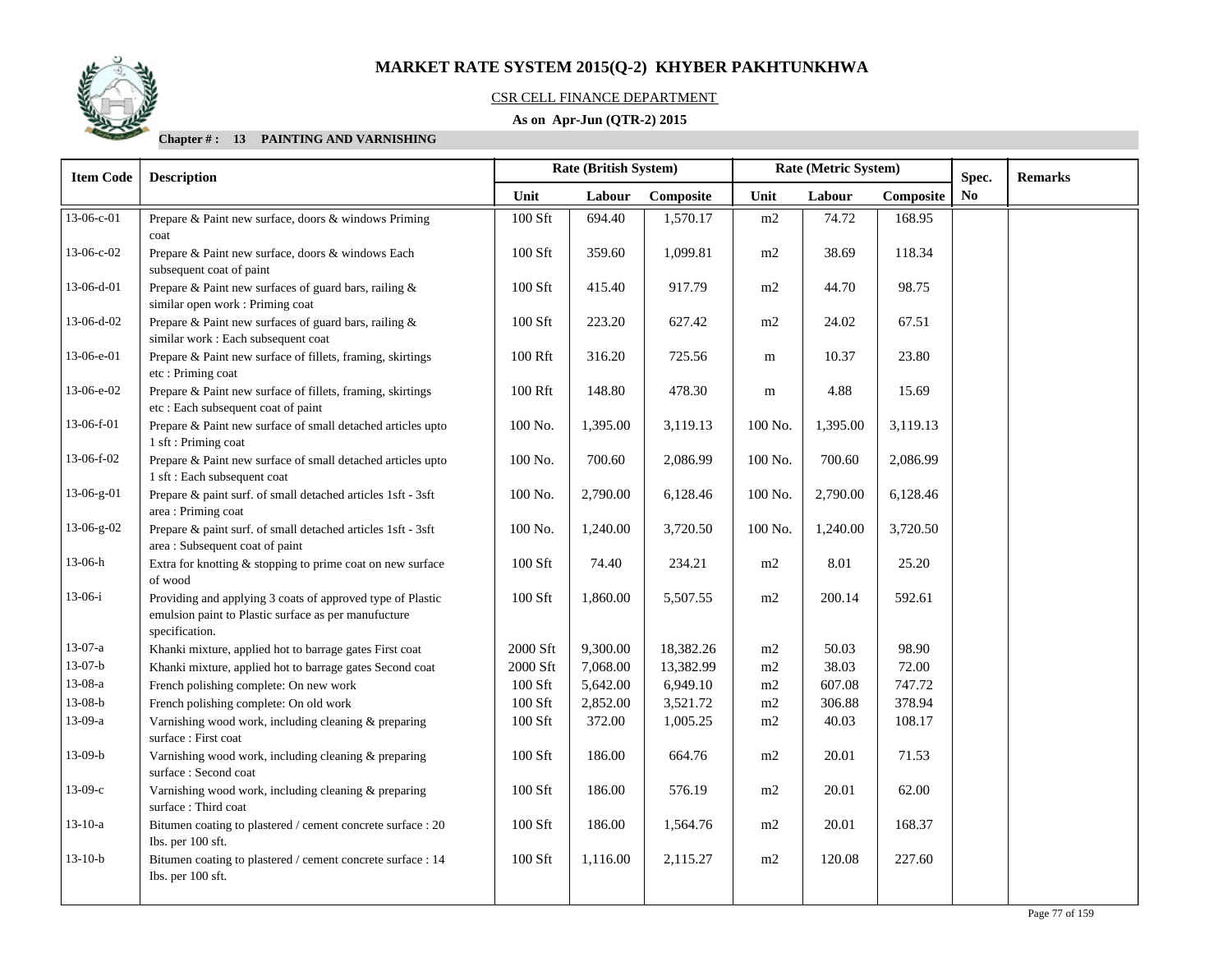

## CSR CELL FINANCE DEPARTMENT

## **As on Apr-Jun (QTR-2) 2015**

| <b>Item Code</b> | <b>Description</b>                                                                                |                | <b>Rate (British System)</b> |           |        | Rate (Metric System) |           | Spec.          | <b>Remarks</b>                                                                                                    |
|------------------|---------------------------------------------------------------------------------------------------|----------------|------------------------------|-----------|--------|----------------------|-----------|----------------|-------------------------------------------------------------------------------------------------------------------|
|                  |                                                                                                   | Unit           | Labour                       | Composite | Unit   | Labour               | Composite | N <sub>0</sub> |                                                                                                                   |
| $13-10-c$        | Bitumen coating to plastered / cement concrete surface : 10                                       | 100 Sft        | 744.00                       | 1,481.88  | m2     | 80.05                | 159.45    |                |                                                                                                                   |
|                  | Ibs. per 100 sft.                                                                                 |                |                              |           |        |                      |           |                |                                                                                                                   |
| $13 - 11$        | Writing letters or figures                                                                        | Each           | 11.16                        | 13.35     | Each   | 11.16                | 13.35     |                |                                                                                                                   |
| $13 - 12 - a$    | Coaltar paint applied hot: First coat                                                             | 100 Sft        | 245.52                       | 738.67    | m2     | 26.42                | 79.48     |                |                                                                                                                   |
| $13 - 12 - b$    | Coaltar paint applied hot: Second coat                                                            | 100 Sft        | 148.80                       | 900.30    | m2     | 16.01                | 96.87     |                |                                                                                                                   |
| $13 - 13 - a$    | Solignum paint applied hot: First coat                                                            | 100 Sft        | 409.20                       | 879.15    | m2     | 44.03                | 94.60     |                |                                                                                                                   |
| $13 - 13 - b$    | Solignum paint applied hot: Second coat                                                           | 100 Sft        | 210.80                       | 967.38    | m2     | 22.68                | 104.09    |                |                                                                                                                   |
| $13 - 14 - a$    | Creosote paint applied hot: First coat                                                            | 100 Sft        | 409.20                       | 782.89    | m2     | 44.03                | 84.24     |                |                                                                                                                   |
| $13 - 14 - b$    | Creosote paint applied hot: Second coat                                                           | 100 Sft        | 210.80                       | 463.21    | m2     | 22.68                | 49.84     |                |                                                                                                                   |
| $13-15$          | Burning off or rubbing down with pumice stone, old paint<br>from wood work                        | 100 Sft        | 806.00                       | 1,310.26  | m2     | 86.73                | 140.98    |                |                                                                                                                   |
| $13-16$          | Removing with caustic soda, old paint from wood work                                              | 100 Sft        | 310.00                       | 397.90    | m2     | 33.36                | 42.81     |                |                                                                                                                   |
| $13 - 17$        | Painting distance marks with white ground and black<br>letterin on both faces                     | Each           | 55.80                        | 143.27    | Each   | 55.80                | 143.27    |                |                                                                                                                   |
| $13 - 18$        | Painting two feet wide gauges, reading to 1/10th of a foot.                                       | 100 RFT        | 12,475.61                    | 14,887.71 | m      | 409.30               | 488.44    |                |                                                                                                                   |
| 13-19            | Painting sounding rods and other guages, reading to 1/10th<br>of a foot                           | <b>100 RFT</b> | 6,237.80                     | 7,012.52  | m      | 204.65               | 230.07    |                |                                                                                                                   |
| $13 - 20$        | Painting levelling staves                                                                         | <b>100 RFT</b> | 18,524.39                    | 19,744.33 | m      | 607.76               | 647.78    |                |                                                                                                                   |
| $13 - 21 - a$    | Painting & lettering (2 coats) on both sides with syn.<br>enamel paint : Mile/km posts            | Each           | 465.00                       | 677.37    | Each   | 465.00               | 677.37    |                | The ratio in the rate<br>of 1st coat to 2nd coat<br>is 60 % to 40 % in the<br>labour as well as<br>composite rate |
| $13 - 21 - b$    | Painting & lettering (2 coats) on both sides with syn.<br>enamel paint : Furlong or 1/10 km posts | Each           | 58.22                        | 84.80     | Each   | 58.22                | 84.80     |                |                                                                                                                   |
| $13-21-c$        | Painting & lettering (2 coats) on both sides with syn.<br>enamel paint : Sign posts               | Each           | 613.80                       | 827.37    | Each   | 613.80               | 827.37    |                |                                                                                                                   |
| $13 - 22$        | Removing paint or varnish from wall                                                               | 100 Sft        | 620.00                       | 625.00    | m2     | 66.71                | 67.25     |                |                                                                                                                   |
| $13 - 23 - a$    | Scraing of Khanki paint from barrage gates                                                        | 100 Sft        | 7.75                         | 175.56    | m2     | 0.83                 | 18.89     |                |                                                                                                                   |
| $13 - 23 - b$    | Scraping of Aluminium paint from barrage headworks                                                | 100 Sft        | 155.00                       | 324.00    | m2     | 16.68                | 34.86     |                |                                                                                                                   |
| 13-24            | Painting letters with shade                                                                       | letter         | 29.76                        | 42.19     | letter | 29.76                | 42.19     |                |                                                                                                                   |
| $13 - 25$        | Scraping rust from old rails or girders                                                           | 100 Sft        | 930.00                       | 1,105.25  | m2     | 100.07               | 118.92    |                |                                                                                                                   |
| 13-26            | Chiselling old paint from brick work                                                              | 100 Sft        | 1,240.00                     | 1,417.75  | m2     | 133.42               | 152.55    |                |                                                                                                                   |
| 13-27            | Cleaning glasses with chalk and spirit etc                                                        | 100 Sft        | 620.00                       | 792.75    | m2     | 66.71                | 85.30     |                |                                                                                                                   |
| 13-28            | Cleaning and oiling rafter or rolled steel beams                                                  | 100 Sft        | 310.00                       | 323.91    | m2     | 33.36                | 34.85     |                |                                                                                                                   |
| 13-29            | Cleaning and painting punkha poles, including fixing<br>hooks                                     | Each           | 620.00                       | 669.74    | Each   | 620.00               | 669.74    |                |                                                                                                                   |
| $13 - 30 - a$    | Preparing surface and painting with emulsion paint : First<br>coat                                | 100 Sft        | 744.00                       | 1,645.85  | m2     | 80.05                | 177.09    |                |                                                                                                                   |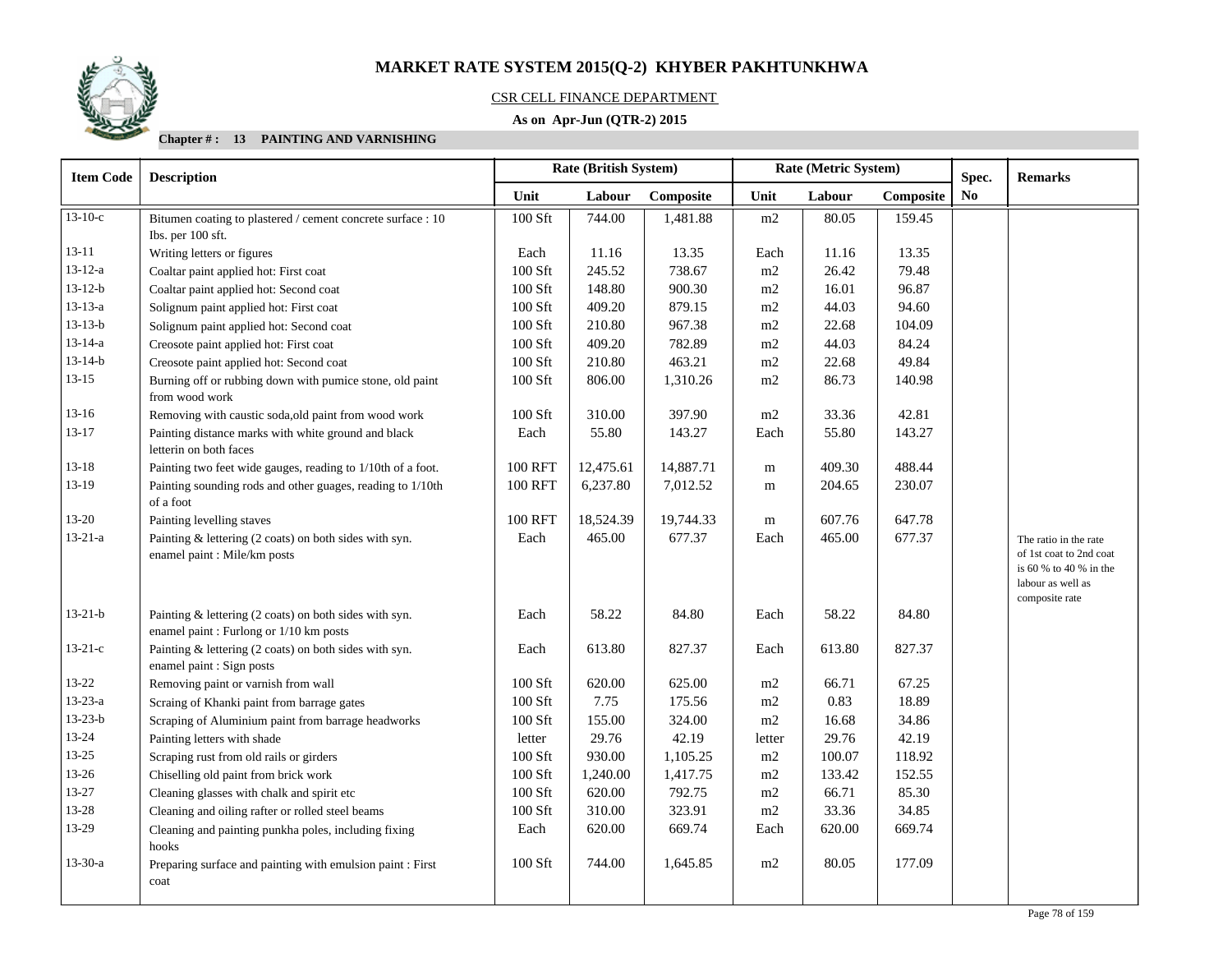

## CSR CELL FINANCE DEPARTMENT

## **As on Apr-Jun (QTR-2) 2015**

| <b>Item Code</b> | <b>Description</b>                                                                                      | <b>Rate (British System)</b> |          |           |      | Rate (Metric System) |           | Spec.          | <b>Remarks</b>                                                                                                                                          |
|------------------|---------------------------------------------------------------------------------------------------------|------------------------------|----------|-----------|------|----------------------|-----------|----------------|---------------------------------------------------------------------------------------------------------------------------------------------------------|
|                  |                                                                                                         | Unit                         | Labour   | Composite | Unit | Labour               | Composite | N <sub>0</sub> |                                                                                                                                                         |
| $13 - 30 - b$    | Preparing surface and painting with emulsion paint : 2nd $\&$<br>each subsequent coat.                  | 100 Sft                      | 372.00   | 752.71    | m2   | 40.03                | 80.99     |                |                                                                                                                                                         |
| 13-31            | Pavement Marking using Reflective Chlorinated Rubber<br>Paint with Glass Beads as per specification     | 100 Sft                      | 1,240.00 | 4,999.85  | m2   | 133.42               | 537.98    |                |                                                                                                                                                         |
| $13 - 33$        | Repainting of ceiling fan (all sizes $&$ types) incl painting of<br>blades, canopy etc with syn. enamel | Job                          | 86.80    | 294.03    | Job  | 86.80                | 294.03    |                |                                                                                                                                                         |
| 13-34            | Repainting of iron poles with cross arms, with bitumen or<br>other approved paint                       | Job                          | 620.00   | 746.60    | Job  | 620.00               | 746.60    |                |                                                                                                                                                         |
| $13 - 35 - a$    | Repainting of pipes and specials of GI, MS or PVC conduit<br>etc: Upto $1.5"$ i/d                       | <b>100 RFT</b>               | 378.05   | 843.28    | m    | 12.40                | 27.67     |                |                                                                                                                                                         |
| $13 - 35 - b$    | Repainting of pipes and specials of GI, MS or PVC conduit<br>etc: From $1.5"$ to $2"$ i/d               | <b>100 RFT</b>               | 567.07   | 1,345.77  | m    | 18.60                | 44.15     |                |                                                                                                                                                         |
| $13 - 35 - c$    | Repainting of pipes and specials of GI, MS or PVC conduit<br>etc: From $2"$ to $4"$ i/d                 | <b>100 RFT</b>               | 756.10   | 1,725.62  | m    | 24.81                | 56.61     |                |                                                                                                                                                         |
| $13 - 36$        | Repainting main switches & branch distribution boards of<br>all sizes & types with approved paint       | Job                          | 93.00    | 182.96    | Job  | 93.00                | 182.96    |                |                                                                                                                                                         |
| 13-37            | Extra labour for painting, varnishing etc from 20' height &<br>above, for every additional 10'          | $100$ / $\cot$               | 111.60   | 112.50    | m2   | 12.01                | 12.10     |                | The height will be<br>taken from the floor,<br>road or ground<br>underneath, as the<br>case may be, on side<br>towards which the<br>work is to be done. |
| $13 - 38 - a$    | Preparing surface & painting with snowcem / weathershield<br>paint: First coat                          | $100$ / $\cot$               | 930.00   | 1,712.93  | m2   | 100.07               | 184.31    |                |                                                                                                                                                         |
| $13 - 38 - b$    | Preparing surface $\&$ painting with snowcem / weathershield<br>paint: 2nd & subsequent coats           | $100$ / $\cot$               | 465.00   | 896.97    | m2   | 50.03                | 96.51     |                |                                                                                                                                                         |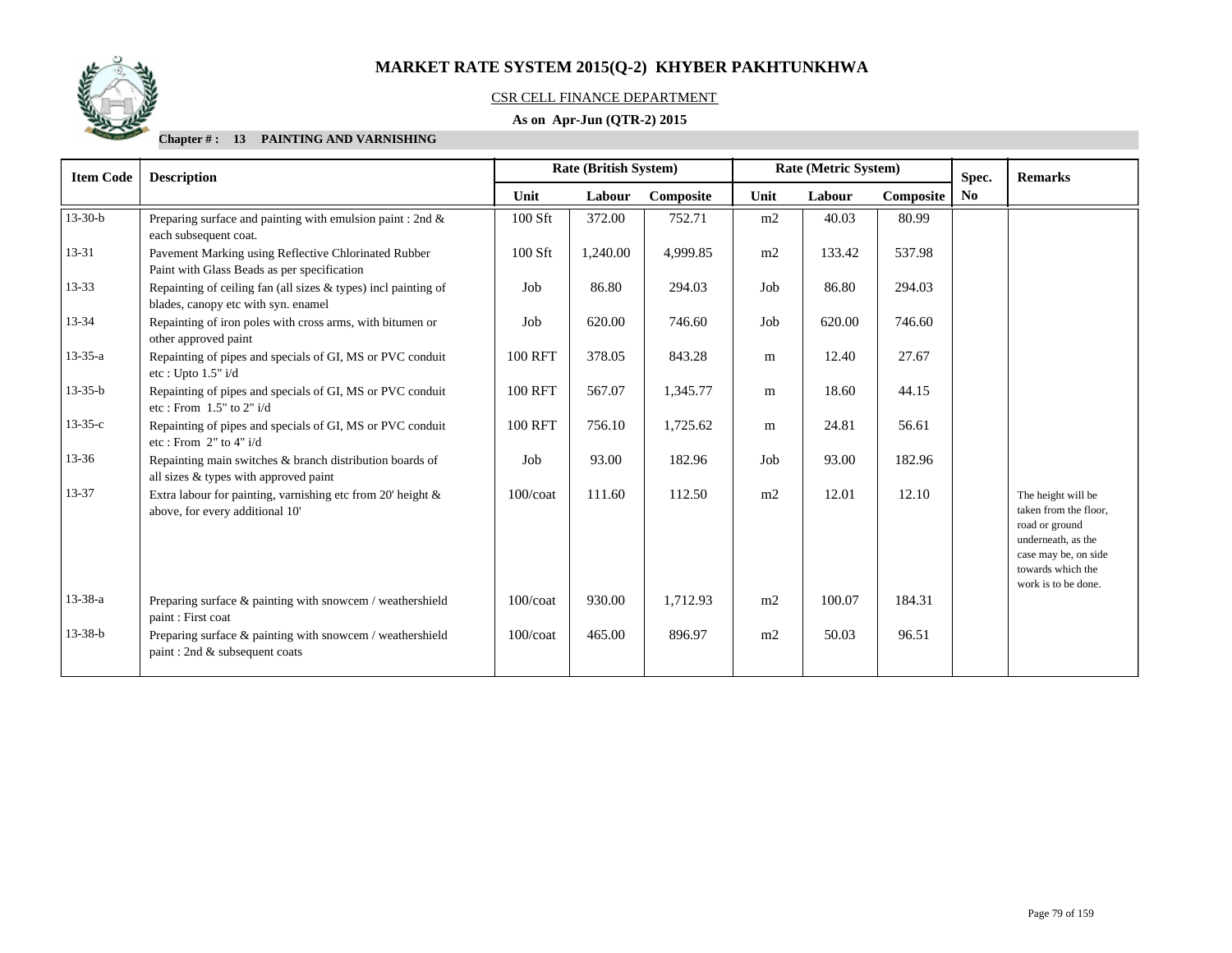

## CSR CELL FINANCE DEPARTMENT

## **As on Apr-Jun (QTR-2) 2015**

| <b>Item Code</b> | <b>Description</b>                                                                            | <b>Rate (British System)</b> |        |           |      | Rate (Metric System) |           | Spec.     | <b>Remarks</b> |
|------------------|-----------------------------------------------------------------------------------------------|------------------------------|--------|-----------|------|----------------------|-----------|-----------|----------------|
|                  |                                                                                               | Unit                         | Labour | Composite | Unit | Labour               | Composite | <b>No</b> |                |
| $14-01-a$        | Providing and Fixing glazed earthen ware WC European                                          | Each                         | 531.96 | 5,050.25  | Each | 531.96               | 5,050.25  |           |                |
|                  | type excluding cost of seat & cover: White                                                    |                              |        |           |      |                      |           |           |                |
| $14-01-b$        | Providing and Fixing glazed earthen ware WC European                                          | Each                         | 531.96 | 5,172.25  | Each | 531.96               | 5,172.25  |           |                |
|                  | type excluding cost of seat & cover: Coloured                                                 |                              |        |           |      |                      |           |           |                |
| $14-02-a$        | Providing and Fixing double seat & cover only : Bakelite                                      | Each                         | 8.68   | 496.75    | Each | 8.68                 | 496.75    |           |                |
| $14-02-b$        | Providing and Fixing double seat & cover only : Plastic                                       | Each                         | 8.68   | 447.95    | Each | 8.68                 | 447.95    |           |                |
| $14-03-a$        | Providing and Fixing glazed earthen ware WC squatting<br>type with built-in foot rests: White | Each                         | 483.60 | 1,677.00  | Each | 483.60               | 1,677.00  |           |                |
| $14-03-b$        | Providing and Fixing glazed earthen ware WC squatting                                         | Each                         | 483.60 | 1,768.50  | Each | 483.60               | 1,768.50  |           |                |
|                  | type with built-in foot rests: Coloured                                                       |                              |        |           |      |                      |           |           |                |
| 14-04            | Providing and Fixing white glazed earthernware WC                                             | Each                         | 483.60 | 1,542.80  | Each | 483.60               | 1,542.80  |           |                |
|                  | squatting type with separate foot rests                                                       |                              |        |           |      |                      |           |           |                |
| $14-05-a-01$     | Providing and Fixing glazed earthen ware WHB complete<br>Size 22"x16" : White with pedestal   | Each                         | 644.80 | 3,016.80  | Each | 644.80               | 3,016.80  |           |                |
| 14-05-a-02       | Providing and Fixing glazed earthen ware WHB complete<br>Size 22"x16": Coloured with pedestal | Each                         | 644.80 | 3,077.80  | Each | 644.80               | 3,077.80  |           |                |
| $14-05-a-03$     | Providing and Fixing glazed earthen ware WHB complete<br>Size 22"x16": White without pedestal | Each                         | 483.60 | 2,366.30  | Each | 483.60               | 2,366.30  |           |                |
| $14-05-a-04$     | Providing and Fixing glazed earthen ware WHB complete                                         | Each                         | 483.60 | 2,549.30  | Each | 483.60               | 2,549.30  |           |                |
|                  | Size 22"x16': Coloured without pedestal                                                       |                              |        |           |      |                      |           |           |                |
| 14-05-b-01       | Providing and Fixing glazed earthen ware WHB complete                                         | Each                         | 644.80 | 3,321.80  | Each | 644.80               | 3,321.80  |           |                |
|                  | Size 25"x18" : White with pedestal                                                            |                              |        |           |      |                      |           |           |                |
| 14-05-b-02       | Providing and Fixing glazed earthen ware WHB complete                                         | Each                         | 644.80 | 3,443.80  | Each | 644.80               | 3,443.80  |           |                |
|                  | Size 25"x18" : Coloured with pedestal                                                         |                              |        |           |      |                      |           |           |                |
| 14-05-b-03       | Providing and Fixing glazed earthen ware WHB complete                                         | Each                         | 483.60 | 2,549.30  | Each | 483.60               | 2,549.30  |           |                |
|                  | Size 25"x18": White without pedestal                                                          |                              |        |           |      |                      |           |           |                |
| 14-05-b-04       | Providing and Fixing glazed earthen ware WHB complete                                         | Each                         | 483.60 | 2,732.30  | Each | 483.60               | 2,732.30  |           |                |
|                  | Size 25"x18" : Coloured without pedestal                                                      |                              |        |           |      |                      |           |           |                |
| $14-06-a$        | Providing and Fixing stainless steel sink with drain board                                    | Each                         | 644.80 | 3,809.80  | Each | 644.80               | 3,809.80  |           |                |
|                  | size 48"x24", including set of brackets, waste pipe etc                                       |                              |        |           |      |                      |           |           |                |
| $14-06-b$        | Providing and fixing stainless steel sink with drain board                                    | Each                         | 644.80 | 2,711.80  | Each | 644.80               | 2,711.80  |           |                |
|                  | size 18"x36" including set of brackets, waste pipe etc                                        |                              |        |           |      |                      |           |           |                |
| $14-06-c$        | Providing and fixing stainless steel sink with drain board                                    | Each                         | 644.80 | 3,931.80  | Each | 644.80               | 3,931.80  |           |                |
|                  | size 18"x48" including set of brackets, waste pipe etc                                        |                              |        |           |      |                      |           |           |                |
| $14-06-d$        | Providing and fixing stainless steel sink with drain board                                    | Each                         | 644.80 | 8,445.80  | Each | 644.80               | 8,445.80  |           |                |
|                  | size 20"x60" including set of brackets, waste pipe etc                                        |                              |        |           |      |                      |           |           |                |
| 14-06-е          | Providing and fixing stainless steel sink with drain board                                    | Each                         | 644.80 | 9,055.80  | Each | 644.80               | 9,055.80  |           |                |
|                  | size 20"x72" including set of brackets, waste pipe etc                                        |                              |        |           |      |                      |           |           |                |
| 14-07            | Providing and Fixing terrazzo concrete sink 25"x18", with                                     |                              |        |           |      |                      |           |           | <b>DELETED</b> |
|                  | drain board of mosaic, including set of brackets etc                                          |                              |        |           |      |                      |           |           |                |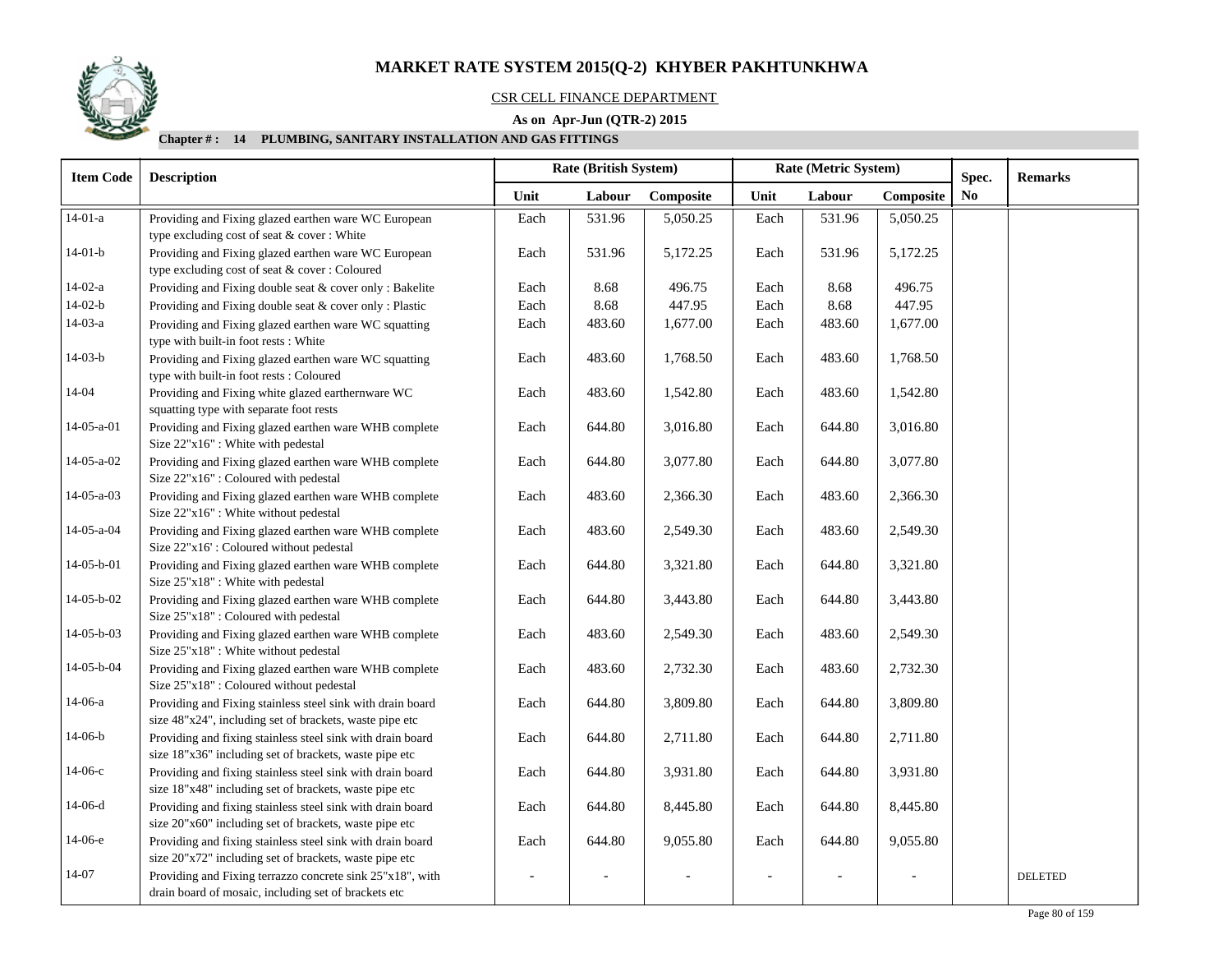

## CSR CELL FINANCE DEPARTMENT

## **As on Apr-Jun (QTR-2) 2015**

| <b>Item Code</b> | <b>Description</b>                                                                                                               |      | <b>Rate (British System)</b> |           |      | Rate (Metric System) |           | Spec.          | <b>Remarks</b> |
|------------------|----------------------------------------------------------------------------------------------------------------------------------|------|------------------------------|-----------|------|----------------------|-----------|----------------|----------------|
|                  |                                                                                                                                  | Unit | Labour                       | Composite | Unit | Labour               | Composite | N <sub>0</sub> |                |
| $14-08-a$        | Providing and Fixing glazed earthen ware sink including                                                                          |      |                              |           |      |                      |           |                | <b>DELETED</b> |
|                  | set of brackets, waste pipe etc : 25"x18"                                                                                        |      |                              |           |      |                      |           |                |                |
| $14-08-b$        | Providing and Fixing glazed earthen ware sink including<br>set of brackets, waste pipe etc : 25"x18"                             |      |                              |           |      |                      |           |                | <b>DELETED</b> |
| $14-09$          | Providing and Fixing white glazed earthernware flat back<br>urinal                                                               | Each | 644.80                       | 2,114.00  | Each | 644.80               | 2,114.00  |                |                |
| 14-10-a          | Providing and Fixing glazed earthen ware low down<br>flushing cistern 3 gallons capacity : White                                 | Each | 644.80                       | 2,541.00  | Each | 644.80               | 2,541.00  |                |                |
| $14-10-b$        | Providing and Fixing glazed earthen ware low down<br>flushing cistern 3 gallons capacity : Coloured                              | Each | 644.80                       | 3,761.00  | Each | 644.80               | 3,761.00  |                |                |
| $14 - 11$        | Providing and Fixing white enamelled CI low down<br>flushing cistern (3 gallons capacity) including CP water<br>connection       |      |                              |           |      |                      |           |                | <b>DELETED</b> |
| $14 - 12 - a$    | Providing and Fixing cast iron high level flushing cistern,<br>including high level flushing cistern including CP : 3<br>gallons |      |                              |           |      |                      |           |                | <b>DELETED</b> |
| $14 - 12 - b$    | Providing and Fixing cast iron high level flushing cistern,<br>including high level flushing cistern including CP : 1<br>gallon  |      |                              |           |      |                      |           |                | <b>DELETED</b> |
| $14-13$          | Providing and Fixing CP soap dish.                                                                                               | Each | 60.76                        | 610.25    | Each | 60.76                | 610.25    |                |                |
| $14 - 14 - a$    | Providing and Fixing glazed earthen ware soap dish White                                                                         | Each | 60.76                        | 457.75    | Each | 60.76                | 457.75    |                |                |
| $14-14-b$        | Providing and Fixing glazed earthen ware soap dish<br>Coloured                                                                   | Each | 60.76                        | 457.75    | Each | 60.76                | 457.75    |                |                |
| $14 - 15$        | Providing and Fixing CP toilet paper holder                                                                                      | Each | 60.76                        | 293.05    | Each | 60.76                | 293.05    |                |                |
| $14-16-a$        | Providing and Fixing CP towel rail: 24" long, 3/4" dia                                                                           | Each | 60.76                        | 793.25    | Each | 60.76                | 793.25    |                |                |
| $14-16-b$        | Providing and Fixing CP towel rail: 20" long, 1/2" dia                                                                           | Each | 60.76                        | 280.85    | Each | 60.76                | 280.85    |                |                |
| $14 - 17$        | Providing and Fixing best quality 5mm mirror 22"x16" size                                                                        | Each | 201.50                       | 935.13    | Each | 201.50               | 935.13    |                |                |
| $14 - 18 - a$    | Providing and Fixing best quality 5mm glass shelf 24"x5"<br>With chromium plated brackets & railing                              | Each | 69.44                        | 619.00    | Each | 69.44                | 619.00    |                |                |
| $14-18-b$        | Providing and Fixing best quality 5mm glass shelf 24"x5"<br>Glass shelf only, w/o chromium plated brackets                       | Each | 26.04                        | 575.25    | Each | 26.04                | 575.25    |                |                |
| 14-19-a          | Providing and Fixing glazed earthen ware shelf 24"x5"<br>with CP brackets & railing of : 24" length, 3/4" dia                    | Each | 69.44                        | 314.00    | Each | 69.44                | 314.00    |                |                |
| $14-19-b$        | Providing and Fixing glazed earthen ware shelf 24"x5"<br>with CP brackets & railing of : 20" length, 1/2" dia                    | Each | 69.44                        | 619.00    | Each | 69.44                | 619.00    |                |                |
| $14-20-a$        | Providing and Fixing Plastic soap dish.                                                                                          | Each | 60.76                        | 280.85    | Each | 60.76                | 280.85    |                |                |
| $14-20-b$        | Providing and Fixing Plastic toilet paper holder.                                                                                | Each | 60.76                        | 280.85    | Each | 60.76                | 280.85    |                |                |
| $14-20-c$        | Providing and Fixing Plastic towel rail.                                                                                         | Each | 60.76                        | 305.25    | Each | 60.76                | 305.25    |                |                |
| $14-20-d$        | Providing and Fixing Plastic shelf 24"x5" with                                                                                   | Each | 60.76                        | 329.65    | Each | 60.76                | 329.65    |                |                |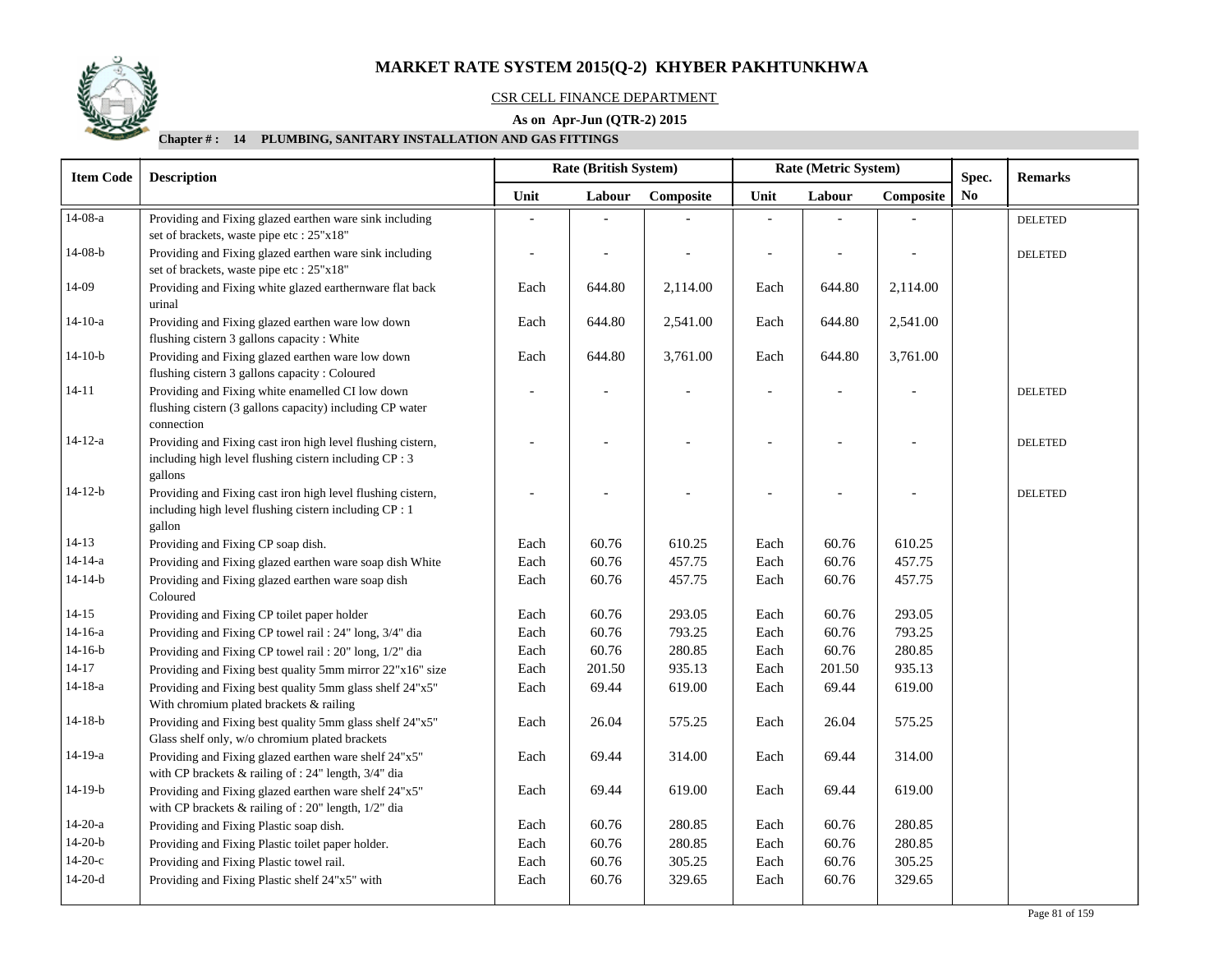

## CSR CELL FINANCE DEPARTMENT

## **As on Apr-Jun (QTR-2) 2015**

| <b>Item Code</b> | <b>Description</b>                                                                              |      | Rate (British System) |           |      | Rate (Metric System) | Spec.     | <b>Remarks</b> |                                                                        |
|------------------|-------------------------------------------------------------------------------------------------|------|-----------------------|-----------|------|----------------------|-----------|----------------|------------------------------------------------------------------------|
|                  |                                                                                                 | Unit | Labour                | Composite | Unit | Labour               | Composite | No             |                                                                        |
| $14 - 21 - a$    | Providing and Fixing CP pillar-cock, heavy type : 3/4"                                          | Each | 60.76                 | 976.25    | Each | 60.76                | 976.25    |                |                                                                        |
| $14 - 21 - b$    | Providing and Fixing CP pillar-cock, heavy type : 1/2"                                          | Each | 60.76                 | 976.25    | Each | 60.76                | 976.25    |                |                                                                        |
| $14 - 22 - a$    | Providing and Fixing CP stop-cock, heavy type : 3/4"                                            | Each | 60.76                 | 573.65    | Each | 60.76                | 573.65    |                |                                                                        |
| $14 - 22 - b$    | Providing and Fixing CP stop-cock, heavy type : 1/2"                                            | Each | 60.76                 | 573.65    | Each | 60.76                | 573.65    |                |                                                                        |
| $14 - 23$        | Providing and Fixing underground stop-cock 1/2" with CP<br>cover                                | Each | 69.44                 | 633.64    | Each | 69.44                | 633.64    |                |                                                                        |
| $14 - 24 - a$    | Providing and Fixing CP bib-cock, heavy type : 3/4"                                             | Each | 60.76                 | 573.65    | Each | 60.76                | 573.65    |                |                                                                        |
| $14 - 24 - b$    | Providing and Fixing CP bib-cock, heavy type : 1/2"                                             | Each | 60.76                 | 573.65    | Each | 60.76                | 573.65    |                |                                                                        |
| $14 - 25$        | Providing and Fixing 1/2" CP tee stop cock                                                      | Each | 60.76                 | 573.65    | Each | 60.76                | 573.65    |                |                                                                        |
| $14-26-a$        | Providing and Fixing CP shower rose : 1/2"x4"                                                   | Each | 60.76                 | 1,232.45  | Each | 60.76                | 1,232.45  |                |                                                                        |
| $14-26-b$        | Providing and Fixing CP shower rose : 3/4"x6"                                                   | Each | 60.76                 | 671.25    | Each | 60.76                | 671.25    |                |                                                                        |
| 14-27            | Providing and Fixing CP mixing valve for WHB, sink or<br>shower                                 | Each | 60.76                 | 2,135.25  | Each | 60.76                | 2,135.25  |                |                                                                        |
| $14-28-a$        | Providing and Fixing gun metal peet / gate valve (screwed)<br>1" dia                            | Each | 69.44                 | 1,534.00  | Each | 69.44                | 1,534.00  |                | Reduce the composite<br>rate by 10 % incase<br>brase peet / gate valve |
| $14 - 28 - b$    | Providing and Fixing gun metal peet / gate valve (screwed)<br>1.25" dia                         | Each | 69.44                 | 1,839.00  | Each | 69.44                | 1,839.00  |                | are used.                                                              |
| $14-28-c$        | Providing and Fixing gun metal peet / gate valve (screwed)<br>1.75" dia                         | Each | 69.44                 | 1,961.00  | Each | 69.44                | 1,961.00  |                |                                                                        |
| $14-28-d$        | Providing and Fixing gun metal peet / gate valve (screwed)<br>2" dia                            | Each | 69.44                 | 5,865.00  | Each | 69.44                | 5,865.00  |                |                                                                        |
| 14-28-е          | Providing and Fixing gun metal peet / gate valve (screwed)<br>3" dia                            | Each | 69.44                 | 6,414.00  | Each | 69.44                | 6,414.00  |                |                                                                        |
| $14-29-a$        | Providing and Fixing CP or brass oxidized swan-neck cock<br>$1/2$ " dia: Single way             | Each | 60.76                 | 915.25    | Each | 60.76                | 915.25    |                |                                                                        |
| $14-29-b$        | Providing and Fixing CP or brass oxidized swan-neck cock<br>$1/2$ " dia: Double way             | Each | 69.44                 | 2,327.00  | Each | 69.44                | 2,327.00  |                |                                                                        |
| $14-29-c$        | Providing and Fixing CP or brass oxidized swan-neck cock<br>$1/2$ " dia: Three way              | Each | 86.80                 | 209.50    | Each | 86.80                | 209.50    |                |                                                                        |
| $14-30-a$        | Providing and Fixing brass union 1/2" dia                                                       | Each | 60.76                 | 366.25    | Each | 60.76                | 366.25    |                |                                                                        |
| $14-30-b$        | Providing and Fixing brass union 3/4" dia                                                       | Each | 60.76                 | 488.25    | Each | 60.76                | 488.25    |                |                                                                        |
| $14 - 31 - a$    | Providing and Fixing CI floor trap including CI grating &<br>concrete chamber all round : 4"x2" | Each | 148.80                | 455.00    | Each | 148.80               | 455.00    |                |                                                                        |
| $14-31-b$        | Providing and Fixing CI floor trap including CI grating &<br>concrete chamber all round : 4"x3" | Each | 148.80                | 808.80    | Each | 148.80               | 808.80    |                |                                                                        |
| $14 - 32 - a$    | Providing and Fixing 'P' trap including GI grating & PCC<br>chamber 4" of cast iron             | Each | 133.92                | 928.00    | Each | 133.92               | 928.00    |                |                                                                        |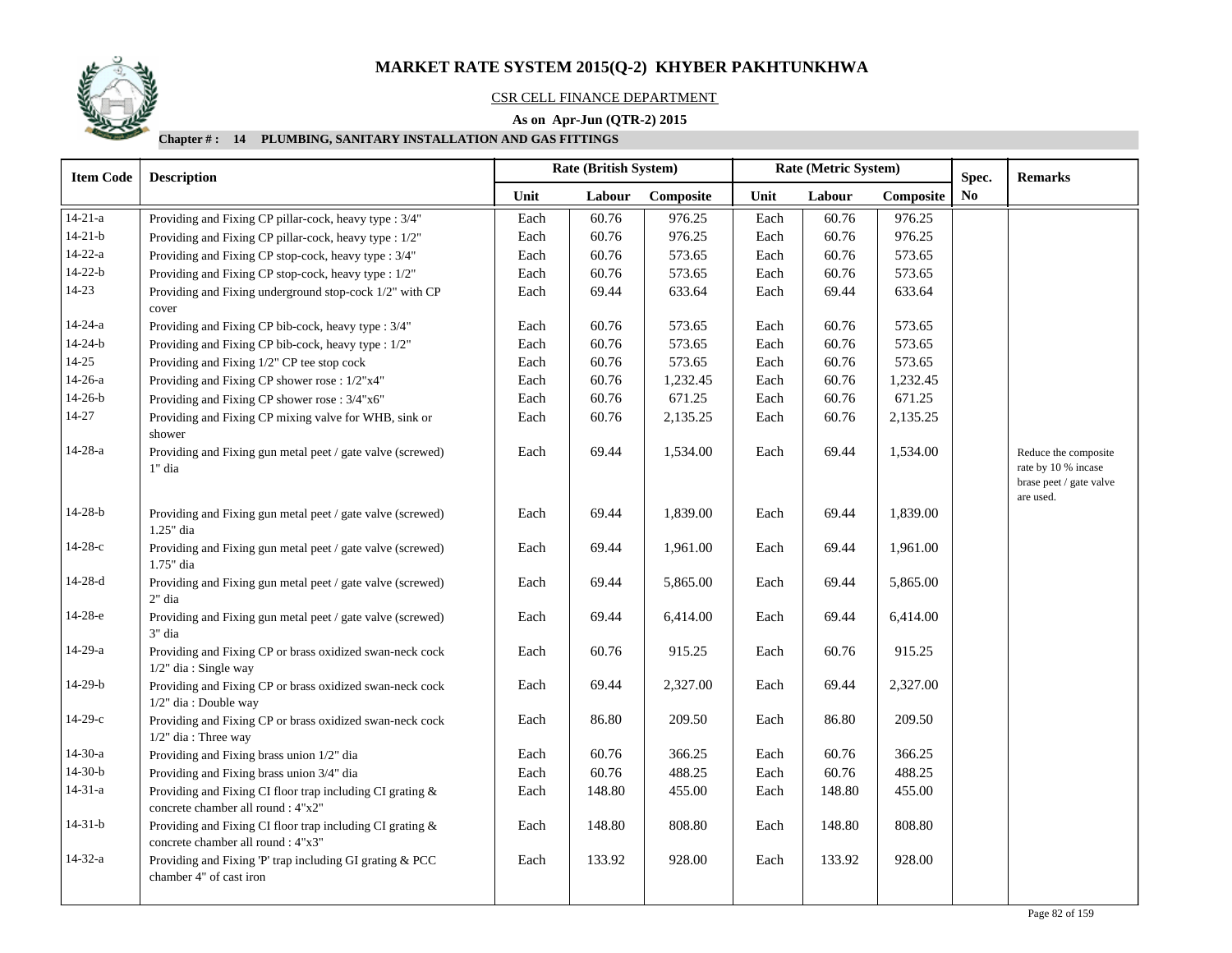

## CSR CELL FINANCE DEPARTMENT

## **As on Apr-Jun (QTR-2) 2015**

| <b>Item Code</b>   | <b>Description</b>                                                                                    |      | Rate (British System)<br>Rate (Metric System)<br>Spec. |          |        |           |                |  | <b>Remarks</b>                                                     |
|--------------------|-------------------------------------------------------------------------------------------------------|------|--------------------------------------------------------|----------|--------|-----------|----------------|--|--------------------------------------------------------------------|
|                    | Unit<br>Labour                                                                                        |      | Composite                                              | Unit     | Labour | Composite | N <sub>0</sub> |  |                                                                    |
| $14-32-b$          | Providing and Fixing 'P' trap including GI grating & PCC<br>chamber 4" glazed                         | Each | 133.92                                                 | 379.00   | Each   | 133.92    | 379.00         |  |                                                                    |
| 14-33              | Providing and Fixing 4" gully trap with PCC, including<br>masonry chamber 1'x1' and PVC grating 6"x6" | Each | 223.20                                                 | 987.50   | Each   | 223.20    | 987.50         |  |                                                                    |
| $14 - 34 - a - 01$ | Providing and fitting CI soil pipe with : Lead & yarn<br>caulked joint : 4" dia.                      | Rft  | 45.37                                                  | 850.93   | m      | 148.84    | 2,791.77       |  |                                                                    |
| 14-34-a-02         | Providing and fitting CI soil pipe with : Lead & yarn<br>caulked joint : 2" dia.                      | Rft  | 22.68                                                  | 437.67   | m      | 74.42     | 1,435.91       |  |                                                                    |
| 14-34-b-01         | Providing and fitting CI soil pipe with : Cement caulked<br>joint : 4" dia                            | Rft  | 45.37                                                  | 826.53   | m      | 148.84    | 2,711.72       |  |                                                                    |
| 14-34-b-02         | Providing and fitting CI soil pipe with : Cement caulked<br>joint : 2" dia                            | Rft  | 22.68                                                  | 376.67   | m      | 74.42     | 1,235.78       |  |                                                                    |
| $14 - 35 - a$      | Providing and Fixing AC soil pipe with cement caulked<br>joint including all specials : 1-" i/d       | Rft  | 11.34                                                  | 147.57   | m      | 37.21     | 484.14         |  |                                                                    |
| $14 - 35 - b$      | Providing and Fixing AC soil pipe with cement caulked<br>joint including all specials : 3-" i/d       | Rft  | 13.61                                                  | 245.07   | m      | 44.65     | 804.05         |  |                                                                    |
| $14 - 35 - c$      | Providing and Fixing AC soil pipe with cement caulked<br>joint including all specials : 4" i/d        | Rft  | 22.68                                                  | 306.74   | m      | 74.42     | 1,006.36       |  |                                                                    |
| $14-35-d$          | Providing and Fixing AC soil pipe with cement caulked<br>joint including all specials : 6" i/d        | Rft  | 36.29                                                  | 454.66   | m      | 119.07    | 1,491.66       |  |                                                                    |
| 14-36-a            | Providing and Fixing CI specials, such as tees, bends etc<br>Lead caulked joint                       | Each | 186.00                                                 | 978.06   | Each   | 186.00    | 978.06         |  | Increase the<br>composite rate by 3<br>%, in case of plug<br>type. |
| $14-36-b$          | Providing and Fixing CI specials, such as tees, bends etc<br>Cement caulked joint                     | Each | 186.00                                                 | 748.70   | Each   | 186.00    | 748.70         |  |                                                                    |
| $14 - 37 - a$      | Supply and Fixing CI manhole cover with frame etc<br>complete 12" dia                                 | Each | 94.86                                                  | 1,315.63 | Each   | 94.86     | 1,315.63       |  |                                                                    |
| $14-37-b$          | Supply and Fixing CI manhole cover with frame etc<br>complete 18" dia                                 | Each | 94.86                                                  | 2,291.63 | Each   | 94.86     | 2,291.63       |  |                                                                    |
| $14-37-c$          | Supply and Fixing CI manhole cover with frame etc<br>complete 24" dia                                 | Each | 94.86                                                  | 3,755.63 | Each   | 94.86     | 3,755.63       |  |                                                                    |
| $14-37-d$          | Providing & Fixing Steel manhole cover with frame<br>18"x18" full heavy duty                          | Each | 434.00                                                 | 3,487.50 | Each   | 434.00    | 3,487.50       |  |                                                                    |
| 14-38              | Providing and Fixing RCC pipe 4" dia, including laying &<br>jointing in trenches                      | Rft  | 151.98                                                 | 344.25   | m      | 498.61    | 1,129.44       |  |                                                                    |
| 14-39-a            | Providing and Fixing brass stop/bib cock: 1/2" dia                                                    | Each | 60.76                                                  | 207.65   | Each   | 60.76     | 207.65         |  |                                                                    |
| $14-39-b$          | Providing and Fixing brass stop/bib cock: 3/4" dia                                                    | Each | 60.76                                                  | 305.25   | Each   | 60.76     | 305.25         |  |                                                                    |
| $14 - 40$          | Hoisting & Placing in position precast RC latrine seat                                                | Each | 465.00                                                 | 468.75   | Each   | 465.00    | 468.75         |  |                                                                    |
| $14-41-a$          | Providing and Fixing CP waste coupling : 1.25"                                                        | Each | 69.44                                                  | 338.40   | Each   | 69.44     | 338.40         |  |                                                                    |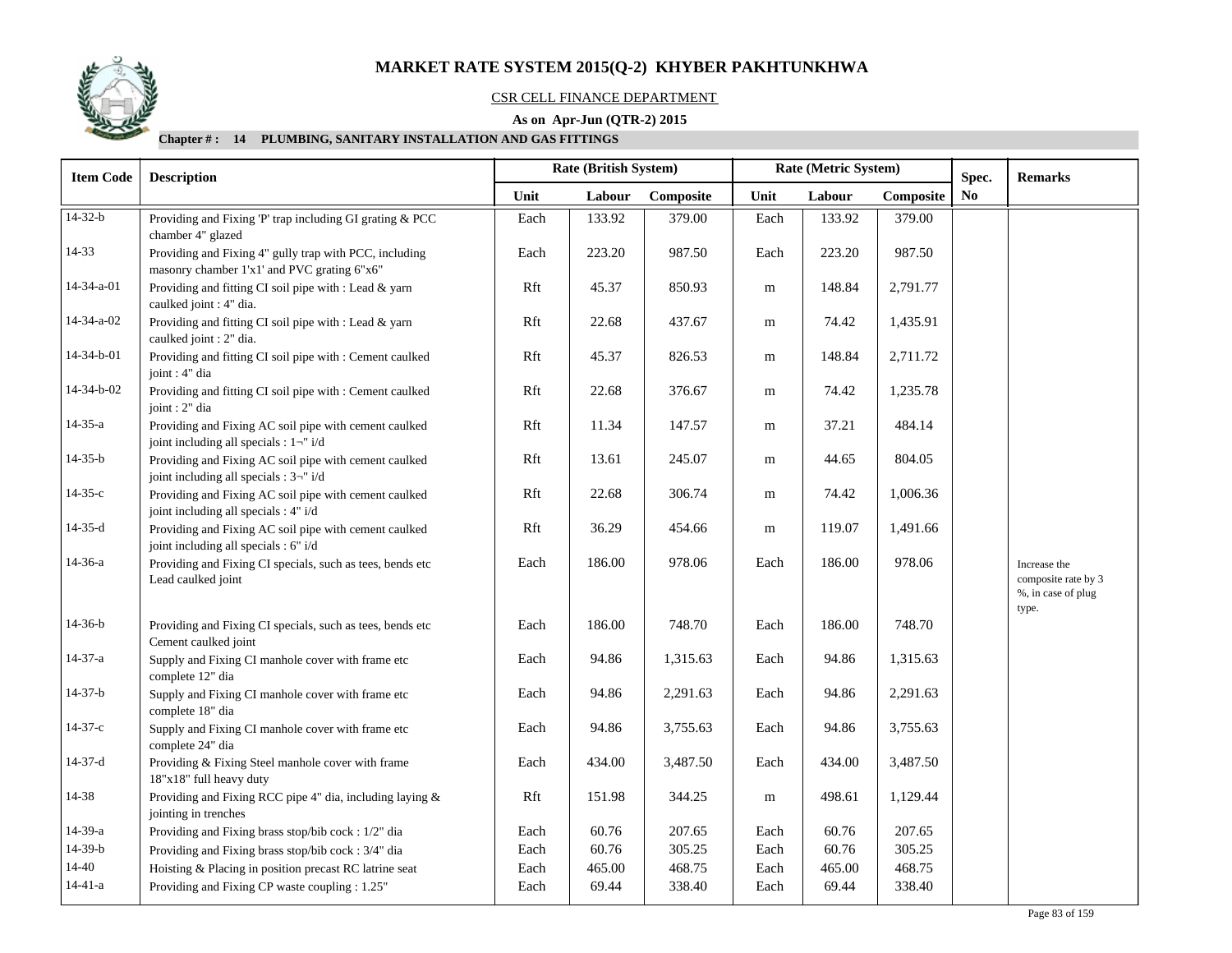

#### CSR CELL FINANCE DEPARTMENT

## **As on Apr-Jun (QTR-2) 2015**

| <b>Item Code</b> | <b>Rate (British System)</b><br><b>Description</b>                                           |      |        |           | Rate (Metric System) |        |           | Spec.          | <b>Remarks</b> |
|------------------|----------------------------------------------------------------------------------------------|------|--------|-----------|----------------------|--------|-----------|----------------|----------------|
|                  |                                                                                              | Unit | Labour | Composite | Unit                 | Labour | Composite | N <sub>0</sub> |                |
| $14-41-b$        | Providing and Fixing CP waste coupling : 1.5"                                                | Each | 69.44  | 497.00    | Each                 | 69.44  | 497.00    |                |                |
| $14 - 42 - a$    | Providing and Fixing rubber plug with chain: 1.25"                                           | Each | 2.60   | 27.02     | Each                 | 2.60   | 27.02     |                |                |
| $14 - 42 - b$    | Providing and Fixing rubber plug with chain: 1.5"                                            | Each | 2.60   | 39.22     | Each                 | 2.60   | 39.22     |                |                |
| $14 - 43 - a$    | Providing and Fixing waste pipe of PVC : 1.25"                                               | Each | 60.76  | 134.45    | Each                 | 60.76  | 134.45    |                |                |
| $14 - 43 - b$    | Providing and Fixing waste pipe of PVC : 1.5"                                                | Each | 60.76  | 171.05    | Each                 | 60.76  | 171.05    |                |                |
| $14 - 44 - a$    | Providing and Fixing flushing bend of PVC : 1.25"                                            | Each | 43.40  | 116.95    | Each                 | 43.40  | 116.95    |                |                |
| 14-44-b          | Providing and Fixing flushing bend of PVC : 1.5"                                             | Each | 43.40  | 141.35    | Each                 | 43.40  | 141.35    |                |                |
| $14 - 45 - a$    | Providing and Fixing CP bottle trough with waste pipe :<br>1.25" i/d                         | Each | 69.44  | 1,290.00  | Each                 | 69.44  | 1,290.00  |                |                |
| $14 - 45 - b$    | Providing and Fixing CP bottle trough with waste pipe :<br>1.5" i/d                          | Each | 69.44  | 1,595.00  | Each                 | 69.44  | 1,595.00  |                |                |
| 14-46-a          | Providing and Fixing angle iron brackets for : WHB and<br>cistern                            | Each | 69.44  | 253.00    | Each                 | 69.44  | 253.00    |                |                |
| $14 - 46 - b$    | Providing and Fixing angle iron brackets for : Sink                                          | Each | 69.44  | 240.80    | Each                 | 69.44  | 240.80    |                |                |
| $14 - 47 - a$    | Providing and Fixing 1/2" dia connection including check                                     | Each | 26.04  | 172.65    | Each                 | 26.04  | 172.65    |                |                |
|                  | nuts etc Plastic rubber connection                                                           |      |        |           |                      |        |           |                |                |
| $14 - 47 - b$    | Providing and Fixing 1/2" dia connection including check<br>nuts etc Copper connection       | Each | 26.04  | 209.25    | Each                 | 26.04  | 209.25    |                |                |
| 14-47-с          | Providing and Fixing 1/2" dia connection including check<br>nuts etc CP connection           | Each | 26.04  | 197.05    | Each                 | 26.04  | 197.05    |                |                |
| $14 - 48 - a$    | Providing and Fixing brass ball float valve 1/2" dia                                         | Each | 60.76  | 274.75    | Each                 | 60.76  | 274.75    |                |                |
| $14 - 48 - b$    | Providing and Fixing brass ball float valve 3/4" dia                                         | Each | 60.76  | 366.25    | Each                 | 60.76  | 366.25    |                |                |
| 14-48-с          | Providing and Fixing brass ball float valve 1" dia                                           | Each | 60.76  | 439.45    | Each                 | 60.76  | 439.45    |                |                |
| $14 - 48 - d$    | Providing and Fixing brass ball float valve 1.25" dia                                        | Each | 60.76  | 671.25    | Each                 | 60.76  | 671.25    |                |                |
| 14-48-е          | Providing and Fixing brass ball float valve 1.5" dia                                         | Each | 60.76  | 1,159.25  | Each                 | 60.76  | 1,159.25  |                |                |
| $14 - 48 - f$    | Providing and Fixing brass ball float valve 2" dia                                           | Each | 60.76  | 1,220.25  | Each                 | 60.76  | 1,220.25  |                |                |
| $14-49-a$        | Providing and Fixing 4" dia MS high pressure seamwelded<br>pipe & specials complete : 2" dia | Rft  | 170.55 | 452.53    | ${\bf m}$            | 559.55 | 1,484.66  |                |                |
| $14-49-b$        | Providing and Fixing 4" dia MS high pressure seamwelded<br>pipe & specials complete : 1" dia | Rft  | 136.44 | 381.54    | m                    | 447.64 | 1,251.78  |                |                |
| $14-50-a$        | Providing and Fixing Audco type valve : 4" dia                                               | Each | 682.00 | 2,029.50  | Each                 | 682.00 | 2,029.50  |                |                |
| $14-50-b$        | Providing and Fixing Audco type valve : 2" dia                                               | Each | 272.80 | 5,155.00  | Each                 | 272.80 | 5,155.00  |                |                |
| $14-50-c$        | Providing and Fixing Audco type valve : 1" dia                                               | Each | 204.60 | 3,256.25  | Each                 | 204.60 | 3,256.25  |                |                |
| $14 - 51 - a$    | Providing and Fixing pressure regulator : No. 103                                            | Each | 186.00 | 3,603.50  | Each                 | 186.00 | 3,603.50  |                |                |
| $14-51-b$        | Providing and Fixing pressure regulator : No. 043                                            | Each | 186.00 | 1,407.50  | Each                 | 186.00 | 1,407.50  |                |                |
| $14-51-c$        | Providing and Fixing pressure regulator : People type                                        | Each | 186.00 | 1,041.50  | Each                 | 186.00 | 1,041.50  |                |                |
| $14 - 52 - a$    | Providing and Fixing high pressure flange type valve : 4"                                    | Each | 682.00 | 15,937.50 | Each                 | 682.00 | 15,937.50 |                |                |
|                  | dia                                                                                          |      |        |           |                      |        |           |                |                |
|                  |                                                                                              |      |        |           |                      |        |           |                |                |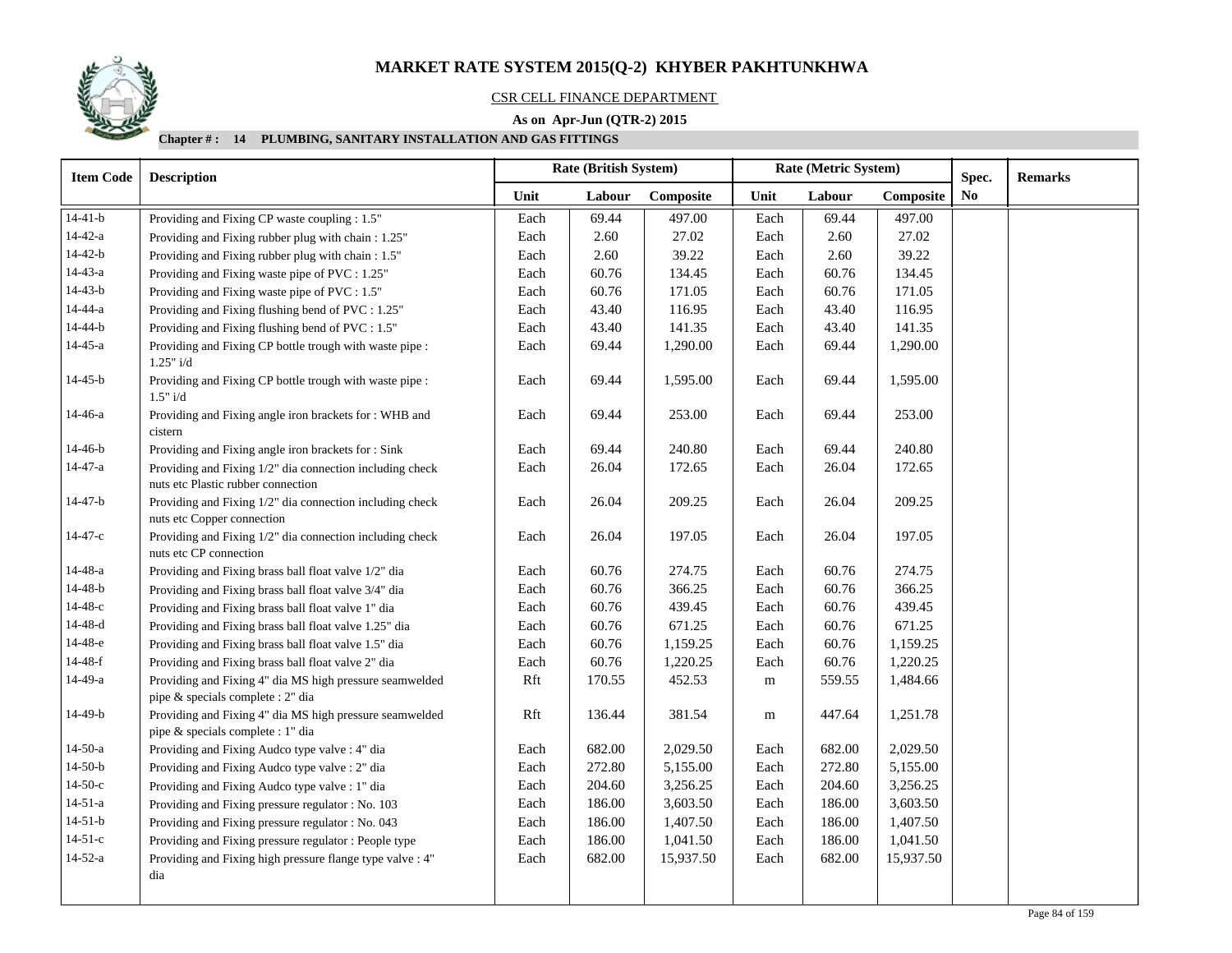

## CSR CELL FINANCE DEPARTMENT

## **As on Apr-Jun (QTR-2) 2015**

| <b>Item Code</b> | <b>Description</b>                                                              |      | <b>Rate (British System)</b> |           |           | Rate (Metric System) |           |                         | <b>Remarks</b> |
|------------------|---------------------------------------------------------------------------------|------|------------------------------|-----------|-----------|----------------------|-----------|-------------------------|----------------|
|                  |                                                                                 | Unit | Labour                       | Composite | Unit      | Labour               | Composite | Spec.<br>N <sub>0</sub> |                |
| $14 - 52 - b$    | Providing and Fixing high pressure flange type valve : 2"<br>dia                | Each | 272.80                       | 8,205.00  | Each      | 272.80               | 8,205.00  |                         |                |
| $14-52-c$        | Providing and Fixing high pressure flange type valve : 1"<br>dia                | Each | 136.40                       | 4,041.50  | Each      | 136.40               | 4,041.50  |                         |                |
| $14 - 53$        | Providing and Fixing nipple or bush 1/4" to 3/8" i/d                            | Each | 26.04                        | 50.65     | Each      | 26.04                | 50.65     |                         |                |
| $14 - 54 - a$    | Providing and Fixing eclipse cock : 1" dia                                      | Each | 136.40                       | 1,174.50  | Each      | 136.40               | 1,174.50  |                         |                |
| $14 - 54 - b$    | Providing and Fixing eclipse cock: 3/4" dia                                     | Each | 136.40                       | 1,113.50  | Each      | 136.40               | 1,113.50  |                         |                |
| $14 - 55 - a$    | Providing and Fixing GI pipe & including specials<br>complete 2" dia (light)    | Rft  | 64.19                        | 320.91    | m         | 210.61               | 1,052.86  |                         |                |
| $14 - 55 - b$    | Providing and Fixing GI pipe & including specials<br>complete 1.5" dia (light)  | Rft  | 64.19                        | 259.91    | m         | 210.61               | 852.72    |                         |                |
| $14 - 55 - c$    | Providing and Fixing GI pipe & including specials<br>complete 1.25" dia (light) | Rft  | 64.19                        | 217.21    | ${\bf m}$ | 210.61               | 712.63    |                         |                |
| $14 - 55 - d$    | Providing and Fixing GI pipe & including specials<br>complete 1" dia (light)    | Rft  | 36.52                        | 152.71    | ${\rm m}$ | 119.81               | 501.03    |                         |                |
| $14-55-e$        | Providing and Fixing GI pipe & including specials<br>complete 3/4" dia (light)  | Rft  | 36.33                        | 128.12    | m         | 119.19               | 420.35    |                         |                |
| $14-55-f$        | Providing and Fixing GI pipe & including specials<br>complete 1/2" dia (light)  | Rft  | 32.10                        | 93.36     | ${\bf m}$ | 105.30               | 306.28    |                         |                |
| 14-56-a          | Providing and Fixing oxidized gas cock: 1" dia.                                 | Each | 18.60                        | 628.75    | Each      | 18.60                | 628.75    |                         |                |
| $14 - 56 - b$    | Providing and Fixing oxidized gas cock: 3/4" dia.                               | Each | 18.60                        | 445.75    | Each      | 18.60                | 445.75    |                         |                |
| $14 - 56 - c$    | Providing and Fixing oxidized gas cock : 1/2" dia.                              | Each | 18.60                        | 384.75    | Each      | 18.60                | 384.75    |                         |                |
| $14 - 57 - a$    | Providing and Fixing brass gas cock : 1/2" dia                                  | Each | 3.72                         | 296.55    | Each      | 3.72                 | 296.55    |                         |                |
| $14 - 57 - b$    | Providing and Fixing brass gas cock: 3/4" dia                                   | Each | 3.72                         | 430.75    | Each      | 3.72                 | 430.75    |                         |                |
| $14 - 58 - a$    | Providing and Fixing 1/4" CP or oxidized gas cock Single<br>way                 | Each | 22.32                        | 107.90    | Each      | 22.32                | 107.90    |                         |                |
| $14-58-b$        | Providing and Fixing 1/4" CP or oxidized gas cock Two<br>way                    | Each | 37.20                        | 190.00    | Each      | 37.20                | 190.00    |                         |                |
| $14 - 58 - c$    | Providing and Fixing 1/4" CP or oxidized gas cock Three<br>way                  | Each | 59.52                        | 249.10    | Each      | 59.52                | 249.10    |                         |                |
| 14-59-a          | Providing and Fixing approved best quality light burners<br>Single              | Each | 744.00                       | 1,238.00  | Each      | 744.00               | 1,238.00  |                         |                |
| $14-59-b$        | Providing and Fixing approved best quality light burners<br>Double              | Each | 744.00                       | 1,970.00  | Each      | 744.00               | 1,970.00  |                         |                |
| 14-60-a          | Providing and Fixing approved best quality gas room<br>heaters Single pannel    | Each | 744.00                       | 1,787.00  | Each      | 744.00               | 1,787.00  |                         |                |
| $14-60-b$        | Providing and Fixing approved best quality gas room<br>heaters Double pannel    | Each | 744.00                       | 2,946.00  | Each      | 744.00               | 2,946.00  |                         |                |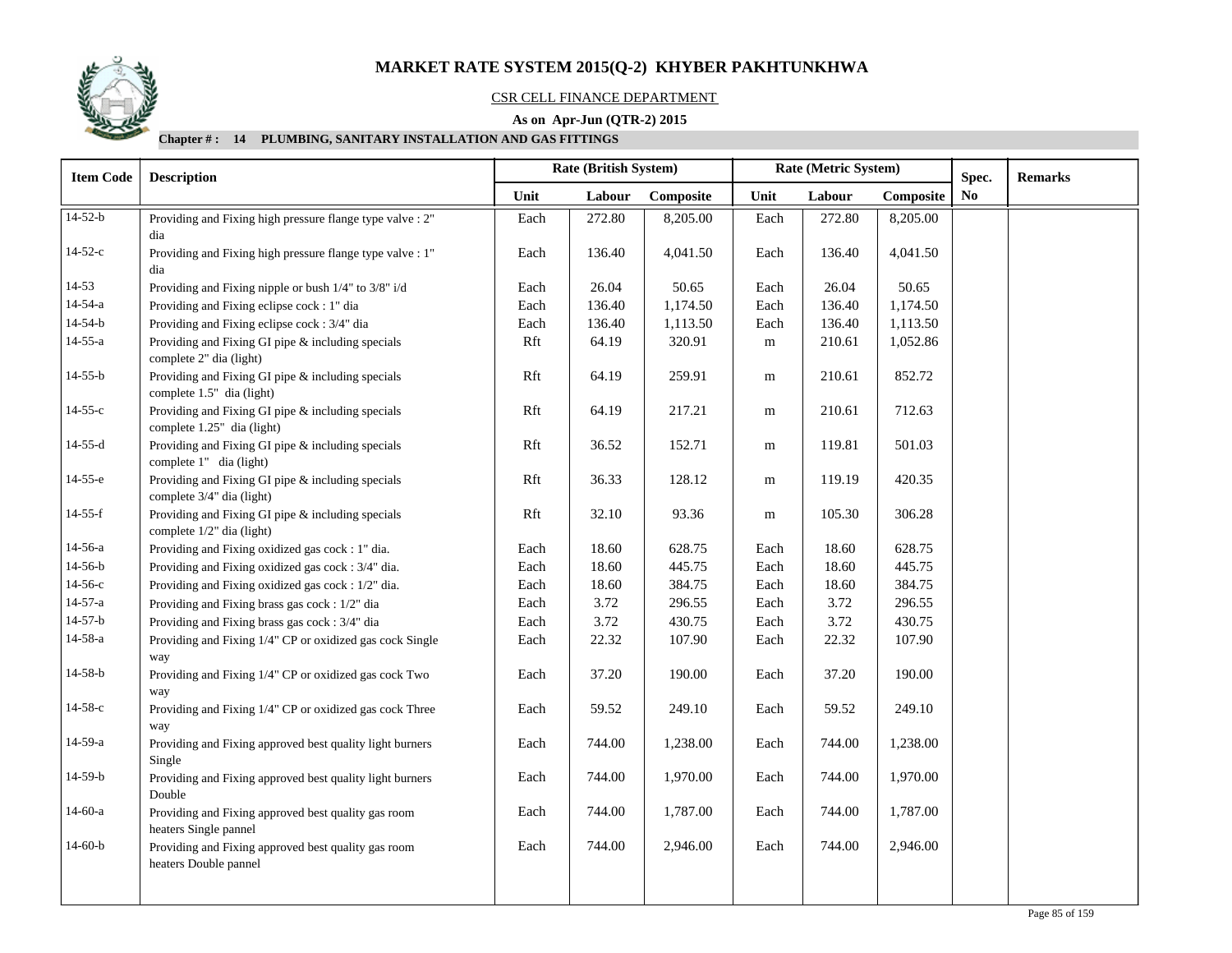

## CSR CELL FINANCE DEPARTMENT

## **As on Apr-Jun (QTR-2) 2015**

| <b>Remarks</b><br>Spec.<br>N <sub>0</sub><br><b>DELETED</b><br><b>DELETED</b> |
|-------------------------------------------------------------------------------|
|                                                                               |
|                                                                               |
|                                                                               |
|                                                                               |
|                                                                               |
|                                                                               |
|                                                                               |
|                                                                               |
|                                                                               |
|                                                                               |
|                                                                               |
|                                                                               |
|                                                                               |
|                                                                               |
|                                                                               |
|                                                                               |
|                                                                               |
|                                                                               |
|                                                                               |
|                                                                               |
|                                                                               |
|                                                                               |
|                                                                               |
|                                                                               |
|                                                                               |
|                                                                               |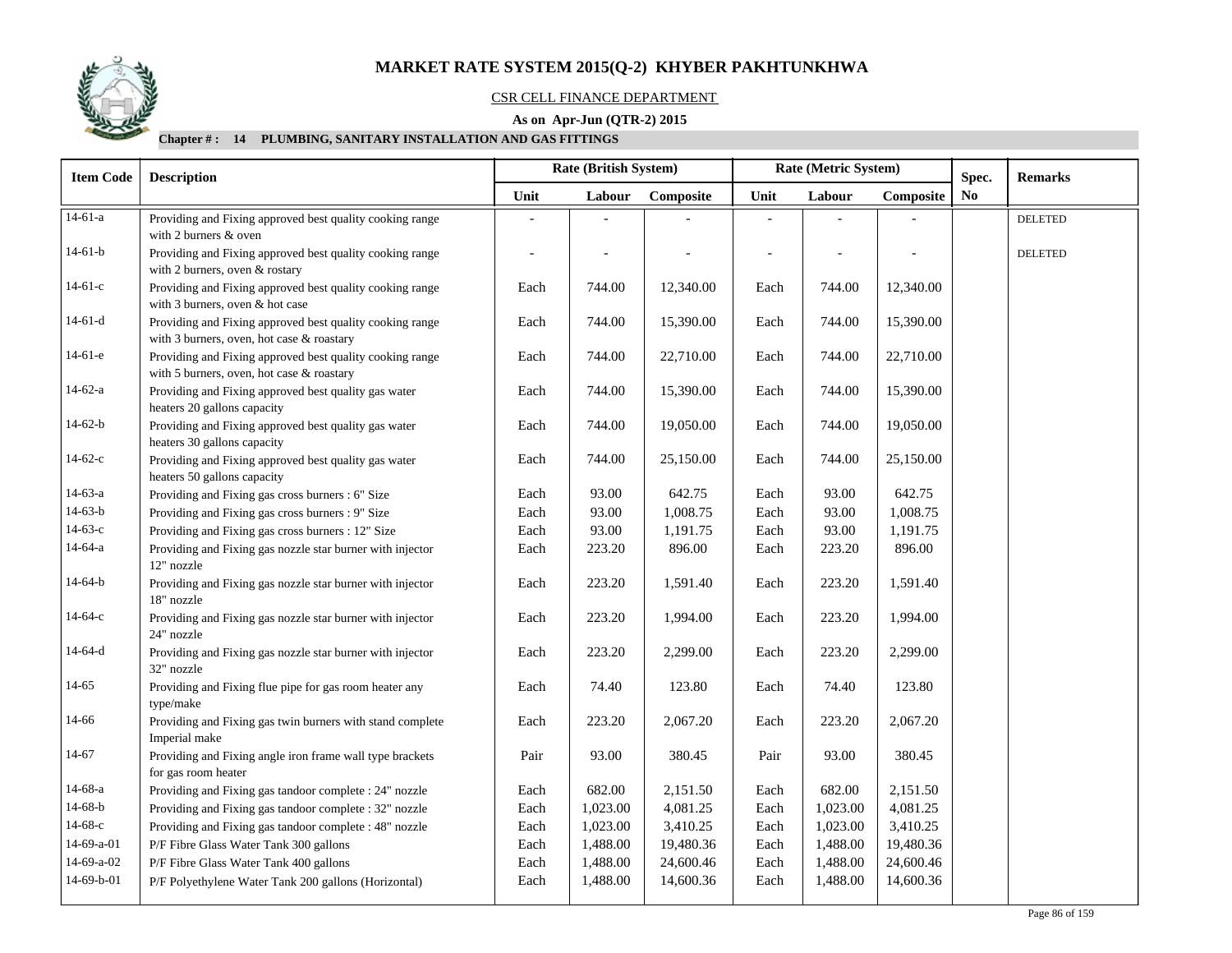

## CSR CELL FINANCE DEPARTMENT

## **As on Apr-Jun (QTR-2) 2015**

| <b>Item Code</b> | <b>Description</b>                                                                                                                                                   | Rate (British System) |          |           |           | Rate (Metric System) |           | Spec.          | <b>Remarks</b> |
|------------------|----------------------------------------------------------------------------------------------------------------------------------------------------------------------|-----------------------|----------|-----------|-----------|----------------------|-----------|----------------|----------------|
|                  |                                                                                                                                                                      | Unit                  | Labour   | Composite | Unit      | Labour               | Composite | N <sub>0</sub> |                |
| 14-69-b-02       | Supplying and Fixing Polyethylene Water Tank 400<br>gallons (Vertical)                                                                                               | Each                  | 3,162.00 | 26,648.10 | Each      | 3,162.00             | 26,648.10 |                |                |
| 14-69-b-03       | P/F Polyethylene Water Tank 500 gallons (Vertical)                                                                                                                   | Each                  | 3,162.00 | 31,928.26 | Each      | 3,162.00             | 31,928.26 |                |                |
| 14-69-b-04       | P/F Polyethylene Water Tank 1000 gallons (Vertical)                                                                                                                  | Each                  | 4,216.00 | 64,251.06 | Each      | 4,216.00             | 64,251.06 |                |                |
| 14-69-b-05       | P/F Polyethylene Water Tank 1500 gallons (Vertical)                                                                                                                  | Each                  | 6,324.00 | 92,146.37 | Each      | 6,324.00             | 92,146.37 |                |                |
| $14-70-a$        | Providing and Fixing of pipe type B nikasi system<br>including testing in all respect 110 mm (using dadex, or eq)                                                    | Rft                   | 45.37    | 358.91    | ${\bf m}$ | 148.84               | 1,177.54  |                |                |
| $14-70-b$        | Providing and Fixing of pipe type B nikasi system<br>including testing in all respect 75 mm (using dadex, or eq)                                                     | Rft                   | 45.37    | 273.22    | ${\bf m}$ | 148.84               | 896.38    |                |                |
| $14 - 71 - a$    | Providing and Fixing of poly dex high pressure PPR(green<br>including testing ect complete 25 mm(including all special<br>etc)                                       | Rft                   | 32.10    | 137.25    | ${\bf m}$ | 105.30               | 450.28    |                |                |
| $14 - 71 - b$    | Providing and Fixing of poly dex high pressure PPR (green<br>including testing ect complete 20 mm(including all special<br>etc)                                      | Rft                   | 32.10    | 125.05    | ${\bf m}$ | 105.30               | 410.25    |                |                |
| $14 - 72 - a$    | Providing of plumbing tape insulation on G.I pipe<br>complete 1/2" dia                                                                                               | 20 Rft                | 28.35    | 41.60     | m         | 4.65                 | 6.82      |                |                |
| $14 - 72 - b$    | Providing of plumbing tape insulation on G.I pipe<br>complete 3/4" dia                                                                                               | 20 Rft                | 28.35    | 48.11     | m         | 4.65                 | 7.89      |                |                |
| $14 - 72 - c$    | Providing of plumbing tape insulation on G.I pipe<br>complete 1" dia                                                                                                 | 20 Rft                | 28.35    | 54.62     | m         | 4.65                 | 8.96      |                |                |
| $14 - 72 - d$    | Providing of plumbing tape insulation on G.I pipe<br>complete 1.5" dia                                                                                               | 20 Rft                | 28.35    | 61.13     | m         | 4.65                 | 10.03     |                |                |
| $14-72-e$        | Providing of plumbing tape insulation on G.I pipe<br>complete 2" dia                                                                                                 | 20 Rft                | 28.35    | 67.64     | m         | 4.65                 | 11.10     |                |                |
| $14 - 72 - f$    | Providing of plumbing tape insulation on G.I pipe<br>complete 2.5" dia                                                                                               | 20 Rft                | 28.35    | 74.15     | m         | 4.65                 | 12.16     |                |                |
| 14-73-a          | Providing of thermal insulation of high density (64kg/m3)<br>fiber glass pipe insulation faced with aluminium foil for<br>chilled/hot water piping complete 1/2" dia | 20Rft                 | 74.40    | 136.00    | m         | 12.20                | 22.31     |                |                |
| $14 - 73 - b$    | Providing of thermal insulation of high density (64kg/m3)<br>fiber glass pipe insulation faced with aluminium foil for<br>chilled/hot water piping complete 3/4" dia | 20 Rft                | 74.40    | 140.27    | ${\bf m}$ | 12.20                | 23.01     |                |                |
| $14 - 73 - c$    | Providing of thermal insulation of high density (64kg/m3)<br>fiber glass pipe insulation faced with aluminium foil for<br>chilled/hot water piping complete 1" dia   | 20 Rft                | 74.40    | 154.30    | ${\bf m}$ | 12.20                | 25.31     |                |                |
| $14 - 73 - d$    | Providing of thermal insulation of high density (64kg/m3)<br>fiber glass pipe insulation faced with aluminium foil for<br>chilled/hot water piping complete 1.5" dia | 20Rft                 | 74.40    | 162.23    | ${\bf m}$ | 12.20                | 26.61     |                |                |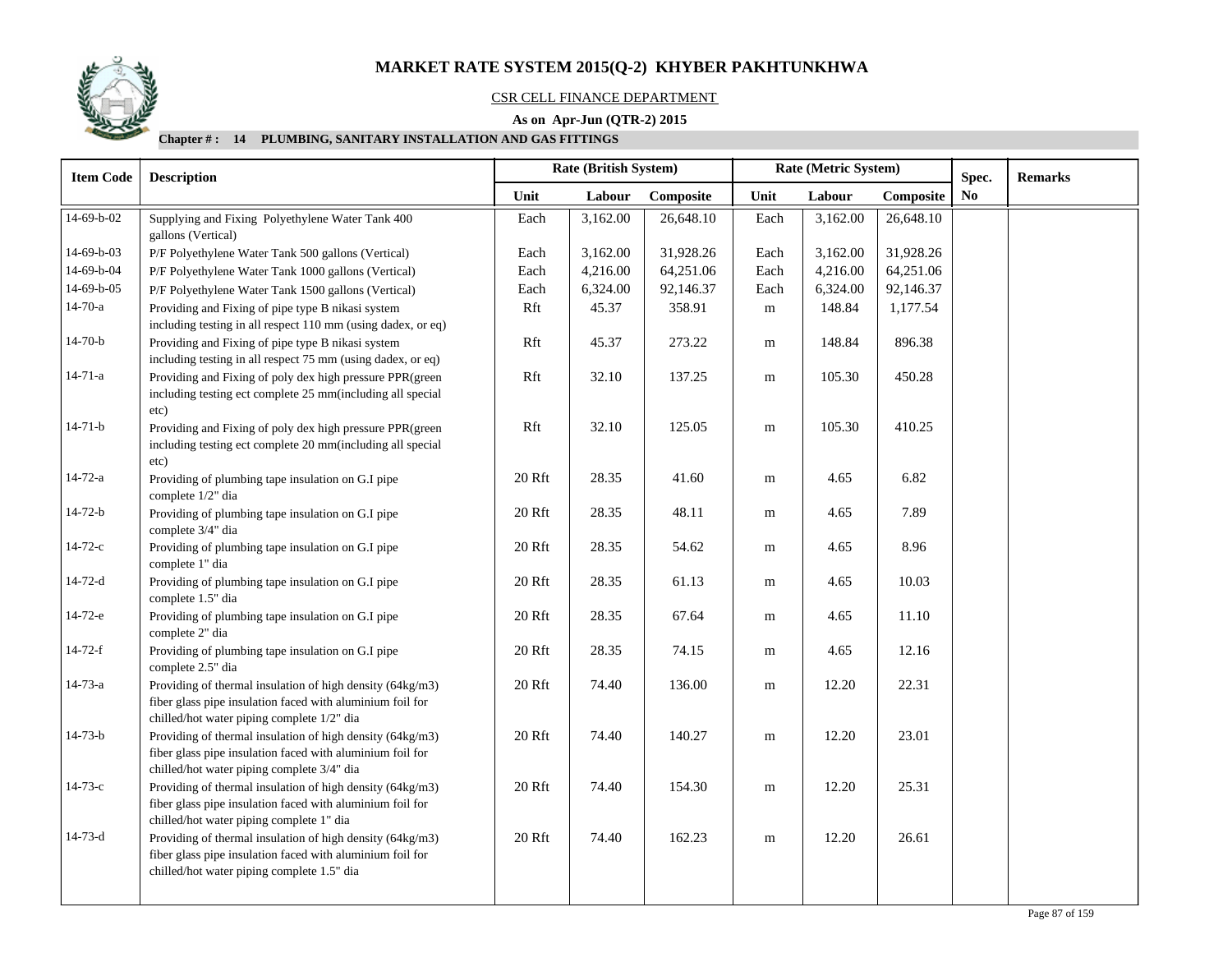

## CSR CELL FINANCE DEPARTMENT

## **As on Apr-Jun (QTR-2) 2015**

| <b>Item Code</b> | <b>Description</b>                                         | Rate (British System) |        |           |           | Rate (Metric System) |           | Spec. | <b>Remarks</b> |
|------------------|------------------------------------------------------------|-----------------------|--------|-----------|-----------|----------------------|-----------|-------|----------------|
|                  |                                                            | Unit                  | Labour | Composite | Unit      | Labour               | Composite | No    |                |
| $14-73-e$        | Providing of thermal insulation of high density (64kg/m3)  | 20 Rft                | 74.40  | 165.28    | ${\bf m}$ | 12.20                | 27.11     |       |                |
|                  | fiber glass pipe insulation faced with aluminium foil for  |                       |        |           |           |                      |           |       |                |
|                  | chilled/hot water piping complete 2" dia                   |                       |        |           |           |                      |           |       |                |
| $14 - 73 - f$    | Providing of thermal insulation of high density (64kg/m3)  | 20 Rft                | 74.40  | 179.92    | m         | 12.20                | 29.51     |       |                |
|                  | fiber glass pipe insulation faced with aluminium foil for  |                       |        |           |           |                      |           |       |                |
|                  | chilled/hot water piping complete 2.5" dia                 |                       |        |           |           |                      |           |       |                |
| $14 - 73 - g$    | Providing of thermal insulation of high density (64kg/m3)  | 20 Rft                | 74.40  | 195.78    | ${\bf m}$ | 12.20                | 32.12     |       |                |
|                  | fiber glass pipe insulation faced with aluminium foil for  |                       |        |           |           |                      |           |       |                |
|                  | chilled/hot water piping complete 3" dia                   |                       |        |           |           |                      |           |       |                |
| 14-74-a          | Providing and Fixing Gas water Geyser 30 gallons SG 35     | Each                  | 744.00 | 28,688.00 | Each      | 744.00               | 28,688.00 |       |                |
|                  | DLX with imported Thermostat                               |                       |        |           |           |                      |           |       |                |
| $14 - 74 - b$    | Providing and Fixing Gas water Geyser 35 gallons SG 35     | Each                  | 744.00 | 31,311.00 | Each      | 744.00               | 31,311.00 |       |                |
|                  | DLX with imported Thermostat                               |                       |        |           |           |                      |           |       |                |
| $14 - 75 - a$    | Providing & Fixing "Singer" Cooking Range Model 307 (3     | Each                  | 186.00 | 25,685.50 | Each      | 186.00               | 25,685.50 |       |                |
|                  | Burners Black), Bigger size                                |                       |        |           |           |                      |           |       |                |
| $14 - 75 - b$    | Providing & Fixing "Singer" Cooking Range Model 308 (3     | Each                  | 186.00 | 24,587.50 | Each      | 186.00               | 24,587.50 |       |                |
|                  | Burners Black), Smaller size                               |                       |        |           |           |                      |           |       |                |
| 14-76            | Providing & Fixing "Singer" Cooking Range Model 310 (3     | Each                  | 186.00 | 26,417.50 | Each      | 186.00               | 26,417.50 |       |                |
|                  | Burners White)                                             |                       |        |           |           |                      |           |       |                |
| 14-77            | Providing & Fixing "Singer" Cooking Range Model 312 (5     | Each                  | 186.00 | 27,637.50 | Each      | 186.00               | 27,637.50 |       |                |
|                  | Burners), (Automatic)                                      |                       |        |           |           |                      |           |       |                |
| 14-78            | Supply and Fixing low level plastic flushing cistern.      | Each                  | 148.80 | 1,016.20  | Each      | 148.80               | 1,016.20  |       |                |
| 14-79-a          | Supply and fixing of 0.5 HP Monoblock water pump           | Each                  | 545.60 | 14,961.86 | Each      | 545.60               | 14,961.86 |       |                |
|                  | 1.25"x1" single phase upto 72 ft head (Type SE) i/c all    |                       |        |           |           |                      |           |       |                |
|                  | accessories.                                               |                       |        |           |           |                      |           |       |                |
| 14-79-b          | Supply and fixing of 1.0 HP Monoblock water pump           | Each                  | 545.60 | 17,035.86 | Each      | 545.60               | 17,035.86 |       |                |
|                  | 1.25"x1" single phase upto 90 ft head (Type SE) i/c all    |                       |        |           |           |                      |           |       |                |
|                  | accessories.                                               |                       |        |           |           |                      |           |       |                |
| $14-79-c$        | Supply and fixing of 1.0 HP Monoblock water pump           | Each                  | 545.60 | 17,035.86 | Each      | 545.60               | 17,035.86 |       |                |
|                  | 1.25"x1" single phase upto 88 ft head (Type DE-S2) i/c all |                       |        |           |           |                      |           |       |                |
|                  | accessories.                                               |                       |        |           |           |                      |           |       |                |
| 14-79-d          | Supply and fixing of 1.5 HP Monoblock water pump           | Each                  | 545.60 | 18,255.86 | Each      | 545.60               | 18,255.86 |       |                |
|                  | 1.25"x1" single phase upto 130 ft head (Type DE-S2) i/c    |                       |        |           |           |                      |           |       |                |
|                  | all accessories.                                           |                       |        |           |           |                      |           |       |                |
| 14-80-a          | Supply and fixing of 2.0 HP Monoblock water pump           | Each                  | 545.60 | 23,632.40 | Each      | 545.60               | 23,632.40 |       |                |
|                  | 1.5"x1.25" 3 stage model DE-S3 (Deen Pump) single          |                       |        |           |           |                      |           |       |                |
|                  | phase for 150 ft head with all accessories.                |                       |        |           |           |                      |           |       |                |
| $14-80-b$        | Supply and fixing of 2.0 HP Monoblock water pump           | Each                  | 545.60 | 23,632.40 | Each      | 545.60               | 23,632.40 |       |                |
|                  | 1.5"x1.5" 4 stage model DE-S4 single phase for 190 ft      |                       |        |           |           |                      |           |       |                |
|                  | head with all accessories.                                 |                       |        |           |           |                      |           |       |                |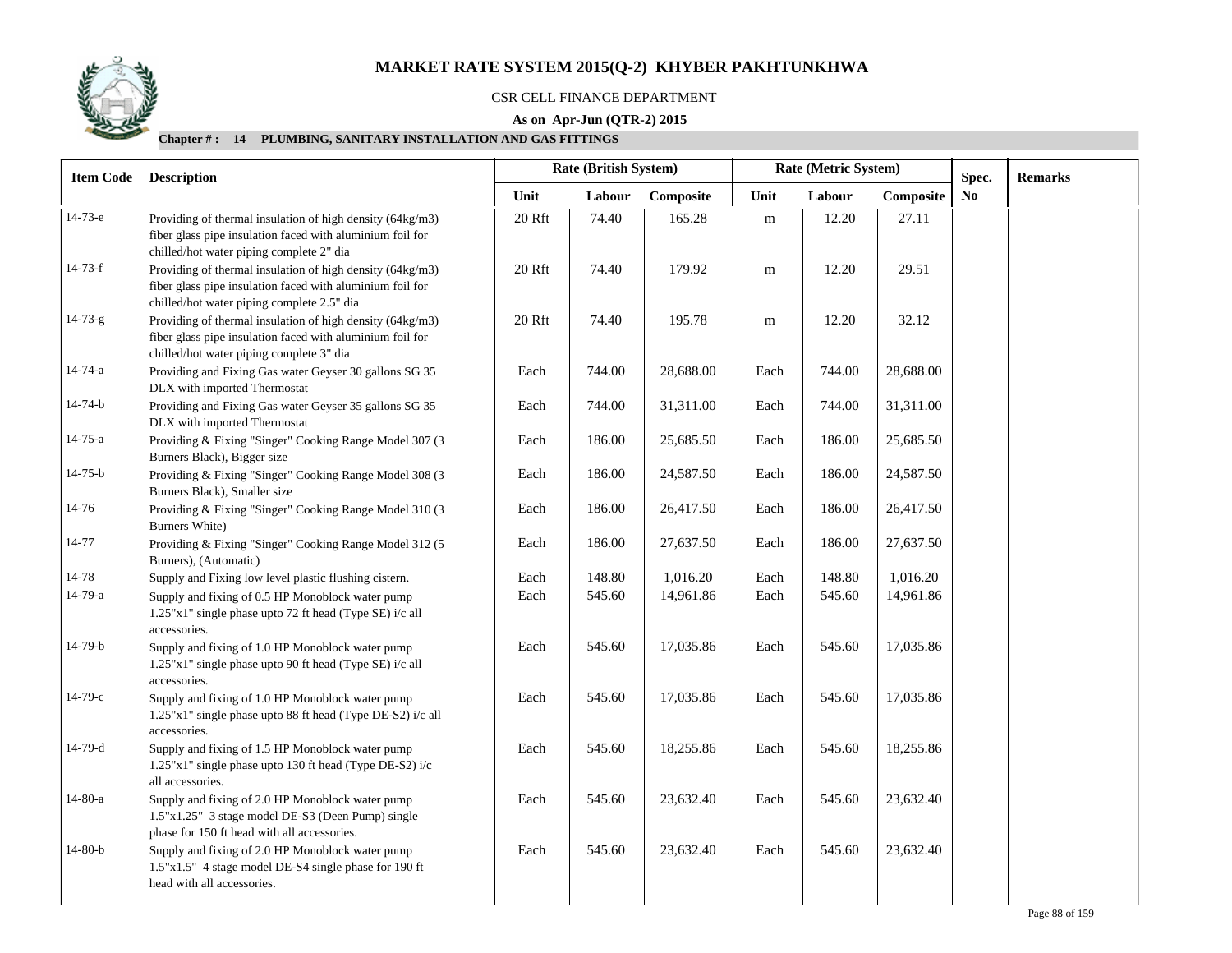

## CSR CELL FINANCE DEPARTMENT

## **As on Apr-Jun (QTR-2) 2015**

| <b>Item Code</b> | <b>Description</b>                                                                                                                                                |      | Rate (British System) |           |      | Rate (Metric System) |           | Spec.          | <b>Remarks</b> |
|------------------|-------------------------------------------------------------------------------------------------------------------------------------------------------------------|------|-----------------------|-----------|------|----------------------|-----------|----------------|----------------|
|                  |                                                                                                                                                                   | Unit | Labour                | Composite | Unit | Labour               | Composite | N <sub>0</sub> |                |
| $14-80-c$        | Supply and fixing of 2.0 HP Monoblock water pump<br>2"x2" size 1 stage SE model single phase for 65 ft head<br>with all accessories and fittings.                 | Each | 545.60                | 29,047.98 | Each | 545.60               | 29,047.98 |                |                |
| $14 - 81 - a$    | Supply and fixing of 3.0 HP Monoblock water pump<br>1.5"x1.5" size 5 stage DE-S5 model single phase for 220 ft<br>head with all accessories                       | Each | 545.60                | 27,854.82 | Each | 545.60               | 27,854.82 |                |                |
| $14 - 81 - b$    | Supply and fixing of 3.0 HP Monoblock water pump<br>1.5"x1.25" size 6 stage DE-S6 model single phase for 260<br>ft head with all accessories                      | Each | 545.60                | 27,174.06 | Each | 545.60               | 27,174.06 |                |                |
| $14 - 81 - c$    | Supply and fixing of 4.0 HP Monoblock water pump<br>1.5"x1.25" size 7 stage DN-S7 model single phase for 300<br>ft head with all accessories                      | Each | 545.60                | 34,990.60 | Each | 545.60               | 34,990.60 |                |                |
| $14 - 81 - d$    | Supply and fixing of 3.0 HP Monoblock water pump<br>2.5"x2" size 2 stage DE-S2 model single phase for 100 ft<br>head with all accessories                         | Each | 992.00                | 38,310.04 | Each | 992.00               | 38,310.04 |                |                |
| 14-81-е          | Supply and fixing of 4.0 HP Monoblock water pump<br>1.5"x2" size 3 stage DN-S3 model single phase for 130 ft<br>head with all accessories                         | Each | 545.60                | 36,753.50 | Each | 545.60               | 36,753.50 |                |                |
| $14-81-f$        | Supply and fixing of 4.0 HP Monoblock water pump<br>1.5"x2" size 4 stage DN-S4 model single phase for 160 ft<br>head with all accessories                         | Each | 992.00                | 37,203.50 | Each | 992.00               | 37,203.50 |                |                |
| $14-81-g$        | Supply and fixing of 3.0 HP Monoblock water pump<br>3"x3" size 1 stage P.P model single phase for 60 ft head<br>with all accessories                              | Each | 545.60                | 42,982.82 | Each | 545.60               | 42,982.82 |                |                |
| $14 - 81 - h$    | Supply and fixing of 4.0 HP Monoblock water pump<br>3"x2.5" size 1stage P.P model single phase for 60 ft head<br>with all accessories                             | Each | 545.60                | 43,120.68 | Each | 545.60               | 43,120.68 |                |                |
| 14-82-a          | Supply and fixing of 1.0 HP Deep well water pump 1"x1"<br>size 1stage Jet S-1 model single phase for 60 ft suction<br>and upto 60 ft head with all accessories    | Each | 2,170.00              | 17,860.84 | Each | 2,170.00             | 17,860.84 |                |                |
| 14-82-b          | Supply and fixing of 2.0 HP Deep well water pump 1"x1"<br>size 2 stage Jet S-2 model single phase for 80 ft suction<br>and upto 80 ft head with all accessories   | Each | 2,170.00              | 24,570.84 | Each | 2,170.00             | 24,570.84 |                |                |
| $14 - 82 - c$    | Supply and fixing of 3.0 HP Deep well water pump 1"x1"<br>size 3 stage Jet S-3 model single phase for 120 ft suction<br>and upto 120 ft head with all accessories | Each | 2,170.00              | 29,450.84 | Each | 2,170.00             | 29,450.84 |                |                |
| $14 - 82 - d$    | Supply and fixing of 4.0 HP Deep well water pump 1"x1"<br>size 4 stage Jet S-4 model single phase for 160 ft suction<br>and upto 160 ft head with all accessories | Each | 2,170.00              | 28,230.84 | Each | 2,170.00             | 28,230.84 |                |                |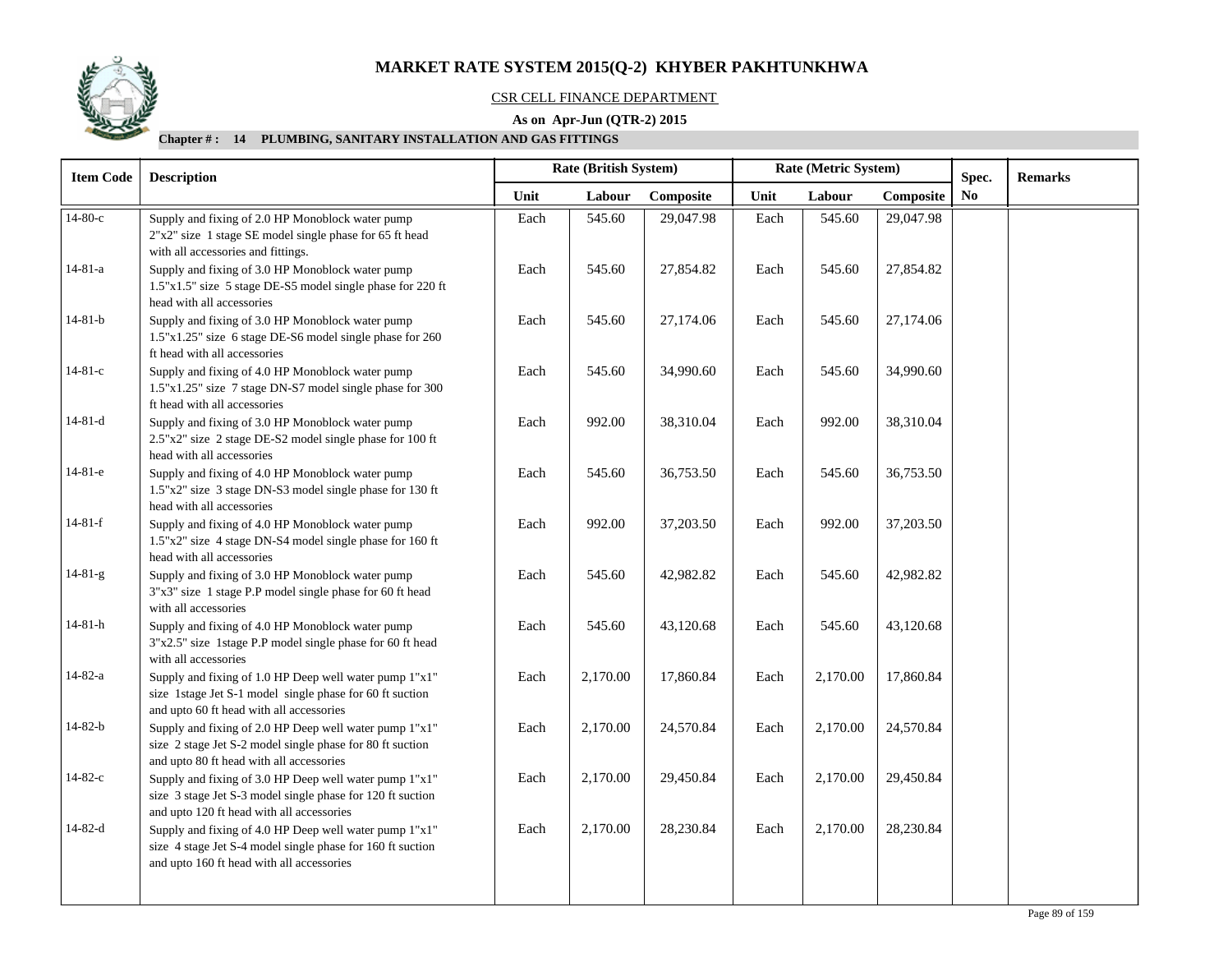

## CSR CELL FINANCE DEPARTMENT

## **As on Apr-Jun (QTR-2) 2015**

| <b>Item Code</b><br><b>Description</b> |                                                                                                                                  | <b>Rate (British System)</b> |               |                  |      | <b>Rate (Metric System)</b> |            | Spec.          | <b>Remarks</b> |
|----------------------------------------|----------------------------------------------------------------------------------------------------------------------------------|------------------------------|---------------|------------------|------|-----------------------------|------------|----------------|----------------|
|                                        |                                                                                                                                  | Unit                         | <b>Labour</b> | <b>Composite</b> | Unit | Labour                      | Composite. | N <sub>0</sub> |                |
| 14-83                                  | Providing & Fixing Solar Geysers 35 gallons capacity (a<br>product of Enercon, National Energy Conservation Centre<br>Islamabad) | Each                         | .612.00       | 35,785.00        | Each | 1,612.00                    | 35,785.00  |                |                |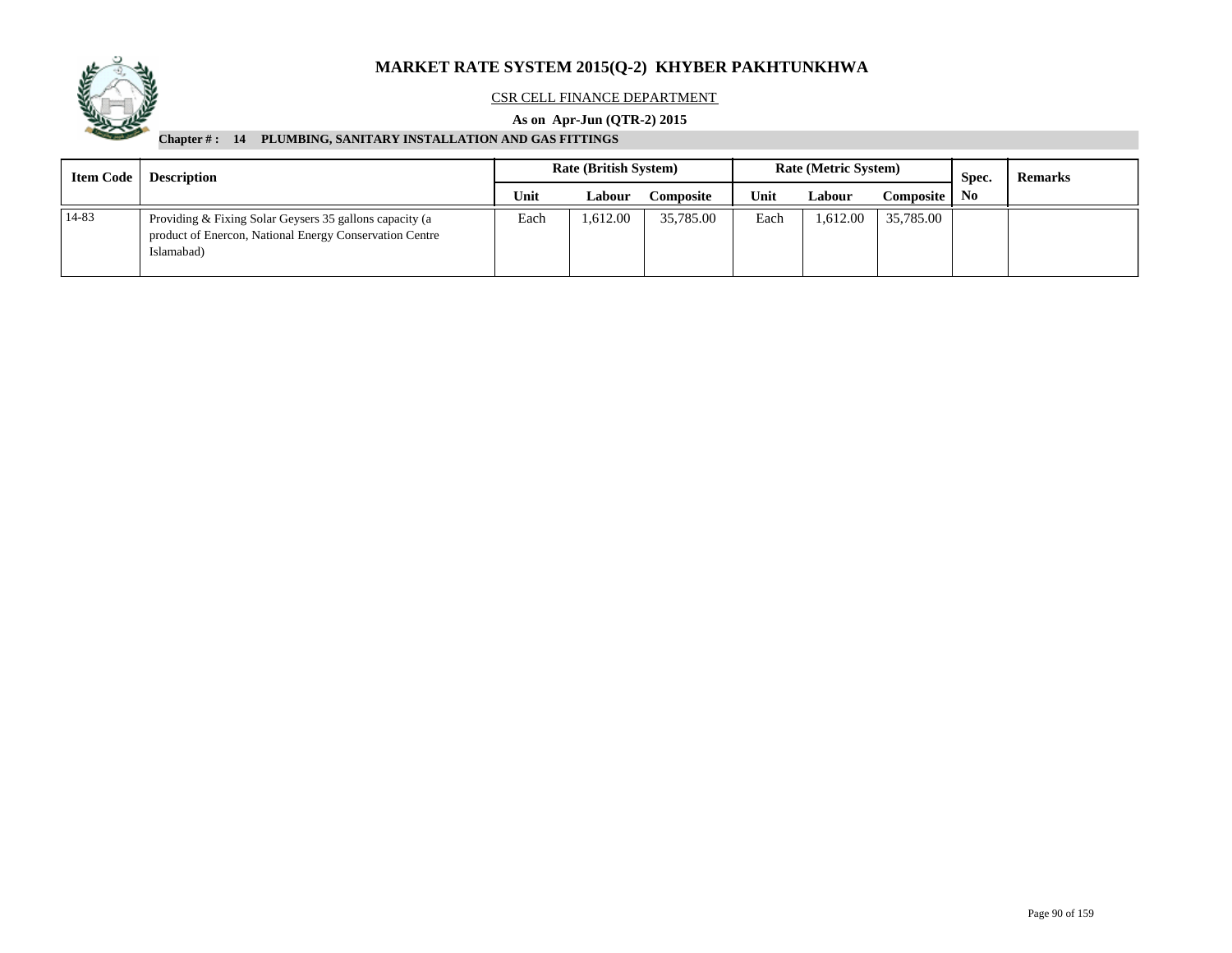## CSR CELL FINANCE DEPARTMENT

## **As on Apr-Jun (QTR-2) 2015**

| <b>Item Code</b> | <b>Description</b>                                                                                                | <b>Rate (British System)</b> |        |           |           | Rate (Metric System) |           | Spec. | <b>Remarks</b> |
|------------------|-------------------------------------------------------------------------------------------------------------------|------------------------------|--------|-----------|-----------|----------------------|-----------|-------|----------------|
|                  |                                                                                                                   | Unit                         | Labour | Composite | Unit      | Labour               | Composite | No    |                |
| 15-01-a-01       | Supply and Erection MS conduit pipe for wiring purpose<br>comp. On surface including clamps etc: 1/2" i/d         | Rft                          | 13.61  | 41.84     | ${\bf m}$ | 44.65                | 137.27    |       |                |
| $15-01-a-02$     | Supply and Erection MS conduit pipe for wiring purpose<br>comp. On surface including clamps etc: 3/4" i/d         | Rft                          | 13.61  | 49.05     | m         | 44.65                | 160.94    |       |                |
| $15-01-a-03$     | Supply and Erection MS conduit pipe for wiring purpose<br>comp. On surface including clamps etc: 1" i/d           | Rft                          | 13.61  | 61.25     | ${\bf m}$ | 44.65                | 200.97    |       |                |
| 15-01-a-04       | Supply and Erection MS conduit pipe for wiring purpose<br>comp. On surface including clamps etc: 1.25" i/d        | Rft                          | 13.61  | 67.35     | m         | 44.65                | 220.98    |       |                |
| $15-01-a-05$     | Supply and Erection MS conduit pipe for wiring purpose<br>comp. On surface including clamps etc: 1.5" i/d         | Rft                          | 13.61  | 73.45     | m         | 44.65                | 240.99    |       |                |
| $15-01-a-06$     | Supply and Erection MS conduit pipe for wiring purpose<br>comp. On surface including clamps etc: 2" i/d           | Rft                          | 13.61  | 95.29     | m         | 44.65                | 312.63    |       |                |
| $15-01-b-01$     | Supply and Erection MS conduit pipe for wiring purpose<br>comp. Recessed in walls including chase etc : 1/2" i/d  | Rft                          | 34.02  | 114.49    | m         | 111.63               | 375.63    |       |                |
| 15-01-b-02       | Supply and Erection MS conduit pipe for wiring purpose<br>comp. Recessed in walls including chase etc : 3/4" i/d  | Rft                          | 34.02  | 121.71    | m         | 111.63               | 399.30    |       |                |
| $15-01-b-03$     | Supply and Erection MS conduit pipe for wiring purpose<br>comp. Recessed in walls including chase etc : 1" i/d    | Rft                          | 34.02  | 133.91    | m         | 111.63               | 439.33    |       |                |
| 15-01-b-04       | Supply and Erection MS conduit pipe for wiring purpose<br>comp. Recessed in walls including chase etc : 1.25" i/d | Rft                          | 34.02  | 140.01    | m         | 111.63               | 459.34    |       |                |
| $15-01-b-05$     | Supply and Erection MS conduit pipe for wiring purpose<br>comp. Recessed in walls including chase etc : 1.5" i/d  | Rft                          | 34.02  | 146.11    | ${\bf m}$ | 111.63               | 479.35    |       |                |
| $15-01-b-06$     | Supply and Erection MS conduit pipe for wiring purpose<br>comp. Recessed in walls including chase etc : 2" i/d    | Rft                          | 34.02  | 163.85    | ${\bf m}$ | 111.63               | 537.56    |       |                |
| 15-02-a-01       | Supply and Erection PVC pipe for wiring purpose<br>complete On surface including clamps etc: 1/2" i/d             | Rft                          | 6.80   | 29.33     | m         | 22.33                | 96.21     |       |                |
| $15-02-a-02$     | Supply and Erection PVC pipe for wiring purpose<br>complete On surface including clamps etc: 3/4" i/d             | Rft                          | 6.80   | 28.32     | ${\bf m}$ | 22.33                | 92.92     |       |                |
| $15-02-a-03$     | Supply and Erection PVC pipe for wiring purpose<br>complete On surface including clamps etc: 1" i/d               | Rft                          | 6.80   | 34.42     | m         | 22.33                | 112.93    |       |                |
| 15-02-a-04       | Supply and Erection PVC pipe for wiring purpose<br>complete On surface including clamps etc: 1.25" i/d            | Rft                          | 10.04  | 40.68     | m         | 32.95                | 133.48    |       |                |
| $15-02-a-05$     | Supply and Erection PVC pipe for wiring purpose<br>complete On surface including clamps etc: 1.5" i/d             | Rft                          | 13.61  | 54.11     | m         | 44.65                | 177.54    |       |                |
| $15-02-a-06$     | Supply and Erection PVC pipe for wiring purpose<br>complete On surface including clamps etc: 2" i/d               | Rft                          | 8.68   | 43.26     | m         | 28.47                | 141.94    |       |                |
| 15-02-a-07       | Supply and Erection PVC pipe for wiring purpose<br>complete On surface including clamps etc: 3" i/d               | Rft                          | 10.38  | 71.68     | m         | 34.05                | 235.18    |       |                |
| $15-02-a-08$     | Supply and Erection PVC pipe for wiring purpose<br>complete On surface including clamps etc: 4" i/d               | Rft                          | 13.39  | 86.55     | m         | 43.94                | 283.96    |       |                |

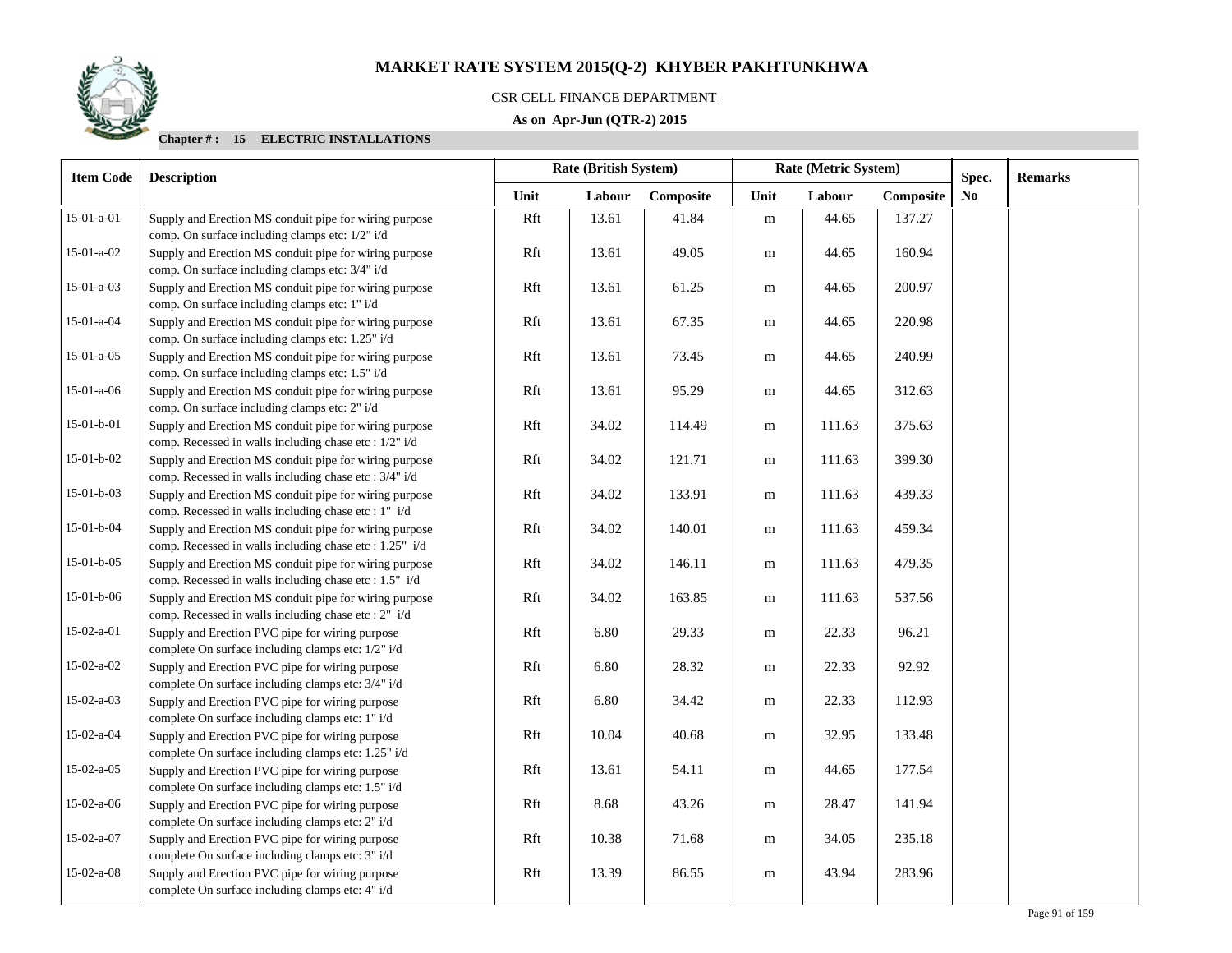## CSR CELL FINANCE DEPARTMENT

## **As on Apr-Jun (QTR-2) 2015**

| <b>Item Code</b> | <b>Description</b>                                                                                            | Rate (British System) |        |           |      | Rate (Metric System) |           | Spec.                  | <b>Remarks</b>                                                                                                  |
|------------------|---------------------------------------------------------------------------------------------------------------|-----------------------|--------|-----------|------|----------------------|-----------|------------------------|-----------------------------------------------------------------------------------------------------------------|
|                  |                                                                                                               | Unit                  | Labour | Composite | Unit | Labour               | Composite | $\mathbf{N}\mathbf{o}$ |                                                                                                                 |
| $15-02-b-01$     | Supply and Erection PVC pipe for wiring purpose<br>complete Recessed in walls including chase etc : 1/2" i/d  | Rft                   | 20.41  | 43.05     | m    | 66.98                | 141.22    |                        |                                                                                                                 |
| 15-02-b-02       | Supply and Erection PVC pipe for wiring purpose<br>complete Recessed in walls including chase etc : 3/4" i/d  | Rft                   | 20.41  | 94.11     | m    | 66.98                | 308.77    |                        |                                                                                                                 |
| $15-02-b-03$     | Supply and Erection PVC pipe for wiring purpose<br>complete Recessed in walls including chase etc : 1" i/d    | Rft                   | 20.41  | 100.77    | m    | 66.98                | 330.62    |                        |                                                                                                                 |
| $15-02-b-04$     | Supply and Erection PVC pipe for wiring purpose<br>complete Recessed in walls including chase etc : 1.25" i/d | Rft                   | 20.41  | 103.76    | m    | 66.98                | 340.43    |                        |                                                                                                                 |
| $15-02-b-05$     | Supply and Erection PVC pipe for wiring purpose<br>complete Recessed in walls including chase etc : 1.5" i/d  | Rft                   | 27.22  | 120.95    | m    | 89.30                | 396.81    |                        |                                                                                                                 |
| 15-02-b-06       | Supply and Erection PVC pipe for wiring purpose<br>complete Recessed in walls including chase etc : 2" i/d    | Rft                   | 34.02  | 121.71    | m    | 111.63               | 399.30    |                        |                                                                                                                 |
| 15-02-b-07       | Supply and Erection PVC pipe for wiring purpose<br>complete Recessed in walls including chase etc : 3" i/d    | Rft                   | 40.83  | 154.83    | m    | 133.95               | 507.96    |                        |                                                                                                                 |
| $15-02-b-08$     | Supply and Erection PVC pipe for wiring purpose<br>complete Recessed in walls including chase etc : 4" i/d    | Rft                   | 51.04  | 176.94    | m    | 167.44               | 580.53    |                        |                                                                                                                 |
| $15-03-a$        | Supply and Erection GI flexible pipe for wiring purpose<br>complete 1/2" i/d                                  | Rft                   | 8.04   | 38.61     | m    | 26.39                | 126.67    |                        |                                                                                                                 |
| $15-03-b$        | Supply and Erection GI flexible pipe for wiring purpose<br>complete 3/4" i/d                                  | Rft                   | 7.94   | 50.70     | m    | 26.04                | 166.34    |                        |                                                                                                                 |
| $15-03-c$        | Supply and Erection GI flexible pipe for wiring purpose<br>complete 1" i/d                                    | Rft                   | 13.64  | 50.35     | m    | 44.75                | 165.19    |                        |                                                                                                                 |
| $15-03-d$        | Supply and Erection GI flexible pipe for wiring purpose<br>complete 1.25" i/d                                 | Rft                   | 14.76  | 69.78     | m    | 48.41                | 228.92    |                        |                                                                                                                 |
| $15-03-e$        | Supply and Erection GI flexible pipe for wiring purpose<br>complete 1.5" i/d                                  | Rft                   | 14.76  | 75.88     | m    | 48.41                | 248.93    |                        |                                                                                                                 |
| $15-03-f$        | Supply and Erection GI flexible pipe for wiring purpose<br>complete $2" i/d$                                  | Rft                   | 24.35  | 103.84    | m    | 79.88                | 340.69    |                        |                                                                                                                 |
| $15-03-g$        | Supply and Erection GI flexible pipe for wiring purpose<br>complete 3" i/d                                    | Rft                   | 25.05  | 61.85     | m    | 82.18                | 202.92    |                        |                                                                                                                 |
| $15-04-a$        | Supply and Erection Sahl wood strip batten for wiring<br>complete 1/2"                                        | Rft                   | 3.12   | 9.75      | m    | 10.25                | 32.00     |                        | Additional width<br>required to<br>accommodate wire<br>will be provided by<br>erection of additional<br>strips. |
| $15-04-b$        | Supply and Erection Sahl wood strip batten for wiring<br>complete 3/4"                                        | Rft                   | 3.12   | 12.16     | m    | 10.25                | 39.89     |                        |                                                                                                                 |
| $15-04-c$        | Supply and Erection Sahl wood strip batten for wiring<br>complete 1"                                          | Rft                   | 3.12   | 21.92     | m    | 10.25                | 71.90     |                        |                                                                                                                 |

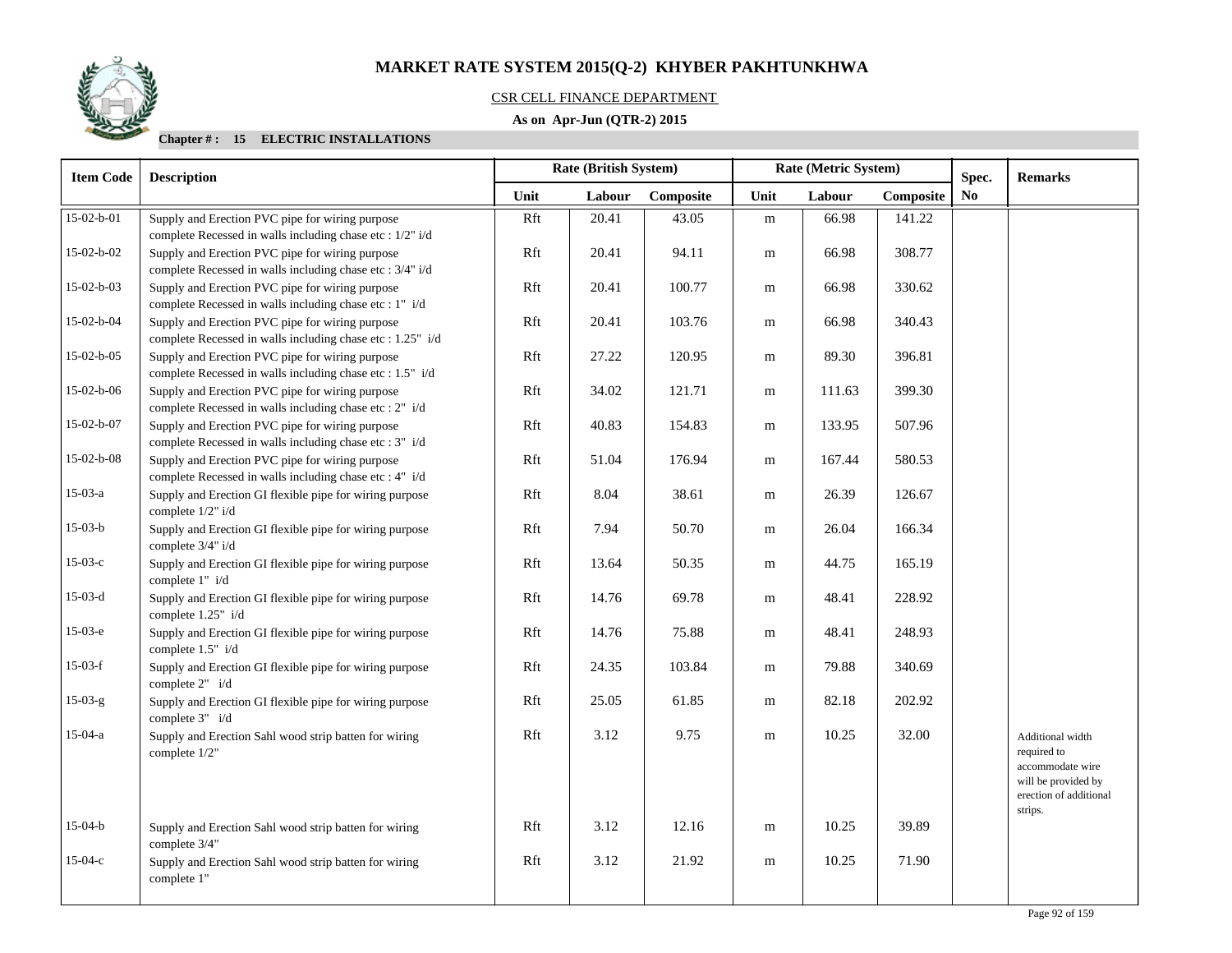## CSR CELL FINANCE DEPARTMENT

## **As on Apr-Jun (QTR-2) 2015**

| <b>Item Code</b> | <b>Description</b>                                                                                          |      | Rate (British System)<br>Rate (Metric System) |           |           |        |           | Spec.          | <b>Remarks</b> |
|------------------|-------------------------------------------------------------------------------------------------------------|------|-----------------------------------------------|-----------|-----------|--------|-----------|----------------|----------------|
|                  |                                                                                                             | Unit | Labour                                        | Composite | Unit      | Labour | Composite | N <sub>0</sub> |                |
| $15-05-a$        | Supply and Erection single core PVC insulated copper<br>conductor $250/440$ V grade cable : $3/0.029$ "     | Rft  | 4.74                                          | 13.32     | m         | 15.56  | 43.70     |                |                |
| $15-05-b$        | Supply and Erection single core PVC insulated copper<br>conductor $250/440$ V grade cable : $3/0.036$ "     | Rft  | 4.76                                          | 18.22     | m         | 15.63  | 59.78     |                |                |
| $15-05-c$        | Supply and Erection single core PVC insulated copper<br>conductor 250/440 V grade cable : 7/0.029"          | Rft  | 4.46                                          | 22.80     | m         | 14.65  | 74.80     |                |                |
| $15-05-d$        | Supply and Erection single core PVC insulated copper<br>conductor 250/440 V grade cable : 7/0.036"          | Rft  | 4.46                                          | 33.78     | m         | 14.65  | 110.83    |                |                |
| $15-05-e$        | Supply and Erection single core PVC insulated copper<br>conductor 250/440 V grade cable : 7/0.044"          | Rft  | 11.16                                         | 53.95     | m         | 36.63  | 177.01    |                |                |
| $15-05-f$        | Supply and Erection single core PVC insulated copper<br>conductor 250/440 V grade cable : 7/0.064"          | Rft  | 16.74                                         | 107.15    | m         | 54.92  | 351.56    |                |                |
| $15-05-g$        | Supply and Erection single core PVC insulated copper<br>conductor 250/440 V grade cable : 19/0.064"         | Rft  | 27.91                                         | 192.83    | m         | 91.56  | 632.65    |                |                |
| $15-06-a$        | Supply and Erection single core PVC insulated+sheathed<br>copper conductor 250/440 V grade cable : 3/0.029" | Rft  | 7.81                                          | 16.42     | m         | 25.63  | 53.85     |                |                |
| $15-06-b$        | Supply and Erection single core PVC insulated+sheathed<br>copper conductor 250/440 V grade cable : 3/0.036" | Rft  | 7.81                                          | 21.30     | m         | 25.63  | 69.87     |                |                |
| $15-06-c$        | Supply and Erection single core PVC insulated+sheathed<br>copper conductor 250/440 V grade cable : 7/0.029" | Rft  | 8.93                                          | 27.30     | m         | 29.29  | 89.57     |                |                |
| $15-06-d$        | Supply and Erection single core PVC insulated+sheathed<br>copper conductor 250/440 V grade cable : 7/0.036" | Rft  | 8.93                                          | 38.28     | m         | 29.29  | 125.59    |                |                |
| 15-06-е          | Supply and Erection single core PVC insulated+sheathed<br>copper conductor 250/440 V grade cable : 7/0.044" | Rft  | 14.51                                         | 57.33     | m         | 47.60  | 188.07    |                |                |
| $15-06-f$        | Supply and Erection single core PVC insulated+sheathed<br>copper conductor 250/440 V grade cable : 7/0.064" | Rft  | 22.33                                         | 112.79    | m         | 73.25  | 370.04    |                |                |
| $15-07-a$        | Supply and Erection single core PVC insulated & sheathed<br>copper conductor, 660/1100V cable : 7/0.064"    | Rft  | 22.33                                         | 112.79    | m         | 73.25  | 370.04    |                |                |
| $15-07-b$        | Supply and Erection single core PVC insulated & sheathed<br>copper conductor, 660/1100V cable : 19/0.052"   | Rft  | 37.94                                         | 160.25    | m         | 124.49 | 525.75    |                |                |
| $15-07-c$        | Supply and Erection single core PVC insulated & sheathed<br>copper conductor, 660/1100V cable : 19/0.064"   | Rft  | 37.94                                         | 202.95    | ${\bf m}$ | 124.49 | 665.85    |                |                |
| $15-07-d$        | Supply and Erection single core PVC insulated & sheathed<br>copper conductor, 660/1100V cable : 19/0.083"   | Rft  | 55.82                                         | 377.13    | ${\rm m}$ | 183.13 | 1,237.29  |                |                |
| $15-07-e$        | Supply and Erection single core PVC insulated & sheathed<br>copper conductor, 660/1100V cable : 37/0.072"   | Rft  | 139.54                                        | 585.97    | m         | 457.82 | 1,922.47  |                |                |
| $15-07-f$        | Supply and Erection single core PVC insulated & sheathed<br>copper conductor, 660/1100V cable : 37/0.083"   | Rft  | 139.54                                        | 700.65    | m         | 457.82 | 2,298.72  |                |                |
| $15-07-g$        | Supply and Erection single core PVC insulated & sheathed<br>copper conductor, 660/1100V cable : 37/0.103"   | Rft  | 139.54                                        | 1,001.99  | m         | 457.82 | 3,287.37  |                |                |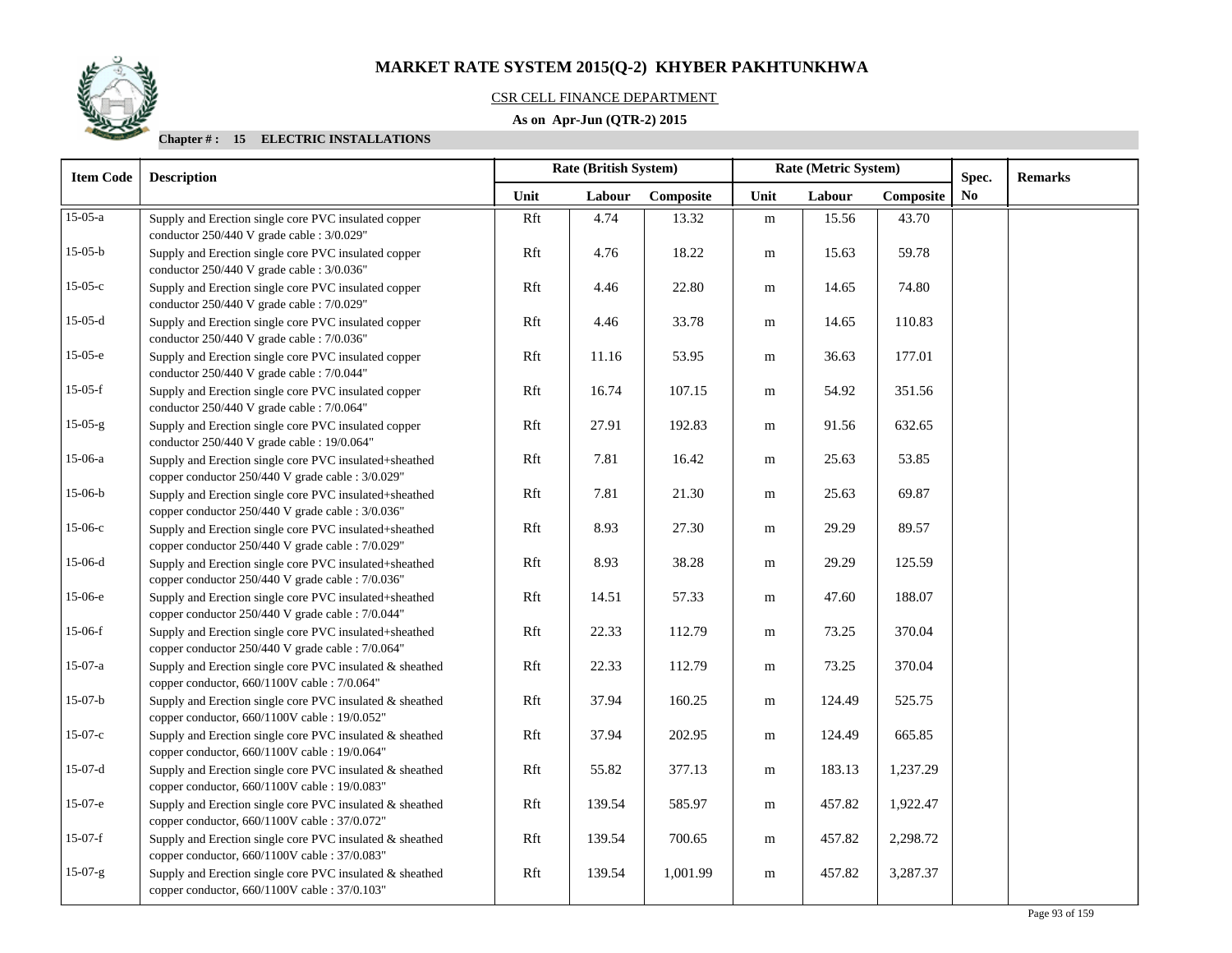## CSR CELL FINANCE DEPARTMENT

## **As on Apr-Jun (QTR-2) 2015**

| <b>Item Code</b>   | <b>Description</b>                                                                                                |                          | <b>Rate (British System)</b> |           |                | Rate (Metric System) |           | Spec.          | <b>Remarks</b>                                                                        |  |
|--------------------|-------------------------------------------------------------------------------------------------------------------|--------------------------|------------------------------|-----------|----------------|----------------------|-----------|----------------|---------------------------------------------------------------------------------------|--|
|                    |                                                                                                                   | Unit                     | Labour                       | Composite | Unit           | Labour               | Composite | N <sub>0</sub> |                                                                                       |  |
| 15-08-a            | Supply and Erection twin core PVC insulated & sheathed<br>copper conductor 250/440 V grade cable : 3/0.029"       | Rft                      | 5.58                         | 32.47     | m              | 18.31                | 106.51    |                |                                                                                       |  |
| $15-08-b$          | Supply and Erection twin core PVC insulated & sheathed<br>copper conductor 250/440 V grade cable : 3/0.036"       | Rft                      | 5.58                         | 32.47     | m              | 18.31                | 106.51    |                |                                                                                       |  |
| $15-08-c$          | Supply and Erection twin core PVC insulated & sheathed<br>copper conductor 250/440 V grade cable : 7/0.029"       | Rft                      | 7.81                         | 43.26     | m              | 25.63                | 141.91    |                |                                                                                       |  |
| $15-08-d$          | Supply and Erection twin core PVC insulated & sheathed<br>copper conductor 250/440 V grade cable : 7/0.036"       | Rft                      | 7.81                         | 63.99     | m              | 25.63                | 209.96    |                |                                                                                       |  |
| 15-08-е            | Supply and Erection twin core PVC insulated & sheathed<br>copper conductor 250/440 V grade cable : 7/0.044"       | Rft                      | 7.81                         | 88.39     | m              | 25.63                | 290.01    |                |                                                                                       |  |
| $15-08-f$          | Supply and Erection twin core PVC insulated & sheathed<br>copper conductor 250/440 V grade cable : 7/0.064"       | Rft                      | 7.81                         | 218.93    | m              | 25.63                | 718.29    |                |                                                                                       |  |
| 15-09-a            | Supply and Erection MS sheet box of 16 SWG, 4"deep<br>with 3/16" thick bakelite sheet top etc. complete : 4"x4"   | Each                     | 83.70                        | 145.38    | Each           | 83.70                | 145.38    |                |                                                                                       |  |
| $15-09-b$          | Supply and Erection MS sheet box of 16 SWG, 4"deep<br>with 3/16" thick bakelite sheet top etc. complete : 7"x4"   | Each                     | 111.60                       | 191.80    | Each           | 111.60               | 191.80    |                |                                                                                       |  |
| $15-09-c$          | Supply and Erection MS sheet box of 16 SWG, 4"deep<br>with 3/16" thick bakelite sheet top etc. complete : 9"x4"   | Each                     | 139.50                       | 250.43    | Each           | 139.50               | 250.43    |                |                                                                                       |  |
| $15-09-d$          | Supply and Erection MS sheet box of 16 SWG, 4"deep<br>with 3/16" thick bakelite sheet top etc. complete : 8"x10"  | Each                     | 167.40                       | 327.35    | Each           | 167.40               | 327.35    |                |                                                                                       |  |
| $15-09-e$          | Supply and Erection MS sheet box of 16 SWG, 4"deep<br>with 3/16" thick bakelite sheet top etc. complete : 10"x12" | Each                     | 200.88                       | 385.50    | Each           | 200.88               | 385.50    |                |                                                                                       |  |
| $15-09-f$          | Supply and Erection MS sheet box of 16 SWG, 4"deep<br>with 3/16" thick bakelite sheet top etc. complete : 12"x14" | Each                     | 234.36                       | 419.25    | Each           | 234.36               | 419.25    |                |                                                                                       |  |
| $15-10-a$          | Supply and Erection Sahl wood board, 1.75" deep: 3"x3"<br>dia                                                     | $\overline{\phantom{a}}$ | $\overline{a}$               |           | $\blacksquare$ |                      |           |                | <b>DELETED</b>                                                                        |  |
| $15-10-b$          | Supply and Erection Sahl wood board, 1.75" deep: 4"x4"                                                            | $\overline{a}$           | $\overline{\phantom{a}}$     |           |                |                      |           |                | <b>DELETED</b>                                                                        |  |
| $15-10-c$          | Supply and Erection Sahl wood board, 1.75" deep: 7"x4"                                                            | $\overline{a}$           |                              |           |                |                      |           |                | <b>DELETED</b>                                                                        |  |
| $15-10-d$          | Supply and Erection Sahl wood board, 1.75" deep: 8"x10"                                                           | $\overline{\phantom{a}}$ |                              |           |                |                      |           |                | <b>DELETED</b>                                                                        |  |
| $15-10-e$          | Supply and Erection Sahl wood board, 1.75" deep:<br>10"x12"                                                       |                          |                              |           |                |                      |           |                | <b>DELETED</b>                                                                        |  |
| $15-10-f$          | Supply and Erection Sahl wood board, 1.75" deep:<br>12"x14"                                                       | Each                     | 55.80                        | 239.25    | Each           | 55.80                | 239.25    |                |                                                                                       |  |
| $15 - 11 - a - 01$ | Supply and Erection of iron/aluminium clad, 500V main<br>switch Double pole : 15/20 Amp.                          | Each                     | 502.20                       | 774.65    | Each           | 502.20               | 774.65    |                | Reduce the labour<br>and composite rates<br>by 20 % in case, base<br>frame is already |  |
| $15 - 11 - a - 02$ | Supply and Erection of iron/aluminium clad, 500V main<br>switch Double pole : 30/35 Amp.                          | Each                     | 502.20                       | 1,177.25  | Each           | 502.20               | 1,177.25  |                | installed.                                                                            |  |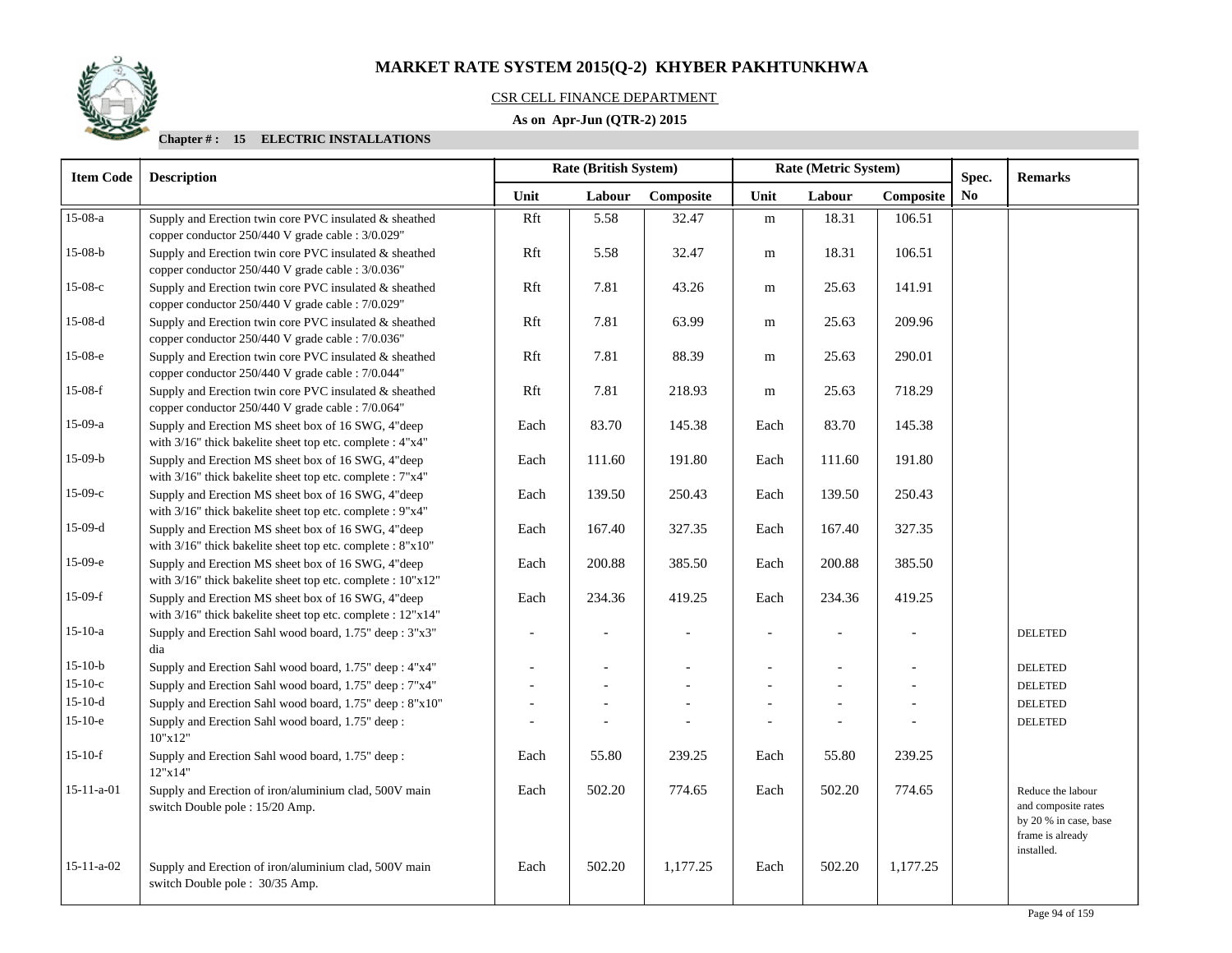

## CSR CELL FINANCE DEPARTMENT

## **As on Apr-Jun (QTR-2) 2015**

| <b>Item Code</b>   | <b>Description</b>                                                                                                  | Rate (British System)<br>Rate (Metric System) |        |           |      | Spec.  |           |                | <b>Remarks</b>                                                                                      |
|--------------------|---------------------------------------------------------------------------------------------------------------------|-----------------------------------------------|--------|-----------|------|--------|-----------|----------------|-----------------------------------------------------------------------------------------------------|
|                    |                                                                                                                     | Unit                                          | Labour | Composite | Unit | Labour | Composite | N <sub>0</sub> |                                                                                                     |
| $15 - 11 - a - 03$ | Supply and Erection iron/aluminium clad 500 volts main<br>switch Double Pole : 60/65 Amp                            | Each                                          | 502.20 | 1,848.25  | Each | 502.20 | 1,848.25  |                |                                                                                                     |
| $15 - 11 - a - 04$ | Supply and Erection iron/aluminium clad 500 volts main<br>switch Double Pole: 100 Amp                               | Each                                          | 502.20 | 2,763.25  | Each | 502.20 | 2,763.25  |                |                                                                                                     |
| $15-11-b-01$       | Supply and Erection of iron/aluminium clad, 500V main<br>switch Triple pole with neutral link : 15/20 Amp.          | Each                                          | 502.20 | 1,177.25  | Each | 502.20 | 1,177.25  |                |                                                                                                     |
| $15 - 11 - b - 02$ | Supply and Erection of iron/aluminium clad, 500V main<br>switch Triple pole with neutral link: 30/35 Amp.           | Each                                          | 502.20 | 1,421.25  | Each | 502.20 | 1,421.25  |                |                                                                                                     |
| $15 - 11 - b - 03$ | Supply and Erection of iron/aluminium clad, 500V main<br>switch Triple pole with neutral link : 60/65 Amp.          | Each                                          | 669.60 | 4,152.00  | Each | 669.60 | 4,152.00  |                |                                                                                                     |
| $15 - 11 - b - 04$ | Supply and Erection of iron/aluminium clad, 500V main<br>switch Triple pole with neutral link : 100 Amp.            | Each                                          | 837.00 | 3,710.75  | Each | 837.00 | 3,710.75  |                |                                                                                                     |
| $15 - 12 - a$      | Supply and Erection or iron/aluminium clad, 500V main<br>switch with triple pole, complete : 60 Amp.                | Each                                          | 279.00 | 4,063.25  | Each | 279.00 | 4,063.25  |                | Reduce the labour<br>and composite rates<br>by 20 % in case, base<br>frame is already<br>installed. |
| $15 - 12 - b$      | Supply and Erection or iron/aluminium clad, 500V main<br>switch with triple pole, complete : 100 Amp.               | Each                                          | 279.00 | 4,429.25  | Each | 279.00 | 4,429.25  |                |                                                                                                     |
| $15 - 12 - c$      | Supply and Erection or iron/aluminium clad, 500V main<br>switch with triple pole, complete : 200 Amp.               | Each                                          | 446.40 | 6,062.00  | Each | 446.40 | 6,062.00  |                |                                                                                                     |
| $15 - 12 - d$      | Supply and Erection or iron/aluminium clad, 500V main<br>switch with triple pole, complete : 300 Amp.               | Each                                          | 446.40 | 9,600.00  | Each | 446.40 | 9,600.00  |                |                                                                                                     |
| $15-12-e$          | Supply and Erection or iron/aluminium clad, 500V main<br>switch with triple pole, complete : 500 Amp.               | Each                                          | 446.40 | 12,650.00 | Each | 446.40 | 12,650.00 |                |                                                                                                     |
| $15 - 13$          | Supply and Erection plain pendent lamp holder, complete<br>with bakelite lamp holder & flexible twin wire of 2m     | Each                                          | 11.16  | 215.92    | Each | 11.16  | 215.92    |                | Reduce the labour<br>and composite rates<br>by 20 % in case, base<br>frame is already<br>installed. |
| $15 - 14$          | Supply and Erection 9" long swan neck plain<br>brass/steel/brass oxidised bracket lamp holder, complete             | Each                                          | 20.92  | 69.89     | Each | 20.92  | 69.89     |                |                                                                                                     |
| $15 - 15$          | Supply and Erection wall/pole type bracket with double<br>cover water tight reflector, flexible wire & brass holder | Each                                          | 44.64  | 93.80     | Each | 44.64  | 93.80     |                |                                                                                                     |
| $15 - 16$          | Supply and Erection call bell 220/250V, fixed on Sahl<br>wood board 7"x4"                                           | Each                                          | 27.90  | 144.02    | Each | 27.90  | 144.02    |                |                                                                                                     |
| $15 - 17$          | Supply and Erection bell push or bed switch, with 5m. twin<br>flexible wire 23/0.0076"                              | Each                                          | 8.37   | 105.06    | Each | 8.37   | 105.06    |                |                                                                                                     |
| $15 - 18 - a$      | Supply and Erection switches 10/15 Amp: Open type                                                                   | Each                                          | 16.74  | 41.28     | Each | 16.74  | 41.28     |                |                                                                                                     |
| $15 - 18 - b$      | Supply and Erection switches 10/15 Amp: Recessed type                                                               | Each                                          | 16.74  | 41.28     | Each | 16.74  | 41.28     |                |                                                                                                     |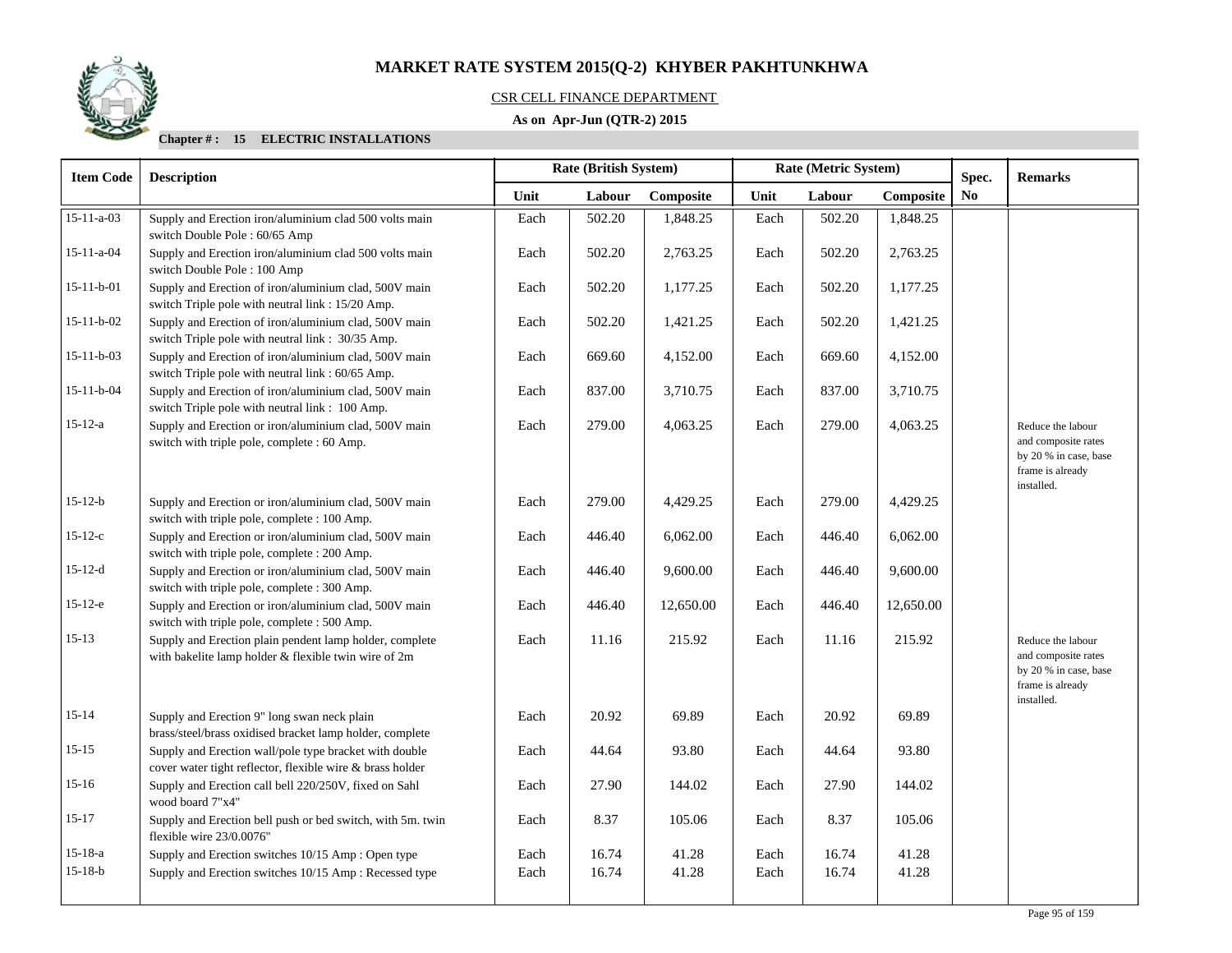

## CSR CELL FINANCE DEPARTMENT

## **As on Apr-Jun (QTR-2) 2015**

| <b>Item Code</b> | <b>Description</b>                                                                                                           | <b>Rate (British System)</b><br>Rate (Metric System) |        |           |           | Spec.  | <b>Remarks</b> |    |  |
|------------------|------------------------------------------------------------------------------------------------------------------------------|------------------------------------------------------|--------|-----------|-----------|--------|----------------|----|--|
|                  |                                                                                                                              | Unit                                                 | Labour | Composite | Unit      | Labour | Composite      | No |  |
| $15-19-a$        | Supply and Erection 3 pin 10/15 Amp. wall socket : Open<br>type                                                              | Each                                                 | 27.90  | 52.53     | Each      | 27.90  | 52.53          |    |  |
| $15-19-b$        | Supply and Erection 3 pin 10/15 Amp. wall socket:<br>Recessed                                                                | Each                                                 | 27.90  | 52.53     | Each      | 27.90  | 52.53          |    |  |
| $15-20-a$        | Supply and Erection 3 pin switch & plug combined<br>recessed type: 5 Amp                                                     | Each                                                 | 27.90  | 52.53     | Each      | 27.90  | 52.53          |    |  |
| $15-20-b$        | Supply and Erection 3 pin switch & plug combined<br>recessed type : 10/15 Amp                                                | Each                                                 | 27.90  | 52.53     | Each      | 27.90  | 52.53          |    |  |
| $15 - 21$        | Supply and Erection 3 pin 10/15 Amp. wall socket with<br>shoe open type                                                      | Each                                                 | 27.90  | 76.93     | Each      | 27.90  | 76.93          |    |  |
| $15 - 22 - a$    | Supply and Erection button holder/angle holder Bakelite<br>large size                                                        | Each                                                 | 13.95  | 38.46     | Each      | 13.95  | 38.46          |    |  |
| $15 - 22 - b$    | Supply and Erection button holder/angle holder Brass                                                                         | Each                                                 | 13.95  | 62.86     | Each      | 13.95  | 62.86          |    |  |
| $15 - 23 - a$    | Supply and Erection porcelain fuses (china made) with<br>plastic sheet base on angle iron board : 10/15 Amp.                 | Each                                                 | 27.90  | 125.72    | Each      | 27.90  | 125.72         |    |  |
| $15-23-b$        | Supply and Erection porcelain fuses (china made) with<br>plastic sheet base on angle iron board : 30 Amp.                    | Each                                                 | 27.90  | 186.73    | Each      | 27.90  | 186.73         |    |  |
| $15-23-c$        | Supply and Erection porcelain fuses (china made) with<br>plastic sheet base on angle iron board : 60 Amp.                    | Each                                                 | 27.90  | 320.92    | Each      | 27.90  | 320.92         |    |  |
| $15-23-d$        | Supply and Erection porcelain fuses (china made) with<br>plastic sheet base on angle iron baord : 100 Amp.                   | Each                                                 | 27.90  | 613.72    | Each      | 27.90  | 613.72         |    |  |
| $15-23-e$        | Supply and Erection porcelain fuses (china made) with<br>plastic sheet base on angle iron board : 200 Amp.                   | Each                                                 | 27.90  | 686.92    | Each      | 27.90  | 686.92         |    |  |
| $15 - 24 - a$    | Supply and Erection tube light, including rod, choke etc<br>complete Double rod (2x40 watts) with 2 chokes & 2<br>starters   | Set                                                  | 111.60 | 1,027.50  | Set       | 111.60 | 1,027.50       |    |  |
| $15 - 24 - b$    | Supply and Erection tube light, including rod, choke etc.<br>complete Single rod (40 watts) with 1 choke & 1 starter         | Set                                                  | 83.70  | 462.58    | Set       | 83.70  | 462.58         |    |  |
| $15 - 24 - c$    | Supply and Erection tube light, including rod, choke etc<br>complete Round tube (10 watt) 1 choke + 1 starter $w/o$<br>cover | Each                                                 | 61.38  | 610.88    | Each      | 61.38  | 610.88         |    |  |
| $15 - 25$        | Supply and Erection girder clamp hook, 5/8" dia.for<br>hanging ceiling fans                                                  | Each                                                 | 27.90  | 333.13    | Each      | 27.90  | 333.13         |    |  |
| $15-26-a$        | Supply and Erection circuit breaker (imported) on sahl<br>wood board complete : 2/5/15 Amp.                                  | Each                                                 | 83.70  | 318.61    | Each      | 83.70  | 318.61         |    |  |
| $15-26-b$        | Supply and Erection circuit breaker (imported) on sahl<br>wood board complete : 20/25/30 Amp.                                | Each                                                 | 83.70  | 267.38    | Each      | 83.70  | 267.38         |    |  |
| $15 - 27$        | Supply and Erection stay for house service pipe, erected<br>with straining screws and 7/14 SWG stay wire                     | Rft                                                  | 10.04  | 388.94    | ${\bf m}$ | 32.95  | 1,276.05       |    |  |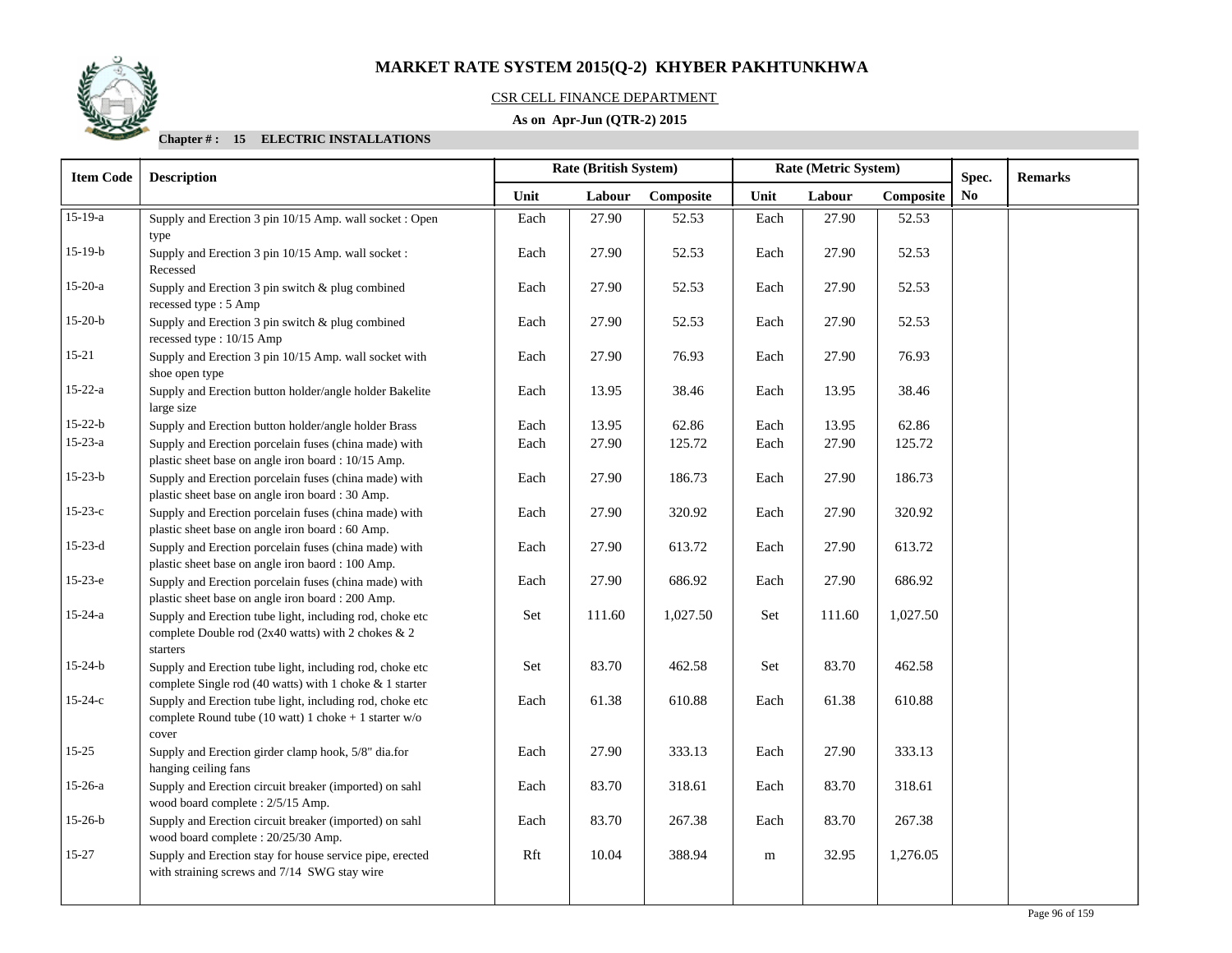

## CSR CELL FINANCE DEPARTMENT

## **As on Apr-Jun (QTR-2) 2015**

| <b>Item Code</b> | <b>Description</b>                                                                                                  |      | Rate (British System) |           |           | Rate (Metric System) | Spec.     | <b>Remarks</b> |                                                                                                                                                                                                  |
|------------------|---------------------------------------------------------------------------------------------------------------------|------|-----------------------|-----------|-----------|----------------------|-----------|----------------|--------------------------------------------------------------------------------------------------------------------------------------------------------------------------------------------------|
|                  |                                                                                                                     | Unit | Labour                | Composite | Unit      | Labour               | Composite | No.            |                                                                                                                                                                                                  |
| $15-28$          | Supply and Erection of house service pipe Henley or pole,                                                           | Rft  | 13.39                 | 319.28    | ${\bf m}$ | 43.94                | 1,047.50  |                |                                                                                                                                                                                                  |
|                  | type 2" dia. erected to install insulated wire etc                                                                  |      |                       |           |           |                      |           |                |                                                                                                                                                                                                  |
| $15-29$          | Supply and Erection shackle/pin insulator, medium size                                                              | Each | 27.90                 | 1,065.13  | Each      | 27.90                | 1,065.13  |                |                                                                                                                                                                                                  |
| $15 - 30$        | Supply and Erection bare copper conductor wire, No. 2 to<br>16 SWG, including GI binding wire No. 16 SWG            | kg   | 13.95                 | 978.68    | kg        | 13.95                | 978.68    |                |                                                                                                                                                                                                  |
| 15-31            | Supply and Erection GI wire of sizes, including binding<br>wire No. 16 SWG for support of rubber wire, pole to pole | kg   | 13.95                 | 197.06    | kg        | 13.95                | 197.06    |                |                                                                                                                                                                                                  |
| $15 - 32 - a$    | Wiring overhead line in 2 single core, PVC insulated cable<br>with GI wire #8 SWG: 3/0.029"                         | Rft  | 7.81                  | 73.31     | ${\bf m}$ | 25.63                | 240.51    |                |                                                                                                                                                                                                  |
| $15 - 32 - b$    | Wiring overhead line in 2 single core, PVC insulated cable<br>with GI wire #8 SWG: 7/0.029"                         | Rft  | 7.81                  | 92.83     | m         | 25.63                | 304.56    |                |                                                                                                                                                                                                  |
| $15 - 32 - c$    | Wiring overhead line in 2 single core, PVC insulated cable<br>with GI wire #8 SWG: 7/0.036"                         | Rft  | 7.81                  | 114.79    | m         | 25.63                | 376.60    |                |                                                                                                                                                                                                  |
| $15 - 32 - d$    | Wiring overhead line in 2 single core, PVC insulated cable<br>with GI wire #8 SWG: 7/0.044"                         | Rft  | 13.39                 | 147.25    | m         | 43.94                | 483.12    |                |                                                                                                                                                                                                  |
| $15 - 33$        | Supply and Erection street light pole bracket 1.25" GI pipe<br>2m. long, complete with 2 pole clamps                | Each | 251.10                | 1,119.32  | Each      | 251.10               | 1,119.32  |                |                                                                                                                                                                                                  |
| 15-34            | Supply and Fixing dust & weather proof street light fitting<br>with reflector, 400W mercury vapour lamp etc comp.   | Each | 446.40                | 2,402.00  | Each      | 446.40               | 2,402.00  |                |                                                                                                                                                                                                  |
| $15 - 35 - a$    | Supply and Erection pole mounted street light complete for<br>fitting 125/250 W mercury lamp : GEC make             | Each | 446.40                | 2,402.00  | Each      | 446.40               | 2,402.00  |                |                                                                                                                                                                                                  |
| $15 - 35 - b$    | Supply and Erection pole mounted street light complete for<br>fitting 125/250 W mercury lamp : Philips make         | Each | 446.40                | 4,354.00  | Each      | 446.40               | 4,354.00  |                |                                                                                                                                                                                                  |
| $15 - 36 - a$    | Supply and Fixing 125 W mercury vapour lamp with choke                                                              | Each | 111.60                | 1,149.50  | Each      | 111.60               | 1,149.50  |                |                                                                                                                                                                                                  |
| $15 - 36 - b$    | Supply and Fixing 250 W mercury vapour lamp with choke                                                              | Each | 111.60                | 2,552.50  | Each      | 111.60               | 2,552.50  |                |                                                                                                                                                                                                  |
| $15 - 36 - c$    | Supply and Fixing 400 W mercury vapour lamp with choke                                                              | Each | 111.60                | 5,236.50  | Each      | 111.60               | 5,236.50  |                |                                                                                                                                                                                                  |
| $15 - 37$        | Supply and Fixing mercury sodium lamp 360 Sunlux 400<br>W complete with choke                                       | Each | 111.60                | 2,064.50  | Each      | 111.60               | 2,064.50  |                |                                                                                                                                                                                                  |
| 15-38            | Supply and Fixing mercury blended lamp 160 W                                                                        | Each | 111.60                | 478.50    | Each      | 111.60               | 478.50    |                |                                                                                                                                                                                                  |
| 15-39            | Supply and Erection MS angle lattice structure pole 36'<br>long 14"sq at base & 8"sq. at top for elec. distribution | Each | 6,696.00              | 31,150.00 | Each      | 6,696.00             | 31,150.00 |                | a) Increase/Reduce<br>composite rate of<br>addition/reduction in<br>height of pole above<br>ground level b) The<br>item does not cover<br>cost of excavation,<br>which is payable<br>separately. |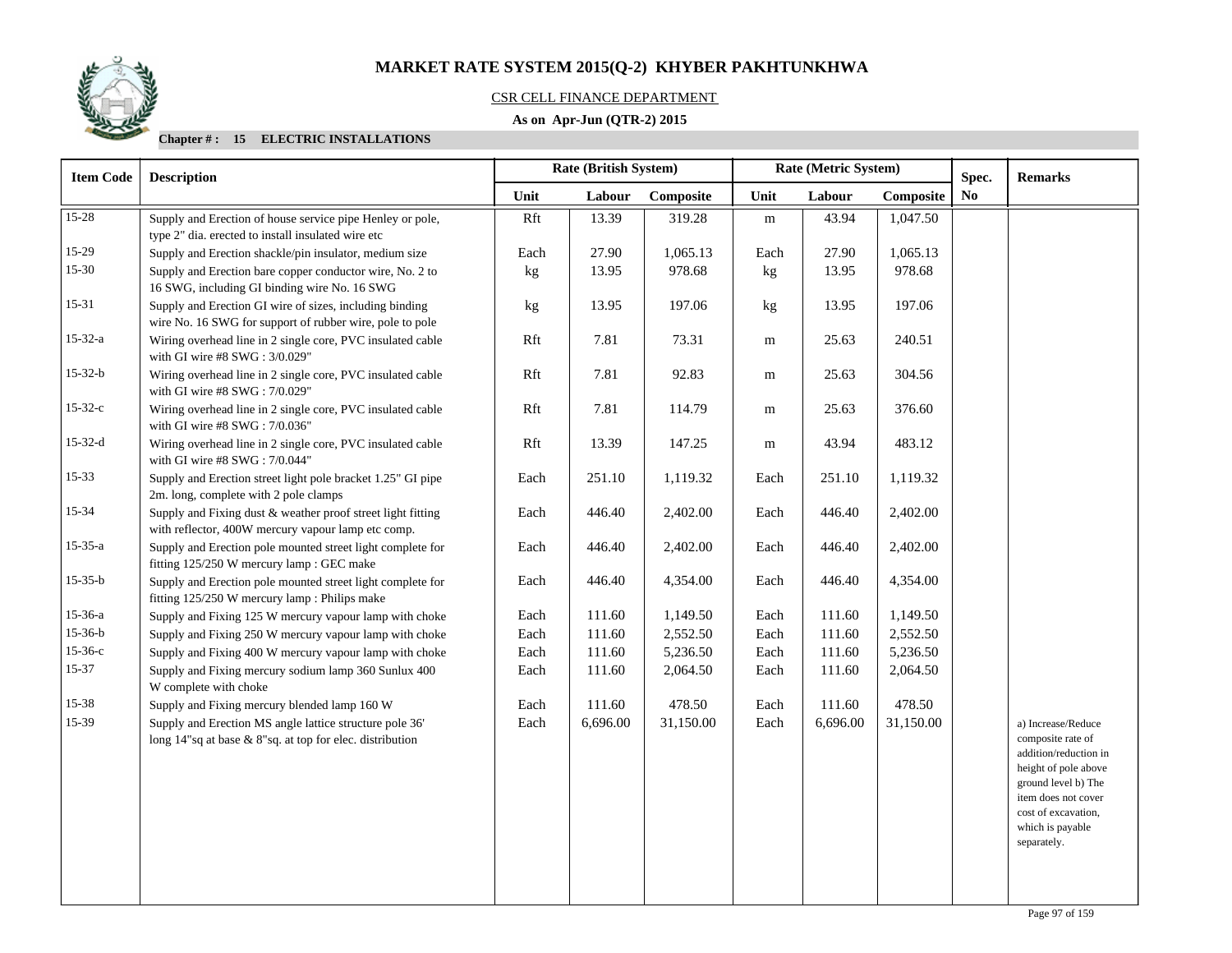

## CSR CELL FINANCE DEPARTMENT

## **As on Apr-Jun (QTR-2) 2015**

| <b>Item Code</b> | <b>Description</b>                                                                                                                |      | Rate (British System) |           | Rate (Metric System) |          |           | Spec.          | <b>Remarks</b>                                                                    |
|------------------|-----------------------------------------------------------------------------------------------------------------------------------|------|-----------------------|-----------|----------------------|----------|-----------|----------------|-----------------------------------------------------------------------------------|
|                  |                                                                                                                                   | Unit | Labour                | Composite | Unit                 | Labour   | Composite | N <sub>0</sub> |                                                                                   |
| $15-40-a-01$     | Supply and Fixing GI tubular street light pole, 8' of 5" dia,<br>7' 4" dia, 5' of 3" dia, Single arm of 5' of 1.5" dia            | Each | 1,674.00              | 38,653.50 | Each                 | 1,674.00 | 38,653.50 |                | The item does not<br>cover cost of<br>excavation, which is                        |
| $15-40-a-02$     | Supply and Fixing GI tubular street light pole, 8' of 5" dia,<br>7' 4" dia, 5' of 3" dia, Double arm of 5' of 1.5" dia            | Each | 1,674.00              | 45,973.50 | Each                 | 1,674.00 | 45,973.50 |                | payable separately.                                                               |
| 15-40-b-01       | Supply and Fixing GI tubular street light pole, 8' of 4" dia,<br>7' 3" dia, 5' of 2" dia, Single arm of 5' of 1.5" dia            | Each | 1,674.00              | 44,753.50 | Each                 | 1,674.00 | 44,753.50 |                |                                                                                   |
| 15-40-b-02       | Supply and Fixing GI tubular street light pole, 8' of 4" dia,<br>7' 3" dia, 5' of 2" dia, Double arm of 5' of 1.5" dia            | Each | 1,674.00              | 24,013.50 | Each                 | 1,674.00 | 24,013.50 |                |                                                                                   |
| 15-40-b-03       | Providing street light poles of 40 ft height without arms<br>including fixing complete.                                           | Each | 297.60                | 34,594.81 | each                 | 297.60   | 34,594.81 |                |                                                                                   |
| 15-41            | Earthing of iron clad/aluminium switches etc with GI wire<br>#8 SWG in GI pipe 0.5" dia                                           | Job  | 2,232.00              | 6,752.28  | Job                  | 2,232.00 | 6,752.28  |                | The item does not<br>cover cost of<br>excavation, which is<br>payable separately. |
| 15-42            | Supply and Erection 2'x2'x1/8" copper plate including<br>rivetting to copper tape & placing in mixture of salt and<br>charcol etc | Each | 558.00                | 9,287.94  | Each                 | 558.00   | 9,287.94  |                |                                                                                   |
| $15 - 43 - a$    | Supply and Erection copper tape, including copper stapple<br>& copper nails/Screw etc: Size 1.5"x1/8"                             | Rft  | 7.81                  | 556.97    | m                    | 25.63    | 1,827.32  |                |                                                                                   |
| $15 - 43 - b$    | Supply and Erection copper tape, including copper stapple<br>& copper nails etc : Size 2"x1/8"                                    | Rft  | 7.81                  | 587.56    | m                    | 25.63    | 1,927.69  |                |                                                                                   |
| 15-44            | Supply and Erection 1" dia & 1m long lightening<br>conductor copper rod with 5 spikes ball & base etc.                            | Job  | 1,395.00              | 4,456.25  | Job                  | 1,395.00 | 4,456.25  |                |                                                                                   |
| 15-45            | Wiring of light/fan/call-bell point in 3/0.029 PVC insulated<br>& sheathed cable on sahl wood strip                               | Each | 33.48                 | 979.04    | Each                 | 33.48    | 979.04    |                |                                                                                   |
| 15-46            | Wiring of 2/3-pin 5-Amp plug point in 3/0.029 PVC<br>insulated & sheathed cable on sahl wood                                      | Each | 33.48                 | 795.72    | Each                 | 33.48    | 795.72    |                |                                                                                   |
| $15 - 47 - a$    | Wiring of main $&$ sub-main in 2 single core PVC insulated<br>$&$ sheathed cable : 3/0.029                                        | Rft  | 6.98                  | 66.94     | m                    | 22.90    | 219.64    |                |                                                                                   |
| $15-47-b$        | Wiring of main & sub-main in 2 single core PVC insulated<br>$&$ sheathed cable : 7/0.029                                          | Rft  | 6.98                  | 84.02     | m                    | 22.90    | 275.67    |                |                                                                                   |
| $15 - 47 - c$    | Wiring of main & sub-main in 2 single core PVC insulated<br>$&$ sheathed cable : 7/0.044                                          | Rft  | 11.16                 | 181.09    | m                    | 36.61    | 594.13    |                |                                                                                   |
| $15-47-d$        | Wiring of main & sub-main in 2 single core PVC insulated<br>$&$ sheathed cable : 7/0.064                                          | Rft  | 20.09                 | 451.17    | m                    | 65.91    | 1,480.22  |                |                                                                                   |
| $15 - 48 - a$    | Wiring of sub main/earthing in 1 single core PVC insulated<br>& sheathed cable : 3/0.029                                          | Rft  | 4.74                  | 19.68     | m                    | 15.56    | 64.57     |                |                                                                                   |
| $15 - 48 - b$    | Wiring of sub main/earthing in 1 single core PVC insulated<br>& sheathed cable: 7/0.029                                           | Rft  | 4.46                  | 29.16     | m                    | 14.65    | 95.67     |                |                                                                                   |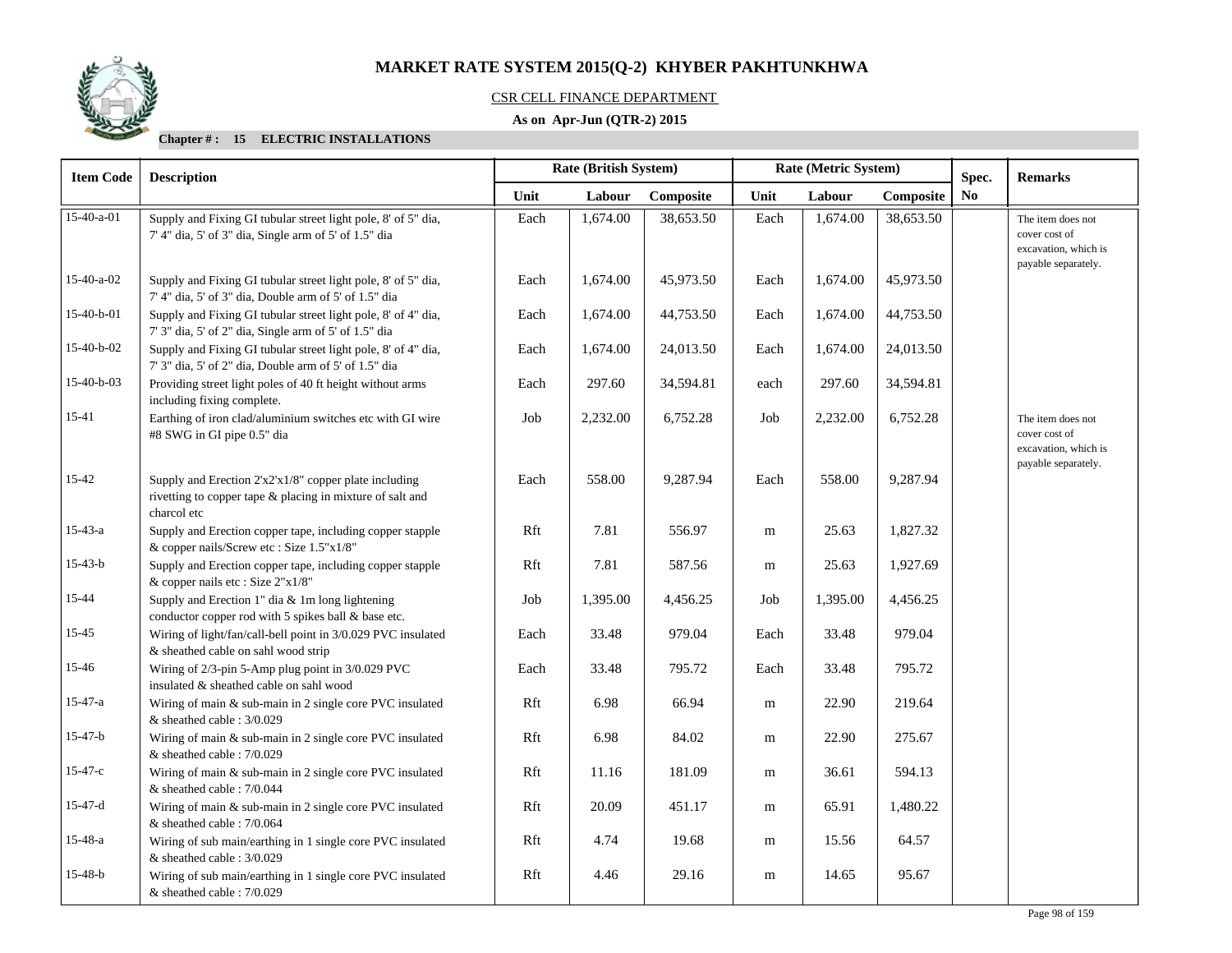

## CSR CELL FINANCE DEPARTMENT

## **As on Apr-Jun (QTR-2) 2015**

| <b>Item Code</b> | <b>Description</b>                                                                                                 |      | Rate (British System) |           | Rate (Metric System) |        |           | Spec.          | <b>Remarks</b> |
|------------------|--------------------------------------------------------------------------------------------------------------------|------|-----------------------|-----------|----------------------|--------|-----------|----------------|----------------|
|                  |                                                                                                                    | Unit | Labour                | Composite | Unit                 | Labour | Composite | N <sub>0</sub> |                |
| 15-48-с          | Wiring of sub main/earthing in 1 single core PVC insulated<br>& sheathed cable: 7/0.044                            | Rft  | 4.46                  | 56.00     | ${\bf m}$            | 14.65  | 183.73    |                |                |
| $15-48-d$        | Wiring of sub main/earthing in 1 single core PVC insulated<br>& sheathed cable : 7/0.064                           | Rft  | 7.81                  | 106.96    | m                    | 25.63  | 350.90    |                |                |
| 15-49            | Wiring of light point in 3/0.029 PVC insulated sheathed<br>cable on sahl wood strip batten                         | Each | 53.57                 | 1,681.04  | Each                 | 53.57  | 1,681.05  |                |                |
| $15 - 50$        | Wiring of light/fan/call-bell point in 3/0.029 PVC insulated<br>bare cable in PVC pipe recessed                    | Each | 50.22                 | 1,355.67  | Each                 | 50.22  | 1,355.67  |                |                |
| $15 - 51$        | Wiring of 2/3-pin 5-Amp. plug point in 3/0.029 PVC<br>insulated bare cable in PVC pipe recessed                    | Each | 24.55                 | 732.62    | Each                 | 24.55  | 732.62    |                |                |
| 15-52            | Wiring of light point in 3/0.029 PVC insulated bare cable<br>in PVC pipe recessed in wall comp.                    | Each | 75.89                 | 2,564.68  | Each                 | 75.89  | 2,564.68  |                |                |
| 15-53            | Special earthing of iron/metal clad switches etc with copper<br>wire No. 8 SWG in GI pipe 1/2" dia                 | Each | 892.80                | 16,131.10 | Each                 | 892.80 | 16,131.10 |                |                |
| 15-54            | Supply and Erection enclosed switch of bakelite DP<br>(China) 15/30 Amp. fixed on wooden board complete            | Each | 55.80                 | 822.41    | Each                 | 55.80  | 822.41    |                |                |
| $15 - 55 - a$    | Supply and erection of fancy wall type bracket with brass<br>holder & fancy shade: Single                          | Each | 44.64                 | 228.00    | Each                 | 44.64  | 228.00    |                |                |
| $15-55-b$        | Supply and erection of fancy wall type bracket with brass<br>holder & fancy shade: Double                          | Each | 44.64                 | 337.80    | Each                 | 44.64  | 337.80    |                |                |
| 15-56-a          | Supply and Erection white round globe with holder, gallery<br>& 100 Watt bulb complete : 6" dia.                   | Each | 55.80                 | 178.25    | Each                 | 55.80  | 178.25    |                |                |
| $15-56-b$        | Supply and Erection white round globe with holder, gallery<br>& 100 Watt bulb complete : 8" dia.                   | Each | 55.80                 | 202.65    | Each                 | 55.80  | 202.65    |                |                |
| $15-56-c$        | Supply and Erection white round globe with holder, gallery<br>& 100 Watt bulb complete : 10" dia.                  | Each | 55.80                 | 227.05    | Each                 | 55.80  | 227.05    |                |                |
| $15-57-a$        | Supply and Erection white flat globe with holder, gallery &<br>100 W bulb complete : 8" dia                        | Each | 55.80                 | 202.65    | Each                 | 55.80  | 202.65    |                |                |
| $15-57-b$        | Supply and Erection white flat globe with holder, gallery &<br>100 W bulb complete : 10" dia                       | Each | 55.80                 | 227.05    | Each                 | 55.80  | 227.05    |                |                |
| $15-57-c$        | Supply and Erection white flat globe with holder, gallery &<br>100 W bulb complete : 12" dia                       | Each | 55.80                 | 251.45    | Each                 | 55.80  | 251.45    |                |                |
| 15-58            | Supply and Erection white round globe 6" dia with angle<br>type bakelite gallery, holder & 60-W bulb complete      | Each | 55.80                 | 324.65    | Each                 | 55.80  | 324.65    |                |                |
| 15-59            | Supply and Erection 1' long strip light fitting comp. with<br>cover of opalescent perspex in plain finish 10-Watt  | Each | 111.60                | 417.50    | Each                 | 111.60 | 417.50    |                |                |
| $15 - 60$        | Supply and Erection double fluorescent tube light fitting 2<br>No. 4' long, 40-W with 2 chokes & starters complete | Each | 139.50                | 750.63    | Each                 | 139.50 | 750.63    |                |                |
| $15-61-a$        | Supply and Erection fluorescent tube light fitting including<br>4' rod, choke, starter, flexible wire etc : Single | Each | 111.60                | 222.30    | Each                 | 111.60 | 222.30    |                |                |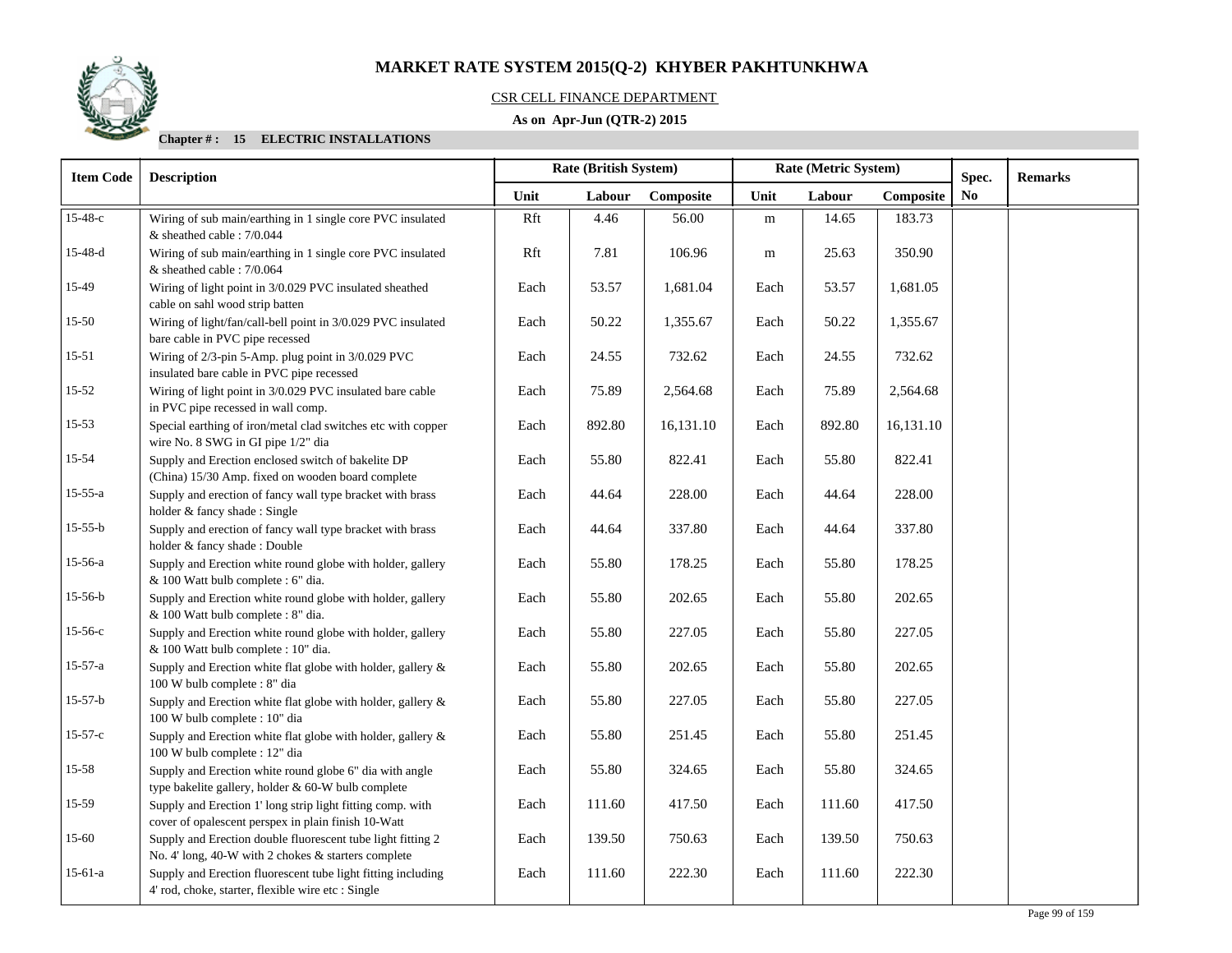## CSR CELL FINANCE DEPARTMENT

## **As on Apr-Jun (QTR-2) 2015**

| <b>Item Code</b> | <b>Description</b>                                                                                                 |      | <b>Rate (British System)</b> |           | Rate (Metric System) |        |           | Spec.          | <b>Remarks</b>                                                                                       |
|------------------|--------------------------------------------------------------------------------------------------------------------|------|------------------------------|-----------|----------------------|--------|-----------|----------------|------------------------------------------------------------------------------------------------------|
|                  |                                                                                                                    | Unit | Labour                       | Composite | Unit                 | Labour | Composite | N <sub>0</sub> |                                                                                                      |
| $15-61-b$        | Supply and Erection fluorescent tube light fitting including<br>4' rod, choke, starter, flexible wire etc : Double | Each | 111.60                       | 1,332.50  | Each                 | 111.60 | 1,332.50  |                |                                                                                                      |
| $15 - 62$        | Supply and Erection porch-light fitting round/square type<br>with gallery, holder & 40 W bulb                      | Each | 83.70                        | 999.38    | Each                 | 83.70  | 999.38    |                |                                                                                                      |
| 15-63-a          | Supply and Erection gate-light fitting complete with holder<br>& 160-Watt mercury blended lamp: Small              | Each | 111.60                       | 807.90    | Each                 | 111.60 | 807.90    |                |                                                                                                      |
| $15-63-b$        | Supply and Erection gate-light fitting complete with holder<br>& 160-Watt mercury blended lamp: Medium             | Each | 111.60                       | 1,234.90  | Each                 | 111.60 | 1,234.90  |                |                                                                                                      |
| $15-63-c$        | Supply and Erection gate-light fitting complete with holder<br>& 160-Watt mercury blended lamp: Large              | Each | 111.60                       | 807.90    | Each                 | 111.60 | 807.90    |                |                                                                                                      |
| $15-64-a$        | Supply and Erection garden-light fitting with holder and<br>160 W mercury blended lamp & choke : 18" dia           | Each | 279.00                       | 2,135.65  | Each                 | 279.00 | 2,135.65  |                | The rate does not<br>include cost of GI<br>pipe and excavation<br>and are to be paid<br>separatively |
| 15-64-b          | Supply and Erection garden-light fitting with holder and<br>160 W mercury blended lamp & choke : 19" dia           | Each | 279.00                       | 2.135.65  | Each                 | 279.00 | 2,135.65  |                |                                                                                                      |
| 15-64-с          | Supply and Erection garden-light fitting with holder and<br>160 W mercury blended lamp & choke : 22" dia           | Each | 279.00                       | 2,135.65  | Each                 | 279.00 | 2,135.65  |                |                                                                                                      |
| $15-65-a$        | Supply and Erection garden-light fitting with porcelain<br>holder 125 W mercury vapour lamp & choke : 18" dia      | Each | 279.00                       | 2,574.85  | Each                 | 279.00 | 2,574.85  |                | The rate does not<br>include cost of GI<br>pipe and excavation<br>and are to be paid<br>separatively |
| 15-65-b          | Supply and Erection garden-light fitting with porcelain<br>holder 125 W mercury vapour lamp & choke : 19" dia      | Each | 279.00                       | 5,014.85  | Each                 | 279.00 | 5,014.85  |                |                                                                                                      |
| $15-65-c$        | Supply and Erection garden-light fitting with porcelain<br>holder 125 W mercury vapour lamp & choke : 22" dia      | Each | 279.00                       | 5,014.85  | Each                 | 279.00 | 5,014.85  |                |                                                                                                      |
| 15-66-a          | Supply and Erection flood-light fitting with holder,<br>complete 14" dia with 500-W lamp                           | Each | 279.00                       | 3,331.25  | Each                 | 279.00 | 3,331.25  |                |                                                                                                      |
| $15-66-b$        | Supply and Erection flood-light fitting with holder,<br>complete 19«" dia with 1000-W lamp                         | Each | 279.00                       | 6,625.25  | Each                 | 279.00 | 6,625.25  |                |                                                                                                      |
| $15 - 67$        | Making hole in wall with necessary masonry work for<br>exhaust fan any size complete                               | Each | 167.40                       | 241.95    | Each                 | 167.40 | 241.95    |                |                                                                                                      |
| 15-68-a          | Supply and Erection best quality AC ceiling fan complete<br>with GI rod, canopy, blades & regulator : 36" sweep    | Each | 139.50                       | 3,556.63  | Each                 | 139.50 | 3,556.63  |                | Asia, Breeze, Climax,<br>Millat, National &<br>Pak fans are the                                      |
| $15-68-b$        | Supply and Erection best quality AC ceiling fan complete<br>with GI rod, canopy, blades & regulator : 48" sweep    | Each | 139.50                       | 3,800.63  | Each                 | 139.50 | 3,800.63  |                | approved makes.                                                                                      |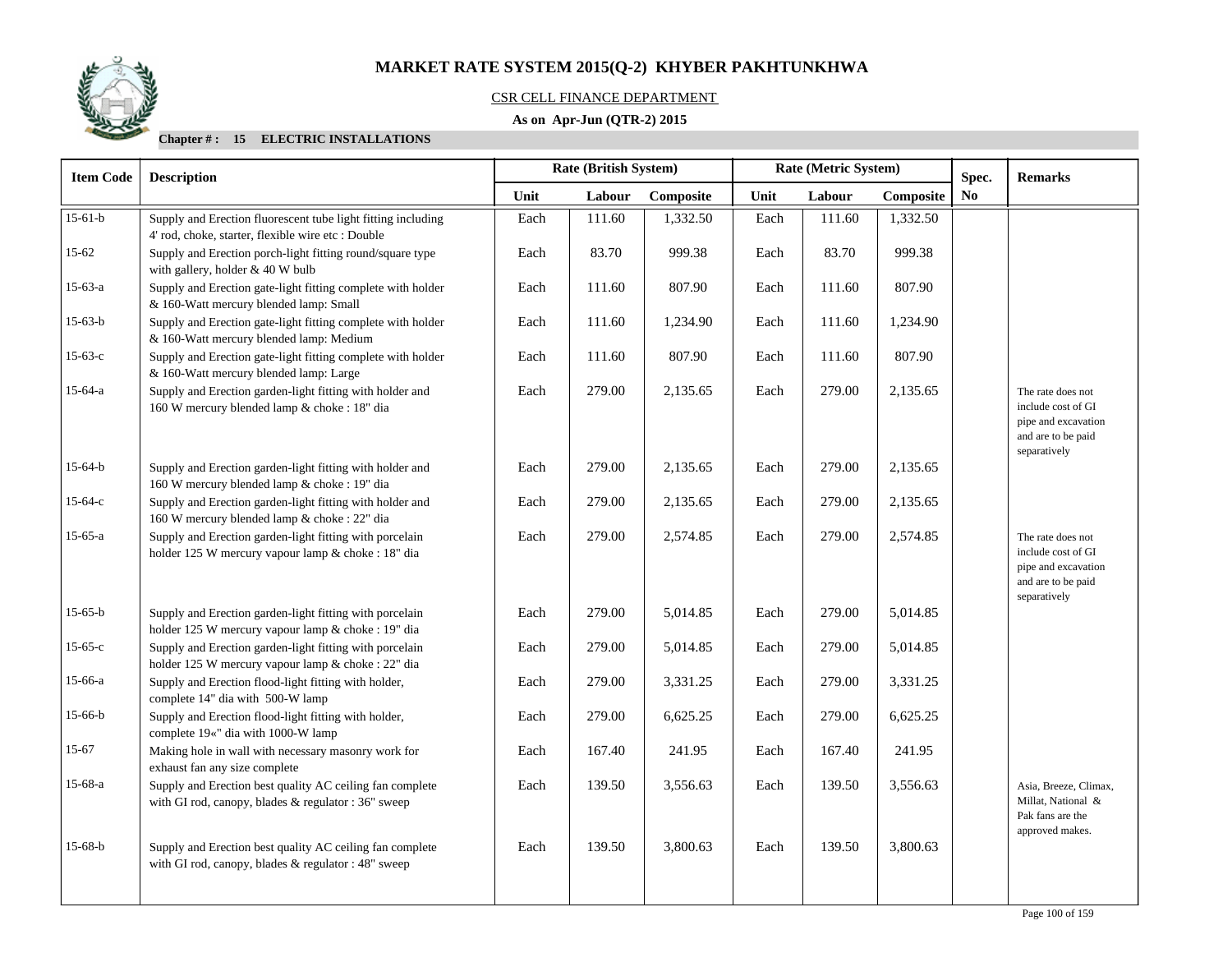

## CSR CELL FINANCE DEPARTMENT

## **As on Apr-Jun (QTR-2) 2015**

| <b>Item Code</b> | <b>Description</b>                                                                                                                 | Rate (British System) |          |           | Rate (Metric System) |          |           |    |                                                                                    |  | Spec. | <b>Remarks</b> |
|------------------|------------------------------------------------------------------------------------------------------------------------------------|-----------------------|----------|-----------|----------------------|----------|-----------|----|------------------------------------------------------------------------------------|--|-------|----------------|
|                  |                                                                                                                                    | Unit                  | Labour   | Composite | Unit                 | Labour   | Composite | No |                                                                                    |  |       |                |
| 15-68-с          | Supply and Erection best quality AC ceiling fan complete<br>with GI rod, canopy, blades & regulator : 56" sweep                    | Each                  | 139.50   | 4,410.63  | Each                 | 139.50   | 4,410.63  |    |                                                                                    |  |       |                |
| $15-69-a$        | Supply and Erection best quality exhaust fan complete with<br>shutter & regulator : 12"sweep                                       | Each                  | 111.60   | 3,162.50  | Each                 | 111.60   | 3,162.50  |    | Asia, Breeze, Climax,<br>Millat, National &<br>Pak fans are the<br>approved makes. |  |       |                |
| $15-69-b$        | Supply and Erection best quality exhaust fan complete with<br>shutter & regulator : 16"sweep                                       | Each                  | 111.60   | 3,528.50  | Each                 | 111.60   | 3,528.50  |    |                                                                                    |  |       |                |
| $15-69-c$        | Supply and Erection best quality exhaust fan complete with<br>shutter & regulator : 18"sweep                                       | Each                  | 111.60   | 3,772.50  | Each                 | 111.60   | 3,772.50  |    |                                                                                    |  |       |                |
| $15 - 70 - a$    | Supply and Erection transpower auto circuit breaker<br>3-phase, 400V fungus moisture proofing : 30 Amp.                            | Each                  | 446.40   | 4,110.00  | Each                 | 446.40   | 4,110.00  |    |                                                                                    |  |       |                |
| $15 - 70 - b$    | Supply and Erection transpower auto circuit breaker<br>3-phase, 400V fungus moisture proofing : 60 Amp.                            | Each                  | 446.40   | 5,330.00  | Each                 | 446.40   | 5,330.00  |    |                                                                                    |  |       |                |
| $15 - 70 - c$    | Supply and Erection transpower auto circuit breaker<br>3-phase, 400V fungus moisture proofing : 100 Amp.                           | Each                  | 530.10   | 7,244.38  | Each                 | 530.10   | 7,244.38  |    |                                                                                    |  |       |                |
| $15 - 71 - a$    | Supply and Erection single phase imported auto circuit<br>breaker 6 Amp.                                                           | Each                  | 83.70    | 572.38    | Each                 | 83.70    | 572.38    |    |                                                                                    |  |       |                |
| $15 - 71 - b$    | Supply and Erection single phase imported auto circuit<br>breaker 15 Amp.                                                          | Each                  | 83.70    | 480.88    | Each                 | 83.70    | 480.88    |    |                                                                                    |  |       |                |
| $15 - 71 - c$    | Supply and Erection single phase imported auto circuit<br>breaker 20 Amp.                                                          | Each                  | 83.70    | 480.88    | Each                 | 83.70    | 480.88    |    |                                                                                    |  |       |                |
| $15-71-d$        | Supply and Erection single phase imported auto circuit<br>breaker 30 Amp.                                                          | Each                  | 83.70    | 633.38    | Each                 | 83.70    | 633.38    |    |                                                                                    |  |       |                |
| $15 - 72 - a$    | Supply and Erection of bus bars for 500 volts 3 phase AC<br>S/W 4 copper bars 40 Amp with bar size 1 1/2" X 1/8"                   | Each                  | 868.00   | 8,317.00  | Each                 | 868.00   | 8,317.00  |    |                                                                                    |  |       |                |
| $15 - 72 - b$    | Supply and Erection of bus bars 500 volts 3 phase AC<br>supply with 4 copper bars - 100 Amp with bar size1 1 1/2"<br>$X$ 1/8" $\,$ | Each                  | 868.00   | 8,347.50  | Each                 | 868.00   | 8,347.50  |    |                                                                                    |  |       |                |
| $15 - 72 - c$    | Supply and Erection of bus bars 500 volts 3 phase AC<br>supply with 4 copper bars - 200 Amp with bar size 2"X<br>1/8"              | Each                  | 1,550.00 | 9,065.50  | Each                 | 1,550.00 | 9,065.50  |    |                                                                                    |  |       |                |
| $15 - 72 - d$    | Supply and Erection of bus bars 500 volts 3 phase AC<br>supply with 4 copper bars - 300 Amp with bar zise 2" X<br>3/16"            | Each                  | 1,891.00 | 9,439.75  | Each                 | 1,891.00 | 9,439.75  |    |                                                                                    |  |       |                |
| $15 - 72 - e$    | Supply and Erection of bus bars 500 volts 3 phase AC<br>supply with 4 copper bars - 500 Amp with zise 2" X 1/4"                    | Each                  | 2,108.00 | 10,421.00 | Each                 | 2,108.00 | 10,421.00 |    |                                                                                    |  |       |                |
| $15 - 73 - a$    | Supply and Erection of bracket of channel 3" X 1 1/2" X<br>1/4" section 2' long for 2 lines                                        | Each                  | 212.04   | 524.24    | Each                 | 212.04   | 524.24    |    |                                                                                    |  |       |                |
|                  |                                                                                                                                    |                       |          |           |                      |          |           |    |                                                                                    |  |       |                |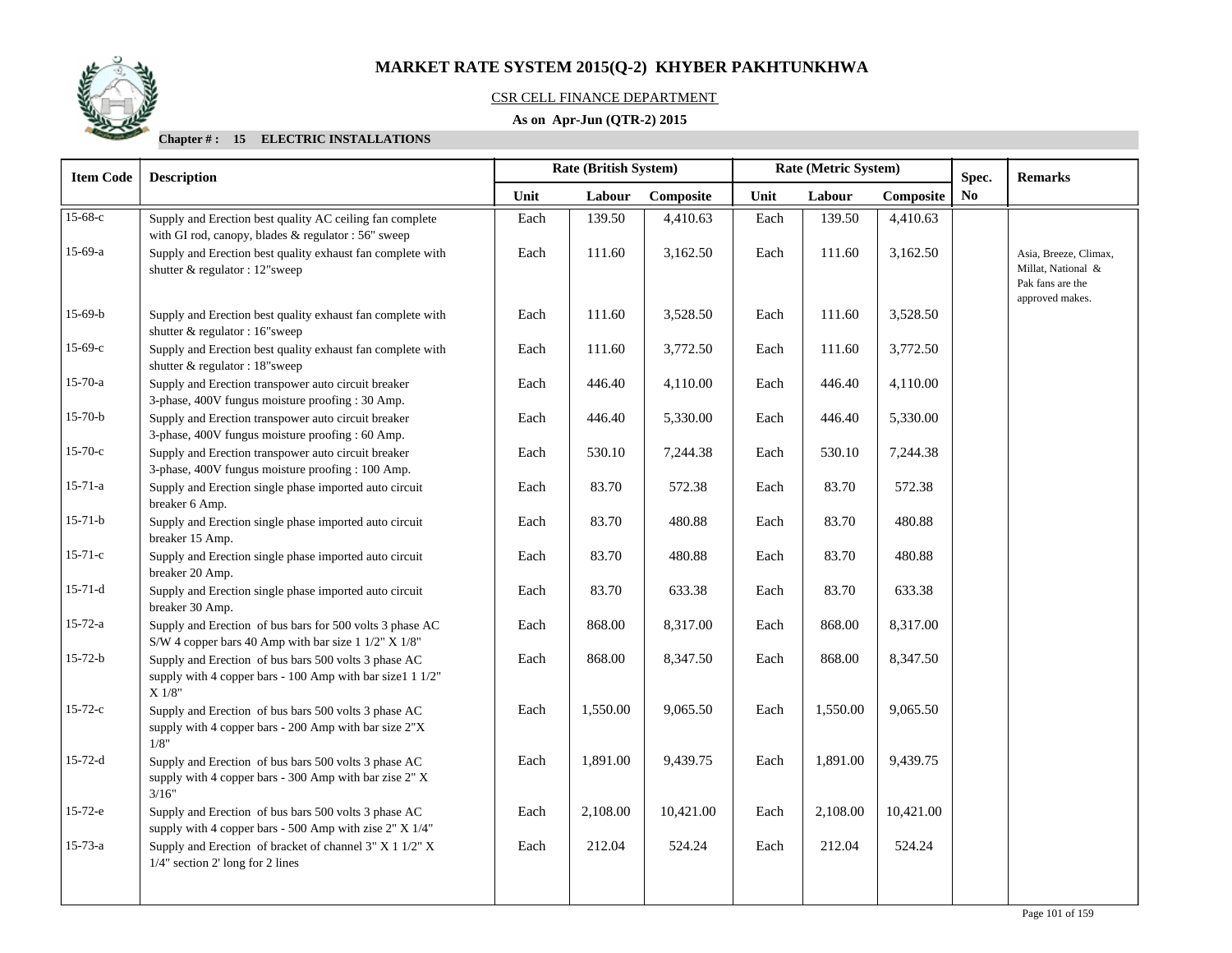

## CSR CELL FINANCE DEPARTMENT

## **As on Apr-Jun (QTR-2) 2015**

| <b>Item Code</b> | Rate (British System)<br>Rate (Metric System)<br><b>Description</b>                                                                                                                                                                   |            |          |           |             |           | Spec.     | <b>Remarks</b> |  |
|------------------|---------------------------------------------------------------------------------------------------------------------------------------------------------------------------------------------------------------------------------------|------------|----------|-----------|-------------|-----------|-----------|----------------|--|
|                  |                                                                                                                                                                                                                                       | Unit       | Labour   | Composite | Unit        | Labour    | Composite | N <sub>0</sub> |  |
| $15 - 73 - b$    | Supply and Erection of bracket of MS channel 3" X 1 1/2"<br>$X$ 1/4" Section:-4' long for 4 lines                                                                                                                                     | Each       | 267.84   | 915.99    | Each        | 267.84    | 915.99    |                |  |
| 15-74            | Supply and Erection of anchor rod honley type for poles<br>i/e clamps & 7/13 SWG stay wire straning screws PCC<br>1:3:6                                                                                                               | Rft        | 9.07     | 118.69    | ${\bf m}$   | 29.77     | 389.39    |                |  |
| 15-75-a          | Supply and Erection cubical type factory fabricated<br>floor/wall mounting steel main board comp. : On surface                                                                                                                        | <b>SFT</b> | 2,790.00 | 3,422.50  | m2          | 30,020.40 | 36,826.10 |                |  |
| $15 - 75 - b$    | Supply and Erection cubical type factory fabricated<br>floor/wall mounting steel main board comp. : Recessed                                                                                                                          | <b>SFT</b> | 3,236.40 | 3,872.50  | m2          | 34,823.66 | 41,668.10 |                |  |
| 15-76-a          | Flouresent tube lights fitting 2.5x2.5 feet square type<br>suitable for fixing in recess or direct on complete with 4<br>Nos 2 ft 20 watts tubes, chokes, starters, holders complete<br>in all respect in steel body.                 | Each       | 186.00   | 4,457.50  | Each        | 186.00    | 4,457.50  |                |  |
| $15 - 76 - b$    | Supply and Fixing of fluoresent tube fitting rectanglular<br>box types housing made of 22 SWG stave enamelled steel<br>sheet having spring load inner frame attachement with<br>acrylic or polythene complete with 2 No 4 ft 40 watts | each       | 186.00   | 2,627.50  | Each        | 186.00    | 2,627.50  |                |  |
| 15-77-a          | Supply and Fixing electric AC exhuast/fresh air<br>circulation(double way) 220/230 single phase plastic frame<br>body and blade complete 8"x8"                                                                                        | each       | 322.40   | 2,770.67  | Each        | 322.40    | 2,770.67  |                |  |
| $15 - 77 - b$    | Supply and Fixing electric AC exhuast/fresh air<br>circulation(double way) 220/230 single phase plastic frame<br>body and blade complete 10"x10"                                                                                      | each       | 322.40   | 3,338.22  | Each        | 322.40    | 3,338.22  |                |  |
| $15 - 77 - c$    | Supply and fixing electric AC exhaust/fresh air<br>circulation(Double way) 220/230 single phase plastic frame<br>body and blade complete 12"x12"                                                                                      | each       | 121.52   | 4,207.85  | Each        | 121.52    | 4,207.85  |                |  |
| 15-78            | Supply and Fixing bracket fan pak made complete                                                                                                                                                                                       | each       | 148.80   | 4,786.00  | Each        | 148.80    | 4,786.00  |                |  |
| $15-79-a$        | Supply and Fixing PVC conduit for surface wiring (dura<br>duct) 1/2" including all charges for nail screws etc                                                                                                                        | Rft        | 6.80     | 16.62     | m           | 22.33     | 54.53     |                |  |
| $15-79-b$        | PVC conduit for surface wiring (dura duct) 1" including all<br>charges for nail screws etc complete                                                                                                                                   | Rft        | 6.80     | 21.50     | m           | 22.33     | 70.54     |                |  |
| $15-79-c$        | PVC conduit for surface wiring (dura duct) 1.5" including<br>all charges for nail screws etc complete                                                                                                                                 | Rft        | 6.80     | 43.46     | $\mathbf m$ | 22.33     | 142.58    |                |  |
| $15-79-d$        | PVC conduit for surface wiring (dura duct) 2" including all<br>charges for nail screws etc complete                                                                                                                                   | Rft        | 6.80     | 58.10     | m           | 22.33     | 190.62    |                |  |
| 15-80            | Supply and Fixing dimmer switch complete                                                                                                                                                                                              | each       | 74.40    | 380.00    | Each        | 74.40     | 380.00    |                |  |
| 15-81            | Supply and Fixing 20 Amp power plug                                                                                                                                                                                                   | each       | 74.40    | 197.00    | Each        | 74.40     | 197.00    |                |  |
| 15-82            | Supply and Fixing Asia porcelin power plug 30 Amp                                                                                                                                                                                     | each       | 74.40    | 221.40    | Each        | 74.40     | 221.40    |                |  |
| 15-83            | Supply and fixing light plug 10 Amp                                                                                                                                                                                                   | each       | 74.40    | 148.20    | Each        | 74.40     | 148.20    |                |  |
| 15-84            | Supply and fitting of capacitor 2.2 uf for ceiling fans                                                                                                                                                                               | each       | 55.80    | 159.95    | Each        | 55.80     | 159.95    |                |  |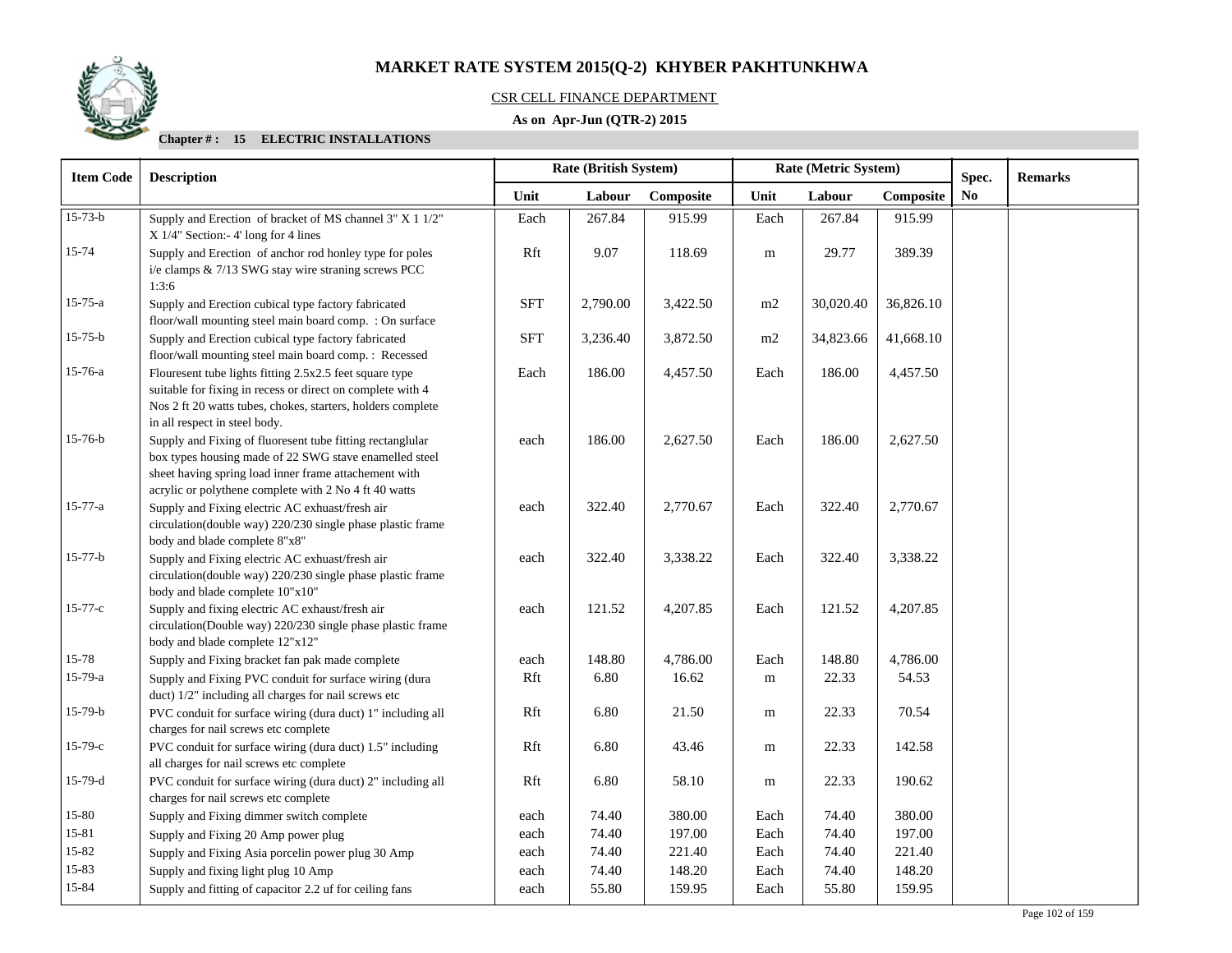

## CSR CELL FINANCE DEPARTMENT

## **As on Apr-Jun (QTR-2) 2015**

| <b>Item Code</b> | <b>Description</b>                                                                |      | <b>Rate (British System)</b> |           |                          | Rate (Metric System) |                          | Spec. | <b>Remarks</b> |
|------------------|-----------------------------------------------------------------------------------|------|------------------------------|-----------|--------------------------|----------------------|--------------------------|-------|----------------|
|                  |                                                                                   | Unit | Labour                       | Composite | Unit                     | Labour               | Composite                | No.   |                |
| $15 - 85$        | Supply and fitting of ball bearing of size 6201, 6202 or<br>6203 for ceiling fans | each | 69.75                        | 314.31    | Each                     | 69.75                | 314.31                   |       |                |
| 15-86            | Supply and erection of cut out, bakelite open type                                | each | 12.28                        | 150.24    | Each                     | 12.28                | 150.24                   |       |                |
| 15-87            | Supply and erection of cut out bakelite Recessed type cut<br>out                  | each | 12.28                        | 156.34    | Each                     | 12.28                | 156.34                   |       |                |
| 15-88            | Supply and erection of kit kat 500 volts 15/20 Amp                                |      | $\overline{\phantom{a}}$     |           |                          |                      |                          |       | <b>DELETED</b> |
| 15-89            | Supply and erection of kit kat 500 volts 30/35 Amp                                |      | $\overline{\phantom{a}}$     |           | $\overline{\phantom{a}}$ |                      | $\overline{\phantom{a}}$ |       | <b>DELETED</b> |
| 15-90            | Supply and erection of kit kat 500 volts 60/65 Amp                                |      | $\overline{\phantom{a}}$     |           |                          |                      |                          |       | <b>DELETED</b> |
| 15-91            | Supply and erection of kit kat 500 volts 100 Amp                                  |      | $\overline{\phantom{0}}$     |           |                          |                      |                          |       | <b>DELETED</b> |
| 15-92            | Supply and erection of kit kat 500 volts 200 Amp                                  |      | $\overline{\phantom{0}}$     |           |                          |                      |                          |       | <b>DELETED</b> |
| 15-93            | Supply and erection of kit kat 500 volts 300 Amp                                  |      | $\overline{\phantom{0}}$     |           |                          |                      | $\overline{\phantom{0}}$ |       | <b>DELETED</b> |
| 15-94            | Supply and erection of kit kat 500 volts 400 Amp                                  |      | $\overline{\phantom{a}}$     |           |                          |                      |                          |       | <b>DELETED</b> |
| $15-95-a$        | Providing & Fixing Honda Generator EP 2500ex, 2.2 KVA<br>Petrol driven.           |      |                              |           |                          |                      |                          |       | <b>DELETED</b> |
| $15-95-b$        | Providing & Fixing Honda Generator EP 2500ex, 2.2 KVA<br>Petrol-cum-Gas driven    |      |                              |           |                          |                      |                          |       | <b>DELETED</b> |
| $15-95-c$        | Providing & Fixing Honda Generator EP 2800ex, 3.1 KVA<br>Petrol-cum-Gas driven.   |      | $\overline{\phantom{0}}$     |           |                          |                      |                          |       | <b>DELETED</b> |
| $15-95-d$        | Providing & Fixing Honda Generator EP 2800ex, 3.1 KVA<br>Petrol driven.           |      |                              |           |                          |                      |                          |       | <b>DELETED</b> |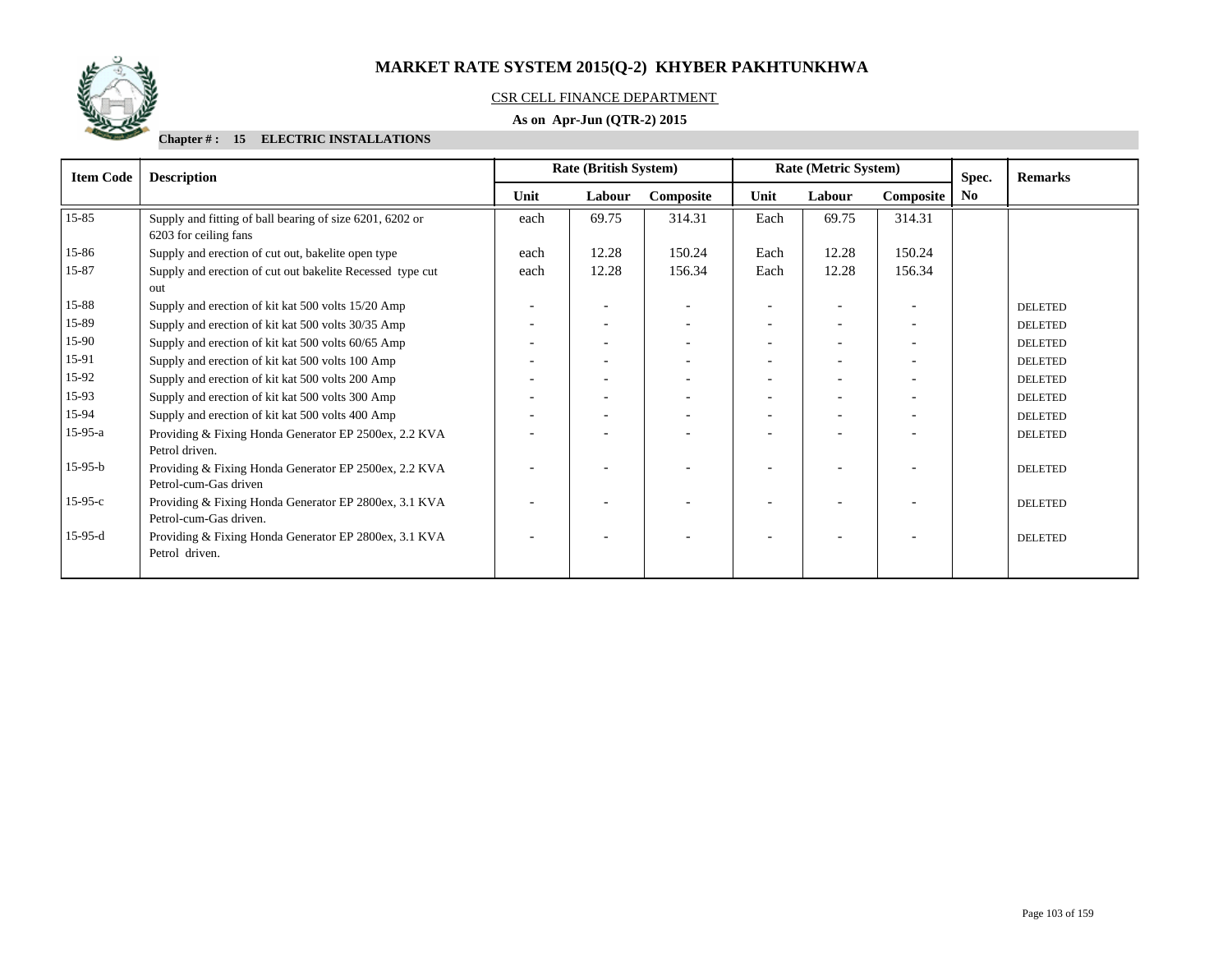

## CSR CELL FINANCE DEPARTMENT

## **As on Apr-Jun (QTR-2) 2015**

| <b>Item Code</b> | <b>Description</b>                                                                                                        | <b>Rate (British System)</b><br>Rate (Metric System)<br>Spec. |          |           |                |          |           | <b>Remarks</b> |                                                                                                                                                                                                                     |
|------------------|---------------------------------------------------------------------------------------------------------------------------|---------------------------------------------------------------|----------|-----------|----------------|----------|-----------|----------------|---------------------------------------------------------------------------------------------------------------------------------------------------------------------------------------------------------------------|
|                  |                                                                                                                           | Unit                                                          | Labour   | Composite | Unit           | Labour   | Composite | N <sub>0</sub> |                                                                                                                                                                                                                     |
| 16-01            | Providing and Laying sub-base course of brick on edge<br>4.5" thick including compaction to required camber $\&$<br>grade | 100 Cft                                                       | 4,599.16 | 19,226.23 | m <sub>3</sub> | 1,624.18 | 6,789.69  |                | The Item has been<br>Deleted                                                                                                                                                                                        |
| 16-02            | Providing and Laying sub-base course of brick aggregate,<br>including compaction to required camber, grade & density      | 100 Cft                                                       | 1,860.00 | 4,869.18  | m <sub>3</sub> | 656.85   | 1,719.54  |                |                                                                                                                                                                                                                     |
| $16-03-a$        | Granular Sub Base Course using Pit Run Gravel                                                                             | 100 Cft                                                       | 998.82   | 4,310.93  | m <sub>3</sub> | 352.73   | 1,522.39  |                |                                                                                                                                                                                                                     |
| $16-03-b$        | Granular Sub Base Using Crushed Stone Aggregate                                                                           | 100 Cft                                                       | 602.02   | 6,278.65  | m <sub>3</sub> | 212.60   | 2,217.29  |                |                                                                                                                                                                                                                     |
| $16-04-a$        | <b>Aggregate Base Course</b>                                                                                              | 100 Cft                                                       | 602.02   | 6,959.48  | m <sub>3</sub> | 212.60   | 2,457.72  |                |                                                                                                                                                                                                                     |
| $16-04-b$        | Water Bound Macadam Base Course                                                                                           | 100 Cft                                                       | 602.02   | 7,021.42  | m <sub>3</sub> | 212.60   | 2,479.59  |                |                                                                                                                                                                                                                     |
| 16-05            | Providing and Laying road edging of $3"$ wide $\&$ 9" deep<br>brick on end, complete                                      | 100 Rft                                                       | 1,798.00 | 5,960.50  | m              | 58.99    | 195.55    |                |                                                                                                                                                                                                                     |
| 16-06            | <b>Bitumenous Prime Coat</b>                                                                                              | $100$ Sft                                                     | 17.28    | 1,464.74  | m2             | 1.86     | 157.61    |                |                                                                                                                                                                                                                     |
| 16-07            | <b>Bitumenous Tack Coat</b>                                                                                               | 100 Sft                                                       | 46.07    | 548.85    | m2             | 4.96     | 59.06     |                |                                                                                                                                                                                                                     |
| $16-08-a$        | Single bitumenous Surface Treatment                                                                                       | 100 Sft                                                       | 31.29    | 2,081.17  | m2             | 3.37     | 223.93    |                |                                                                                                                                                                                                                     |
| $16-08-b$        | Double bitumenous Surface Treatment                                                                                       | 100 Sft                                                       | 47.62    | 4,329.60  | m2             | 5.12     | 465.87    |                |                                                                                                                                                                                                                     |
| $16-08-c$        | Triple bitumenous Surface Treatment                                                                                       | 100 Sft                                                       | 78.74    | 5,262.36  | m2             | 8.47     | 566.23    |                |                                                                                                                                                                                                                     |
| $16-09-a$        | Resurfacing of road complete with per 100sft : 22 Ibs.<br>bitumen, 2.5"cft bajri/crush aggregate                          | 100 Sft                                                       | 78.12    | 1,352.55  | m2             | 8.41     | 145.53    |                |                                                                                                                                                                                                                     |
| $16-09-b$        | Resurfacing of road complete with per 100sft : 20 Ibs.<br>bitumen, 2"cft bajri/crush aggregate                            | 100 Sft                                                       | 111.72   | 1,270.58  | m2             | 12.02    | 136.71    |                |                                                                                                                                                                                                                     |
| $16-10$          | Scarifying/Dismantling old road surface, including removal<br>of debris within one chain (NHA specified)                  | 100 Sft                                                       | 310.00   | 312.50    | m2             | 33.36    | 33.63     |                |                                                                                                                                                                                                                     |
| $16 - 11 - a$    | Dense Graded Hot Bitmac (Mobile Asphalt Mixer) 1"<br>Thick                                                                | 100 Sft                                                       | 349.68   | 3,239.17  | m2             | 37.63    | 348.53    |                |                                                                                                                                                                                                                     |
| $16-11-b$        | Dense Graded Hot Bitmac (Mobile Asphalt Mixer) 1.5"<br>Thick                                                              | $100$ Sft                                                     | 501.58   | 4,739.16  | m2             | 53.97    | 509.93    |                |                                                                                                                                                                                                                     |
| $16-11-c$        | Dense Graded Hot Bitmac (Mobile Asphalt Mixer) 2"<br>Thick                                                                | 100 Sft                                                       | 653.48   | 6,271.04  | m2             | 70.31    | 674.76    |                |                                                                                                                                                                                                                     |
| $16-12-a$        | Asphaltic Base Course (Asphalt Batch Plant Hot Mixed)                                                                     | 100 Cft                                                       | 772.46   | 48,917.61 | m <sub>3</sub> | 272.79   | 17,275.11 |                | The Rate of Item No<br>16-12-a and b include<br>a Lead of 10 Km. The<br>Lead More than 10<br>Km is to be paid<br>separately for the<br>loaded trip from the<br>nearest asphalt plant<br>under item no<br>$16-12-c.$ |
| $16-12-b$        | Asphaltic Wearing Course (Asphalt Batch Plant Hot<br>Mixed)                                                               | 100 Cft                                                       | 772.46   | 55,259.38 | m <sub>3</sub> | 272.79   | 19,514.68 |                |                                                                                                                                                                                                                     |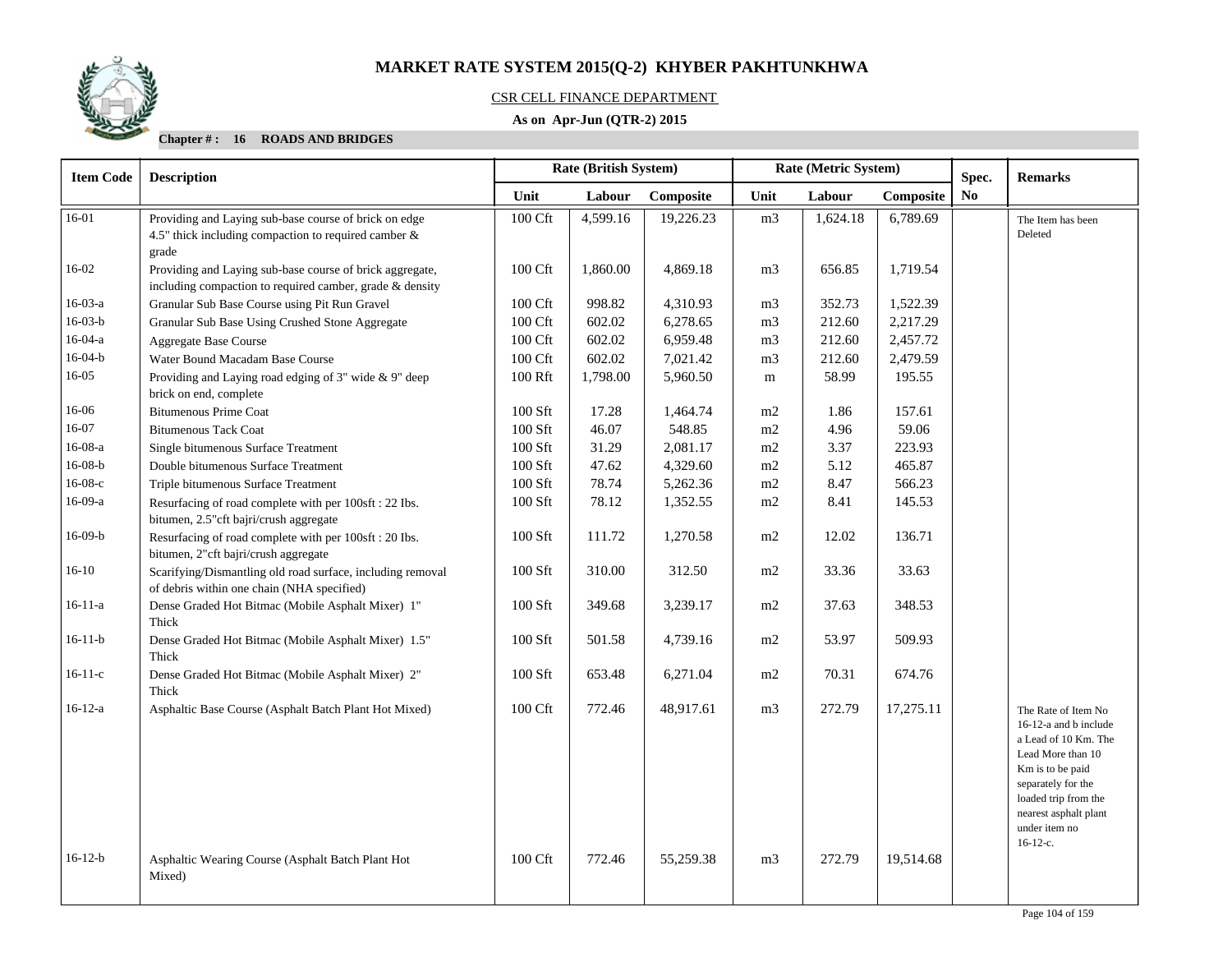

## CSR CELL FINANCE DEPARTMENT

## **As on Apr-Jun (QTR-2) 2015**

| <b>Item Code</b> | <b>Description</b>                                                                                                                                          | Rate (British System)<br>Rate (Metric System) |           |            |            |          |           | Spec. | <b>Remarks</b>                                                                                                                                               |
|------------------|-------------------------------------------------------------------------------------------------------------------------------------------------------------|-----------------------------------------------|-----------|------------|------------|----------|-----------|-------|--------------------------------------------------------------------------------------------------------------------------------------------------------------|
|                  |                                                                                                                                                             | Unit                                          | Labour    | Composite  | Unit       | Labour   | Composite | No.   |                                                                                                                                                              |
| $16-12-c$        | Carriage of asphalt concrete from asphalt batch plant to the<br>site of work by dump trucks.                                                                | Mile/Ton                                      | 0.00      | 11.79      | km/Ton     | 0.00     | 7.32      |       |                                                                                                                                                              |
| $16-13$          | Providing RCC railing on bridges (3 feet high)                                                                                                              |                                               |           |            |            |          |           |       | <b>DELETED</b>                                                                                                                                               |
| $16-14$          | Providing and fixing GI pipe railing (3 feet high)                                                                                                          | 100 Rft/3ro                                   | 8,709.14  | 102,378.66 | $m/3$ rows | 285.66   | 3,358.02  |       |                                                                                                                                                              |
| $16-15-a$        | P&E at site: RCC km stone                                                                                                                                   | Each                                          | 2,027.40  | 3,919.68   | Each       | 2,027.40 | 3,919.68  |       | The rate is for<br>complete item of<br>work according to<br>standard design<br>including cement<br>concrete foundation<br>block and painting<br>letters etc. |
| $16-15-b$        | P&E at site: RCC 1/10th km stone.                                                                                                                           | Each                                          | 487.32    | 751.40     | Each       | 487.32   | 751.40    |       |                                                                                                                                                              |
| $16 - 15 - c$    | P&E at site : RCC boundry pillar.                                                                                                                           | Each                                          | 285.20    | 1,095.22   | Each       | 285.20   | 1,095.22  |       |                                                                                                                                                              |
| $16-16-a$        | Road signs (not exceeding 1 m2) without reflection sheet $\&$<br>lettering: Supply and Fixing at site with PCC 1:3:6 upto<br>max 3' depth                   | 100 Sft                                       | 13,737.84 | 75,511.65  | $\rm m2$   | 1,478.19 | 8,125.05  |       | The cost of pedestal,<br>PCC and excavation<br>is included in the rate.                                                                                      |
| $16-16-b$        | Road signs (not exceeding 1 m2) without reflection sheet $\&$<br>lettering: Supply to the C&W store/site of work                                            | 100 Sft                                       | 11,143.81 | 64,804.61  | m2         | 1,199.07 | 6,972.98  |       |                                                                                                                                                              |
| $16-17-a$        | Road sign (any size) double pedestal 4"x2"x0.25" 11' long<br>without reflection sheet & lettering: Supply and Fixing at<br>site with PCC 1:3:6 max 3' depth | 100 Sft                                       | 20,158.32 | 116,023.03 | m2         | 2,169.04 | 12,484.08 |       | The cost of pedestal,<br>PCC and excavation<br>is included in the rate.                                                                                      |
| $16-17-b$        | Road sign (any size) double pedestal 4"x2"x0.25" 11' long<br>without reflection sheet & lettering: Supply to the C&W<br>store/site of work                  | 100 Sft                                       | 16,815.71 | 96,413.70  | m2         | 1,809.37 | 10,374.11 |       |                                                                                                                                                              |
| $16-18-a$        | Supply and Fixing reflective sheet on MS/aluminium road<br>signs etc including lettering : Diamond grade                                                    | 100 Sft                                       | 1,843.20  | 62,858.06  | m2         | 198.33   | 6,763.53  |       |                                                                                                                                                              |
| $16-18-b$        | Supply and Fixing reflective sheet on MS/aluminium road<br>signs etc including lettering : High intensity grade                                             | 100 Sft                                       | 1,843.20  | 50,658.06  | m2         | 198.33   | 5,450.81  |       |                                                                                                                                                              |
| $16-18-c$        | Supply and Fixing reflective sheet on MS/aluminium road<br>signs etc including lettering : Engineering grade                                                | 100 Sft                                       | 1,843.20  | 7,958.06   | m2         | 198.33   | 856.29    |       |                                                                                                                                                              |
| $16-19-a-01$     | Supply and Fixing aluminium alloy road studs as per specs<br>Large, strip 146x30mm, 171 beads: Uni-direction                                                | Each                                          | 55.80     | 702.85     | Each       | 55.80    | 702.85    |       |                                                                                                                                                              |
| 16-19-a-02       | Supply and Fixing aluminium alloy road studs as per specs<br>Large, strip 146x30mm, 171 beads: Bi-direction                                                 | Each                                          | 55.80     | 922.45     | Each       | 55.80    | 922.45    |       |                                                                                                                                                              |
| $16-19-b-01$     | Supply and Fixing aluminium alloy road studs as per specs<br>Medium, strip 114x18mm, 74 beads: Uni-direction                                                | Each                                          | 55.80     | 483.25     | Each       | 55.80    | 483.25    |       |                                                                                                                                                              |
| 16-19-b-02       | Supply and Fixing aluminium alloy road studs as per specs<br>Medium, strip 114x18mm, 74 beads: Bi-direction                                                 | Each                                          | 55.80     | 617.45     | Each       | 55.80    | 617.45    |       |                                                                                                                                                              |
| $16-19-c-01$     | Supply and Fixing aluminium alloy road studs as per specs<br>Small, strip 75x14mm, 43 beads: Uni-directional                                                | Each                                          | 55.80     | 367.35     | Each       | 55.80    | 367.35    |       |                                                                                                                                                              |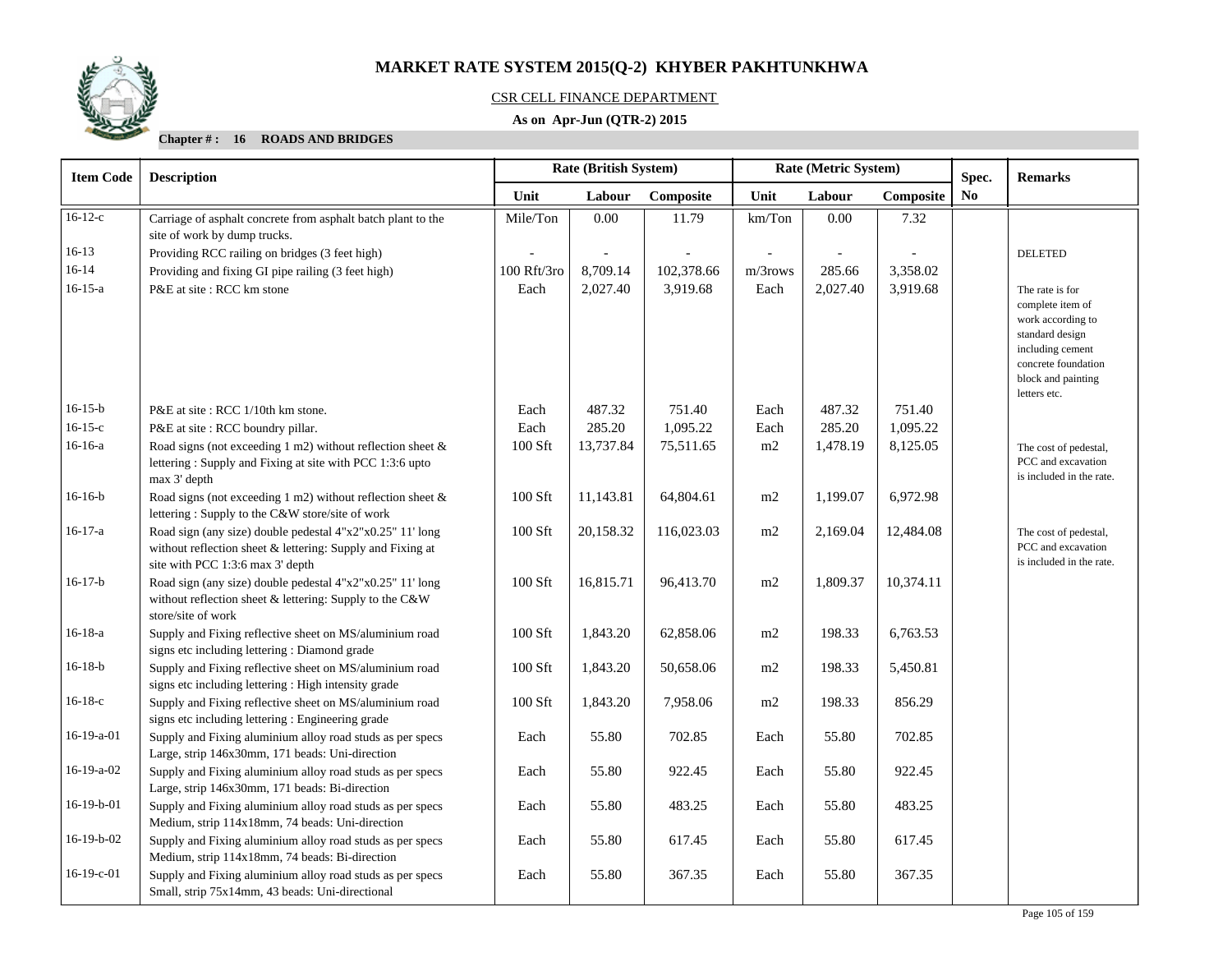

## CSR CELL FINANCE DEPARTMENT

## **As on Apr-Jun (QTR-2) 2015**

| <b>Item Code</b> | <b>Description</b>                                                                                                   |         | Rate (British System) |            | Rate (Metric System) |          |           | Spec.          | <b>Remarks</b>                                                                                                                                                                                  |
|------------------|----------------------------------------------------------------------------------------------------------------------|---------|-----------------------|------------|----------------------|----------|-----------|----------------|-------------------------------------------------------------------------------------------------------------------------------------------------------------------------------------------------|
|                  |                                                                                                                      | Unit    | Labour                | Composite  | Unit                 | Labour   | Composite | N <sub>0</sub> |                                                                                                                                                                                                 |
| 16-19-c-02       | Supply and Fixing aluminium alloy road studs as per specs<br>Small, strip 75x14mm, 43 beads: Bi-directional          | Each    | 55.80                 | 458.85     | Each                 | 55.80    | 458.85    |                |                                                                                                                                                                                                 |
| $16-19-c-03$     | Supply & Fixing Cat Eye single as specified                                                                          | Each    | 55.80                 | 336.85     | Each                 | 55.80    | 336.85    |                |                                                                                                                                                                                                 |
| $16 - 20$        | Providing and Fixing gantry of structural steel sections as<br>per design / drawings including foundation complete   | Cwt     | 2,110.23              | 8,439.51   | kg                   | 41.36    | 165.41    |                | The cost of RCC base<br>for the foundation is<br>not included in the<br>rate which is payable<br>separately.                                                                                    |
| $16 - 21$        | Providing and Laying dry brick pavement/soling in streets<br>etc including prep, water, compaction $\&$ sand cushion | 100 Cft | 2,356.00              | 17,682.14  | m <sub>3</sub>       | 832.01   | 6,244.39  |                | The nominal<br>thickness of bricks<br>shall be taken for the<br>purpose of<br>measurement and<br>payment.                                                                                       |
| $16-22$          | Supply $\&$ spreading 1"-1.5" guage shingle on road surface<br>including compaction                                  | 100 Cft | 9.30                  | 2,669.21   | m <sub>3</sub>       | 3.28     | 942.62    |                | For different<br>thicknesses, rate is to<br>be calculated on<br>pro-rate basis.                                                                                                                 |
| $16-23-a$        | Reinforced Concrete Pipe Culvert (AASHTO M-170) Dia:<br>460mm                                                        | 100 Rft | 18,136.24             | 73,986.36  | m                    | 595.02   | 2,427.37  |                |                                                                                                                                                                                                 |
| $16 - 23 - b$    | Reinforced Concrete Pipe Culvert (AASHTO M-170) Dia:<br>610mm                                                        | 100 Rft | 22,676.39             | 99,704.82  | m                    | 743.98   | 3,271.16  |                |                                                                                                                                                                                                 |
| $16-23-c$        | Reinforced Concrete Pipe Culvert (AASHTO M-170) Dia:<br>760mm                                                        | 100 Rft | 27,212.43             | 138,555.88 | m                    | 892.80   | 4,545.80  |                |                                                                                                                                                                                                 |
| $16-23-d$        | Reinforced Concrete Pipe Culvert (AASHTO M-170) Dia:<br>910mm                                                        | 100 Rft | 31,744.37             | 200,718.72 | m                    | 1,041.48 | 6,585.26  |                |                                                                                                                                                                                                 |
| $16-23-e$        | Reinforced Concrete Pipe Culvert (AASHTO M-170) Dia:<br>1070mm                                                       | 100 Rft | 36,281.10             | 253,732.78 | ${\bf m}$            | 1,190.32 | 8,324.57  |                |                                                                                                                                                                                                 |
| $16-23-f$        | Reinforced Concrete Pipe Culvert (AASHTO M-170) Dia:<br>1220mm                                                       | 100 Rft | 40,823.28             | 321,996.13 | m                    | 1,339.35 | 10,564.18 |                |                                                                                                                                                                                                 |
| $16 - 23 - g$    | Reinforced Concrete Pipe Culvert (AASHTO M-170) Dia:<br>1520mm                                                       | 100 Rft | 45,353.51             | 527,219.38 | m                    | 1,487.98 | 17,297.22 |                |                                                                                                                                                                                                 |
| $16-24$          | Granular Material in Bed to RCC Pipe Culvert                                                                         | 100 Cft | 579.33                | 4,049.65   | m <sub>3</sub>       | 204.59   | 1,430.12  |                |                                                                                                                                                                                                 |
| $16 - 25 - a$    | Confirmatory Boring including SPT's, samples, lab test<br>bore-hole logs & Report : Alluvial Soils                   | 100 Rft | 111,600.00            | 295,500.00 | m                    | 3,661.42 | 9,694.88  |                | a) The bore hole dia<br>shall not be less than<br>200mm and the<br>method of execution<br>of pre-construction<br>boring shall be done<br>with casing and<br>appropriate to soil<br>encountered. |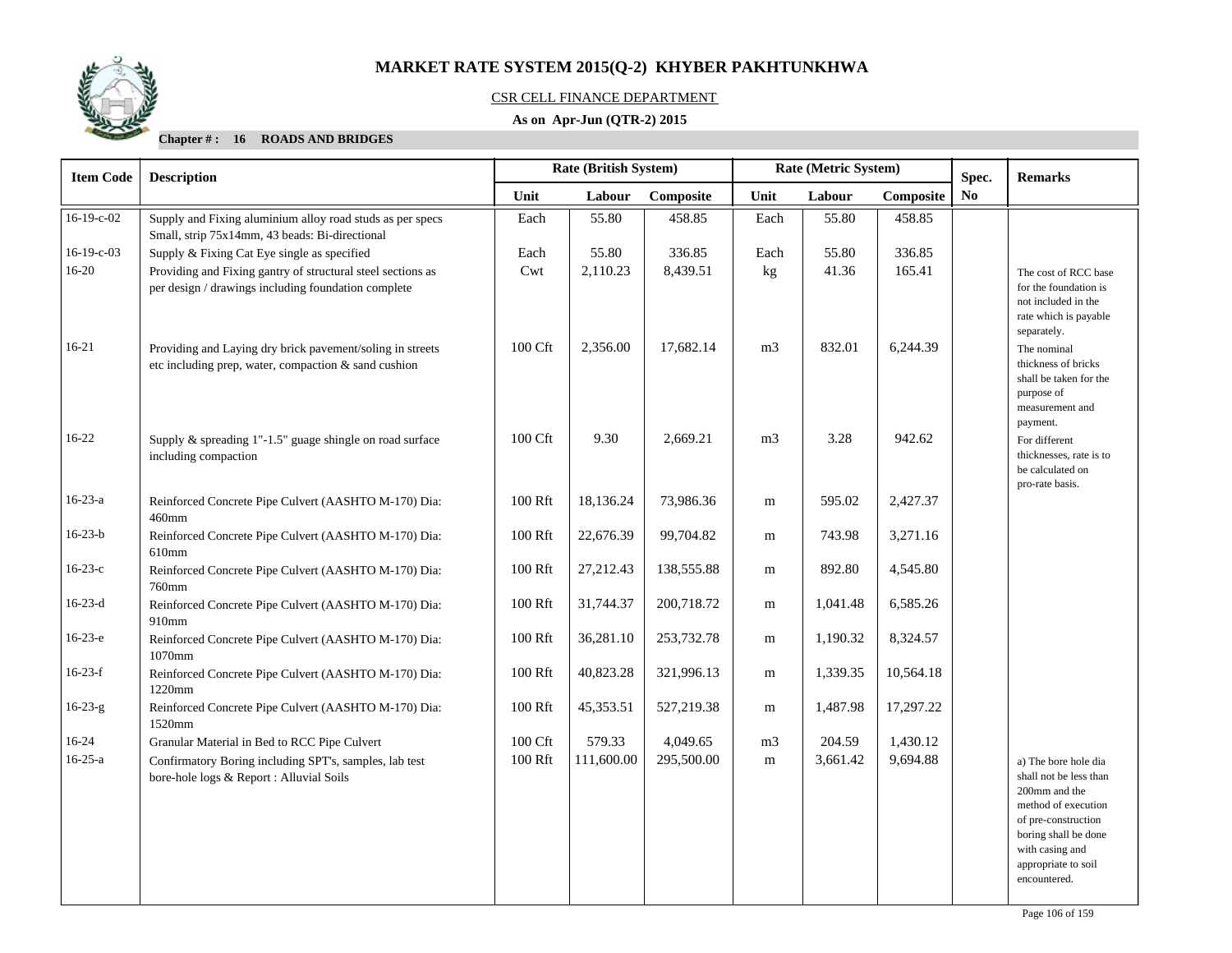

## CSR CELL FINANCE DEPARTMENT

## **As on Apr-Jun (QTR-2) 2015**

| <b>Item Code</b> | <b>Description</b>                                                                                           |            | Rate (Metric System)<br><b>Rate (British System)</b><br>Spec. |            |                 |          |            |                | <b>Remarks</b>                                                                                                                                                                                                                                     |
|------------------|--------------------------------------------------------------------------------------------------------------|------------|---------------------------------------------------------------|------------|-----------------|----------|------------|----------------|----------------------------------------------------------------------------------------------------------------------------------------------------------------------------------------------------------------------------------------------------|
|                  |                                                                                                              | Unit       | Labour                                                        | Composite  | Unit            | Labour   | Composite  | N <sub>0</sub> |                                                                                                                                                                                                                                                    |
| $16-25-b$        | Confirmatory Boring including SPT's, samples, lab test,<br>bore-hole logs, report : in Gravelly Soil         | 100 Rft    | 111,600.00                                                    | 283,300.00 | ${\rm m}$       | 3,661.42 | 9,294.62   |                | b) Preparation and<br>submission of<br>bore-logs based on<br>soil classification<br>with SPT's values as<br>per BS-1377 is<br>included in the rate.                                                                                                |
| $16-26-a$        | Pile Load Testing: Max Load up to 240 tonne                                                                  | Job        | 0.00                                                          | 489,326.28 | Job             | 0.00     | 489,326.31 |                | Rates includes all<br>material, equipment,<br>instruments and<br>temporary work<br>required to construct<br>anchor pile, load test<br>and load settlement<br>readings and<br>preparation of graphs<br>of the test pile, Less<br>Cost of Test Pile. |
| $16-26-b$        | Pile Load Testing: Max Load 240 - 300 tonne                                                                  | Job        | 0.00                                                          | 525,926.31 | Job             | 0.00     | 525,926.31 |                |                                                                                                                                                                                                                                                    |
| $16-26-c$        | Pile Load Testing: Max Load 300 - 360 tonne                                                                  | Job        | 0.00                                                          | 562,526.31 | Job             | 0.00     | 562,526.31 |                |                                                                                                                                                                                                                                                    |
| $16-26-d$        | Pile Load Testing: Max Load 360 - 600 tonne                                                                  | Job        | 0.00                                                          | 586,926.31 | Job             | 0.00     | 586,926.31 |                |                                                                                                                                                                                                                                                    |
| $16-27-a$        | Boring for Cast-in-place RCC Piles in Alluvial Soils : Dia<br>up to 760mm                                    | 100 Rft    | 0.00                                                          | 183,000.00 | m               | 0.00     | 6,003.94   |                |                                                                                                                                                                                                                                                    |
| $16-27-b$        | Boring for Cast-in-place RCC Piles in Alluvial Soils : Dia<br>760 - 1220 mm                                  | 100 Rft    | 0.00                                                          | 219,600.00 | m               | 0.00     | 7,204.72   |                |                                                                                                                                                                                                                                                    |
| $16-27-c$        | Boring for Cast-in-place RCC Piles in Alluvial Soils : Dia<br>1220 - 2000 mm                                 | 100 Cft    | 0.00                                                          | 244,000.00 | m               | 0.00     | 8,005.25   |                |                                                                                                                                                                                                                                                    |
| $16-28-a$        | Boring for Cast-in-place RCC Piles in Gravelly Soils : Dia<br>up to 660mm                                    | 100 Rft    | 0.00                                                          | 170,800.00 | m               | 0.00     | 5,603.67   |                |                                                                                                                                                                                                                                                    |
| $16-28-b$        | Boring for Cast-in-place RCC Piles in Gravelly Soils : Dia<br>660 - 910 mm                                   | 100 Rft    | 0.00                                                          | 219,600.00 | m               | 0.00     | 7,204.72   |                |                                                                                                                                                                                                                                                    |
| 16-29            | Supply fabricate & install welded MS lining in piles of<br>thickness as per specs/drwg                       | Cwt        | 799.80                                                        | 8,940.91   | kg              | 15.68    | 175.24     |                |                                                                                                                                                                                                                                                    |
| $16-30-a$        | Supply and Fixing Neoprene Bearing Pad as per specs &<br>design                                              | Cubic Inch | 4.95                                                          | 26.95      | cm <sub>3</sub> | 0.30     | 1.64       |                |                                                                                                                                                                                                                                                    |
| $16-30-b$        | Supply and Fixing Steel Bearing Pads as per specs &<br>design                                                | Cwt        | 1,637.79                                                      | 10,327.98  | kg              | 32.10    | 202.43     |                |                                                                                                                                                                                                                                                    |
| 16-34            | Supply and Fixing spirally wound sheath of 50mm dia. for<br>pre-stressing of cables in precast conc. girders | 100 Rft    | 1,020.46                                                      | 4,383.69   | m               | 33.48    | 143.82     |                |                                                                                                                                                                                                                                                    |
| $16 - 35$        | Supply and Fixing stressing anchorages for high tensile<br>steel wire cables in precast girders              | Set        | 167.40                                                        | 961.75     | Set             | 167.40   | 961.75     |                |                                                                                                                                                                                                                                                    |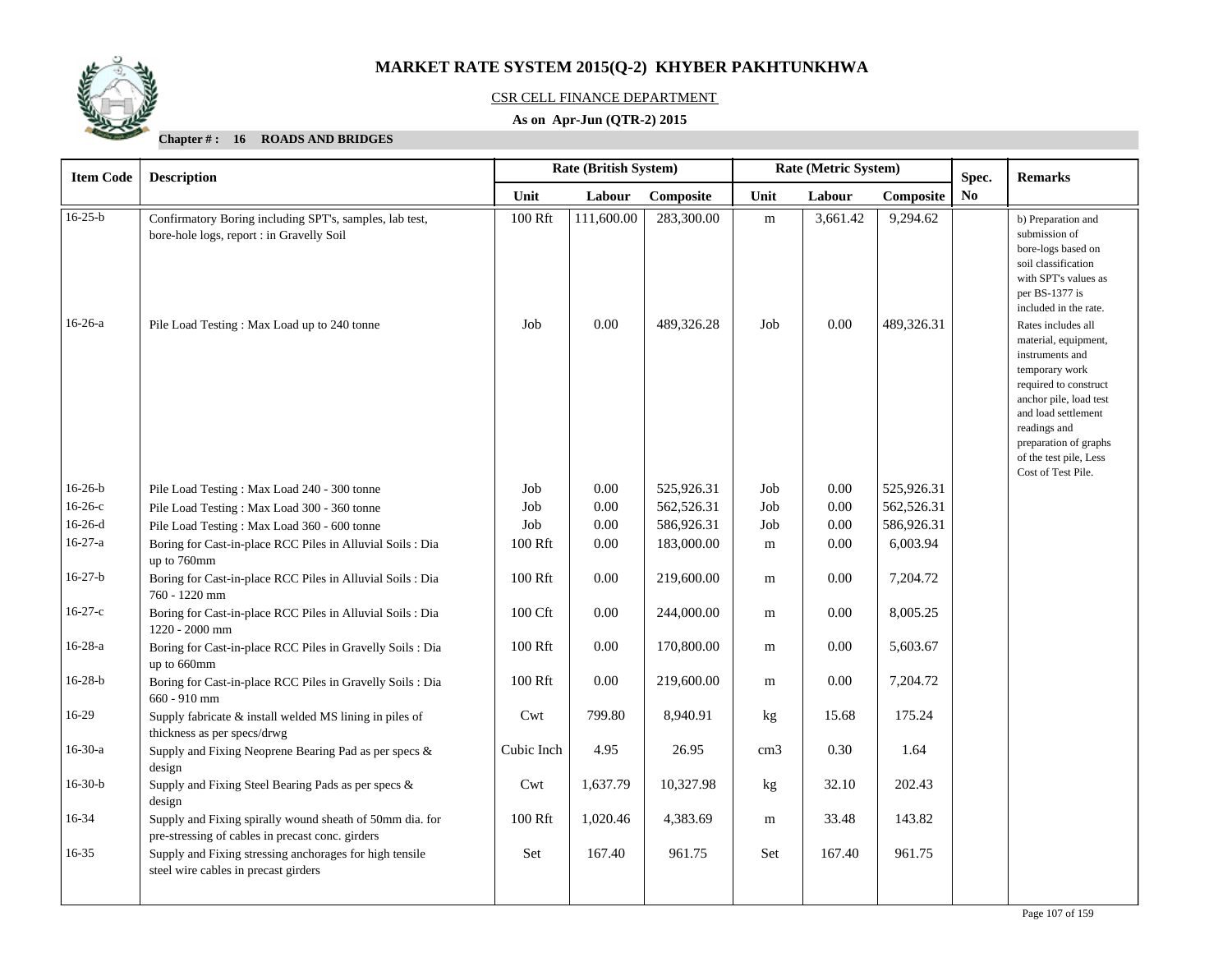

## CSR CELL FINANCE DEPARTMENT

## **As on Apr-Jun (QTR-2) 2015**

| <b>Item Code</b> | <b>Rate (British System)</b><br>Rate (Metric System)<br><b>Description</b>                                                                                                                                                               |         | Spec.    |           | <b>Remarks</b> |          |           |                |  |
|------------------|------------------------------------------------------------------------------------------------------------------------------------------------------------------------------------------------------------------------------------------|---------|----------|-----------|----------------|----------|-----------|----------------|--|
|                  |                                                                                                                                                                                                                                          | Unit    | Labour   | Composite | Unit           | Labour   | Composite | N <sub>0</sub> |  |
| 16-36            | Launching girders in place, including lifting & handli any<br>number of time including temporary works comp                                                                                                                              | Ft      | 510.35   | 663.19    | m              | 1,674.39 | 2,175.81  |                |  |
| 16-37            | Stressing Cable of High Tensile Steel Wire Strands                                                                                                                                                                                       | Each    | 967.20   | 1,585.00  | Each           | 967.20   | 1,585.00  |                |  |
| 16-38            | Inject Cement Grout in Sheath Pipe after stressing                                                                                                                                                                                       | 100 Rft | 680.30   | 3,346.03  | m              | 22.32    | 109.78    |                |  |
| 16-39            | Cut off projecting wire ends of cables & make good<br>anchorage recess with 1:2:4 cem. conc.                                                                                                                                             | Each    | 171.24   | 269.29    | Each           | 171.24   | 269.29    |                |  |
| 16-40            | Supply and place in position MS expansion joint<br>assemblies as specified & as per drawing                                                                                                                                              | Cwt     | 1,763.78 | 8,090.26  | kg             | 34.57    | 158.57    |                |  |
| 16-41            | Supply and place in position galvanised steel 3" dia drain<br>scuppers in deck slab as per specs/drwg                                                                                                                                    | Each    | 173.60   | 614.20    | Each           | 173.60   | 614.20    |                |  |
| 16-42            | Providing and Fixing rain water outlet of AC pipe                                                                                                                                                                                        | Each    | 86.80    | 687.74    | Each           | 86.80    | 687.74    |                |  |
| 16-43            | Supply and Fixing polystrene fill in expansion joints $\&$<br>under diaphragms at transoms.                                                                                                                                              | 100 Cft | 4,219.72 | 4,422.11  | m <sub>3</sub> | 1,490.18 | 1,561.65  |                |  |
| 16-44            | Providing and Laying expansion joint of neoprene strip<br>4"x1/4" and plastic bitumen                                                                                                                                                    | 100 Rft | 7,484.64 | 20,355.00 | m              | 245.56   | 667.82    |                |  |
| 16-46            | Repair to cracks to reinforced or plain cement concrete<br>work by grouting with cement gun in $(1:2)$ cement sand<br>mortar including cutting the chase of required size.                                                               | 100 Rft | 2,759.00 | 3,828.62  | m              | 90.52    | 125.61    |                |  |
| 16-47            | Dismantling bitumen carpet of any description from<br>existing roads surface including its removal and disposal<br>within 3 chains lead as desired.                                                                                      | 100 Sft | 620.00   | 625.00    | m2             | 66.71    | 67.25     |                |  |
| 16-48            | Removing the existing worn out bitumanious surface<br>having pot holes and ruts in patches of regular shape<br>brushing and re-carpeting with 1" thick (consolidated)<br>asphalt macadam as per specifications.                          | 100 Sft | 1,410.81 | 5,955.22  | m2             | 151.80   | 640.78    |                |  |
| 16-49            | Providing and Laying 1" thick(consolidated) asphalt<br>macadam with liquid asphalt (cut backs) of any approved<br>grade with premixed sand seal coat, as specified.                                                                      | 100 Sft | 945.81   | 5,486.47  | $\rm m2$       | 101.77   | 590.34    |                |  |
| 16-50            | Removing the existing worn out bitumanious surface pot<br>holes and ruts in patches of regular shape brushing and<br>re-carpeting with 2" thick(consolidated) asphalt macadam<br>as per specificaiton complete                           | 100 Sft | 1,494.14 | 7,960.72  | m2             | 160.77   | 856.57    |                |  |
| $16 - 51$        | Providing and Laying 2" thick (consolidated) asphalt<br>macadam with liquid asphalt(cut backs) of approved grade<br>with precoated bajri seal coat as specified.                                                                         | 100 Sft | 1,029.14 | 7,491.97  | $\rm m2$       | 110.74   | 806.14    |                |  |
| $16 - 52$        | Removing of existing worn out bitumanious surface pot<br>holes and ruts in patches and re-carpeting with 3"<br>thick(consolidated) asphalt macadam as per<br>specifiedcomplete including disposal of excavated stuff<br>within one chain | 100 Sft | 1,893.48 | 11,295.58 | m2             | 203.74   | 1,215.40  |                |  |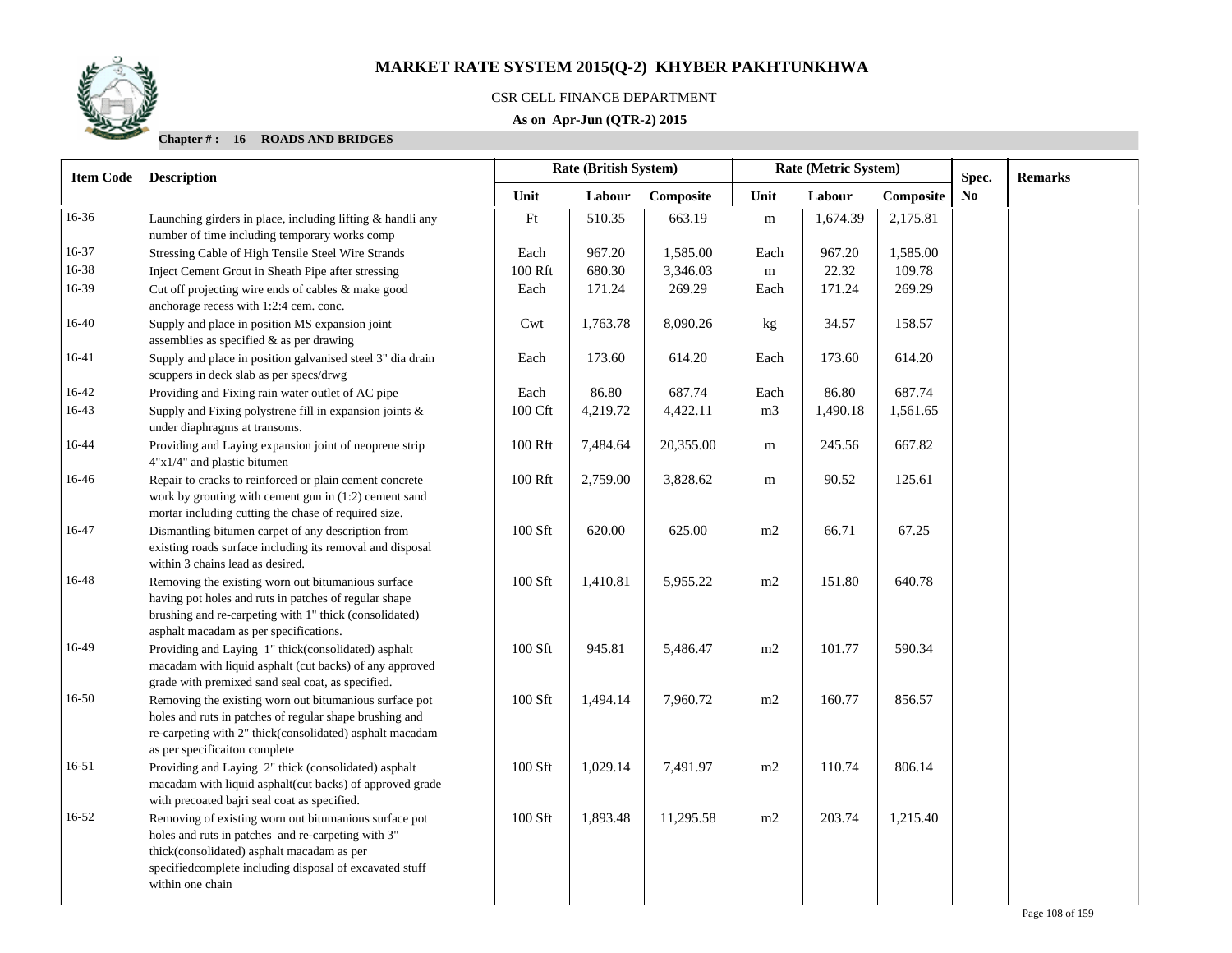

#### CSR CELL FINANCE DEPARTMENT

## **As on Apr-Jun (QTR-2) 2015**

#### **Chapter # : 16 ROADS AND BRIDGES**

| <b>Item Code</b> | <b>Description</b>                                                                                                                                                                                                                                                       | Rate (British System) |          |           |                | Rate (Metric System) |           | Spec.          | <b>Remarks</b> |
|------------------|--------------------------------------------------------------------------------------------------------------------------------------------------------------------------------------------------------------------------------------------------------------------------|-----------------------|----------|-----------|----------------|----------------------|-----------|----------------|----------------|
|                  |                                                                                                                                                                                                                                                                          | Unit                  | Labour   | Composite | Unit           | Labour               | Composite | N <sub>0</sub> |                |
| 16-53            | Providing and Laying 3" thick (consolidated) asphalt<br>macadam with liquid asphalt(cut backs) of approved grade<br>with precoated bajri seal coat as specified.                                                                                                         | 100 Sft               | 1,428.48 | 10,826.83 | m2             | 153.70               | 1,164.97  |                |                |
| 16-54            | Surface dressing with bituman 80/100 or any other<br>approved grade on a primary coat of liquid asphalt (cut<br>backs) of any approved grade primer at 22lbs&bituman at<br>35lbs with 5cft of 1/2 standard size bajri per %sft of road<br>surface complete with rolling. | 100 Sft               | 42.10    | 3,282.39  | m2             | 4.53                 | 353.19    |                |                |
| $16 - 55$        | Providing and Laying PVC pipe (b) 8" dia in foot path of<br>bridge for utilities.                                                                                                                                                                                        | 10 Rft                | 74.40    | 4,910.35  | ${\bf m}$      | 24.41                | 1,611.01  |                |                |
| 16-56            | Providing and filling sand behind abutment of bridges,<br>culverts.                                                                                                                                                                                                      | 100 Cft               | 1,478.08 | 4,174.00  | m <sub>3</sub> | 521.98               | 1,474.04  |                |                |
| 16-57            | Formation of shoulder with permeable material Passing less<br>than 7 % from 200 seive and P.I less than 4 as specified.                                                                                                                                                  | 1000 Cft              | 2,098.08 | 39,691.00 | m <sub>3</sub> | 74.09                | 1,401.68  |                |                |
| $16 - 58 - a$    | Cold Milling of asphalt concrete 0-70 mm                                                                                                                                                                                                                                 | 100 Sft               | 93.00    | 1,623.63  | m2             | 10.01                | 174.70    |                |                |
| $16 - 58 - b$    | Cold Milling of asphalt concrete 0-50 mm                                                                                                                                                                                                                                 | 100 Sft               | 62.00    | 1,126.34  | m2             | 6.67                 | 121.19    |                |                |
| $16 - 58 - c$    | Cold Milling of asphalt concrete 0-30 mm                                                                                                                                                                                                                                 | 100 Sft               | 37.20    | 635.30    | m2             | 4.00                 | 68.36     |                |                |
| 16-59            | Seal Coat / Pad Coat                                                                                                                                                                                                                                                     | 100 Sft               | 245.52   | 1,120.59  | m2             | 26.42                | 120.58    |                |                |
| 16-60            | Providing and Laying Asphalt concrete in pot holes/deep<br>patching upto 30 cm including ramming completel                                                                                                                                                               | 100 Cft               | 3,844.00 | 19,521.50 | m <sub>3</sub> | 1,357.50             | 6,893.96  |                |                |
| 16-61            | Grooving in existing BT road of size 4x4 cm @ 2 meter<br>$c/c$ .                                                                                                                                                                                                         | 100 Sft               | 384.40   | 387.50    | m2             | 41.36                | 41.69     |                |                |
| $16 - 62$        | Leveling dressing and compaction with power roller of<br>existing base coarse layer after asphalt scarification.                                                                                                                                                         | 100 Sft               | 793.60   | 1,288.00  | m2             | 85.39                | 138.59    |                |                |
| $16-63-a$        | Providing and fixing kerb stone (12"x18"x6") in cement<br>sand mortar 1:3 in center media or round about as<br>specified.                                                                                                                                                | 100 Rft               | 2,356.00 | 20,688.30 | m              | 77.30                | 678.75    |                |                |
| $16-63-b$        | Providing and fixing kerb stone $(12"x14"x6")$ in cement<br>sand mortar 1:3 in center media or round about as<br>specified.                                                                                                                                              | 100 Rft               | 2,356.00 | 17,638.30 | m              | 77.30                | 578.68    |                |                |
| $16-63-c$        | Providing and fixing kerb stone (12"x12"x6") in cement<br>sand mortar 1:3 in center media or round about as<br>specified.                                                                                                                                                | 100 Rft               | 2,356.00 | 17,638.30 | m              | 77.30                | 578.68    |                |                |
| 16-64            | Bailing out water by Mechanical mean.                                                                                                                                                                                                                                    | $100\ \mathrm{Cft}$   | 13.02    | 58.88     | m <sub>3</sub> | 4.60                 | 20.79     |                |                |
| $16-65-a$        | Pavement marking in reflective thermoplast paint with<br>glass beads for line 15 cm width.                                                                                                                                                                               | 100 Rft               | 341.00   | 4,613.75  | m              | 11.19                | 151.37    |                |                |
| $16 - 65 - b$    | Pavement marking in reflective thermoplast paint with<br>glass beads for line 20 cm width.                                                                                                                                                                               | 100 Rft               | 341.00   | 6,065.55  | m              | 11.19                | 199.00    |                |                |
| 16-66-a          | Pavement marking in non-reflective thermoplast paint for<br>line 15 cm width.                                                                                                                                                                                            | 100 Rft               | 341.00   | 4,918.75  | m              | 11.19                | 161.38    |                |                |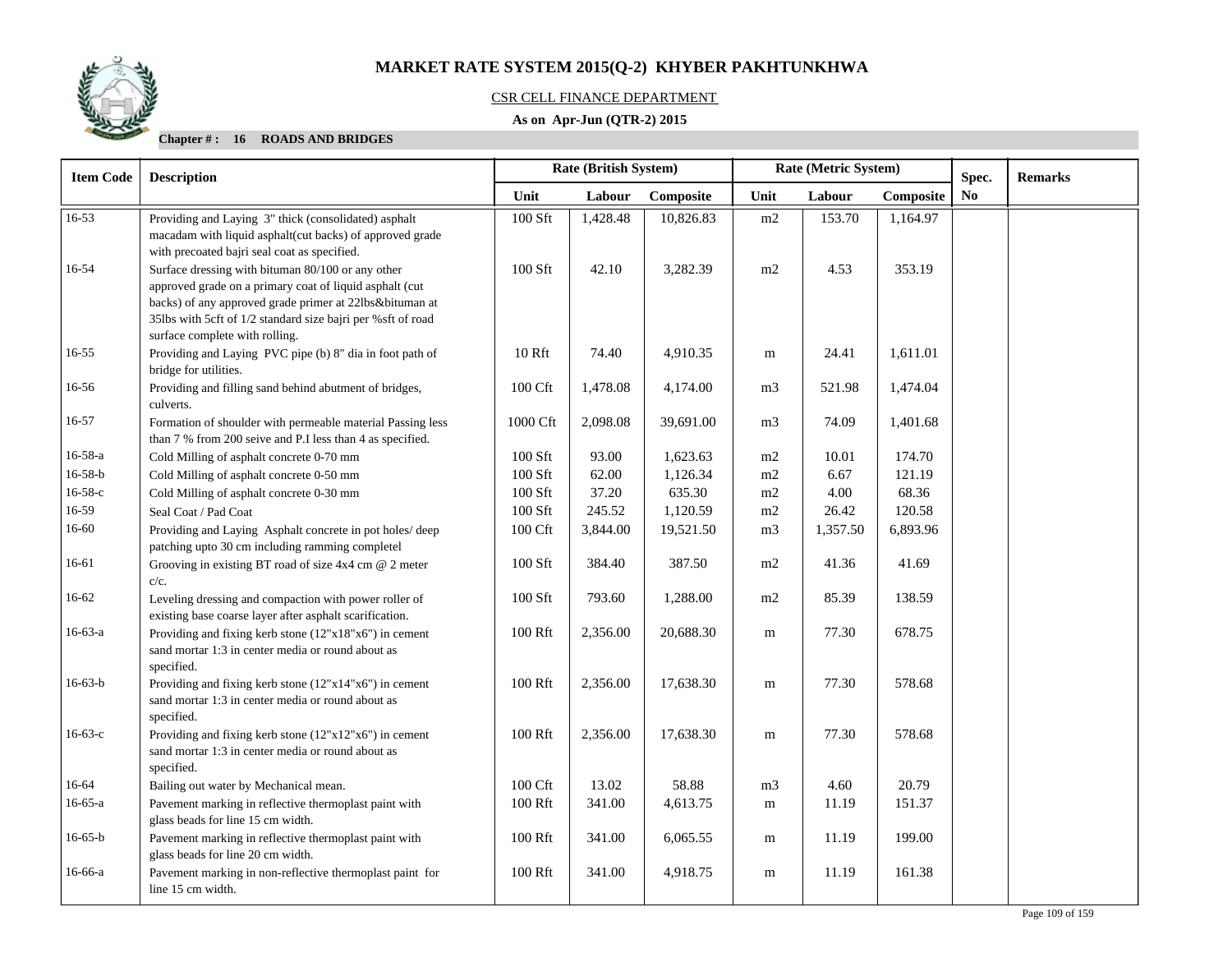

## CSR CELL FINANCE DEPARTMENT

## **As on Apr-Jun (QTR-2) 2015**

**Chapter # : 16 ROADS AND BRIDGES**

| <b>Item Code</b> | <b>Description</b>                                                                                          | <b>Rate (British System)</b> |          |           |                | Rate (Metric System) |           | Spec.          | <b>Remarks</b> |
|------------------|-------------------------------------------------------------------------------------------------------------|------------------------------|----------|-----------|----------------|----------------------|-----------|----------------|----------------|
|                  |                                                                                                             | Unit                         | Labour   | Composite | Unit           | Labour               | Composite | N <sub>0</sub> |                |
| $16-66-b$        | Pavement marking in non-reflective thermoplast paint for<br>line 20 cm width.                               | 100 Rft                      | 341.00   | 6,474.25  | ${\bf m}$      | 11.19                | 212.41    |                |                |
| $16-67-a$        | Pavement marking in reflective chlorinated rubber paint<br>with glass beads for line 15 cm width.           | 100 Rft                      | 341.00   | 30,843.75 | m              | 11.19                | 1,011.93  |                |                |
| $16-67-b$        | Pavement marking in reflective chlorinated rubber paint<br>with glass beads for line 20 cm width.           | 100 Rft                      | 341.00   | 41,213.75 | m              | 11.19                | 1,352.16  |                |                |
| $16-68-a$        | Pavement marking in reflective chlorinated rubber paint for<br>line 15 cm width.                            | 100 Rft                      | 341.00   | 30,843.75 | m              | 11.19                | 1,011.93  |                |                |
| $16-68-b$        | Pavement marking in reflective chlorinated rubber paint<br>for line 20 cm width.                            | 100 Rft                      | 341.00   | 41,213.75 | m              | 11.19                | 1,352.16  |                |                |
| 16-69            | Providing & laying stone soling in water logged area<br>including granular filling & compaction complete.   | 100 Cft                      | 1,209.00 | 6,269.55  | m <sub>3</sub> | 426.95               | 2,214.07  |                |                |
| $16 - 70$        | Tucking and chipping of road surface before hot surface<br>dressing over existing road.                     | 100 Sft                      | 310.00   | 312.50    | m2             | 33.36                | 33.63     |                |                |
| $16 - 71$        | Leveling course on existing surface of road.                                                                | 100 Cft                      | 673.07   | 42,735.68 | m <sub>3</sub> | 237.69               | 15,091.98 |                |                |
| $16 - 72 - a$    | Jack Anchorage For 20 to 24 Wires 0.5" Strand<br>(Comprising Trumpet, Stressing Block & Wedges<br>Complete) | Each                         | 167.40   | 14,076.75 | Each           | 167.40               | 14,076.75 |                |                |
| $16 - 72 - b$    | Jack Anchorage For 16 to 19 Wires 0.5" Strand<br>(Comprising Trumpet, Stressing Block & Wedges<br>Complete) | Each                         | 167.40   | 11,295.15 | Each           | 167.40               | 11,295.15 |                |                |
| $16 - 72 - c$    | Jack Anchorage For 10 to 12 Wires 0.5" Strand<br>(Comprising Trumpet, Stressing Block & Wedges<br>Complete) | Each                         | 167.40   | 8,708.75  | Each           | 167.40               | 8,708.75  |                |                |
| $16 - 72 - d$    | Jack Anchorage For 13 to 15 Wires 0.5" Strand<br>(Comprising Trumpet, Stressing Block & Wedges<br>Complete) | Each                         | 167.40   | 9,684.75  | Each           | 167.40               | 9,684.75  |                |                |
| $16-72-e$        | Jack Anchorage For 8 to 9 Wires 0.5" Strand (Comprising<br>Trumpet, Stressing Block & Wedges Complete)      | Each                         | 167.40   | 6,268.75  | Each           | 167.40               | 6,268.75  |                |                |
| $16-72-f$        | Jack Anchorage For 5 to 7 Wires 0.5" Strand (Comprising<br>Trumpet, Stressing Block & Wedges Complete)      | Each                         | 167.40   | 5,658.75  | Each           | 167.40               | 5,658.75  |                |                |
| $16 - 72 - g$    | Jack Anchorage For upto 4 Wires 0.5" Strand (Comprising<br>Trumpet, Stressing Block & Wedges Complete)      | Each                         | 167.40   | 4,072.75  | Each           | 167.40               | 4,072.75  |                |                |
| $16 - 73 - a$    | Un-galvanized Sheath for 20 to 24 Wires 0.5" Strand Cable                                                   | Rft                          | 10.20    | 101.78    | ${\bf m}$      | 33.47                | 333.93    |                |                |
| $16 - 73 - b$    | Un-galvanized Sheath for 16 to 19 Wires 0.5" Strand Cable                                                   | Rft                          | 10.20    | 89.58     | m              | 33.47                | 293.91    |                |                |
| $16 - 73 - c$    | Un-galvanized Sheath for 13 to 15 Wires 0.5" Strand Cable                                                   | Rft                          | 10.20    | 52.98     | m              | 33.47                | 173.83    |                |                |
| $16 - 73 - d$    | Un-galvanized Sheath for 10 to 12 Wires 0.5" Strand Cable                                                   | Rft                          | 10.20    | 49.32     | m              | 33.47                | 161.82    |                |                |
| $16-73-e$        | Un-galvanized Sheath for 8 to 9 Wires 0.5" Strand Cable                                                     | Rft                          | 10.20    | 46.88     | m              | 33.47                | 153.81    |                |                |
| $16-73-f$        | Un-galvanized Sheath for 5 to 7 Wires 0.5" Strand Cable                                                     | Rft                          | 10.20    | 45.66     | m              | 33.47                | 149.81    |                |                |
| $16 - 73 - g$    | Un-galvanized Sheath for upto 4 Wires 0.5" Strand Cable                                                     | Rft                          | 10.20    | 42.00     | ${\bf m}$      | 33.47                | 137.80    |                |                |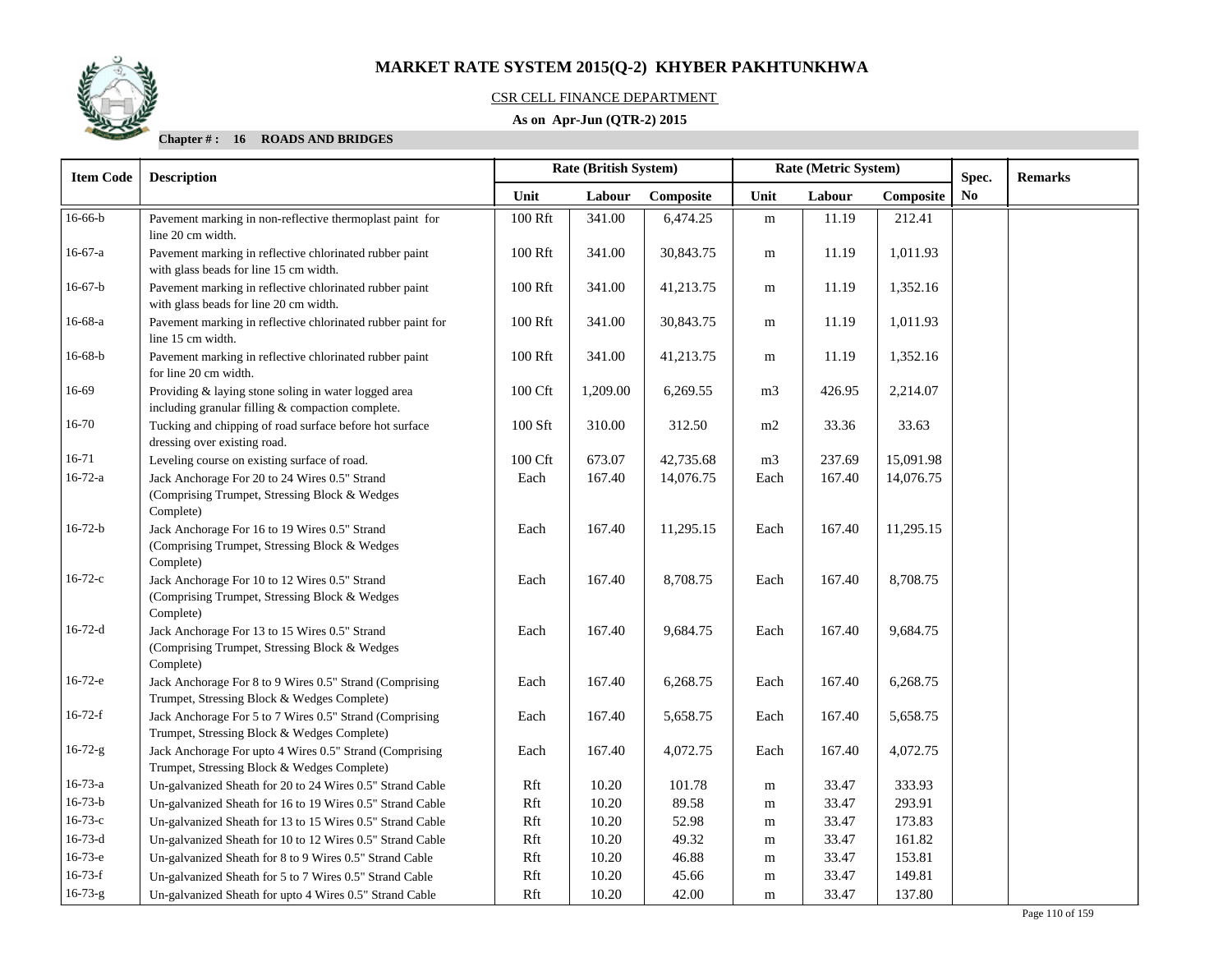

## CSR CELL FINANCE DEPARTMENT

## **As on Apr-Jun (QTR-2) 2015**

**Chapter # : 16 ROADS AND BRIDGES**

| <b>Item Code</b> | <b>Description</b>                                                                                                                                                                                                          |         | <b>Rate (British System)</b> |            |      | Rate (Metric System) |            | Spec.          | <b>Remarks</b> |
|------------------|-----------------------------------------------------------------------------------------------------------------------------------------------------------------------------------------------------------------------------|---------|------------------------------|------------|------|----------------------|------------|----------------|----------------|
|                  |                                                                                                                                                                                                                             | Unit    | Labour                       | Composite  | Unit | Labour               | Composite  | No             |                |
| $16 - 73 - h$    | Stressing and Grouting for Cables upto 24/0.5" (Single End<br>Stressing).                                                                                                                                                   | Each    | 967.20                       | 3,415.00   | Each | 967.20               | 3,415.00   |                |                |
| $16-73-i$        | Stressing and Grouting for Cables ranging from 13/0.5" to<br>24/.05" (Single End Stressing).                                                                                                                                | Each    | 644.80                       | 3,090.00   | Each | 644.80               | 3,090.00   |                |                |
| $16 - 73 - j$    | Stressing and Grouting for Cable below 13/0.5" (Single<br>End Stressing).                                                                                                                                                   | Each    | 446.40                       | 2,890.00   | Each | 446.40               | 2,890.00   |                |                |
| $16 - 74 - a$    | Supply of High Tensile Pre-stressed concrete steel wire<br>strand Grade 270K 0.5" dia. Packed in standard<br>reeless/weldless coils of two 2000 kgs approximately<br>binded and wraped in Hessian Cloth.                    | Tonne   | 0.00                         | 163,480.00 | ton  | 0.00                 | 166,103.36 |                |                |
| $16 - 74 - b$    | Supply of P.C Steel wire Dia 7 mm and 8 mm. Packed in<br>reeless coils of 600 kgs to 800kgs properly binded.                                                                                                                | tonne   | 0.00                         | 140,300.00 | ton  | 0.00                 | 142,551.39 |                |                |
| $16 - 74 - c$    | Supply of P.C Steel wire Dia 4 mm and 5 mm. Packed in<br>reeless coils of 600 kgs to 800kgs properly binded.                                                                                                                | Tonne   | 0.00                         | 158,600.00 | ton  | 0.00                 | 161,145.05 |                |                |
| $16 - 75 - a$    | Galvanized Sheath for 20 to 24 Wires 0.5" Strand Cable                                                                                                                                                                      | Rft     | 10.20                        | 213.78     | m    | 33.47                | 701.37     |                |                |
| $16 - 75 - b$    | Galvanized Sheath for 16 to 19 Wires 0.5" Strand Cable                                                                                                                                                                      | Rft     | 10.20                        | 185.96     | m    | 33.47                | 610.11     |                |                |
| $16 - 75 - c$    | Galvanized Sheath for 13 to 15 Wires 0.5" Strand Cable                                                                                                                                                                      | Rft     | 10.20                        | 161.07     | m    | 33.47                | 528.46     |                |                |
| $16-75-d$        | Galvanized Sheath for 10 to 12 Wires 0.5" Strand Cable                                                                                                                                                                      | Rft     | 10.20                        | 140.58     | m    | 33.47                | 461.22     |                |                |
| 16-75-e          | Galvanized Sheath for 8 to 9 Wires 0.5" Strand Cable                                                                                                                                                                        | Rft     | 10.20                        | 129.84     | m    | 33.47                | 425.99     |                |                |
| $16-75-f$        | Galvanized Sheath for 5 to 7 Wires 0.5" Strand Cable                                                                                                                                                                        | Rft     | 10.20                        | 117.64     | m    | 33.47                | 385.97     |                |                |
| $16 - 75 - g$    | Galvanized Sheath for upto 4 Wires 0.5" Strand Cable                                                                                                                                                                        | Rft     | 10.20                        | 100.56     | m    | 33.47                | 329.93     |                |                |
| 16-76-a          | Precast Reinfored Concrete Kerb New Jersy Barrier for<br>Median (Double Face)                                                                                                                                               | 8 Rft   | 0.00                         | 19,010.31  | m    | 0.00                 | 7,796.22   |                |                |
| $16-76-b$        | Precast Reinforced Concrete Kerb New Jersy Barrier for<br>Bridge (Single Face)                                                                                                                                              | 8 Rft   | 0.00                         | 5,806.33   | m    | 0.00                 | 2,381.21   |                |                |
| 16-77            | Repair to pot holes including cleaning, brushing, removal<br>of loose material and filling of the same with clean stone of<br>size 0.75" to 1.5" with hot bitumen manual compaction<br>with rammer (water bound 3% biutmen) | 100 Sft | 2,039.80                     | 5,484.35   | m2   | 219.48               | 590.12     |                |                |
| $16 - 78 - a$    | Metal Guard Rail as per NHA (604a)                                                                                                                                                                                          | Rft     | 46.87                        | 1,084.25   | m    | 153.78               | 3,557.25   | $\overline{0}$ |                |
| $16-78-b$        | Metal Guard Rail End Pieces as per NHA (604b)                                                                                                                                                                               | Each    | 59.52                        | 2,256.00   | Each | 59.52                | 2,256.00   | $\mathbf{0}$   |                |
| $16-78-c$        | Steel Post of Metal Guard Rail as per NHA (604d)                                                                                                                                                                            | Each    | 198.40                       | 8,740.00   | Each | 198.40               | 8,740.00   | $\overline{0}$ |                |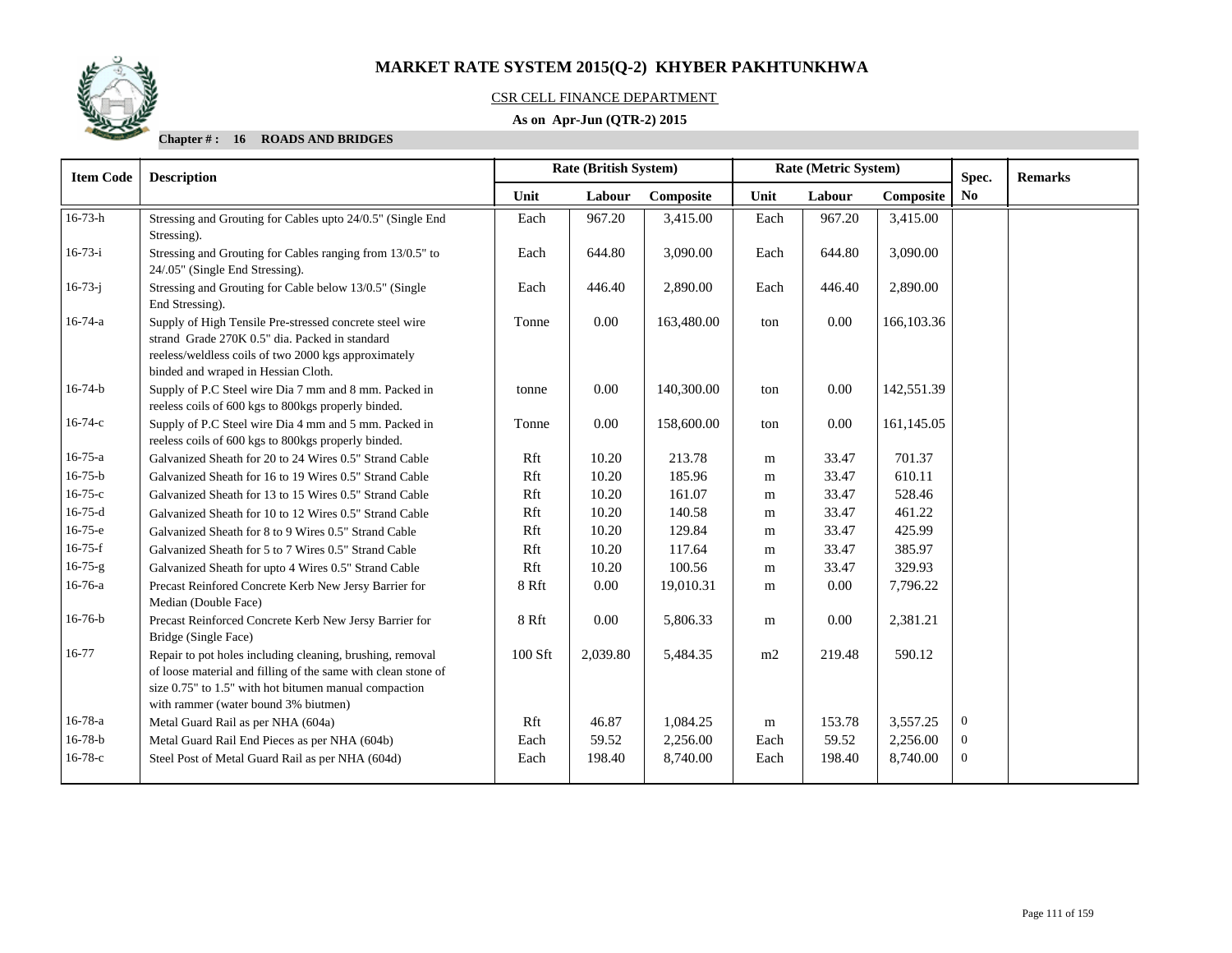## CSR CELL FINANCE DEPARTMENT

## **As on Apr-Jun (QTR-2) 2015**

**Chapter # : 17 LINING OF CANALS**

| <b>Item Code</b> | <b>Description</b>                                                                                       | Rate (British System) |          |           |                             | Rate (Metric System) |           | Spec.          | <b>Remarks</b>                            |
|------------------|----------------------------------------------------------------------------------------------------------|-----------------------|----------|-----------|-----------------------------|----------------------|-----------|----------------|-------------------------------------------|
|                  |                                                                                                          | Unit                  | Labour   | Composite | Unit<br>Labour<br>Composite |                      |           | N <sub>0</sub> |                                           |
| $17-01-a$        | Formation, dressing and preparing sub-grade in bed                                                       | 100 Sft               | 710.52   | 716.25    | m2                          | 76.45                | 77.07     |                |                                           |
| $17-01-b$        | Formation, dressing and preparing sub-grade On slope                                                     | $100$ Sft             | 992.00   | 1,000.00  | m2                          | 106.74               | 107.60    |                |                                           |
| 17-02            | Stabilized layer of cement, sand mortar 1:30 2" thick on                                                 | $100$ Sft             | 1,798.00 | 2,594.52  | m2                          | 193.46               | 279.17    |                |                                           |
|                  | slope                                                                                                    |                       |          |           |                             |                      |           |                |                                           |
| $17-03-a$        | 1/2" thick plaster of cement, sand motar 1:10 in bed                                                     | 100 Sft               | 1,298.28 | 1,624.73  | m2                          | 139.69               | 174.82    |                |                                           |
| $17-03-b$        | 1/2" thick plaster of cement, sand motar 1:10 On slope                                                   | $100$ Sft             | 1,643.00 | 1,972.23  | m2                          | 176.79               | 212.21    |                |                                           |
| $17-04-a$        | 1«" thick plaster of cement, sand mortar 1:6 in bed                                                      | $100$ Sft             | 1,643.00 | 2,956.65  | m2                          | 176.79               | 318.14    |                |                                           |
| $17-04-b$        | 1«" thick plaster of cement, sand mortar 1:6 On slope                                                    | $100$ Sft             | 2,077.00 | 3,394.15  | m2                          | 223.49               | 365.21    |                |                                           |
| $17-05-a$        | 3/8" thick plaster of cement, sand mortar 1:3 in bed                                                     | 100 Sft               | 1,298.28 | 1,800.29  | m2                          | 139.69               | 193.71    |                |                                           |
| $17-05-b$        | 3/8" thick plaster of cement, sand mortar 1:3 On slope                                                   | 100 Sft               | 1,643.00 | 2,147.79  | m2                          | 176.79               | 231.10    |                |                                           |
| $17-06-a$        | Lining with Brick tiles 12"x6"x2", in c/s mortar 1:6 over a                                              | 100 Cft               | 6,355.00 | 29,648.47 | m <sub>3</sub>              | 2,244.25             | 10,470.27 |                | The rates covers                          |
|                  | layer of 1/8" thick c/s mortar 1:6 (in bed)                                                              |                       |          |           |                             |                      |           |                | laying tiles including                    |
|                  |                                                                                                          |                       |          |           |                             |                      |           |                | mortar item 17.01 to<br>17.05 are payable |
|                  |                                                                                                          |                       |          |           |                             |                      |           |                | separately.                               |
| $17-06-b$        | Lining with Brick tiles $12"x6"x2"$ , in c/s mortar 1:6 over a                                           | 100 Cft               | 7,254.00 | 30,554.72 | m <sub>3</sub>              | 2,561.73             | 10,790.31 |                |                                           |
|                  | layer of 1/8" thick c/s mortar 1:6 (On slope)                                                            |                       |          |           |                             |                      |           |                |                                           |
| $17-07-a$        | Lining with Brick tiles 12"x6"x2", in c/s mortar 1:3 over a                                              | 100 Cft               | 6,355.00 | 31,092.95 | m <sub>3</sub>              | 2,244.25             | 10,980.38 |                | ditto                                     |
|                  | layer of 1/8" thick c/s mortar 1:3 (in bed)                                                              |                       |          |           |                             |                      |           |                |                                           |
| $17-07-b$        | Lining with Brick tiles $12"x6"x2"$ , in c/s mortar 1:3 over a                                           | 100 Cft               | 7,254.00 | 31,999.20 | m <sub>3</sub>              | 2,561.73             | 11,300.42 |                |                                           |
|                  | layer of 1/8" thick c/s mortar 1:3 (On slope)                                                            |                       |          |           |                             |                      |           |                |                                           |
| $17-08-a$        | Lining with bricks 9"x4.5"x3" (First Class) in c/s mort. 1:6                                             | 100 Cft               | 6,355.00 | 23,151.97 | m <sub>3</sub>              | 2,244.25             | 8,176.05  |                | ditto                                     |
|                  | ove a layer of 1/8" thick c/s mortar 1:6 (in bed)                                                        |                       |          |           |                             |                      |           |                |                                           |
| $17-08-b$        | Lining with bricks 9"x4.5"x3" (First Class), in c/s mort. 1:6                                            | 100 Cft               | 7,254.00 | 24,058.22 | m <sub>3</sub>              | 2,561.73             | 8,496.09  |                |                                           |
|                  | over a layer of 1/8" thick c/s mortar 1:6 (On slope)                                                     |                       |          |           |                             |                      |           |                |                                           |
| 17-09-a          | Lining with bricks 9"x4.5"x3" (First Class), in c/s mort. 1:3                                            | 100 Cft               | 6,355.00 | 24,596.45 | m <sub>3</sub>              | 2,244.25             | 8,686.16  |                | ditto                                     |
|                  | over a layer of 1/8" thick c/s mortar 1:3 (in bed)                                                       |                       |          |           |                             |                      |           |                |                                           |
| $17-09-b$        | Lining with bricks 9"x4.5"x3" (First Class), in c/s mort. 1:3                                            | 100 Cft               | 7,254.00 | 25,502.70 | m <sub>3</sub>              | 2,561.73             | 9,006.20  |                |                                           |
|                  | over a layer of 1/8" thick c/s mortar 1:3 (On slope)                                                     |                       |          |           |                             |                      |           |                |                                           |
| $17-10-a-01$     | 4" thick PCC lining, using washed screened &                                                             | 100 Cft               | 5,146.00 | 19,907.78 | m <sub>3</sub>              | 1,817.29             | 7,030.37  |                |                                           |
| $17-10-a-02$     | graded/curshed stone aggregate : in bed : Ratio 1:2:4                                                    |                       |          |           |                             |                      |           |                |                                           |
|                  | 4" thick PCC lining, using washed screened $\&$                                                          | 100 Cft               | 5,146.00 | 17,336.26 | m <sub>3</sub>              | 1,817.29             | 6,122.25  |                |                                           |
| $17-10-a-03$     | graded/curshed stone aggregate : in bed : Ratio 1:3:6                                                    |                       |          |           |                             |                      |           |                |                                           |
|                  | 4" thick PCC lining, using washed screened $\&$<br>graded/curshed stone aggregate : in bed : Ratio 1:4:8 | 100 Cft               | 5,146.00 | 15,135.38 | m <sub>3</sub>              | 1,817.29             | 5,345.01  |                |                                           |
| $17-10-b-01$     | 4" thick PCC lining, using washed screened $\&$                                                          | 100 Cft               | 6,045.00 | 20,814.03 | m <sub>3</sub>              | 2,134.77             | 7,350.41  |                |                                           |
|                  | graded/curshed stone aggregate : On slope : Ratio 1:2:4                                                  |                       |          |           |                             |                      |           |                |                                           |
| $17-10-b-02$     | 4" thick PCC lining, using washed screened $\&$                                                          | 100 Cft               | 6,045.00 | 18,242.51 | m <sub>3</sub>              | 2,134.77             | 6,442.29  |                |                                           |
|                  | graded/curshed stone aggregate : On slope : Ratio 1:3:6                                                  |                       |          |           |                             |                      |           |                |                                           |
|                  |                                                                                                          |                       |          |           |                             |                      |           |                |                                           |
|                  |                                                                                                          |                       |          |           |                             |                      |           |                |                                           |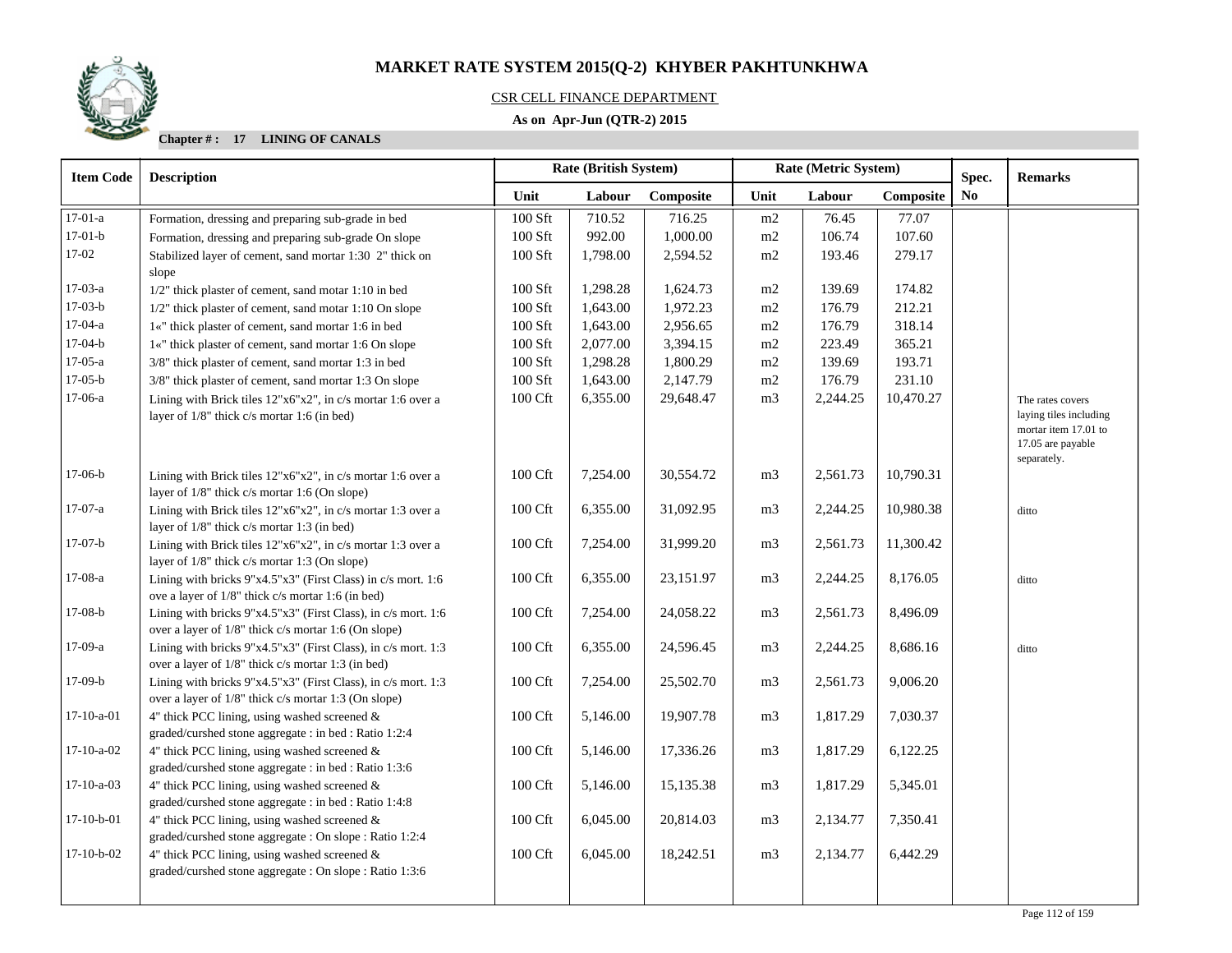

## CSR CELL FINANCE DEPARTMENT

## **As on Apr-Jun (QTR-2) 2015**

**Chapter # : 17 LINING OF CANALS**

| <b>Item Code</b> | <b>Description</b>                                                                                         | <b>Rate (British System)</b> |          |           |                | <b>Rate (Metric System)</b> |           | Spec.          | <b>Remarks</b> |
|------------------|------------------------------------------------------------------------------------------------------------|------------------------------|----------|-----------|----------------|-----------------------------|-----------|----------------|----------------|
|                  |                                                                                                            | Unit                         | Labour   | Composite | Unit           | Labour                      | Composite | N <sub>0</sub> |                |
| $17-10-b-03$     | 4" thick PCC lining, using washed screened $\&$<br>graded/curshed stone aggregate : On slope : Ratio 1:4:8 | 100 Cft                      | 6,045.00 | 16,041.63 | m <sub>3</sub> | 2,134.77                    | 5,665.05  |                |                |
| $17-11-a$        | Providing and Laying segments in Precast lining (Parabola)<br>type) Type A                                 | Rft                          | 257.30   | 766.61    | m              | 844.16                      | 2,515.14  |                |                |
| $17-11-b$        | Providing and Laying segments in Precast lining (Parabola)<br>type) Type B                                 | Rft                          | 171.53   | 391.11    | m              | 562.77                      | 1,283.17  |                |                |
| $17-11-c$        | Providing and Laying PCC segments in Precast lining<br>(Parabola type) Type C                              | Rft                          | 138.47   | 291.27    | m              | 454.29                      | 955.61    |                |                |
| $17-11-d$        | Providing and Laying PCC segments in Precast lining<br>(Parabola type) Type D                              | Rft                          | 138.47   | 257.44    | m              | 454.29                      | 844.63    |                |                |
| $17-11-e$        | Providing and Laying PCC segments in Precast lining<br>(Parabola type) Type SPL D                          | Rft                          | 126.07   | 218.79    | m              | 413.60                      | 717.80    |                |                |
| $17-11-f$        | Providing and Laying PCC segments in Precast lining<br>(Parabola type) Type E                              | Rft                          | 126.07   | 201.34    | m              | 413.60                      | 660.57    |                |                |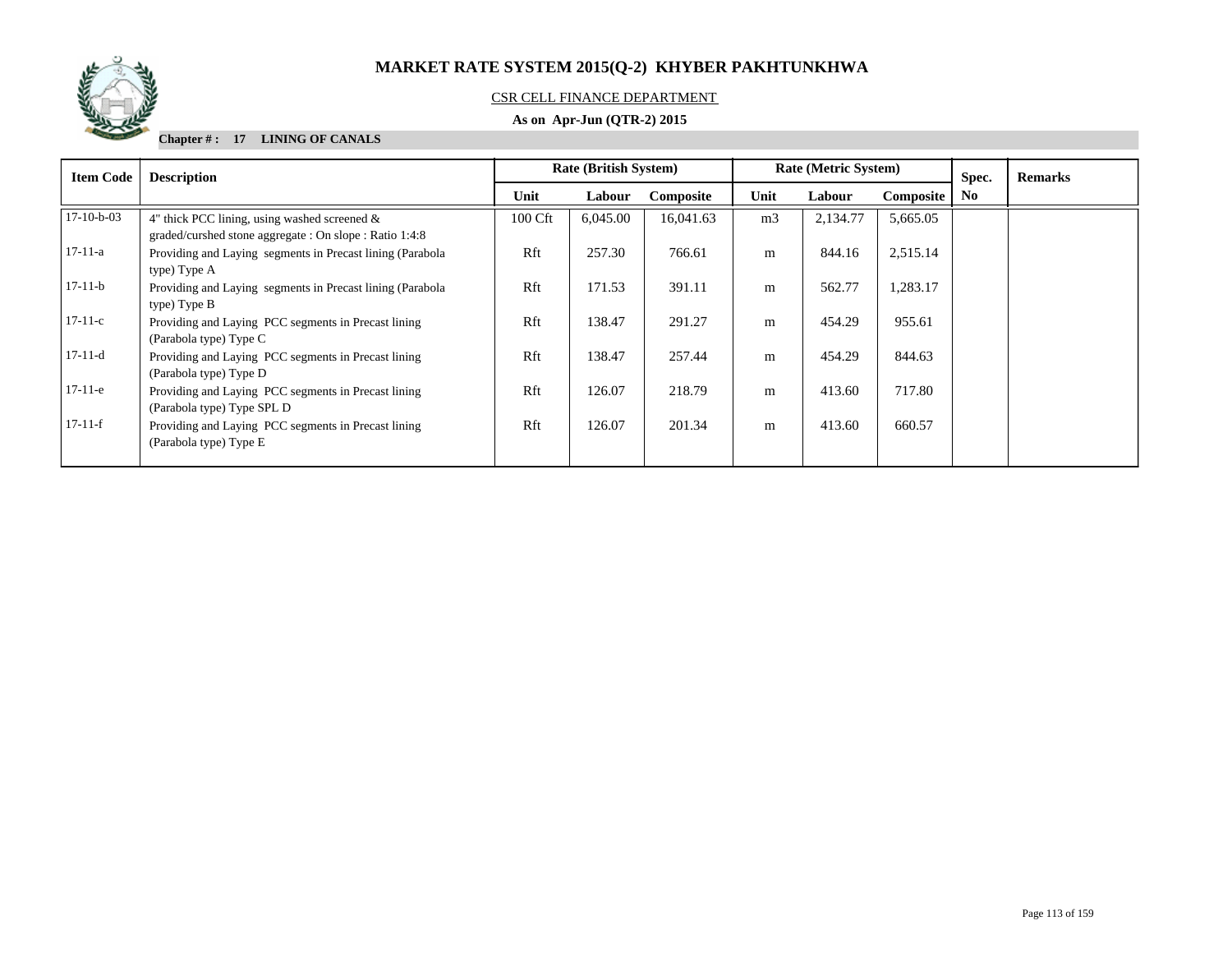

## CSR CELL FINANCE DEPARTMENT

## **As on Apr-Jun (QTR-2) 2015**

**Chapter # : 18 SHEET PILING**

| <b>Item Code</b> | <b>Rate (British System)</b><br>Rate (Metric System)<br><b>Description</b> |          |           |           |                 | Spec.     | <b>Remarks</b> |                |                                                                                                                                                                   |
|------------------|----------------------------------------------------------------------------|----------|-----------|-----------|-----------------|-----------|----------------|----------------|-------------------------------------------------------------------------------------------------------------------------------------------------------------------|
|                  |                                                                            | Unit     | Labour    | Composite | Unit            | Labour    | Composite      | N <sub>0</sub> |                                                                                                                                                                   |
| 18-01            | Cutting Ransome & Larson piles.                                            | Each     | 279.00    | 281.25    | Cut             | 279.00    | 281.25         |                |                                                                                                                                                                   |
| 18-02            | Cutting universal piles                                                    | Each     | 301.32    | 303.75    | Cut             | 301.32    | 303.75         |                |                                                                                                                                                                   |
| $18-03-a$        | Driving steel piles to depth of: Upto 15'                                  | Rft      | 101.88    | 102.71    | m               | 334.27    | 336.96         |                | a) The rates includes<br>laying and removing<br>of track and also<br>carriage way of piles<br>to machine, average                                                 |
| $18-03-b$        | Driving steel piles to depth of: More than 15' to 25'                      | Rft      | 138.18    | 139.29    | m               | 453.34    | 456.99         |                | distance of 100 ft.<br>b) The rates are for<br>the trackle ganges<br>only supplied by the<br>contractor. Mechincal<br>staff on machine will<br>be supplied by the |
| $18-03-c$        | Driving steel piles to depth of: More than 25' to 30'                      | Rft      | 144.30    | 145.46    | m               | 473.43    | 477.25         |                | Govt:<br>c) T-piles and<br>adjustable junction<br>piles will be counted<br>as two piles.                                                                          |
| 18-04            | Dolleying piles upto 5'                                                    | Each     | 272.80    | 275.00    | Each            | 272.80    | 275.00         |                |                                                                                                                                                                   |
| 18-05            | Drilling holes in piles by hand                                            | Each     | 33.48     | 33.75     | Each            | 33.48     | 33.75          |                |                                                                                                                                                                   |
| 18-06            | Raising and lowering machine                                               | Each     | 10,854.96 | 10,942.50 | Each            | 10,854.96 | 10,942.50      |                |                                                                                                                                                                   |
| $18-07-a$        | Turning Machine: 90                                                        | Job      | 6,324.00  | 6,375.00  | Job             | 6,324.00  | 6,375.00       |                |                                                                                                                                                                   |
| $18-07-b$        | Turning Machine: 135                                                       | Job      | 7,936.00  | 8,000.00  | Job             | 7,936.00  | 8,000.00       |                |                                                                                                                                                                   |
| $18-07-c$        | Turning Machine: 180                                                       | Job      | 10,292.00 | 10,375.00 | Job             | 10,292.00 | 10,375.00      |                |                                                                                                                                                                   |
| 18-08            | Travelling machine (light)                                                 | 50 meter | 10,019.20 | 10,100.00 | 50 <sub>m</sub> | 10,019.20 | 10,100.00      |                |                                                                                                                                                                   |
| 18-09            | Loading and unloading piles                                                | tonne    | 229.40    | 231.25    | tonne           | 229.40    | 231.25         |                | To be done by hand<br>carts or ramps,<br>including cost of<br>ropes.                                                                                              |
| $18 - 10$        | Carriage of piling machine under different conditions                      | 50 meter | 4,929.00  | 4,968.75  | 50 <sub>m</sub> | 4,929.00  | 4,968.75       |                |                                                                                                                                                                   |
| $18 - 11$        | Erecting piling machines                                                   | Each     | 26,139.20 | 26,350.00 | Each            | 26,139.20 | 26,350.00      |                |                                                                                                                                                                   |
| 18-12            | Dismantling piling machine                                                 | Each     | 26,139.20 | 26,350.00 | Each            | 26,139.20 | 26,350.00      |                |                                                                                                                                                                   |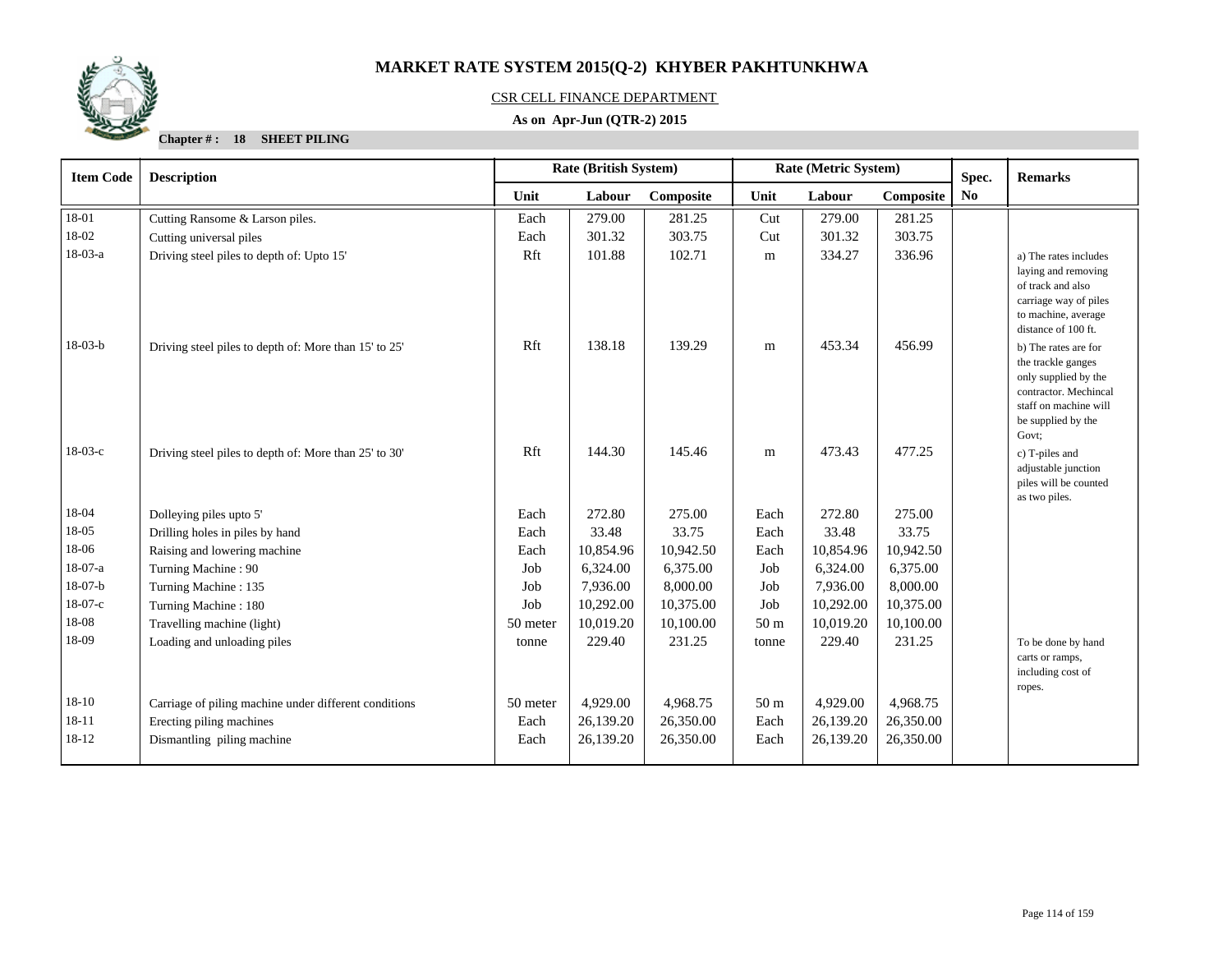

## CSR CELL FINANCE DEPARTMENT

## **As on Apr-Jun (QTR-2) 2015**

| <b>Item Code</b> | <b>Description</b>                                                                                                         | Rate (Metric System)<br>Rate (British System) |          |           |                |          | Spec.     | <b>Remarks</b> |                                                                                                                |
|------------------|----------------------------------------------------------------------------------------------------------------------------|-----------------------------------------------|----------|-----------|----------------|----------|-----------|----------------|----------------------------------------------------------------------------------------------------------------|
|                  |                                                                                                                            | Unit                                          | Labour   | Composite | Unit           | Labour   | Composite | No             |                                                                                                                |
| 19-01            | Cutting pilchi, frash or sarkanda including carriage within<br>1.5 km.                                                     | 100 Cft                                       | 1,178.00 | 1,187.50  | m <sub>3</sub> | 416.01   | 419.36    |                |                                                                                                                |
| $19-02$          | Weaving matresses                                                                                                          | 100 Sft                                       | 2,232.00 | 2,250.00  | m2             | 240.16   | 242.10    |                |                                                                                                                |
| 19-03-a          | Supply & fill used synthetic fibre/plastic bags 1.25cft<br>capacity with sand or earth, sewing & stacking : in dry         | Each                                          | 50.22    | 68.93     | Each           | 50.22    | 68.93     |                | The rate dones not<br>include supply of<br>sand or earth for<br>filling of bags, which<br>shall be paid extra. |
| $19-03-b$        | Supply & fill used synthetic fibre/plastic bags 1.25cft<br>capacity with sand or earth, sewing & stacking : Under<br>water | Each                                          | 62.62    | 81.43     | Each           | 62.62    | 81.43     |                |                                                                                                                |
| $19-03-c$        | Supply & fill used cotton bags 1.25 cft capacity with sand<br>or earth, sewing & stacking : in dry                         | Each                                          | 50.22    | 123.82    | each           | 50.22    | 123.82    |                |                                                                                                                |
| $19-03-d$        | Supply & fill used cotton bags 1.25 cft capacity with sand<br>or earth, sewing & stacking: Under Water                     | Each                                          | 62.62    | 136.32    | each           | 62.62    | 136.32    |                |                                                                                                                |
| $19-04-a$        | Supply & fill new synthetic fibre/plastic bags 4-5cft<br>capacity with sand or earth, sewing, stacking : in dry            | Each                                          | 200.88   | 239.10    | Each           | 200.88   | 239.10    |                | ditto                                                                                                          |
| $19-04-b$        | Supply & fill new synthetic fibre/plastic bags 4-5cft<br>capacity with sand or earth, sewing, stacking: Under water        | Each                                          | 250.48   | 289.10    | Each           | 250.48   | 289.10    |                |                                                                                                                |
| $19-04-c$        | Supply & fill used cotton bags 4-5 cft capacity with sand or<br>earth, sewing & stacking : in dry                          | Each                                          | 200.88   | 385.50    | Each           | 200.88   | 385.50    |                |                                                                                                                |
| $19-04-d$        | Supply & fill used cotton bags 4-5 cft capacity with sand or<br>earth, sewing & stacking: Under Water                      | Each                                          | 250.48   | 435.50    | Each           | 250.48   | 435.50    |                |                                                                                                                |
| $19-05-a$        | Carriage of synthetic fibre/plastic bags 1.25 cft capacity<br>filled with sand / earth : 1st 50 m                          | 100 No.                                       | 254.20   | 256.25    | 100 No.        | 254.20   | 256.25    |                |                                                                                                                |
| $19-05-b$        | Carriage of synthetic fibre/plastic bags 1.25 cft capacity<br>filled with sand / earth : 2nd & 3rd 50 m                    | 100No/50m                                     | 192.20   | 193.75    | 100No/50       | 192.20   | 193.75    |                |                                                                                                                |
| $19-05-c$        | Carriage of synthetic fibre/plastic bags 1.25 cft capacity<br>filled with sand / earth : 4th and subsequent 50 m           | 100No/50m                                     | 21.08    | 21.25     | 100No/50       | 21.08    | 21.25     |                |                                                                                                                |
| 19-06-a          | Carriage of new synthetic fibre/plastic bags 4-5 cft capacity<br>filled with sand/earth : 1st 50 m                         | 100 No.                                       | 1,016.80 | 1,025.00  | 100 No.        | 1,016.80 | 1,025.00  |                |                                                                                                                |
| $19-06-b$        | Carriage of new synthetic fibre/plastic bags 4-5 cft capacity<br>filled with sand/earth : 2nd & 3rd 50 m                   | 100No/50m                                     | 768.80   | 775.00    | 100No/50       | 768.80   | 775.00    |                |                                                                                                                |
| $19-06-c$        | Carriage of new synthetic fibre/plastic bags 4-5 cft capacity<br>filled with sand/earth : 4th & subsequent 50 m            | 100No/50m                                     | 84.32    | 85.00     | 100No/50       | 84.32    | 85.00     |                |                                                                                                                |
| 19-07-a          | Rolling matresses to river edge $&$ floating, after unrolling<br>with area: Upto 200 m2                                    | 100 Sft                                       | 682.00   | 687.50    | m2             | 73.38    | 73.97     |                |                                                                                                                |
| $19-07-b$        | Rolling matresses to river edge & floating, after unrolling<br>with area: Over 200 to 250 m2                               | 100 Sft                                       | 1,085.00 | 1,093.75  | m2             | 116.75   | 117.69    |                |                                                                                                                |
|                  |                                                                                                                            |                                               |          |           |                |          |           |                |                                                                                                                |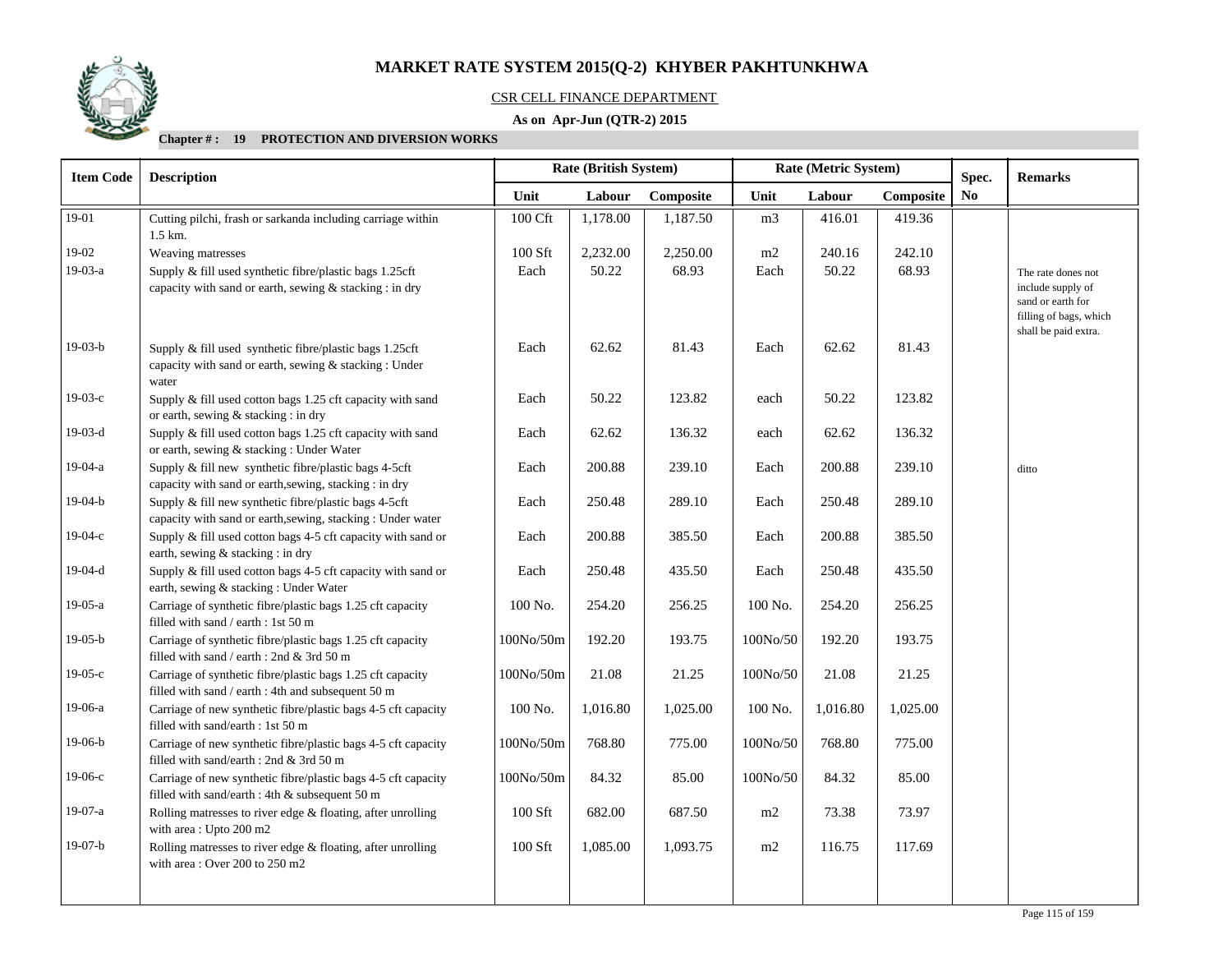

## CSR CELL FINANCE DEPARTMENT

## **As on Apr-Jun (QTR-2) 2015**

| <b>Item Code</b> | <b>Description</b>                                                                             |         | Rate (British System) |           | Rate (Metric System)        |        |          | Spec.          | <b>Remarks</b>                                                                                                           |
|------------------|------------------------------------------------------------------------------------------------|---------|-----------------------|-----------|-----------------------------|--------|----------|----------------|--------------------------------------------------------------------------------------------------------------------------|
|                  |                                                                                                | Unit    | Labour                | Composite | Unit<br>Labour<br>Composite |        |          | N <sub>o</sub> |                                                                                                                          |
| $19-07-c$        | Rolling matresses to river edge & floating, after unrolling<br>with area: Over 250 m2          | 100 Sft | 1,295.80              | 1,306.25  | m2                          | 139.43 | 140.55   |                |                                                                                                                          |
| 19-08            | Sewing empty cement bags in sheets                                                             | 100 No. | 899.00                | 1,322.57  | 100 No.                     | 899.00 | 1,322.57 |                |                                                                                                                          |
| 19-09            | Making compact round pilchi, frash or sarkanda round<br>bundles of specified size for the work | 100 Cft | 1,209.00              | 1,218.75  | m <sub>3</sub>              | 426.95 | 430.40   |                | Measured in the<br>shape of compact<br>round bundles and of<br>size specified for the<br>work before filling at<br>site. |
| $19-10$          | Launching the bundles mentioned in Item 19-09 above $\&$<br>placing in position                | 100 Cft | 744.00                | 750.00    | m <sub>3</sub>              | 262.74 | 264.86   |                |                                                                                                                          |
| $19 - 11 - a$    | Supply within 150m (500 feet): Boulders 9" and above                                           | 100 Cft | 2,244.40              | 2,262.50  | m <sub>3</sub>              | 792.60 | 799.00   |                |                                                                                                                          |
| $19-11-b$        | Supply within 150m (500 feet): Over size shingle 3" to 9"                                      | 100 Cft | 1,500.40              | 1,512.50  | m <sub>3</sub>              | 529.86 | 534.13   |                |                                                                                                                          |
| $19-11-c$        | Supply within 150m (500 feet): Mixed graded shingle                                            | 100 Cft | 1,773.20              | 1,787.50  | m <sub>3</sub>              | 626.20 | 631.25   |                |                                                                                                                          |
| $19-12$          | Supplying munj or patha trungers (6" mesh to hold 3 cft)<br>stones/boulders                    | Each    | 155.00                | 211.46    | Each                        | 155.00 | 211.46   |                |                                                                                                                          |
| 19-13-a-01       | Provide & weave GI wire netting for wire crates 6"x9"<br>mesh: 15 SWG wire                     | 100 Sft | 1,302.00              | 2,190.90  | m2                          | 140.10 | 235.74   |                |                                                                                                                          |
| 19-13-a-02       | Provide & weave GI wire netting for wire crates 6"x9"<br>mesh: 10 SWG wire                     | 100 Sft | 1,302.00              | 4,160.71  | m2                          | 140.10 | 447.69   |                |                                                                                                                          |
| 19-13-a-03       | Provide & weave GI wire netting for wire crates 6"x9"<br>mesh: 8 SWG wire                      | 100 Sft | 1,302.00              | 4,367.38  | m2                          | 140.10 | 469.93   |                |                                                                                                                          |
| 19-13-b-01       | Provide & weave GI wire netting for wire crates 6"x6"<br>mesh: 15 SWG wire                     | 100 Sft | 1,562.40              | 2,251.37  | m2                          | 168.11 | 242.25   |                |                                                                                                                          |
| $19-13-b-02$     | Provide & weave GI wire netting for wire crates 6"x6"<br>mesh: 10 SWG wire                     | 100 Sft | 1,562.40              | 3,644.85  | m2                          | 168.11 | 392.19   |                |                                                                                                                          |
| $19-13-b-03$     | Provide & weave GI wire netting for wire crates 6"x6"<br>mesh: 8 SWG wire                      | 100 Sft | 1,562.40              | 5,560.98  | m2                          | 168.11 | 598.36   |                |                                                                                                                          |
| 19-13-c-01       | Provide & weave GI wire netting for wire crates 4"x4"<br>mesh: 15 SWG wire                     | 100 Sft | 1,736.00              | 2,766.75  | m2                          | 186.79 | 297.70   |                |                                                                                                                          |
| 19-13-c-02       | Provide & weave GI wire netting for wire crates 4"x4"<br>mesh: 10 SWG wire                     | 100 Sft | 1,736.00              | 4,854.78  | m2                          | 186.79 | 522.37   |                |                                                                                                                          |
| $19-13-c-03$     | Provide & weave GI wire netting for wire crates 4"x4"<br>mesh: 8 SWG wire                      | 100 Sft | 1,736.00              | 6,331.34  | m2                          | 186.79 | 681.25   |                |                                                                                                                          |
| $19-14$          | Providing and Laying shingle on top of bund, including<br>handling of materials within 100 m.  | 100 Cft | 620.00                | 2,699.00  | m <sub>3</sub>              | 218.95 | 953.14   |                |                                                                                                                          |
| $19-15-a$        | Supply & dump at site, without boat, including handling<br>within 100m : Stone                 | 100 Cft | 1,240.00              | 3,690.00  | m <sub>3</sub>              | 437.90 | 1,303.11 |                |                                                                                                                          |
| 19-15-a-01       | Supply & dump at site, without boat, including handling<br>within 100m : boulders              | 100 Cft | 1,240.00              | 3,568.00  | m <sub>3</sub>              | 437.90 | 1,260.03 |                |                                                                                                                          |
|                  |                                                                                                |         |                       |           |                             |        |          |                |                                                                                                                          |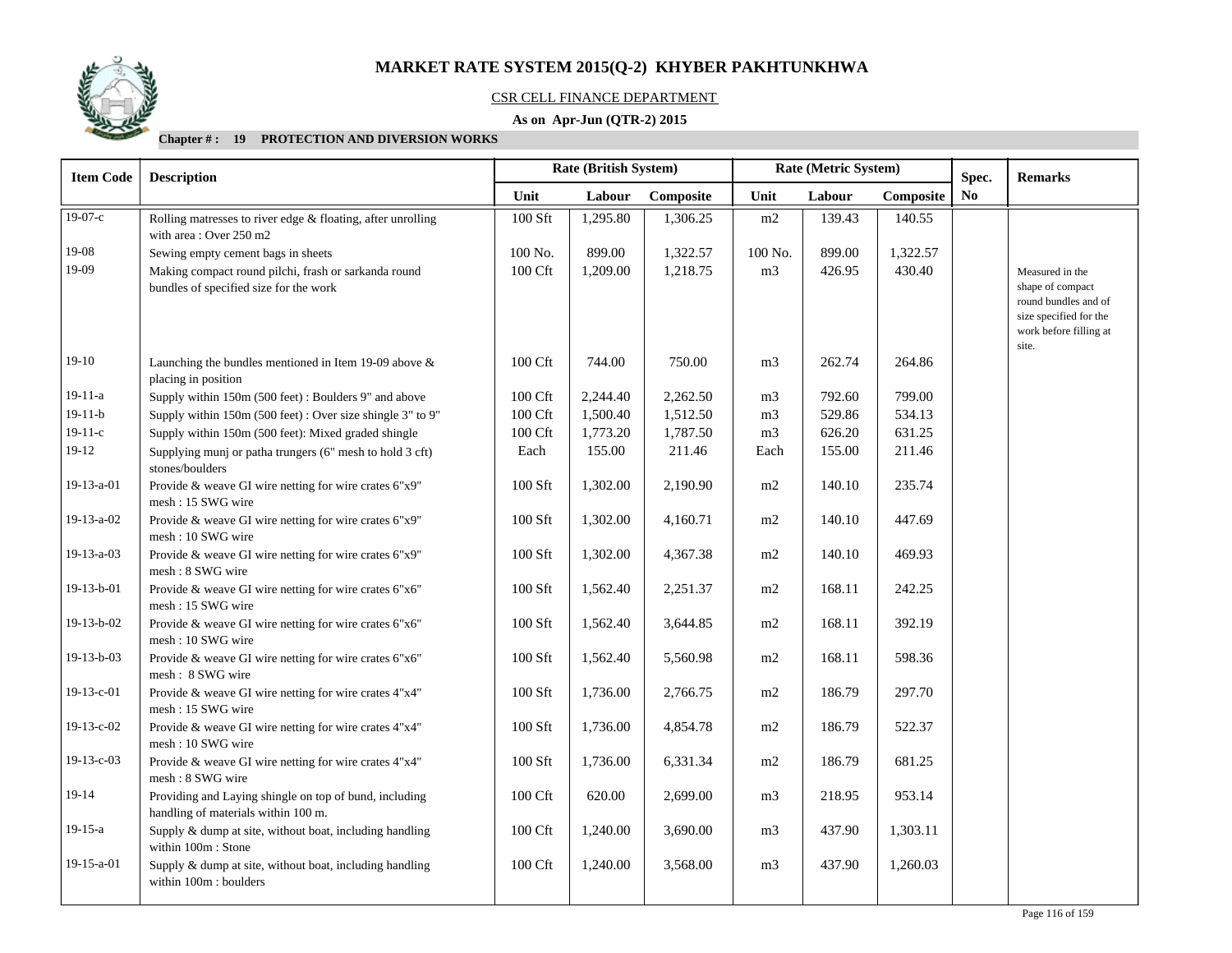

## CSR CELL FINANCE DEPARTMENT

## **As on Apr-Jun (QTR-2) 2015**

| <b>Item Code</b> | <b>Description</b>                                                                                      | <b>Rate (British System)</b> |          |           |                | Rate (Metric System)     |           | Spec.          | <b>Remarks</b> |
|------------------|---------------------------------------------------------------------------------------------------------|------------------------------|----------|-----------|----------------|--------------------------|-----------|----------------|----------------|
|                  |                                                                                                         | Unit                         | Labour   | Composite | Unit<br>Labour |                          | Composite | N <sub>0</sub> |                |
| $19-15-b$        | Supply & dump at site, without boat, including handling<br>within 100m : Shingle or spawls              | 100 Cft                      | 1,240.00 | 3,324.00  | m <sub>3</sub> | 437.90                   | 1,173.86  |                |                |
| $19-15-c$        | Supply & dump at site, without boat, including handling<br>within 100m : Brick bats                     | 100 Cft                      | 930.00   | 4,801.24  | m <sub>3</sub> | 328.43                   | 1,695.54  |                |                |
| 19-16-a          | Supplying and dumping by boat, including loading within<br>100m lead : Stone or boulder                 | 100 Cft                      | 6,820.00 | 9,193.00  | m <sub>3</sub> | 2,408.46                 | 3,246.48  |                |                |
| $19-16-b$        | Supplying and dumping by boat, including loading within<br>100m lead : Shingle or spawls                | 100 Cft                      | 6,820.00 | 8,949.00  | m <sub>3</sub> | 2,408.46                 | 3,160.31  |                |                |
| $19-16-c$        | Supplying and dumping by boat, including loading within<br>100m lead: Brick bats                        |                              |          |           |                |                          |           |                | <b>DELETED</b> |
| 19-17-a          | Provide & fill brick bats in crates, excluding cost of crates :<br>without hand packing.                |                              |          |           |                |                          |           |                | <b>DELETED</b> |
| $19-17-b$        | Provide & fill brick bats in crates, excluding cost of crates :<br>with hand packing.                   |                              |          |           |                |                          |           |                | <b>DELETED</b> |
| 19-18-a          | Supply & fill bricks in wire crates including sewing crates,<br>excl cost of crates : Stone or boulder  | 100 Cft                      | 1,339.20 | 3,668.00  | m <sub>3</sub> | 472.93                   | 1,295.34  |                |                |
| $19-18-b$        | Supply & fill bricks in wire crates including sewing crates,<br>excl cost of crates : Shingle or spawls | $\overline{a}$               | ÷,       |           | $\blacksquare$ | $\overline{\phantom{a}}$ |           |                | <b>DELETED</b> |
| 19-19            | Extra for anchoring boat for dumping by boats or tipping<br>crates                                      | 100 Cft                      | 124.00   | 125.00    | m <sub>3</sub> | 43.79                    | 44.14     |                |                |
| $19-20$          | Extra for tipping crates (in addition to achoring boats)                                                | 100 Cft                      | 1,240.00 | 1,250.00  | m <sub>3</sub> | 437.90                   | 441.43    |                |                |
| $19 - 21$        | Pilchi revetment, including carriage upto 1.5 km                                                        | 100 Sft                      | 620.00   | 2,662.40  | m2             | 66.71                    | 286.47    |                |                |
| 19-22            | Surface protection with pilchi matresses including carriage<br>upto $1.5$ km.                           | $100$ Sft $\,$               | 0.00     | 195.20    | $\rm m2$       | $0.00\,$                 | 21.00     |                |                |
| 19-23            | Pilchi, sarkanda or frash pitching on slopes, incl supply<br>within 1.5 km, pegging & tying with wire   | 100 Sft                      | 1,240.00 | 4,090.16  | m2             | 133.42                   | 440.10    |                |                |
| 19-24-a          | P&E groynes, vertical wooden stakes 7"-12" dia Upto 1.5<br>m high, single row of stakes at 0.3m         | 100 Sft                      | 1,364.00 | 6,360.53  | m2             | 146.77                   | 684.39    |                |                |
| $19-24-b$        | P&E groynes, vertical wooden stakes 7"-12" dia Upto 3 m<br>high, double row of stakes at 0.6m           | 100 Sft                      | 2,418.00 | 8,106.23  | m2             | 260.18                   | 872.23    |                |                |
| 19-25            | Providing and Laying stone pithcing/filling, dry hand<br>packed in pitching & aprons                    | 100 Cft                      | 1,736.00 | 5,654.00  | m <sub>3</sub> | 613.06                   | 1,996.69  |                |                |
| 19-26            | Supplying stone and stone filling in GI wire crate and its<br>sewing, excluding cost of crates          | 100 Cft                      | 1,860.00 | 5,779.00  | m <sub>3</sub> | 656.85                   | 2,040.84  |                |                |
| 19-27            | Providing and Laying stone pitching with hammer dressed<br>stones on surface, laid in courses           | 100 Cft                      | 4,092.00 | 8,809.80  | m <sub>3</sub> | 1,445.08                 | 3,111.15  |                |                |
| $19-28-a$        | Providing and Laying stone pitching for top layer only: On<br>slope                                     | 100 Cft                      | 5,332.00 | 10,059.80 | m <sub>3</sub> | 1,882.98                 | 3,552.59  |                |                |
| $19-28-b$        | Providing and Laying stone pitching for top layer only : On<br>level                                    | 100 Cft                      | 4,092.00 | 8,809.80  | m <sub>3</sub> | 1,445.08                 | 3,111.15  |                |                |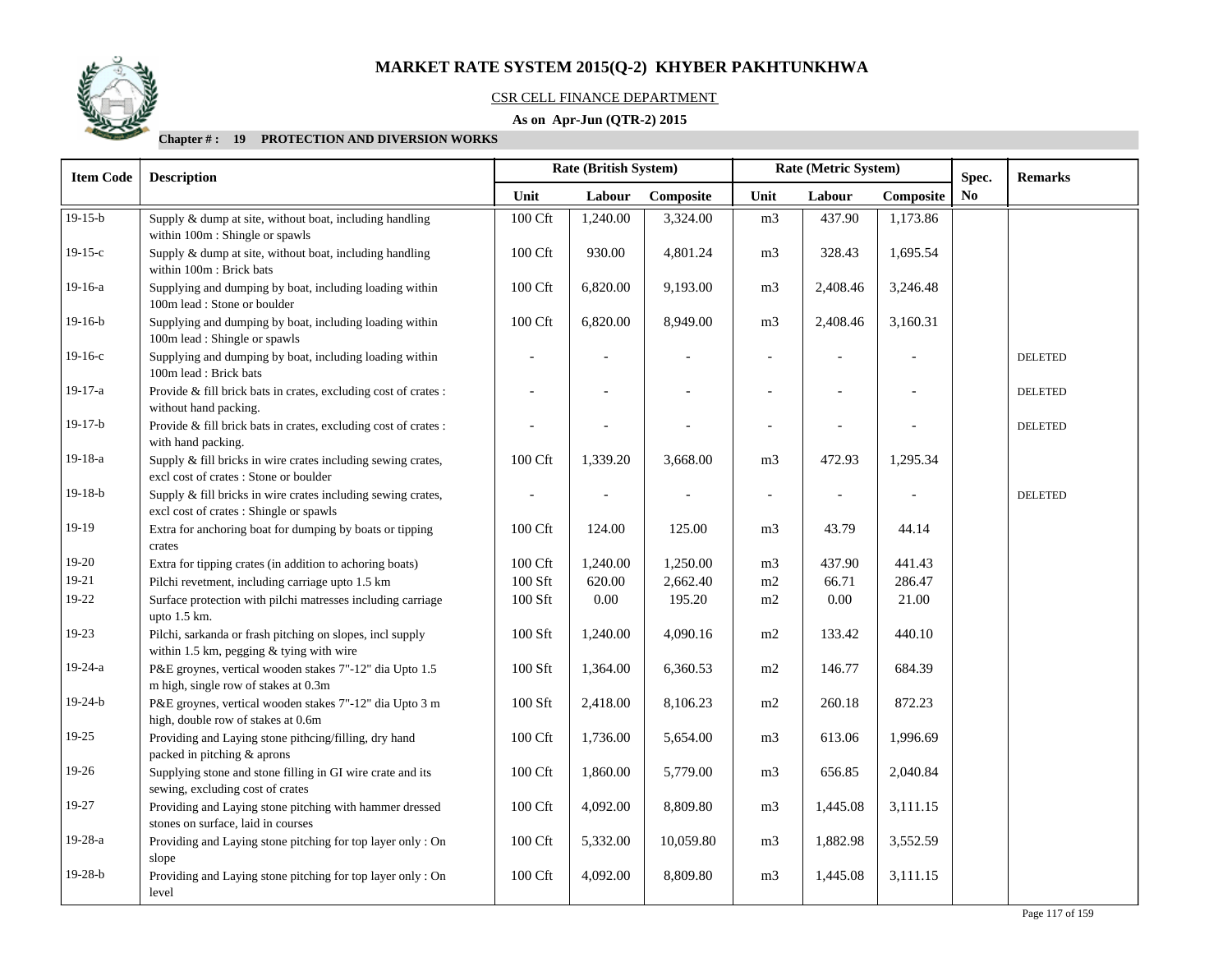## CSR CELL FINANCE DEPARTMENT

## **As on Apr-Jun (QTR-2) 2015**

| <b>Item Code</b> | <b>Description</b>                                                                                                                                                                                                                      | <b>Rate (British System)</b> |          |           |                          | Rate (Metric System) |           | Spec.                  | <b>Remarks</b> |
|------------------|-----------------------------------------------------------------------------------------------------------------------------------------------------------------------------------------------------------------------------------------|------------------------------|----------|-----------|--------------------------|----------------------|-----------|------------------------|----------------|
|                  |                                                                                                                                                                                                                                         | Unit                         | Labour   | Composite | Unit<br>Labour           |                      | Composite | $\mathbf{N}\mathbf{o}$ |                |
| 19-29-a          | Providing and Laying stone or spawl filling : On slope                                                                                                                                                                                  | 100 Cft                      | 899.00   | 5,200.65  | m <sub>3</sub>           | 317.48               | 1,836.59  |                        |                |
| $19-29-b$        | Providing and Laying stone or spawl filling : On level                                                                                                                                                                                  | 100 Cft                      | 744.00   | 5,044.40  | m <sub>3</sub>           | 262.74               | 1,781.41  |                        |                |
| 19-30-a          | Providing and Laying grouted stone pitching, in 1:8 c/s<br>mortar Top layer on slope                                                                                                                                                    | 100 Cft                      | 6,510.00 | 13,602.51 | m <sub>3</sub>           | 2,298.99             | 4,803.69  |                        |                |
| $19-30-b$        | Providing and Laying grouted stone pitching, in 1:8 c/s<br>mortar Top layer on level                                                                                                                                                    | 100 Cft                      | 5,332.00 | 12,415.01 | m <sub>3</sub>           | 1,882.98             | 4,384.32  |                        |                |
| $19-30-c$        | Providing and Laying grouted stone pitching, in 1:8 c/s<br>mortar Stone pitching/filling on slope or on level                                                                                                                           | 100 Cft                      | 4,433.00 | 11,508.76 | m <sub>3</sub>           | 1,565.50             | 4,064.28  |                        |                |
| $19-31-a$        | Grouting stone pitching or apron etc, in: Cement, sand<br>mortar $(1:3)$                                                                                                                                                                | 100 Sft                      | 2,542.00 | 6,753.20  | m2                       | 273.52               | 726.64    |                        |                |
| $19-31-b$        | Grouting stone pitching or apron etc, in: Cement, sand<br>mortar $(1:8)$                                                                                                                                                                | 100 Sft                      | 2,542.00 | 4,868.20  | m2                       | 273.52               | 523.82    |                        |                |
| 19-32            | Sand grouting in stone apron, with high pressure hose                                                                                                                                                                                   | 100 Sft                      | 899.00   | 2,040.85  | m2                       | 96.73                | 219.60    |                        |                |
| 19-33            | Grouting stone filling or pitching with bajri                                                                                                                                                                                           | $100\,\mathrm{Cft}$          | 775.00   | 1,806.05  | m <sub>3</sub>           | 273.69               | 637.80    |                        |                |
| 19-34            | Remove stone & repitching hand packed, on slopes or<br>level, making good damaged portion                                                                                                                                               | 100 Cft                      | 4,464.00 | 4,500.00  | m <sub>3</sub>           | 1,576.45             | 1,589.16  |                        |                |
| 19-35            | Collect & stack boulders from nullah beds or loose shale<br>etc within 100m lead                                                                                                                                                        | 100 Cft                      | 1,860.00 | 1,875.00  | m <sub>3</sub>           | 656.85               | 662.15    |                        |                |
| 19-36            | Levelling and dressing stone filling under blocks and<br>grouting with shingle                                                                                                                                                          | 100 Cft                      | 899.00   | 1,528.45  | m <sub>3</sub>           | 317.48               | 539.77    |                        |                |
| 19-37            | Grouting jharies between blocks with bajri                                                                                                                                                                                              | 100 Cft                      | 1,488.00 | 2,524.80  | m <sub>3</sub>           | 525.48               | 891.63    |                        |                |
| 19-38-a          | Breaking stone into spawls and stacking                                                                                                                                                                                                 | 100 Cft                      | 930.00   | 937.50    | m <sub>3</sub>           | 328.43               | 331.08    |                        |                |
| $19-38-b$        | Stone pitching with hammer dressed stone on surface laid<br>in courses including carriage of material with in 91.50 (300<br>feet) meters.                                                                                               | 100 Cft                      | 5,611.00 | 10,341.05 | m <sub>3</sub>           | 1,981.51             | 3,651.91  |                        |                |
| $19-38-c$        | Stone pitching hand packed with surface levelled off to the<br>correct section with hammer dressed stone and voids filled<br>in 1:8 cement mortar in floors of bridges and along banks<br>and in aprons etc including 91.50 meter lead. | 100 Cft                      | 6,510.00 | 13,569.94 | m <sub>3</sub>           | 2,298.99             | 4,792.18  |                        |                |
| $19-38-d$        | Removing stone and repitching, hand packed on slopes<br>after making good damage slope.                                                                                                                                                 | 100 Cft                      | 2,418.00 | 2,437.50  | m <sub>3</sub>           | 853.91               | 860.80    |                        |                |
| $19-38-e$        | Collecting and stacking boulders from nullah beds or loose<br>shale from any other site, within 91.50 (300 feet) meter<br>lead                                                                                                          | 100 Cft                      | 1,240.00 | 1,250.00  | m <sub>3</sub>           | 437.90               | 441.43    |                        |                |
| 19-38-f-01       | Stone pitching for top layer only on slop                                                                                                                                                                                               |                              |          |           |                          |                      |           |                        | <b>DELETED</b> |
| 19-38-f-02       | Stone pitching for top layer only on Bed                                                                                                                                                                                                |                              |          |           | $\overline{\phantom{a}}$ |                      |           |                        | <b>DELETED</b> |
| 19-38-g-01       | Laying stone or spawl filling. a) on level                                                                                                                                                                                              | 100 Cft                      | 744.00   | 5,044.40  | m <sub>3</sub>           | 262.74               | 1,781.41  |                        |                |
| 19-38-g-02       | Laying stone or spawl filling. a) on slop                                                                                                                                                                                               | 100 Cft                      | 899.00   | 5,200.65  | m <sub>3</sub>           | 317.48               | 1,836.59  |                        |                |
| 19-39-a          | Fix floating spurs, with material from canal plantation<br>within 1 km : Upto 2' FS depth                                                                                                                                               | Each                         | 30.38    | 30.63     | Each                     | 30.38                | 30.63     |                        |                |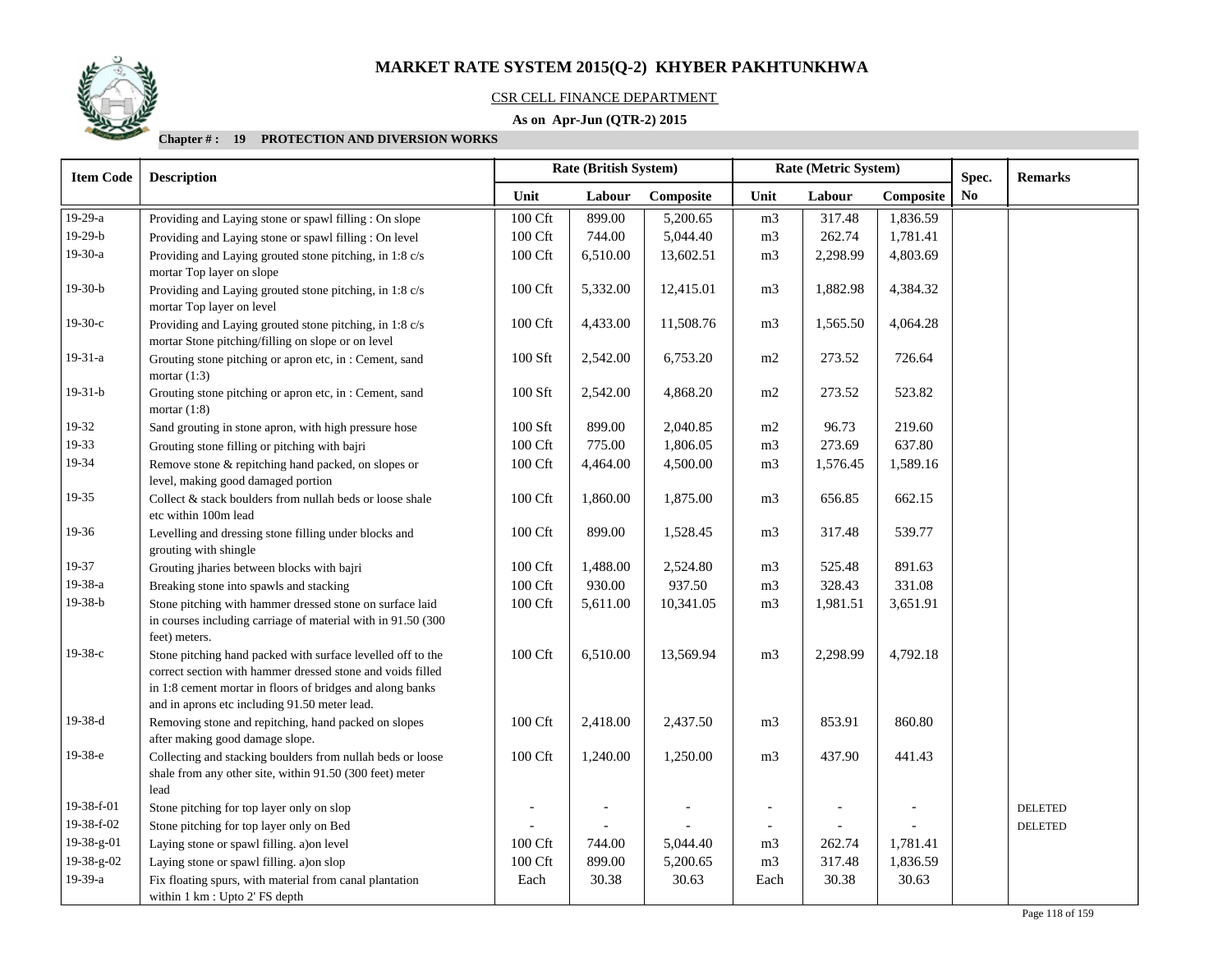

## CSR CELL FINANCE DEPARTMENT

## **As on Apr-Jun (QTR-2) 2015**

| <b>Item Code</b> | <b>Description</b>                                                                                 |         | Rate (British System) |           | Rate (Metric System) |          |           | Spec.          | <b>Remarks</b>                                                                                                                     |
|------------------|----------------------------------------------------------------------------------------------------|---------|-----------------------|-----------|----------------------|----------|-----------|----------------|------------------------------------------------------------------------------------------------------------------------------------|
|                  |                                                                                                    | Unit    | Labour                | Composite | Unit                 | Labour   | Composite | N <sub>0</sub> |                                                                                                                                    |
| $19-39-b$        | Fix floating spurs, with material from canal plantation<br>within 1 km : Over 2' to 3' FS depth    | Each    | 43.15                 | 43.50     | Each                 | 43.15    | 43.50     |                |                                                                                                                                    |
| $19-39-c$        | Fix floating spurs, with material from canal plantation<br>within 1 km : Over 3' to 4' FS depth    | Each    | 60.76                 | 61.25     | Each                 | 60.76    | 61.25     |                |                                                                                                                                    |
| $19-39-d$        | Fix floating spurs, with material from canal plantation<br>within 1 km : Exceeding 4' depth        | Each    | 121.52                | 122.50    | Each                 | 121.52   | 122.50    |                |                                                                                                                                    |
| 19-40-a-01       | Stake & bush from canal plantation etc : Pegs 3.5' long,<br>3"-6" dia: Unsharpened within 1km      | 100 No. | 1,864.96              | 2,172.80  | 100 No.              | 1,864.96 | 2,172.80  |                | Royalty to be paid to<br>the forest Department<br>or cost to the private<br>owner, as the case<br>may be, if and when<br>required. |
| 19-40-a-02       | Stake & bush from canal plantation etc : Pegs 3.5' long,<br>3"-6" dia: Sharpening one end          | 100 No. | 744.00                | 750.00    | 100 No.              | 744.00   | 750.00    |                |                                                                                                                                    |
| 19-40-a-03       | Stake & bush from canal plantation etc : Pegs 3.5' long,<br>3"-6" dia: Driving 1' below ground     | 100 No. | 775.00                | 781.25    | 100 No.              | 775.00   | 781.25    |                |                                                                                                                                    |
| 19-40-a-04       | Stake & bush from canal plantation etc : Pegs 3.5' long,<br>3"-6" dia: Tying with munj, patha ban  | 100 Rft | 310.00                | 343.00    | 100 Rft              | 310.00   | 343.00    |                |                                                                                                                                    |
| 19-40-a-05       | Stake & bush from canal plantation etc : Pegs 3.5' long,<br>3"-6" dia: Wattle+intertwine brushwood | 100 Rft | 2,170.00              | 3,407.50  | 100 Rft              | 2,170.00 | 3,407.50  |                |                                                                                                                                    |
| 19-40-b-01       | Stake & bush from canal plantation etc : Pegs 4' long, 3"-6"<br>dia: Unsharpened within 1km        | 100 No. | 2,174.96              | 3,412.50  | 100 No.              | 2,174.96 | 3,412.50  |                |                                                                                                                                    |
| 19-40-b-02       | Stake & bush from canal plantation etc : Pegs 4' long, 3"-6"<br>dia: Sharpening one end            | 100 No. | 744.00                | 750.00    | 100 No.              | 744.00   | 750.00    |                |                                                                                                                                    |
| 19-40-b-03       | Stake & bush from canal plantation etc : Pegs 4' long, 3"-6"<br>dia: Driving 1.25' below ground    | 100 No. | 1,085.00              | 1,093.75  | 100 No.              | 1,085.00 | 1,093.75  |                |                                                                                                                                    |
| 19-40-b-04       | Stake & bush from canal plantation etc : Pegs 4' long, 3"-6"<br>dia: Tying with munj, patha ban    | 100 Rft | 310.00                | 343.00    | 100 Rft              | 310.00   | 343.00    |                |                                                                                                                                    |
| 19-40-b-05       | Stake & bush from canal plantation etc : Pegs 4' long, 3"-6"<br>dia: Wattle+intertwine brushwood   | 100 Rft | 2,635.00              | 3,876.25  | 100 Rft              | 2,635.00 | 3,876.25  |                | ditto                                                                                                                              |
| 19-40-c-01       | Stake & bush from canal plantation etc : Pegs 5' long, 3"-6"<br>dia: Unsharpened within 1km        | 100 No. | 2,542.00              | 2,855.30  | $100$ No. $\,$       | 2,542.00 | 2,855.30  |                |                                                                                                                                    |
| 19-40-c-02       | Stake & bush from canal plantation etc : Pegs 5' long, 3"-6"<br>dia: Sharpening one end            | 100 No. | 793.60                | 800.00    | 100 No.              | 793.60   | 800.00    |                |                                                                                                                                    |
| 19-40-c-03       | Stake & bush from canal plantation etc : Pegs 5' long, 3"-6"<br>dia: Driving 1.5' below ground     | 100 No. | 989.52                | 997.50    | 100 No.              | 989.52   | 997.50    |                |                                                                                                                                    |
| 19-40-c-04       | Stake & bush from canal plantation etc : Pegs 5' long, 3"-6"<br>dia: Tying with munj, patha ban    | 100 Rft | 310.00                | 343.00    | 100 Rft              | 310.00   | 343.00    |                |                                                                                                                                    |
|                  |                                                                                                    |         |                       |           |                      |          |           |                |                                                                                                                                    |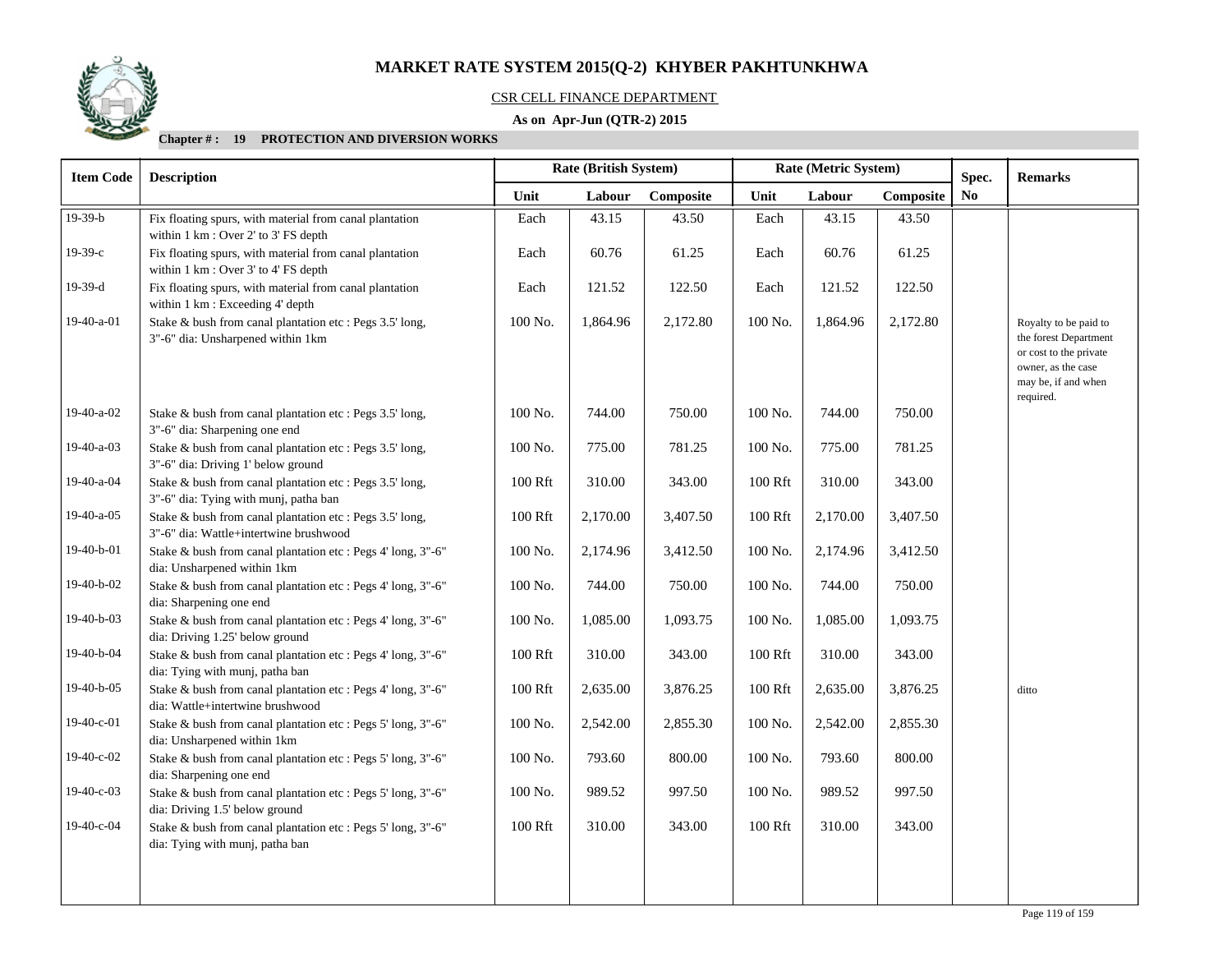

## CSR CELL FINANCE DEPARTMENT

## **As on Apr-Jun (QTR-2) 2015**

| <b>Item Code</b> | <b>Description</b>                                                                               |         | <b>Rate (British System)</b> |           | Rate (Metric System) |          |           | Spec.          | <b>Remarks</b>                                                                                                                     |
|------------------|--------------------------------------------------------------------------------------------------|---------|------------------------------|-----------|----------------------|----------|-----------|----------------|------------------------------------------------------------------------------------------------------------------------------------|
|                  |                                                                                                  | Unit    | Labour                       | Composite | Unit                 | Labour   | Composite | N <sub>0</sub> |                                                                                                                                    |
| 19-40-c-05       | Stake & bush from canal plantation etc : Pegs 5' long, 3"-6"<br>dia: Wattle+intertwine brushwood | 100 Rft | 3,224.00                     | 4,470.00  | 100 Rft              | 3,224.00 | 4,470.00  |                | Royalty to be paid to<br>the forest Department<br>or cost to the private<br>owner, as the case<br>may be, if and when<br>required. |
| 19-40-d-01       | Stake & bush from canal plantation etc : Pegs 6' long, 3"-6"<br>dia: Unsharpened within 1km      | 100 No. | 3,100.00                     | 3,417.80  | 100 No.              | 3,100.00 | 3,417.80  |                |                                                                                                                                    |
| 19-40-d-02       | Stake & bush from canal plantation etc : Pegs 6' long, 3"-6"<br>dia: Sharpening one end          | 100 No. | 922.56                       | 930.00    | 100 No.              | 922.56   | 930.00    |                |                                                                                                                                    |
| 19-40-d-03       | Stake & bush from canal plantation etc : Pegs 6' long, 3"-6"<br>dia: Driving 1.75' below ground  | 100 No. | 1,165.85                     | 1,175.25  | 100 No.              | 1,165.85 | 1,175.25  |                |                                                                                                                                    |
| 19-40-d-04       | Stake & bush from canal plantation etc : Pegs 6' long, 3"-6"<br>dia: Tying with munj, patha ban  | 100 Rft | 310.00                       | 343.00    | 100 Rft              | 310.00   | 343.00    |                |                                                                                                                                    |
| 19-40-d-05       | Stake & bush from canal plantation etc : Pegs 6' long, 3"-6"<br>dia: Wattle+intertwine brushwood | 100 Rft | 4,030.00                     | 5,282.50  | 100 Rft              | 4,030.00 | 5,282.50  |                | ditto                                                                                                                              |
| 19-40-e-01       | Stake & bush from canal plantation etc : Pegs 8' long, 4"-8"<br>dia: Unsharpened within 1km      | 100 No. | 6,510.00                     | 6,855.30  | 100 No.              | 6,510.00 | 6,855.30  |                |                                                                                                                                    |
| 19-40-e-02       | Stake & bush from canal plantation etc : Pegs 8' long, 4"-8"<br>dia: Sharpening one end          | 100 No. | 1,160.64                     | 1,170.00  | 100 No.              | 1,160.64 | 1,170.00  |                |                                                                                                                                    |
| 19-40-e-03       | Stake & bush from canal plantation etc : Pegs 8' long, 4"-8"<br>dia: Driving 2' below ground     | 100 No. | 1,289.35                     | 1,299.75  | 100 No.              | 1,289.35 | 1,299.75  |                |                                                                                                                                    |
| 19-40-e-04       | Stake & bush from canal plantation etc : Pegs 8' long, 4"-8"<br>dia: Tying with munj, patha ban  | 100 Rft | 310.00                       | 349.10    | 100 Rft              | 310.00   | 349.10    |                |                                                                                                                                    |
| 19-40-e-05       | Stake & bush from canal plantation etc : Pegs 8' long, 4"-8"<br>dia: Wattle+intertwine brushwood | 100 Rft | 4,650.00                     | 5,907.50  | 100 Rft              | 4,650.00 | 5,907.50  |                | ditto                                                                                                                              |
| 19-41-a-01       | Stake, market bamboo, bush from any source 8'-10' long,<br>2.5"-5" dia: Supply bamboo            | 100 No. | 0.00                         | 21,960.00 | 100 No.              | 0.00     | 21,960.00 |                | ditto                                                                                                                              |
| 19-41-a-02       | Stake, market bamboo, bush from any source 8'-10' long,<br>2.5"-5" dia: Sharpen one end          | 100 No. | 992.00                       | 1,000.00  | 100 No.              | 992.00   | 1,000.00  |                |                                                                                                                                    |
| 19-41-a-03       | Stake, market bamboo, bush from any source 8'-10' long,<br>2.5"-5" dia: Driving bamboo 2.5'      | 100 No. | 1,488.00                     | 1,500.00  | 100 No.              | 1,488.00 | 1,500.00  |                |                                                                                                                                    |
| 19-41-a-04       | Stake, market bamboo, bush from any source 8'-10' long,<br>2.5"-5" dia: Tying bamboo with wire   | 100 Rft | 620.00                       | 661.60    | 100 Rft              | 620.00   | 661.60    |                |                                                                                                                                    |
| $19-41-a-05$     | Stake, market bamboo, bush from any source 8'-10' long,<br>2.5"-5" dia: Wattle & intertwine      | 100 Rft | 5,890.00                     | 7,889.50  | 100 Rft              | 5,890.00 | 7,889.50  |                | Royalty to be paid to<br>the forest Department<br>or cost to the private<br>owner, as the case<br>may be, if and when<br>required. |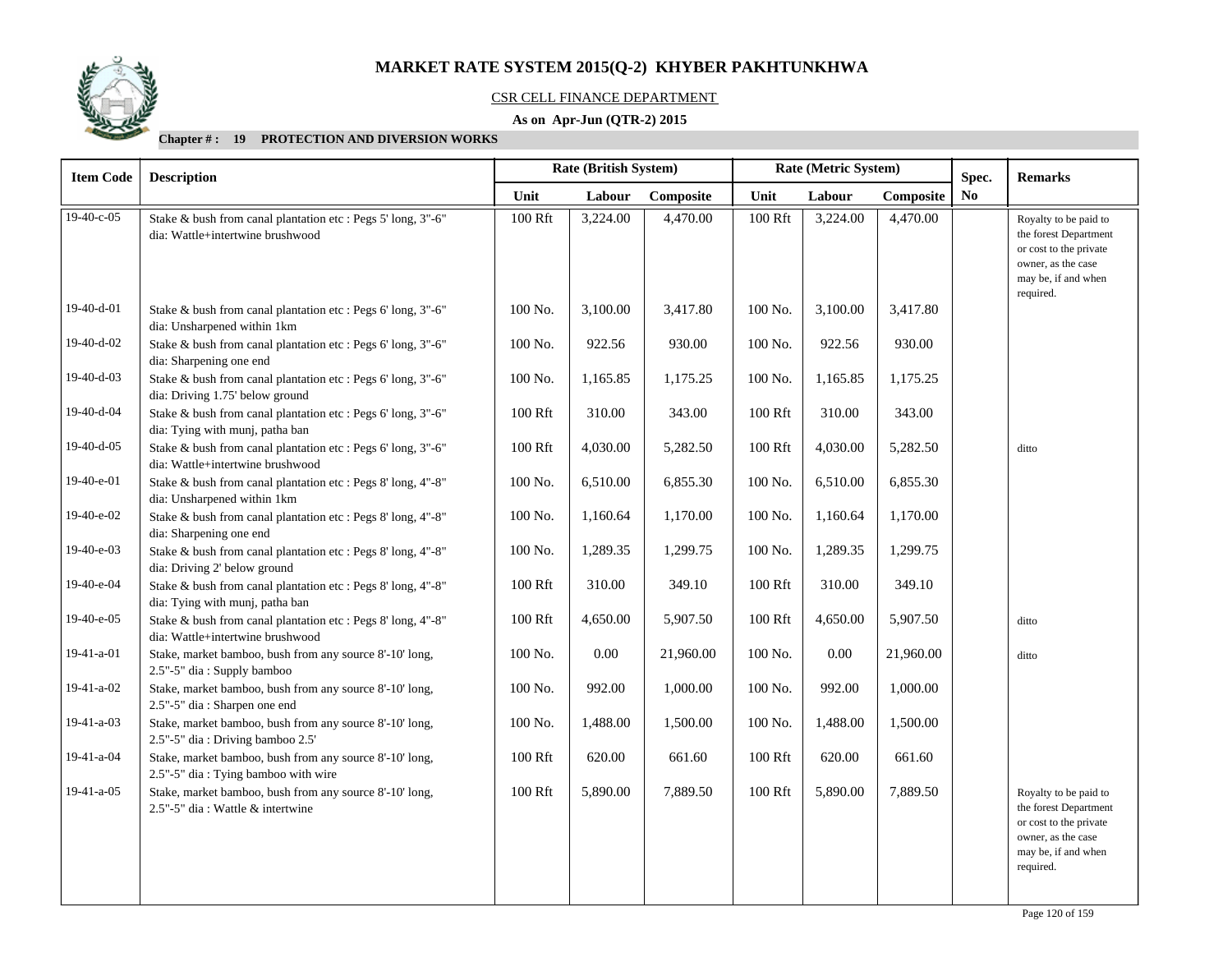

#### CSR CELL FINANCE DEPARTMENT

## **As on Apr-Jun (QTR-2) 2015**

| <b>Item Code</b> | <b>Description</b>                                                                              | Rate (British System) |          |           |                | Rate (Metric System) |           | Spec. | <b>Remarks</b>                                                                                                                     |
|------------------|-------------------------------------------------------------------------------------------------|-----------------------|----------|-----------|----------------|----------------------|-----------|-------|------------------------------------------------------------------------------------------------------------------------------------|
|                  |                                                                                                 | Unit                  | Labour   | Composite | Unit           | Labour               | Composite | No    |                                                                                                                                    |
| 19-41-b-01       | Stake, market bamboo, bush from any source 10'-12' long,<br>2.5"-5" dia: Supply bamboo          | 100 No.               | 0.00     | 28,060.00 | 100 No.        | 0.00                 | 28,060.00 |       |                                                                                                                                    |
| 19-41-b-02       | Stake, market bamboo, bush from any source 10'-12' long,<br>2.5"-5" dia: Sharpen one end        | 100 No.               | 1,160.64 | 1,170.00  | 100 No.        | 1,160.64             | 1,170.00  |       |                                                                                                                                    |
| 19-41-b-03       | Stake, market bamboo, bush from any source 10'-12' long,<br>2.5"-5" dia: Driving bamboo 2.75'   | 100 No.               | 1,562.40 | 1,575.00  | 100 No.        | 1,562.40             | 1,575.00  |       |                                                                                                                                    |
| 19-41-b-04       | Stake, market bamboo, bush from any source 10'-12' long,<br>2.5"-5" dia: Tying bamboo with wire | 100 Rft               | 310.00   | 3,804.14  | 100 Rft        | 310.00               | 3,804.14  |       |                                                                                                                                    |
| 19-41-b-05       | Stake, market bamboo, bush from any source 10'-12' long,<br>2.5"-5" dia : Wattle & intertwine   | 100 Rft               | 7,316.00 | 9,815.00  | $100$ Rft      | 7,316.00             | 9,815.00  |       | ditto                                                                                                                              |
| 19-41-c-01       | Stake, market bamboo, bush from any source 12'-14' long,<br>2.5"-5" dia: Supply bamboo          | 100 No.               | $0.00\,$ | 33,550.00 | 100 No.        | 0.00                 | 33,550.00 |       |                                                                                                                                    |
| 19-41-c-02       | Stake, market bamboo, bush from any source 12'-14' long,<br>2.5"-5" dia: Sharpen one end        | 100 No.               | 1,309.44 | 1,320.00  | 100 No.        | 1,309.44             | 1,320.00  |       |                                                                                                                                    |
| 19-41-c-03       | Stake, market bamboo, bush from any source 12'-14' long,<br>2.5"-5" dia: Driving bamboo 3.5'    | 100 No.               | 1,735.75 | 1,749.75  | 100 No.        | 1,735.75             | 1,749.75  |       |                                                                                                                                    |
| 19-41-c-04       | Stake, market bamboo, bush from any source 12'-14' long,<br>2.5"-5" dia: Tying bamboo with wire | 100 Rft               | 310.00   | 3,804.14  | 100 Rft        | 310.00               | 3,804.14  |       |                                                                                                                                    |
| $19-41-c-05$     | Stake, market bamboo, bush from any source 12'-14' long,<br>2.5"-5" dia: Wattle & intertwine    | 100 Rft               | 8,537.40 | 12,022.25 | 100 Rft        | 8,537.40             | 12,022.25 |       | ditto                                                                                                                              |
| 19-41-d-01       | Stake, market bamboo, bush from any source 14'-16' long,<br>2.5"-5" dia: Supply bamboo          | 100 No.               | 0.00     | 39,650.00 | 100 No.        | 0.00                 | 39,650.00 |       |                                                                                                                                    |
| 19-41-d-02       | Stake, market bamboo, bush from any source 14'-16' long,<br>2.5"-5" dia: Sharpen one end        | 100 No.               | 1,488.00 | 1,500.00  | 100 No.        | 1,488.00             | 1,500.00  |       |                                                                                                                                    |
| 19-41-d-03       | Stake, market bamboo, bush from any source 14'-16' long,<br>2.5"-5" dia: Driving bamboo 4'      | 100 No.               | 1,934.40 | 1,950.00  | 100 No.        | 1,934.40             | 1,950.00  |       |                                                                                                                                    |
| 19-41-d-04       | Stake, market bamboo, bush from any source 14'-16' long,<br>2.5"-5" dia: Tying bamboo with wire | 100 Rft               | 310.00   | 3,804.14  | 100 Rft        | 310.00               | 3,804.14  |       |                                                                                                                                    |
| $19-41-d-05$     | Stake, market bamboo, bush from any source 14'-16' long,<br>2.5"-5" dia : Wattle & intertwine   | 100 Rft               | 8,680.00 | 12,654.00 | 100 Rft        | 8,680.00             | 12,654.00 |       | Royalty to be paid to<br>the forest Department<br>or cost to the private<br>owner, as the case<br>may be, if and when<br>required. |
| 19-41-e-01       | Stake, market bamboo, bush from any source 16'-20' long,<br>2.5"-5" dia: Supply bamboo          | 100 No.               | 0.00     | 45,750.00 | 100 No.        | 0.00                 | 45,750.00 |       |                                                                                                                                    |
| 19-41-e-02       | Stake, market bamboo, bush from any source 16'-20' long,<br>2.5"-5" dia: Sharpen one end        | 100 No.               | 1,745.92 | 1,760.00  | 100 No.        | 1,745.92             | 1,760.00  |       |                                                                                                                                    |
| 19-41-e-03       | Stake, market bamboo, bush from any source 16'-20' long,<br>2.5"-5" dia: Driving bamboo 4'      | 100 No.               | 2,330.95 | 2,349.75  | $100$ No. $\,$ | 2,330.95             | 2,349.75  |       |                                                                                                                                    |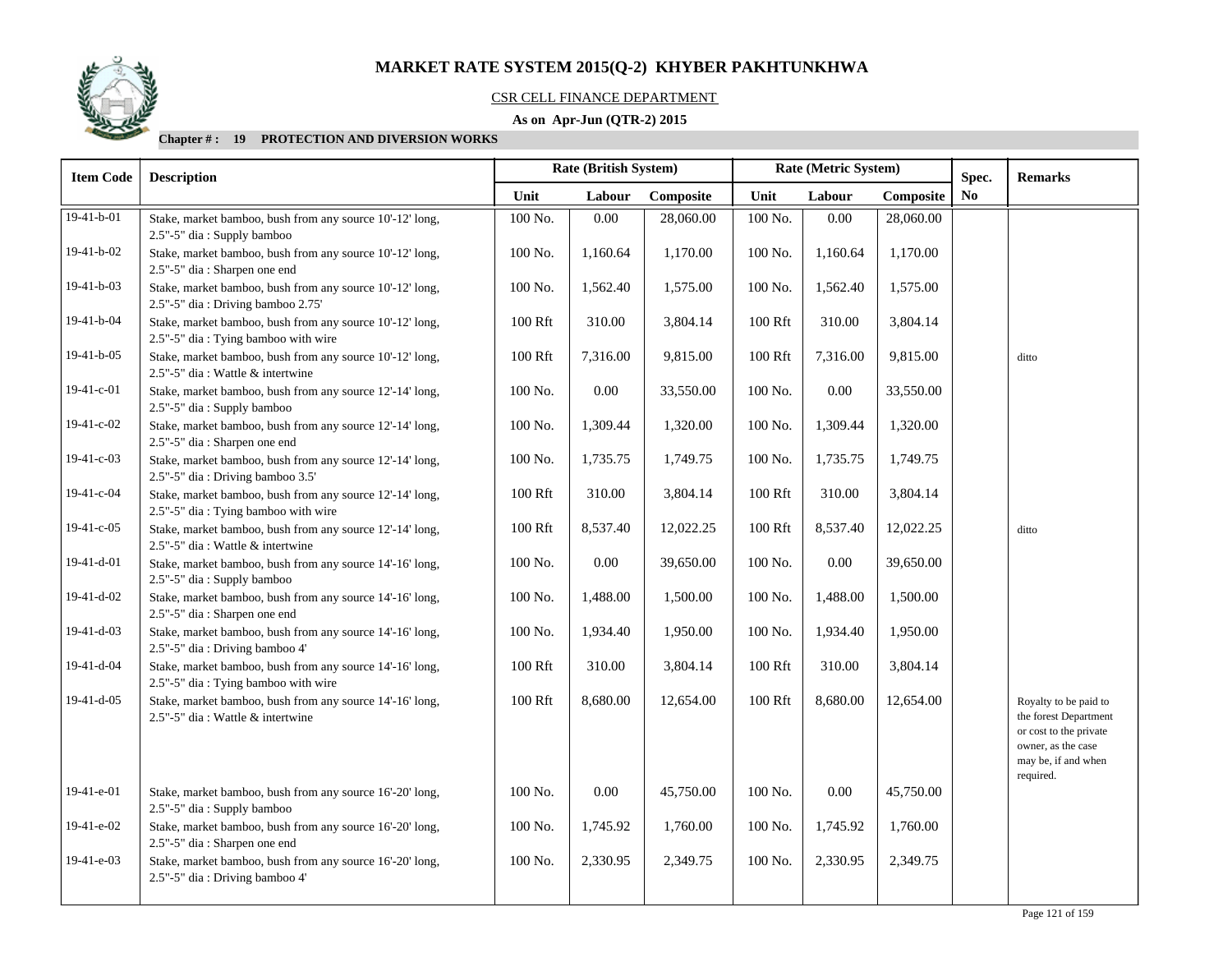

## CSR CELL FINANCE DEPARTMENT

## **As on Apr-Jun (QTR-2) 2015**

| <b>Item Code</b> | <b>Description</b>                                                                                                         | <b>Rate (British System)</b> |          |           |                 | Rate (Metric System) |           | Spec.          | <b>Remarks</b>                                                  |
|------------------|----------------------------------------------------------------------------------------------------------------------------|------------------------------|----------|-----------|-----------------|----------------------|-----------|----------------|-----------------------------------------------------------------|
|                  |                                                                                                                            | Unit                         | Labour   | Composite | Unit            | Labour               | Composite | N <sub>0</sub> |                                                                 |
| $19-41-e-04$     | Stake, market bamboo, bush from any source 16'-20' long,<br>2.5"-5" dia: Tying bamboo with wire                            | 100 Rft                      | 310.00   | 3,804.14  | 100 Rft         | 310.00               | 3,804.14  |                |                                                                 |
| $19-41-e-05$     | Stake, market bamboo, bush from any source 16'-20' long,<br>2.5"-5" dia : Wattle & intertwine                              | 100 Rft                      | 9,300.00 | 13,767.00 | 100 Rft         | 9,300.00             | 13,767.00 |                | ditto                                                           |
| 19-42            | Cut & supply brushwood from canal plantation or from any<br>other source, within 1.5 km.                                   | 100 Cft                      | 620.09   | 1,479.95  | m <sub>3</sub>  | 218.98               | 522.64    |                | ditto                                                           |
| 19-43            | Filling brush wood only, thoroughly packed                                                                                 | 100 Cft                      | 308.99   | 311.49    | m <sub>3</sub>  | 109.12               | 110.00    |                | Measured in<br>compacted and<br>packed shape before<br>filling. |
| 19-44            | Covering road 10' to 12' wide, with 3" sarkanda or jungle,<br>upto 50m lead                                                | 100 Rft                      | 370.76   | 373.75    | 50 <sub>m</sub> | 608.05               | 612.95    |                |                                                                 |
| 19-45            | Gachi pitching 1' thick                                                                                                    | 100 Sft                      | 4,033.46 | 4,065.99  | m <sub>2</sub>  | 434.00               | 437.50    |                |                                                                 |
| 19-46            | Gachi pitching done with silt clearance and berm dressing                                                                  | 100 Sft                      | 3,411.15 | 3,438.66  | m2              | 367.04               | 370.00    |                |                                                                 |
| 19-47            | Filter granular backfill behind retaining wall (stone/boulder<br>filling upto one meter to prevent choking of weep holes). | 100 Cft                      | 1,364.00 | 3,697.70  | m <sub>3</sub>  | 481.69               | 1,305.83  |                |                                                                 |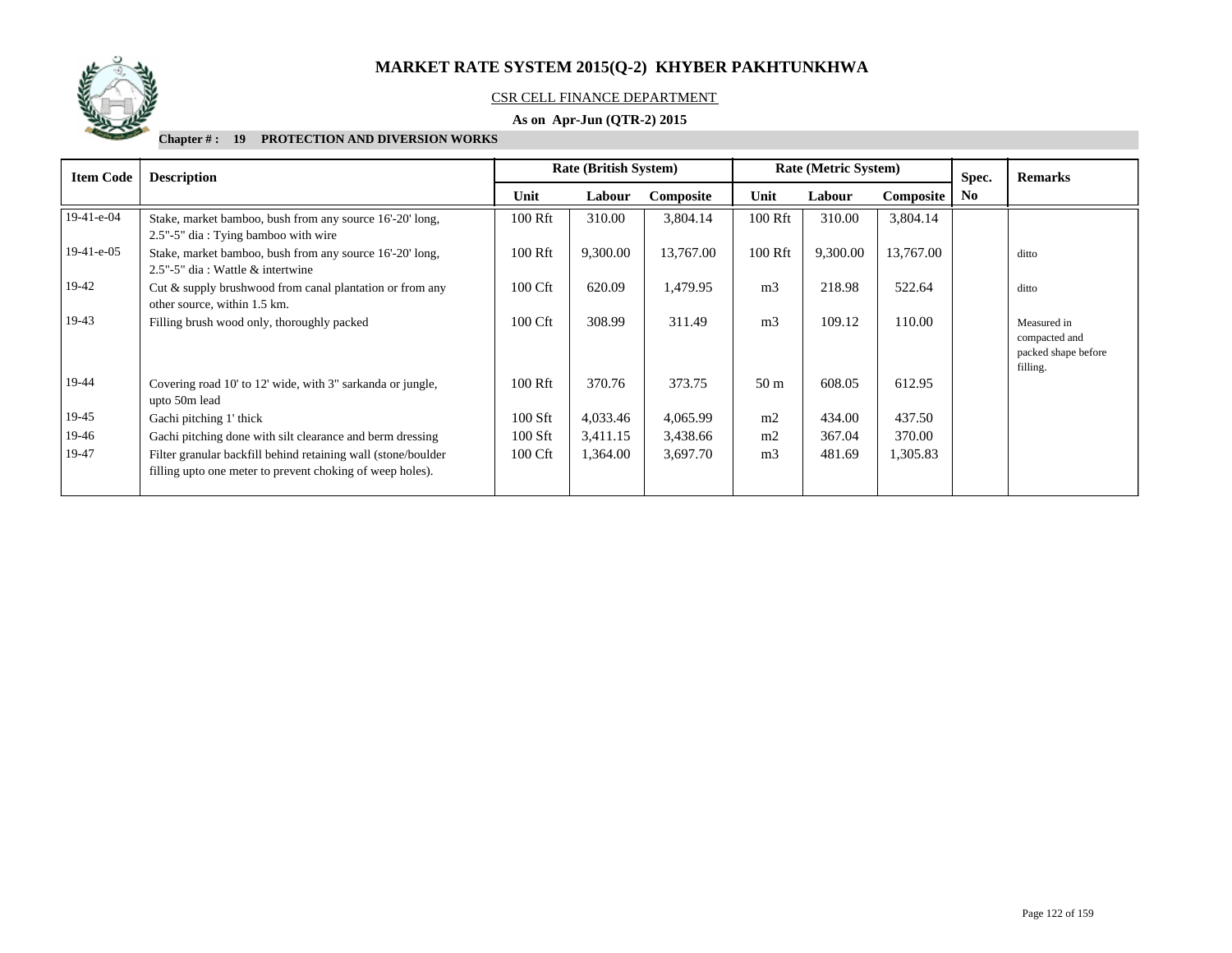## CSR CELL FINANCE DEPARTMENT

## **As on Apr-Jun (QTR-2) 2015**

**Chapter # : 20 OUTLETS**

| <b>Item Code</b> | Rate (British System)<br>Rate (Metric System)<br><b>Description</b>                              |      |          |           | Spec.             | <b>Remarks</b> |           |                |                                                                                                                                                                           |
|------------------|--------------------------------------------------------------------------------------------------|------|----------|-----------|-------------------|----------------|-----------|----------------|---------------------------------------------------------------------------------------------------------------------------------------------------------------------------|
|                  |                                                                                                  | Unit | Labour   | Composite | Unit              | Labour         | Composite | N <sub>0</sub> |                                                                                                                                                                           |
| $20-01-a$        | Earthwork for Outlets : Exc/Refill/Ram/Puddle Upto 50<br>cusecs channel discharge                | Job  | 1,550.00 | 1,562.50  | Job               | 1,550.00       | 1,562.50  |                | Includes<br>consolidation of earth<br>after refilling                                                                                                                     |
| $20-01-b$        | Earthwork for outlets: Exc/Refill/Ram/Puddle 51-100<br>cusecs channel discharge                  | Job  | 2,046.00 | 2,062.50  | Job               | 2,046.00       | 2,062.50  |                |                                                                                                                                                                           |
| $20-01-c$        | Earthwork for outlets: Exc/Refill/Ram/Puddle 101-200<br>cusecs channel discharge                 | Job  | 3,100.00 | 3,125.00  | $_{\mathrm{Job}}$ | 3,100.00       | 3,125.00  |                |                                                                                                                                                                           |
| $20-01-d$        | Earthwork for outlets: Exc/Refill/Ram/Puddle 201-350<br>cusecs channel discharge                 | Job  | 4,185.00 | 4,218.75  | Job               | 4,185.00       | 4,218.75  |                |                                                                                                                                                                           |
| $20-01-e$        | Earthwork for Outlets: Ex/Refill/Ram/Puddle Over 350<br>cusecs channel discharge                 | Job  | 6,200.00 | 6,250.00  | Job               | 6,200.00       | 6,250.00  |                |                                                                                                                                                                           |
| $20-02-a$        | Dismantling outlets: Old types such as KGO's orfices, etc.                                       | Each | 1,550.00 | 1,562.50  | Each              | 1,550.00       | 1,562.50  |                | The rates are for total<br>dismantlement and<br>remaoval of material.<br>The rates do not<br>include earthwork for<br>which rates are given<br>in item No 20-01<br>above. |
| $20-02-b$        | Dismantling outlets: APM or OF, 'H' upto 2.0 ft.                                                 | Each | 2,325.00 | 2,343.75  | Each              | 2,325.00       | 2,343.75  |                |                                                                                                                                                                           |
| $20-02-c$        | Dismantling outlets: APM or OF, 'H' from 2.1-3.0ft                                               | Each | 3,100.00 | 3,125.00  | Each              | 3,100.00       | 3,125.00  |                |                                                                                                                                                                           |
| $20-02-d$        | Dismantling outlets: APM or OF, 'H' above 3.0 ft                                                 | Each | 3,875.00 | 3,906.25  | Each              | 3,875.00       | 3,906.25  |                |                                                                                                                                                                           |
| $20-02-e$        | Dismantling outlets: Tail cluster bifurcation                                                    | Each | 2,325.00 | 2,343.75  | Each              | 2,325.00       | 2,343.75  |                |                                                                                                                                                                           |
| $20-02-f$        | Dismantling outlets: Tail cluster trifurcation                                                   | Each | 3,100.00 | 3,125.00  | Each              | 3,100.00       | 3,125.00  |                |                                                                                                                                                                           |
| $20-02-g$        | Dismantling outlets: Tail cluster quardification                                                 | Each | 3,875.00 | 3,906.25  | Each              | 3,875.00       | 3,906.25  |                |                                                                                                                                                                           |
| $20 - 03$        | Making temporary APM brick block & fixing at site                                                | Each | 572.88   | 961.19    | Each              | 572.88         | 961.19    |                |                                                                                                                                                                           |
| $20 - 04$        | Dismantling walls, taking out temporary APM brick block,<br>fixing iron block & rebuilding walls | Job  | 1,457.00 | 1,468.75  | Job               | 1,457.00       | 1,468.75  |                |                                                                                                                                                                           |
| $20 - 05$        | Dismantling walls & fitting iron block of OF outlet                                              | Each | 1,457.00 | 1,468.75  | Each              | 1,457.00       | 1,468.75  |                |                                                                                                                                                                           |
| $20-06-a$        | Constructing, watching & removing bund for outlet built in<br>running water: Upto 3' depth       | Each | 3,100.00 | 3,125.00  | Each              | 3,100.00       | 3,125.00  |                |                                                                                                                                                                           |
| $20-06-b$        | Constructing, watching & removing bund for outlet built in<br>running water: Over 3' depth       | Each | 4,185.00 | 4,218.75  | Each              | 4,185.00       | 4,218.75  |                |                                                                                                                                                                           |
| 20-07            | Adjusting "B" of tail cluster by dismantling and rebuilding<br>throat walls                      | Each | 911.40   | 1,462.87  | Each              | 911.40         | 1,462.87  |                |                                                                                                                                                                           |
| $20 - 08$        | Adjusting "Y" of an APM outlet, including dismantling and<br>rebuilding                          | Each | 1,767.00 | 2,652.33  | Each              | 1,767.00       | 2,652.33  |                |                                                                                                                                                                           |
| 20-09-a          | Extra labour in fixing APM and OF outlet blocks Depth<br>exceeding 5.0'                          | Each | 1,736.00 | 1,896.40  | Each              | 1,736.00       | 1,896.40  |                |                                                                                                                                                                           |
| $20-09-b$        | Extra labour in fixing APM and OF outlet blocks Depth<br>more than $4.0'$ to $5.0'$              | Each | 1,302.00 | 1,458.90  | Each              | 1,302.00       | 1,458.90  |                |                                                                                                                                                                           |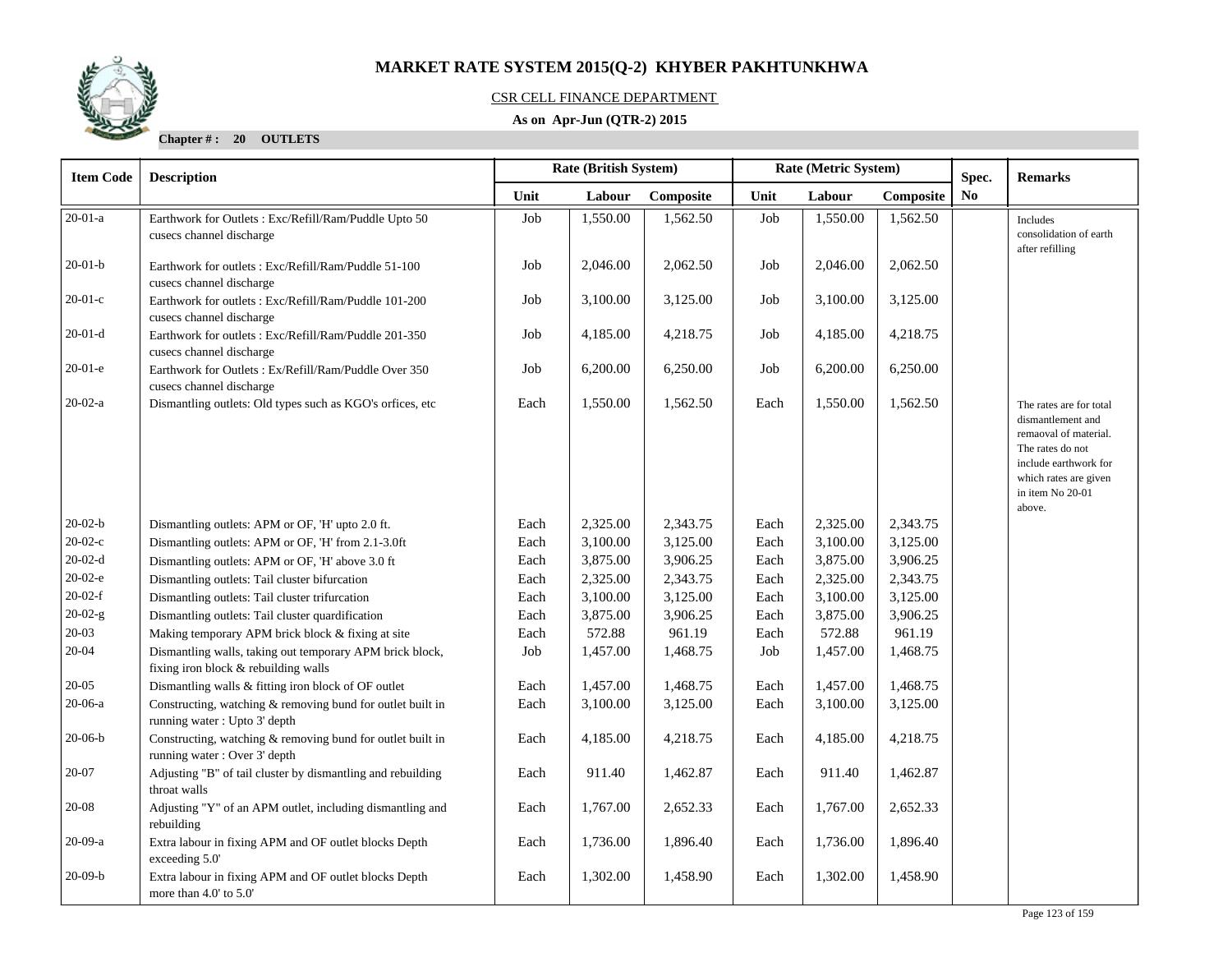

## CSR CELL FINANCE DEPARTMENT

## **As on Apr-Jun (QTR-2) 2015**

**Chapter # : 20 OUTLETS**

| <b>Item Code</b> | <b>Description</b>                                                                                   |      | <b>Rate (British System)</b> |           |      | Rate (Metric System) |           | Spec.          | <b>Remarks</b>                                                                                                   |
|------------------|------------------------------------------------------------------------------------------------------|------|------------------------------|-----------|------|----------------------|-----------|----------------|------------------------------------------------------------------------------------------------------------------|
|                  |                                                                                                      | Unit | Labour                       | Composite | Unit | Labour               | Composite | N <sub>0</sub> |                                                                                                                  |
| $20-09-c$        | Extra labour in fixing APM and OF outlet blocks Depth<br>more than $3.0'$ to $4.0'$                  | Each | 1,041.60                     | 1,196.40  | Each | 1,041.60             | 1.196.40  |                |                                                                                                                  |
| $20-09-d$        | Extra labour in fixing APM and OF outlet blocks Depth<br>more than $2.0'$ to $3.0'$                  | Each | 868.00                       | 991.51    | Each | 868.00               | 991.51    |                |                                                                                                                  |
| $20-09-e$        | Extra labour in fixing APM and OF outlet blocks Depth<br>upto $2.0'$                                 | Each | 694.40                       | 786.62    | Each | 694.40               | 786.62    |                |                                                                                                                  |
| $20-10$          | Repairing damaged reducing collar of hume pipe outlets                                               | Each | 572.88                       | 774.53    | Each | 572.88               | 774.53    |                |                                                                                                                  |
| $20 - 11$        | Laying iron pipes for outlets.                                                                       | Rft  | 47.26                        | 47.64     | m    | 155.04               | 156.29    |                |                                                                                                                  |
| $20-12$          | Water allowance for constructing outlets or culverts, when<br>canal water not flowing                | Each | 775.00                       | 781.25    | Each | 775.00               | 781.25    |                | At the discretion of<br>the<br>Engineer-in-Charge<br>depending upon the<br>distance and the<br>source of supply. |
| $20-13$          | Hoisting and placing RC slab or stone in position on<br>outlets or WC culverts                       | Each | 626.20                       | 631.25    | Each | 626.20               | 631.25    |                |                                                                                                                  |
| $20-14-a$        | Fixing pipe outlet, including backfilling of earth $\&$<br>puddling: Portion under bank              | Rft  | 126.53                       | 139.79    | m    | 415.13               | 458.62    |                |                                                                                                                  |
| $20-14-b$        | Fixing pipe outlet, including backfilling of earth $\&$<br>puddling: Portion under road, beyond bank | Rft  | 57.46                        | 70.16     | m    | 188.53               | 230.18    |                |                                                                                                                  |
| $20 - 15 - a$    | Removing pipe outlet, refilling earth & puddling Portion<br>under bank                               | Rft  | 103.40                       | 104.23    | m    | 339.23               | 341.96    |                |                                                                                                                  |
| $20-15-b$        | Removing pipe outlet, refilling earth & puddling Portion<br>under road, beyond                       | Rft  | 38.75                        | 39.06     | m    | 127.13               | 128.16    |                |                                                                                                                  |
| $20-16-a$        | Changing pipe outlets by removing one pipe $\&$ replacing :<br>Portion under bank                    | Rft  | 148.01                       | 161.43    | m    | 485.58               | 529.64    |                |                                                                                                                  |
| $20-16-b$        | Changing pipe outlets by removing one pipe & replacing :<br>Portion under road, beyond               | Rft  | 73.83                        | 86.66     | m    | 242.23               | 284.32    |                |                                                                                                                  |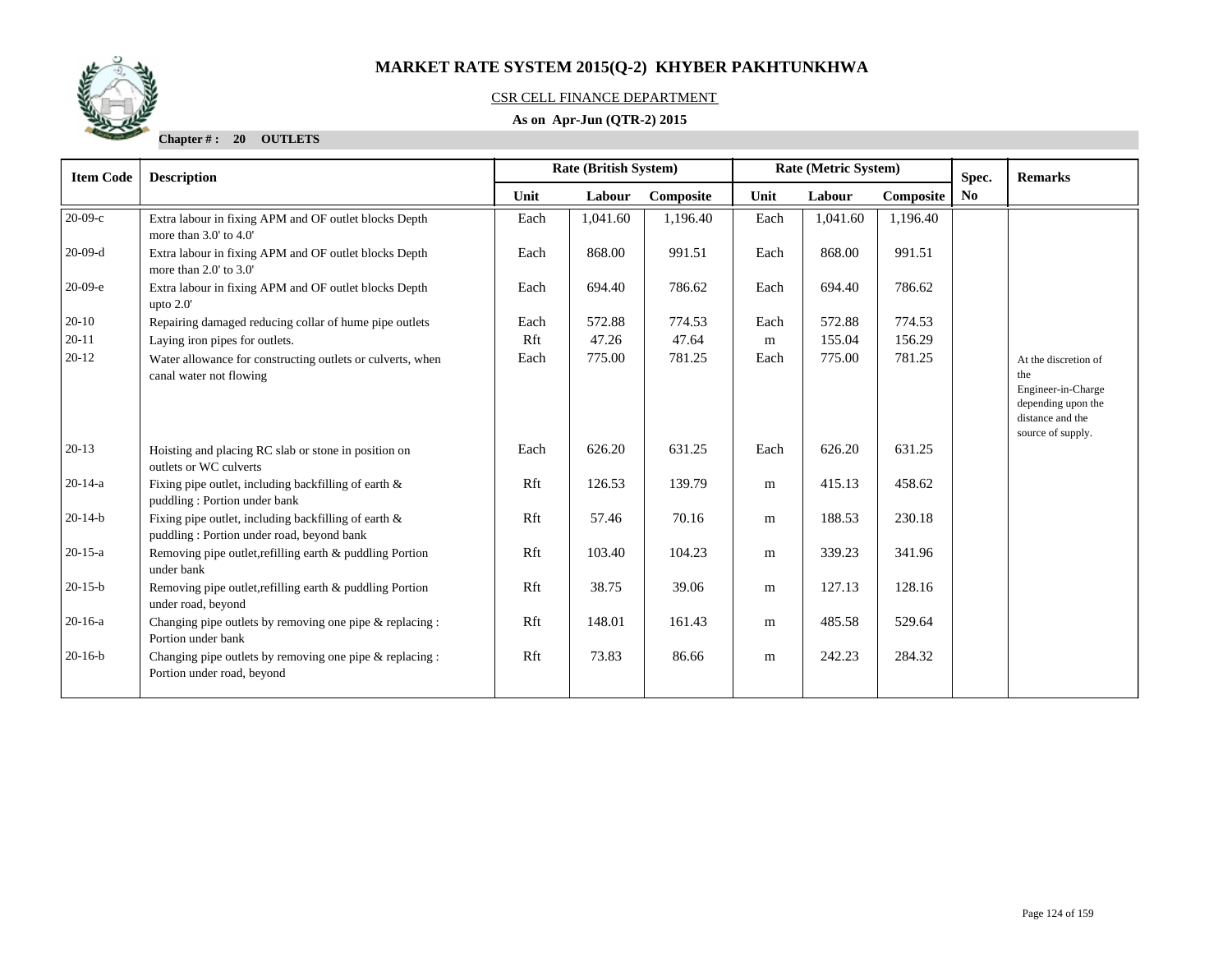

## CSR CELL FINANCE DEPARTMENT

## **As on Apr-Jun (QTR-2) 2015**

| <b>Item Code</b>   | <b>Description</b>                                                                                  | Rate (British System) |          |           |                | Rate (Metric System) |           | Spec. | <b>Remarks</b> |
|--------------------|-----------------------------------------------------------------------------------------------------|-----------------------|----------|-----------|----------------|----------------------|-----------|-------|----------------|
|                    |                                                                                                     | Unit                  | Labour   | Composite | Unit           | Labour               | Composite | No    |                |
| $21-01-a-01$       | Excavate well in dry & dispose of soil within 50m in<br>ordinary soil or sand : Upto 1.5 m depth    | 100 Cft               | 459.98   | 463.69    | m <sub>3</sub> | 162.44               | 163.75    |       |                |
| $21-01-a-02$       | Excavate well in dry & dispose of soil within 50m in<br>ordinary soil or sand : 1.5 to 3 m depth    | 100 Cft               | 481.05   | 484.93    | m <sub>3</sub> | 169.88               | 171.25    |       |                |
| $21-01-a-03$       | Excavate well in dry & dispose of soil within 50m in<br>ordinary soil or sand: 3 to 4.5 m depth     | 100 Cft               | 542.49   | 546.87    | m <sub>3</sub> | 191.58               | 193.12    |       |                |
| 21-01-a-04         | Excavate well in dry & dispose of soil within 50m in<br>ordinary soil or sand : 4.5 to 6 m depth    | 100 Cft               | 619.74   | 624.74    | m <sub>3</sub> | 218.86               | 220.63    |       |                |
| 21-01-b-01         | Excavate well in dry & dispose of soil within 50m in hard<br>soil: Upto 1.5 m depth                 | 100 Cft               | 561.81   | 566.34    | m <sub>3</sub> | 198.40               | 200.00    |       |                |
| $21-01-b-02$       | Excavate well in dry & dispose of soil within 50m in hard<br>soil: Above 1.5 to 3 m depth           | 100 Cft               | 586.38   | 591.11    | m <sub>3</sub> | 207.08               | 208.75    |       |                |
| $21-01-b-03$       | Excavate well in dry & dispose of soil within 50m in hard<br>soil: Above 3 to 4.5 m depth           | 100 Cft               | 640.81   | 645.98    | m <sub>3</sub> | 226.30               | 228.13    |       |                |
| $21-01-b-04$       | Excavate well in dry & dispose of soil within 50m in hard<br>soil: Above 4.5 to 6 m depth           | 100 Cft               | 721.57   | 727.39    | m3             | 254.82               | 256.88    |       |                |
| 21-01-c-01         | Excavate well in dry & dispose of soil within 50m in hard<br>strata like shingle : Upto 1.5 m depth | 100 Cft               | 1,209.64 | 1,219.39  | m <sub>3</sub> | 427.18               | 430.62    |       |                |
| $21-01-c-02$       | Excavate well in dry & dispose of soil within 50m in hard<br>strata like shingle :1.5 to 3 m depth  | 100 Cft               | 1,253.53 | 1,263.64  | m <sub>3</sub> | 442.68               | 446.25    |       |                |
| $21-01-c-03$       | Excavate well in dry & dispose of soil within 50m in hard<br>strata like shingle : 3 to 4.5 m depth | 100 Cft               | 1,306.20 | 1,316.73  | m <sub>3</sub> | 461.28               | 465.00    |       |                |
| 21-01-c-04         | Excavate well in dry & dispose of soil within 50m in hard<br>strata like shingle : 4.5 to 6 m depth | 100 Cft               | 1,402.76 | 1,414.07  | m <sub>3</sub> | 495.38               | 499.37    |       |                |
| $21-02-a-01$       | Dry sinking of well & disposal of soil within 50m in<br>ordinary soil: 3 to 4.5 m depth             | 100 Cft               | 2,480.72 | 2,500.73  | m <sub>3</sub> | 876.06               | 883.12    |       |                |
| $21-02-a-02$       | Dry sinking of well & disposal of soil within 50m in<br>ordinary soil: 4.5 to 6 m depth             | 100 Cft               | 3,100.47 | 3,125.47  | m <sub>3</sub> | 1,094.92             | 1,103.75  |       |                |
| $21 - 02 - a - 03$ | Dry sinking of well & disposal of soil within 50m in<br>ordinary soil: 6 to 7.5 m depth             | 100 Cft               | 3,720.21 | 3,750.21  | m <sub>3</sub> | 1,313.78             | 1,324.38  |       |                |
| 21-02-a-04         | Dry sinking of well & disposal of soil within 50m in<br>ordinary soil: 7.5 to 9 m depth             | 100 Cft               | 4,339.95 | 4,374.95  | m <sub>3</sub> | 1,532.64             | 1,545.00  |       |                |
| $21-02-a-05$       | Dry sinking of well & disposal of soil within 50m in<br>ordinary soil: 9 to 10.5 m depth            | 100 Cft               | 4,959.69 | 4,999.69  | m <sub>3</sub> | 1,751.50             | 1,765.62  |       |                |
| $21-02-a-06$       | Dry sinking of well & disposal of soil within 50m in<br>ordinary soil: 10.5 to 12 m depth           | 100 Cft               | 5,579.43 | 5,624.43  | m <sub>3</sub> | 1,970.36             | 1,986.25  |       |                |
| $21-02-a-07$       | Dry sinking of well & disposal of soil within 50m in<br>ordinary soil: 12 to 13.5 m depth           | 100 Cft               | 6,200.93 | 6,250.94  | m <sub>3</sub> | 2,189.84             | 2,207.50  |       |                |
| $21-02-a-08$       | Dry sinking of well & disposal of soil within 50m in<br>ordinary soil: Exceeding 13.5 m depth       | 100 Cft               | 6,820.67 | 6,875.68  | m <sub>3</sub> | 2,408.70             | 2,428.13  |       |                |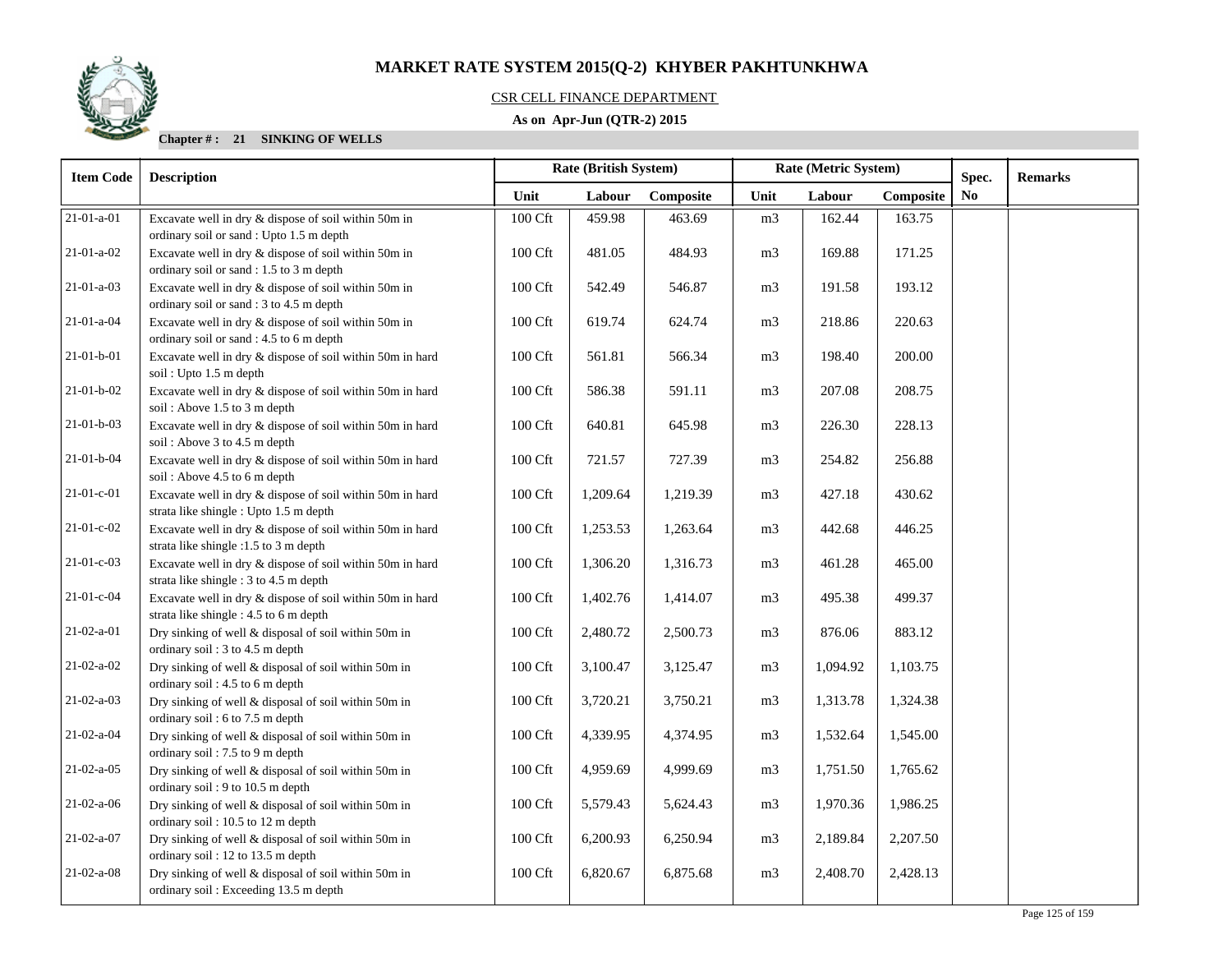

## CSR CELL FINANCE DEPARTMENT

## **As on Apr-Jun (QTR-2) 2015**

| <b>Item Code</b>   | <b>Description</b>                                                                                    | Rate (British System) |          |           |                | Rate (Metric System) |           | Spec.          | <b>Remarks</b>                                 |
|--------------------|-------------------------------------------------------------------------------------------------------|-----------------------|----------|-----------|----------------|----------------------|-----------|----------------|------------------------------------------------|
|                    |                                                                                                       | Unit                  | Labour   | Composite | Unit           | Labour               | Composite | N <sub>0</sub> |                                                |
| $21 - 02 - b - 01$ | Dry sinking of well & disposal of soil within 50m in hard<br>soil: $3$ to $4.5$ m depth               | 100 Cft               | 3,409.46 | 3,436.95  | m <sub>3</sub> | 1,204.04             | 1,213.75  |                |                                                |
| $21 - 02 - b - 02$ | Dry sinking of well & disposal of soil within 50m in hard<br>soil: 4.5 to 6 m depth                   | 100 Cft               | 4,029.20 | 4,061.69  | m <sub>3</sub> | 1,422.90             | 1,434.38  |                |                                                |
| $21 - 02 - b - 03$ | Dry sinking of well & disposal of soil within 50m in hard<br>soil: $6$ to $7.5$ m depth               | 100 Cft               | 4,650.70 | 4,688.20  | m <sub>3</sub> | 1,642.38             | 1,655.63  |                |                                                |
| 21-02-b-04         | Dry sinking of well & disposal of soil within 50m in hard<br>soil: 7.5 to 9 m depth                   | 100 Cft               | 5,270.44 | 5,312.94  | m <sub>3</sub> | 1,861.24             | 1,876.25  |                |                                                |
| $21-02-b-05$       | Dry sinking of well & disposal of soil within 50m in hard<br>soil: 9 to 10.5 m depth                  | 100 Cft               | 5,890.18 | 5,937.68  | m <sub>3</sub> | 2,080.10             | 2,096.88  |                |                                                |
| $21 - 02 - b - 06$ | Dry sinking of well & disposal of soil within 50m in hard<br>soil: 10.5 to 12 m depth                 | 100 Cft               | 6,509.92 | 6,562.42  | m <sub>3</sub> | 2,298.96             | 2,317.50  |                |                                                |
| 21-02-b-07         | Dry sinking of well & disposal of soil within 50m in hard<br>soil: 12 to 13.5 m depth                 | 100 Cft               | 7,129.67 | 7,187.16  | m <sub>3</sub> | 2,517.82             | 2,538.13  |                |                                                |
| $21 - 02 - b - 08$ | Dry sinking of well & disposal of soil within 50m in hard<br>soil: Exceeding 13.5 m depth             | 100 Cft               | 7,749.41 | 7,811.90  | m <sub>3</sub> | 2,736.68             | 2,758.75  |                |                                                |
| $21-02-c-01$       | Dry sinking of well & disposal of soil within 50m in hard<br>strata like shingle : 3 to 4.5 m depth   | 100 Cft               | 4,648.94 | 4,686.43  | m <sub>3</sub> | 1,641.76             | 1,655.00  |                |                                                |
| $21-02-c-02$       | Dry sinking of well & disposal of soil within 50m in hard<br>strata like shingle : 4.5 to 6 m depth   | 100 Cft               | 5,270.44 | 5,312.94  | m <sub>3</sub> | 1,861.24             | 1,876.25  |                |                                                |
| $21-02-c-03$       | Dry sinking of well & disposal of soil within 50m in hard<br>strata like shingle : 6 to 7.5 m depth   | 100 Cft               | 5,890.18 | 5,937.68  | m <sub>3</sub> | 2,080.10             | 2,096.88  |                |                                                |
| 21-02-c-04         | Dry sinking of well & disposal of soil within 50m in hard<br>strata like shingle : 7.5 to 9 m depth   | 100 Cft               | 6,509.92 | 6,562.42  | m <sub>3</sub> | 2,298.96             | 2,317.50  |                |                                                |
| $21-02-c-05$       | Dry sinking of well & disposal of soil within 50m in hard<br>strata like shingle : 9 to 10.5 m depth  | 100 Cft               | 7,129.67 | 7,187.16  | m <sub>3</sub> | 2,517.82             | 2,538.13  |                |                                                |
| 21-02-c-06         | Dry sinking of well & disposal of soil within 50m in hard<br>strata like shingle : 10.5 to 12 m depth | 100 Cft               | 7,749.41 | 7,811.90  | m <sub>3</sub> | 2,736.68             | 2,758.75  |                |                                                |
| 21-02-c-07         | Dry sinking of well & disposal of soil within 50m in hard<br>strata like shingle : 12 to 13.5 m depth | 100 Cft               | 8,370.91 | 8,438.41  | m <sub>3</sub> | 2,956.16             | 2,980.00  |                |                                                |
| $21-02-c-08$       | Dry sinking of well & disposal of soil within 50m in hard<br>strata like shingle: Over 13.5 m depth   | 100 Cft               | 8,990.65 | 9,063.15  | m <sub>3</sub> | 3,175.02             | 3,200.62  |                |                                                |
| $21-03-a-01$       | Wet sinking of well for depths below spring level Upto 1.5<br>m depth                                 | 100 Cft               | 2,548.14 | 2,568.69  | m <sub>3</sub> | 899.87               | 907.12    |                | The outer dimensions<br>of the curb shall from |
| $21-03-a-02$       | Wet sinking of well for depths below spring level Above<br>$1.5$ to $3 \text{ m}$ depth               | 100 Cft               | 5,207.59 | 5,249.58  | m <sub>3</sub> | 1,839.04             | 1,853.87  |                | basis of payment.                              |
| $21-03-a-03$       | Wet sinking of well for depths below spring level Above 3<br>to 4.5 m depth                           | 100 Cft               | 8,013.46 | 8,078.08  | m <sub>3</sub> | 2,829.93             | 2,852.75  |                |                                                |
|                    |                                                                                                       |                       |          |           |                |                      |           |                |                                                |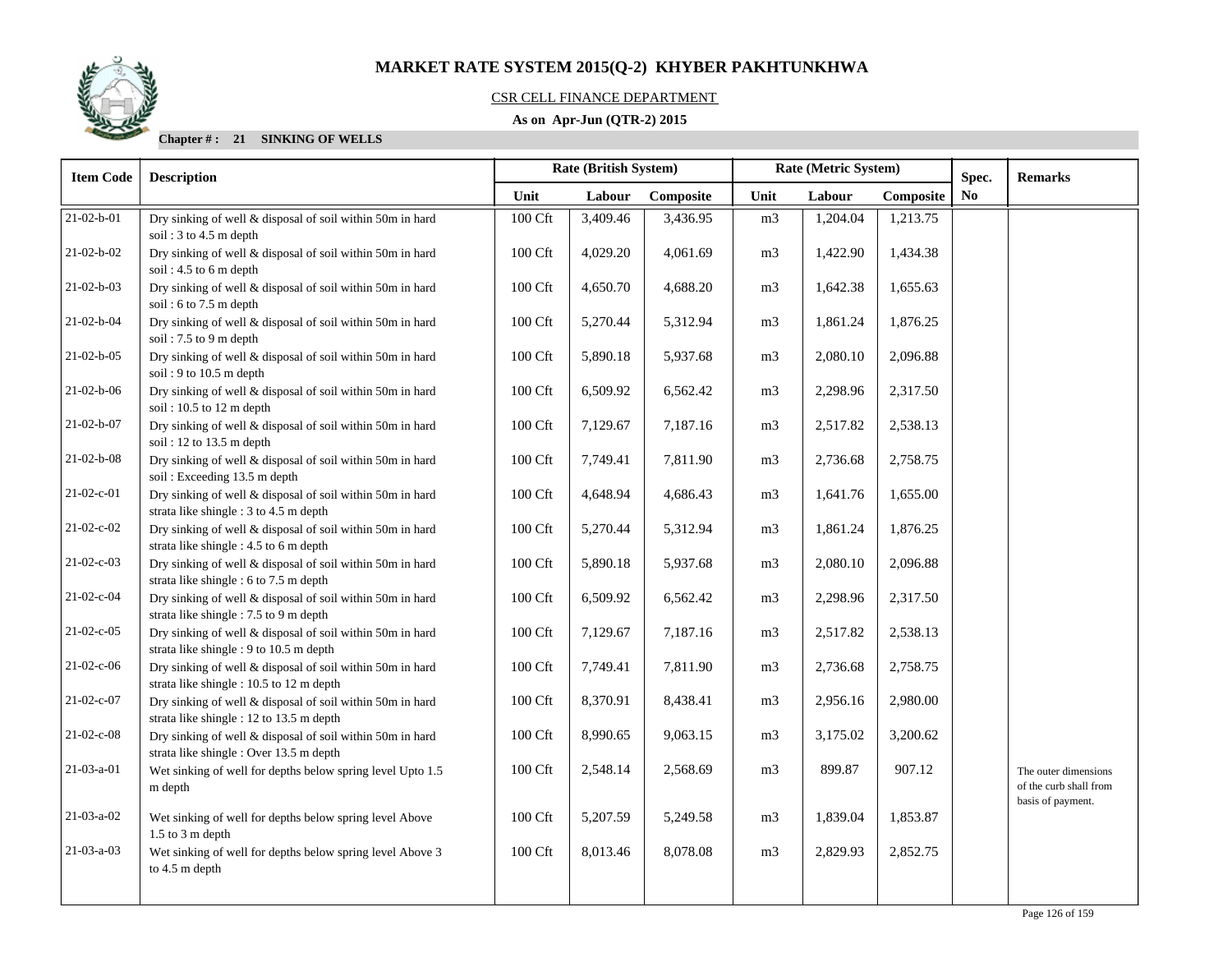

## CSR CELL FINANCE DEPARTMENT

## **As on Apr-Jun (QTR-2) 2015**

| <b>Item Code</b> | <b>Description</b>                                                                              |                     | <b>Rate (British System)</b> |           | Rate (Metric System) |           |           | Spec.          | <b>Remarks</b> |
|------------------|-------------------------------------------------------------------------------------------------|---------------------|------------------------------|-----------|----------------------|-----------|-----------|----------------|----------------|
|                  |                                                                                                 | Unit                | Labour                       | Composite | Unit                 | Labour    | Composite | N <sub>0</sub> |                |
| 21-03-a-04       | Wet sinking of well for depths below spring level Above<br>4.5 to 6 m depth                     | 100 Cft             | 10,848.47                    | 10,935.96 | m <sub>3</sub>       | 3,831.10  | 3,862.00  |                |                |
| $21-03-a-05$     | Wet sinking of well for depths below spring level Above 6<br>to 7.5 m depth                     | 100 Cft             | 14,310.25                    | 14,425.65 | m <sub>3</sub>       | 5,053.62  | 5,094.38  |                |                |
| $21-03-a-06$     | Wet sinking of well for depths below spring level Above<br>7.5 to 9 m depth                     | 100 Cft             | 18,273.78                    | 18,421.15 | m <sub>3</sub>       | 6,453.33  | 6,505.37  |                |                |
| 21-03-a-07       | Wet sinking of well for depths below spring level Above 9<br>to 10.5 m depth                    | 100 Cft             | 22,163.59                    | 22,342.33 | m <sub>3</sub>       | 7,827.01  | 7,890.13  |                |                |
| $21-03-a-08$     | Wet sinking of well for depths below spring level Above<br>10.5 to 12 m depth                   | 100 Cft             | 27,406.29                    | 27,627.30 | m <sub>3</sub>       | 9,678.45  | 9,756.50  |                |                |
| 21-03-a-09       | Wet sinking of well for depths below spring level Above<br>12 to 13.5 m depth                   | 100 Cft             | 32,544.00                    | 32,806.45 | m <sub>3</sub>       | 11,492.82 | 11,585.50 |                |                |
| $21-03-a-10$     | Wet sinking of well for depths below spring level<br>Exceeding 13.5 m depth                     | 100 Cft             | 39,156.45                    | 39,472.23 | m <sub>3</sub>       | 13,827.98 | 13,939.50 |                |                |
| 21-03-b-01       | Wet sinking of well for depths below spring level in<br>cohesive soil : Upto 1.5 m depth        | $100\ \mathrm{Cft}$ | 3,277.79                     | 3,304.22  | m3                   | 1,157.54  | 1,166.88  |                |                |
| $21-03-b-02$     | Wet sinking of well for depths below spring level in<br>cohesive soil: 1.5 to 3 m depth         | 100 Cft             | 6,510.98                     | 6,563.48  | m3                   | 2,299.33  | 2,317.88  |                |                |
| 21-03-b-03       | Wet sinking of well for depths below spring level in<br>cohesive soil: Above 3 to 4.5 m depth   | 100 Cft             | 9,827.39                     | 9,906.64  | m <sub>3</sub>       | 3,470.51  | 3,498.50  |                |                |
| 21-03-b-04       | Wet sinking of well for depths below spring level in<br>cohesive soil: Above 4.5 to 6 m depth   | 100 Cft             | 13,020.20                    | 13,125.20 | m <sub>3</sub>       | 4,598.04  | 4,635.13  |                |                |
| $21-03-b-05$     | Wet sinking of well for depths below spring level in<br>cohesive soil: Above 6 to 7.5 m depth   | 100 Cft             | 17,958.47                    | 18,103.30 | m <sub>3</sub>       | 6,341.98  | 6,393.13  |                |                |
| $21-03-b-06$     | Wet sinking of well for depths below spring level in<br>cohesive soil: Above 7.5 to 9 m depth   | 100 Cft             | 22,644.63                    | 22,827.25 | m <sub>3</sub>       | 7,996.88  | 8,061.38  |                |                |
| 21-03-b-07       | Wet sinking of well for depths below spring level in<br>cohesive soil: Above 9 to 10.5 m depth  | 100 Cft             | 27,774.97                    | 27,998.96 | m <sub>3</sub>       | 9,808.65  | 9,887.75  |                |                |
| $21-03-b-08$     | Wet sinking of well for depths below spring level in<br>cohesive soil: Above 10.5 to 12 m depth | $100\ \mathrm{Cft}$ | 34,725.91                    | 35,005.96 | m3                   | 12,263.35 | 12,362.25 |                |                |
| $21-03-b-09$     | Wet sinking of well for depths below spring level in<br>cohesive soil: Above 12 to 13.5 m depth | 100 Cft             | 40,681.05                    | 41,009.13 | m <sub>3</sub>       | 14,366.39 | 14,482.25 |                |                |
| $21-03-b-10$     | Wet sinking of well for depths below spring level in<br>cohesive soil: Exceeding 13.5 m depth   | 100 Cft             | 48,668.52                    | 49,061.01 | m <sub>3</sub>       | 17,187.14 | 17,325.75 |                |                |
| $21-03-c-01$     | Wet sinking of well for depths below spring level in<br>shingle/gravel etc: Upto 1.5 m depth    | 100 Cft             | 6,348.40                     | 6,399.60  | m <sub>3</sub>       | 2,241.92  | 2,260.00  |                |                |
| 21-03-c-02       | Wet sinking of well for depths below spring level in<br>shingle/gravel etc: 1.5 to 3 m depth    | $100\ \mathrm{Cft}$ | 15,116.44                    | 15,238.34 | m <sub>3</sub>       | 5,338.33  | 5,381.37  |                |                |
| 21-03-c-03       | Wet sinking of well for depths below spring level in<br>shingle/gravel etc: 3 to 4.5 m depth    | 100 Cft             | 20,612.65                    | 20,778.88 | m <sub>3</sub>       | 7,279.30  | 7,338.00  |                |                |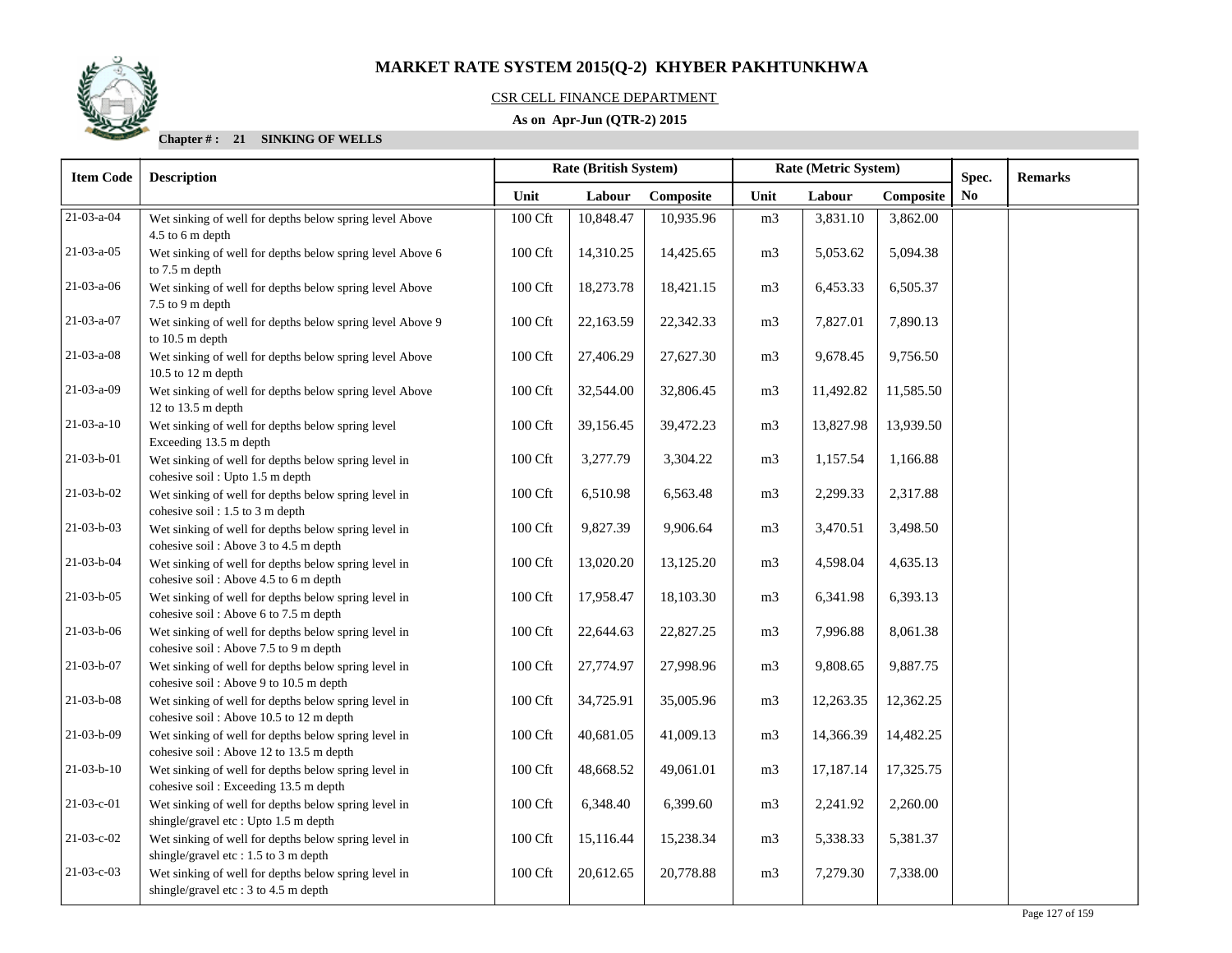

## CSR CELL FINANCE DEPARTMENT

## **As on Apr-Jun (QTR-2) 2015**

| <b>Item Code</b> | Rate (British System)<br><b>Description</b>                                                        |         |            | Rate (Metric System) |                |           |            | Spec. | <b>Remarks</b>                                                                                                                              |
|------------------|----------------------------------------------------------------------------------------------------|---------|------------|----------------------|----------------|-----------|------------|-------|---------------------------------------------------------------------------------------------------------------------------------------------|
|                  |                                                                                                    | Unit    | Labour     | Composite            | Unit           | Labour    | Composite  | No    |                                                                                                                                             |
| 21-03-c-04       | Wet sinking of well for depths below spring level in<br>shingle/gravel etc: 4.5 to 6 m depth       | 100 Cft | 28,541.84  | 28,772.01            | m <sub>3</sub> | 10,079.46 | 10,160.75  |       |                                                                                                                                             |
| $21-03-c-05$     | Wet sinking of well for depths below spring level in<br>shingle/gravel etc: 6 to 7.5 m depth       | 100 Cft | 42,895.97  | 43,241.91            | m <sub>3</sub> | 15,148.58 | 15,270.75  |       |                                                                                                                                             |
| $21-03-c-06$     | Wet sinking of well for depths below spring level in<br>shingle/gravel etc: 7.5 to 9 m depth       | 100 Cft | 55,502.19  | 55,949.79            | m <sub>3</sub> | 19,600.43 | 19,758.50  |       |                                                                                                                                             |
| 21-03-c-07       | Wet sinking of well for depths below spring level in<br>shingle/gravel etc: 9 to 10.5 m depth      | 100 Cft | 69,607.73  | 70,169.09            | m <sub>3</sub> | 24,581.76 | 24,780.00  |       |                                                                                                                                             |
| $21-03-c-08$     | Wet sinking of well for depths below spring level in<br>shingle/gravel etc: $10.5$ to 12 m depth   | 100 Cft | 90,169.80  | 90,896.98            | m <sub>3</sub> | 31,843.20 | 32,100.00  |       |                                                                                                                                             |
| $21-03-c-09$     | Wet sinking of well for depths below spring level in<br>shingle/gravel etc: 12 to 13.5 m depth     | 100 Cft | 113,372.40 | 114,286.69           | m <sub>3</sub> | 40,037.12 | 40,360.00  |       |                                                                                                                                             |
| $21-03-c-10$     | Wet sinking of well for depths below spring level in<br>shingle/gravel etc: Exceeding 13.5 m depth | 100 Cft | 144,268.19 | 145,431.64           | m <sub>3</sub> | 50,947.88 | 51,358.73  |       |                                                                                                                                             |
| $21 - 04$        | Making & fixing in position, kikar wood well curb                                                  | 100 Cft | 190,698.95 | 347,786.84           | m <sub>3</sub> | 67,344.78 | 122,819.87 |       |                                                                                                                                             |
| 21-05            | Laying well curb in position only                                                                  | Each    | 1,209.00   | 1,218.75             | Each           | 1,209.00  | 1,218.75   |       |                                                                                                                                             |
| $21-06-a$        | Providing & laying RCC well curb in position, using<br>coarse sand: Ratio 1:1.5:3                  | 100 Cft | 15,919.47  | 33,860.93            | m <sub>3</sub> | 5,621.91  | 11,957.89  |       | a) If concrete mixer is<br>supplied by<br>government, all<br>charges including<br>depreciation will be<br>recoverd from the<br>contractor.  |
| $21-06-b$        | Providing & laying RCC well curb in position, using<br>coarse sand: Ratio 1:2:4                    | 100 Cft | 15,919.47  | 31,460.92            | m <sub>3</sub> | 5,621.91  | 11,110.33  |       | b) The rate does not<br>include cost of steel<br>reinforcement and its<br>labour for<br>bending/binding,<br>which is payable<br>separately. |
| 21-07            | Providing and fixing structural steel for cutting edge                                             | Ton     | 31,000.00  | 179.992.41           | tonne          | 30,510.20 | 177,148.52 |       |                                                                                                                                             |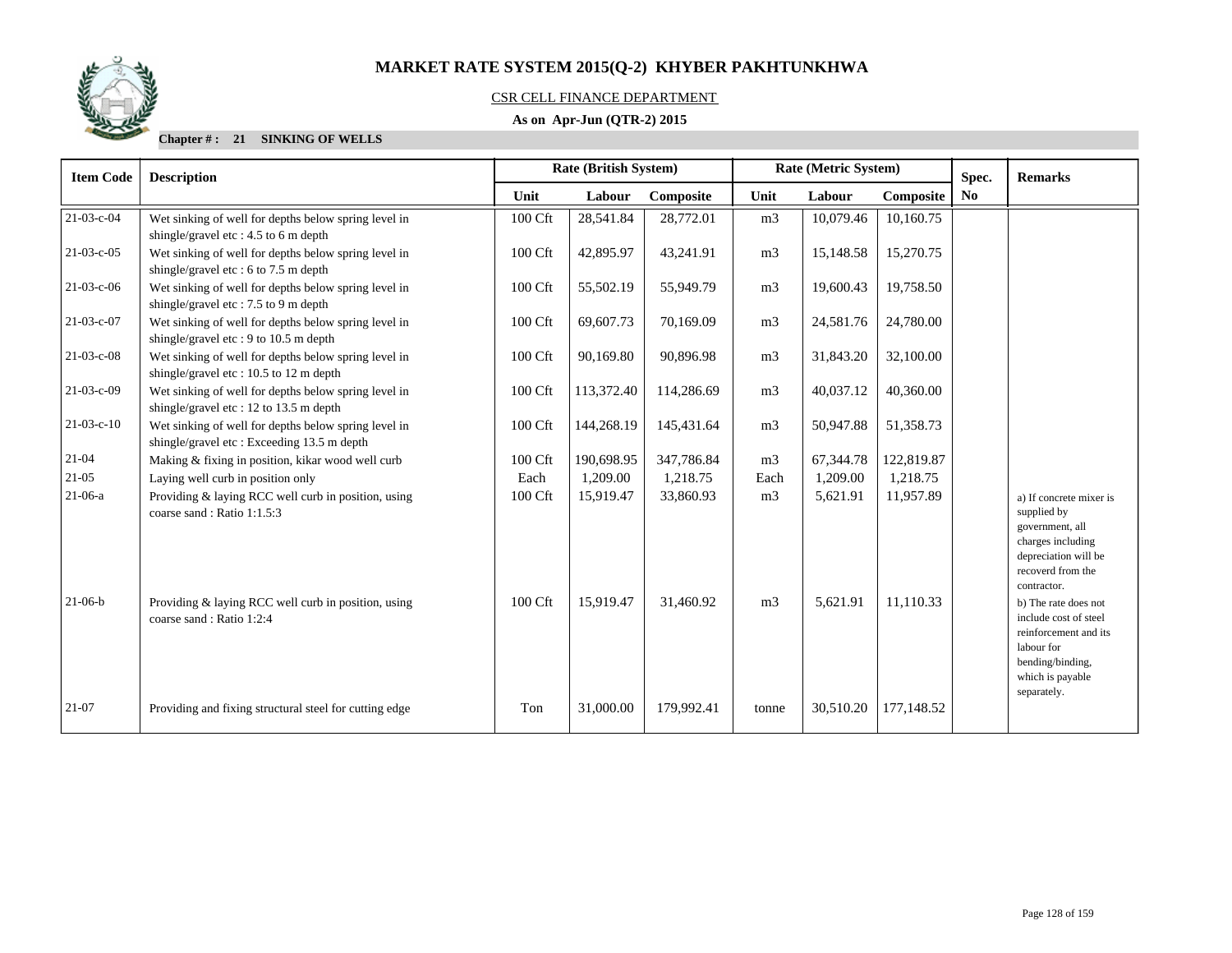

## CSR CELL FINANCE DEPARTMENT

## **As on Apr-Jun (QTR-2) 2015**

#### **Chapter # : 22 SURFACE DRAINAGE**

| <b>Item Code</b>   | <b>Description</b>                                                                                     | Rate (British System) |          |           |           | Rate (Metric System) |           | Spec. | <b>Remarks</b>                                                                         |
|--------------------|--------------------------------------------------------------------------------------------------------|-----------------------|----------|-----------|-----------|----------------------|-----------|-------|----------------------------------------------------------------------------------------|
|                    |                                                                                                        | Unit                  | Labour   | Composite | Unit      | Labour               | Composite | No    |                                                                                        |
| $22 - 01 - a - 01$ | Tega formed of pacca bricks on end, laid in and over c/s<br>mortar: 3" thick: Ratio 1:3                | 100 Rft               | 1,209.72 | 4,025.34  | ${\bf m}$ | 39.69                | 132.06    |       |                                                                                        |
| $22-01-a-02$       | Tega formed of pacca bricks on end, laid in and over c/s<br>mortar: 3" thick: Ratio 1:5                | 100 Rft               | 1,209.72 | 3,734.83  | m         | 39.69                | 122.53    |       |                                                                                        |
| 22-01-b-01         | Tega formed of pacca bricks on end, laid in and over c/s<br>mortar: 4.5" thick: Ratio 1:3              | 100 Rft               | 1,320.98 | 4,697.45  | m         | 43.34                | 154.12    |       |                                                                                        |
| $22-01-b-02$       | Tega formed of pacca bricks on end, laid in and over c/s<br>mortar: 4.5" thick: Ratio 1:5              | 100 Rft               | 1,320.98 | 4,537.79  | m         | 43.34                | 148.88    |       |                                                                                        |
| $22-02-a$          | Pacca flat brick 3" thick, laid in reimbursement, in c/s<br>mortar, on sides of drains etc: Ratio 1:3  | 100 Sft               | 1,612.60 | 6,178.44  | m2        | 173.52               | 664.80    |       |                                                                                        |
| $22-02-b$          | Pacca flat brick 3" thick, laid in reimbursement, in c/s<br>mortar, on sides of drains etc: Ratio 1:5  | 100 Sft               | 1,612.60 | 5,888.26  | m2        | 173.52               | 633.58    |       |                                                                                        |
| $22-02-c$          | Pacca flat brick 3" thick, laid in reimbursement, in c/s<br>mortar, on sides of drains etc : Ratio 1:6 | 100 Sft               | 1,612.60 | 5,804.53  | m2        | 173.52               | 624.57    |       |                                                                                        |
| $22-03-a$          | Pacca brick on edge, laid in reimbursement, in c/s mortar,<br>on sides of drains etc: Ratio 1:3        | 100 Sft               | 1,816.96 | 8,646.85  | m2        | 195.50               | 930.40    |       |                                                                                        |
| $22-03-b$          | Pacca brick on edge, laid in reimbursement, in c/s mortar,<br>on sides of drains etc: Ratio 1:5        | 100 Sft               | 1,816.96 | 8,221.53  | m2        | 195.50               | 884.64    |       |                                                                                        |
| $22-03-c$          | Pacca brick on edge, laid in reimbursement, in c/s mortar,<br>on sides of drains etc: Ratio 1:6        | 100 Sft               | 1,816.96 | 8,094.09  | m2        | 195.50               | 870.92    |       |                                                                                        |
| $22-04-a$          | Pacca flat brick, Herring bond pitching in c/s mortar laid to<br>line, grade, slope etc : Ratio 1:3    | 100 Sft               | 1,519.61 | 6,657.56  | m2        | 163.51               | 716.35    |       |                                                                                        |
| $22-04-b$          | Pacca flat brick, Herring bond pitching in c/s mortar laid to<br>line, grade, slope etc : Ratio 1:5    | 100 Sft               | 1,519.61 | 6,331.33  | m2        | 163.51               | 681.25    |       |                                                                                        |
| $22-04-c$          | Pacca flat brick, Herring bond pitching in c/s mortar laid to<br>line, grade, slope etc : Ratio 1:6    | 100 Sft               | 1,519.61 | 6,259.18  | m2        | 163.51               | 673.49    |       |                                                                                        |
| $22-05-a$          | Construct Punjab standard drains, of cement concrete<br>$1:1.5:3$ , complete : Type I                  | 100 Rft               | 1,558.31 | 7,321.60  | m         | 51.13                | 240.21    |       | The rate does not<br>include cost of<br>excavation, which is<br>to be paid separately. |
| $22-05-b$          | Construct Punjab standard drains, of cement concrete<br>$1:1.5:3$ , complete : Type II                 | 100 Rft               | 3,964.90 | 17,298.62 | m         | 130.08               | 567.54    |       |                                                                                        |
| $22-05-c$          | Construct Punjab standard drains, of cement concrete<br>1:1.5:3, complete : Type III                   | 100 Rft               | 5,038.99 | 21,927.20 | m         | 165.32               | 719.40    |       |                                                                                        |
| $22-05-d$          | Construct Punjab standard drains, of cement concrete<br>1:1.5:3, complete : Type IV                    | 100 Rft               | 5,428.75 | 26,325.56 | m         | 178.11               | 863.70    |       |                                                                                        |
| $22-05-e$          | Construct Punjab standard drains, of cement concrete<br>1:1.5:3, complete : Type V                     | 100 Rft               | 7,280.16 | 35,139.95 | m         | 238.85               | 1,152.89  |       |                                                                                        |
| $22-05-f$          | Construct Punjab standard drains, of cement concrete<br>$1:1.5:3$ , complete : Type VI                 | 100 Rft               | 8,226.11 | 40,013.94 | m         | 269.89               | 1,312.79  |       |                                                                                        |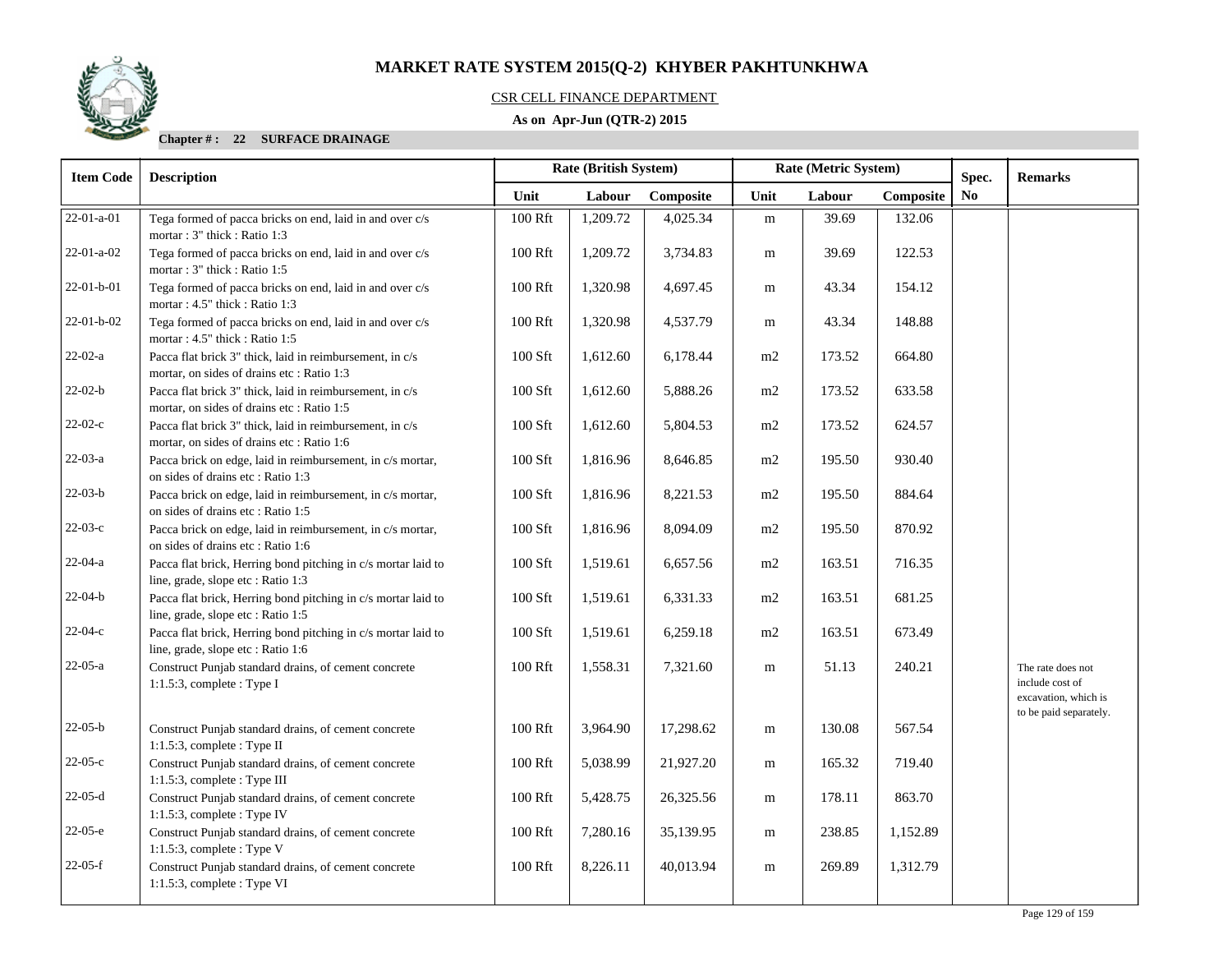

## CSR CELL FINANCE DEPARTMENT

## **As on Apr-Jun (QTR-2) 2015**

#### **Chapter # : 22 SURFACE DRAINAGE**

| <b>Item Code</b> | <b>Description</b>                                                                       | <b>Rate (British System)</b> |           |           |      | Rate (Metric System) |           | Spec.          | <b>Remarks</b> |
|------------------|------------------------------------------------------------------------------------------|------------------------------|-----------|-----------|------|----------------------|-----------|----------------|----------------|
|                  |                                                                                          | Unit                         | Labour    | Composite | Unit | Labour               | Composite | N <sub>0</sub> |                |
| $22-05-g$        | Construct Punjab standard drains, of cement concrete<br>$1:1.5:3$ , complete : Type VII  | 100 Rft                      | 8,353.14  | 42,024.05 | m    | 274.05               | 1,378.74  |                |                |
| $22-05-h$        | Construct Punjab standard drains, of cement concrete<br>$1:1.5:3$ , complete : Type VIII | 100 Rft                      | 12,579.86 | 62,736.71 | m    | 412.73               | 2,058.29  |                |                |
| $22-05-i$        | Construct Punjab standard drains, of cement concrete<br>$1:1.5:3$ , complete : Type IX   | 100 Rft                      | 14,344.80 | 70,270.06 | m    | 470.63               | 2,305.45  |                |                |
| $22-05-i$        | Construct Punjab standard drains, of cement concrete<br>1:1.5:3, complete : Type $X$     | 100 Rft                      | 15,473.80 | 84,552.30 | m    | 507.67               | 2,774.03  |                |                |
| $22-05-k$        | Construct Punjab standard drains, of cement concrete<br>$1:1.5:3$ , complete : Type XI   | 100 Rft                      | 16,915.66 | 89,424.41 | m    | 554.98               | 2,933.87  |                |                |
| $22-05-1$        | Construct Punjab standard drains, of cement concrete<br>$1:1.5:3$ , complete : Type XII  | 100 Rft                      | 17,291.29 | 91,667.91 | m    | 567.30               | 3,007.48  |                |                |
| $22-06-a$        | Laying RC hume pipes in position including jointing 6" to<br>$12"$ dia                   | 100 Rft                      | 8,992.91  | 9,513.86  | m    | 295.04               | 312.13    |                |                |
| $22-06-b$        | Laying RC hume pipes in position including jointing 12" to<br>24" dia                    | 100 Rft                      | 13,651.98 | 14,670.55 | m    | 447.90               | 481.32    |                |                |
| $22-06-c$        | Laying RC hume pipes in position including jointing 24" to<br>36" dia                    | 100 Rft                      | 18,018.90 | 19,536.76 | m    | 591.17               | 640.97    |                |                |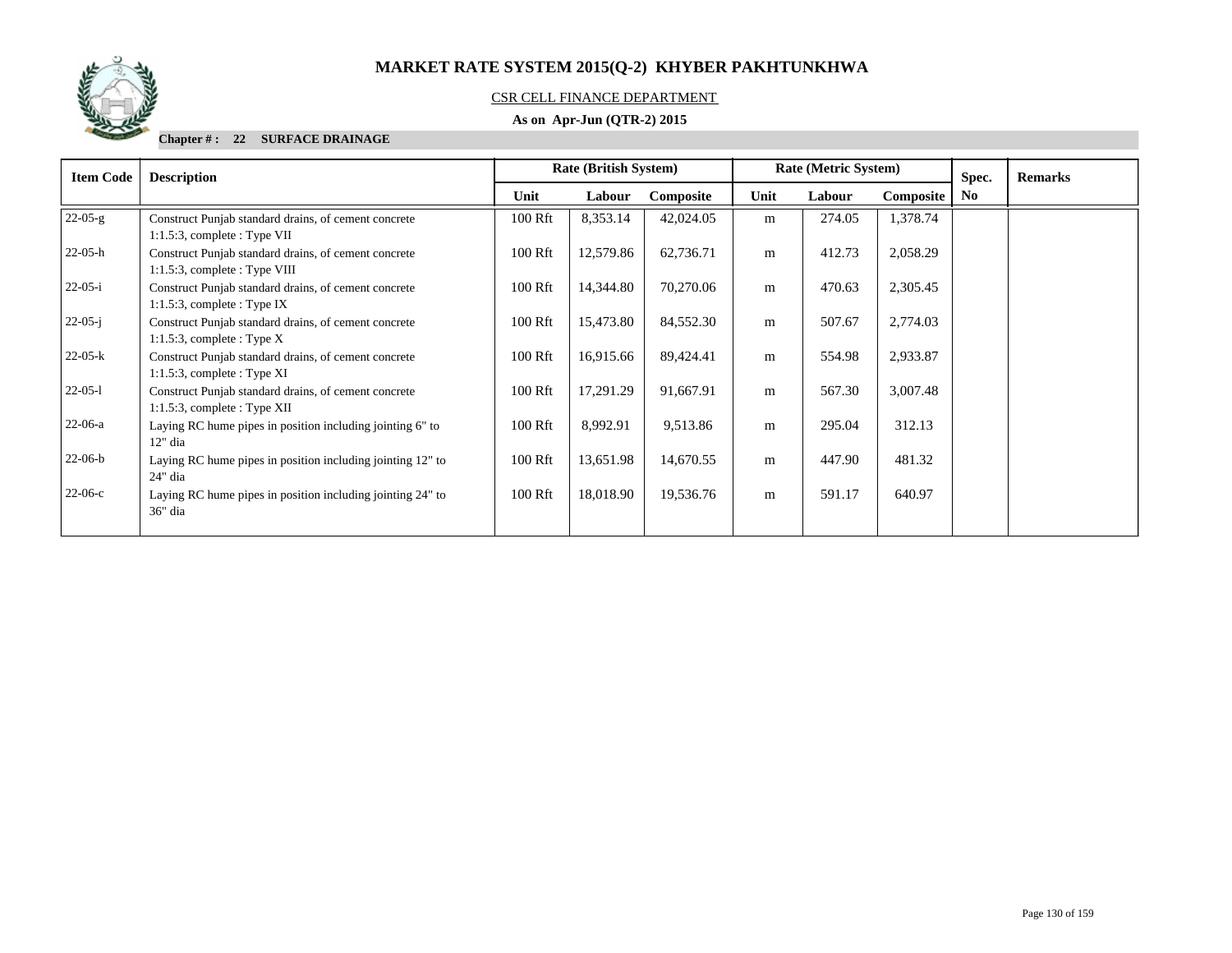## CSR CELL FINANCE DEPARTMENT

## **As on Apr-Jun (QTR-2) 2015**

| <b>Item Code</b>     | <b>Rate (British System)</b><br>Rate (Metric System)<br><b>Description</b>                                                        |      |          |           |           |          | Spec.     | <b>Remarks</b> |  |
|----------------------|-----------------------------------------------------------------------------------------------------------------------------------|------|----------|-----------|-----------|----------|-----------|----------------|--|
|                      |                                                                                                                                   | Unit | Labour   | Composite | Unit      | Labour   | Composite | No             |  |
| $\overline{23-01-a}$ | Providing and Laying RCC pipe, moulded with cement<br>concrete 1:1.5:3, including cost of reinforcement, testing<br>etc : 4" dia: | Rft  | 89.79    | 194.21    | ${\bf m}$ | 294.58   | 637.17    |                |  |
| $23-01-b$            | Providing and Laying RCC pipe, moulded with cement<br>concrete 1:1.5:3, including cost of reinforcement, testing<br>etc : 6" dia: | Rft  | 98.29    | 214.99    | ${\bf m}$ | 322.48   | 705.33    |                |  |
| $23-01-c$            | Providing and Laying RCC pipe, moulded with cement<br>concrete 1:1.5:3, including cost of reinforcement, testing<br>etc: 9" dia:  | Rft  | 118.14   | 259.39    | m         | 387.60   | 851.03    |                |  |
| $23-02-a$            | Providing and Laying non-reinforced concrete pipe,<br>moulded with cement concrete 1:1.5:3 complete : 4"<br>internal diameter     | Rft  | 75.61    | 198.22    | m         | 248.06   | 650.33    |                |  |
| $23-02-b$            | Providing and Laying non-reinforced concrete pipe,<br>moulded with cement concrete 1:1.5:3 complete : 6" i/d                      | Rft  | 98.29    | 251.59    | m         | 322.48   | 825.41    |                |  |
| $23-02-c$            | Providing and Laying non-reinforced concrete pipe,<br>moulded with cement concrete : 9" i/d wall thickness 1".                    | Rft  | 143.66   | 343.07    | m         | 471.32   | 1,125.55  |                |  |
| 23-03-a-01           | Providing and Laying RCC pipe sewers complete As per<br>ASTM C-76-79, Class II : 12" i/d, Wall B                                  | Rft  | 245.73   | 552.71    | m         | 806.21   | 1,813.36  |                |  |
| 23-03-a-02           | Providing and Laying RCC pipe sewers complete As per<br>ASTM C-76-79, Class II : 15" i/d, Wall B                                  | Rft  | 302.44   | 716.63    | m         | 992.25   | 2,351.14  |                |  |
| 23-03-a-03           | Providing and Laying RCC pipe sewers complete As per<br>ASTM C-76-79, Class II : 18" i/d, Wall B                                  | Rft  | 368.60   | 859.57    | m         | 1,209.31 | 2,820.12  |                |  |
| 23-03-a-04           | Providing and Laying RCC pipe sewers complete As per<br>ASTM C-76-79, Class II : 21" i/d, Wall B                                  | Rft  | 442.74   | 1,025.81  | m         | 1,452.57 | 3,365.53  |                |  |
| 23-03-a-05           | Providing and Laying RCC pipe sewers complete As per<br>ASTM C-76-79, Class II : 24" i/d, Wall B                                  | Rft  | 491.46   | 1,151.18  | m         | 1,612.41 | 3,776.83  |                |  |
| 23-03-a-06           | Providing and Laying RCC pipe sewers complete As per<br>ASTM C-76-79, Class II : 27" i/d, Wall B                                  | Rft  | 661.40   | 1,505.48  | m         | 2,169.94 | 4,939.24  |                |  |
| 23-03-a-07           | Providing and Laying RCC pipe sewers complete As per<br>ASTM C-76-79, Class II : 30" i/d, Wall B                                  | Rft  | 737.20   | 1,734.39  | m         | 2,418.62 | 5,690.26  |                |  |
| 23-03-a-08           | Providing and Laying RCC pipe sewers complete As per<br>ASTM C-76-79, Class II : 33" i/d, Wall B                                  | Rft  | 803.35   | 2,121.33  | m         | 2,635.68 | 6,959.75  |                |  |
| 23-03-a-09           | Providing and Laying RCC pipe sewers complete As per<br>ASTM C-76-79, Class II : 36" i/d, Wall B                                  | Rft  | 878.21   | 2,410.29  | m         | 2,881.26 | 7,907.78  |                |  |
| $23-03-a-10$         | Providing and Laying RCC pipe sewers complete As per<br>ASTM C-76-79, Class II : 42" i/d, Wall B                                  | Rft  | 1,134.15 | 3,125.79  | m         | 3,720.95 | 10,255.23 |                |  |
| 23-03-a-11           | Providing and Laying RCC pipe sewers complete As per<br>ASTM C-76-79, Class II : 48" i/d, Wall B                                  | Rft  | 1,304.28 | 3,907.29  | m         | 4,279.12 | 12,819.20 |                |  |
| $23-03-a-12$         | Providing and Laying RCC pipe sewers complete As per<br>ASTM C-76-79, Class II : 54" i/d, Wall B                                  | Rft  | 1,701.22 | 4,917.44  | m         | 5,581.43 | 16,133.33 |                |  |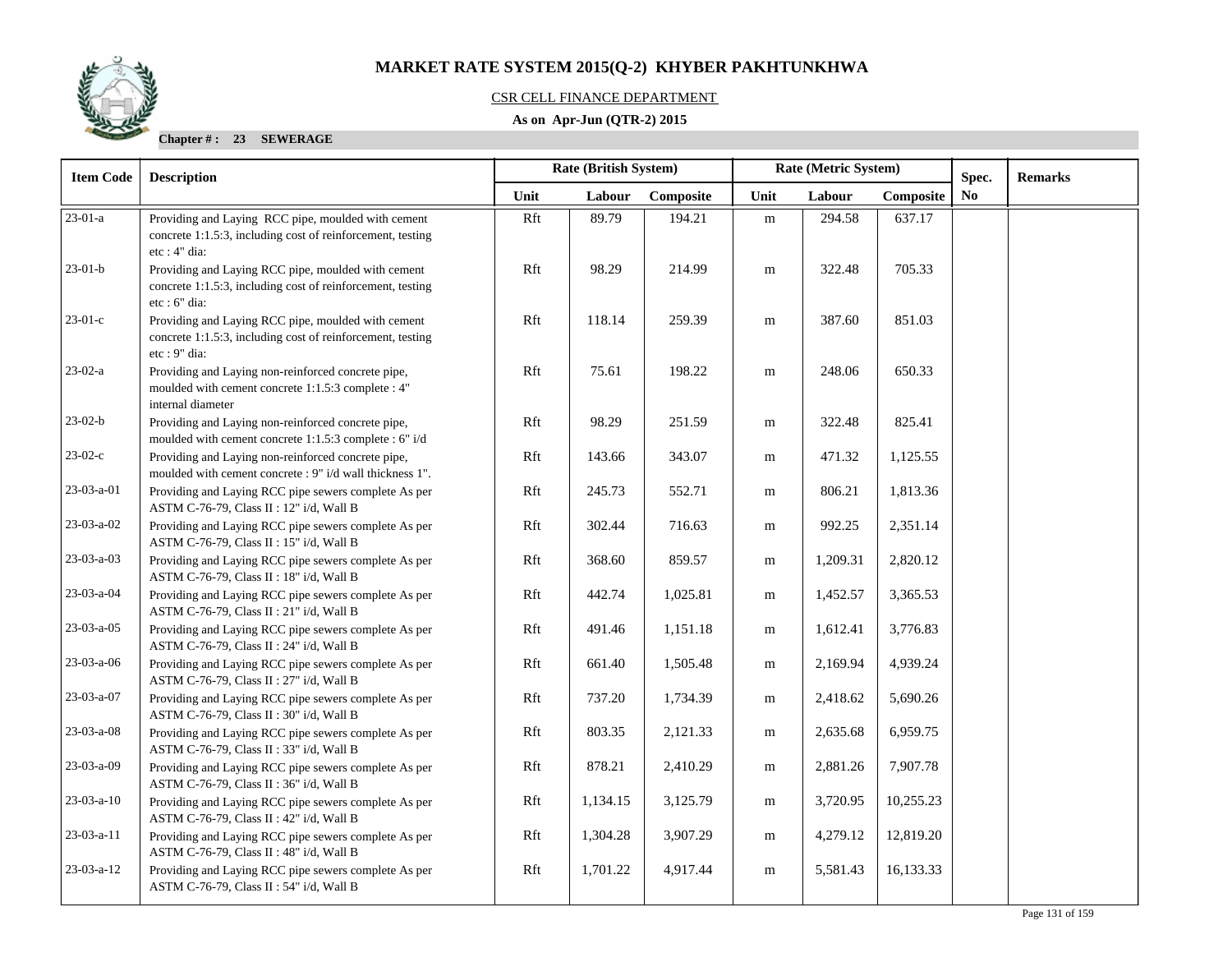## CSR CELL FINANCE DEPARTMENT

## **As on Apr-Jun (QTR-2) 2015**

| <b>Item Code</b> | <b>Description</b>                                                                                | <b>Rate (British System)</b> |          |           |           | Rate (Metric System) |           | Spec.          | <b>Remarks</b> |
|------------------|---------------------------------------------------------------------------------------------------|------------------------------|----------|-----------|-----------|----------------------|-----------|----------------|----------------|
|                  |                                                                                                   | Unit                         | Labour   | Composite | Unit      | Labour               | Composite | N <sub>0</sub> |                |
| 23-03-a-13       | Providing and Laying RCC pipe sewers complete As per<br>ASTM C-76-79, Class II : 60" i/d, Wall B  | Rft                          | 2,343.90 | 6,937.81  | m         | 7,689.97             | 22,761.83 |                |                |
| 23-03-a-14       | Providing and Laying RCC pipe sewers complete As per<br>ASTM C-76-79, Class II : 66" i/d, Wall B  | Rft                          | 3,220.98 | 8,858.95  | m         | 10,567.51            | 29,064.80 |                |                |
| $23-03-a-15$     | Providing and Laying RCC pipe sewers complete As per<br>ASTM C-76-79, Class II: 72" i/d, Wall B   | Rft                          | 4,375.92 | 11,731.21 | ${\bf m}$ | 14,356.68            | 38,488.22 |                |                |
| 23-03-b-01       | Providing and Laying RCC pipe sewers complete As per<br>ASTM C-76-79, Class III : 12" i/d, Wall B | Rft                          | 245.73   | 583.21    | m         | 806.21               | 1,913.43  |                |                |
| 23-03-b-02       | Providing and Laying RCC pipe sewers complete As per<br>ASTM C-76-79, Class III : 15" i/d, Wall B | Rft                          | 302.44   | 762.38    | m         | 992.25               | 2,501.24  |                |                |
| 23-03-b-03       | Providing and Laying RCC pipe sewers complete As per<br>ASTM C-76-79, Class III : 18" i/d, Wall B | Rft                          | 368.60   | 951.07    | m         | 1,209.31             | 3,120.31  |                |                |
| 23-03-b-04       | Providing and Laying RCC pipe sewers complete As per<br>ASTM C-76-79, Class III : 21" i/d, Wall B | Rft                          | 442.32   | 1.177.89  | m         | 1,451.18             | 3,864.45  |                |                |
| 23-03-b-05       | Providing and Laying RCC pipe sewers complete As per<br>ASTM C-76-79, Class III : 24" i/d, Wall B | Rft                          | 491.46   | 1,334.18  | m         | 1,612.41             | 4,377.22  |                |                |
| 23-03-b-06       | Providing and Laying RCC pipe sewers complete As per<br>ASTM C-76-79, Class III : 27" i/d, Wall B | Rft                          | 661.64   | 1,734.48  | m         | 2,170.74             | 5,690.54  |                |                |
| 23-03-b-07       | Providing and Laying RCC pipe sewers complete As per<br>ASTM C-76-79, Class III : 30" i/d, Wall B | Rft                          | 737.20   | 2,115.64  | m         | 2,418.62             | 6,941.08  |                |                |
| 23-03-b-08       | Providing and Laying RCC pipe sewers complete As per<br>ASTM C-76-79, Class III : 33" i/d, Wall B | Rft                          | 803.35   | 2,517.83  | m         | 2,635.68             | 8,260.61  |                |                |
| 23-03-b-09       | Providing and Laying RCC pipe sewers complete As per<br>ASTM C-76-79, Class III : 36" i/d, Wall B | Rft                          | 878.89   | 2,654.98  | m         | 2,883.49             | 8,710.55  |                |                |
| 23-03-b-10       | Providing and Laying RCC pipe sewers complete As per<br>ASTM C-76-79, Class III : 42" i/d, Wall B | Rft                          | 1,134.15 | 3,583.29  | m         | 3,720.95             | 11,756.21 |                |                |
| 23-03-b-11       | Providing and Laying RCC pipe sewers complete As per<br>ASTM C-76-79, Class III : 48" i/d, Wall B | Rft                          | 1,304.73 | 4,365.25  | m         | 4,280.61             | 14,321.69 |                |                |
| 23-03-b-12       | Providing and Laying RCC pipe sewers complete As per<br>ASTM C-76-79, Class III : 54" i/d, Wall B | Rft                          | 1,701.22 | 5,618.94  | m         | 5,581.43             | 18,434.84 |                |                |
| $23-03-b-13$     | Providing and Laying RCC pipe sewers complete As per<br>ASTM C-76-79, Class III : 60" i/d, Wall B | Rft                          | 2,343.90 | 7,242.81  | m         | 7,689.97             | 23,762.48 |                |                |
| $23-03-b-14$     | Providing and Laying RCC pipe sewers complete As per<br>ASTM C-76-79, Class III : 66" i/d, Wall B | Rft                          | 3,203.96 | 9,695.80  | m         | 10,511.69            | 31,810.38 |                |                |
| $23-03-b-15$     | Providing and Laying RCC pipe sewers complete As per<br>ASTM C-76-79, Class III : 72" i/d, Wall B | Rft                          | 4,375.92 | 12,951.21 | m         | 14,356.68            | 42,490.85 |                |                |
| $23-03-c-01$     | Providing and Laying RCC pipe sewers complete As per<br>ASTM C-76-79, Class IV : 12" i/d, Wall B  | Rft                          | 245.73   | 613.71    | m         | 806.21               | 2,013.50  |                |                |
| 23-03-c-02       | Providing and Laying RCC pipe sewers complete As per<br>ASTM C-76-79, Class IV : 15" i/d, Wall B  | Rft                          | 302.44   | 731.88    | m         | 992.25               | 2,401.18  |                |                |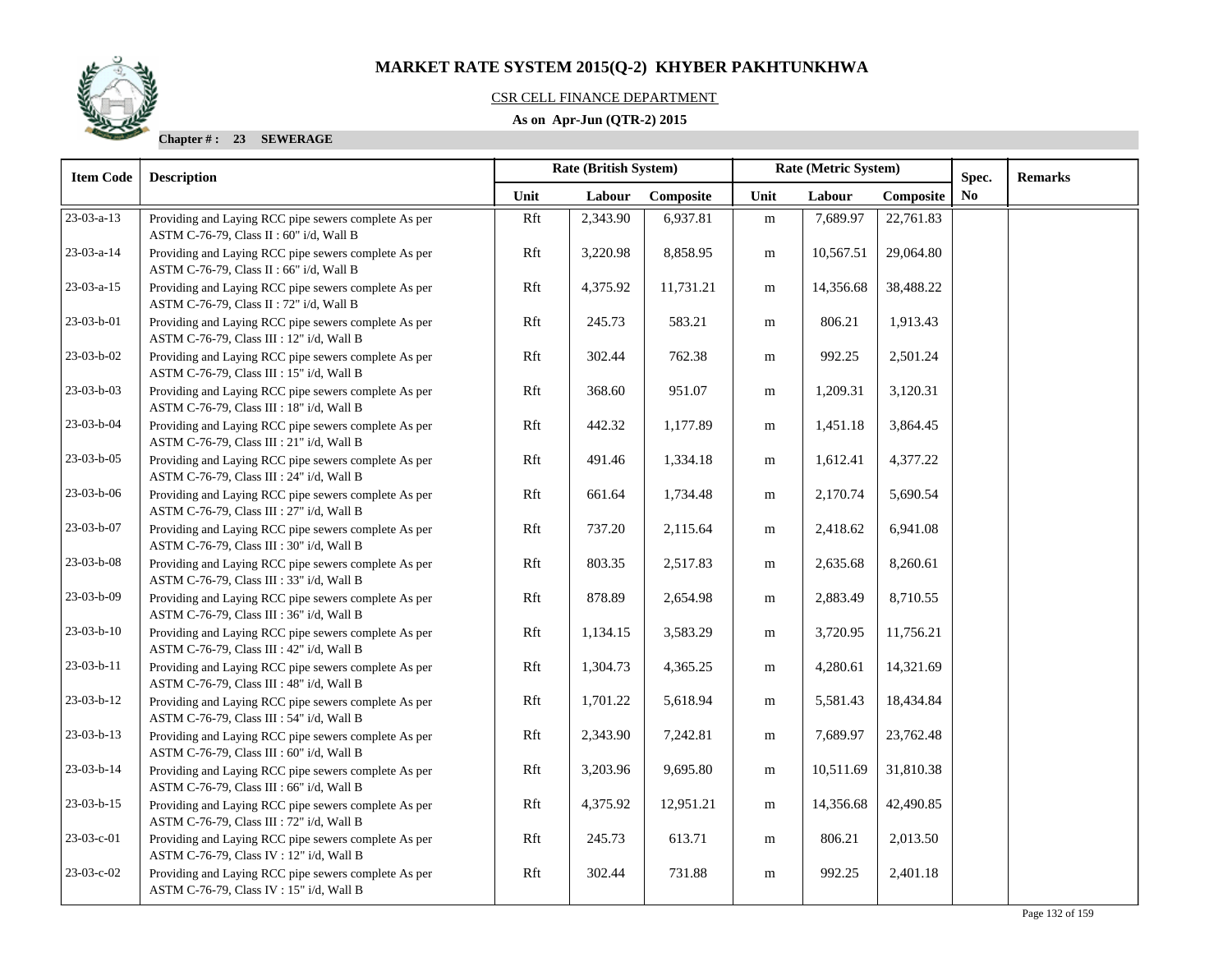## CSR CELL FINANCE DEPARTMENT

## **As on Apr-Jun (QTR-2) 2015**

| <b>Item Code</b> | <b>Description</b>                                                                               | Rate (British System) |          |           |           | Rate (Metric System) |           | Spec.          | <b>Remarks</b>                                                                                                                                     |
|------------------|--------------------------------------------------------------------------------------------------|-----------------------|----------|-----------|-----------|----------------------|-----------|----------------|----------------------------------------------------------------------------------------------------------------------------------------------------|
|                  |                                                                                                  | Unit                  | Labour   | Composite | Unit      | Labour               | Composite | N <sub>o</sub> |                                                                                                                                                    |
| $23-03-c-03$     | Providing and Laying RCC pipe sewers complete As per<br>ASTM C-76-79, Class IV: 18" i/d, Wall B  | Rft                   | 368.60   | 957.17    | ${\bf m}$ | 1,209.31             | 3,140.33  |                |                                                                                                                                                    |
| 23-03-c-04       | Providing and Laying RCC pipe sewers complete As per<br>ASTM C-76-79, Class IV : 21" i/d, Wall B | Rft                   | 442.32   | 1,208.39  | ${\rm m}$ | 1,451.18             | 3,964.52  |                |                                                                                                                                                    |
| 23-03-c-05       | Providing and Laying RCC pipe sewers complete As per<br>ASTM C-76-79, Class IV : 24" i/d, Wall B | Rft                   | 491.46   | 1,715.43  | ${\rm m}$ | 1,612.41             | 5,628.04  |                |                                                                                                                                                    |
| 23-03-c-06       | Providing and Laying RCC pipe sewers complete As per<br>ASTM C-76-79, Class IV: 27" i/d, Wall B  | Rft                   | 661.42   | 1,947.75  | ${\bf m}$ | 2,170.00             | 6,390.25  |                |                                                                                                                                                    |
| 23-03-c-07       | Providing and Laying RCC pipe sewers complete As per<br>ASTM C-76-79, Class IV: 30" i/d, Wall B  | Rft                   | 737.20   | 2,329.14  | m         | 2,418.62             | 7,641.54  |                |                                                                                                                                                    |
| 23-03-c-08       | Providing and Laying RCC pipe sewers complete As per<br>ASTM C-76-79, Class IV: 33" i/d, Wall B  | Rft                   | 803.35   | 3,188.83  | m         | 2,635.68             | 10,462.05 |                |                                                                                                                                                    |
| 23-03-c-09       | Providing and Laying RCC pipe sewers complete As per<br>ASTM C-76-79, Class IV: 36" i/d, Wall B  | Rft                   | 877.75   | 3,446.83  | m         | 2,879.77             | 11,308.50 |                |                                                                                                                                                    |
| $23-03-c-10$     | Providing and Laying RCC pipe sewers complete As per<br>ASTM C-76-79, Class IV: 42" i/d, Wall B  | Rft                   | 1,134.15 | 4,254.29  | m         | 3,720.95             | 13,957.65 |                |                                                                                                                                                    |
| 23-03-c-11       | Providing and Laying RCC pipe sewers complete As per<br>ASTM C-76-79, Class IV: 48" i/d, Wall B  | Rft                   | 1,304.73 | 5,341.25  | m         | 4,280.61             | 17,523.79 |                |                                                                                                                                                    |
| $23-03-c-12$     | Providing and Laying RCC pipe sewers complete As per<br>ASTM C-76-79, Class IV: 54" i/d, Wall B  | Rft                   | 1,701.22 | 6,899.94  | m         | 5,581.43             | 22,637.60 |                |                                                                                                                                                    |
| $23-03-c-13$     | Providing and Laying RCC pipe sewers complete As per<br>ASTM C-76-79, Class IV: 60" i/d, Wall B  | Rft                   | 2,343.90 | 8,950.80  | m         | 7,689.97             | 29,366.16 |                |                                                                                                                                                    |
| $23-03-c-14$     | Providing and Laying RCC pipe sewers complete As per<br>ASTM C-76-79, Class IV: 66" i/d, Wall B  | Rft                   | 3,203.96 | 12,257.80 | m         | 10,511.69            | 40,215.88 |                |                                                                                                                                                    |
| $23-03-c-15$     | Providing and Laying RCC pipe sewers complete As per<br>ASTM C-76-79, Class IV: 72" i/d, Wall B  | Rft                   | 4,375.92 | 16,306.21 | m         | 14,356.68            | 53,498.07 |                |                                                                                                                                                    |
| $23-04-a$        | Lowering of sub-soil water table by tubewells Upto 1 ft<br>below SSWL                            | Rft                   | $0.00\,$ | 185.98    | m         | 0.00                 | 610.16    |                | a) This rate shall be<br>payable, in addition<br>to the item of<br>excavation below<br>SSWL for sewer and<br>manholes under<br>chapter 3 earthwork |
| $23 - 04 - b$    | Lowering of sub-soil water table by tubewells 0 - 2 ft<br>below SSWL                             | Rft                   | $0.00\,$ | 395.20    | m         | 0.00                 | 1,296.58  |                | b) The grant of these<br>rates shall be subject<br>to Superintending<br>Engineer's approval.                                                       |
| $23-04-c$        | Lowering of sub-soil water table by tubewell 0 - 3 ft below<br>SSWL                              | Rft                   | 0.00     | 623.02    | ${\rm m}$ | 0.00                 | 2,044.02  |                | c) The rate includes<br>cost of providing<br>pumps, POL and all<br>operation charges at<br>the site of work, etc                                   |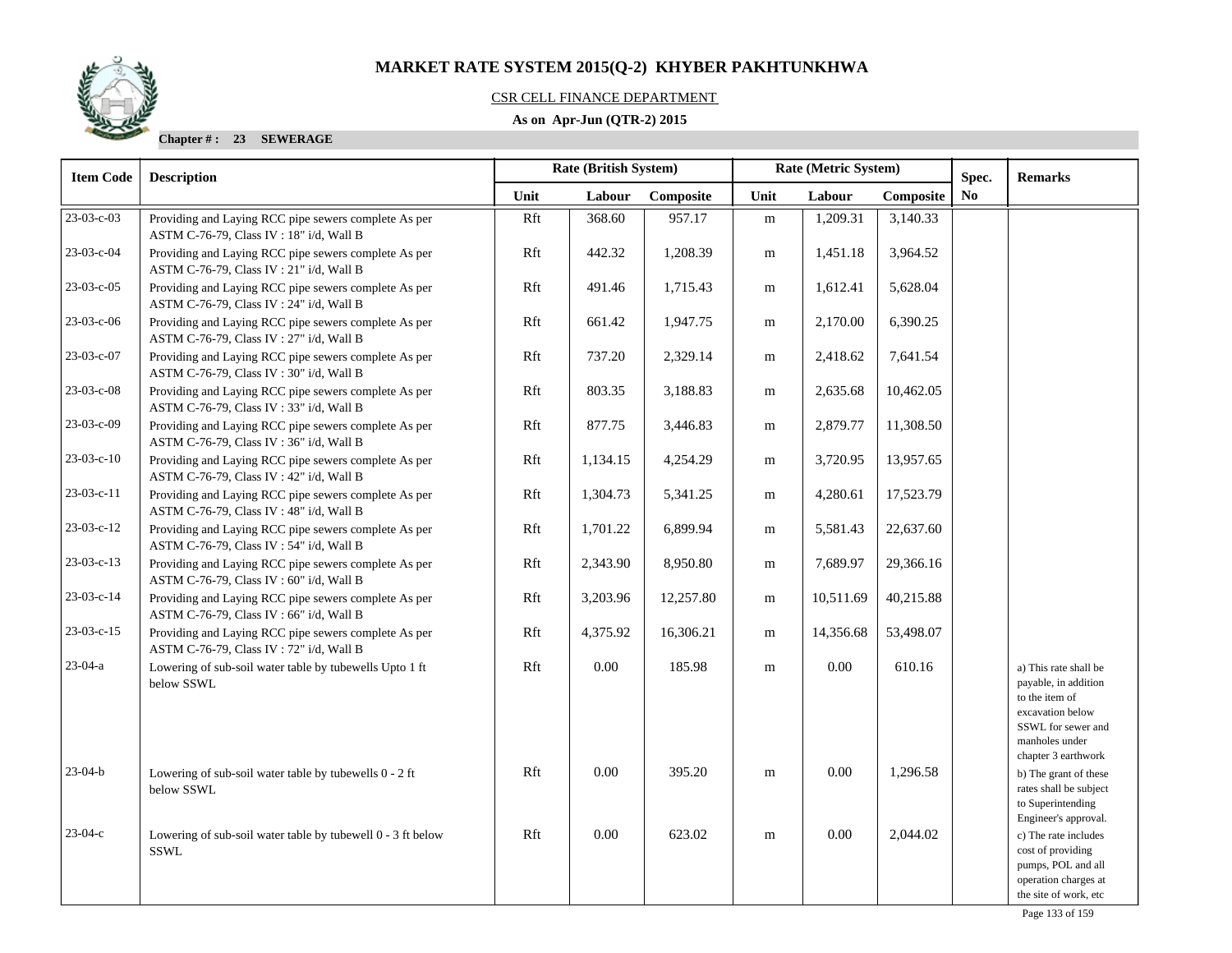

## CSR CELL FINANCE DEPARTMENT

## **As on Apr-Jun (QTR-2) 2015**

| <b>Item Code</b> | <b>Description</b>                                                                                             |          | <b>Rate (British System)</b> |           |          | Rate (Metric System) |           | Spec.          | <b>Remarks</b>                            |
|------------------|----------------------------------------------------------------------------------------------------------------|----------|------------------------------|-----------|----------|----------------------|-----------|----------------|-------------------------------------------|
|                  |                                                                                                                | Unit     | Labour                       | Composite | Unit     | Labour               | Composite | N <sub>0</sub> |                                           |
| $23-04-d$        | Lowering of sub-soil water table by tubewells 0 - 4 ft<br>below SSWL                                           | Rft      | $0.00\,$                     | 864.79    | m        | 0.00                 | 2,837.23  |                |                                           |
| $23-04-e$        | Lowering of sub-soil water table by tubewells 0 - 5 ft<br>below SSWL                                           | Rft      | $0.00\,$                     | 1,134.45  | m        | 0.00                 | 3,721.95  |                |                                           |
| $23-04-f$        | Lowering of sub-soil water table by tubewells 0 - 6 ft<br>below SSWL                                           | Rft      | 0.00                         | 1,413.41  | m        | 0.00                 | 4,637.19  |                |                                           |
| 23-04-g          | Lowering of sub-soil water table by tubewells 0 - 7 ft<br>below SSWL                                           | Rft      | $0.00\,$                     | 1,673.78  | m        | 0.00                 | 5,491.40  |                |                                           |
| $23-04-h$        | Lowering of sub-soil water table by tubewells 0 - 8 ft<br>below SSWL                                           | Rft      | 0.00                         | 1,915.55  | m        | 0.00                 | 6,284.61  |                |                                           |
| $23-04-i$        | Lowering of sub-soil water table by tubewells 0 - 9 ft<br>below SSWL                                           | Rft      | 0.00                         | 2,175.91  | m        | 0.00                 | 7,138.83  |                |                                           |
| $23-04-j$        | Lowering of sub-soil water table by tubewells 0 - 10 ft<br>below SSWL                                          | Rft      | 0.00                         | 2,566.46  | m        | 0.00                 | 8,420.16  |                |                                           |
| $23-04-k$        | Lowering of sub-soil water table by tubewells 0 - 11 ft<br>below SSWL                                          | Rft      | 0.00                         | 2,715.24  | m        | 0.00                 | 8,908.28  |                |                                           |
| $23-04-1$        | Lowering of sub-soil water table by tubewells 0 - 12 ft<br>below SSWL                                          | Rft      | $0.00\,$                     | 2,975.61  | m        | $0.00\,$             | 9,762.50  |                |                                           |
| $23-05-a$        | Constructing gully grating chamber complete With CI<br>gully trap, weighing 81 lbs. frame hinged               | Each     | 1,693.84                     | 7,538.33  | Each     | 1,693.84             | 7,538.33  |                | Pipe connection to be<br>paid separately. |
| $23-05-b$        | Constructing gully grating chamber complete Concrete<br>gully trap                                             | Each     | 1,693.84                     | 4,794.83  | Each     | 1,693.84             | 4,794.83  |                |                                           |
| $23-06$          | Fixing manhole frame and cover in RCC slab, including<br>carriage to site                                      | Set      | 1,271.00                     | 1,281.25  | Set      | 1,271.00             | 1,281.25  |                |                                           |
| 23-07            | Providing and Fixing 3" thick RCC manhole cover, 22" dia<br>with tee shaped CI frame of 20" clear i/d complete | Set      | 2,923.73                     | 6,967.11  | Set      | 2,923.73             | 6,967.11  |                |                                           |
| 23-08-a          | RCC manhole cover 22" dia with: Tee shaped CI frame,<br>22" i/d complete                                       | Set      | 4,066.58                     | 18,808.25 | Set      | 4,066.58             | 18,808.25 |                |                                           |
| $23-08-b$        | RCC manhole cover 22" dia with: 3"x3"x1/4" angle iron<br>frame, 22" i/d complete                               | Set      | 4,062.24                     | 16,879.87 | Set      | 4,062.24             | 16,879.87 |                |                                           |
| 23-09-a          | Providing and Fixing CI ventilating shaft of 9" i/d, painted<br>with bitumenous paint complete : 18 ft. long   | 100 Kg   | 297.60                       | 14,720.40 | 100 Kg   | 297.60               | 14,720.40 |                |                                           |
| $23-09-b$        | Providing and Fixing CI ventilating shaft of 9" i/d, painted<br>with bitumenous paint complete : 24 ft. long   | $100$ Kg | 396.80                       | 14,820.40 | 100 Kg   | 396.80               | 14,820.40 |                |                                           |
| $23-09-c$        | Providing and Fixing CI ventilating shaft of 9" i/d, painted<br>with bitumenous paint complete : 30 ft. long   | $100$ Kg | 496.00                       | 14,920.40 | 100 Kg   | 496.00               | 14,920.40 |                |                                           |
| $23-09-d$        | Providing and Fixing CI ventilating shaft of 9" i/d, painted<br>with bitumenous paint complete : 36 ft. long   | $100$ Kg | 595.20                       | 15,020.40 | $100$ Kg | 595.20               | 15,020.40 |                |                                           |
| $23-10$          | Septic Tank (int.Size: 7'x2'x5') complete                                                                      | Each     | 2,852.00                     | 16,482.59 | Each     | 2,852.00             | 16,482.59 |                |                                           |
| $23-11$          | Soakage Pit (6'dia x 15' deep) complete                                                                        | Each     | 2,852.00                     | 17,023.44 | Each     | 2,852.00             | 17,023.44 |                |                                           |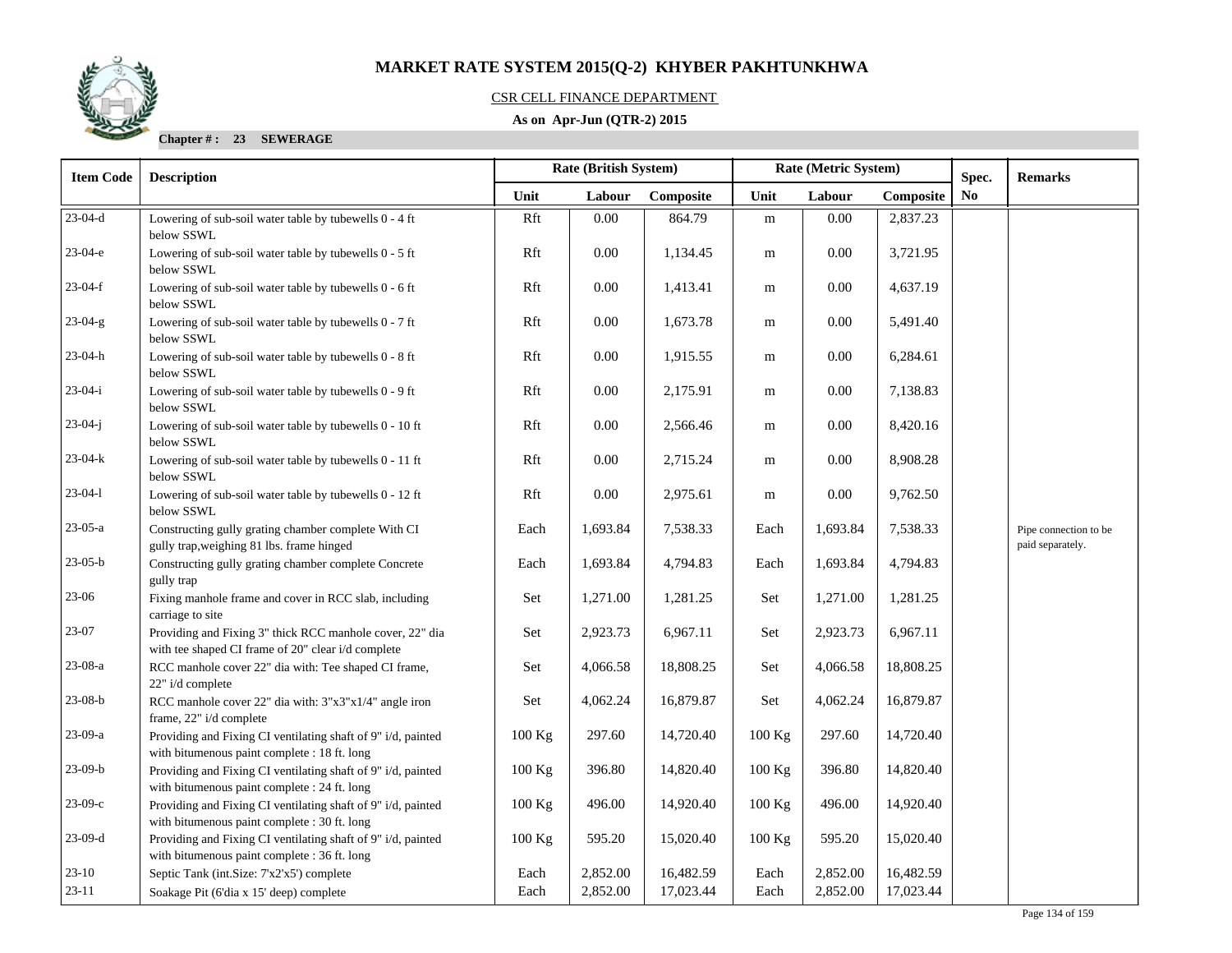

## CSR CELL FINANCE DEPARTMENT

## **As on Apr-Jun (QTR-2) 2015**

| <b>Item Code</b> | <b>Description</b> |      |        | <b>Rate (British System)</b> |      | <b>Rate (Metric System)</b> |             | Spec. | <b>Remarks</b> |
|------------------|--------------------|------|--------|------------------------------|------|-----------------------------|-------------|-------|----------------|
|                  |                    | Unit | Labour | <b>Composite</b>             | Unit | Labour                      | Composite ' | No    |                |
|                  |                    |      |        |                              |      |                             |             |       |                |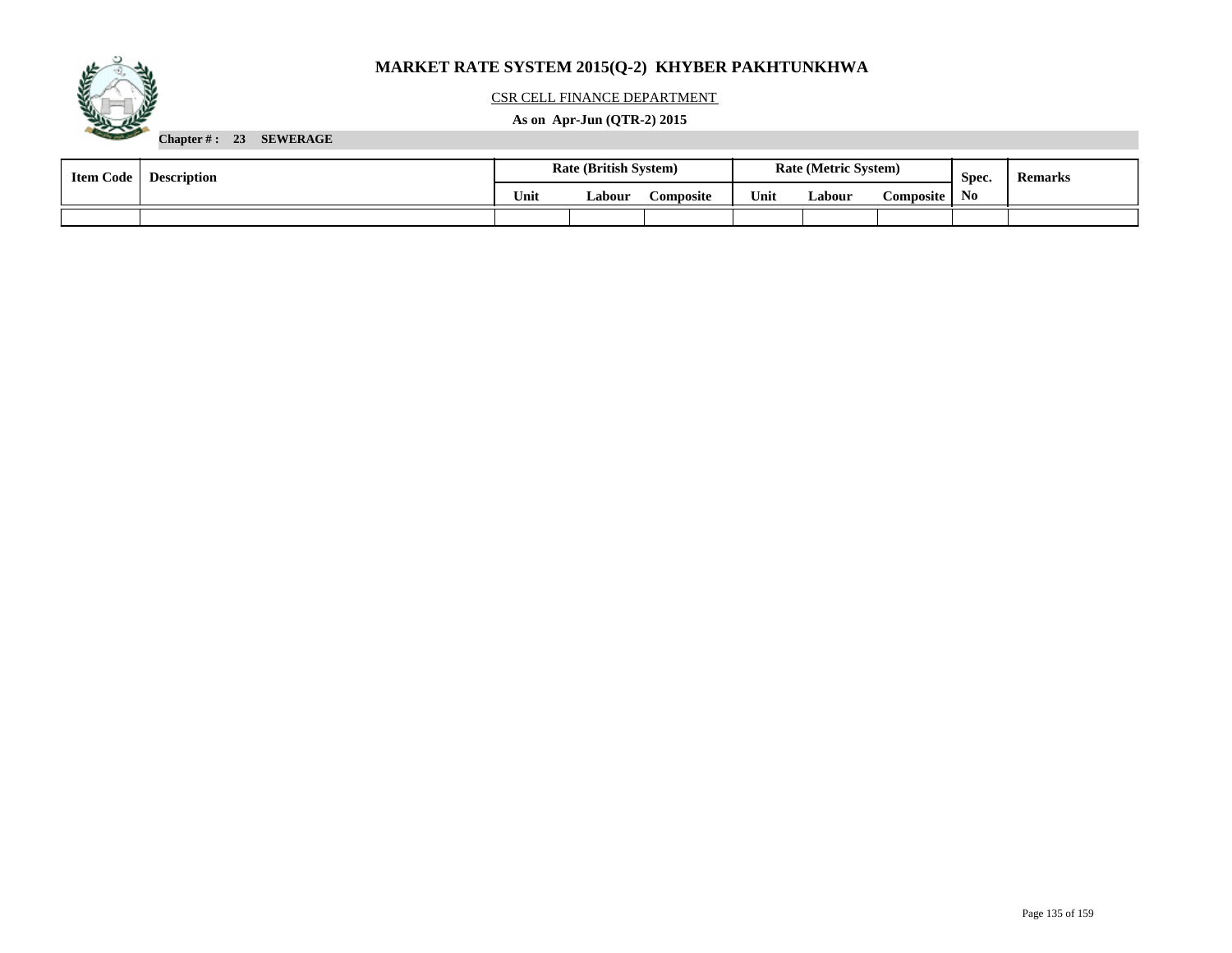## CSR CELL FINANCE DEPARTMENT

## **As on Apr-Jun (QTR-2) 2015**

| <b>Item Code</b> | <b>Description</b>                                                                                 |      | <b>Rate (British System)</b> |           |           | Rate (Metric System) |           | Spec. | <b>Remarks</b> |
|------------------|----------------------------------------------------------------------------------------------------|------|------------------------------|-----------|-----------|----------------------|-----------|-------|----------------|
|                  |                                                                                                    | Unit | Labour                       | Composite | Unit      | Labour               | Composite | No    |                |
| 24-01            | Mobilization of plant, equipment and camping<br>arrangements etc & demobilization after completion | Job  | 0.00                         | 42,700.00 | Job       | 0.00                 | 42,700.00 |       |                |
| 24-02-a-01       | Tubewell boring in all soils except shingle/rock From<br>ground upto 100' below ground : 3" i/d    | Rft  | 99.54                        | 185.74    | m         | 326.57               | 609.39    |       |                |
| 24-02-a-02       | Tubewell boring in all soils except shingle/rock From<br>ground upto 100' below ground : 4" i/d    | Rft  | 148.18                       | 277.48    | m         | 486.17               | 910.36    |       |                |
| 24-02-a-03       | Tubewell boring in all soils except shingle/rock From<br>ground upto 100' below ground : 5" i/d    | Rft  | 223.43                       | 410.98    | m         | 733.05               | 1,348.36  |       |                |
| 24-02-a-04       | Tubewell boring in all soils except shingle/rock From<br>ground upto 100' below ground : 6" i/d    | Rft  | 335.95                       | 598.70    | m         | 1,102.18             | 1,964.23  |       |                |
| 24-02-a-05       | Tubewell boring in all soils except shingle/rock From<br>ground upto 100' below ground : 8" i/d    | Rft  | 503.92                       | 859.05    | m         | 1,653.30             | 2,818.39  |       |                |
| 24-02-a-06       | Tubewell boring in all soils except shingle/rock From<br>ground upto 100' below ground : 10" i/d   | Rft  | 755.89                       | 1,200.80  | m         | 2,479.94             | 3,939.65  |       |                |
| 24-02-a-07       | Tubewell boring in all soils except shingle/rock From<br>ground upto 100' below ground : 12" i/d   | Rft  | 944.86                       | 1,479.06  | m         | 3,099.93             | 4,852.58  |       |                |
| 24-02-a-08       | Tubewell boring in all soils except shingle/rock From<br>ground upto 100' below ground : 15" i/d   | Rft  | 1,181.09                     | 1,796.19  | m         | 3,874.98             | 5,893.02  |       |                |
| 24-02-a-09       | Tubewell boring in all soils except shingle/rock From<br>ground upto 100' below ground : 18" i/d   | Rft  | 1,476.37                     | 2,154.41  | m         | 4,843.74             | 7,068.28  |       |                |
| 24-02-b-01       | Tubewell boring in all soils except shingle/rock From 100'<br>to 200' below ground : 5" i/d        | Rft  | 380.75                       | 699.58    | m         | 1,249.17             | 2,295.22  |       |                |
| 24-02-b-02       | Tubewell boring in all soils except shingle/rock From 100'<br>to 200' below ground : 6" i/d        | Rft  | 537.52                       | 1,128.72  | m         | 1,763.52             | 3,703.16  |       |                |
| 24-02-b-03       | Tubewell boring in all soils except shingle/rock From 100'<br>to 200' below ground : 8" i/d        | Rft  | 655.10                       | 1,116.76  | ${\bf m}$ | 2,149.29             | 3,663.91  |       |                |
| 24-02-b-04       | Tubewell boring in all soils except shingle/rock From 100'<br>to 200' below ground : $10" i/d$     | Rft  | 725.60                       | 1,258.04  | m         | 2,380.57             | 4,127.42  |       |                |
| 24-02-b-05       | Tubewell boring in all soils except shingle/rock From 100'<br>to 200' below ground : 12" i/d       | Rft  | 994.30                       | 1,607.90  | m         | 3,262.15             | 5,275.26  |       |                |
| 24-02-b-06       | Tubewell boring in all soils except shingle/rock From 100'<br>to 200' below ground : 15" i/d       | Rft  | 1,358.23                     | 2,065.59  | m         | 4,456.13             | 6,776.88  |       |                |
| 24-02-b-07       | Tubewell boring in all soils except shingle/rock From 100'<br>to 200' below ground : 18" i/d       | Rft  | 1,697.78                     | 2,477.53  | m         | 5,570.16             | 8,128.38  |       |                |
| 24-02-c-01       | Tubewell boring in all soils except shingle/rock From 200'<br>to 300' below ground : $5"$ i/d      | Rft  | 514.09                       | 944.52    | m         | 1,686.65             | 3,098.83  |       |                |
| 24-02-c-02       | Tubewell boring in all soils except shingle/rock From 200'<br>to 300' below ground : 6" i/d        | Rft  | 672.01                       | 1,197.52  | m         | 2,204.76             | 3,928.86  |       |                |
| 24-02-c-03       | Tubewell boring in all soils except shingle/rock From 200'<br>to 300' below ground : 8" i/d        | Rft  | 630.08                       | 1,205.63  | ${\bf m}$ | 2,067.19             | 3,955.47  |       |                |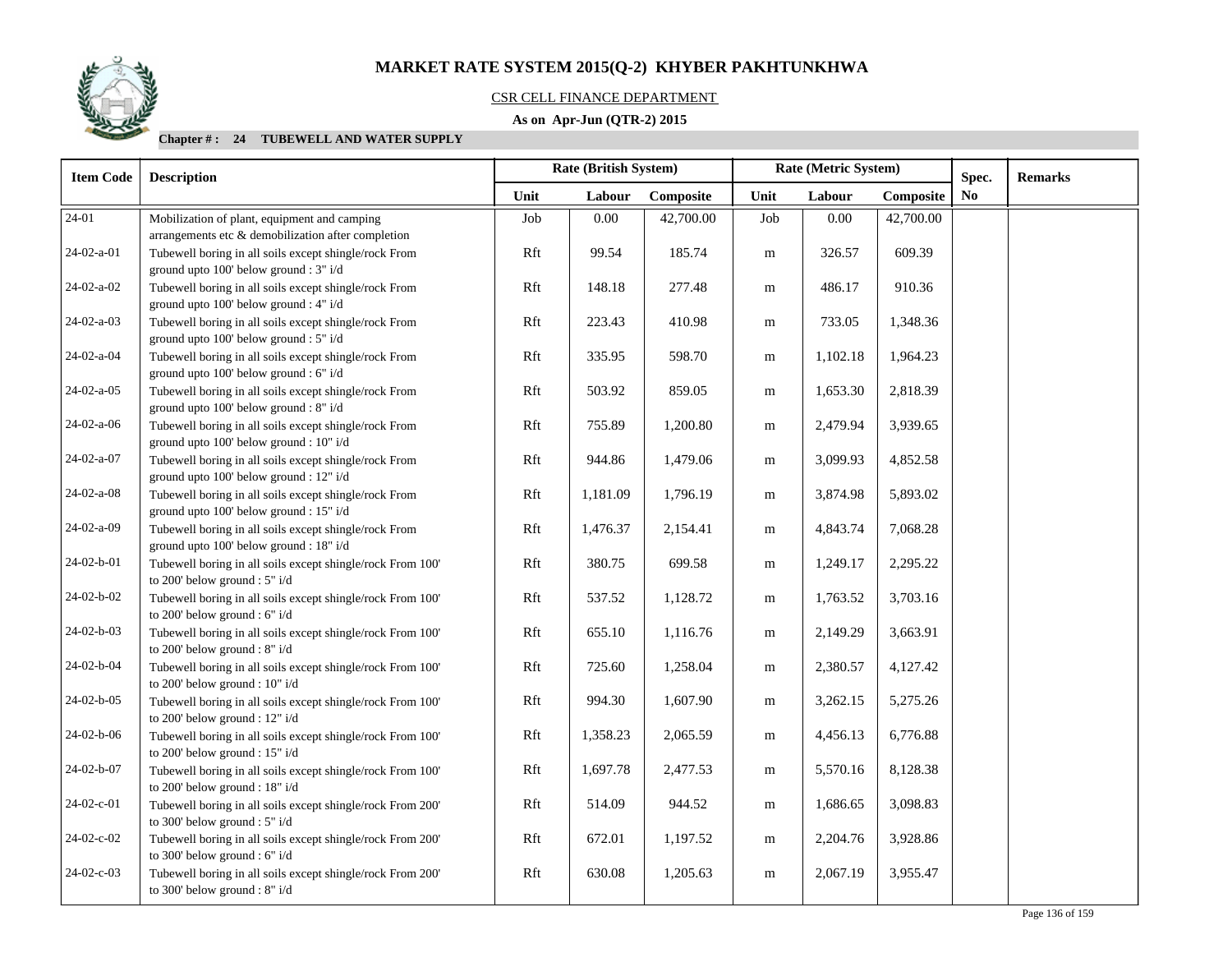#### CSR CELL FINANCE DEPARTMENT

## **As on Apr-Jun (QTR-2) 2015**

| <b>Item Code</b> | <b>Description</b>                                                                                 |         | Rate (British System) |           |           | Rate (Metric System) |           | Spec.          | <b>Remarks</b>                                                                                   |
|------------------|----------------------------------------------------------------------------------------------------|---------|-----------------------|-----------|-----------|----------------------|-----------|----------------|--------------------------------------------------------------------------------------------------|
|                  |                                                                                                    | Unit    | Labour                | Composite | Unit      | Labour               | Composite | N <sub>0</sub> |                                                                                                  |
| 24-02-c-04       | Tubewell boring in all soils except shingle/rock From 200'<br>to 300' below ground : 10" i/d       | Rft     | 1,088.47              | 1,729.16  | ${\bf m}$ | 3,571.11             | 5,673.09  |                |                                                                                                  |
| 24-02-c-05       | Tubewell boring in all soils except shingle/rock From 200'<br>to 300' below ground : 12" i/d       | Rft     | 1,303.90              | 2,041.10  | m         | 4,277.89             | 6,696.54  |                |                                                                                                  |
| 24-02-c-06       | Tubewell boring in all soils except shingle/rock From 200'<br>to 300' below ground : $15"$ i/d     | Rft     | 1,494.05              | 2,272.15  | ${\bf m}$ | 4,901.74             | 7,454.57  |                |                                                                                                  |
| 24-02-c-07       | Tubewell boring in all soils except shingle/rock From 200'<br>to 300' below ground : 18" i/d       | Rft     | 1,870.14              | 2,727.88  | ${\bf m}$ | 6,135.63             | 8,949.73  |                |                                                                                                  |
| $24-02-d-01$     | Tubewell boring in all soils except shingle/rock From 300'<br>to 400' below ground : 8" i/d        | Rft     | 982.65                | 1,675.14  | m         | 3,223.91             | 5,495.85  |                |                                                                                                  |
| 24-02-d-02       | Tubewell boring in all soils except shingle/rock From 300'<br>to 400' below ground : 10" i/d       | Rft     | 1,306.17              | 2,074.99  | m         | 4,285.33             | 6,807.70  |                |                                                                                                  |
| $24-02-d-03$     | Tubewell boring in all soils except shingle/rock From 300'<br>to 400' below ground : $12"$ i/d     | Rft     | 1,564.68              | 2,449.33  | m         | 5,133.46             | 8,035.85  |                |                                                                                                  |
| 24-02-d-04       | Tubewell boring in all soils except shingle/rock From 300'<br>to 400' below ground : 15" i/d       | Rft     | 1,793.74              | 2,727.46  | m         | 5,884.96             | 8,948.37  |                |                                                                                                  |
| $24-02-d-05$     | Tubewell boring in all soils except shingle/rock From 300'<br>to 400' below ground : 18" i/d       | Rft     | 2,241.08              | 3,270.34  | m         | 7,352.62             | 10,729.46 |                |                                                                                                  |
| 24-03-a-01       | Rotary drilling except in shingle, gravel & rock From<br>ground to 250' below ground : 5"-18" i/d  | Rft     | 0.00                  | 2,196.00  | m         | 0.00                 | 7,204.72  |                |                                                                                                  |
| 24-03-a-02       | Rotary drilling except in shingle, gravel & rock From<br>ground to 250' below ground : 20"-26" i/d | Rft     | $0.00\,$              | 2,196.00  | m         | 0.00                 | 7,204.72  |                |                                                                                                  |
| 24-03-b-01       | Rotary drilling except in shingle, gravel & rock Exceeding<br>250' below ground : 5"-18" i/d       | Rft     | $0.00\,$              | 2,745.00  | m         | 0.00                 | 9,005.91  |                |                                                                                                  |
| 24-03-b-02       | Rotary drilling except in shingle, gravel & rock Exceeding<br>250' below ground : 20"-26" i/d      | Rft     | 0.00                  | 2,745.00  | m         | $0.00\,$             | 9,005.91  |                |                                                                                                  |
| 24-04-a-01       | Boring for tubewell in shingle, gravel & rock From ground<br>to 200' below ground : 12"-18" i/d    | Rft     | 0.00                  | 5,490.00  | m         | $0.00\,$             | 18,011.81 |                | Location and depth of<br>shingle, gravel or<br>rock is to be<br>determined from the<br>bore log. |
| $24-04-a-02$     | Boring for tubewell in shingle, gravel & rock From ground<br>to 200' below ground : 20"-26" i/d    | Rft     | $0.00\,$              | 5,490.00  | m         | $0.00\,$             | 18,011.81 |                |                                                                                                  |
| 24-04-b-01       | Boring for tubewell in shingle, gravel & rock Over 200'<br>depth below ground : 12"-18" i/d        | Rft     | $0.00\,$              | 6,873.48  | m         | $0.00\,$             | 22,550.79 |                |                                                                                                  |
| 24-04-b-02       | Boring for tubewell in shingle, gravel & rock Over 200'<br>depth below ground : 20"-26" i/d        | Rft     | $0.00\,$              | 6,873.48  | m         | $0.00\,$             | 22,550.79 |                |                                                                                                  |
| $24-05$          | Providing strong substantially built box of deodar<br>4'x2«'x9", with compartments & lock          | Job     | 1,147.00              | 8,905.20  | Job       | 1,147.00             | 8,905.20  |                |                                                                                                  |
| 24-06            | Furnishing sample of water from bore hole                                                          | Per set | 2,480.00              | 2,792.80  | Per set   | 2,480.00             | 2,792.80  |                |                                                                                                  |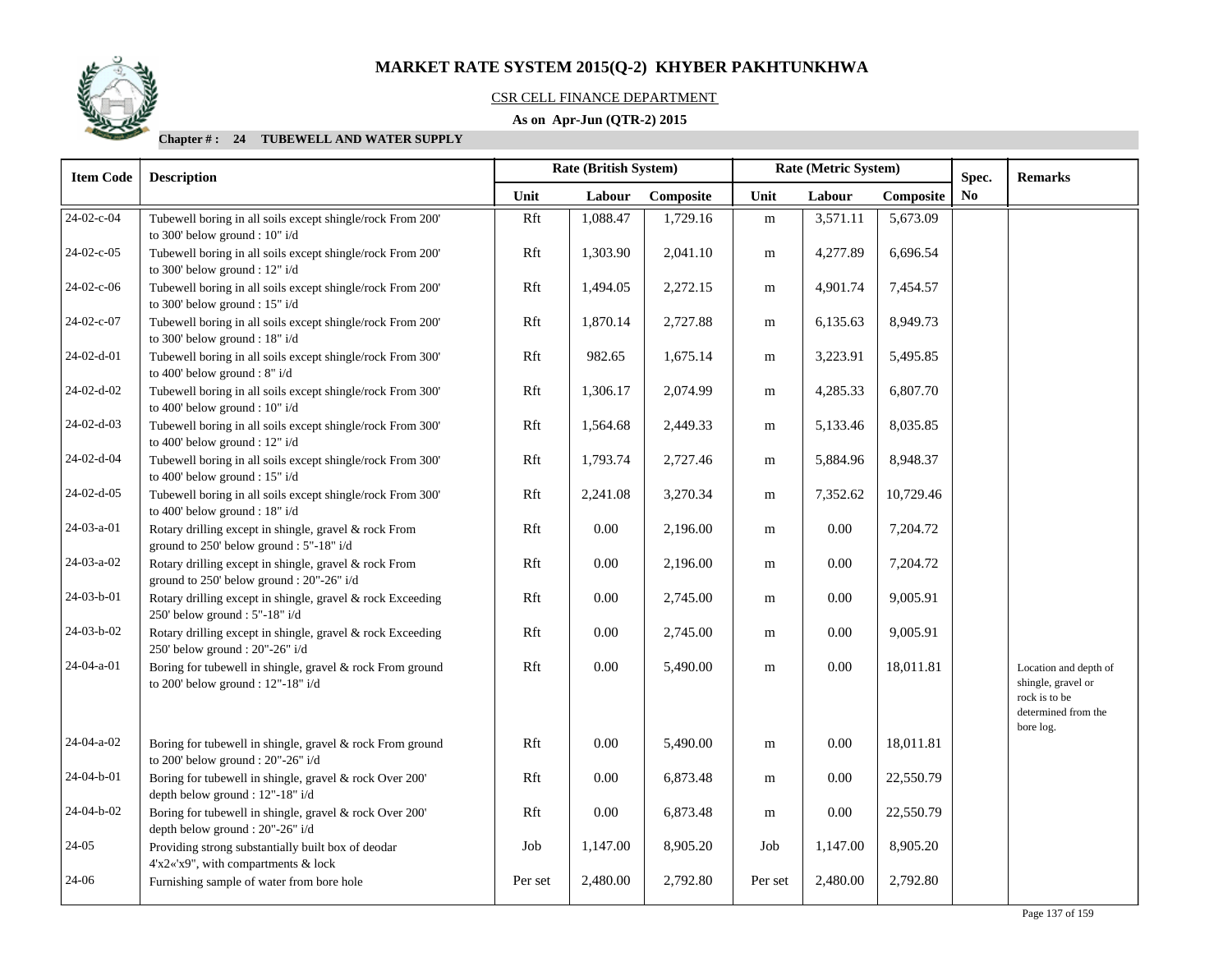

## CSR CELL FINANCE DEPARTMENT

## **As on Apr-Jun (QTR-2) 2015**

| <b>Item Code</b> | <b>Description</b>                                                                                            |      | <b>Rate (British System)</b> |           | Rate (Metric System) |          |           | Spec. | <b>Remarks</b>                                                   |
|------------------|---------------------------------------------------------------------------------------------------------------|------|------------------------------|-----------|----------------------|----------|-----------|-------|------------------------------------------------------------------|
|                  |                                                                                                               | Unit | Labour                       | Composite | Unit                 | Labour   | Composite | No    |                                                                  |
| 24-07-a          | Providing and installing brass strainer in tubewell bore<br>hole 6" $i/d$ , $3/16$ " thick                    | Rft  | 378.05                       | 3,675.10  | ${\bf m}$            | 1,240.32 | 12,057.41 |       | Cost/labour of<br>jointing both ends is<br>included in the rate. |
| $24-07-b$        | Providing and installing brass strainer in tubewell bore<br>hole $8"$ i/d, $3/16"$ thick                      | Rft  | 552.90                       | 4,827.35  | m                    | 1,813.96 | 15,837.78 |       |                                                                  |
| $24-07-c$        | Providing and installing brass strainer in tubewell bore<br>hole 10" i/d 3/16" thick                          | Rft  | 567.07                       | 5,451.65  | m                    | 1,860.48 | 17,885.98 |       |                                                                  |
| $24-07-d$        | Providing and installing brass strainer in tubewell bore<br>hole $10"$ i/d, $1/4"$ thick                      | Rft  | 567.07                       | 6,793.65  | m                    | 1,860.48 | 22,288.87 |       |                                                                  |
| 24-07-е          | Providing and installing brass strainer in tubewell bore<br>hole $12"$ i/d, $1/4"$ thick                      | Rft  | 604.88                       | 8,173.76  | m                    | 1,984.51 | 26,816.79 |       |                                                                  |
| 24-08-a          | Providing and installing MS bail plug in tubewell bore<br>hole $6"$ i/d, 2 ft. long                           | Rft  | 238.93                       | 3,534.85  | m                    | 783.88   | 11,597.29 |       |                                                                  |
| $24-08-b$        | Providing and installing MS bail plug in tubewell bore<br>hole 8" i/d, 2 ft. long                             | Rft  | 260.85                       | 4,776.96  | m                    | 855.82   | 15,672.43 |       |                                                                  |
| $24-08-c$        | Providing and installing MS bail plug in tubewell bore<br>hole 10" i/d, 2 ft. long                            | Rft  | 260.85                       | 5,874.96  | m                    | 855.82   | 19,274.80 |       |                                                                  |
| $24-08-d$        | Providing and installing MS bail plug in tubewell bore<br>hole 12" i/d, 2 ft. long                            | Rft  | 274.46                       | 7,596.68  | m                    | 900.47   | 24,923.48 |       |                                                                  |
| 24-09-a-01       | Providing and installing PVC strainer, in tubewell<br>borehole comp. BSS Class 'B' working pressure : 6" i/d  | Rft  | 362.93                       | 701.35    | m                    | 1,190.70 | 2,301.03  |       |                                                                  |
| 24-09-a-02       | Providing and installing PVC strainer, in tubewell<br>borehole comp. BSS Class 'B' working pressure : 8" i/d  | Rft  | 453.66                       | 975.82    | m                    | 1,488.38 | 3,201.50  |       |                                                                  |
| 24-09-a-03       | Providing and installing PVC strainer, in tubewell<br>borehole comp. BSS Class 'B' working pressure : 10" i/d | Rft  | 483.90                       | 1,372.30  | m                    | 1,587.61 | 4,502.31  |       |                                                                  |
| 24-09-a-04       | Providing and installing PVC strainer, in tubewell<br>borehole comp. BSS Class 'B' working pressure : 12" i/d | Rft  | 544.39                       | 1,768.78  | m                    | 1,786.06 | 5,803.09  |       |                                                                  |
| 24-09-b-01       | Providing and installing PVC strainer, in tubewell<br>borehole comp. BSS Class 'C' working pressure : 6" i/d  | Rft  | 362.93                       | 951.45    | m                    | 1,190.70 | 3,121.57  |       |                                                                  |
| 24-09-b-02       | Providing and installing PVC strainer, in tubewell<br>borehole comp. BSS Class 'C' working pressure : 8" i/d  | Rft  | 453.66                       | 1,189.32  | m                    | 1,488.38 | 3,901.96  |       |                                                                  |
| 24-09-b-03       | Providing and installing PVC strainer, in tubewell<br>borehole comp. BSS Class 'C' working pressure : 10" i/d | Rft  | 483.90                       | 1,768.80  | m                    | 1,587.61 | 5,803.17  |       |                                                                  |
| 24-09-b-04       | Providing and installing PVC strainer, in tubewell<br>borehole comp. BSS Class 'C' working pressure : 12" i/d | Rft  | 544.39                       | 2,073.78  | m                    | 1,786.06 | 6,803.74  |       |                                                                  |
| 24-09-c-01       | Providing and installing PVC strainer, in tubewell<br>borehole comp. BSS Class 'D' working pressure : 6" i/d  | Rft  | 362.93                       | 1,036.85  | m                    | 1,190.70 | 3,401.75  |       |                                                                  |
| 24-09-с-02       | Providing and installing PVC strainer, in tubewell<br>borehole comp. BSS Class 'D' working pressure : 8" i/d  | Rft  | 453.66                       | 1,421.12  | ${\rm m}$            | 1,488.38 | 4,662.46  |       |                                                                  |
|                  |                                                                                                               |      |                              |           |                      |          |           |       |                                                                  |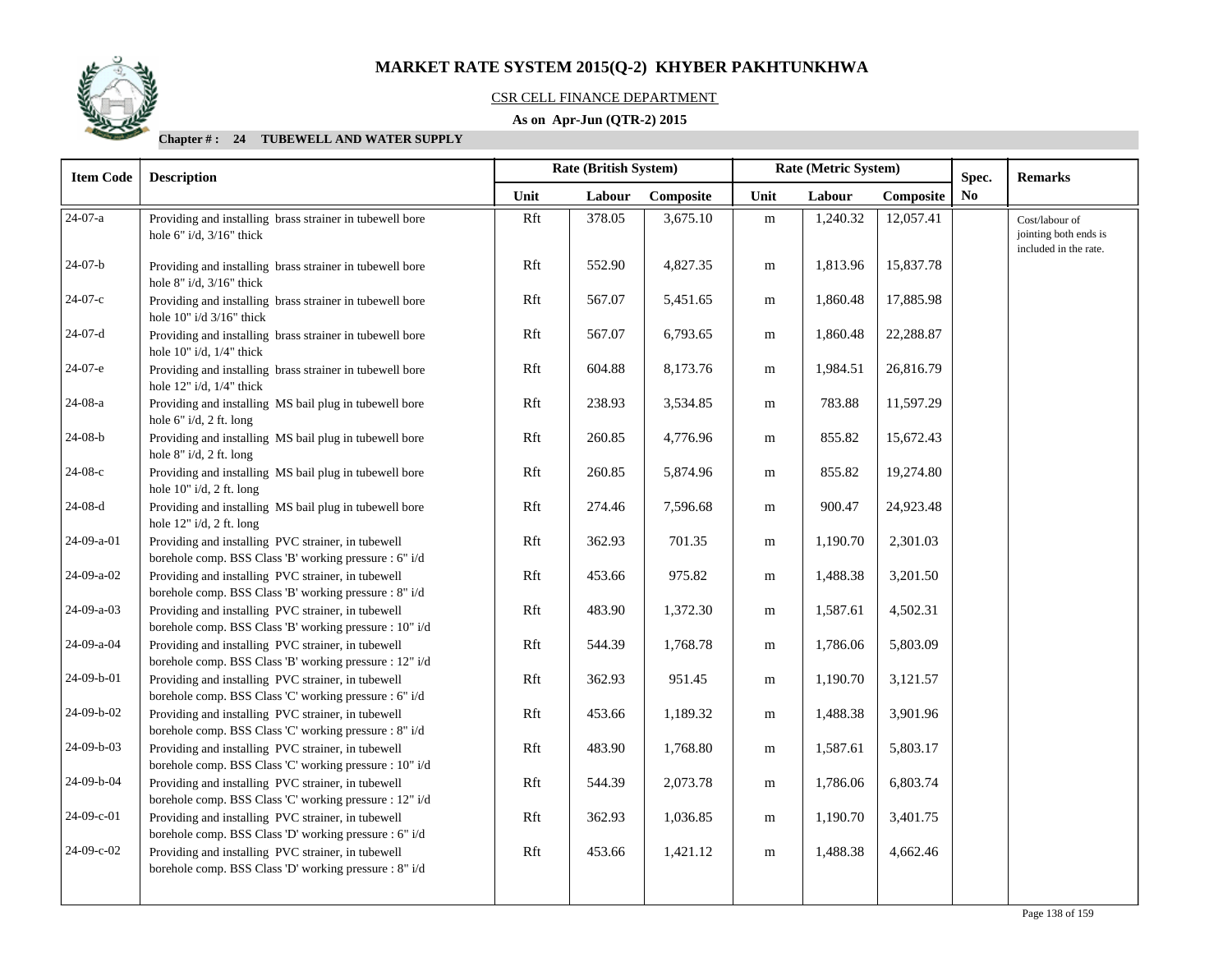#### CSR CELL FINANCE DEPARTMENT

## **As on Apr-Jun (QTR-2) 2015**

| <b>Item Code</b> | <b>Description</b>                                                                                                                 |      | Rate (British System) |           | Rate (Metric System) |          |           | Spec.          | <b>Remarks</b> |
|------------------|------------------------------------------------------------------------------------------------------------------------------------|------|-----------------------|-----------|----------------------|----------|-----------|----------------|----------------|
|                  |                                                                                                                                    | Unit | Labour                | Composite | Unit                 | Labour   | Composite | N <sub>0</sub> |                |
| 24-09-c-03       | Providing and installing PVC strainer, in tubewell<br>borehole comp. BSS Class 'D' working pressure : 10" i/d                      | Rft  | 483.90                | 1,951.80  | ${\bf m}$            | 1,587.61 | 6,403.56  |                |                |
| 24-09-с-04       | Providing and installing PVC strainer, in tubewell<br>borehole comp. BSS Class 'D' working pressure : 12" i/d                      | Rft  | 544.39                | 2,561.78  | m                    | 1,786.06 | 8,404.79  |                |                |
| 24-10-a-01       | Providing and installing PVC pipe with wooden bail plug<br>in tubewell BSS Class 'B' working pressure : 6" i/d : 2' long           | Each | 396.80                | 1,025.86  | Each                 | 396.80   | 1,025.86  |                |                |
| $24-10-a-02$     | Providing and installing PVC pipe with wooden bail plug<br>in tubewell BSS Class 'B' working pressure : 8" i/d : 2' long           | Each | 496.00                | 1,451.60  | Each                 | 496.00   | 1,451.60  |                |                |
| 24-10-a-03       | Providing and installing PVC pipe with wooden bail plug<br>in tubewell BSS Class 'B' working pressure : 10" i/d : 2'<br>long       | Each | 496.00                | 1,963.99  | Each                 | 496.00   | 1,963.98  |                |                |
| 24-10-a-04       | Providing and installing PVC pipe with wooden bail plug<br>in tubewell BSS Class 'B' working pressure : 12" i/d : 2'<br>long       | Each | 595.20                | 2,719.14  | Each                 | 595.20   | 2,719.14  |                |                |
| $24-10-b-01$     | Providing and installing PVC pipe with wooden bail plug<br>in tubewell BSS Class 'C' working pressure : 6" i/d : 2' long           | Each | 396.80                | 1,329.63  | Each                 | 396.80   | 1,329.63  |                |                |
| 24-10-b-02       | Providing and installing PVC pipe with wooden bail plug<br>in tubewell BSS Class 'C' working pressure : 8" i/d : 2' long           | Each | 496.00                | 1,912.75  | Each                 | 496.00   | 1,912.75  |                |                |
| 24-10-b-03       | Providing and installing PVC pipe with wooden bail plug<br>in tubewell BSS Class 'C' working pressure : $10$ " i/d : $2$ "<br>long | Each | 496.00                | 2,619.14  | Each                 | 496.00   | 2,619.14  |                |                |
| 24-10-b-04       | Providing and installing PVC pipe with wooden bail plug<br>in tubewell BSS Class 'C' working pressure : 12" i/d : 2'<br>long       | Each | 595.20                | 5,623.55  | Each                 | 595.20   | 5,623.55  |                |                |
| $24-10-c-01$     | Providing and installing PVC pipe with wooden bail plug<br>in tubewell BSS Class 'D' working pressure : 6" i/d : 2' long           | Each | 396.80                | 1,607.78  | Each                 | 396.80   | 1,607.78  |                |                |
| 24-10-c-02       | Providing and installing PVC pipe with wooden bail plug<br>in tubewell BSS Class 'D' working pressure : 8" i/d : 2' long           | Each | 496.00                | 2,308.02  | Each                 | 496.00   | 2,308.02  |                |                |
| $24-10-c-03$     | Providing and installing PVC pipe with wooden bail plug<br>in tubewell BSS Class 'D' working pressure : 10" i/d : 2'<br>long       | Each | 496.00                | 3,266.94  | Each                 | 496.00   | 3,266.94  |                |                |
| 24-10-c-04       | Providing and installing PVC pipe with wooden bail plug<br>in tubewell BSS Class 'D' working pressure : 12" i/d : 2"<br>long       | Each | 595.20                | 7,248.81  | Each                 | 595.20   | 7,248.81  |                |                |
| $24 - 11 - a$    | Providing and installing MS blind pipe socket/welded<br>joint MS reducer in tubewell borehole : 6" i/d, 3/16" thick                | Rft  | 680.49                | 1,722.98  | m                    | 2,232.57 | 5,652.81  |                |                |
| $24-11-b$        | Providing and installing MS blind pipe socket/welded<br>joint MS reducer in tubewell borehole : 8" i/d, 3/16" thick                | Rft  | 793.90                | 1,898.30  | m                    | 2,604.67 | 6,228.04  |                |                |
| $24-11-c$        | Providing and installing MS blind pipe socket/welded<br>joint MS reducer in tubewell borehole : 10" i/d 3/16" thick                | Rft  | 945.12                | 2,111.74  | m                    | 3,100.79 | 6,928.29  |                |                |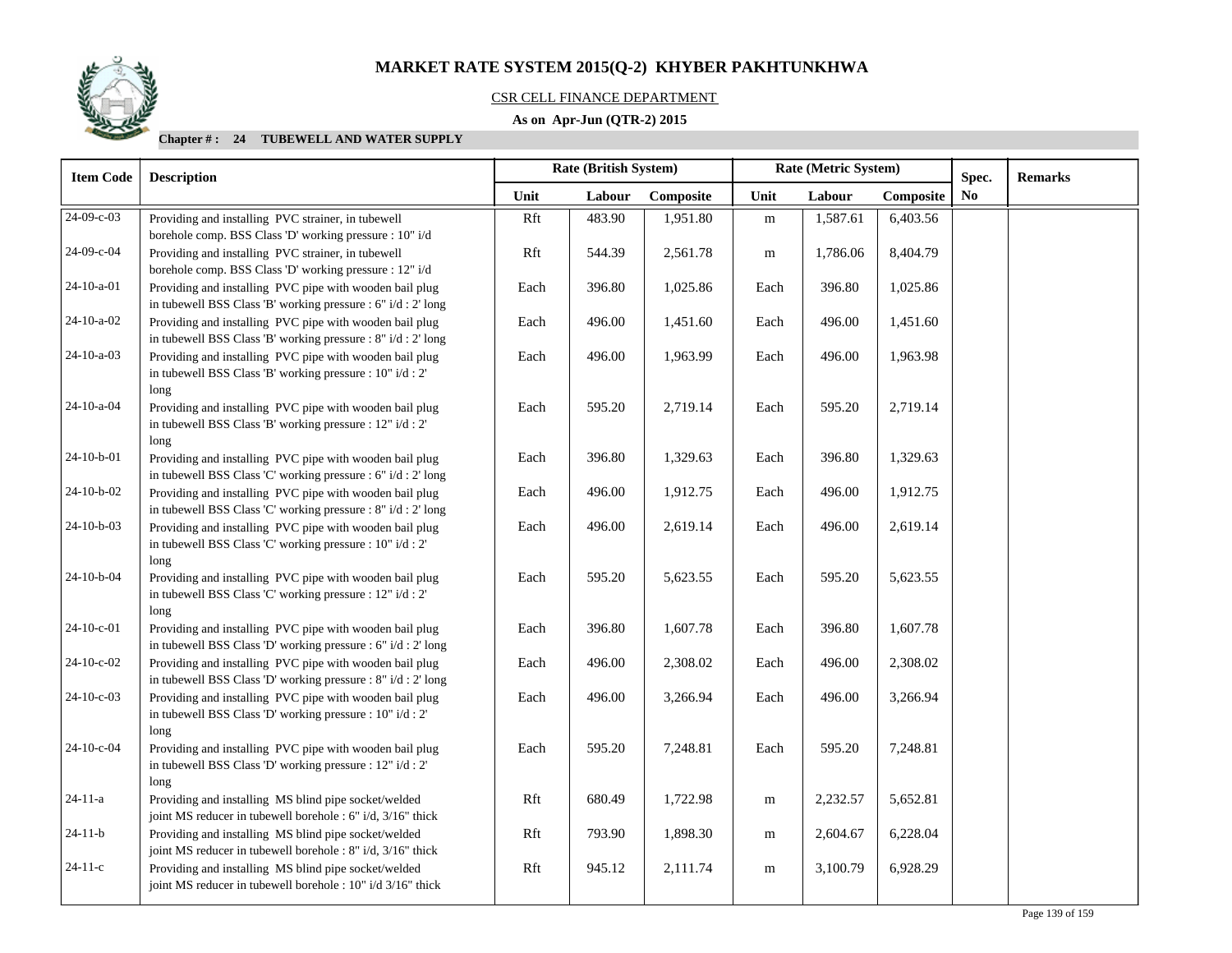## CSR CELL FINANCE DEPARTMENT

## **As on Apr-Jun (QTR-2) 2015**

| <b>Item Code</b>   | <b>Description</b>                                                                                                  |      | <b>Rate (British System)</b> |           | Rate (Metric System) |          | Spec.     | <b>Remarks</b> |                                                                                                                       |
|--------------------|---------------------------------------------------------------------------------------------------------------------|------|------------------------------|-----------|----------------------|----------|-----------|----------------|-----------------------------------------------------------------------------------------------------------------------|
|                    |                                                                                                                     | Unit | Labour                       | Composite | Unit                 | Labour   | Composite | N <sub>0</sub> |                                                                                                                       |
| $24-11-d$          | Providing and installing MS blind pipe socket/welded<br>joint MS reducer in tubewell borehole : 12" i/d, 1/4" thick | Rft  | 1,088.78                     | 3,049.56  | m                    | 3,572.12 | 10,005.12 |                |                                                                                                                       |
| 24-12-a-01         | Providing and installing PVC blind pipe in tubewell with<br>strainer BSS Class 'B' working pressure : 6" i/d        | Rft  | 635.12                       | 958.26    | ${\bf m}$            | 2,083.73 | 3,143.90  |                |                                                                                                                       |
| $24-12-a-02$       | Providing and installing PVC blind pipe in tubewell with<br>strainer BSS Class 'B' working pressure : 8" i/d        | Rft  | 756.10                       | 1,245.73  | m                    | 2,480.64 | 4,087.04  |                |                                                                                                                       |
| $24 - 12 - a - 03$ | Providing and installing PVC blind pipe in tubewell with<br>strainer BSS Class 'B' working pressure : 10" i/d       | Rft  | 1,063.26                     | 1,815.73  | m                    | 3,488.39 | 5,957.13  |                |                                                                                                                       |
| 24-12-a-04         | Providing and installing PVC blind pipe in tubewell with<br>strainer BSS Class 'B' working pressure : 12" i/d       | Rft  | 1,020.73                     | 2,105.76  | ${\rm m}$            | 3,348.86 | 6,908.66  |                |                                                                                                                       |
| 24-12-b-01         | Providing and installing PVC blind pipe in tubewell with<br>strainer BSS Class 'C' working pressure : 6" i/d        | Rft  | 642.68                       | 1,120.24  | m                    | 2,108.54 | 3,675.32  |                |                                                                                                                       |
| $24-12-b-02$       | Providing and installing PVC blind pipe in tubewell with<br>strainer BSS Class 'C' working pressure : 8" i/d        | Rft  | 756.10                       | 1,480.06  | m                    | 2,480.64 | 4,855.82  |                |                                                                                                                       |
| 24-12-b-03         | Providing and installing PVC blind pipe in tubewell with<br>strainer BSS Class 'C' working pressure : 10" i/d       | Rft  | 831.71                       | 1,915.21  | m                    | 2,728.70 | 6,283.50  |                |                                                                                                                       |
| 24-12-b-04         | Providing and installing PVC blind pipe in tubewell with<br>strainer BSS Class 'C' working pressure : 12" i/d       | Rft  | 1,020.73                     | 3,581.58  | m                    | 3,348.86 | 11,750.60 |                |                                                                                                                       |
| 24-12-c-01         | Providing and installing PVC blind pipe in tubewell with<br>strainer BSS Class 'D' working pressure : 6" i/d        | Rft  | 642.68                       | 1,261.57  | m                    | 2,108.54 | 4,139.03  |                |                                                                                                                       |
| 24-12-c-02         | Providing and installing PVC blind pipe in tubewell with<br>strainer BSS Class 'D' working pressure : 8" i/d        | Rft  | 756.10                       | 1,680.90  | m                    | 2,480.64 | 5,514.78  |                |                                                                                                                       |
| 24-12-c-03         | Providing and installing PVC blind pipe in tubewell with<br>strainer BSS Class 'D' working pressure : 10" i/d       | Rft  | 831.71                       | 2,244.38  | m                    | 2,728.70 | 7,363.45  |                |                                                                                                                       |
| 24-12-c-04         | Providing and installing PVC blind pipe in tubewell with<br>strainer BSS Class 'D' working pressure : 12" i/d       | Rft  | 1,020.73                     | 4,407.42  | m                    | 3,348.86 | 14,460.05 |                |                                                                                                                       |
| $24 - 13 - a$      | Test & develop tubewell of size 6" i/d & above<br>continuously: Upto 1.5 cusecs discharge                           | Hour | 0.00                         | 854.00    | Hour                 | 0.00     | 854.00    |                |                                                                                                                       |
| $24-13-b$          | Test & develop tubewell of size 6" i/d & above<br>continuously: Over 1.5 cusecs discharge with DNT unit             | Hour | 0.00                         | 1,000.40  | Hour                 | 0.00     | 1,000.40  |                |                                                                                                                       |
| $24 - 14$          | Shrouding with graded pack grave 3/8" to 1/8" around<br>tubewell in bore hole                                       | Rft  | 236.28                       | 487.65    | m                    | 775.20   | 1,599.91  |                | The rate includes<br>wastage etc.                                                                                     |
| $24 - 15 - a$      | Providing and Laying cut, joint, test & disinfect, CI<br>pipeline in trenches, complete : 3" i/d                    | Rft  | 56.71                        | 484.16    | ${\bf m}$            | 186.05   | 1,588.47  |                | a) Pipes to be<br>supplied by Govt;                                                                                   |
| $24 - 15 - b$      | Providing and Laying cut, joint, test & disinfect, CI<br>pipeline in trenches, complete : 4" i/d                    | Rft  | 75.61                        | 625.22    | m                    | 248.06   | 2,051.25  |                | b) Providing and<br>installing specials and<br>valves is not included<br>in the rate, which is<br>payable separately. |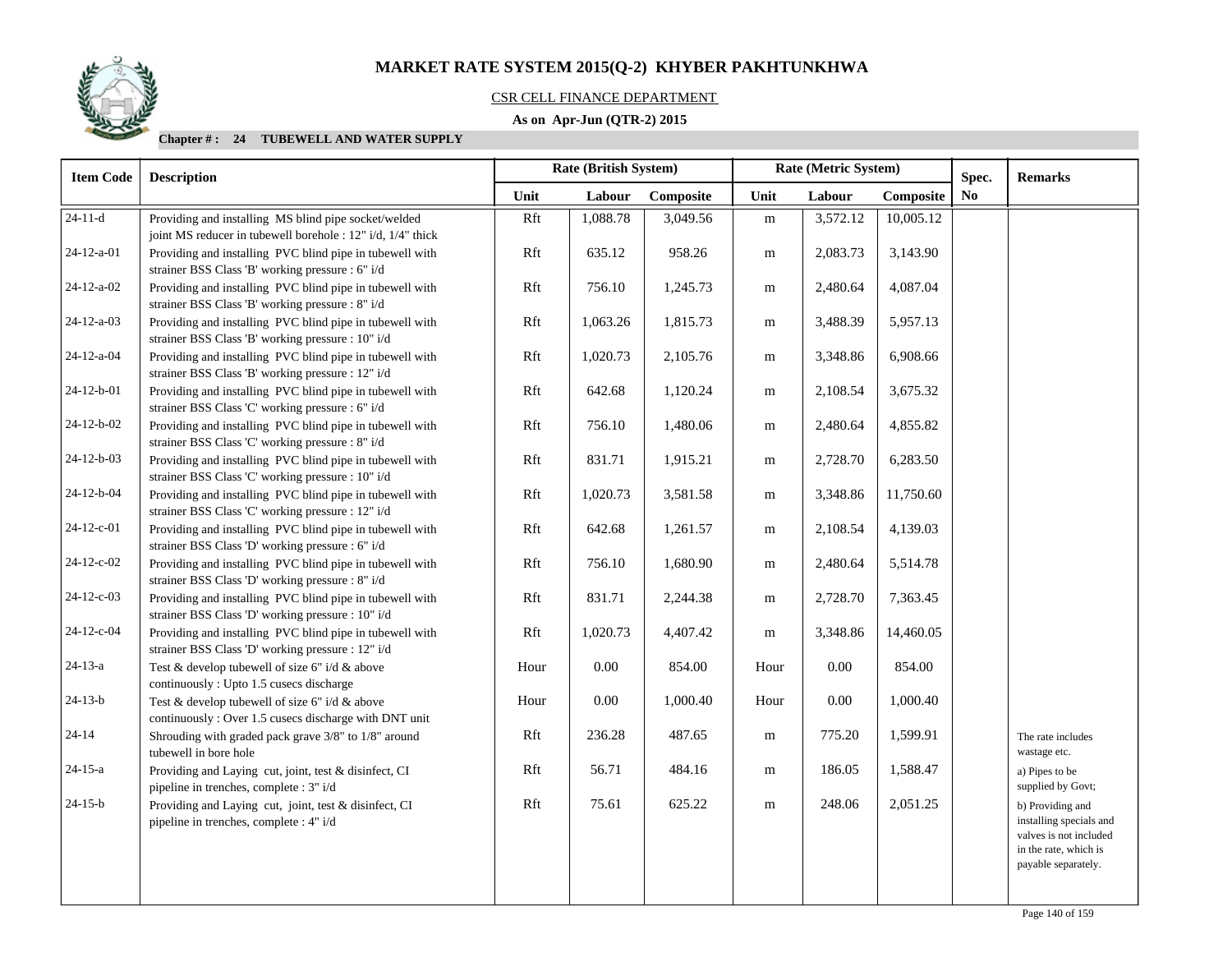

## CSR CELL FINANCE DEPARTMENT

## **As on Apr-Jun (QTR-2) 2015**

| <b>Item Code</b> | <b>Description</b>                                                                                        |      | Rate (British System) |           | Rate (Metric System) |        |           | Spec.          | <b>Remarks</b>                                                                           |
|------------------|-----------------------------------------------------------------------------------------------------------|------|-----------------------|-----------|----------------------|--------|-----------|----------------|------------------------------------------------------------------------------------------|
|                  |                                                                                                           | Unit | Labour                | Composite | Unit                 | Labour | Composite | N <sub>0</sub> |                                                                                          |
| $24-15-c$        | Providing and Laying cut, joint, test & disinfect, CI<br>pipeline in trenches, complete : 6" i/d          | Rft  | 113.41                | 1,090.33  | ${\bf m}$            | 372.10 | 3,577.20  |                |                                                                                          |
| $24-15-d$        | Providing and Laying cut, joint, test & disinfect, CI<br>pipeline in trenches. complete : 8" i/d          | Rft  | 189.02                | 2,630.55  | m                    | 620.16 | 8,630.41  |                |                                                                                          |
| $24-15-e$        | Providing and Laying cut, joint, test & disinfect, CI<br>pipeline in trenches, complete : 10" i/d         | Rft  | 245.73                | 2,870.71  | m                    | 806.21 | 9,418.35  |                |                                                                                          |
| $24-15-f$        | Providing and Laying cut, joint, test & disinfect, CI<br>pipeline in trenches, complete : 12" i/d         | Rft  | 245.73                | 3,236.71  | m                    | 806.21 | 10,619.14 |                |                                                                                          |
| 24-16-a-01       | Providing and Laying cut, joint, test & disinfect GI pipe<br>line Using heavy quality GI Pipe : 4" Dia    | Rft  | 71.83                 | 773.91    | m                    | 235.66 | 2,539.07  |                |                                                                                          |
| 24-16-a-02       | Providing and Laying cut, joint, test & disinfect GI pipe<br>line Using heavy quality GI Pipe : 6" Dia    | Rft  | 102.07                | 1,139.90  | m                    | 334.89 | 3,739.82  |                |                                                                                          |
| 24-16-a-03       | Providing and Laying cut, joint, test & disinfect GI pipe<br>line Using heavy quality GI Pipe : 8" Dia    | Rft  | 132.32                | 1,475.38  | m                    | 434.11 | 4,840.50  |                |                                                                                          |
| $24-16-b-01$     | Providing and Laying cut, joint, test & disinfect GI pipe<br>line Using medium quality GI Pipe : 4" Dia   | Rft  | 71.83                 | 712.91    | ${\rm m}$            | 235.66 | 2,338.94  |                |                                                                                          |
| 24-16-b-02       | Providing and Laying cut, joint, test & disinfect GI pipe<br>line Using medium quality GI Pipe : 6" Dia   | Rft  | 102.07                | 1,200.90  | ${\bf m}$            | 334.89 | 3,939.95  |                |                                                                                          |
| 24-16-b-03       | Providing and Laying cut, joint, test & disinfect GI pipe<br>line Using medium quality GI Pipe : 8" Dia   | Rft  | 132.32                | 2,146.38  | ${\bf m}$            | 434.11 | 7,041.94  |                |                                                                                          |
| 24-16-c-01       | Providing and Laying cut, joint, test & disinfect GI pipe<br>line Using light quality GI Pipe : 1/2" i/d  | Rft  | 18.90                 | 80.05     | ${\bf m}$            | 62.02  | 262.65    |                | Cost of sockets, tees,<br>elbows, bends,<br>crosses, unions and<br>plugs etc is included |
| $24-16-c-02$     | Providing and Laying cut, joint, test & disinfect GI pipe<br>line Using light quality GI Pipe : 3/4" i/d  | Rft  | 22.68                 | 114.37    | m                    | 74.42  | 375.22    |                | in the rates.                                                                            |
| 24-16-c-03       | Providing and Laying cut, joint, test & disinfect GI pipe<br>line Using light quality GI Pipe : 1" i/d    | Rft  | 25.05                 | 141.15    | m                    | 82.17  | 463.08    |                |                                                                                          |
| 24-16-c-04       | Providing and Laying cut, joint, test & disinfect GI pipe<br>line Using light quality GI Pipe : 1.25" i/d | Rft  | 30.24                 | 182.99    | m                    | 99.23  | 600.35    |                |                                                                                          |
| 24-16-c-05       | Providing and Laying cut, joint, test & disinfect GI pipe<br>line Using light quality GI Pipe : 1.5" i/d  | Rft  | 34.02                 | 229.50    | m                    | 111.63 | 752.95    |                |                                                                                          |
| $24-16-c-06$     | Providing and Laying cut, joint, test & disinfect GI pipe<br>line Using light quality GI Pipe : 2" i/d    | Rft  | 37.86                 | 294.37    | m                    | 124.22 | 965.77    |                |                                                                                          |
| 24-16-c-07       | Providing and Laying cut, joint, test & disinfect GI pipe<br>line Using light quality GI Pipe : 2.5" i/d  | Rft  | 41.59                 | 377.42    | ${\bf m}$            | 136.43 | 1,238.26  |                |                                                                                          |
| 24-16-c-08       | Providing and Laying cut, joint, test & disinfect GI pipe<br>line Using light quality GI Pipe : 3" i/d    | Rft  | 56.71                 | 453.66    | ${\bf m}$            | 186.05 | 1,488.40  |                |                                                                                          |
|                  |                                                                                                           |      |                       |           |                      |        |           |                |                                                                                          |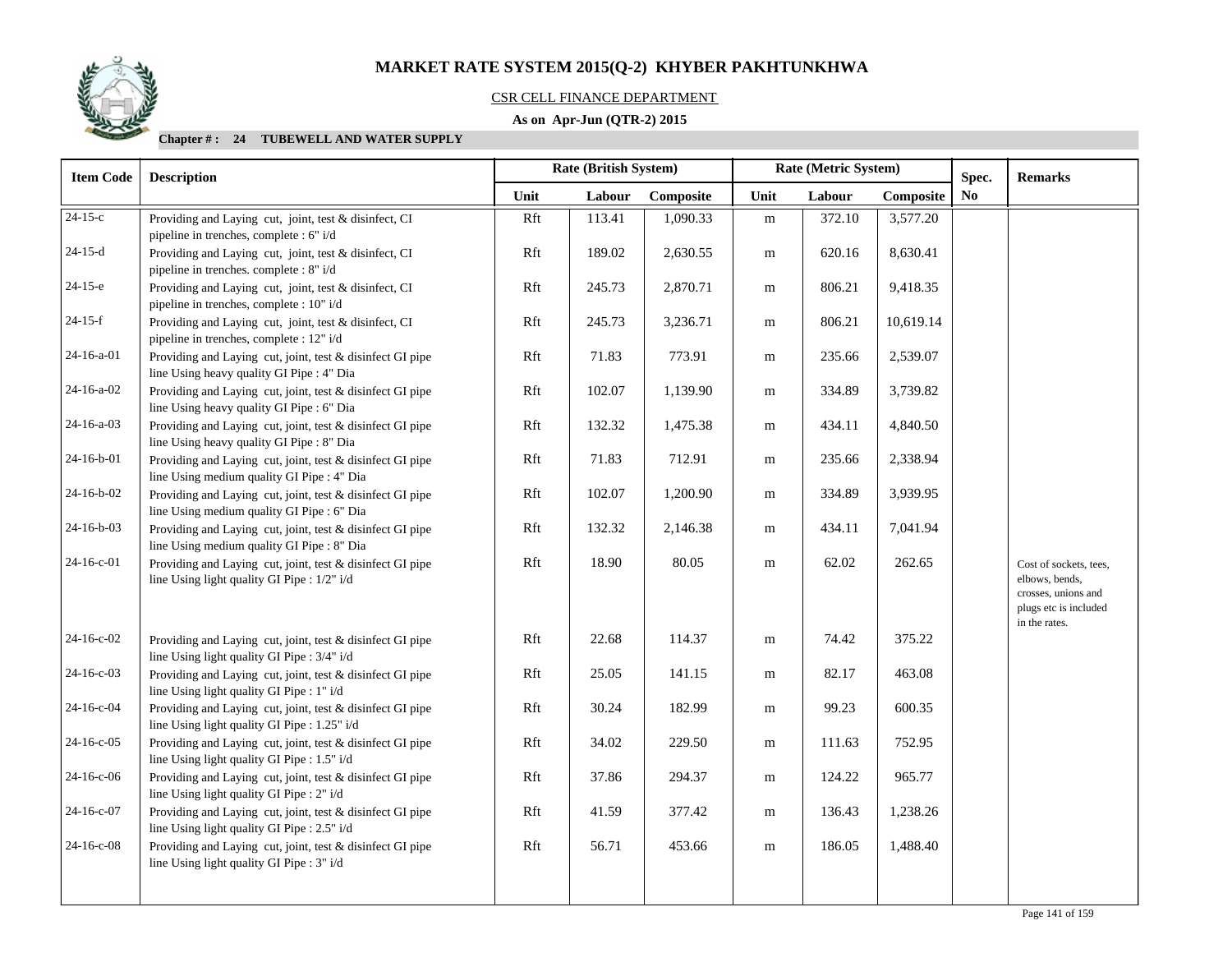

## CSR CELL FINANCE DEPARTMENT

## **As on Apr-Jun (QTR-2) 2015**

| <b>Item Code</b>   | <b>Description</b>                                                                                        |      | <b>Rate (British System)</b> |           | Rate (Metric System) |        |           | Spec. | <b>Remarks</b>                                                                                                     |
|--------------------|-----------------------------------------------------------------------------------------------------------|------|------------------------------|-----------|----------------------|--------|-----------|-------|--------------------------------------------------------------------------------------------------------------------|
|                    |                                                                                                           | Unit | Labour                       | Composite | Unit                 | Labour | Composite | No.   |                                                                                                                    |
| 24-16-c-09         | Providing and Laying cut, joint, test & disinfect GI pipe<br>line Using light quality GI Pipe : 4" i/d    | Rft  | 71.83                        | 621.41    | ${\rm m}$            | 235.66 | 2,038.74  |       |                                                                                                                    |
| 24-17-a-01         | Providing and Laying cut, joint, test & disinfect AC pipe<br>line BSS Class 'B'working pressure : 3" i/d  | Rft  | 30.24                        | 213.49    | m                    | 99.23  | 700.42    |       | Providing and<br>installing specials and<br>valves is not included<br>in the rate, which is<br>payable separately. |
| 24-17-a-02         | Providing and Laying cut, joint, test & disinfect AC pipe<br>line BSS Class 'B'working pressure : 4" i/d  | Rft  | 34.02                        | 266.10    | ${\bf m}$            | 111.63 | 873.03    |       |                                                                                                                    |
| 24-17-a-03         | Providing and Laying cut, joint, test & disinfect AC pipe<br>line BSS Class 'B'working pressure : 6" i/d  | Rft  | 49.15                        | 415.54    | m                    | 161.24 | 1,363.33  |       |                                                                                                                    |
| 24-17-a-04         | Providing and Laying cut, joint, test & disinfect AC pipe<br>line BSS Class 'B'working pressure : 8" i/d  | Rft  | 68.05                        | 678.60    | m                    | 223.26 | 2,226.37  |       |                                                                                                                    |
| 24-17-a-05         | Providing and Laying cut, joint, test & disinfect AC pipe<br>line BSS Class 'B'working pressure : 10" i/d | Rft  | 82.41                        | 906.58    | m                    | 270.39 | 2,974.34  |       |                                                                                                                    |
| $24-17-a-06$       | Providing and Laying cut, joint, test & disinfect AC pipe<br>line BSS Class 'B'working pressure : 12" i/d | Rft  | 113.41                       | 1,212.33  | m                    | 372.10 | 3,977.46  |       |                                                                                                                    |
| 24-17-a-07         | Providing and Laying cut, joint, test & disinfect AC pipe<br>line BSS Class 'B'working pressure : 14" i/d | Rft  | 132.32                       | 1,658.38  | m                    | 434.11 | 5,440.89  |       |                                                                                                                    |
| 24-17-a-08         | Providing and Laying cut, joint, test & disinfect AC pipe<br>line BSS Class 'B'working pressure : 16" i/d | Rft  | 151.22                       | 1,982.44  | m                    | 496.13 | 6,504.06  |       |                                                                                                                    |
| 24-17-a-09         | Providing and Laying cut, joint, test & disinfect AC pipe<br>line BSS Class 'B'working pressure : 18" i/d | Rft  | 173.90                       | 2,432.30  | m                    | 570.55 | 7,980.00  |       |                                                                                                                    |
| $24 - 17 - a - 10$ | Providing and Laying cut, joint, test & disinfect AC pipe<br>line BSS Class 'B'working pressure : 20" i/d | Rft  | 204.15                       | 2,981.29  | m                    | 669.77 | 9,781.15  |       |                                                                                                                    |
| $24 - 17 - a - 11$ | Providing and Laying cut, joint, test & disinfect AC pipe<br>line BSS Class 'B'working pressure : 24" i/d | Rft  | 241.95                       | 4,086.90  | m                    | 793.80 | 13,408.47 |       |                                                                                                                    |
| 24-17-b-01         | Providing and Laying cut, joint, test & disinfect AC pipe<br>line BSS Class 'C'working pressure : 3" i/d  | Rft  | 30.24                        | 243.99    | m                    | 99.23  | 800.48    |       |                                                                                                                    |
| 24-17-b-02         | Providing and Laying cut, joint, test & disinfect AC pipe<br>line BSS Class 'C'working pressure : 4" i/d  | Rft  | 34.02                        | 272.20    | ${\rm m}$            | 111.63 | 893.04    |       |                                                                                                                    |
| 24-17-b-03         | Providing and Laying cut, joint, test & disinfect AC pipe<br>line BSS Class 'C'working pressure : 6" i/d  | Rft  | 49.15                        | 476.54    | m                    | 161.24 | 1,563.46  |       |                                                                                                                    |
| 24-17-b-04         | Providing and Laying cut, joint, test & disinfect AC pipe<br>line BSS Class 'C'working pressure : 8" i/d  | Rft  | 68.05                        | 800.60    | m                    | 223.26 | 2,626.63  |       |                                                                                                                    |
| 24-17-b-05         | Providing and Laying cut, joint, test & disinfect AC pipe<br>line BSS Class 'C'working pressure : 10" i/d | Rft  | 86.95                        | 1,039.25  | m                    | 285.27 | 3,409.62  |       |                                                                                                                    |
| 24-17-b-06         | Providing and Laying cut, joint, test & disinfect AC pipe<br>line BSS Class 'C'working pressure : 12" i/d | Rft  | 134.68                       | 1,416.77  | m                    | 441.86 | 4,648.18  |       |                                                                                                                    |
|                    |                                                                                                           |      |                              |           |                      |        |           |       |                                                                                                                    |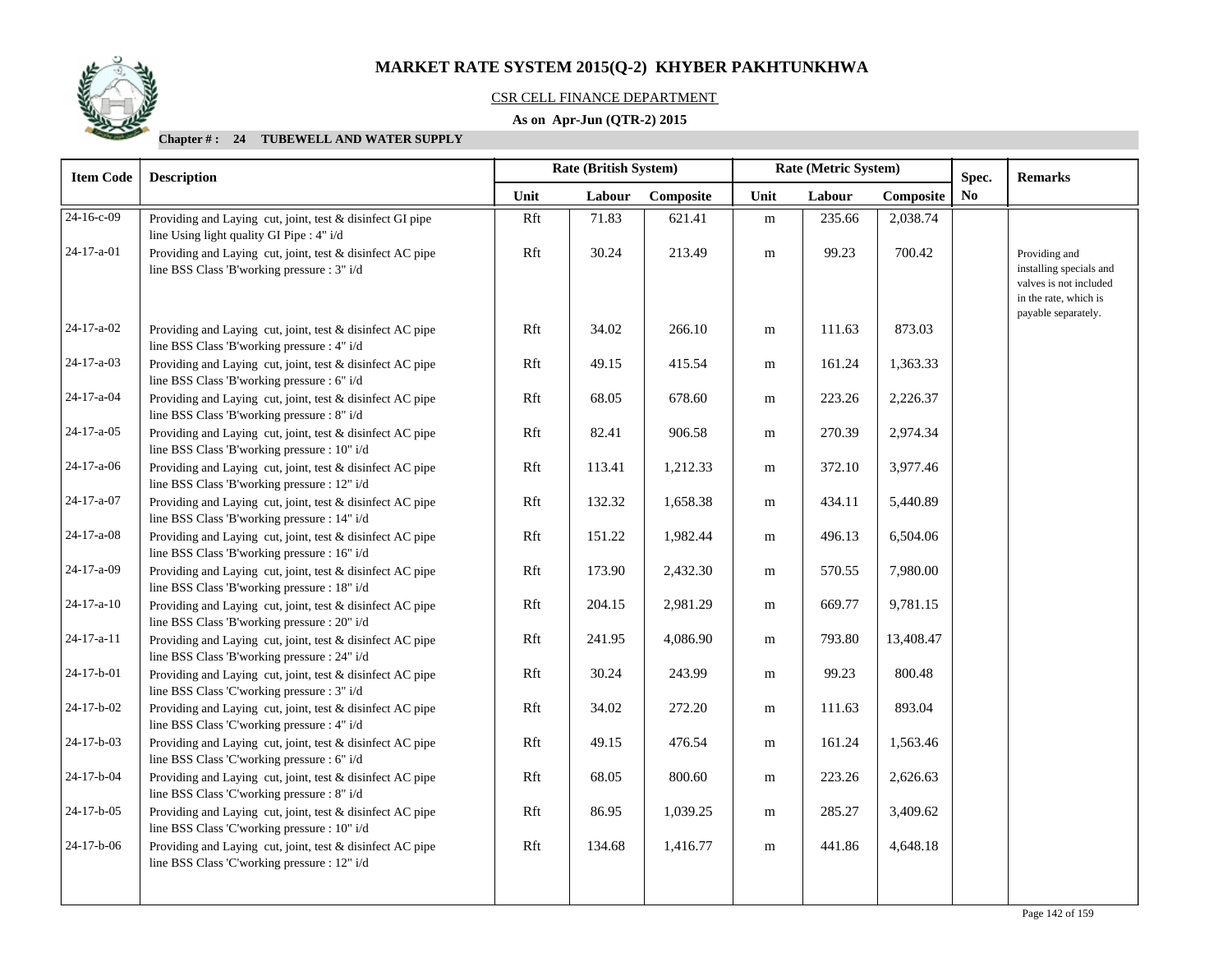

## CSR CELL FINANCE DEPARTMENT

## **As on Apr-Jun (QTR-2) 2015**

| <b>Item Code</b> | <b>Description</b>                                                                                        |      | <b>Rate (British System)</b> |           |           | Rate (Metric System) |           | Spec. | <b>Remarks</b>                                                                                                        |
|------------------|-----------------------------------------------------------------------------------------------------------|------|------------------------------|-----------|-----------|----------------------|-----------|-------|-----------------------------------------------------------------------------------------------------------------------|
|                  |                                                                                                           | Unit | Labour                       | Composite | Unit      | Labour               | Composite | No.   |                                                                                                                       |
| $24-17-b-07$     | Providing and Laying cut, joint, test & disinfect AC pipe<br>line BSS Class 'C'working pressure : 14" i/d | Rft  | 132.32                       | 2,146.38  | ${\bf m}$ | 434.11               | 7,041.94  |       |                                                                                                                       |
| 24-17-b-08       | Providing and Laying cut, joint, test & disinfect AC pipe<br>line BSS Class 'C'working pressure : 16" i/d | Rft  | 151.22                       | 2,775.44  | m         | 496.13               | 9,105.77  |       |                                                                                                                       |
| 24-17-b-09       | Providing and Laying cut, joint, test & disinfect AC pipe<br>line BSS Class 'C'working pressure : 18" i/d | Rft  | 173.90                       | 3,347.30  | m         | 570.55               | 10,981.97 |       |                                                                                                                       |
| $24-17-b-10$     | Providing and Laying cut, joint, test & disinfect AC pipe<br>line BSS Class 'C'working pressure : 20" i/d | Rft  | 204.15                       | 3,987.79  | m         | 669.77               | 13,083.31 |       |                                                                                                                       |
| 24-17-b-11       | Providing and Laying cut, joint, test & disinfect AC pipe<br>line BSS Class 'C'working pressure : 24" i/d | Rft  | 241.95                       | 5,550.90  | m         | 793.80               | 18,211.62 |       |                                                                                                                       |
| 24-17-c-01       | Providing and Laying cut, joint, test & disinfect AC pipe<br>line BSS Class 'D'working pressure : 3" i/d  | Rft  | 30.24                        | 243.99    | m         | 99.23                | 800.48    |       |                                                                                                                       |
| 24-17-c-02       | Providing and Laying cut, joint, test & disinfect AC pipe<br>line BSS Class 'D'working pressure : 4" i/d  | Rft  | 40.40                        | 345.73    | m         | 132.56               | 1,134.28  |       |                                                                                                                       |
| 24-17-c-03       | Providing and Laying cut, joint, test & disinfect AC pipe<br>line BSS Class 'D'working pressure : 6" i/d  | Rft  | 58.36                        | 607.83    | ${\bf m}$ | 191.47               | 1,994.20  |       |                                                                                                                       |
| 24-17-c-04       | Providing and Laying cut, joint, test & disinfect AC pipe<br>line BSS Class 'D'working pressure : 8" i/d  | Rft  | 80.81                        | 996.46    | m         | 265.12               | 3,269.22  |       |                                                                                                                       |
| 24-17-c-05       | Providing and Laying cut, joint, test & disinfect AC pipe<br>line BSS Class 'D'working pressure : 10" i/d | Rft  | 113.46                       | 1,456.38  | m         | 372.25               | 4,778.14  |       |                                                                                                                       |
| 24-17-c-06       | Providing and Laying cut, joint, test & disinfect AC pipe<br>line BSS Class 'D'working pressure : 12" i/d | Rft  | 134.68                       | 2,270.77  | m         | 441.86               | 7,450.02  |       |                                                                                                                       |
| 24-17-c-07       | Providing and Laying cut, joint, test & disinfect AC pipe<br>line BSS Class 'D'working pressure : 14" i/d | Rft  | 157.13                       | 3,147.39  | m         | 515.51               | 10,326.10 |       |                                                                                                                       |
| 24-17-c-08       | Providing and Laying cut, joint, test & disinfect AC pipe<br>line BSS Class 'D'working pressure : 16" i/d | Rft  | 179.57                       | 4,024.02  | m         | 589.15               | 13,202.17 |       |                                                                                                                       |
| 24-17-c-09       | Providing and Laying cut, joint, test & disinfect AC pipe<br>line BSS Class 'D'working pressure : 18" i/d | Rft  | 206.51                       | 4,783.17  | m         | 677.52               | 15,692.83 |       |                                                                                                                       |
| $24-17-c-10$     | Providing and Laying cut, joint, test & disinfect AC pipe<br>line BSS Class 'D'working pressure : 20" i/d | Rft  | 242.42                       | 5,917.38  | m         | 795.35               | 19,413.97 |       |                                                                                                                       |
| 24-17-c-11       | Providing and Laying cut, joint, test & disinfect AC pipe<br>line BSS Class 'D'working pressure : 24" i/d | Rft  | 287.32                       | 9,439.63  | m         | 942.64               | 30,969.93 |       |                                                                                                                       |
| 24-18-a-01       | Providing and Laying cut, joint, test, disinfect PVC pipe<br>line BSS Class 'B'working pressure : 3" i/d  | Rft  | 35.91                        | 143.32    | m         | 117.83               | 470.21    |       | a) Providing and<br>installing specials and<br>valves is not included<br>in the rate, which is<br>payable separately. |
|                  |                                                                                                           |      |                              |           |           |                      |           |       |                                                                                                                       |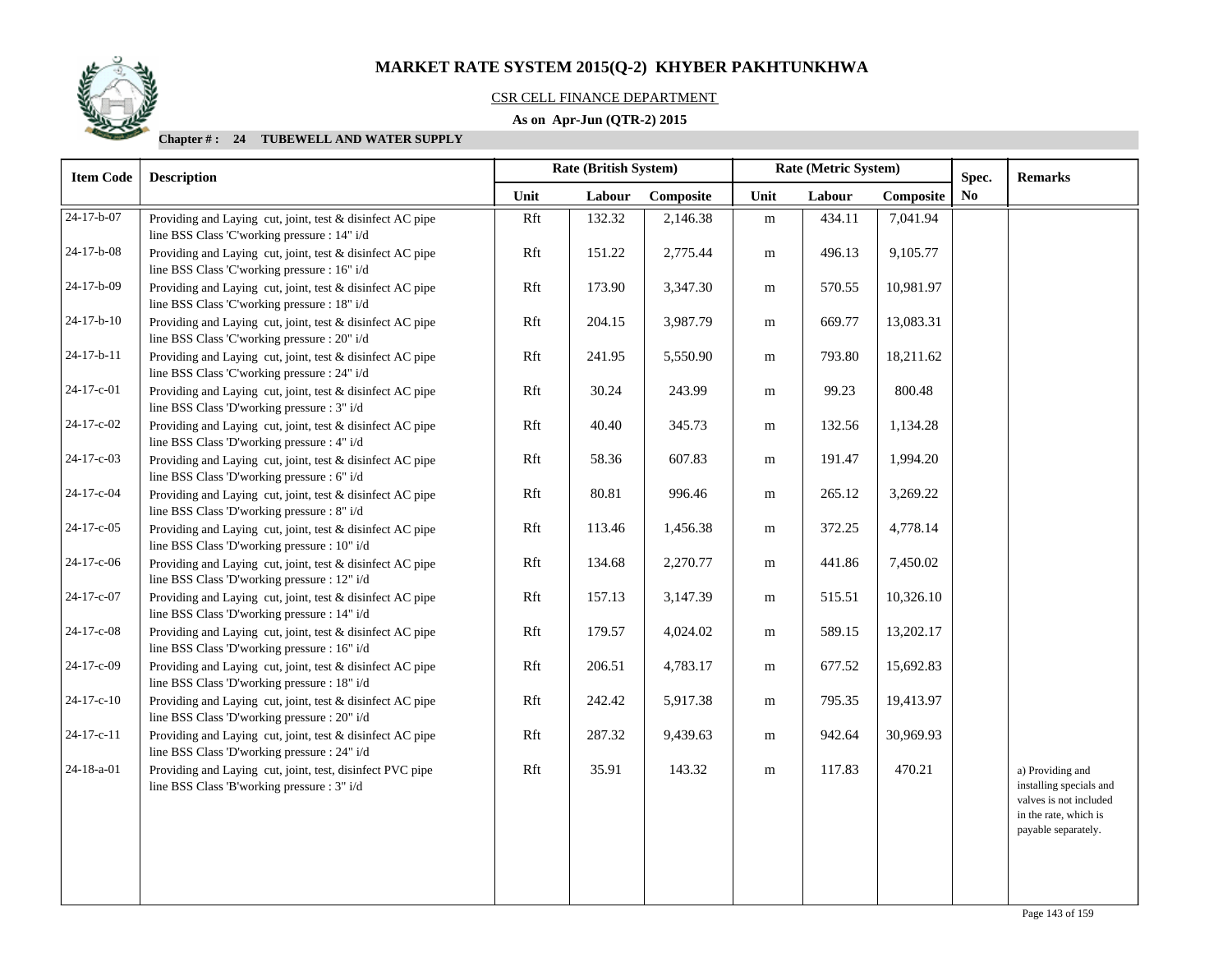

#### CSR CELL FINANCE DEPARTMENT

## **As on Apr-Jun (QTR-2) 2015**

|                                                                                                            |                                                                                                                                                                                                                                                                           |        |           | Rate (Metric System)  |        |           |                | <b>Remarks</b>                                                                                                                           |
|------------------------------------------------------------------------------------------------------------|---------------------------------------------------------------------------------------------------------------------------------------------------------------------------------------------------------------------------------------------------------------------------|--------|-----------|-----------------------|--------|-----------|----------------|------------------------------------------------------------------------------------------------------------------------------------------|
|                                                                                                            | Unit                                                                                                                                                                                                                                                                      | Labour | Composite | Unit                  | Labour | Composite | N <sub>0</sub> |                                                                                                                                          |
| Providing and Laying cut, joint, test, disinfect PVC pipe<br>line BSS Class 'B'working pressure : 4" i/d   | Rft                                                                                                                                                                                                                                                                       | 40.40  | 200.66    | ${\rm m}$             | 132.56 | 658.33    |                | b) When sockets are<br>used for jointing of<br>pipes instead of by<br>overlap pipe. Its<br>providing installation<br>will be paid extra. |
| Providing and Laying cut, joint, test, disinfect PVC pipe<br>line BSS Class 'B'working pressure : 6" i/d   | Rft                                                                                                                                                                                                                                                                       | 58.36  | 376.85    | ${\bf m}$             | 191.47 | 1,236.38  |                |                                                                                                                                          |
| Providing and Laying cut, joint, test, disinfect PVC pipe<br>line BSS Class 'B'working pressure : 8" i/d   | Rft                                                                                                                                                                                                                                                                       | 80.81  | 564.99    | m                     | 265.12 | 1,853.66  |                |                                                                                                                                          |
| Providing and Laying cut, joint, test, disinfect PVC pipe<br>line BSS Class 'B'working pressure : 10" i/d  | Rft                                                                                                                                                                                                                                                                       | 103.25 | 847.98    | m                     | 338.76 | 2,782.09  |                |                                                                                                                                          |
| Providing and Laying cut, joint, test, disinfect PVC pipe<br>line BSS Class 'B'working pressure : 12" i/d  | Rft                                                                                                                                                                                                                                                                       | 134.68 | 1,212.56  | m                     | 441.86 | 3,978.22  |                |                                                                                                                                          |
| Providing and Laying cut, joint, test, disinfect PVC pipe<br>line BSS Class 'C'working pressure : 2.5" i/d | Rft                                                                                                                                                                                                                                                                       | 35.91  | 133.80    | m                     | 117.83 | 438.99    |                |                                                                                                                                          |
| Providing and Laying cut, joint, test, disinfect PVC pipe<br>line BSS Class 'C'working pressure : 3" i/d   | Rft                                                                                                                                                                                                                                                                       | 35.91  | 170.10    | m                     | 117.83 | 558.07    |                |                                                                                                                                          |
| Providing and Laying cut, joint, test, disinfect PVC pipe<br>line BSS Class 'C'working pressure : 4" i/d   | Rft                                                                                                                                                                                                                                                                       | 40.40  | 252.74    | m                     | 132.56 | 829.20    |                |                                                                                                                                          |
| Providing and Laying cut, joint, test, disinfect PVC pipe<br>line BSS Class 'C'working pressure : 6" i/d   | Rft                                                                                                                                                                                                                                                                       | 58.36  | 531.20    | m                     | 191.47 | 1,742.79  |                |                                                                                                                                          |
| Providing and Laying cut, joint, test, disinfect PVC pipe<br>line BSS Class 'C'working pressure : 8" i/d   | Rft                                                                                                                                                                                                                                                                       | 80.81  | 799.32    | m                     | 265.12 | 2,622.44  |                |                                                                                                                                          |
| Providing and Laying cut, joint, test, disinfect PVC pipe<br>line BSS Class 'C'working pressure : 10" i/d  | Rft                                                                                                                                                                                                                                                                       | 103.25 | 1,180.88  | m                     | 338.76 | 3,874.29  |                |                                                                                                                                          |
| Providing and Laying cut, joint, test, disinfect PVC pipe<br>line BSS Class 'C'working pressure : 12" i/d  | Rft                                                                                                                                                                                                                                                                       | 134.68 | 2,688.38  | m                     | 441.86 | 8,820.16  |                |                                                                                                                                          |
| Providing and Laying cut, joint, test, disinfect PVC pipe                                                  | Rft                                                                                                                                                                                                                                                                       | 28.73  | 91.27     | m                     | 94.26  | 299.44    |                |                                                                                                                                          |
| Providing and Laying cut, joint, test, disinfect PVC pipe                                                  | Rft                                                                                                                                                                                                                                                                       | 33.34  | 83.82     | m                     | 109.40 | 274.99    |                |                                                                                                                                          |
| Providing and Laying cut, joint, test, disinfect PVC pipe                                                  | Rft                                                                                                                                                                                                                                                                       | 33.34  | 109.86    | m                     | 109.40 | 360.44    |                |                                                                                                                                          |
| Providing and Laying cut, joint, test, disinfect PVC pipe                                                  | Rft                                                                                                                                                                                                                                                                       | 35.91  | 127.70    | m                     | 117.83 | 418.98    |                |                                                                                                                                          |
| Providing and Laying cut, joint, test, disinfect PVC pipe                                                  | Rft                                                                                                                                                                                                                                                                       | 35.91  | 216.76    | m                     | 117.83 | 711.17    |                |                                                                                                                                          |
| Providing and Laying cut, joint, test, disinfect PVC pipe<br>line BSS Class 'D' working pressure : 4" i/d  | Rft                                                                                                                                                                                                                                                                       | 40.40  | 330.85    | ${\bf m}$             | 132.56 | 1,085.45  |                |                                                                                                                                          |
|                                                                                                            | <b>Description</b><br>line BSS Class 'D' working pressure : 1.25" i/d<br>line BSS Class 'D' working pressure : 1.5" i/d<br>line BSS Class 'D' working pressure : 2" i/d<br>line BSS Class 'D' working pressure : 2.5" i/d<br>line BSS Class 'D' working pressure : 3" i/d |        |           | Rate (British System) |        |           |                | Spec.                                                                                                                                    |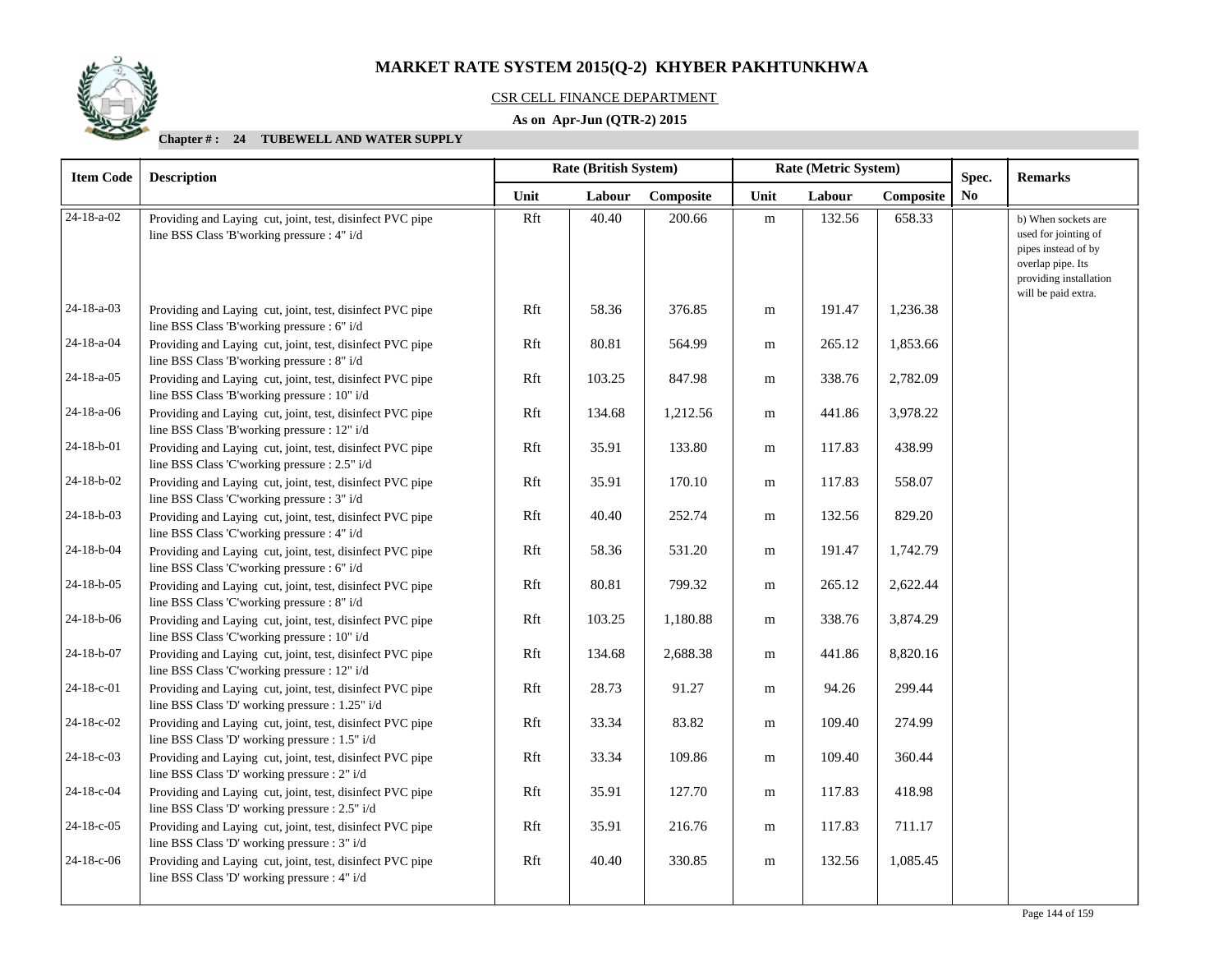

# CSR CELL FINANCE DEPARTMENT

# **As on Apr-Jun (QTR-2) 2015**

| <b>Item Code</b> | <b>Description</b>                                                                                                 | <b>Rate (British System)</b><br>Rate (Metric System) |        | Spec.     | <b>Remarks</b> |        |           |                |                                                                                                                                                                                                                                          |
|------------------|--------------------------------------------------------------------------------------------------------------------|------------------------------------------------------|--------|-----------|----------------|--------|-----------|----------------|------------------------------------------------------------------------------------------------------------------------------------------------------------------------------------------------------------------------------------------|
|                  |                                                                                                                    | Unit                                                 | Labour | Composite | Unit           | Labour | Composite | N <sub>0</sub> |                                                                                                                                                                                                                                          |
| 24-18-c-07       | Providing and Laying cut, joint, test, disinfect PVC pipe<br>line BSS Class 'D' working pressure : 6" i/d          | Rft                                                  | 58.36  | 672.54    | ${\bf m}$      | 191.47 | 2,206.50  |                |                                                                                                                                                                                                                                          |
| 24-18-c-08       | Providing and Laying cut, joint, test, disinfect PVC pipe<br>line BSS Class 'D' working pressure : 8" i/d          | Rft                                                  | 80.81  | 1,000.17  | m              | 265.12 | 3,281.39  |                |                                                                                                                                                                                                                                          |
| 24-18-c-09       | Providing and Laying cut, joint, test, disinfect PVC pipe<br>line BSS Class 'D' working pressure : 10" i/d         | Rft                                                  | 103.25 | 1,510.05  | m              | 338.76 | 4,954.24  |                |                                                                                                                                                                                                                                          |
| $24-18-c-10$     | Providing and Laying cut, joint, test, disinfect PVC pipe<br>line BSS Class 'D' working pressure : 12" i/d         | Rft                                                  | 134.68 | 3,514.23  | m              | 441.86 | 11,529.62 |                |                                                                                                                                                                                                                                          |
| 24-18-d-01       | Providing and Laying cut, joint, test, disinfect PVC pipe<br>line BSS Class 'E' working pressure : 3/4" i/d        | Rft                                                  | 30.77  | 54.20     | m              | 100.96 | 177.83    |                |                                                                                                                                                                                                                                          |
| $24-18-d-02$     | Providing and Laying cut, joint, test, disinfect PVC pipe<br>line BSS Class 'E' working pressure : 1" i/d          | Rft                                                  | 15.65  | 49.21     | m              | 51.35  | 161.44    |                |                                                                                                                                                                                                                                          |
| 24-19-a-01       | Providing and Fixing CI specials of BSS class 'B', 'C' & 'D'<br>CISS specials, with spigot & socket : 3"-6" i/d    | kg                                                   | 58.90  | 260.67    | kg             | 58.90  | 260.67    |                | a) Labour rates<br>include the cost of<br>jointing material and<br>labour b) The internal<br>dia of the pipe, from<br>which the branch is<br>taken out, will be<br>considered internal<br>dia for the purpose of<br>payment of specials. |
| 24-19-a-02       | Providing and Fixing CI specials of BSS class 'B', 'C' & 'D'<br>CISS specials, with spigot & socket : 8"-12" i/d   | kg                                                   | 70.06  | 271.92    | kg             | 70.06  | 271.92    |                |                                                                                                                                                                                                                                          |
| 24-19-b-01       | Providing and Fixing CI specials of BSS class 'B', 'C' & 'D'<br>CI flanged specials with flanged joint : 3"-6" i/d | kg                                                   | 29.45  | 230.99    | kg             | 29.45  | 230.99    |                |                                                                                                                                                                                                                                          |
| 24-19-b-02       | Providing and Fixing CI specials of BSS class 'B', 'C' & 'D'<br>CI flanged specials with flanged joint : 8"-12" i/ | kg                                                   | 47.12  | 248.80    | kg             | 47.12  | 248.80    |                |                                                                                                                                                                                                                                          |
| 24-19-c-01       | Providing and Fixing CI specials of BSS class 'B', 'C' & 'D'<br>CI specials with tyton joints : 3"-6" i/d          | kg                                                   | 13.61  | 215.02    | kg             | 13.61  | 215.02    |                |                                                                                                                                                                                                                                          |
| 24-19-c-02       | Providing and Fixing CI specials of BSS class 'B', 'C' & 'D'<br>CI specials with tyton joints : 8"-12" i/d         | kg                                                   | 24.99  | 226.49    | kg             | 24.99  | 226.49    |                |                                                                                                                                                                                                                                          |
| $24-20-a$        | Providing and Fixing CI specials of BSS Class 'B', 'C' & 'D'<br>working pressure for AC pipe line : 3" to 6" i/d   | kg                                                   | 75.86  | 277.77    | kg             | 75.86  | 277.77    |                | a) Labour rates<br>include the cost of<br>jointing material and<br>labour b) The internal<br>dia of the pipe, from<br>which the branch is<br>taken out, will be<br>considered internal<br>dia for the purpose of<br>payment of specials. |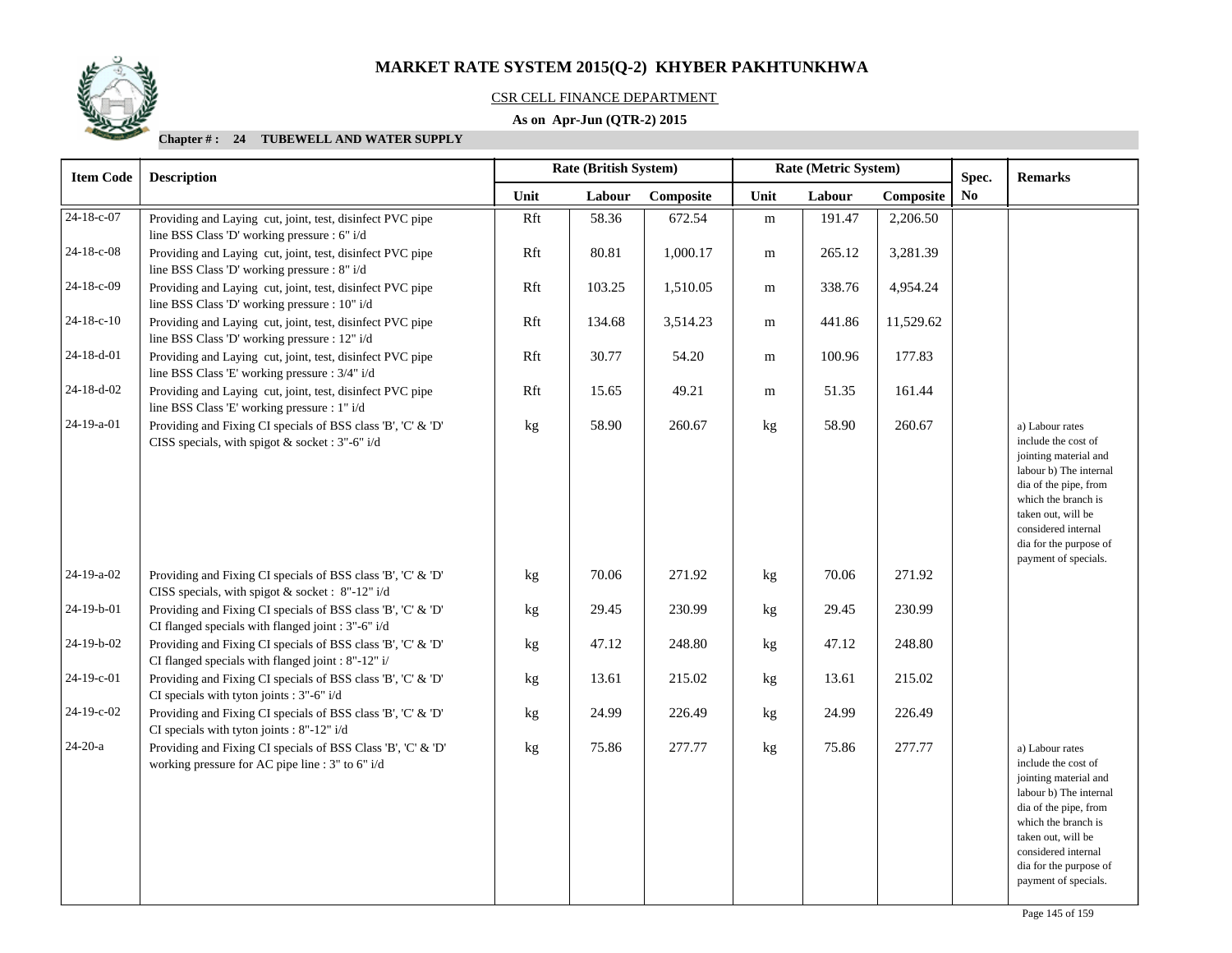# CSR CELL FINANCE DEPARTMENT

# **As on Apr-Jun (QTR-2) 2015**

| <b>Item Code</b> | Rate (British System)<br><b>Description</b>                                                                             |      |          |            | Rate (Metric System) |          |            | Spec. | <b>Remarks</b>                                                                                                |
|------------------|-------------------------------------------------------------------------------------------------------------------------|------|----------|------------|----------------------|----------|------------|-------|---------------------------------------------------------------------------------------------------------------|
|                  |                                                                                                                         | Unit | Labour   | Composite  | Unit                 | Labour   | Composite  | No    |                                                                                                               |
| $24-20-b$        | Providing and Fixing CI specials of BSS Class 'B', 'C' & 'D'<br>working pressure for AC pipe line : 8" to 18" i/d       | kg   | 117.80   | 320.05     | kg                   | 117.80   | 320.05     |       |                                                                                                               |
| $24 - 21 - a$    | Providing and Fixing sluice valve, BSS quality/weight,<br>Class 'B' working pressure for CI & AC pipe line : 3" i/d     | Each | 1,825.90 | 13,796.63  | Each                 | 1,825.90 | 13,796.63  |       | Labour rates include<br>the cost of jointing<br>material and labour                                           |
| $24 - 21 - b$    | Providing and Fixing sluice valve, BSS quality/weight,<br>Class 'B' working pressure for CI & AC pipe line : 4" i/d     | Each | 471.20   | 13,895.00  | Each                 | 471.20   | 13,895.00  |       |                                                                                                               |
| $24-21-c$        | Providing and Fixing sluice valve, BSS quality/weight,<br>Class 'B' working pressure for CI & AC pipe line : 6" i/d     | Each | 1,909.60 | 19,615.00  | Each                 | 1,909.60 | 19,615.00  |       |                                                                                                               |
| $24-21-d$        | Providing and Fixing sluice valve, BSS quality/weight,<br>Class 'B' working pressure for CI & AC pipe line : 8" i/d     | Each | 1,909.60 | 28,765.00  | Each                 | 1,909.60 | 28,765.00  |       |                                                                                                               |
| $24-21-e$        | Providing and Fixing sluice valve, BSS quality/weight,<br>Class 'B' working pressure for CI & AC pipe line : 10" i/d    | Each | 2,356.00 | 37,633.00  | Each                 | 2,356.00 | 37,633.00  |       |                                                                                                               |
| $24-21-f$        | Providing and Fixing sluice valve, BSS quality/weight,<br>Class 'B' working pressure for CI & AC pipe line : 12" i/d    | Each | 3,534.00 | 62,122.50  | Each                 | 3,534.00 | 62,122.50  |       |                                                                                                               |
| $24 - 22 - a$    | Providing and Fixing sluice valve of BSS quality weight<br>for GI & PVC pipe line including jointing material : 3" i/d  | Each | 1,937.50 | 15,104.72  | Each                 | 1,937.50 | 15,104.72  |       | ditto                                                                                                         |
| $24 - 22 - b$    | Providing and Fixing sluice valve of BSS quality weight<br>for GI & PVC pipe line including jointing material : 4" i/d  | Each | 1,937.50 | 16,715.13  | Each                 | 1,937.50 | 16,715.13  |       |                                                                                                               |
| $24-22-c$        | Providing and Fixing sluice valve of BSS quality weight<br>for GI & PVC pipe line including jointing material : 6" i/d  | Each | 2,356.00 | 21,834.00  | Each                 | 2,356.00 | 21,834.00  |       |                                                                                                               |
| $24 - 22 - d$    | Providing and Fixing sluice valve of BSS quality weight<br>for GI & PVC pipe line including jointing material : 8" i/d  | Each | 2,945.00 | 32,492.75  | Each                 | 2,945.00 | 32,492.75  |       |                                                                                                               |
| $24-22-e$        | Providing and Fixing sluice valve of BSS quality weight<br>for GI & PVC pipe line including jointing material : 10" i/d | Each | 3,813.00 | 42,627.55  | Each                 | 3,813.00 | 42,627.55  |       |                                                                                                               |
| $24-22-f$        | Providing and Fixing sluice valve of BSS quality weight<br>for GI & PVC pipe line including jointing material : 12" i/d | Each | 4,712.00 | 69,166.00  | Each                 | 4,712.00 | 69,166.00  |       |                                                                                                               |
| $24 - 22 - g$    | Providing and Fixing sluice valve of BSS quality weight<br>for GI & PVC pipe line including jointing material : 15" i/d | Each | 4,712.00 | 129,190.00 | Each                 | 4,712.00 | 129,190.00 |       |                                                                                                               |
| $24 - 22 - h$    | Providing and Fixing sluice valve of BSS quality weight<br>for GI & PVC pipe line including jointing material : 18" i/d | Each | 4,712.00 | 184,578.00 | Each                 | 4,712.00 | 184,578.00 |       |                                                                                                               |
| $24 - 23$        | Providing and Fixing fire hydrants BSS quality and weight<br>of 2.5" dia (including cost of jointing material)          | Each | 3,534.00 | 11,004.50  | Each                 | 3,534.00 | 11,004.50  |       | a) Labour rates<br>include cost of<br>jointing material and<br>labour b) Connecting<br>pipes and specials, if |
| $24 - 24 - a$    | Providing and Fixing air valve 2«" i/d of BSS quality and<br>weight complete with jointing material : Single            | Each | 2,356.00 | 5,730.00   | Each                 | 2,356.00 | 5,730.00   |       | used will be paid<br>extra.                                                                                   |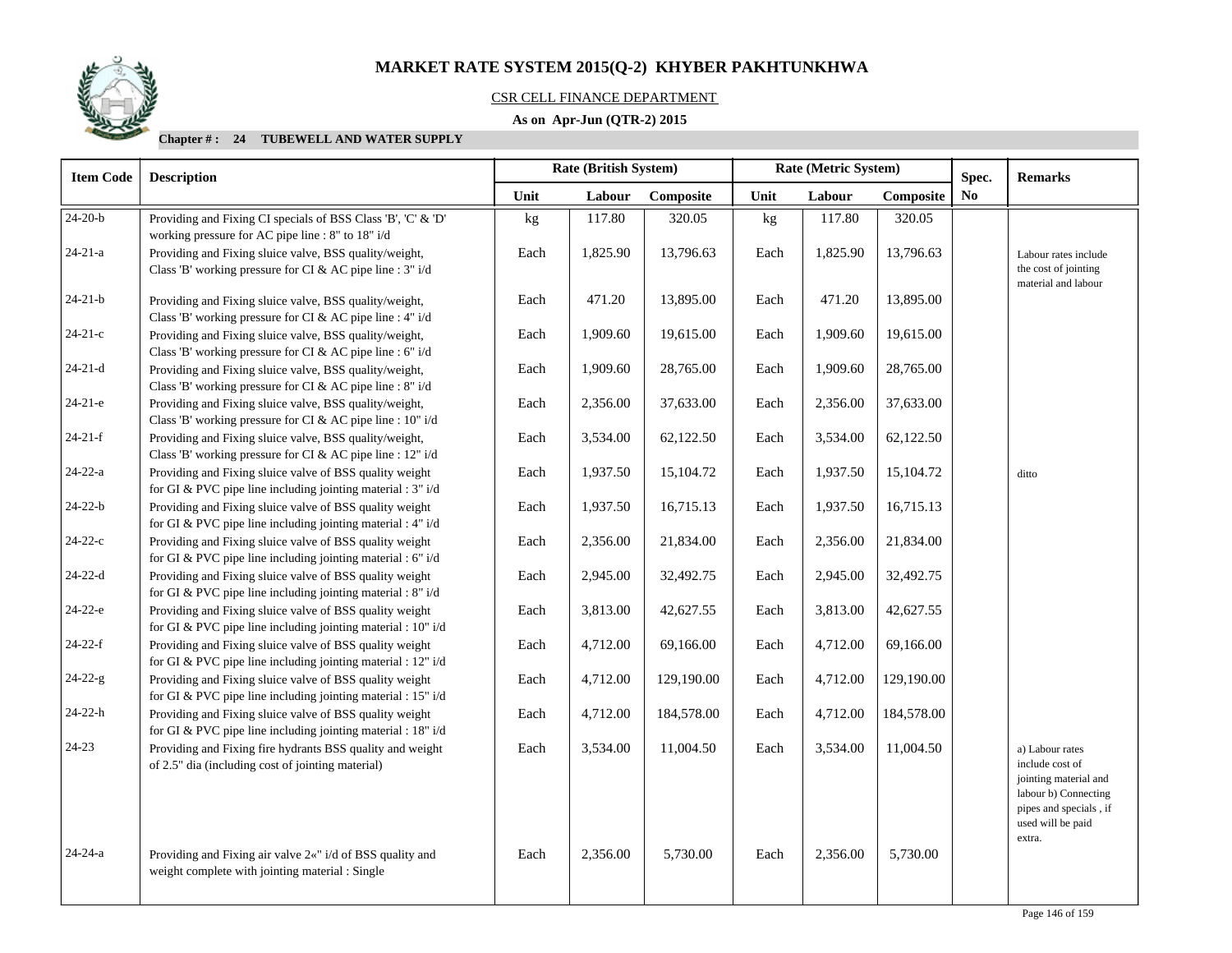

### CSR CELL FINANCE DEPARTMENT

# **As on Apr-Jun (QTR-2) 2015**

| <b>Item Code</b> | <b>Description</b>                                                                                                           | Rate (British System) |          |           | Rate (Metric System) |          |           |    |  |  | Spec. | <b>Remarks</b> |
|------------------|------------------------------------------------------------------------------------------------------------------------------|-----------------------|----------|-----------|----------------------|----------|-----------|----|--|--|-------|----------------|
|                  |                                                                                                                              | Unit                  | Labour   | Composite | Unit                 | Labour   | Composite | No |  |  |       |                |
| $24 - 24 - b$    | Providing and Fixing air valve 2«" i/d of BSS quality and<br>weight complete with jointing material : Double                 | Each                  | 3,534.00 | 8,686.50  | Each                 | 3,534.00 | 8,686.50  |    |  |  |       |                |
| $24 - 25 - a$    | Providing and Fixing CI flanges 5/8" thick on pipes<br>including turning, facing & fitting etc complete : 3" to 6"<br>i/d    | Each                  | 1,441.50 | 4,381.13  | Each                 | 1,441.50 | 4,381.13  |    |  |  |       |                |
| $24 - 25 - b$    | Providing and Fixing CI flanges 5/8" thick on pipes<br>including turning, facing $&$ fitting etc complete : 8" to 12"<br>i/d | Each                  | 2,117.30 | 6,648.38  | Each                 | 2,117.30 | 6,648.38  |    |  |  |       |                |
| 24-26-a-01       | Providing and installing PVC bends BSS Class 'B'working<br>pressure : $2" i/d$                                               | Each                  | 201.81   | 325.56    | Each                 | 201.81   | 325.56    |    |  |  |       |                |
| 24-26-a-02       | Providing and installing PVC bends BSS Class 'B'working<br>pressure : $3" i/d$                                               | Each                  | 220.88   | 501.79    | Each                 | 220.88   | 501.79    |    |  |  |       |                |
| 24-26-a-03       | Providing and installing PVC bends BSS Class 'B'working<br>pressure : 4" i/d                                                 | Each                  | 294.50   | 668.61    | Each                 | 294.50   | 668.61    |    |  |  |       |                |
| 24-26-a-04       | Providing and installing PVC bends BSS Class 'B'working<br>pressure : $6" i/d$                                               | Each                  | 427.02   | 1,610.09  | Each                 | 427.02   | 1,610.09  |    |  |  |       |                |
| $24-26-a-05$     | Providing and installing PVC bends BSS Class 'B'working<br>pressure : $8" i/d$                                               | Each                  | 589.00   | 3,948.75  | Each                 | 589.00   | 3,948.75  |    |  |  |       |                |
| $24-26-a-06$     | Providing and installing PVC bends BSS Class 'B'working<br>pressure : $10" i/d$                                              | Each                  | 620.00   | 5,993.00  | Each                 | 620.00   | 5,993.00  |    |  |  |       |                |
| 24-26-a-07       | Providing and installing PVC bends BSS Class 'B'working<br>pressure : $12" i/d$                                              | Each                  | 744.00   | 7,460.00  | Each                 | 744.00   | 7,460.00  |    |  |  |       |                |
| 24-26-b-01       | Providing and installing PVC bends BSS Class 'C'working<br>pressure : $2" i/d$                                               | Each                  | 170.19   | 293.68    | Each                 | 170.19   | 293.68    |    |  |  |       |                |
| 24-26-b-02       | Providing and installing PVC bends BSS Class 'C'working<br>pressure : $3" i/d$                                               | Each                  | 186.00   | 466.64    | Each                 | 186.00   | 466.64    |    |  |  |       |                |
| 24-26-b-03       | Providing and installing PVC bends BSS Class 'C'working<br>pressure : $4" i/d$                                               | Each                  | 248.00   | 621.73    | Each                 | 248.00   | 621.73    |    |  |  |       |                |
| 24-26-b-04       | Providing and installing PVC bends BSS Class 'C'working<br>pressure : 6" i/d                                                 | Each                  | 359.60   | 1,542.12  | Each                 | 359.60   | 1,542.12  |    |  |  |       |                |
| 24-26-b-05       | Providing and installing PVC bends BSS Class 'C'working<br>pressure : $8" i/d$                                               | Each                  | 496.00   | 4,861.50  | Each                 | 496.00   | 4,861.50  |    |  |  |       |                |
| 24-26-b-06       | Providing and installing PVC bends BSS Class 'C'working<br>pressure: 10" i/d                                                 | Each                  | 620.00   | 7,335.00  | Each                 | 620.00   | 7,335.00  |    |  |  |       |                |
| 24-26-b-07       | Providing and installing PVC bends BSS Class 'C'working<br>pressure : 12" i/d                                                | Each                  | 744.00   | 7,862.60  | Each                 | 744.00   | 7,862.60  |    |  |  |       |                |
| 24-26-c-01       | Providing and installing PVC bends BSS Class 'D'working<br>pressure : $2" i/d$                                               | Each                  | 170.19   | 293.68    | Each                 | 170.19   | 293.68    |    |  |  |       |                |
| 24-26-c-02       | Providing and installing PVC bends BSS Class 'D'working<br>pressure : $3" i/d$                                               | Each                  | 186.00   | 466.64    | Each                 | 186.00   | 466.64    |    |  |  |       |                |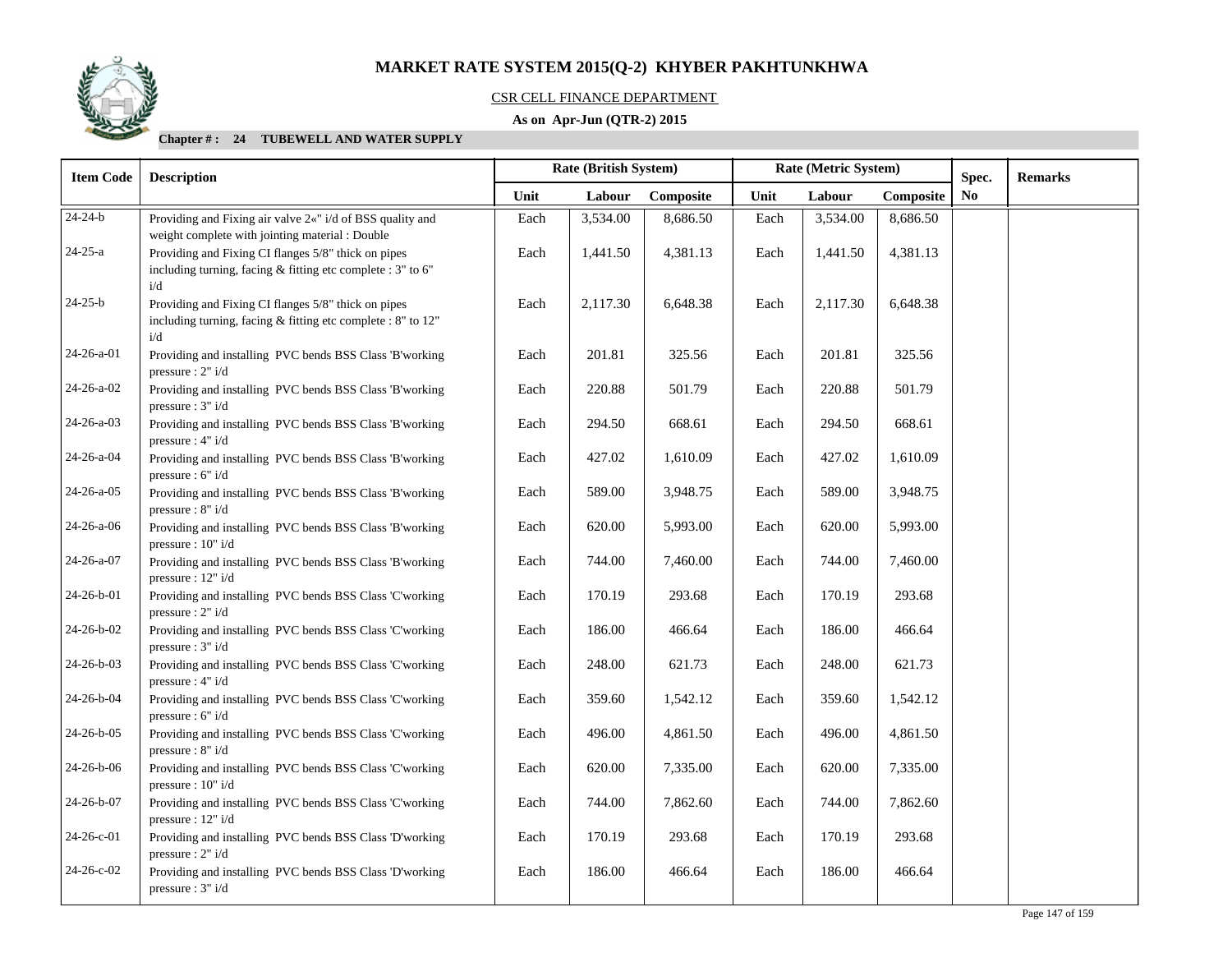

# CSR CELL FINANCE DEPARTMENT

# **As on Apr-Jun (QTR-2) 2015**

| <b>Item Code</b>   | <b>Description</b>                                                              | Rate (British System) |          |           | Rate (Metric System) |          |           |                |  |  | Spec. | <b>Remarks</b> |
|--------------------|---------------------------------------------------------------------------------|-----------------------|----------|-----------|----------------------|----------|-----------|----------------|--|--|-------|----------------|
|                    |                                                                                 | Unit                  | Labour   | Composite | Unit                 | Labour   | Composite | N <sub>0</sub> |  |  |       |                |
| 24-26-c-03         | Providing and installing PVC bends BSS Class 'D'working<br>pressure : $4" i/d$  | Each                  | 294.50   | 668.61    | Each                 | 294.50   | 668.61    |                |  |  |       |                |
| 24-26-c-04         | Providing and installing PVC bends BSS Class 'D'working<br>pressure : $6" i/d$  | Each                  | 427.02   | 1,610.09  | Each                 | 427.02   | 1,610.09  |                |  |  |       |                |
| $24 - 26 - c - 05$ | Providing and installing PVC bends BSS Class 'D'working<br>pressure: 8" i/d     | Each                  | 589.00   | 6,364.35  | Each                 | 589.00   | 6,364.35  |                |  |  |       |                |
| 24-26-c-06         | Providing and installing PVC bends BSS Class 'D'working<br>pressure : $10" i/d$ | Each                  | 736.25   | 8,794.19  | Each                 | 736.25   | 8,794.19  |                |  |  |       |                |
| 24-26-c-07         | Providing and installing PVC bends BSS Class 'D'working<br>pressure : $12" i/d$ | Each                  | 883.50   | 9,613.63  | Each                 | 883.50   | 9,613.63  |                |  |  |       |                |
| 24-27-a-01         | Providing and installing PVC tees BSS Class 'B'working<br>pressure : $2" i/d$   | Each                  | 294.50   | 453.89    | Each                 | 294.50   | 453.89    |                |  |  |       |                |
| 24-27-a-02         | Providing and installing PVC tees BSS Class 'B'working<br>pressure : $3" i/d$   | Each                  | 353.40   | 752.14    | Each                 | 353.40   | 752.14    |                |  |  |       |                |
| 24-27-a-03         | Providing and installing PVC tees BSS Class 'B'working<br>pressure : 4" i/d     | Each                  | 471.20   | 1,049.38  | Each                 | 471.20   | 1,049.38  |                |  |  |       |                |
| 24-27-a-04         | Providing and installing PVC tees BSS Class 'B'working<br>pressure : $6" i/d$   | Each                  | 647.90   | 2,560.11  | Each                 | 647.90   | 2,560.11  |                |  |  |       |                |
| 24-27-a-05         | Providing and installing PVC tees BSS Class 'B'working<br>pressure: 8" i/d      | Each                  | 957.13   | 4,454.04  | Each                 | 957.13   | 4,454.04  |                |  |  |       |                |
| 24-27-a-06         | Providing and installing PVC tees BSS Class 'B'working<br>pressure: 10" i/d     | Each                  | 1,104.38 | 4,669.58  | Each                 | 1,104.38 | 4,669.58  |                |  |  |       |                |
| 24-27-a-07         | Providing and installing PVC tees BSS Class 'B'working<br>pressure : $12" i/d$  | Each                  | 1,325.25 | 5,361.94  | Each                 | 1,325.25 | 5,361.94  |                |  |  |       |                |
| 24-27-b-01         | Providing and installing PVC tees BSS Class 'C'working<br>pressure : $2" i/d$   | Each                  | 294.50   | 453.89    | Each                 | 294.50   | 453.89    |                |  |  |       |                |
| 24-27-b-02         | Providing and installing PVC tees BSS Class 'C'working<br>pressure: 3" i/d      | Each                  | 353.40   | 752.14    | Each                 | 353.40   | 752.14    |                |  |  |       |                |
| 24-27-b-03         | Providing and installing PVC tees BSS Class 'C'working<br>pressure : $4" i/d$   | Each                  | 471.20   | 1,049.38  | Each                 | 471.20   | 1,049.38  |                |  |  |       |                |
| 24-27-b-04         | Providing and installing PVC tees BSS Class 'C'working<br>pressure : $6" i/d$   | Each                  | 647.90   | 2,560.11  | Each                 | 647.90   | 2,560.11  |                |  |  |       |                |
| 24-27-b-05         | Providing and installing PVC tees BSS Class 'C'working<br>pressure : 8" i/d     | Each                  | 957.13   | 10,023.34 | Each                 | 957.13   | 10,023.34 |                |  |  |       |                |
| 24-27-b-06         | Providing and installing PVC tees BSS Class 'C'working<br>pressure : 10" i/d    | Each                  | 1,098.80 | 9,360.96  | Each                 | 1,098.80 | 9,360.96  |                |  |  |       |                |
| 24-27-b-07         | Providing and installing PVC tees BSS Class 'C'working<br>pressure : $12" i/d$  | Each                  | 1,325.25 | 12,407.44 | Each                 | 1,325.25 | 12,407.44 |                |  |  |       |                |
| 24-27-c-01         | Providing and installing PVC tees BSS Class 'D'working<br>pressure : $2" i/d$   | Each                  | 294.50   | 453.89    | Each                 | 294.50   | 453.89    |                |  |  |       |                |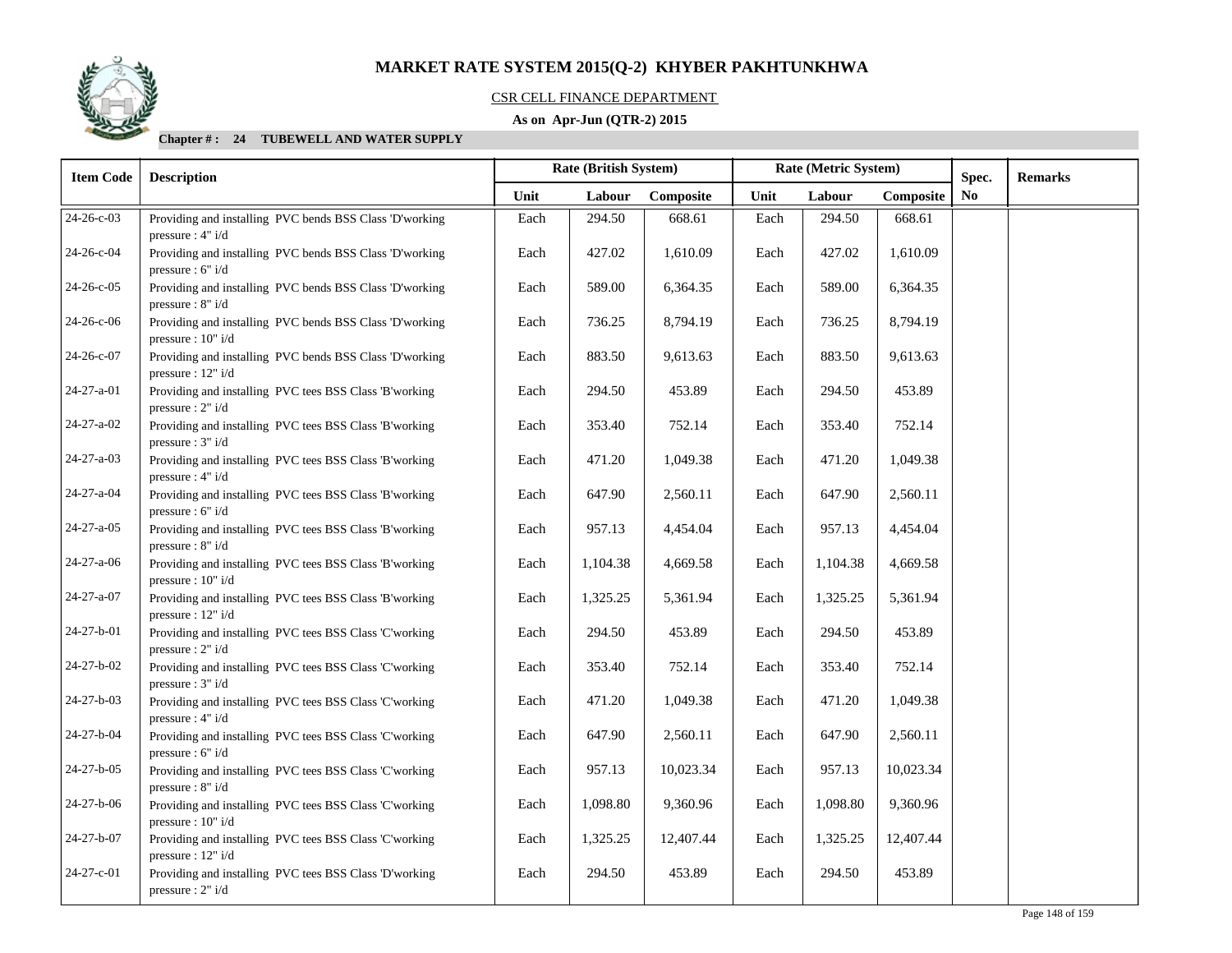

### CSR CELL FINANCE DEPARTMENT

# **As on Apr-Jun (QTR-2) 2015**

| <b>Item Code</b>   | <b>Description</b>                                                              |      | <b>Rate (British System)</b> |           | Rate (Metric System) |          | Spec.     | <b>Remarks</b> |  |
|--------------------|---------------------------------------------------------------------------------|------|------------------------------|-----------|----------------------|----------|-----------|----------------|--|
|                    |                                                                                 | Unit | Labour                       | Composite | Unit                 | Labour   | Composite | No             |  |
| 24-27-c-02         | Providing and installing PVC tees BSS Class 'D'working<br>pressure : $3" i/d$   | Each | 353.40                       | 752.14    | Each                 | 353.40   | 752.14    |                |  |
| 24-27-c-03         | Providing and installing PVC tees BSS Class 'D'working<br>pressure : $4" i/d$   | Each | 471.20                       | 1,049.38  | Each                 | 471.20   | 1,049.38  |                |  |
| 24-27-c-04         | Providing and installing PVC tees BSS Class 'D'working<br>pressure : $6" i/d$   | Each | 647.90                       | 2,560.11  | Each                 | 647.90   | 2,560.11  |                |  |
| 24-27-c-05         | Providing and installing PVC tees BSS Class 'D'working<br>pressure : 8" i/d     | Each | 957.13                       | 6,131.54  | Each                 | 957.13   | 6,131.54  |                |  |
| 24-27-c-06         | Providing and installing PVC tees BSS Class 'D'working<br>pressure : $10" i/d$  | Each | 1,104.38                     | 9,500.78  | Each                 | 1,104.38 | 9,500.78  |                |  |
| 24-27-c-07         | Providing and installing PVC tees BSS Class 'D'working<br>pressure : $12" i/d$  | Each | 1,325.25                     | 10,729.94 | Each                 | 1,325.25 | 10,729.94 |                |  |
| 24-28-a-01         | Providing and installing PVC sockets BSS Class<br>'B'working pressure : 2" i/d  | Each | 98.58                        | 198.68    | Each                 | 98.58    | 198.68    |                |  |
| 24-28-a-02         | Providing and installing PVC sockets BSS Class<br>'B'working pressure : 3" i/d  | Each | 103.07                       | 295.81    | Each                 | 103.07   | 295.81    |                |  |
| 24-28-a-03         | Providing and installing PVC sockets BSS Class<br>'B'working pressure : 4" i/d  | Each | 147.25                       | 380.60    | Each                 | 147.25   | 380.60    |                |  |
| 24-28-a-04         | Providing and installing PVC sockets BSS Class<br>'B'working pressure : 6" i/d  | Each | 1,085.19                     | 1,925.98  | Each                 | 1,085.19 | 1,925.98  |                |  |
| 24-28-a-05         | Providing and installing PVC sockets BSS Class<br>'B'working pressure : 8" i/d  | Each | 294.50                       | 2,925.85  | Each                 | 294.50   | 2,925.85  |                |  |
| 24-28-a-06         | Providing and installing PVC sockets BSS Class<br>'B'working pressure : 10" i/d | Each | 367.85                       | 2,048.31  | Each                 | 367.85   | 2,048.31  |                |  |
| 24-28-a-07         | Providing and installing PVC sockets BSS Class<br>'B'working pressure : 12" i/d | Each | 441.75                       | 2,525.41  | Each                 | 441.75   | 2,525.41  |                |  |
| 24-28-b-01         | Providing and installing PVC sockets BSS Class<br>'C'working pressure : 2" i/d  | Each | 98.58                        | 198.68    | Each                 | 98.58    | 198.68    |                |  |
| 24-28-b-02         | Providing and installing PVC sockets BSS Class<br>'C'working pressure : 3" i/d  | Each | 542.50                       | 738.78    | Each                 | 542.50   | 738.78    |                |  |
| 24-28-b-03         | Providing and installing PVC sockets BSS Class<br>'C'working pressure : 4" i/d  | Each | 147.25                       | 380.60    | Each                 | 147.25   | 380.60    |                |  |
| 24-28-b-04         | Providing and installing PVC sockets BSS Class<br>'C'working pressure : 6" i/d  | Each | 206.15                       | 1,039.85  | Each                 | 206.15   | 1,039.85  |                |  |
| 24-28-b-05         | Providing and installing PVC sockets BSS Class<br>'C'working pressure : 8" i/d  | Each | 294.50                       | 2,925.85  | Each                 | 294.50   | 2,925.85  |                |  |
| $24 - 28 - b - 06$ | Providing and installing PVC sockets BSS Class<br>'C'working pressure : 10" i/d | Each | 368.13                       | 2,652.49  | Each                 | 368.13   | 2,652.49  |                |  |
| 24-28-b-07         | Providing and installing PVC sockets BSS Class<br>'C'working pressure : 12" i/d | Each | 441.75                       | 3,733.21  | Each                 | 441.75   | 3,733.21  |                |  |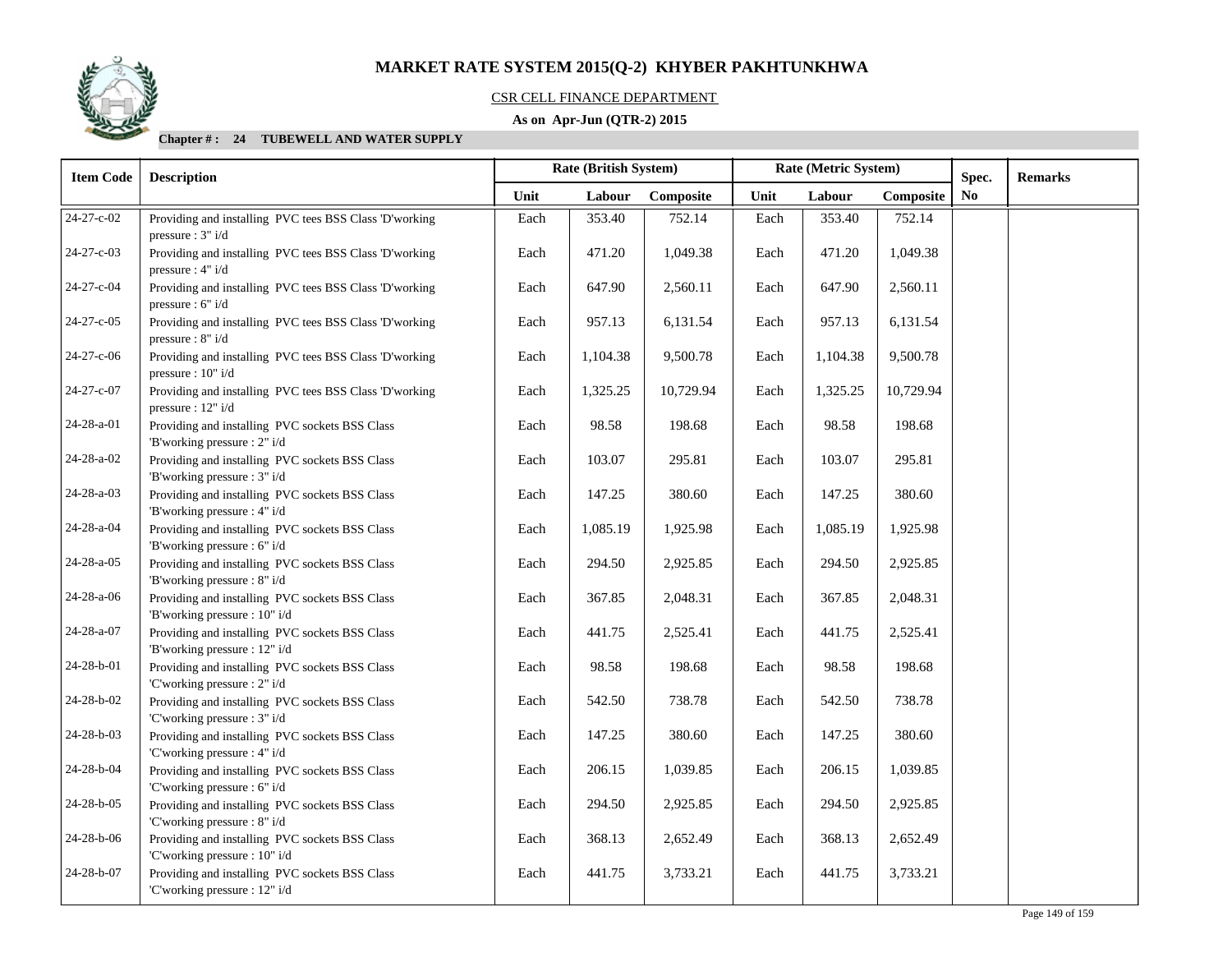

# CSR CELL FINANCE DEPARTMENT

# **As on Apr-Jun (QTR-2) 2015**

| <b>Item Code</b>   | <b>Description</b>                                                                   | Rate (British System)<br>Rate (Metric System)<br>Spec. |        |           |      |        |           |                | <b>Remarks</b> |
|--------------------|--------------------------------------------------------------------------------------|--------------------------------------------------------|--------|-----------|------|--------|-----------|----------------|----------------|
|                    |                                                                                      | Unit                                                   | Labour | Composite | Unit | Labour | Composite | N <sub>o</sub> |                |
| 24-28-c-01         | Providing and installing PVC sockets BSS Class<br>'D'working pressure : 2" i/d       | Each                                                   | 98.58  | 198.68    | Each | 98.58  | 198.68    |                |                |
| 24-28-c-02         | Providing and installing PVC sockets BSS Class<br>'D'working pressure : 3" i/d       | Each                                                   | 103.07 | 295.81    | Each | 103.07 | 295.81    |                |                |
| 24-28-c-03         | Providing and installing PVC sockets BSS Class<br>'D'working pressure : 4" i/d       | Each                                                   | 147.25 | 380.60    | Each | 147.25 | 380.60    |                |                |
| 24-28-c-04         | Providing and installing PVC sockets BSS Class<br>'D'working pressure : 6" i/d       | Each                                                   | 206.15 | 1,039.85  | Each | 206.15 | 1,039.85  |                |                |
| 24-28-c-05         | Providing and installing PVC sockets BSS Class<br>'D'working pressure : 8" i/d       | Each                                                   | 294.50 | 2,925.85  | Each | 294.50 | 2,925.85  |                |                |
| 24-28-c-06         | Providing and installing PVC sockets BSS Class<br>'D'working pressure : 10" i/d      | Each                                                   | 368.13 | 3,189.29  | Each | 368.13 | 3,189.29  |                |                |
| 24-28-c-07         | Providing and installing PVC sockets BSS Class<br>'D'working pressure : 12" i/d      | Each                                                   | 441.75 | 4,135.81  | Each | 441.75 | 4,135.81  |                |                |
| 24-29-a-01         | Providing and installing PVC Tapered core BSS Class<br>'B'working pressure : 2" i/d  | Each                                                   | 201.81 | 304.09    | Each | 201.81 | 304.09    |                |                |
| 24-29-a-02         | Providing and installing PVC Tapered core BSS Class<br>'B'working pressure : 3" i/d  | Each                                                   | 220.88 | 343.44    | Each | 220.88 | 343.44    |                |                |
| $24-29-a-03$       | Providing and installing PVC Tapered core BSS Class<br>'B'working pressure : 4" i/d  | Each                                                   | 294.50 | 437.79    | Each | 294.50 | 437.79    |                |                |
| 24-29-a-04         | Providing and installing PVC Tapered core BSS Class<br>'B'working pressure : 6" i/d  | Each                                                   | 427.02 | 618.35    | Each | 427.02 | 618.35    |                |                |
| $24-29-a-05$       | Providing and installing PVC Tapered core BSS Class<br>'B'working pressure : 8" i/d  | Each                                                   | 589.00 | 915.83    | Each | 589.00 | 915.83    |                |                |
| $24-29-a-06$       | Providing and installing PVC Tapered core BSS Class<br>'B'working pressure : 10" i/d | Each                                                   | 736.25 | 1,278.99  | Each | 736.25 | 1,278.99  |                |                |
| $24 - 29 - a - 07$ | Providing and installing PVC Tapered core BSS Class<br>'B'working pressure : 12" i/d | Each                                                   | 871.10 | 1,468.60  | Each | 871.10 | 1,468.60  |                |                |
| 24-29-b-01         | Providing and installing PVC Tapered core BSS Class<br>'C'working pressure : 2" i/d  | Each                                                   | 201.81 | 310.80    | Each | 201.81 | 310.80    |                |                |
| 24-29-b-02         | Providing and installing PVC Tapered core BSS Class<br>'C'working pressure : 3" i/d  | Each                                                   | 220.88 | 350.15    | Each | 220.88 | 350.15    |                |                |
| 24-29-b-03         | Providing and installing PVC Tapered core BSS Class<br>'C'working pressure : 4" i/d  | Each                                                   | 294.50 | 451.20    | Each | 294.50 | 451.20    |                |                |
| 24-29-b-04         | Providing and installing PVC Tapered core BSS Class<br>'C'working pressure : 6" i/d  | Each                                                   | 427.58 | 632.33    | Each | 427.58 | 632.33    |                |                |
| 24-29-b-05         | Providing and installing PVC Tapered core BSS Class<br>'C'working pressure : 8" i/d  | Each                                                   | 589.00 | 929.25    | Each | 589.00 | 929.25    |                |                |
| 24-29-b-06         | Providing and installing PVC Tapered core BSS Class<br>'C'working pressure : 10" i/d | Each                                                   | 736.25 | 1,305.83  | Each | 736.25 | 1,305.83  |                |                |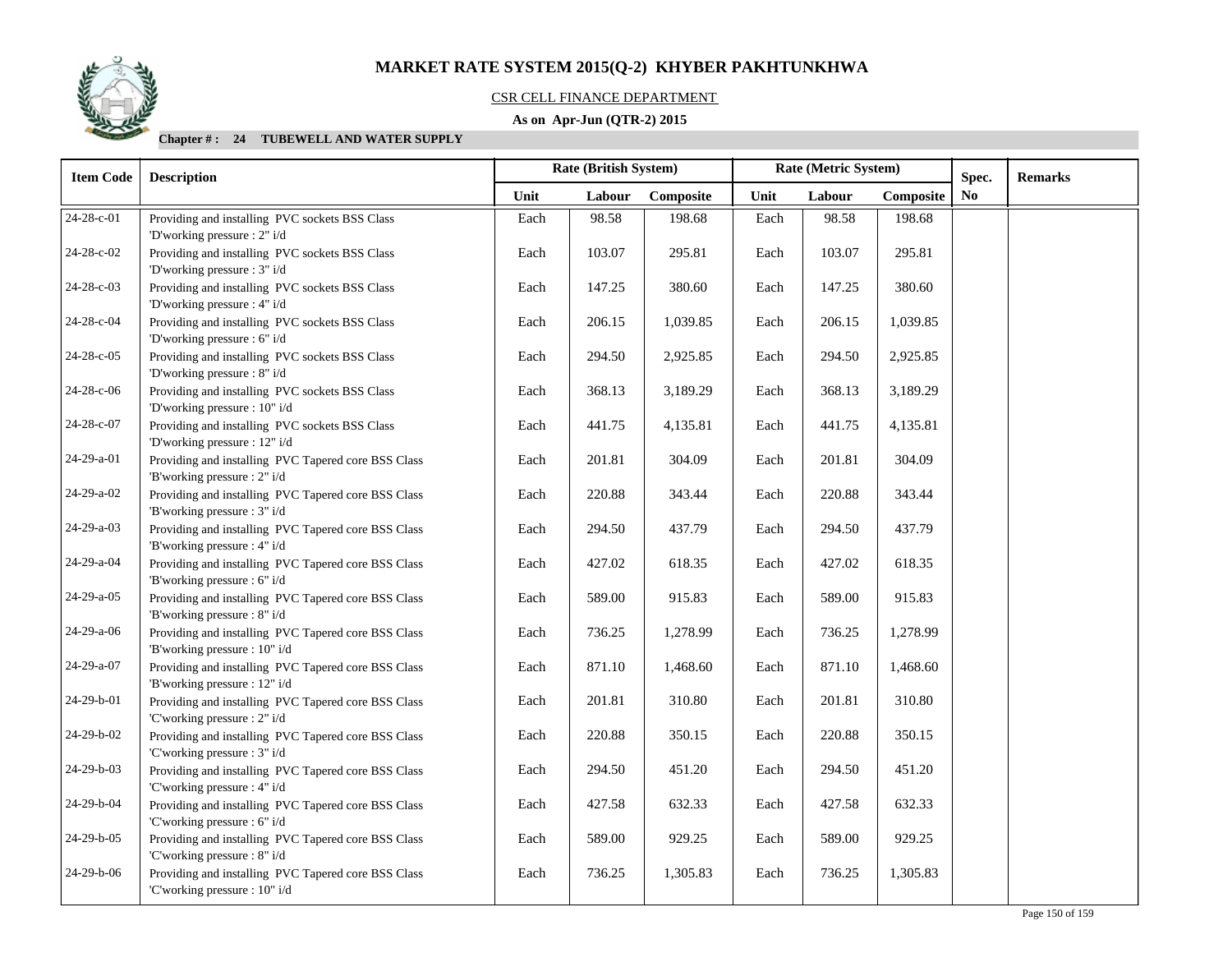

# CSR CELL FINANCE DEPARTMENT

# **As on Apr-Jun (QTR-2) 2015**

| <b>Item Code</b> | <b>Description</b>                                                                                                 |      | Rate (British System)<br>Rate (Metric System) |           |           |        | Spec.     | <b>Remarks</b> |  |
|------------------|--------------------------------------------------------------------------------------------------------------------|------|-----------------------------------------------|-----------|-----------|--------|-----------|----------------|--|
|                  |                                                                                                                    | Unit | Labour                                        | Composite | Unit      | Labour | Composite | N <sub>0</sub> |  |
| 24-29-b-07       | Providing and installing PVC Tapered core BSS Class<br>'C'working pressure : 12" i/d                               | Each | 885.36                                        | 1,563.50  | Each      | 885.36 | 1,563.50  |                |  |
| 24-29-c-01       | Providing and installing PVC Tapered core BSS Class<br>'D'working pressure : 2" i/d                                | Each | 201.81                                        | 304.09    | Each      | 201.81 | 304.09    |                |  |
| 24-29-c-02       | Providing and installing PVC Tapered core BSS Class<br>'D'working pressure : 3" i/d                                | Each | 220.88                                        | 343.44    | Each      | 220.88 | 343.44    |                |  |
| 24-29-c-03       | Providing and installing PVC Tapered core BSS Class<br>'D'working pressure : 4" i/d                                | Each | 294.50                                        | 484.76    | Each      | 294.50 | 484.76    |                |  |
| 24-29-c-04       | Providing and installing PVC Tapered core BSS Class<br>'D'working pressure : 6" i/d                                | Each | 427.02                                        | 698.87    | Each      | 427.02 | 698.87    |                |  |
| 24-29-c-05       | Providing and installing PVC Tapered core BSS Class<br>'D'working pressure : 8" i/d                                | Each | 589.00                                        | 1,050.03  | Each      | 589.00 | 1,050.03  |                |  |
| 24-29-c-06       | Providing and installing PVC Tapered core BSS Class<br>'D'working pressure : 10" i/d                               | Each | 736.25                                        | 1,574.23  | Each      | 736.25 | 1,574.23  |                |  |
| 24-29-c-07       | Providing and installing PVC Tapered core BSS Class<br>'D'working pressure : 12" i/d                               | Each | 883.50                                        | 1,850.16  | Each      | 883.50 | 1,850.16  |                |  |
| 24-30-a-01       | Providing and Laying HDPE pipe Din-/Din-/ISO-4427<br>incl testing & disinfect complete (20mm dia)                  | Rft  | 26.84                                         | 44.14     | ${\bf m}$ | 88.06  | 144.81    |                |  |
| $24-30-a-02$     | Providing and Laying HDPE pipe<br>Din-8074/Din-8075/ISO-4427 including testing & disinfect<br>complete (25mm dia)  | Rft  | 26.84                                         | 50.24     | ${\bf m}$ | 88.06  | 164.82    |                |  |
| $24-30-a-03$     | Providing and Laying HDPE pipe<br>Din-8074/Din-8075/ISO-4427 incl testing & disinfect<br>complete (32mm dia)       | Rft  | 26.84                                         | 58.78     | ${\bf m}$ | 88.06  | 192.84    |                |  |
| 24-30-a-04       | Providing and Laying HDPE pipe<br>Din-8074/Din-8075/ISO-4427 including testing & disinfect<br>complete (40mm dia)  | Rft  | 35.91                                         | 85.00     | ${\bf m}$ | 117.83 | 278.89    |                |  |
| $24-30-a-05$     | Providing and Laying HDPE pipe<br>Din-8074/Din-8075/ISO-4427 including testing & disinfect<br>complete (50mm dia)  | Rft  | 35.91                                         | 110.62    | m         | 117.83 | 362.94    |                |  |
| $24-30-a-06$     | Providing and Laying HDPE pipe<br>Din-8074/Din-8075/ISO-4427 incl testing & disinfect<br>complete (75mm dia)       | Rft  | 35.91                                         | 199.68    | ${\bf m}$ | 117.83 | 655.13    |                |  |
| 24-30-a-07       | Providing and Laying HDPE pipe<br>Din-8074/Din-8075/ISO-4427 including testing & disinfect<br>complete (110mm dia) | Rft  | 40.40                                         | 389.65    | ${\bf m}$ | 132.56 | 1,278.38  |                |  |
| 24-30-b-01       | Providing and installing HDPE Socket 20mm dia                                                                      | Each | 70.68                                         | 156.65    | Each      | 70.68  | 156.65    |                |  |
| 24-30-b-02       | Providing and installing HDPE Socket 25mm dia                                                                      | Each | 70.68                                         | 205.45    | Each      | 70.68  | 205.45    |                |  |
| 24-30-b-03       | Providing and installing HDPE Socket 32mm dia                                                                      | Each | 70.68                                         | 266.45    | Each      | 70.68  | 266.45    |                |  |
| 24-30-b-04       | Providing and installing HDPE Socket 40mm dia                                                                      | Each | 98.58                                         | 465.38    | Each      | 98.58  | 465.38    |                |  |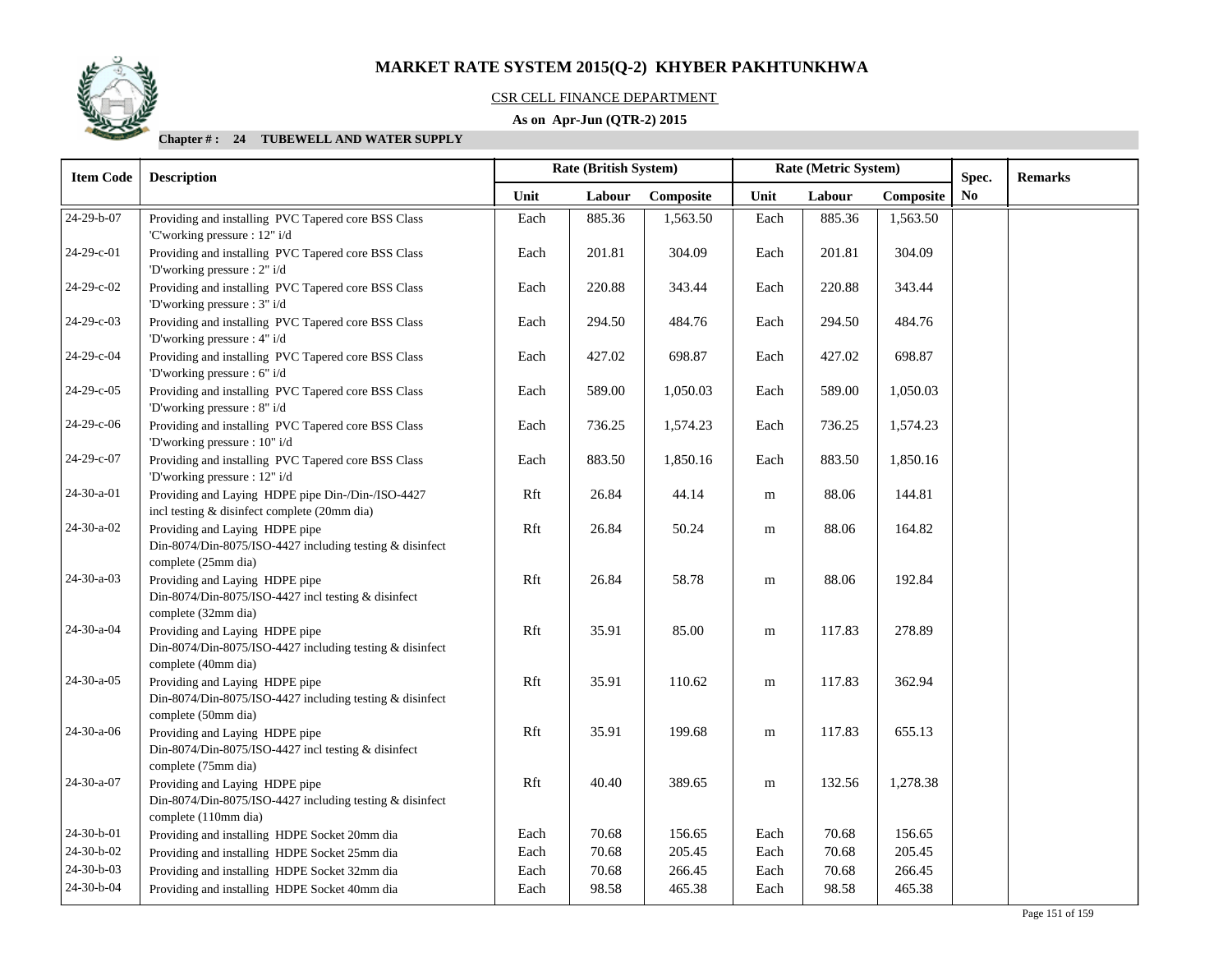

# CSR CELL FINANCE DEPARTMENT

# **As on Apr-Jun (QTR-2) 2015**

| <b>Item Code</b> | <b>Description</b>                             |      | <b>Rate (British System)</b> |           | Rate (Metric System) |          |             | Spec.          | <b>Remarks</b> |
|------------------|------------------------------------------------|------|------------------------------|-----------|----------------------|----------|-------------|----------------|----------------|
|                  |                                                | Unit | Labour                       | Composite | Unit                 | Labour   | Composite   | N <sub>0</sub> |                |
| 24-30-b-05       | Providing and installing HDPE Socket 50mm dia  | Each | 558.93                       | 1,173.44  | Each                 | 558.93   | 1,173.44    |                |                |
| 24-30-b-06       | Providing and installing HDPE Socket 75mm dia  | Each | 103.07                       | 1,506.91  | Each                 | 103.07   | 1,506.91    |                |                |
| 24-30-b-07       | Providing and installing HDPE Socket 110mm dia | Each | 147.25                       | 5,028.44  | Each                 | 147.25   | 5,028.44    |                |                |
| 24-30-c-01       | Providing and installing HDPE Tee 20mm dia     | Each | 235.60                       | 377.80    | Each                 | 235.60   | 377.80      |                |                |
| 24-30-c-02       | Providing and installing HDPE Tee 25mm dia     | Each | 235.60                       | 463.20    | Each                 | 235.60   | 463.20      |                |                |
| 24-30-c-03       | Providing and installing HDPE Tee 32mm dia     | Each | 235.60                       | 573.00    | Each                 | 235.60   | 573.00      |                |                |
| 24-30-c-04       | Providing and installing HDPE Tee 40mm dia     | Each | 294.50                       | 937.38    | Each                 | 294.50   | 937.38      |                |                |
| 24-30-c-05       | Providing and installing HDPE Tee 50mm dia     | Each | 294.50                       | 1,394.88  | Each                 | 294.50   | 1,394.88    |                |                |
| 24-30-c-06       | Providing and installing HDPE Tee 75mm dia     | Each | 353.40                       | 2,735.25  | Each                 | 353.40   | 2,735.25    |                |                |
| 24-30-c-07       | Providing and installing HDPE Tee 110mm dia    | Each | 471.20                       | 8,161.00  | Each                 | 471.20   | 8,161.00    |                |                |
| 24-30-d-01       | Providing and installing HDPE bend 20mm dia    | Each | 148.80                       | 241.50    | Each                 | 148.80   | 241.50      |                |                |
| 24-30-d-02       | Providing and installing HDPE bend 25mm dia    | Each | 148.80                       | 296.40    | Each                 | 148.80   | 296.40      |                |                |
| 24-30-d-03       | Providing and installing HDPE bend 32mm dia    | Each | 148.80                       | 357.40    | Each                 | 148.80   | 357.40      |                |                |
| 24-30-d-04       | Providing and installing HDPE bend 40mm dia    | Each | 191.27                       | 497.81    | Each                 | 191.27   | 497.81      |                |                |
| $24-30-d-05$     | Providing and installing HDPE bend 50mm dia    | Each | 191.27                       | 863.81    | Each                 | 191.27   | 863.81      |                |                |
| 24-30-d-06       | Providing and installing HDPE bend 75mm dia    | Each | 220.88                       | 2,052.66  | Each                 | 220.88   | 2,052.66    |                |                |
| 24-30-d-07       | Providing and installing HDPE bend 110mm dia   | Each | 279.00                       | 5,405.25  | Each                 | 279.00   | 5,405.25    |                |                |
| 24-30-e-01       | Providing and installing HDPE adaptor 20mm     | Each | 78.12                        | 145.85    | Each                 | 78.12    | 145.85      |                |                |
| 24-30-e-02       | Providing and installing HDPE adaptor 25mm     | Each | 78.12                        | 176.35    | Each                 | 78.12    | 176.35      |                |                |
| 24-30-e-03       | Providing and installing HDPE adaptor 32mm     | Each | 78.12                        | 219.05    | Each                 | 78.12    | 219.05      |                |                |
| 24-30-e-04       | Providing and installing HDPE adaptor 40mm     | Each | 93.31                        | 338.06    | Each                 | 93.31    | 338.06      |                |                |
| 24-30-e-05       | Providing and installing HDPE adaptor 50mm     | Each | 93.31                        | 521.06    | Each                 | 93.31    | 521.06      |                |                |
| 24-30-e-06       | Providing and installing HDPE adaptor 75mm     | Each | 97.65                        | 1,142.76  | Each                 | 97.65    | 1,142.76    |                |                |
| 24-30-e-07       | Providing and installing HDPE adaptor 110mm    | Each | 139.50                       | 3,190.63  | Each                 | 139.50   | 3,190.63    |                |                |
| $24 - 31 - a$    | S/H/J G.I. Flanged Pipe 18" i/d 6.35mm thick   | Rft  | 1,224.88                     | 8,249.76  | m                    | 4,018.63 | 27,066.13   |                |                |
| $24 - 31 - b$    | S/H/J G.I. Flanged Pipe 16" i/d 6.35mm thick   | Rft  | 514.15                       | 6,313.29  | m                    | 1,686.83 | 20,712.90   |                |                |
| $24 - 31 - c$    | S/H/J G.I. Flanged Pipe 12" i/d 6.35mm thick   | Rft  | 612.44                       | 6,107.38  | m                    | 2,009.31 | 20,037.33   |                |                |
| $24 - 31 - d$    | S/H/J G.I. Flanged Pipe 10" i/d 6.35mm thick   | Rft  | 510.37                       | 4,784.48  | m                    | 1,674.43 | 15,697.12   |                |                |
| $24-31-e$        | S/H/J G.I. Flanged Pipe 8" i/d 5mm thick       | Rft  | 408.29                       | 4,071.59  | m                    | 1,339.54 | 13,358.22   |                |                |
| $24-31-f$        | S/H/J G.I. Flanged Pipe 6" i/d 5mm thick       | Rft  | 306.22                       | 2,443.69  | m                    | 1,004.66 | 8,017.35    |                |                |
| $24 - 31 - g$    | S/H/J G.I. Flanged Pipe 4" i/d 5mm thick       | Rft  | 204.15                       | 1,864.99  | m                    | 669.77   | 6,118.74    |                |                |
| $24 - 32 - a$    | S/H/J MS Flanged Pipe 18" i/d 6.35mm thick     | Rft  | 1,020.73                     | 7,433.96  | m                    | 3,348.86 | 24,389.64   |                |                |
| $24 - 32 - b$    | S/H/J MS Flanged Pipe 16" i/d 6.35mm thick     | Rft  | 680.49                       | 8,615.98  | m                    | 2,232.57 | 28, 267. 64 |                |                |
| $24-32-c$        | S/H/J MS Flanged Pipe 12" i/d 6.35mm           | Rft  | 510.37                       | 4,601.48  | m                    | 1,674.43 | 15,096.73   |                |                |
| $24-32-d$        | S/H/J MS Flanged Pipe 10" i/d 6.35mm thick     | Rft  | 408.29                       | 3,644.59  | m                    | 1,339.54 | 11,957.30   |                |                |
| 24-32-е          | S/H/J MS Flanged Pipe 8" i/d 5mm thick         | Rft  | 340.24                       | 2,965.99  | m                    | 1,116.29 | 9,730.93    |                |                |
| $24-32-f$        | S/H/J MS Flanged Pipe 6" i/d 5mm thick         | Rft  | 272.20                       | 2,104.39  | m                    | 893.03   | 6,904.17    |                |                |
| $24 - 32 - g$    | S/H/J MS Flanged Pipe 4" i/d 5mm thick         | Rft  | 170.12                       | 1,208.49  | ${\bf m}$            | 558.14   | 3,964.88    |                |                |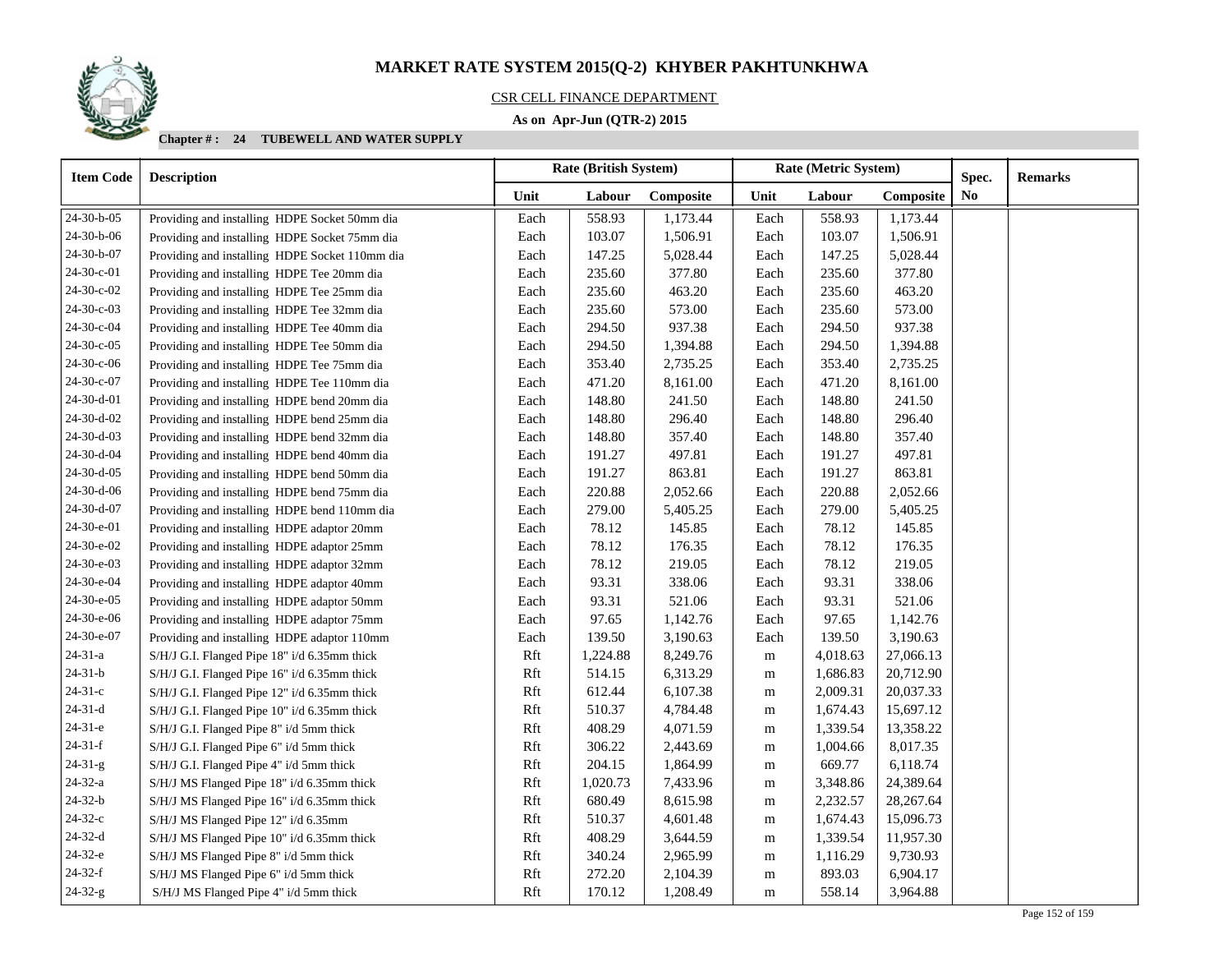

# CSR CELL FINANCE DEPARTMENT

# **As on Apr-Jun (QTR-2) 2015**

| <b>Item Code</b> | <b>Description</b>                                                                                                   |      | Rate (British System) |                |           | Rate (Metric System) | Spec.      | <b>Remarks</b> |  |
|------------------|----------------------------------------------------------------------------------------------------------------------|------|-----------------------|----------------|-----------|----------------------|------------|----------------|--|
|                  | Unit<br>Unit<br>Labour<br>Composite<br>Labour                                                                        |      | Composite             | N <sub>0</sub> |           |                      |            |                |  |
| 24-33            | Supplying and Fixing MS manhole cover of 0.25" thick<br>sheet & angle iron frame $2"x2"x0.25"$ with lock complete    | Sft  | 81.82                 | 695.94         | m2        | 880.40               | 7,488.31   |                |  |
| 24-34            | Supplying and Fixing flat iron (2"x3/8") ladder for OHR,<br>holes @ 15" c/c, steps of MS bars 5/8" i/d & paint compl | Rft  | 46.12                 | 672.23         | m         | 151.32               | 2,205.47   |                |  |
| 24-35            | Supplying and Fixing C.I. vent pipe for storage tanks<br>including jally etc                                         | Rft  | 3.40                  | 55.50          | m         | 11.16                | 182.10     |                |  |
| $24 - 36 - a$    | Supplying and Fixing MS cap of 3/16" thick sheet : 10" i/d                                                           | Each | 19.84                 | 3,680.00       | Each      | 19.84                | 3,680.00   |                |  |
| $24 - 36 - b$    | Supplying and Fixing MS Cap of 3/16" thick sheet : 8" i/d                                                            | Each | 19.84                 | 3,436.00       | Each      | 19.84                | 3,436.00   |                |  |
| 24-36-с          | Supplying and Fixing MS Cap of 3/16" thick sheet: 6" i/d                                                             | Each | 19.84                 | 3,192.00       | Each      | 19.84                | 3,192.00   |                |  |
| 24-38-a          | Supplying and Fixing Flanged Expansion Joints BSS<br>2035: 18" i/d                                                   | Each | 31,248.00             | 110,800.00     | Each      | 31,248.00            | 110,800.00 |                |  |
| $24 - 38 - b$    | Supplying and Fixing Flanged Expansion Joint BS-2035:<br>16" i/d                                                     | Each | 22,320.00             | 83,500.00      | Each      | 22,320.00            | 83,500.00  |                |  |
| 24-38-с          | Supplying and Fixing Flanged Expansion Joint BS-2035:<br>12" i/d                                                     | Each | 9,523.20              | 41,320.00      | Each      | 9,523.20             | 41,320.00  |                |  |
| 24-38-d          | Supplying and Fixing Flanged Expansion Joint BSS-2035<br>: $10"$ i/d                                                 | Each | 7,142.40              | 26,110.00      | Each      | 7,142.40             | 26,110.00  |                |  |
| 24-38-е          | Supplying and Fixing Flanged Expansion Joint BSS 2035<br>:8"i/d                                                      | Each | 5,803.20              | 20,490.00      | Each      | 5,803.20             | 20,490.00  |                |  |
| $24-38-f$        | Supplying and Fixing Flanged Expansion Joints BSS 2035<br>:6"i/d                                                     | Each | 3,124.80              | 12,910.00      | Each      | 3,124.80             | 12,910.00  |                |  |
| $24 - 38 - g$    | Supplying and Fixing Flanged Expansion Joint BSS-2035<br>:4"i/d                                                      | Each | 2,678.40              | 11,240.00      | Each      | 2,678.40             | 11,240.00  |                |  |
| 24-39-a          | Supplying and Fixing MS Suspension Clamp 3/8" thick<br>for housing pipe : 18" i/d                                    | Each | 2,678.40              | 6,055.00       | Each      | 2,678.40             | 6,055.00   |                |  |
| 24-39-b          | Supplying and Fixing MS Suspension Clamp 3/8" thick<br>for housing pipe : 16" i/d                                    | Each | 1,785.60              | 3,935.00       | Each      | 1,785.60             | 3,935.00   |                |  |
| 24-39-с          | Supplying and Fixing MS Suspension Clamp 3/8" thick<br>for housing pipe : 12" i/d                                    | Each | 1,116.00              | 2,345.00       | Each      | 1,116.00             | 2,345.00   |                |  |
| $24-39-d$        | Supplying and Fixing MS Suspension Clamp 3/8" thick<br>for housing pipe : $10" i/d$                                  | Each | 669.60                | 1,651.00       | Each      | 669.60               | 1,651.00   |                |  |
| 24-39-е          | Supplying and Fixing MS Suspension Clamp 3/8" thick<br>for housing pipe : 8" i/d                                     | Each | 446.40                | 1,108.80       | Each      | 446.40               | 1,108.80   |                |  |
| $24-39-f$        | Supplying and Fixing MS Suspension Clamp 3/8" thick<br>for housing pipe : 6" i/d                                     | Each | 334.80                | 910.90         | Each      | 334.80               | 910.90     |                |  |
| 24-39-g          | Supplying and Fixing MS Suspension Clamp 3/8" thick<br>for housing pipe : $4" i/d$                                   | Each | 223.20                | 774.00         | Each      | 223.20               | 774.00     |                |  |
| 24-40            | Supplying and Fixing PVC Water Stopper 8" wide 3/8"<br>thick                                                         | Rft  | 13.61                 | 257.72         | ${\bf m}$ | 44.65                | 845.54     |                |  |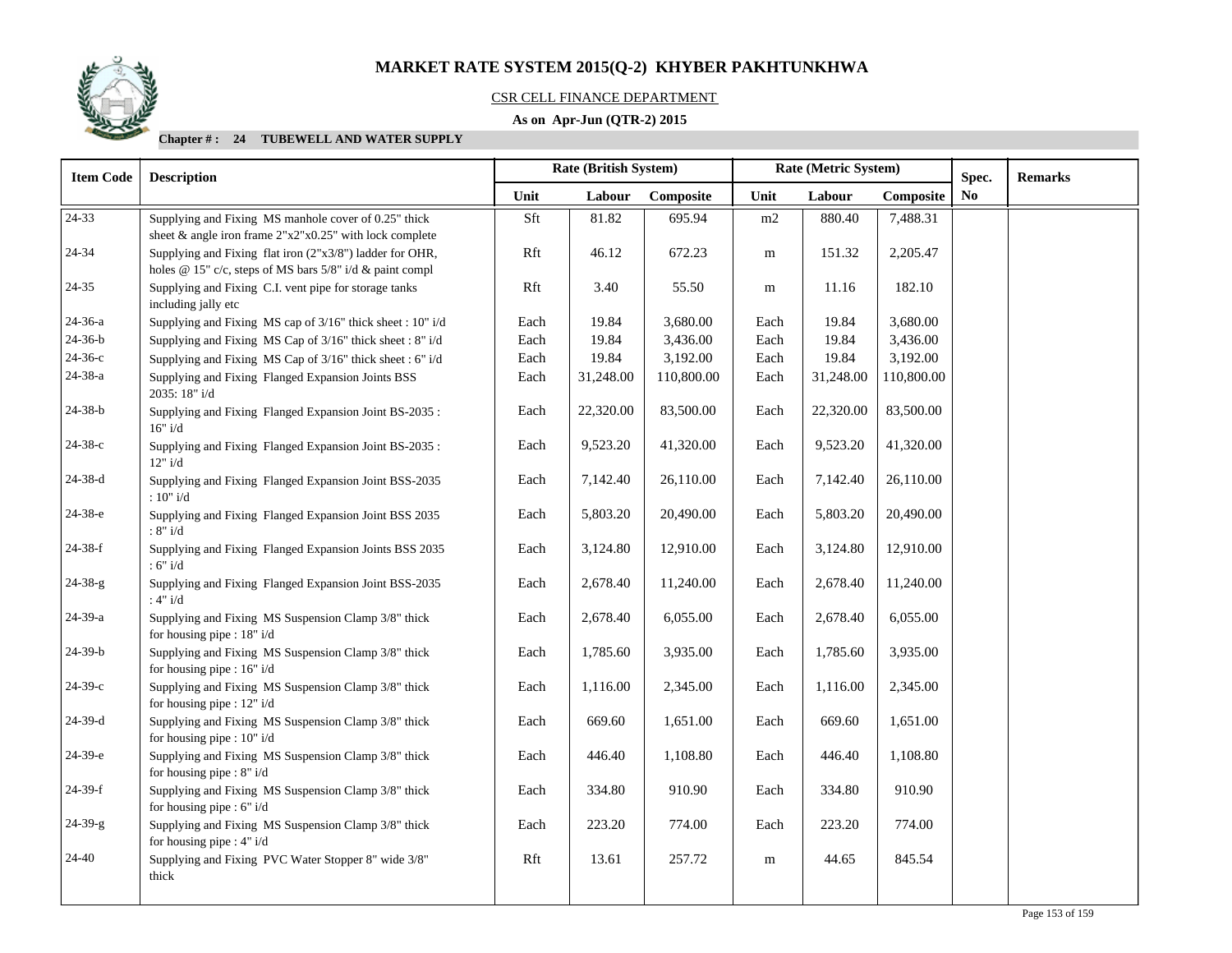

# CSR CELL FINANCE DEPARTMENT

# **As on Apr-Jun (QTR-2) 2015**

| <b>Item Code</b> | <b>Description</b>                                                                                                                                |          | <b>Rate (British System)</b> |            | Rate (Metric System) |          |            | Spec.     | <b>Remarks</b> |
|------------------|---------------------------------------------------------------------------------------------------------------------------------------------------|----------|------------------------------|------------|----------------------|----------|------------|-----------|----------------|
|                  |                                                                                                                                                   | Unit     | Labour                       | Composite  | Unit                 | Labour   | Composite  | <b>No</b> |                |
| $24-41$          | Conducting Elec: Resistivity survey of the area and<br>furnishing its reports.                                                                    | No       | 1,550.00                     | 36,942.50  | no                   | 1,550.00 | 36,942.50  |           |                |
| 24-42            | Logging of bore hole with electrical equipment and<br>furnishing reports.                                                                         | Job      | 1,860.00                     | 26,275.00  | job                  | 1,860.00 | 26,275.00  |           |                |
| 24-43            | Providing and lowering pezu meter 1.25" GI pipe including<br>all accessories.                                                                     | Rft      | 71.79                        | 224.87     | m                    | 235.54   | 737.76     |           |                |
| 24-44            | P&L Reflux valves (C.I) of BSS quality/weight including<br>jointing material 3" i/d-6" i/d.                                                       | Rft      | 604.88                       | 2,082.68   | m                    | 1,984.51 | 6,832.95   |           |                |
| 24-45-a          | Laying cut, joint, test & disinfect of 8"i/d of GI pipe line<br>including cost of welding, excavation and filling<br>compaction etc complete.     | $\rm No$ | 235.48                       | 1,291.45   | joint                | 235.48   | 1,291.45   |           |                |
| $24 - 45 - b$    | Laying cut, joint, test & disinfect of 6"i/d of GI pipe line<br>including cost of welding, excavation and filling<br>compaction etc complete.     | joint    | 235.48                       | 1,365.88   | joint                | 235.48   | 1,365.88   |           |                |
| $24 - 45 - c$    | Laying cut, joint, test $&$ disinfect of $4"i/d$ of GI pipe line<br>including cost of welding, excavation and filling<br>compaction etc complete. | joint    | 235.48                       | 822.97     | joint                | 235.48   | 822.97     |           |                |
| 24-45-d          | Laying cut, joint, test & disinfect of 3"i/d of GI pipe line<br>including cost of welding, excavation and filling<br>compaction etc complete.     | Joint    | 235.48                       | 650.96     | joint                | 235.48   | 650.96     |           |                |
| 24-46            | Testing of soil for bearing capacity & chemical contents<br>upto any depth.                                                                       | Rft      | 756.10                       | 5,969.51   | m                    | 2,480.64 | 19,585.01  |           |                |
| 24-47            | Supply and Fixing Affridev type hand pump upto 170 Feet                                                                                           | Each     | 744.00                       | 18,989.00  | Each                 | 744.00   | 18,989.00  |           |                |
| 24-48-a          | Supply and Fixing Voltage Regulator 20 KVA                                                                                                        | Each     | 1,116.00                     | 45,045.00  | Each                 | 1,116.00 | 45,045.00  |           |                |
| 24-48-b          | Supply and Fixing Voltage Regulator 25 KVA                                                                                                        | Each     | 1,116.00                     | 47,485.00  | Each                 | 1,116.00 | 47,485.00  |           |                |
| 24-48-с          | Supply and Fixing Voltage Regulator 30 KVA                                                                                                        | Each     | 1,116.00                     | 51,145.00  | Each                 | 1,116.00 | 51,145.00  |           |                |
| $24 - 48 - d$    | Supply and Fixing Voltage Regulator 50 KVA                                                                                                        | Each     | 1,116.00                     | 62,125.00  | Each                 | 1,116.00 | 62,125.00  |           |                |
| 24-48-е          | Supply and Fixing Voltage Regulator 75 KVA                                                                                                        | Each     | 1,116.00                     | 92,625.00  | Each                 | 1,116.00 | 92,625.00  |           |                |
| $24-48-f$        | Supply and Fixing Voltage Regulator 100 KVA                                                                                                       | Each     | 1,116.00                     | 135,325.00 | Each                 | 1,116.00 | 135,325.00 |           |                |
| 24-49-a          | Providing and Fixing Brass peet / gate valve 1" dia                                                                                               | Each     | 69.44                        | 1,412.00   | Each                 | 69.44    | 1,412.00   |           |                |
| $24-49-b$        | Providing and Fixing Brass peet / gate valve 1.25" dia                                                                                            | Each     | 69.44                        | 2,205.00   | Each                 | 69.44    | 2,205.00   |           |                |
| 24-49-с          | Providing and Fixing Brass peet / gate valve 1.5" dia                                                                                             | Each     | 69.44                        | 2,632.00   | Each                 | 69.44    | 2,632.00   |           |                |
| $24-49-d$        | Providing and Fixing Brass peet / gate valve 2" dia                                                                                               | Each     | 69.44                        | 3,974.00   | Each                 | 69.44    | 3,974.00   |           |                |
| 24-49-е          | Providing and Fixing Brass peet / gate valve 2.5" dia                                                                                             | Each     | 69.44                        | 5,316.00   | Each                 | 69.44    | 5,316.00   |           |                |
| $24-49-f$        | Providing and Fixing Brass peet / gate valve 3" dia                                                                                               | Each     | 69.44                        | 9,220.00   | Each                 | 69.44    | 9,220.00   |           |                |
| $24 - 49 - g$    | Providing and Fixing Brass peet / gate valve 4" dia                                                                                               | Each     | 69.44                        | 13,490.00  | Each                 | 69.44    | 13,490.00  |           |                |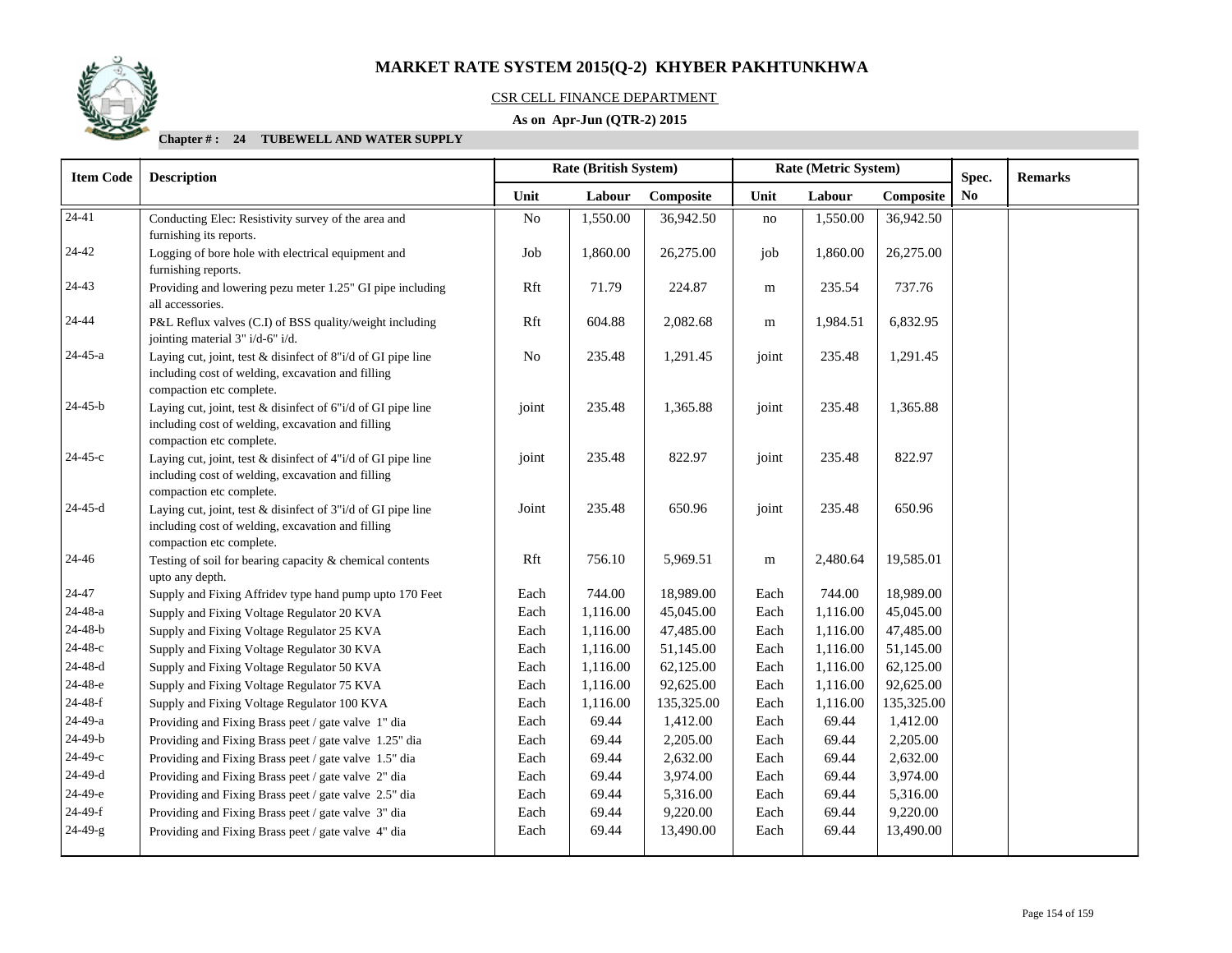# CSR CELL FINANCE DEPARTMENT

# **As on Apr-Jun (QTR-2) 2015**

**Chapter # : 25 IRON WORK**

| <b>Item Code</b> | <b>Description</b>                                                                                                                                                                |           | <b>Rate (British System)</b> |               | Rate (Metric System) |           |            | Spec.          | <b>Remarks</b> |
|------------------|-----------------------------------------------------------------------------------------------------------------------------------------------------------------------------------|-----------|------------------------------|---------------|----------------------|-----------|------------|----------------|----------------|
|                  |                                                                                                                                                                                   | Unit      | Labour                       | Composite     | Unit                 | Labour    | Composite  | N <sub>0</sub> |                |
| 25-01            | Laying, linking and packing tramway line                                                                                                                                          | Rft       | 19.85                        | 20.01         | m                    | 65.12     | 65.64      |                |                |
| $25-02$          | Dismantling tramway track                                                                                                                                                         | Rft       | 6.51                         | 6.56          | ${\rm m}$            | 21.36     | 21.53      |                |                |
| $25-03$          | Laying, linking of BG track, including packing,                                                                                                                                   | Rft       | 53.34                        | 53.77         | m                    | 174.99    | 176.40     |                |                |
|                  | straightening and levelling                                                                                                                                                       |           |                              |               |                      |           |            |                |                |
| $25 - 04$        | Linking points and crossings, complete with fastenings                                                                                                                            | Each      | 5,208.00                     | 5,250.00      | Each                 | 5,208.00  | 5,250.00   |                |                |
| $25-05$          | Bending or straightening BG rail with jim crow                                                                                                                                    | Each      | 589.00                       | 593.75        | Each                 | 589.00    | 593.75     |                |                |
| $25 - 06$        | Fixing street lamp posts                                                                                                                                                          | Each      | 1,860.00                     | 1,875.00      | Each                 | 1,860.00  | 1,875.00   |                |                |
| 25-07            | Binding ends of sleepers and timbers of all sizes & kinds,<br>including spreading & restacking                                                                                    | Each      | 65.72                        | 66.25         | Each                 | 65.72     | 66.25      |                |                |
| $25-08$          | Opening stacks of sleepers & timber of all kinds and sizes,<br>including spreading for inspection                                                                                 | Each      | 7.82                         | 7.89          | Each                 | 7.82      | 7.89       |                |                |
| 25-09            | Small iron work, such as gusset plates, knees, bends,<br>stirrups, straps, rings etc excluding erection                                                                           | tonne     | 58,528.00                    | 177,340.00    | tonne                | 58,528.00 | 177,340.00 |                |                |
| $25 - 10$        | Fabrication of heavy steel work with angle, tees, sheet iron<br>etc for making trusses, girders etc                                                                               | tonne     | 39,680.00                    | 158,340.00    | tonne                | 39,680.00 | 158,340.00 |                |                |
| $25 - 11$        | Erection and fitting in position iron trusses, staging of<br>water tanks, etc                                                                                                     | tonne     | 8,660.04                     | 8,729.88      | tonne                | 8,660.04  | 8,729.88   |                |                |
| $25 - 12$        | Fixing corrugated iron sheet including rivetting, etc                                                                                                                             | Sft       | 13.83                        | 13.94         | m2                   | 148.83    | 150.03     |                |                |
| $25 - 13$        | Erecting corrugated iron sheet tanks, upto 20' height                                                                                                                             | tonne     | 12,995.20                    | 13,100.00     | tonne                | 12,995.20 | 13,100.00  |                |                |
| $25 - 14$        | Erecting rolled steel beams or old rails, in roof etc, erection<br>$&$ fixing in position                                                                                         | tonne     | 763.84                       | 770.00        | tonne                | 763.84    | 770.00     |                |                |
| $25 - 15$        | Erecting rolled steel beams or rails, erection for posts etc<br>(other than in roofs)                                                                                             | tonne     | 379.44                       | 382.50        | tonne                | 379.44    | 382.50     |                |                |
| $25 - 16$        | Making bolts & nuts of iron rods                                                                                                                                                  | kg        | 130.20                       | 218.82        | kg                   | 130.20    | 218.82     |                |                |
| $25 - 17 - a$    | Cutting rails, rolled steel joist & beams, with hacksaw:<br>Upto 6" size                                                                                                          | Each cut  | 227.32                       | 229.16        | Each cut             | 227.32    | 229.16     |                |                |
| $25 - 17 - b$    | Cutting rails, rolled steel joist & beams, with hacksaw :<br>Above 6" size                                                                                                        | Each cut  | 341.00                       | 343.75        | Each cut             | 341.00    | 343.75     |                |                |
| $25 - 18$        | Cutting rails or rolled steel beams of size below 6" with jim                                                                                                                     | Each cut  | 113.66                       | 114.58        | Each cut             | 113.66    | 114.58     |                |                |
| $25-19$          | Bending rolled steel beams or rails                                                                                                                                               | Per Bend  | 194.86                       | 1,242.15      | Per Bend             | 194.86    | 1,242.15   |                |                |
| $25 - 20$        | Drilling holes, in plates upto 1/2" thick per inch dia. or part<br>thereof                                                                                                        | Each hole | 53.72                        | 54.16         | Each hole            | 53.72     | 54.16      |                |                |
| $25 - 21$        | Extra for drilling holes in plates over $1/2$ " thick per inch                                                                                                                    | Each hole | 26.66                        | 26.88         | Each hole            | 26.66     | 26.88      |                |                |
| $25 - 22$        |                                                                                                                                                                                   | Each      |                              |               | Each                 | 6.82      | 6.88       |                |                |
| $25 - 23$        |                                                                                                                                                                                   |           |                              |               |                      |           |            |                |                |
| $25 - 24$        |                                                                                                                                                                                   | Rft       | 40.32                        | 40.64         | m                    | 132.27    | 133.33     |                |                |
| $25 - 25$        |                                                                                                                                                                                   | Each      | 49.59                        | 49.99         | Each                 | 49.59     | 49.99      |                |                |
| $25 - 26$        | Cutting GI sheets of 2'-8" wide.                                                                                                                                                  | Each      | 26.86                        | 27.07         | Each                 | 26.86     | 27.07      |                |                |
|                  | dia, or part thereof<br>Rivetting 1/8" dia<br>Cutting out Rivets, all sizes.<br>Fitting and erection of gutters of sheet iron<br>Cutting and fixing iron bars, for barred windows | Each      | 6.82<br>22.37                | 6.88<br>22.56 | Each                 | 22.37     | 22.56      |                |                |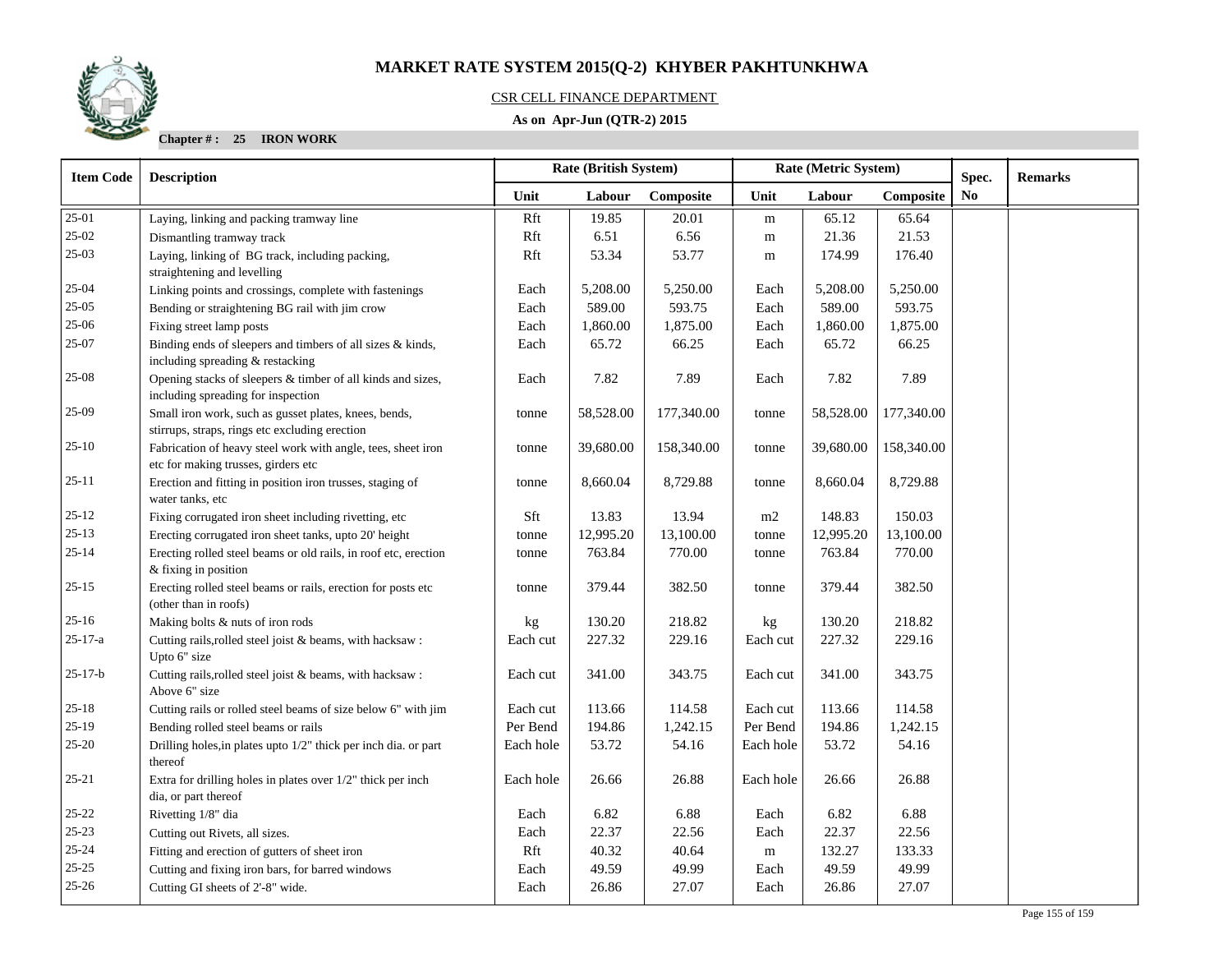# CSR CELL FINANCE DEPARTMENT

# **As on Apr-Jun (QTR-2) 2015**

**Chapter # : 25 IRON WORK**

| <b>Item Code</b>   | <b>Description</b>                                                                                                         | Rate (British System)<br>Rate (Metric System) |        |           |          |          | Spec.     | <b>Remarks</b> |  |
|--------------------|----------------------------------------------------------------------------------------------------------------------------|-----------------------------------------------|--------|-----------|----------|----------|-----------|----------------|--|
|                    |                                                                                                                            | Unit                                          | Labour | Composite | Unit     | Labour   | Composite | N <sub>0</sub> |  |
| $25 - 27$          | Notching web or foot of rail posts for housing rail beams                                                                  | Each cut                                      | 661.33 | 707.33    | Each cut | 661.33   | 707.33    |                |  |
| $25 - 28$          | Hoop iron netted trellis work fixed with nails                                                                             | Sft                                           | 55.13  | 57.67     | m2       | 593.22   | 620.51    |                |  |
| 25-29              | Fixing zinc, iron or GI sheet on table tops                                                                                | Sft                                           | 21.50  | 22.46     | m2       | 231.35   | 241.62    |                |  |
| $25 - 30$          | Making and fixing steel grated doors, complete with<br>locking arrangements & angle iron frame                             | Sft                                           | 507.06 | 824.75    | m2       | 5,456.00 | 8,874.27  |                |  |
| $25 - 31$          | Making and fixing steel grated door, with 1/16" thick<br>sheeting, including angle iron frame & lock                       | Sft                                           | 496.69 | 990.68    | m2       | 5,344.40 | 10,659.74 |                |  |
| $25 - 32$          | Making and fixing grating in opening, including fixing at<br>site with flat iron 2"x3/8" and 3/4" sq. bars                 | Sft                                           | 136.41 | 241.38    | $\rm m2$ | 1,467.80 | 2,597.21  |                |  |
| $25 - 33$          | Providing and Fixing terrace railing of 2" i/d conduit pipe<br>16 SWG welded with 5/8"x5/8" sq bar 2.75' high complete     | Sft                                           | 84.89  | 341.34    | m2       | 913.37   | 3,672.78  |                |  |
| $25 - 34$          | Providing and Fixing collapsible gate made of 2"x2"x1/4"<br>tee iron at top & bottom, lock etc complete                    | Sft                                           | 257.80 | 839.08    | m2       | 2,773.88 | 9,028.51  |                |  |
| $25 - 35$          | Providing and Fixing 24 SWG GI sheet rolling shutter of<br>steel frame of MS channel 2"x1.25"x1/8" complete                | Sft                                           | 32.25  | 256.70    | m2       | 347.03   | 2,762.12  |                |  |
| $25 - 36$          | Providing and Fixing MS angle iron 1«"x1«"x1/4" edge<br>protector nozing of steps of stairs, complete                      | Rft                                           | 37.52  | 202.94    | m        | 123.10   | 665.81    |                |  |
| $25 - 37$          | Providing and Fixing stair railing of 2.5" i/d GI pipe,<br>welded with 5/8"x5/8" MS bars 2'-9" high, fixed in each<br>step | Rft                                           | 151.33 | 543.58    | m        | 496.48   | 1,783.39  |                |  |
| $25 - 38$          | Providing and Fixing GI wire gauze 24 SWG, 12x12<br>meshes per sq.in., fixed to steel windows or doors etc                 | Sft                                           | 93.53  | 175.21    | m2       | 1,006.39 | 1,885.30  |                |  |
| 25-39-a-01         | Providing and Fixing steel windows 18 gauge with<br>openable glazed panels Without wire guaze : Glass pane<br>2mm thick    | Sft                                           | 29.77  | 689.25    | m2       | 320.34   | 7,416.35  |                |  |
| 25-39-a-02         | Providing and Fixing steel windows 18 gauge with<br>openable glazed panels Without wire gauze : Glass pane<br>2.5mm thick  | Sft                                           | 29.77  | 689.25    | m2       | 320.34   | 7,416.35  |                |  |
| 25-39-a-03         | Providing and Fixing steel windows 18 gauge with<br>openable glazed panels Without wire gauze : Glass pane<br>3mm thick    | Sft                                           | 29.77  | 701.45    | m2       | 320.34   | 7,547.62  |                |  |
| 25-39-a-04         | Providing and Fixing steel windows 18 gauge with<br>openable glazed panels Without wire gauze : Glass pane<br>4mm thick    | Sft                                           | 29.77  | 713.65    | m2       | 320.34   | 7,678.89  |                |  |
| $25 - 39 - a - 05$ | Providing and Fixing steel windows 18 gauge with<br>openable glazed panels Without wire gauze : Glass pane<br>5mm thick    | Sft                                           | 29.77  | 722.19    | m2       | 320.34   | 7,770.78  |                |  |
| 25-39-b-01         | Providing and Fixing steel windows 18 gauge with<br>openable glazed panels With 22 SWG wire gauze : Glass<br>pane 2mm      | Sft                                           | 32.87  | 782.80    | m2       | 353.71   | 8,422.98  |                |  |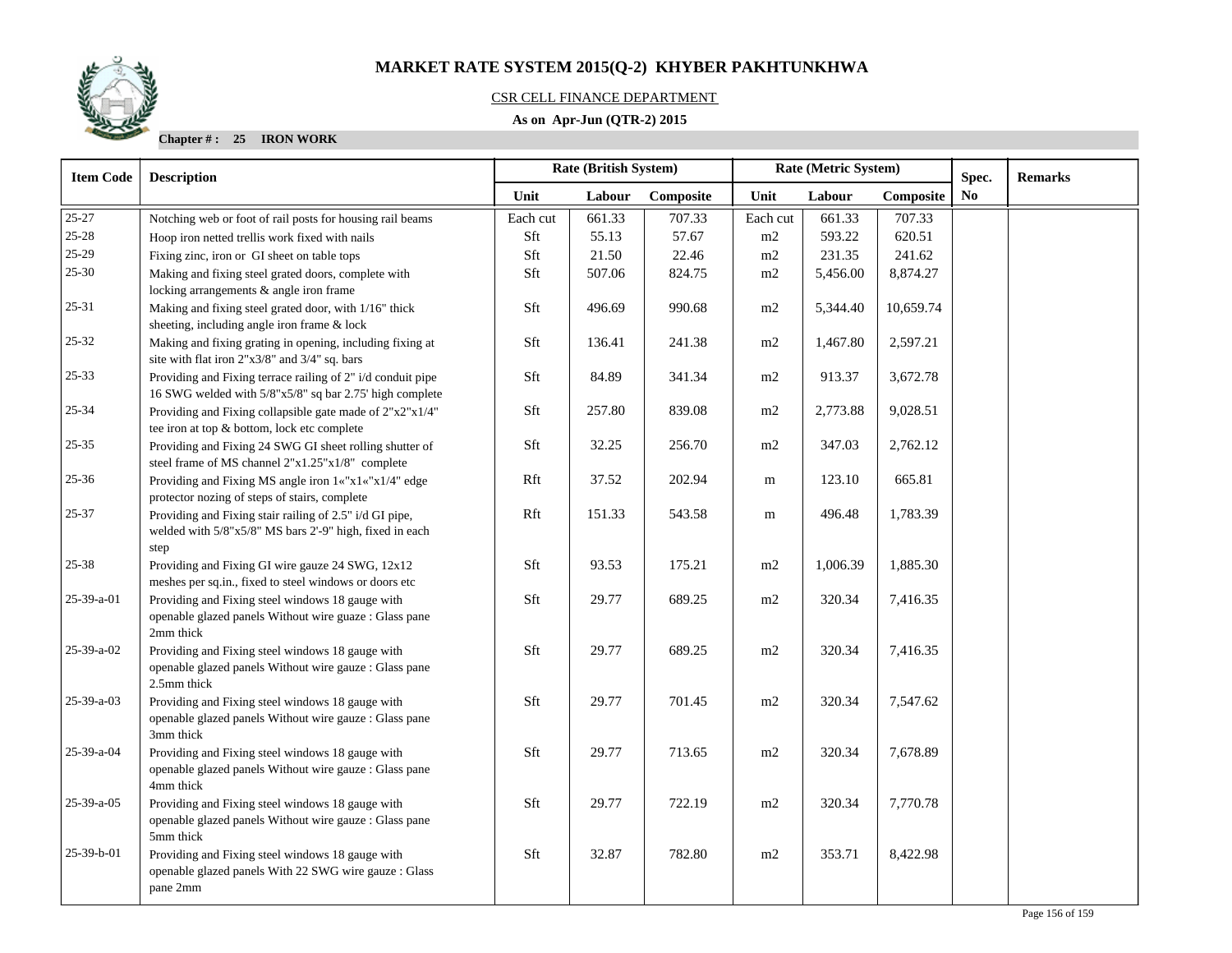

# CSR CELL FINANCE DEPARTMENT

# **As on Apr-Jun (QTR-2) 2015**

**Chapter # : 25 IRON WORK**

| <b>Item Code</b> | <b>Description</b>                                                                                                             | <b>Rate (British System)</b> |        |           | Rate (Metric System) |          |           | Spec. | <b>Remarks</b> |
|------------------|--------------------------------------------------------------------------------------------------------------------------------|------------------------------|--------|-----------|----------------------|----------|-----------|-------|----------------|
|                  |                                                                                                                                | Unit                         | Labour | Composite | Unit                 | Labour   | Composite | No    |                |
| 25-39-b-02       | Providing and Fixing steel windows 18 gauge with<br>openable glazed panels With 22 SWG wire gauze : Glass<br>pane 2.5mm        | Sft                          | 32.87  | 782.80    | m2                   | 353.71   | 8,422.98  |       |                |
| 25-39-b-03       | Providing and Fixing steel windows 18 gauge with<br>openable glazed panels With 22 SWG wire gauze : Glass<br>pane 3mm          | Sft                          | 32.87  | 795.00    | m2                   | 353.71   | 8,554.25  |       |                |
| 25-39-b-04       | Providing and Fixing steel windows 18 gauge with<br>openable glazed panels With 22 SWG wire gauze : Glass<br>pane 4mm          | Sft                          | 32.87  | 807.20    | m2                   | 353.71   | 8,685.52  |       |                |
| 25-39-b-05       | Providing and Fixing steel windows 18 gauge with<br>openable glazed panels With 22 SWG wire gauze : Glass<br>pane 5mm          | Sft                          | 32.87  | 815.74    | m2                   | 353.71   | 8,777.41  |       |                |
| $25 - 40$        | Supply and Fixing iron grating for fire place                                                                                  | Sft                          | 496.18 | 803.47    | m2                   | 5,338.94 | 8,645.30  |       |                |
| $25-41$          | Providing and Fixing angle iron railing, using<br>$2.5"x2.5"x3/8"$ angle iron post 4.5'long, 5'to 6" apart,<br>complete        | Rft                          | 307.02 | 1,299.10  | m                    | 1,007.30 | 4,262.14  |       |                |
| $25 - 42$        | Providing and Fixing barbed wire fencing of<br>$1.5"x1.5"x3/16"$ angle iron post 3.25' long, 5 to 6 ft. centre<br>to centre    | Rft                          | 62.38  | 188.62    | m                    | 204.65   | 618.82    |       |                |
| $25 - 43$        | Providing and Fixing barbed wire fencing on compound<br>wall of 1.5"x1.5"x3/16" angle iron post 3' long, 4' apart              | Rft                          | 66.91  | 209.39    | m                    | 219.54   | 686.98    |       |                |
| 25-46            | Supplying and Fixing 18SWG Steel Almirah, 12" max<br>depth including box shelves, back, shelves, lock, spray<br>paint complete | Sft                          | 124.00 | 809.48    | m2                   | 1,334.23 | 8,709.99  |       |                |
| $25 - 47 - a$    | Supplying and Fixing 18 SWG MS Sheet Door with angle<br>iron frame $(1.5"x1.5"x1/8")$ , bolt, hinges, paint etc<br>complete    | Sft                          | 131.75 | 580.24    | m2                   | 1,417.58 | 6,243.35  |       |                |
| $25 - 47 - b$    | Supplying and Fixing 18 SWG MS Sheet Gate with angle<br>iron frame $(2"x2"x3/16")$ with side window, lock, painting<br>etc     | Sft                          | 204.94 | 784.51    | m2                   | 2,205.13 | 8,441.35  |       |                |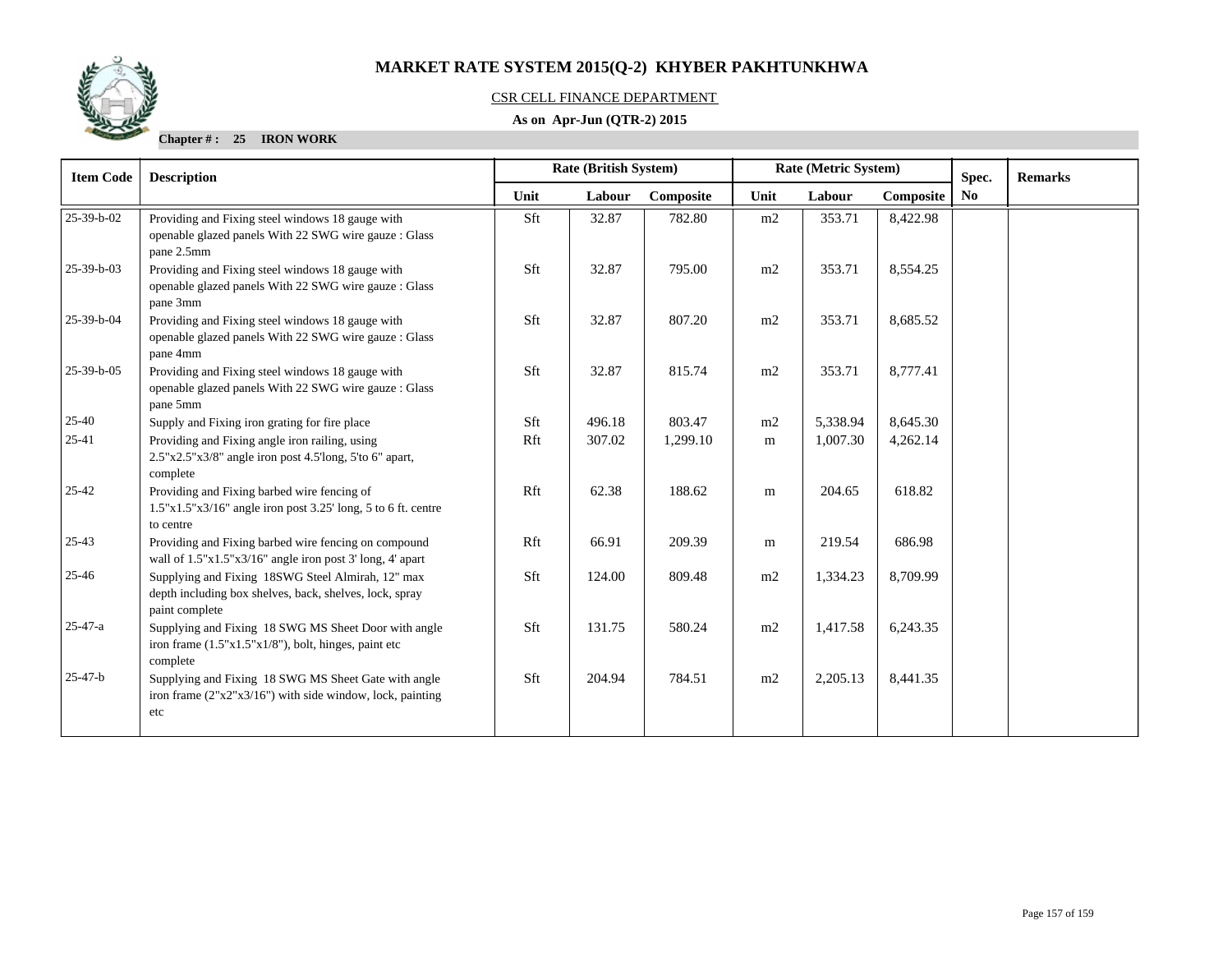

# CSR CELL FINANCE DEPARTMENT

# **As on Apr-Jun (QTR-2) 2015**

**Chapter # : 26 MISCELLANEOUS**

| <b>Item Code</b> | <b>Description</b>                                                                                               | Rate (British System) |           |           | Rate (Metric System) |          |           | Spec.                  | <b>Remarks</b>                                                                                 |
|------------------|------------------------------------------------------------------------------------------------------------------|-----------------------|-----------|-----------|----------------------|----------|-----------|------------------------|------------------------------------------------------------------------------------------------|
|                  |                                                                                                                  | Unit                  | Labour    | Composite | Unit                 | Labour   | Composite | $\mathbf{N}\mathbf{o}$ |                                                                                                |
| 26-01            | Supplying bamboo jhandies 10' to 12' with iron shoes and<br>flags 15" square                                     | Each                  | 80.60     | 438.71    | Each                 | 80.60    | 438.71    |                        |                                                                                                |
| $26 - 02$        | Supplying wooden pegs for levelling 1.5" square 6" long                                                          | 100 No.               | 325.50    | 1,136.98  | 100 No.              | 325.50   | 1,136.98  |                        |                                                                                                |
| $26-03$          | Supplying wooden pegs for alignment, 2" to 3" square, 9"<br>long                                                 | 100 No.               | 1,147.00  | 2,753.23  | 100 No.              | 1,147.00 | 2,753.23  |                        |                                                                                                |
| $26 - 04$        | Fixing enamelled iron gauges flush with masonry including<br>cost of hooks                                       | Each                  | 1,736.00  | 1,896.40  | Each                 | 1,736.00 | 1,896.40  |                        |                                                                                                |
| 26-05            | Supply & fix boundry pillars in position, including digging<br>pits                                              | Each                  | 310.00    | 885.70    | Each                 | 310.00   | 885.70    |                        |                                                                                                |
| 26-06            | Fixing main line type distance mark in position including<br>making 1:3:6 cement concrete base block             | Each                  | 186.00    | 505.41    | Each                 | 186.00   | 505.41    |                        | Composite rate does<br>not include cost of<br>iron distance marks.                             |
| $26-07-a$        | Boring and fixing 1.5" dia pressure pipe in ordinary soil                                                        | Rft                   | 88.84     | 89.56     | m                    | 291.47   | 293.83    |                        |                                                                                                |
| $26-07-b$        | Boring and fixing 1.5 dia pressure pipe in clay                                                                  | Rft                   | 173.90    | 175.30    | m                    | 570.55   | 575.15    |                        |                                                                                                |
| $26-07-c$        | Boring and fixing 1.5" dia pressure pipe in shingle                                                              | Rft                   | 258.96    | 261.05    | m                    | 849.62   | 856.47    |                        |                                                                                                |
| 26-08            | Repairs to hand pump, pulling out & refitting                                                                    | Rft                   | 63.24     | 63.75     | m                    | 207.48   | 209.15    |                        |                                                                                                |
| 26-09            | Fixing hand pump (machine only)                                                                                  | Each                  | 297.60    | 300.00    | Each                 | 297.60   | 300.00    |                        |                                                                                                |
| $26-10-a$        | Washing of Durries / Synthetic Matting                                                                           | 100 Sft               | 2,593.35  | 2,614.27  | m2                   | 279.04   | 281.30    |                        | Capacity of cart, 20<br>cubic feet                                                             |
| $26-10-b$        | Washing of Bed Sheets                                                                                            | Each                  | 56.02     | 56.47     | Each                 | 56.02    | 56.47     |                        |                                                                                                |
| $26-10-c$        | Washing of Table Cloth / Napkins / Dusters etc                                                                   | Each                  | 27.97     | 28.20     | Each                 | 27.97    | 28.20     |                        |                                                                                                |
| $26 - 11 - a$    | Recaning of chairs/stools: With plastic cane.                                                                    | kg                    | 186.00    | 553.50    | kg                   | 186.00   | 553.50    |                        |                                                                                                |
| $26 - 11 - b$    | Recaning of chairs/stools: With willow cane.                                                                     | kg                    | 260.40    | 1,177.50  | kg                   | 260.40   | 1,177.50  |                        |                                                                                                |
| $26 - 12$        | Sweeping chimneys                                                                                                | Each                  | 155.00    | 276.30    | Each                 | 155.00   | 276.30    |                        |                                                                                                |
| $26-13$          | Cleaning of water tanks upto 400 gallons capacity                                                                | Each                  | 156.24    | 157.50    | Each                 | 156.24   | 157.50    |                        | For capacity other<br>than 400 gallons, the<br>rate shall be work out<br>on proper rate basis. |
| $26 - 14$        | Supplying manure                                                                                                 | Cart load             | 248.00    | 43,333.93 | Cart load            | 248.00   | 43,333.93 |                        | Capacity of cart, 20<br>cubic feet                                                             |
| $26 - 15$        | Spraying anti-termite liquid mixed with water in the ratio<br>of 1:40                                            | 100 Sft/spr           | 18.60     | 132.69    | m2                   | 2.00     | 14.28     |                        |                                                                                                |
| $26-16-a$        | Providing and Fixing barbed wire fencing with 4 horizontal<br>& 2 cross wires: Without PCC base                  | Rft                   | 9.80      | 174.96    | m                    | 32.15    | 574.01    |                        |                                                                                                |
| $26-16-b$        | Providing and Fixing barbed wire fencing with 4 horizontal<br>& 2 cross wires: With PCC 1:4:8 base $12"x12"x21"$ | Rft                   | 9.80      | 180.74    | m                    | 32.15    | 592.99    |                        |                                                                                                |
| $26 - 17$        | Making notice board 1/2" thick of c/s mortar 1:3 with<br>$2"x1/2"$ beading                                       | 100 Sft               | 10,188.17 | 11,108.68 | m2                   | 1,096.25 | 1,195.29  |                        |                                                                                                |
| $26 - 18$        | Binding office books/registers.                                                                                  | Each                  | 43.40     | 147.45    | Each                 | 43.40    | 147.45    |                        |                                                                                                |
| $26-19$          | Cutting of Pipes upto 2" Dia                                                                                     | Per Cut               | 122.76    | 123.75    | Per Cut              | 122.76   | 123.75    |                        |                                                                                                |